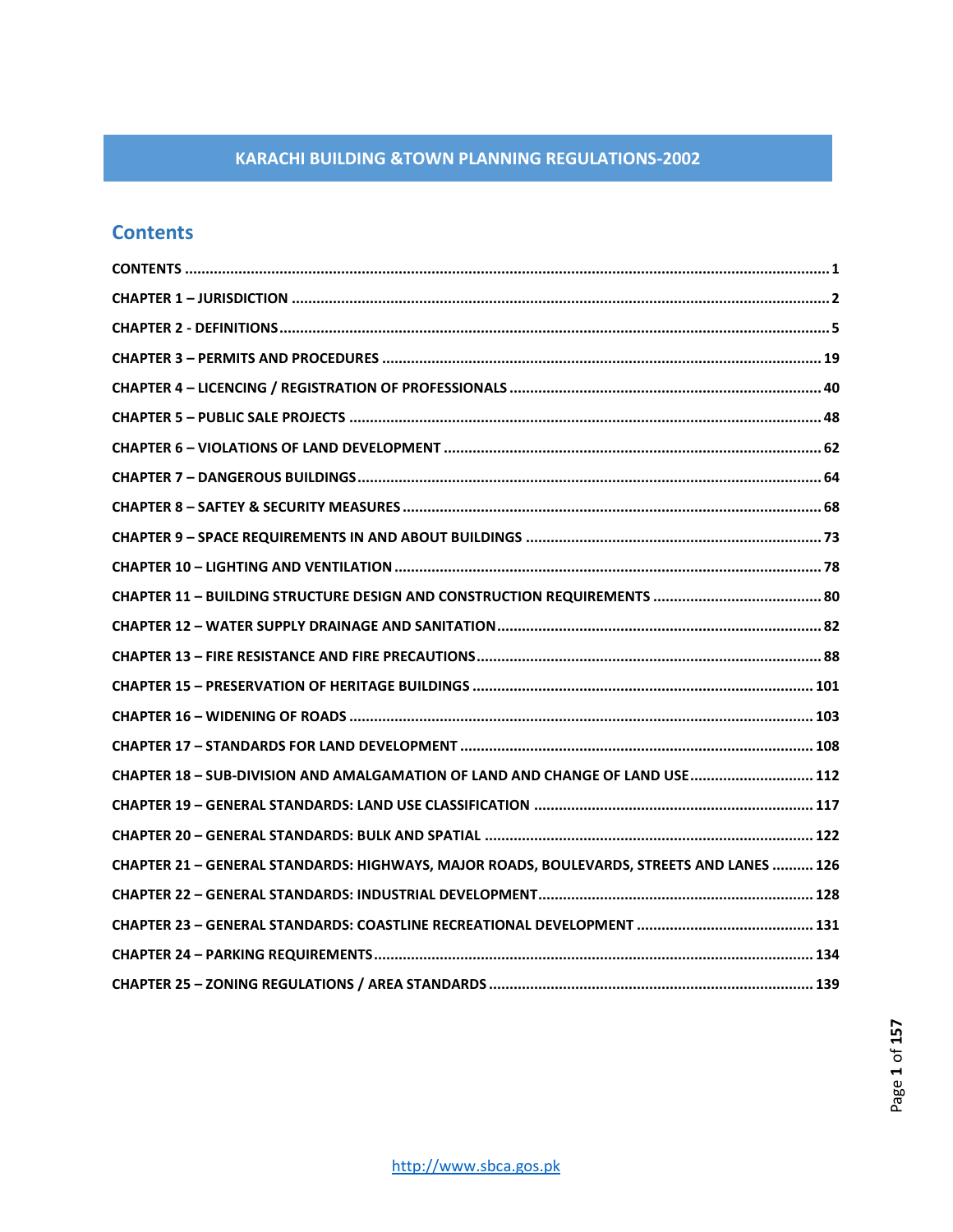## **THE SINDH GOVERNMENT GAZETTE**

# **Published by Authority \_\_\_\_\_\_\_\_\_\_\_\_\_\_\_\_\_\_\_\_\_\_\_\_\_\_\_\_\_\_\_\_\_\_\_\_\_\_\_\_\_\_\_\_\_\_\_\_\_\_\_\_\_\_\_\_\_\_\_\_\_\_\_\_\_\_\_\_\_\_\_\_\_\_\_\_\_\_\_\_\_\_\_\_\_**

#### **KARACHI THURSDAY, APRIL 04, 2002**

#### **GOVERNMENT OF SINDH**

# **HOUSING & TOWN PLANNING DEPARTMENT**

# **NOTIFICATION**

#### **Karachi, April 04, 2002**

No.SO (Land) HTP/KBCA-3-39/2000 - In exercise of the powers conferred by section 21-A of the Sindh Building Control Ordinance, 1979, the authority is pleased to make the following regulations:-

# **KARACHI BUILDING &TOWN PLANNING REGULATIONS-2002**

**CHAPTER 1 – JURISDICTION**

# **CHAPTER 1 – JURISDICTION**

<span id="page-1-0"></span>**1-1. Short title, Commencement and Extent.** 

**1-1.1. These Regulations may be called the Karachi Building and Town Planning Regulations 2002.** 

**1-1.2. These Regulations shall come into force at once.** 

**1-1.3. These Regulations shall apply to the whole City District of Karachi but shall not apply to the cantonment area and the projects of the National Security declared by the Federal Government.** 

**(388)** 

#### **THE SINDH GOVT. GAZETTE APRIL 04, 2002 389**

**1-Jurisdiction** 

**1-2. Application of Karachi Building and Town Planning Regulations.** 

**Every person who intends to carry out building and development work shall comply with the requirements of these Regulations.** 

**1-3. Exemption from Building Regulations.** 

**In order to meet emergency conditions and the requirements of persons in the sub-economic income group, the Government may declare special areas where these Regulations may be relaxed for a**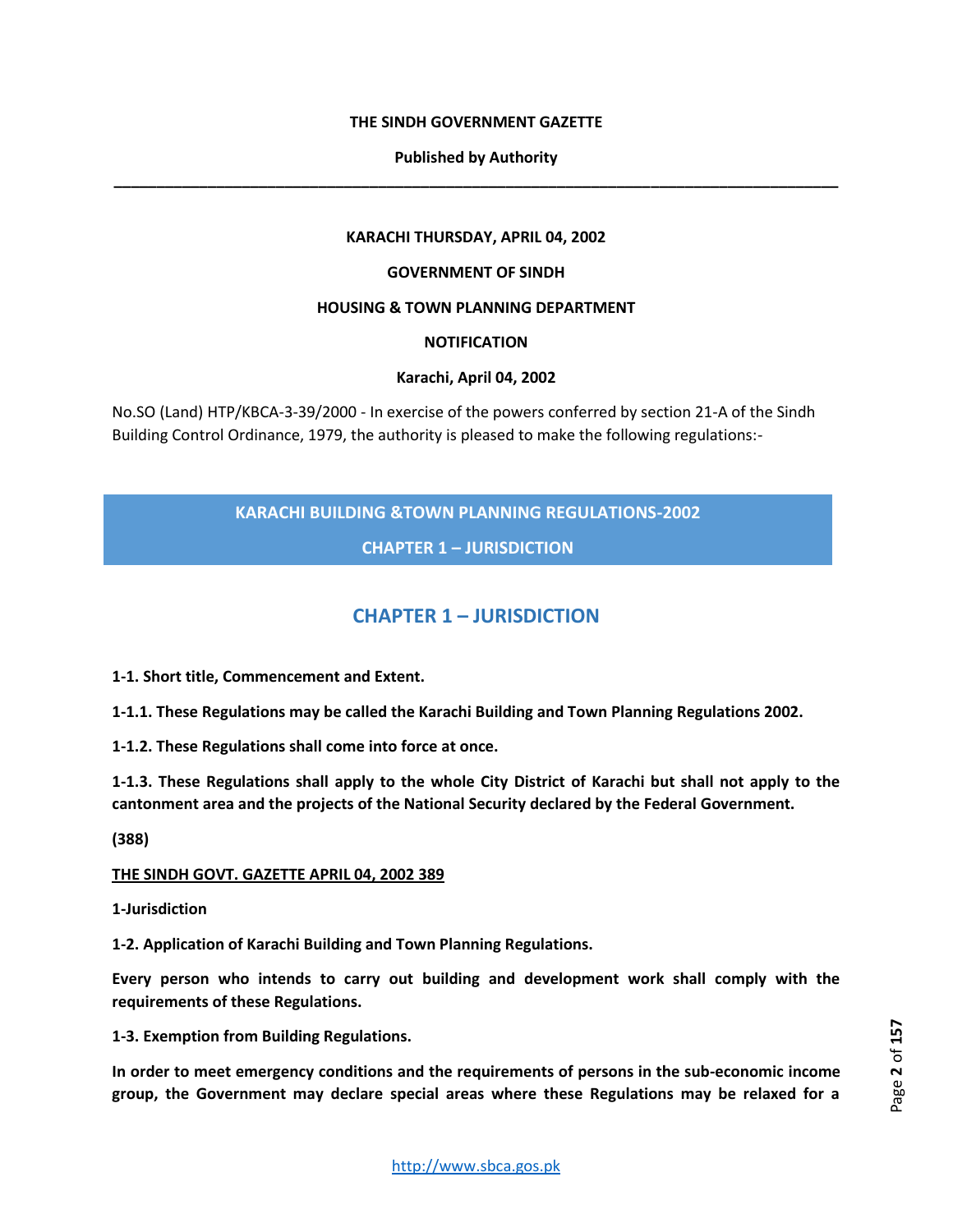# **CHAPTER 1 – JURISDICTION**

**specific period of time after which these buildings shall become subject to special low cost housing codes.** 

# **1-4. Delegation of Powers and Duties.**

1-4.1. The Government hereby delegates to the Authority, Master Plan and Environmental Control Department and to the Concerned Authorities listed in Schedule 1A, the powers and duties assigned by these Regulations.

1-4.2. From time to time the Government may, by notification, modify or withdraw from any Concerned Authority any such powers or duties, or add to or revise the list in Schedule 1A, or may recommend the revision of the boundaries of any of the jurisdiction of any Concerned Authority specified therein, after following the procedures specified in these Regulations.

# **1-5. These Regulations shall supersede the Karachi Building and Town Planning Regulations-1979.**

Notwithstanding the replacement of the Karachi Building & Town Planning Regulations-1979 by these Regulations as noted in Clause-(1) above hereinafter referred to as the said Regulations and Rules, any instruction issued, action taken, funds created or established, departmental inquires and proceedings initiated under the said Regulations and rules and in force immediately before commencement of these Regulations (Karachi Building & Town Planning Regulations-2002) shall be deemed to have been passed issued, established, initiated or made in these Regulations (Karachi Building &Town Planning Regulations-2002), as if these regulations were in force at the time of which such orders were passed, instructions issued, and made and shall continue to have effect accordingly.

# **THE SINDH GOVT. GAZETTE APRIL 04, 2002 390**

#### **1-Jurisdiction**

# **Schedule 1A- CONCERNED AUTHORITIES**

Subject to the provisions of Chapter 1 of the Regulations, the following public agencies are designated as Concerned Authorities for the respective areas and purposes here indicated

| Sr.<br># | <b>CONCERNED</b><br><b>AUTHORITIES</b> |  | <b>JURISDICTION</b>                                                                                                   | <b>POWERS</b>                                                                                                                       |  |  |
|----------|----------------------------------------|--|-----------------------------------------------------------------------------------------------------------------------|-------------------------------------------------------------------------------------------------------------------------------------|--|--|
|          | City<br>District<br>Government         |  | All areas within its jurisdiction other<br>than those under the jurisdiction<br>of other public agencies listed here. | All powers assigned to Concerned<br>Authorities by these Regulations<br>framed under the Ordinance as<br>amended from time to time. |  |  |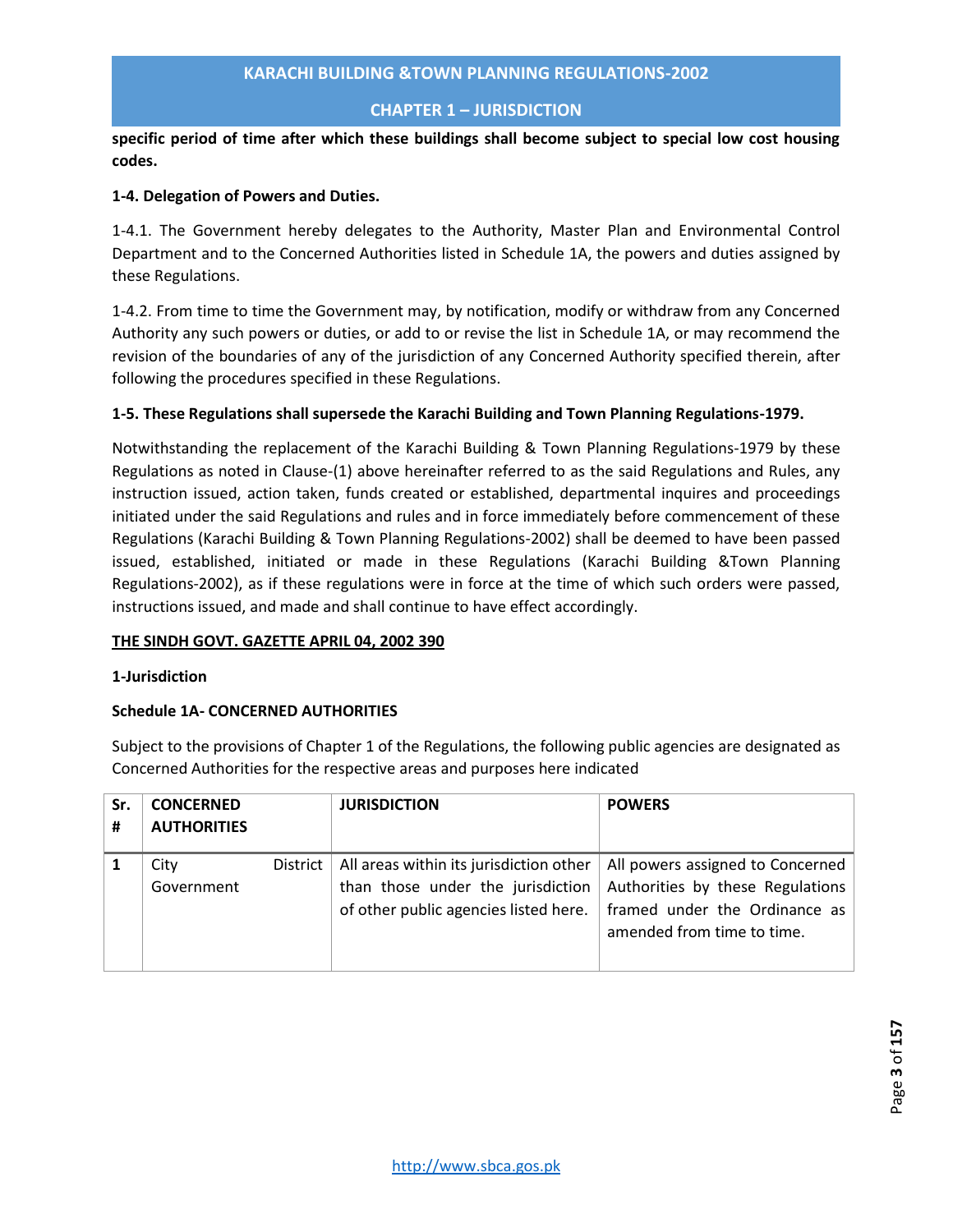|                         |                                                               | <b>KARACHI BUILDING &amp; TOWN PLANNING REGULATIONS-2002</b>                                                                                                                        |                                                                                                                                     |  |  |  |  |  |  |  |  |
|-------------------------|---------------------------------------------------------------|-------------------------------------------------------------------------------------------------------------------------------------------------------------------------------------|-------------------------------------------------------------------------------------------------------------------------------------|--|--|--|--|--|--|--|--|
|                         |                                                               | <b>CHAPTER 1 - JURISDICTION</b>                                                                                                                                                     |                                                                                                                                     |  |  |  |  |  |  |  |  |
| $\overline{2}$          | Cantonment Boards of<br>the Ministry of Defence               | Areas<br>of<br>housing<br>schemes,<br>industrial estates or other land<br>under their respective jurisdiction<br>in Karachi Division which are leased<br>to or developed by others. | All powers assigned to Concerned<br>Authorities by these Regulations<br>framed under the Ordinance as<br>amended from time to time. |  |  |  |  |  |  |  |  |
| 3                       | Karachi Port Trust                                            | of<br>housing<br>schemes,<br>Areas<br>industrial estates or other land<br>under its jurisdiction which are<br>leased to or developed by others.                                     | All powers assigned to Concerned<br>Authorities by these Regulations<br>framed under the Ordinance as<br>amended from time to time  |  |  |  |  |  |  |  |  |
| 4                       | Pakistan Railways                                             | οf<br>housing<br>schemes,<br>Areas<br>industrial estates or other land<br>under its jurisdiction which are<br>leased to or developed by others.                                     | All powers assigned to Concerned<br>Authorities by these Regulations<br>framed under the Ordinance as<br>amended from time to time  |  |  |  |  |  |  |  |  |
| 5                       | o <sub>f</sub><br>Ministry<br>Works<br>Government of Pakistan | Areas<br>of<br>housing<br>schemes,<br>industrial estates or other land<br>under its jurisdiction which are<br>leased to or developed by others.                                     | All powers assigned to Concerned<br>Authorities by these Regulations<br>framed under the Ordinance as<br>amended from time to time. |  |  |  |  |  |  |  |  |
| 6                       | Sind Industrial Trading<br>Estates Karachi                    | Areas<br>of<br>housing<br>schemes,<br>industrial estates or other land<br>under its jurisdiction which are<br>leased to or developed by others.                                     | All powers assigned to Concerned<br>Authorities by these Regulations<br>framed under the Ordinance as<br>amended from time to time. |  |  |  |  |  |  |  |  |
| $\overline{\mathbf{z}}$ | Sindh<br>Katchi<br>Abadies<br>Authority                       | All areas within its jurisdiction other<br>than those under the jurisdiction of<br>other public agencies listed here.                                                               | All powers assigned to Concerned<br>Authorities by these Regulations<br>framed under the Ordinance as<br>amended from time to time. |  |  |  |  |  |  |  |  |
| 8                       | Board of Revenue                                              | All areas within its jurisdiction other<br>than those under the jurisdiction of<br>other public agencies listed here.                                                               | All powers assigned to Concerned<br>Authorities by these Regulations<br>framed under the Ordinance as<br>amended from time to time. |  |  |  |  |  |  |  |  |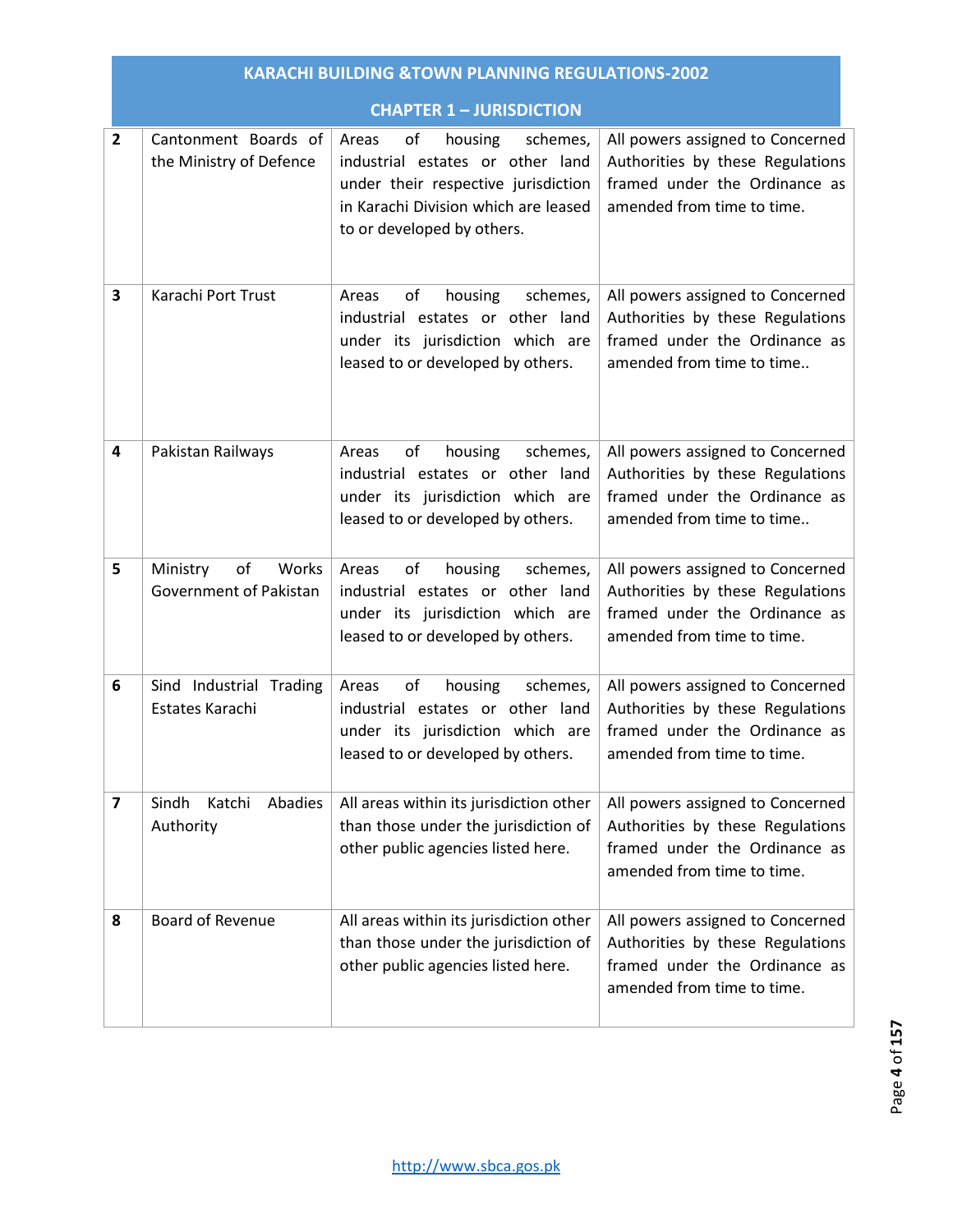# **CHAPTER 2 - DEFINITIONS**

# **CHAPTER 2 - DEFINITIONS**

#### <span id="page-4-0"></span>**THE SINDH GOVT. GAZETTE APRIL 04, 2002 392**

#### **General**

**2-1.** In the Regulations hereinafter contained, the following terms and expressions shall have the meanings hereinafter respectively assigned to them, unless such meaning be repugnant to or inconsistent with the context or subject matter in which such words or expressions occur:

2-1.1. Words imparting the singular number shall include the plural;

2-1.2. Words imparting the plural shall include the singular; and

2-1.3. Words imparting the masculine gender shall include feminine gender as well.

**2-2. "Addition"** means the addition of any unit/structure to any building/structure constructed in accordance with these Regulations, and after obtaining the Occupancy Certificate of the building/structure being added to.

**2-3. "Agriculture"** means and includes pasture, horticulture, breeding of livestock including poultry, fish and bees, and the use of land for any purpose ancillary thereto.

**2-4. "Allottee"** means a person or a body who purchases a unit in a public sale project.

**2-5. "Alteration"** means any change brought about, after the approval of Building plan without affecting or violating any provision of these Regulations.

**2-6. "Amalgamation"** means the joining of two or more adjoining plots of the same land use into a single plot in accordance with these Regulations.

**2-7. "Amenity Plot"** means a plot allocated exclusively for the purpose of amenity uses as define in Chapter 19 of these Regulations, such as Government uses in 19-2.2.1, Health and Welfare uses in 19- 2.2.2, Education uses in 19-2.2.3, Assembly Uses in 19-2.2.4, Religious uses in 19-2.2.5, Parks and Play grounds in 19-2.2.7, Burial grounds in 19-2.2.8, Transportation right-of-way in 19-2.2.9, Parking in 19- 2.2.10 and Recreational Areas in 19-2.2.12.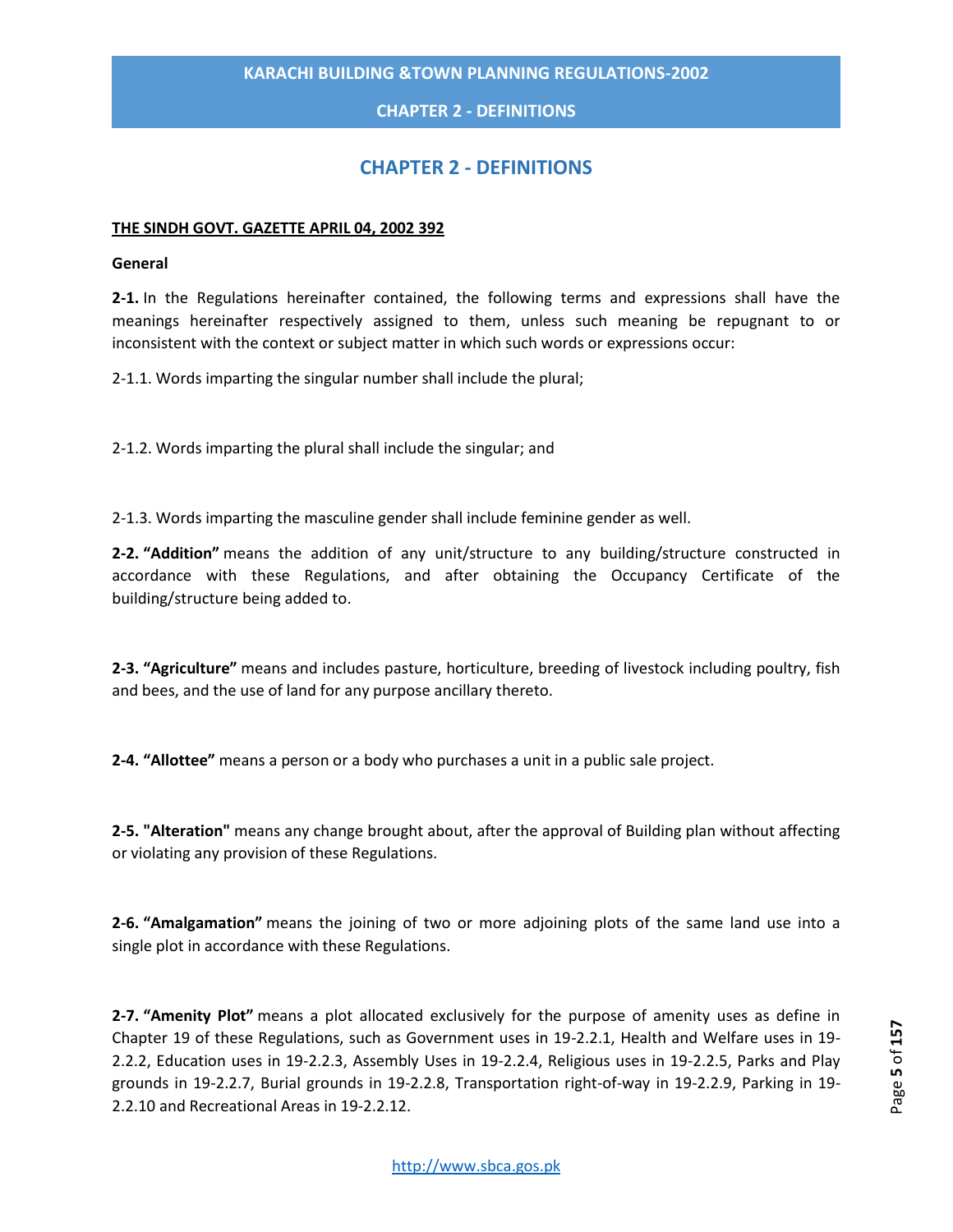#### **CHAPTER 2 - DEFINITIONS**

**2-8. "Ancillary Building"** means a building subservient to the principal building on the same plot e.g. servant quarters, garages, guard room etc.

#### **THE SINDH GOVT. GAZETTE APRIL 04, 2002 393**

#### **2-Definitions.**

**2-9. "Apartment"** means an independent residential unit consisting of at least one habitable room, bathroom, toilet, and cooking facilities in an apartment building as defined in 2-10 below.

**2-10. "Apartment Building"** means a building having more than one story and containing more than two apartments sharing common staircase, or access space.

**2-11. "Approved"** means approved in writing by the Authority.

**2-12. "Arcade"** means a covered walk-way or a verandah between the shops and the street/footpath on which the shops abut.

**2-13. "Architectural Plan"** means a plan showing the arrangements of proposed building works, including floor plans, elevations and sections, in accordance with the requirements of these Regulations.

**2-14. "Area Standards"** means those zoning regulations or other land development requirements or restrictions referred to in these Regulations, which have heretofore been, or may hereafter be, adopted for a specified area or areas by, or on behalf of, MP&ECD whether or not as part of a detailed plan.

**2-15. "Assembly uses"** Assembly uses as defined in Regulation 19.2.2.4.

**2-16. "Attached Building"** means a building which is joined to another building on one or more sides by a common wall or walls.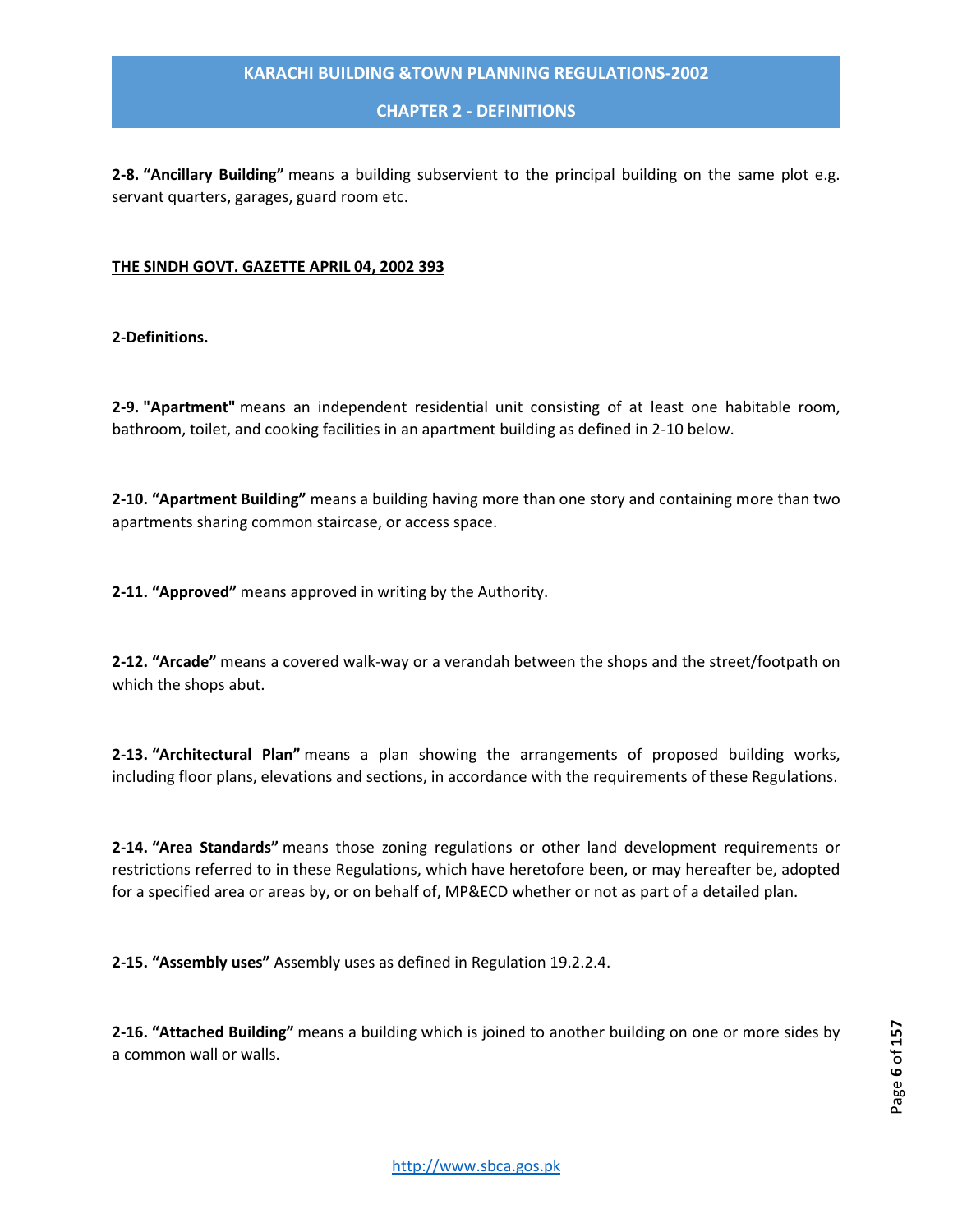**CHAPTER 2 - DEFINITIONS**

**2-17. "A.C.I."** means American Concrete Institute.

**2-18. "Balcony"** means a projection from a wall of a building on an open space or a public street.

**2-19. "Basement"** means a story of a building partially or wholly below ground level.

**2-20. "Bath Room"** means a room containing a water tap/wash basin and a shower or a bathtub or a bath tray, and may with or without a W.C.

**2-21. "Building Line"** means a line up to which any part of a building from its lowest level, including any and all foundations, or other structure, abutting on a public street or a road planned future public street, may extend, provided always that such line is within the property line of such building or cut line as provided in these Regulation of such plots.

#### **THE SINDH GOVT. GAZETTE APRIL 04, 2002 394**

#### **2-Definitions**.

**2-22. "Building Designer"** means a person who had been granted license to act as such under Karachi Building Control Licensing Regulations 1982.

**2-23. "Building Supervisor"** means a person who has been granted a license to act as such under these Regulations.

**2-24. "Building Works"** means erection or re-erection/modification including complete or partial demolition of a building including full or partial thereof or making additions and alterations to an existing building.

**2-25. "B.S.S."** mean the latest applicable published edition of the relevant British Standard Specifications.

**2-26. "B.S.C.P."** means the latest applicable published edition of British Standard Code of Practice.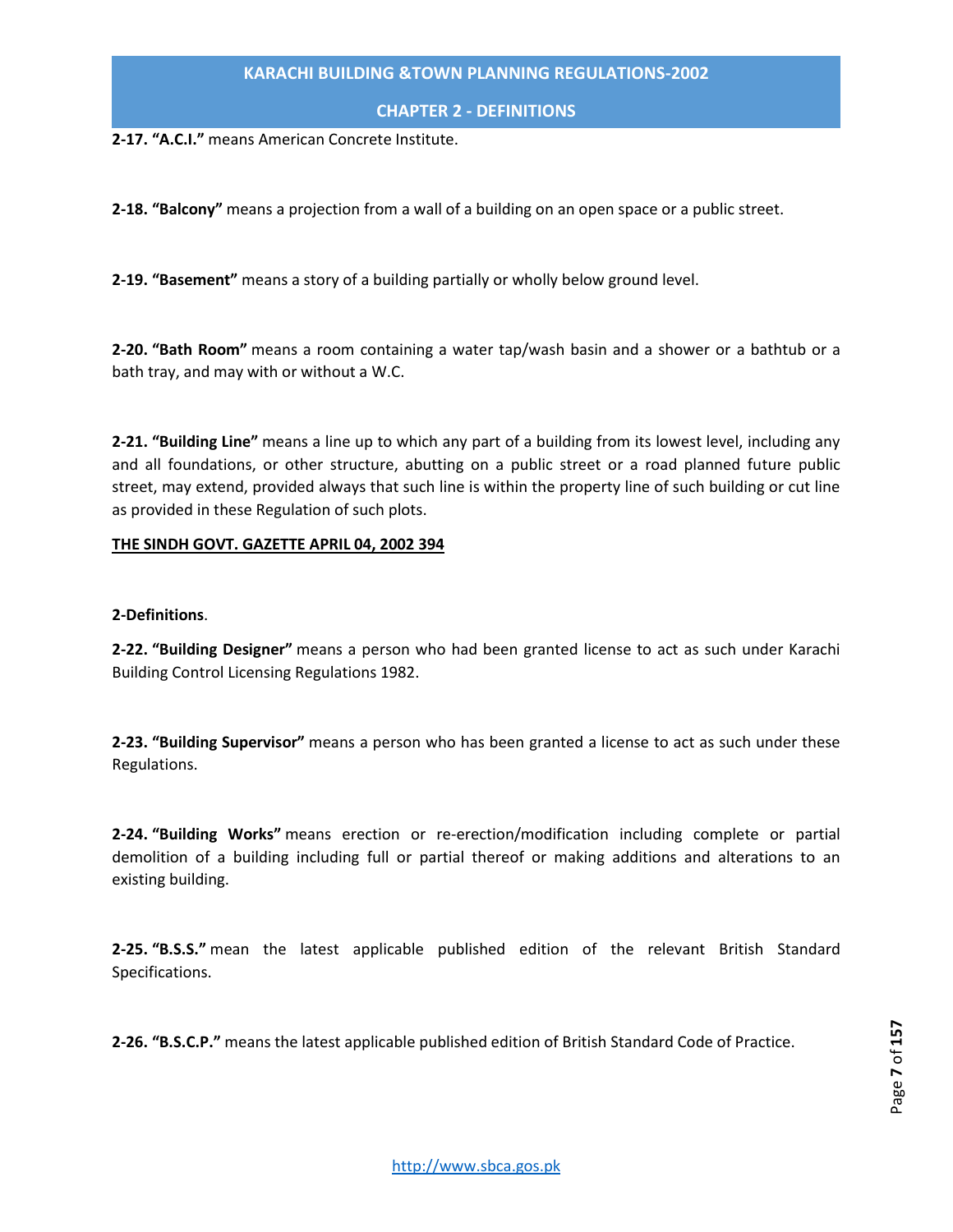# **CHAPTER 2 - DEFINITIONS**

**2-27. "Carpet Area"** means the net floor area within a rent-able/saleable unit excluding the area of peripheral walls but including the area of internal walls and columns.

**2-28. "Car Porch"** means a shelter or a shed for a car which is permanently open on at least two sides.

**2-29. "Chimney"** means a structure enclosing one or more flues, and includes any opening therein for the function of a heat producing appliance/fireplace.

**2-30. "Chief Controller of Buildings (CCOB)"** means the authorized officer of the Authority to effect implementation of these Regulations.

**2-31. "City District Karachi"** includes the areas within the jurisdiction of the City District Government

**2-32. "Clinical Buildings"** means the buildings specified for health and welfare uses as defined in subclause 19-2.2.2.

**2-33. "Commercial Building"** means a building constructed for commercial use as defined in sub-clause 19-2.2.6.

**2-34. "Commercial use"** means commercial (trade) uses such as shops shopping centers, markets and other uses as defined in sub-clause 19-2.2.6.

# **THE SINDH GOVT. GAZETTE APRIL 04, 2002 395**

**2-Definitions**

**2-35. "Compartment"** As defined in Regulation No.14-5.

**2-36. "Completion Plan"** means an as built plan submitted to the Authority for the purposes of obtaining approval and occupancy certificate.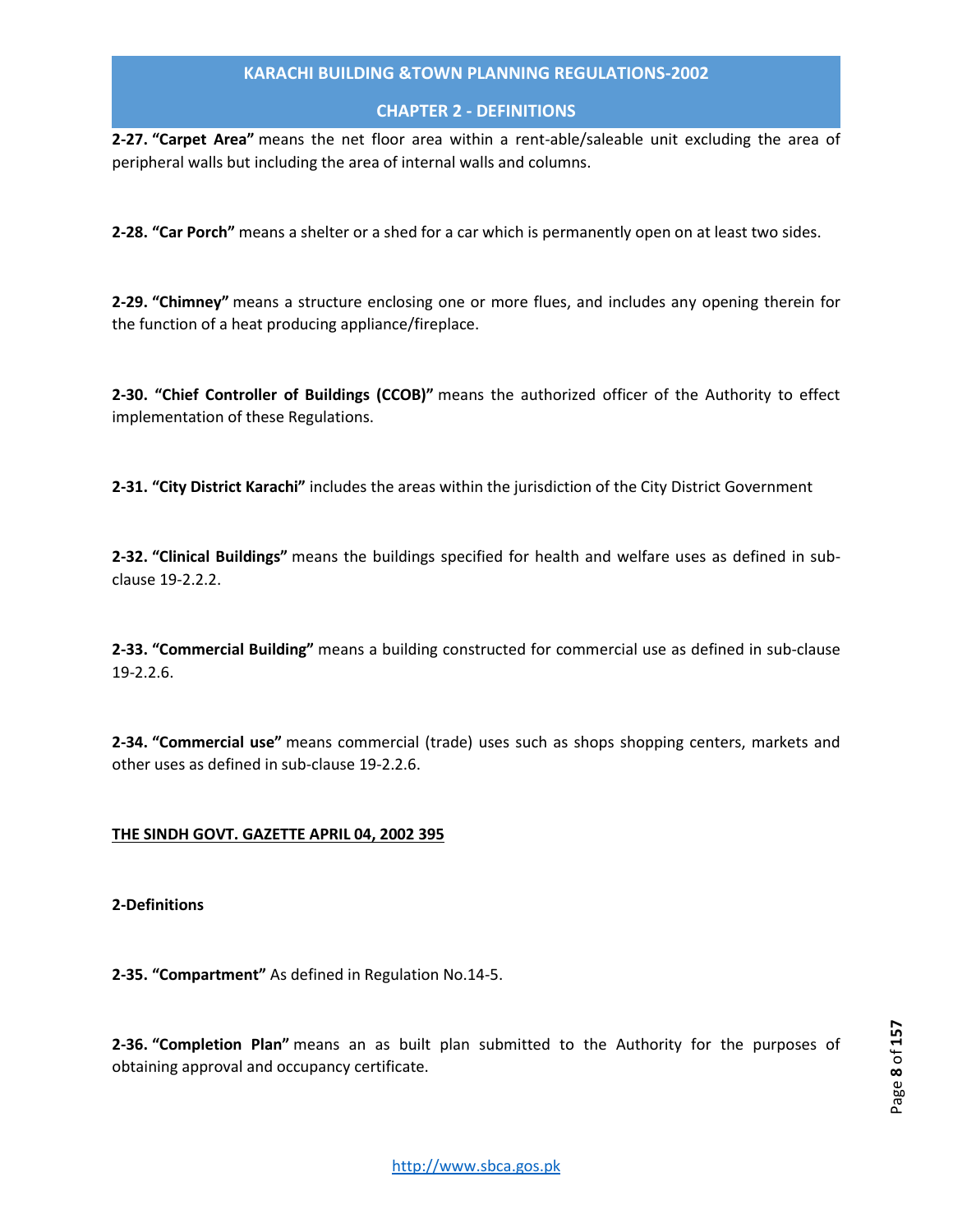# **CHAPTER 2 - DEFINITIONS**

**2-37. "Concerned Authority"** means the public agency designated to perform the functions of the Concerned Authority for the purpose of these Regulations (Schedule 1A) or any other Authority notified by the Government, from time to time.

**2-38. "Controller of Buildings (COB)"** means the authorized officer of the Authority to effect implementation of these Regulations in respective circles/areas.

**2-39. "COS -Compulsory Open Space"** means that part of a plot which is to be left completely open to sky, over which no structure or any integral part of the building shall be permitted except permissible projections, basement, steps, septic underground tanks, soak pits, water reservoirs and lines for sewage, water, electricity, gas, telephone etc., or those structures required by civic agencies such as electric substation permitted elsewhere in these Regulations.

**2-40. "Corner Plot"** means a plot situated at the intersection of two or more streets/roads.

**2-41. "Cottage Industry"** includes small and medium size repair shops, handicrafts, and small scale inoffensive non-hazardous and non-obnoxious production and manufacturing units in areas, specified for such uses.

**2-42. "Covered Area"** same as Floor Area Regulation 2-58.

**2-43. "Dangerous Building"** means a building or structure which is declared as structurally unsafe and/or which is hazardous, as specified in Chapter-7.

**2-44. "Depth"** in respect to a building means the measured distance perpendicular from the outermost part of such building at its rear excluding projections as permitted in these Regulations.

**2-45. "Detached Building"** means a building not joined to another building on any side by a common wall.

# **THE SINDH GOVT. GAZETTE APRIL 04, 2002 396**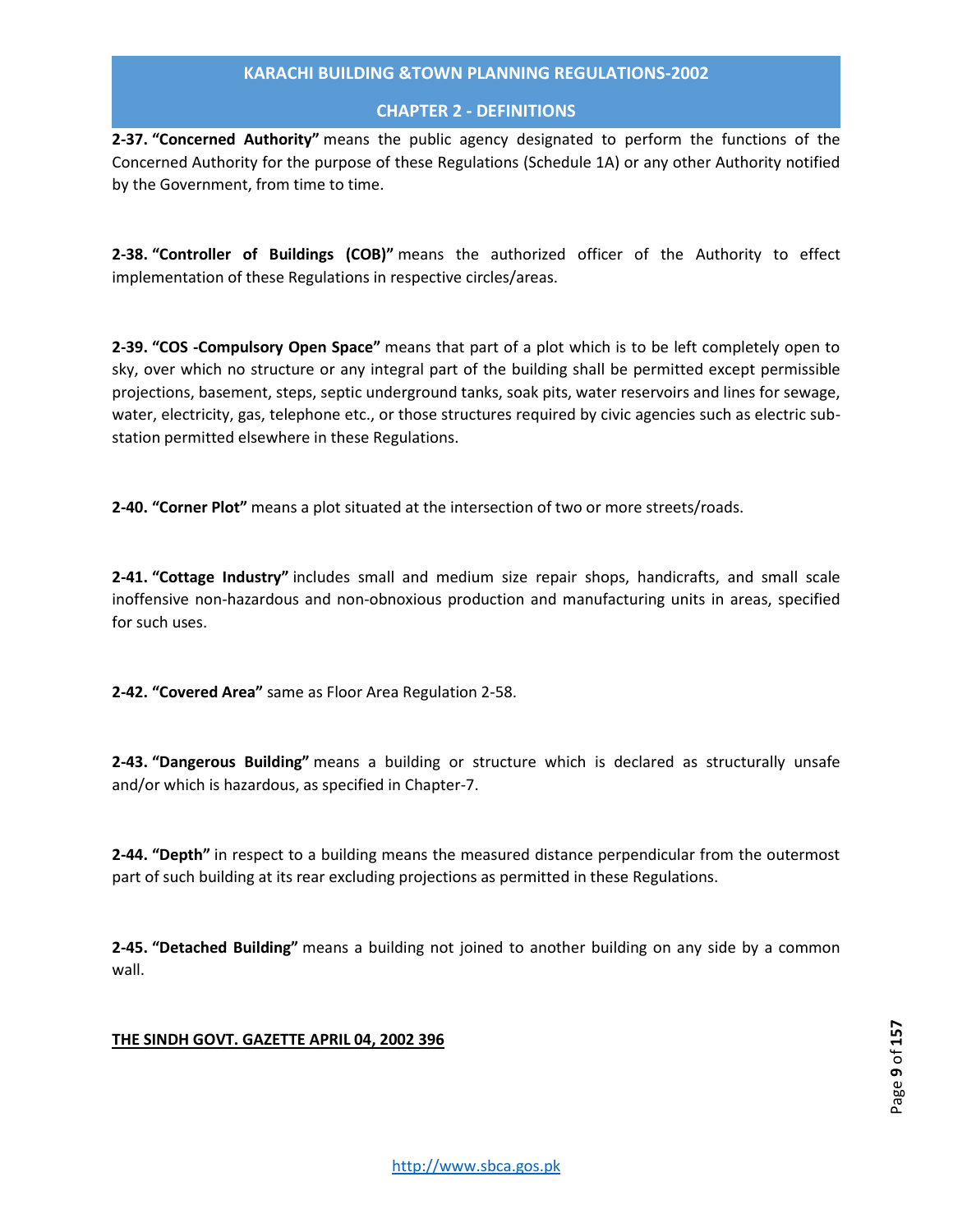# **CHAPTER 2 - DEFINITIONS**

#### **2-Definitions**

**2-46. "Development Permit"** means any general or special permit issued, including a permit customarily denominated as a "No Objection Certificate", "planning permit", "town planning permit" or other document having the effect of permitting development as defined in these Regulations.

**2-47. "Development Plan"** means the plan meant for the development of Karachi currently adopted by the Master Plan & Environmental Control Department and concerned agencies notified by the Statutory Authority or as revised from time to time.

**2-48. "Development Works"** means use of land as per approved plan, design and specifications.

**2-49. "Engineer"** means a person currently registered as such under PEC Act-1975.

**2-50. "External Wall"** means any outer wall of a building abutting on an external or internal open space on adjoining property lines.

**2-51. "Factory"** means a building or part thereof used for manufacture, production or preparation of any article.

**2-52. "Fire Escape"** means an exit from a building, for use in the event of fire.

**2-53. "Flat"** means as defined in "Apartment" clause No.2-9.

**2-54. "Flat sites"** means plots designated as such for multi-family residential uses.

**2-55. "Floor Area"** means horizontal area of floor in a building covered with roof, whether or not enclosed by walls but excluding ancillary covered spaces and projection allowed under these Regulations.

**2-56. "Floor Area Ratio"** means the total floor area of a building divided by the area of the plot.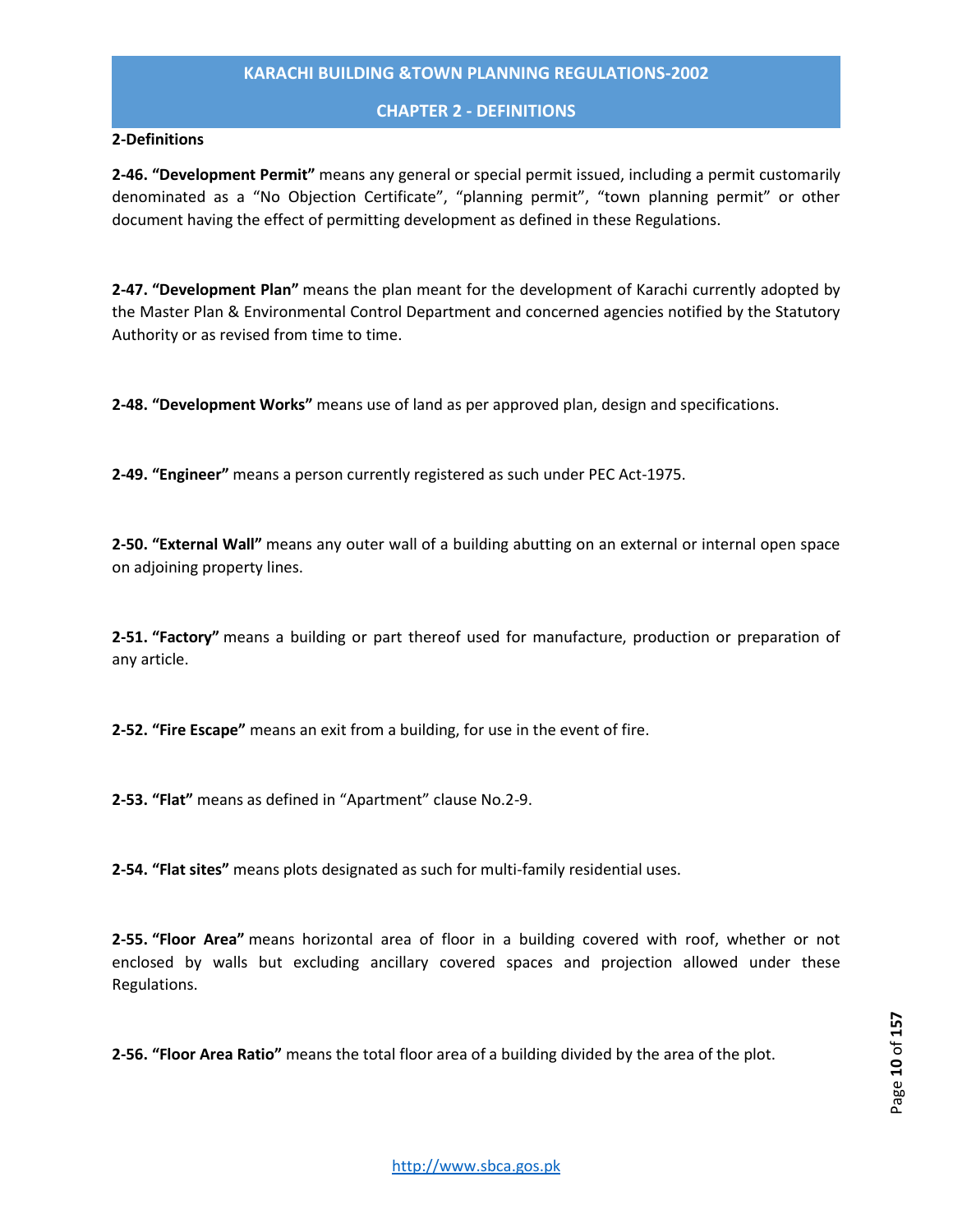# **CHAPTER 2 - DEFINITIONS**

**2-57. "Footprint"** means the portion of a plot of land covered, at any level, by a building or part thereof other than basement.

**2-58. "Government"** means the Government of Sindh.

**2-59. "Ground Floor"** Means the floor of any structure built just above the plinth level.

#### **THE SINDH GOVT. GAZETTE APRIL 04, 2002 397**

**2-Definitions**

**2-60. "Habitable Room"** means a room to be used primarily for human habitation.

**2-61. "Head Room"** means the clear vertical distance measured between the finished lower level and the underside of lowest obstruction such as ceiling or rafter, whichever is lower.

**2-62. "Height of a Building"** means the vertical measurement from the highest part of the crown of the road along the length of the plot boundary of such a building, on the side determined to be the front of such plot, to the highest part of the building.

**2-63. "Height of a Room"** means the vertical distance measured between the finished floor level and under side of the ceiling.

**2-64. "Hoarding"** means a fence of temporary character erected around a building site on which erection, demolition or repair work is in hand.

**2-65. "House/Bungalow"** means an independent residential building for the use of people, a family/families having at least one habitable room with a kitchen, a bath, and a toilet.

**2-66. "Housing/Dwelling Unit"** means a part or whole of a residential building capable of being used independently for human habitation.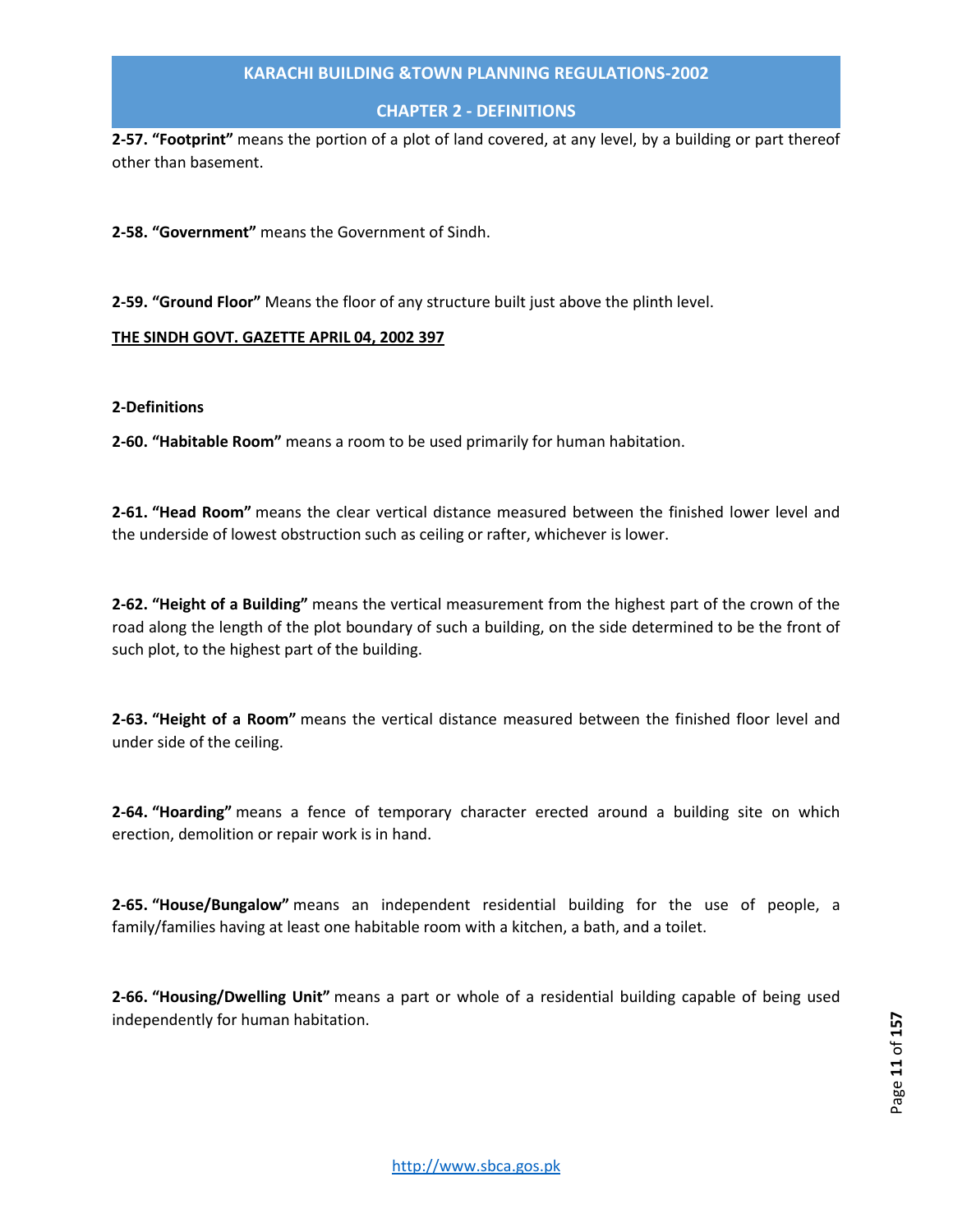# **CHAPTER 2 - DEFINITIONS**

**2-67. "Industrial Building"** means a building constructed on a plot allotted exclusively for the purpose of industry under these Regulations.

**2-68. "Inspection Chamber"** means any chamber constructed so as to provide access thereto for inspection and cleaning.

**2-69. "Land"** includes the earth, water and air, above, below or on the surface, and anything attached to the earth, and has the meaning assigned to it under Clause (a) of Section 3 of the Land Acquisition Act, 1984.

**2-70. "Land Development"** has the meaning assigned under clause 3-3.1.

**2-71. "Land use Plan"** means a land use plan, referred to in Appendix A, heretofore or hereafter approved by, or on behalf of, MP&ECD for a specified existing or new community or a major area thereof, which may include area standards or other provisions relating to:-

2-71.1. the precise location and characteristics of road, other rights of way, and utilities;

#### **THE SINDH GOVT. GAZETTE APRIL 04, 2002 398**

#### **2-Definitions**

2-71.2. the dimensions and grading of plots and the dimensions and siting of structures;

2-71.3. the precise location and characteristics of permissible types of development; and

2-71.4. any other planning matters which contribute to the development, renewal, maintenance and use of the area as a whole.

**2-72. "License"** means a permission, granted under these Regulations by the Authority to perform such functions as are allowed under these Regulations.

**2-73. "Licensee"** means an individual/s or firm who has been duly licensed by the Authority.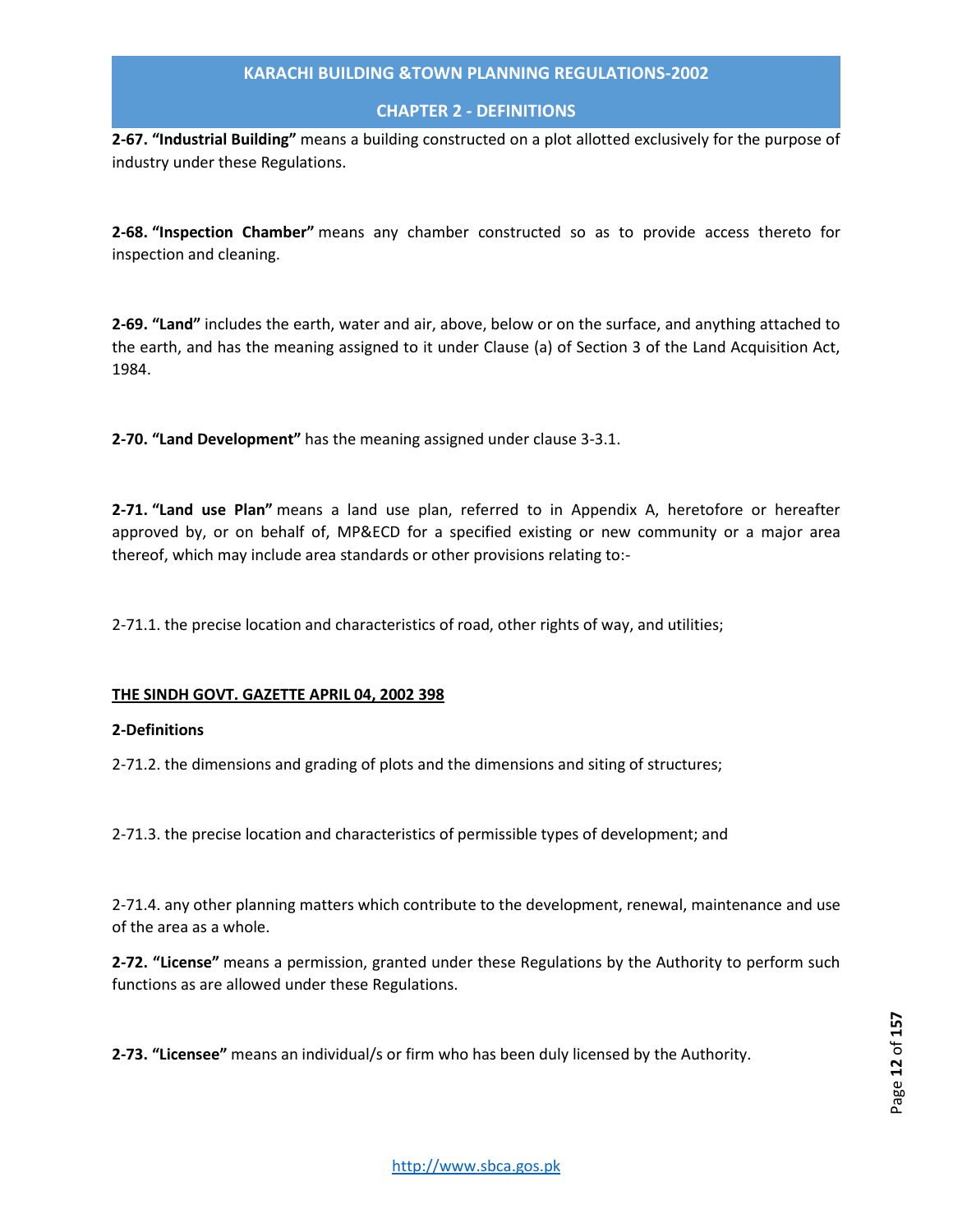# **CHAPTER 2 - DEFINITIONS**

**2-74. "Licensed Non Professionals"** means person/s or firm granted license under these Regulations, who are not registered with any of the statuary bodies.

**2-75. "Light Industry"** means an industry defined as such by the Industries Department or as defined in these Regulations.

**2-76. "Loft"** means a horizontal slab used only for storage purposes, which shall be allowed in kitchens, baths and store rooms/shops with access from inside only upto 5'-0" clear height between the loft floor and roof height and shall not exceed 30% of the floor area of the room.

**2-77. "Master Plan"** means a Development Plan for an area providing short terms and long terms policy guideline for a systematic and controlled growth in future.

**2-78. "Master Plan & Environmental Control Department (MP&ECD)"** is the Department established to implement Town Planning and Environmental Control Regulations for City District Karachi in accordance with these Regulations.

**2-79. "Medical Waste"** means such waste or item which can, or is likely to, cause infection, and without prejudice to the generality above, includes needles, operating theatre material, surgical gloves, bandages, blood, bones and flesh etc.

**2-80. "NOC"** means No Objection Certificate as defined in these Regulations.

# **THE SINDH GOVT. GAZETTE APRIL 04, 2002 399**

# **2-Definitions**

**2-81. "Notification"** means a notification published in the Sindh Government Gazette.

**2-82. "Obnoxious Industries"** include, amongst others, brick kilns, coke ovens, salt glazing, sulphur working, making of cellulose lacquer, pitch bitumen, charcoal burning, gut scraping, tannery, glue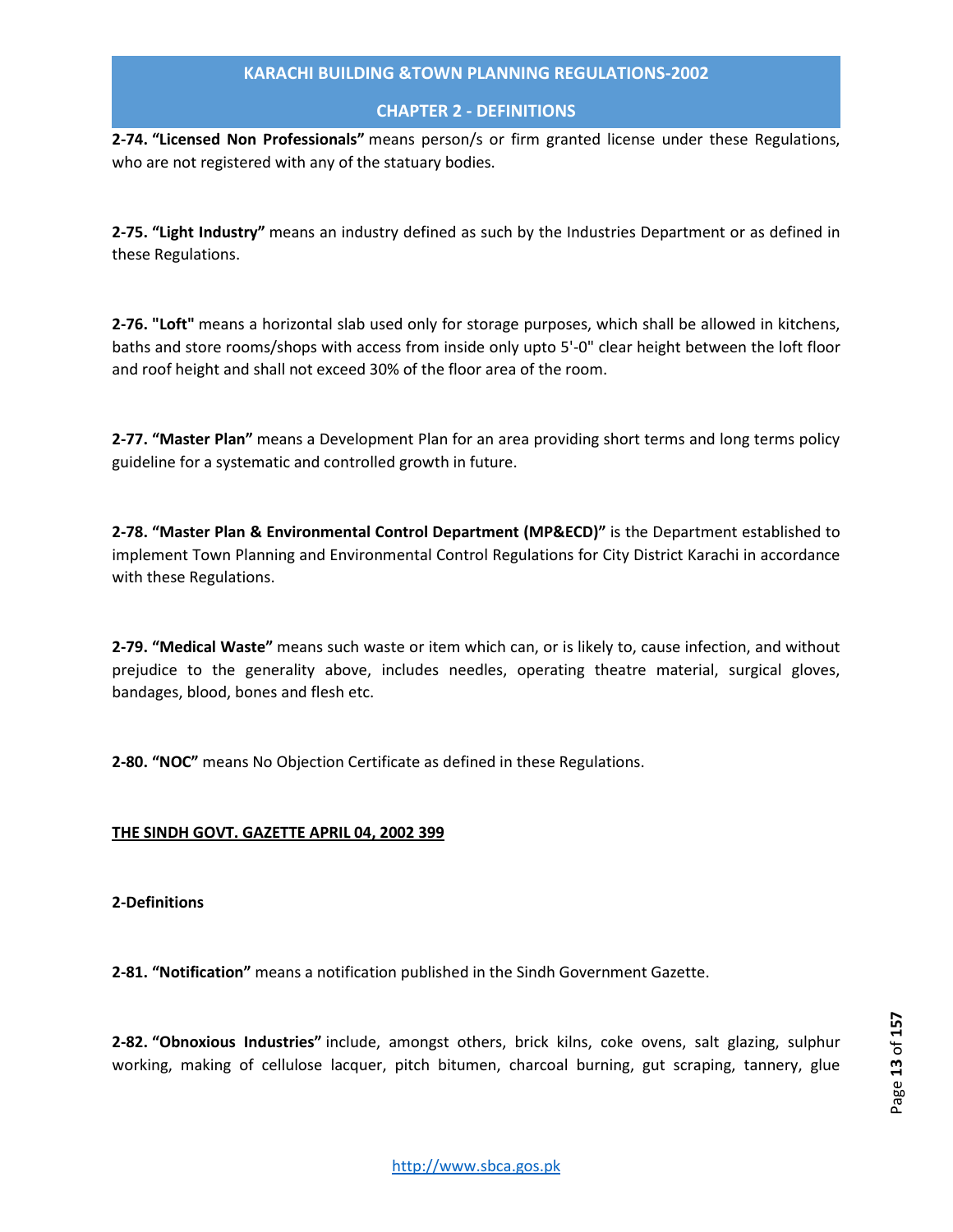# **CHAPTER 2 - DEFINITIONS**

making, fish meal, soap boiling, tallow making, skin dyeing and those which may be specified as Obnoxious Industries by the Industries Department from time to time.

**2-83. "Ordinance"** means the Sindh Building Control Ordinance, 1979.

**2-84. "Open Staircase"** means a staircase at least two sides of which are open, except for a guard rail or wall of a maximum nominal height of 4ft.(1.2m), and which has no roof.

**2-85. "Oversee Committee"** means a Committee notified under Ordinance, as amended from time to time to oversee the functioning of the Authority.

**2-86. "Owner"** means a person or persons holding title to a piece of plot or land/construction thereupon.

**2-87. "PEC"** means Pakistan Engineering Council established under PEC Act, 1976.

**2-88. "Pedestrian Lane"** means thoroughfares intended exclusively for pedestrian traffic at least 10ft.(3m) wide).

**2-89. "Party Wall"** means a wall separating adjoining properties.

**2-90. "Pergola"** means a horizontal structure of grid or trellis, the voids of which must be at least 75 percent of the total area in the plan of the pergola and are open to sky.

**2-91. "Person"** includes any individual, company or association of bodies or individuals, whether incorporated or not, or any public agency.

**2-92. "Place of Public Worship"** means a building designed for the purpose of performance of religious functions.

# **THE SINDH GOVT. GAZETTE APRIL 04, 2002 400**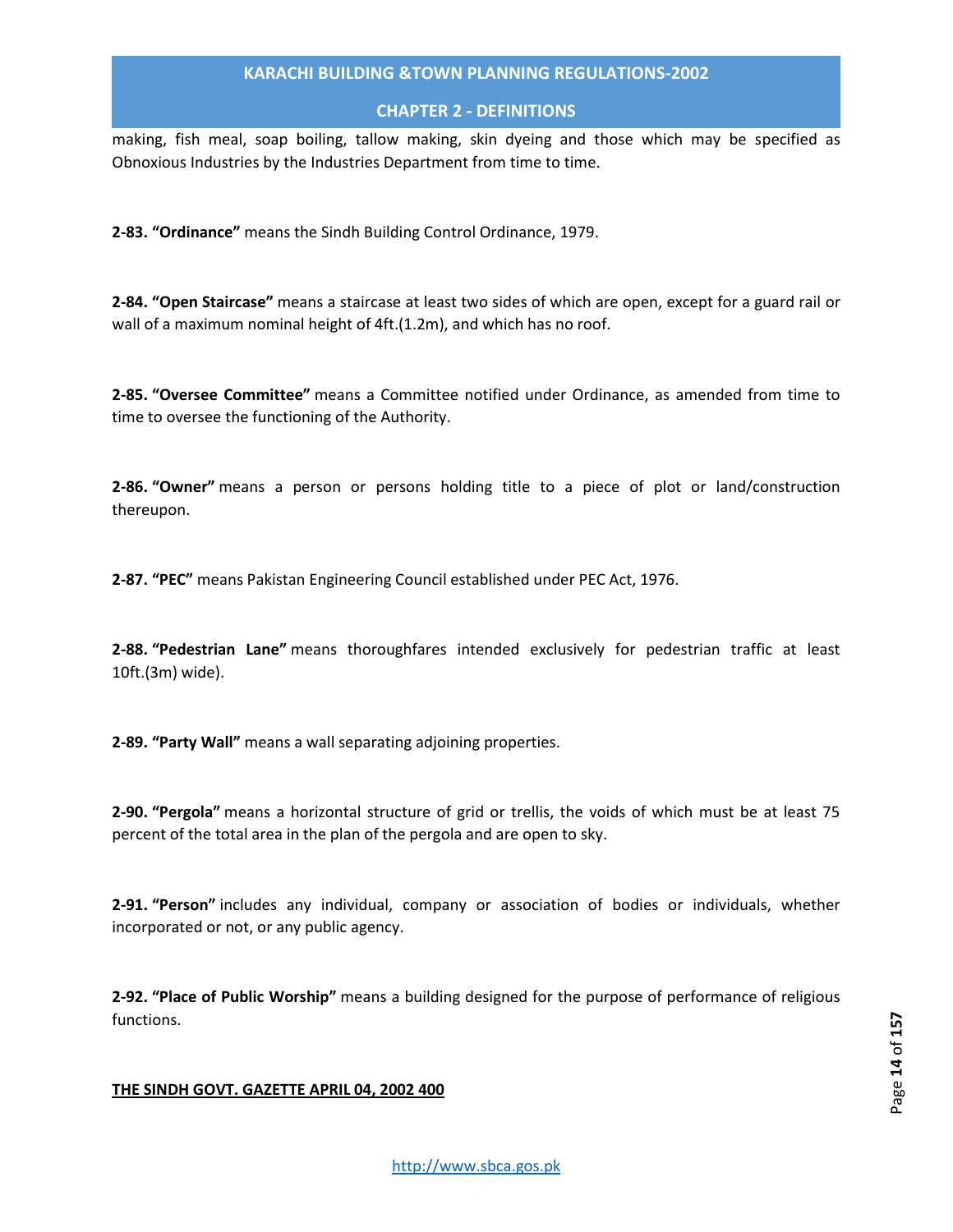#### **CHAPTER 2 - DEFINITIONS**

#### **2-Definitions**

**2-93. "Plinth"** means the height of the finished floor level of the ground floor, measured from the top of the finished surface of the road serving the plot, taken from the center of the property line of the plot along the road. In case of more than one road serving the plot, the plinth will be measured from the road providing principal access at the higher level. The height of the plinth shall be limited to 4'-6", except on plots where the natural contours are more than 4'-6" over at least 40% of the plot area as measured from the point at the center of the property line of the road adjacent to it.

**2-94. "Prescribed"** means prescribed by these Regulations.

**2-95. "Professional"** means an individual or firm registered as such under the PCATP ordinance-1983 and PEC Act-1976.

**2-96. "Proposed Plans"** means plans submitted for approval in respect of proposed building works and/or land development work.

**2-97. "Prescribed Form"** means form prescribed for various purposes by the Authority.

**2-98. "Preservation"** means protection of any building or area from any development which may destroy or change its character.

**2-99. "Professional Engineer"** means a person recognized as such under PEC Act and Rules & Regulations framed thereunder.

**2-100. "Property line"** for the purposes of these Regulations means that part of plot boundary which separates private property from the public property or a private property from another private property.

**2-101. "Proof Engineer"** means registered with Pakistan Engineering Council (PEC) as Consulting Engineer (Structural Design) and with minimum 10 years' experience of structural design of building works and whose name is listed on the panel of Proof Engineers maintained by the Authority.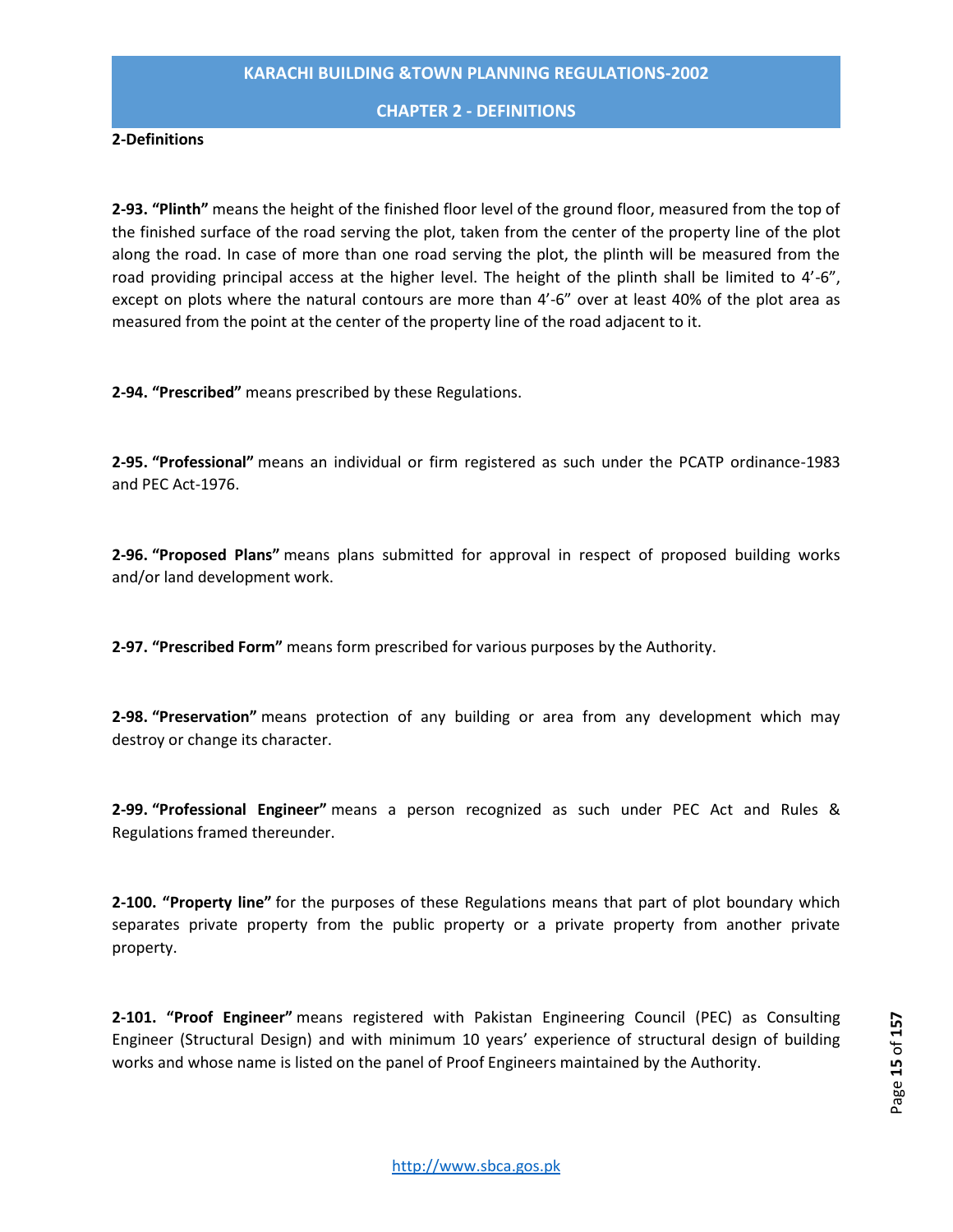# **CHAPTER 2 - DEFINITIONS**

**2-102. "Public Agency"** includes a person or body of persons, autonomous body appointed by or under the authority of Government or the Federal Government and includes Town Councils and Union Councils, as defined in the Sindh Local Government Ordinance, 2001.

# **THE SINDH GOVT. GAZETTE APRIL 04, 2002 401**

# **2-Definitions**

**2-103. "Public Use Building"** means a building designed for public use and includes a dispensary, post office, police station, tonga stand and transport stand, town hall, public library, cultural center, cinema and such other buildings which are meant for public use facilities.

**2-104. "Public Open Space"** means open spaces including parks, playgrounds, waterways, streets, road and lanes and such other places as defined in these Regulations.

**2-105. "Public Sale Project"** means a project designed with the intention of transferring to the public on ownership basis by way of public sale and for which Sale NOC is obtained from the Authority.

**2-106. "Renewal"** means renewal of any permission given by the Authority in accordance with the Regulations.

**2-107. "Residential Building"** means building constructed for residential purposes, e.g. bungalow, town house, flats and such other buildings.

**2-108. "Regulations"** means Karachi Building & Town Planning Regulations 2002 framed under Ordinance, as amended from time to time.

**2-109. "Repairs"** means repair work to services, painting, white-washing, plastering, pointing and paving and such other works without change in the approved/completion plan.

**2-110. "Revised/Amended Plan"** means previously approved drawings/plans re-submitted for approval in accordance with the provision of these regulations.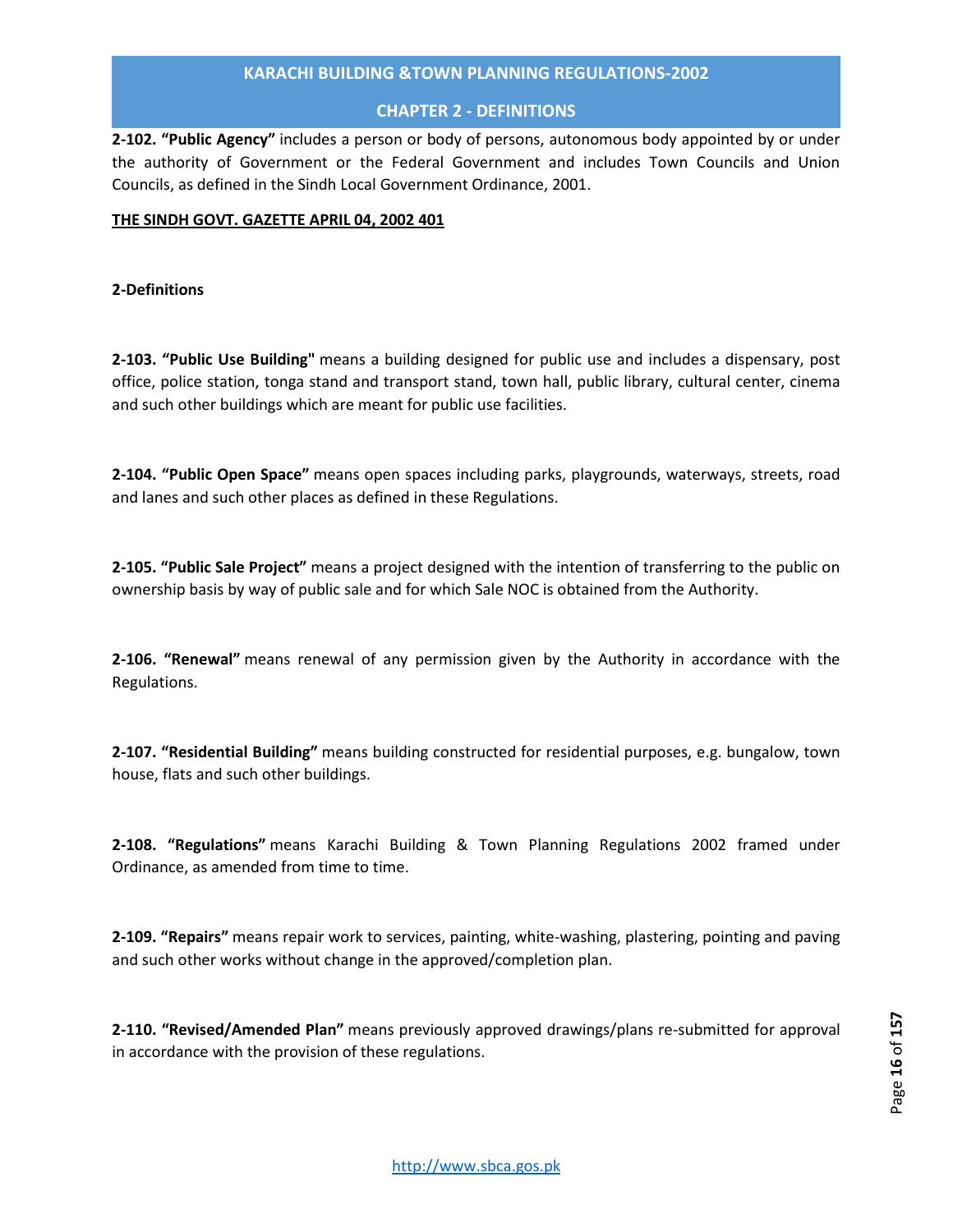# **CHAPTER 2 - DEFINITIONS**

**2-111. "Road"** means a public access-way, including any land reservation for such public access-way whether public or private.

**2-112. "Scrutiny Fee"** means a fee to be determined and levied as per the provision of the Ordinance, as amended from time to time.

**2-113. "Society"** means an organization registered as such under the relevant laws.

**2-114. "Shop"** includes any room or part of a building used, wholly or mainly, for the purpose of trade or business but shall not be used for any activity as may cause noise and nuisance in the neighborhood.

**2-115. "Sub-Division"** means the division of land held under the same ownership in to two or more plots.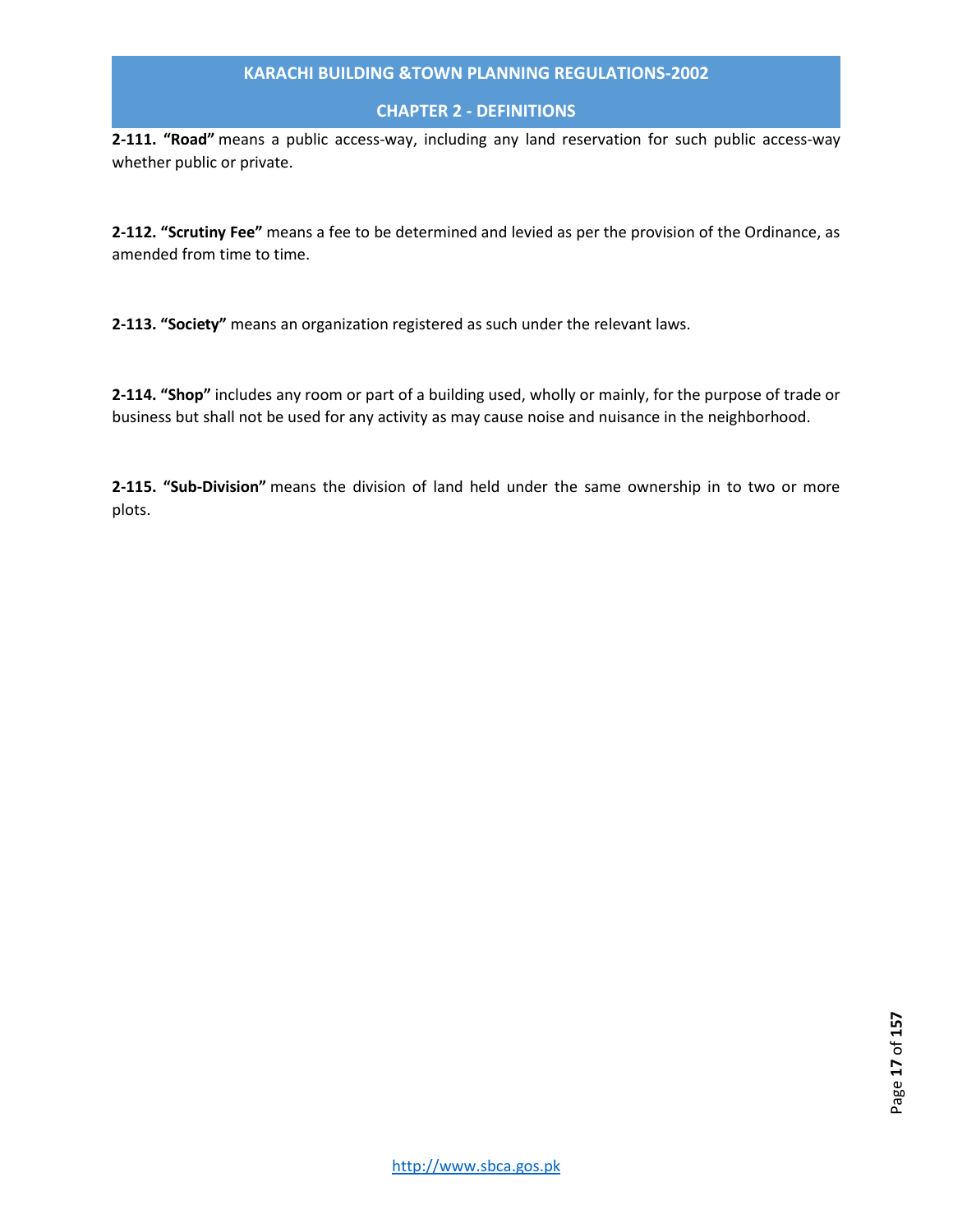# **CHAPTER 2 - DEFINITIONS**

#### **THE SINDH GOVT. GAZETTE APRIL 04, 2002 402**

#### **2-Definitions**

**2-116. "Sub-division plan"** means a layout plan for a proposed sub-division duly approved by or on behalf of the concerned Authority/MP&ECD as provided in these Regulations.

**2-117. "Sun-Shade"** means an outside projection from a building to provide protection from weather, which cannot be converted to habitable space.

**2-118. "Supervision"** means to oversee and supervise the implementation of approved Architectural/Town Planning/Engineering design and specifications during the execution of buildings/development works at site.

**2-119. "Temporary Structure"** means a structure built/constructed purely on temporary basis, wholly within the plot with the approval of the Authority for a specific period of time and which shall be demolished on completion of the project.

**2-120. "Toilet"** means a space for personal ablution which includes at least one urinal and/or W.C. (water closet).

**2-121. "Total Floor Area"** means the sum of floor areas of all the floors of all the buildings on a plot, less exemption as permitted in these Regulations.

**2-122. "Transport Department"** means the Transport Department of the City District Karachi.

**2-123. "Ware house"** means a building in which goods are stored.

**2-124. "Waste"** includes industrial, hospital and municipal waste and sewage.

http://www.sbca.gos.pk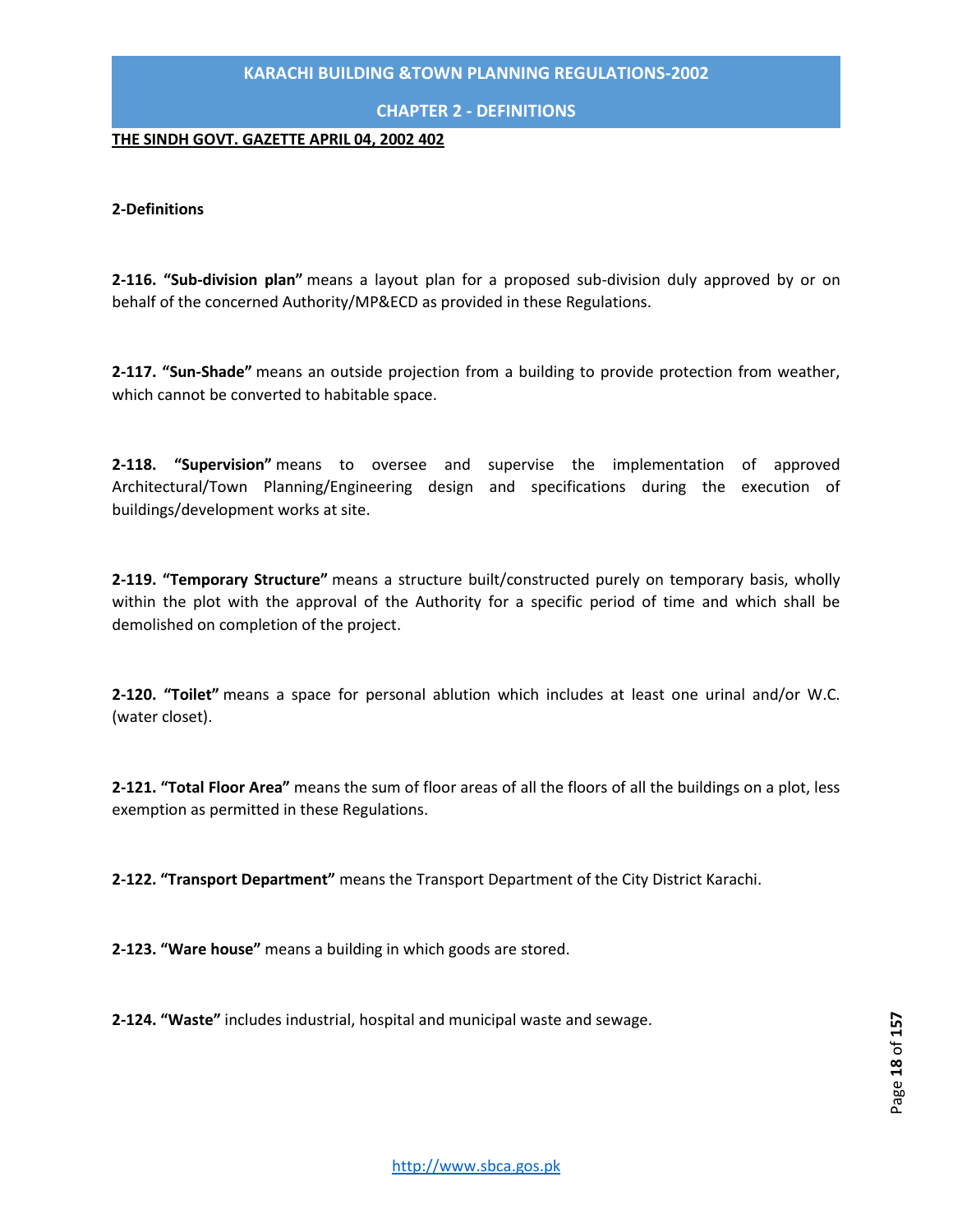**CHAPTER 3 – PERMITS AND PROCEDURES**

# **CHAPTER 3 – PERMITS AND PROCEDURES**

#### <span id="page-18-0"></span>**THE SINDH GOVT. GAZETTE APRIL 04, 2002 403**

#### **3-1. GENERAL**

#### **3-1.1. Public Notice**

3-1.1.1. Public notice, whenever required under these Regulations, shall be given in the following manner:

a) They shall be given in the manner as A3 size in leading newspapers minimum one each (Urdu & English) as a display advertisement and not a classified advertisement.

b) By affixing copies thereof display on the site minimum size 3x4 ft. (1x1.2m) on board and at prominent AUTHORITY Public Notice Board.

3-1.1.2. The notice shall state the place at which, and the officers with whom replies/objections may be filed within a specified time.

3-1.1.3. The officer so designated shall consider the suggestions or objections filed or testimony given and submit a report to the relevant department of City District Government MP&ECD or the Concerned Authority/Authority as the case may be as defined under these Regulations.

3-1.1.4. A copy of the notice shall be submitted to the Concerned Authority which may have referred the matter or under whose jurisdiction the land falls.

3-1.1.5. Public notice relating to change of land use shall be issued under the Authority of MP&ECD which conform to the format at schedule 3C.

#### **3-1.2. Revocation of Development Permits.**

Where a development permit has been granted, if the authority which granted it, finds that any of the provisions of these Regulations or any conditions of the development permit have been violated, the Authority may issue an order revoking the permit:

3-1.2.1. If the person has misrepresented facts or has suppressed the facts;

3-1.2.2. If the person responsible for the violation has not taken the corrective action directed by such Authority within the time specified provided that the Authority has given such person an opportunity to be heard on the matter.

#### **THE SINDH GOVT. GAZETTE APRIL 04, 2002 404**

3**-Permits & Procedures**

**3-1.3. Classifications of Development Works**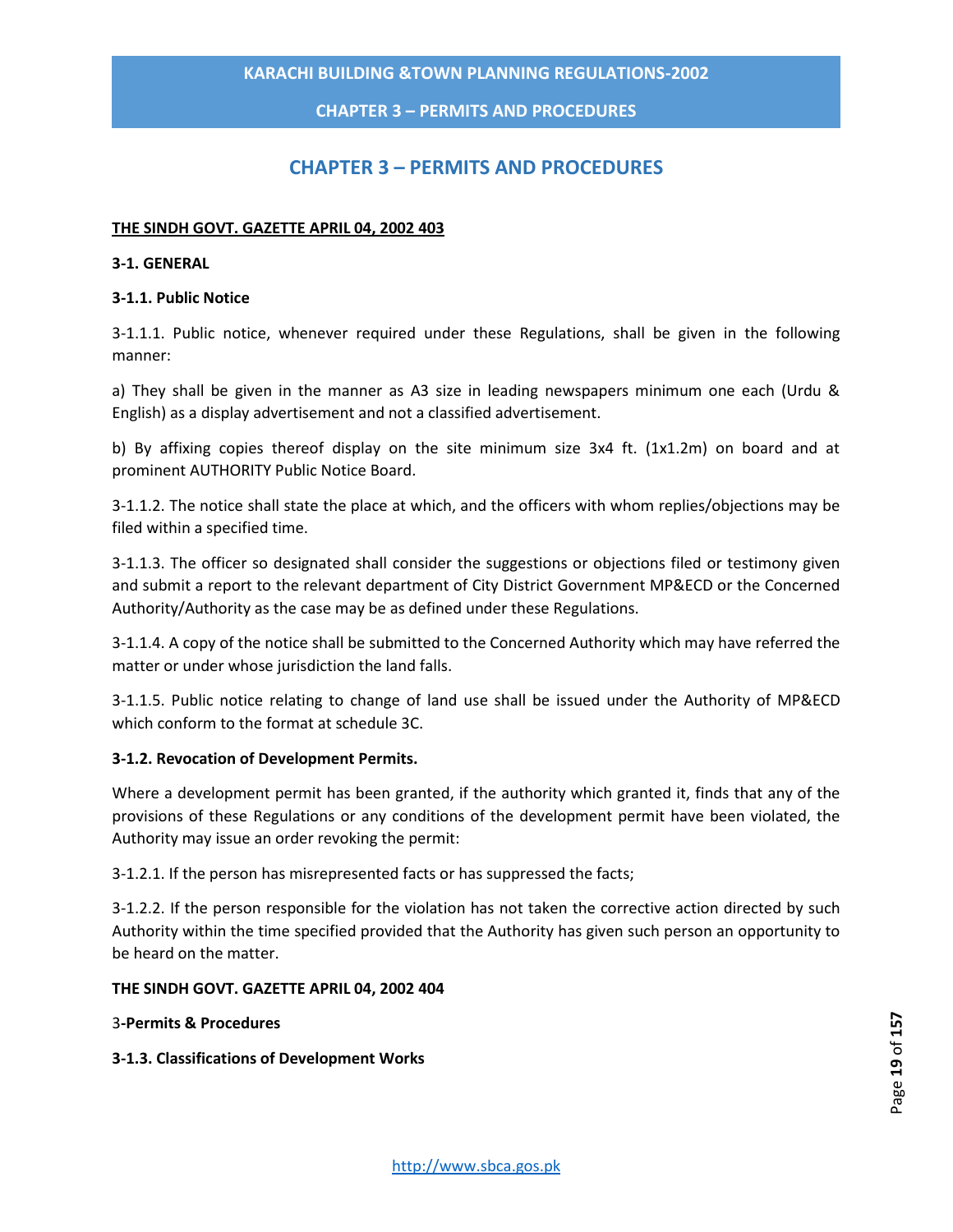# **CHAPTER 3 – PERMITS AND PROCEDURES**

For purposes of these Regulations, all buildings and land development shall be classified as per Table-3.1.

# **3-1.4. Engagement of Professional**

3-1.4.1. Every person who intends to carry out building/land development works or to demolish a building or to carry out addition/alteration or repairs in a building, shall engage respective Professional as per tables below to prepare Architectural/Town Planning/Engineering Design and Drawings including specifications, and to supervise their respective works at site.

3-1.4.2. The requirement for engagement of Professionals and their authorization as per Clause 3-1.4.1 shall be as given in Tables 3.2 and 3.3

#### **THE SINDH GOVT. GAZETTE APRIL 04, 2002 405**

#### **3-Permits & Procedures**

# **Table 3.1 - Categories of Development Works**

| <b>CATEGORY - I</b>   | Bungalow on plot up to 120Sq.yds (100.33Sq.m)                         |  |  |  |  |
|-----------------------|-----------------------------------------------------------------------|--|--|--|--|
|                       | Any other building on plot up to 120Sqy. (100.33Sq.m) with            |  |  |  |  |
|                       | height up to 33ft.(10m)                                               |  |  |  |  |
| <b>CATEGORY - II</b>  | All bungalows                                                         |  |  |  |  |
|                       | Any other building with total floor area up to 20,000Sq.ft.           |  |  |  |  |
|                       | (1858.74Sq.m) and/or height up to 50ft. (15.2m), other than           |  |  |  |  |
|                       | Category I & IV.                                                      |  |  |  |  |
| <b>CATEGORY - III</b> | All buildings with total floor area greater than 20,000Sq.ft.         |  |  |  |  |
|                       | (1858.74Sq.m) and/or height greater than 50ft. (15.2m) other          |  |  |  |  |
|                       | than Category IV.                                                     |  |  |  |  |
| <b>CATEGORY - IV</b>  | Public use buildings with total floor area more than                  |  |  |  |  |
|                       | 3600Sq.ft. (336Sq.m), buildings for essential facilities, public sale |  |  |  |  |
|                       | buildings.                                                            |  |  |  |  |
| <b>CATEGORY - V</b>   | Land development works for land with area 2.5 acres                   |  |  |  |  |
|                       | (1hectare) and greater.                                               |  |  |  |  |
|                       |                                                                       |  |  |  |  |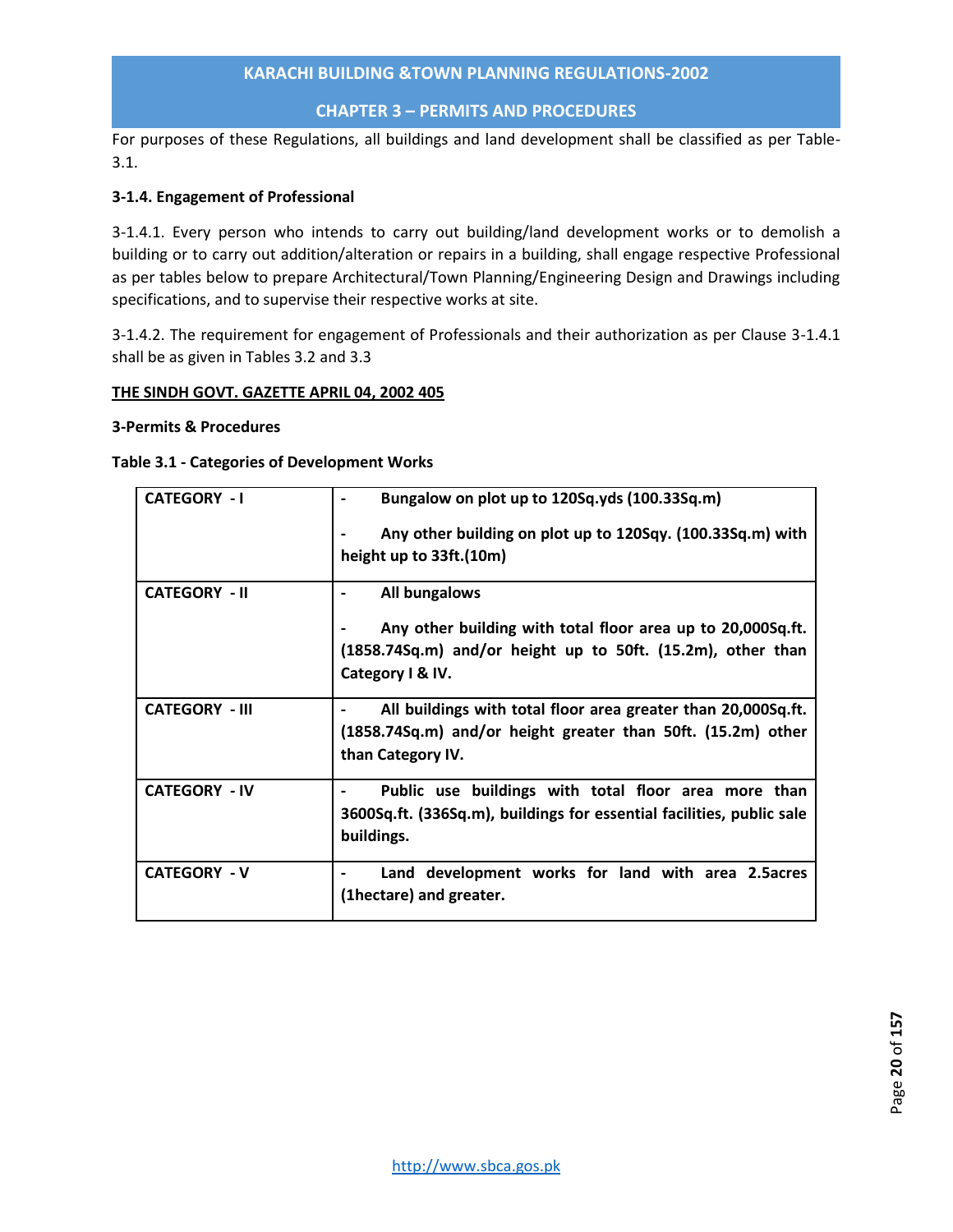# **CHAPTER 3 – PERMITS AND PROCEDURES**

# **Table 3.2 - Procedure for Approval**

| S.<br>NO. | <b>CATEGORY</b> | <b>PLAN SIGNED BY PROFESSIONAL</b>                                                                                               | <b>APPROVAL GRANTED</b>                                                                                                                                                                           |
|-----------|-----------------|----------------------------------------------------------------------------------------------------------------------------------|---------------------------------------------------------------------------------------------------------------------------------------------------------------------------------------------------|
| 1.        |                 | Building Designer Or Architect Or<br>(Civil) Or<br>Professional<br>Engineer<br><b>Structural Engineer.</b>                       | (One Stage) Final Approval                                                                                                                                                                        |
| 2.        | $\mathbf{u}$    | <b>Architect and/or Structural Engineer</b><br>$\ast$                                                                            | (One Stage) Final Approval                                                                                                                                                                        |
| 3.        | Ш               | Architect and Structural Engineer**                                                                                              | (Two<br>Stages) Architecture<br><b>Submission</b><br>Approval<br>οf<br>structural design/drawing for<br>record (and vetting)**.                                                                   |
| 4.        | IV              | Architect and Structural Engineer**<br>Plumbing and electrical drawings in<br>public sale buildings by relevant<br>professional. | (Two Stages) Architectural<br>Approval Structural design<br>and drawing duly vetted by<br>Proof Engineer Plumbing and<br>electrical<br>drawings<br>duly<br>signed by<br>relevant<br>professional. |
| 5         | v               | <b>Town Planner</b>                                                                                                              | (One Stage) Final Approval.                                                                                                                                                                       |

\* Architect and Structural Engineer are both required for residential bungalows on more than 400Sq.yds. (336Sq.m) plots.

# **THE SINDH GOVT. GAZETTE APRIL 04, 2002 406**

# **3-Permits & Procedures**

\*\* Structural vetting by a Proof Engineer is required for any building having a height of more than ground plus four floors or 50ft. (15.2m) and/or total floor area more than 1, 00,000Sq.ft.(9,293.6Sq.m), and for structures of special nature and unusual designs, including shells and folded plate systems, water towers and stack like structures, apart from category C and D buildings.

**Table 3.3. Maximum Authorization of Professionals**

| S.  | Professional    | Category-I    | Category-II   | <b>Category-III</b> | <b>Category-IV</b> | Category-V |  |
|-----|-----------------|---------------|---------------|---------------------|--------------------|------------|--|
| No. |                 |               |               |                     |                    |            |  |
| 1.  | <b>Building</b> | Supervision   | Supervision   | Supervision         |                    |            |  |
|     | Supervisor      | with 2 years' | with 5 years' | with<br>10          |                    |            |  |
|     |                 | experience    | experience    | years'              |                    |            |  |
|     |                 |               |               | experience          |                    |            |  |
| 2.  | <b>Building</b> | &<br>Design   | Supervision   |                     |                    |            |  |
|     | Designer        | Supervision   |               |                     |                    |            |  |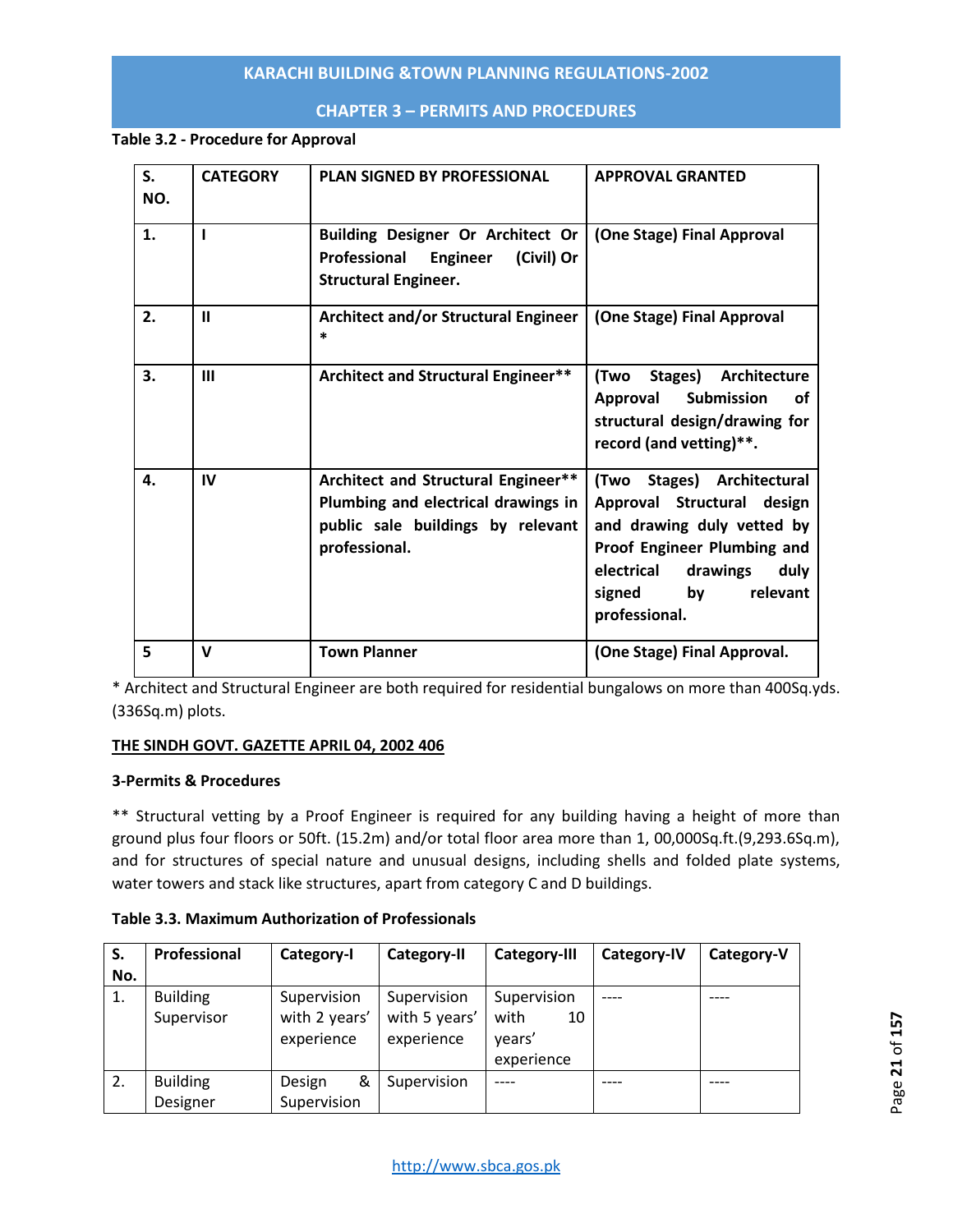| <b>CHAPTER 3 - PERMITS AND PROCEDURES</b> |                     |               |   |               |   |               |     |               |             |             |    |
|-------------------------------------------|---------------------|---------------|---|---------------|---|---------------|-----|---------------|-------------|-------------|----|
| 3.                                        | Architect           | Architectural |   | Architectural |   | Architectural |     | Architectural |             |             |    |
|                                           |                     | &<br>Design   |   | Design        | & | Design        | and | Design and    |             |             |    |
|                                           |                     | Supervision   |   | Supervision   |   | Supervision   |     | Supervision   |             |             |    |
| 4.                                        | Professional        | &<br>Design   |   | Supervision   |   | Supervision   |     | Supervision   |             | Supervision |    |
|                                           | Engineer (Civil)    | Supervision   |   |               |   | with 5 years' |     | with 5 years' |             |             |    |
|                                           |                     |               |   |               |   | experience    |     | experience    |             |             |    |
| 5.                                        | Structural          | Structure     |   | Structure     |   | Structure     |     | Structure     |             | Structure   |    |
|                                           | Engineer            | Design        | & | Design        | & | Design        | &   | Design        | &           | Design      | _& |
|                                           |                     | Supervision   |   | Supervision   |   | Supervision   |     | Supervision   |             | Supervision |    |
| 6.                                        | Proof Engineer      |               |   |               |   | Structural    |     | Structural    |             |             |    |
|                                           |                     |               |   | vetting       |   | vetting       |     |               |             |             |    |
| 7.                                        | <b>Town Planner</b> |               |   |               |   |               |     |               |             | Design      | &  |
|                                           |                     |               |   |               |   |               |     |               | Supervision |             |    |

3-1.4.3. The responsibility of every Professional signing the plan and documents as above, shall be limited to his respective discipline.

3-1.4.4. The Professional so engaged shall submit to the Authority in writing on prescribed form (ZP-2 in case of building works) of his having undertaken to supervise such work.

# **3-1.5. Change of Professional**

3-1.5.1. Where a Professional ceases to be in charge of such building works before the same is completed, further execution of such work shall forthwith be suspended by the owner until a fresh appointment is made by the owner

3-1.5.2. The previous Professional shall immediately inform the Authority of his discontinuance from the works (on prescribed form ZP-6 in case of building works).

# **THE SINDH GOVT. GAZETTE APRIL 04, 2002 407**

#### **3-Permits & Procedures**

3-1.5.3. The new Professional/s so engaged shall inform the Authority within 15 days of resuming work. He shall assume full responsibility, as if he were the author, for the correction and competence of all designs prepared by the Professional previously engaged.

3-1.6. Submission on Prescribed Form

Every person who intends to carry out building/land development works under these Regulations shall submit application on relevant prescribed form.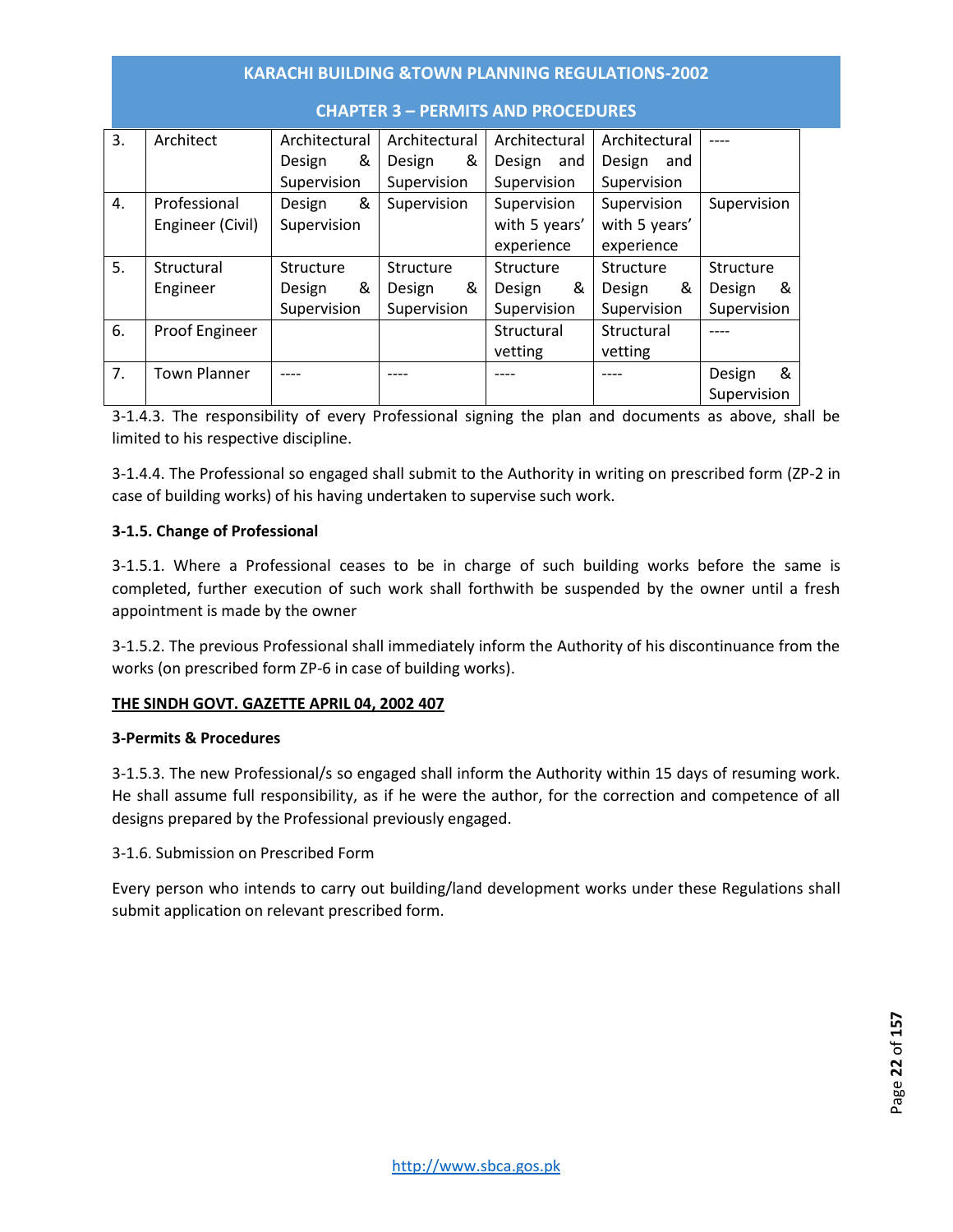**CHAPTER 3 – PERMITS AND PROCEDURES**

#### **THE SINDH GOVT. GAZETTE APRIL 04, 2002 408**

#### **3-Permits & Procedures**

# **3-2. PERMITS AND PROCEDURES - BUILDING WORKS**

3-2.1. Definition of Building Works

For the purposes of these Regulations, the following activities shall be deemed to involve Building Works, unless expressly excluded by these Regulations:

3-2.1.1. erection of a structure;

3-2.1.2. demolition of a structure;

3-2.1.3. addition or alteration to any structure;

3-2.1.4. demolition, addition or alteration to any preserved structure declared as a structure of historical or architectural significance;

3-2.1.5. a reconstruction, alteration of the size, or material change in the external appearance of a structure.

3-2.2. Submission of Plans for Approval

The Owner shall submit to the Authority:

3-2.2.1. Two sets of all documents relating to the plot together with a letter from the Concerned Authority confirming the title/land use physically fresh demarcated/dimensions of the plot along with the existence of any road widening/cut line reservation.

3-2.2.2. In case of form (ZP-1) for proposed plan, initially three sets and finally Six sets of drawings for category I & II of buildings at the time of submission, duly signed by the owner and duly signed and stamped by the relevant Professional. The drawings, should show Plans, Sections and Elevations together with other necessary details pertaining to RCC elements, joinery work and covered area etc. of every floor, including basement, of the building intended to be erected, along-with a block plan of the site, drawn to a scale of not less than 1:500 (1"=40'), showing the position of proposed building and existing building if any; the width and levels if necessary, of the streets on which the plot abuts: and the survey number or the numbers of the adjoining plot or plots, if any, together with the cardinal points; which shall be drawn to a scale of not less than  $1:100 (1"=8')$ . If the building is so extensive as to make a smaller scale necessary, it may be

# **THE SINDH GOVT. GAZETTE APRIL 04, 2002 409**

#### **3-Permits & Procedures**

Drawn to a smaller scale but not less than 1:200 (1"=16'). Such plans and sections shall show the purpose for which the building or parts thereof are intended to be used; the access to and from the several parts of the building;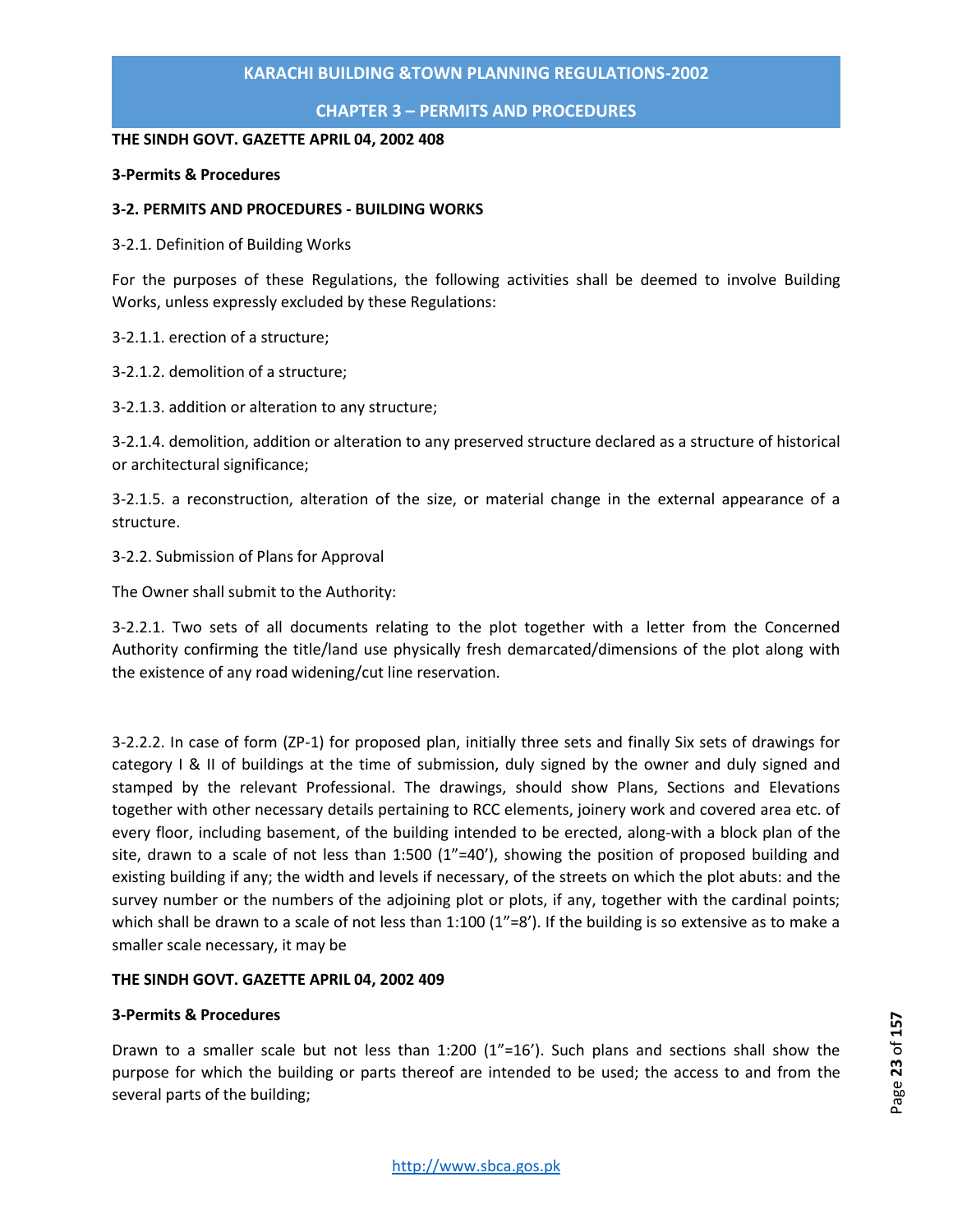#### **CHAPTER 3 – PERMITS AND PROCEDURES**

The position, dimensions, means of ventilation, the proposed height of the plinth and superstructure at the level of each floor, together with the dimensions and descriptions of all the walls, floors, roofs, staircases and elevator, etc. if any

# 3-2.2.3. In case of Category III and Category IV buildings:

a) Initially three sets and finally six sets of architectural working drawing/plans, at the time of initial submission, by the owner and duly signed and stamped by the relevant Professional. The drawings should show Plans, Sections and Elevations of every floor, including basement, of the building intended to be erected, which shall be drawn to a scale of not less than 1:100 (1"=8'). If the building is so extensive as to make a smaller scale necessary, it may be drawn to a smaller scale but not less than 1:200(1"=16'). Such plans and sections shall show the purpose for which the building or parts thereof are intended to be used; the access to and from the several parts of the building; the position, dimensions, means of ventilation, the proposed height of the plinth and superstructure at the level of each floor, together with the dimensions and descriptions of all the walls, floors, roofs, staircases and elevator, etc. if any. After architectural approval six sets of structural working drawings and two sets of structural calculations shall be submitted for record duly signed by the owner and stamped by Architect and Structural Engineer respectively. 2 sets of design and working drawings for, plumbing and electric work shall be submitted for record purposes duly signed and stamped by the concerned professionals.

b) Structural vetting by a Proof Engineer is required for any building as per table 3.2.\* \* the owner / architect will get it vetted by a registered Proof Engineer (enlisted with the Authority). The architect will submit two copies of the calculations and five sets of structural drawings along with the approved concept plan, two copies of vetting Performa (STP-1 & STP-2), one copy of soil report duly signed by the

# **THE SINDH GOVT. GAZETTE APRIL 04, 2002 410**

# **3-Permits & Procedures**

Owner, structural design engineer and architect. The proof engineer will return the same to the architect after doing the proper vetting after minimum of 10 days for onward transmittal to the structure section of the authority duly signed and with recommendation for the approval structured Clarence. The structure section based on the proof engineer's recommendations will issue an N.O.C. of structural clearance and forward three sets of vetted structural drawings and copies of relevant documents to the concerned zone within seven days of receipt for further processing of the case. The proof engineer will be equally responsible in case there is any error in design, drawing and/or calculations, which may result in a problem in the said building.

c) The soil investigation is to be carried out by a Licensed Geo-technical firm.

d) Two sets of complete soil investigation report including the following signed and stamped by a licensed soil engineer.

(i) A minimum of two bore logs up to 30ft. (9m) minimum or as per requirements of the Structural Engineer.

(ii) Bore hole location plan.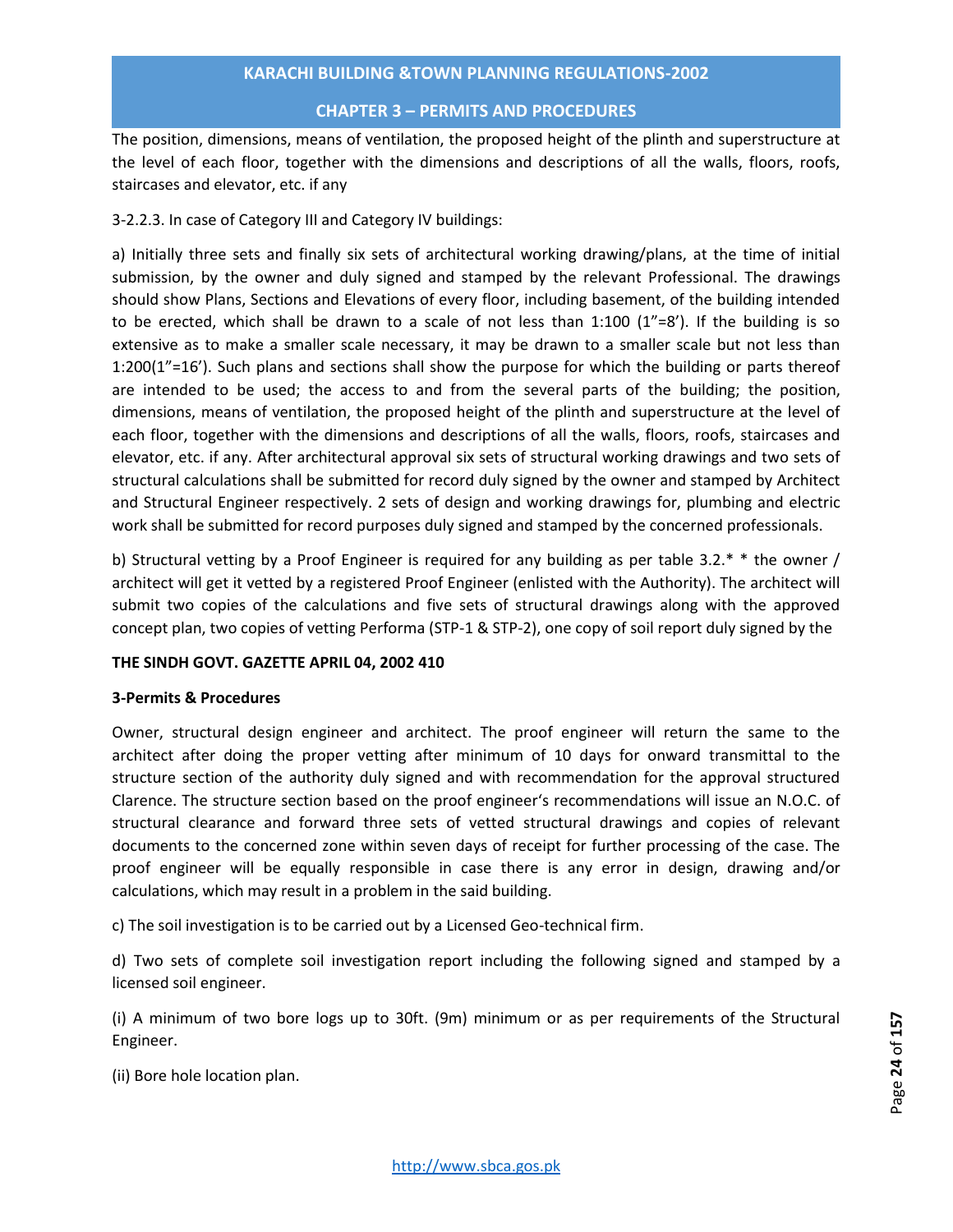# **CHAPTER 3 – PERMITS AND PROCEDURES**

(iii) Recommendation for bearing capacity, and type of foundation.

(iv) All necessary laboratory tests and reports.

(v) Recommendations of the Soil Consultant for the type of cement to be used below ground level.

(vi) De-watering scheme for sub-soil water if required.

#### **3-2.3. Corrections on Plan.**

No corrections or overwriting shall be permitted on plans submitted for approval.

#### **THE SINDH GOVT. GAZETTE APRIL 04, 2002 411**

#### **3-Permits & Procedures**

# **3-2.4. Alteration of Design.**

In private residential buildings deviation from the approved building plan shall be allowed (provided it does not violate these regulations) during the construction stage at the responsibility of the concerned licensed / registered professionals. Such deviations shall be shall be regularized on completion of the construction on payment of the requisite composition fee.

Deviations in internal layouts of non-sale public use buildings shall be allowed (provided they do not violate these regulations) during construction stage at the responsibility of the licensed / registered professionals for non-sale public use buildings. Such deviations shall be regularized on completion of construction on payment of the requisite composition fee. No structural deviations or deviations in the external envelope of the building shall be permitted. The owner shall be required to submit a revised plan for approval before proceeding with the construction of such structural or external envelope changes.

# 3-2.5. Revised / Amendment of Plan

In public sale buildings deviation in internal layouts shall not be allowed during the construction stage. No structural deviations or deviations in the external envelope of the building shall be permitted. The owner shall be required to submit a revised plan for approval before proceeding with the construction of such structural or external envelope changes.

# **3-2.6. Period of Approval**

3-2.6.1. After the receipt of an application for permission to carry out building works, the Authority shall:

a) Pass orders granting permission to carry out such building works within 60 calendar days.

b) In the case of refusal/objections, issue the consolidated objections/observations, specifying the provisions of the Regulations to the Professionals within 30 days.

3-2.6.2. If no order is passed on an application within 60 calendar days of its receipt, it shall be deemed to have been sanctioned to the extent to which it does not contravene the provisions of these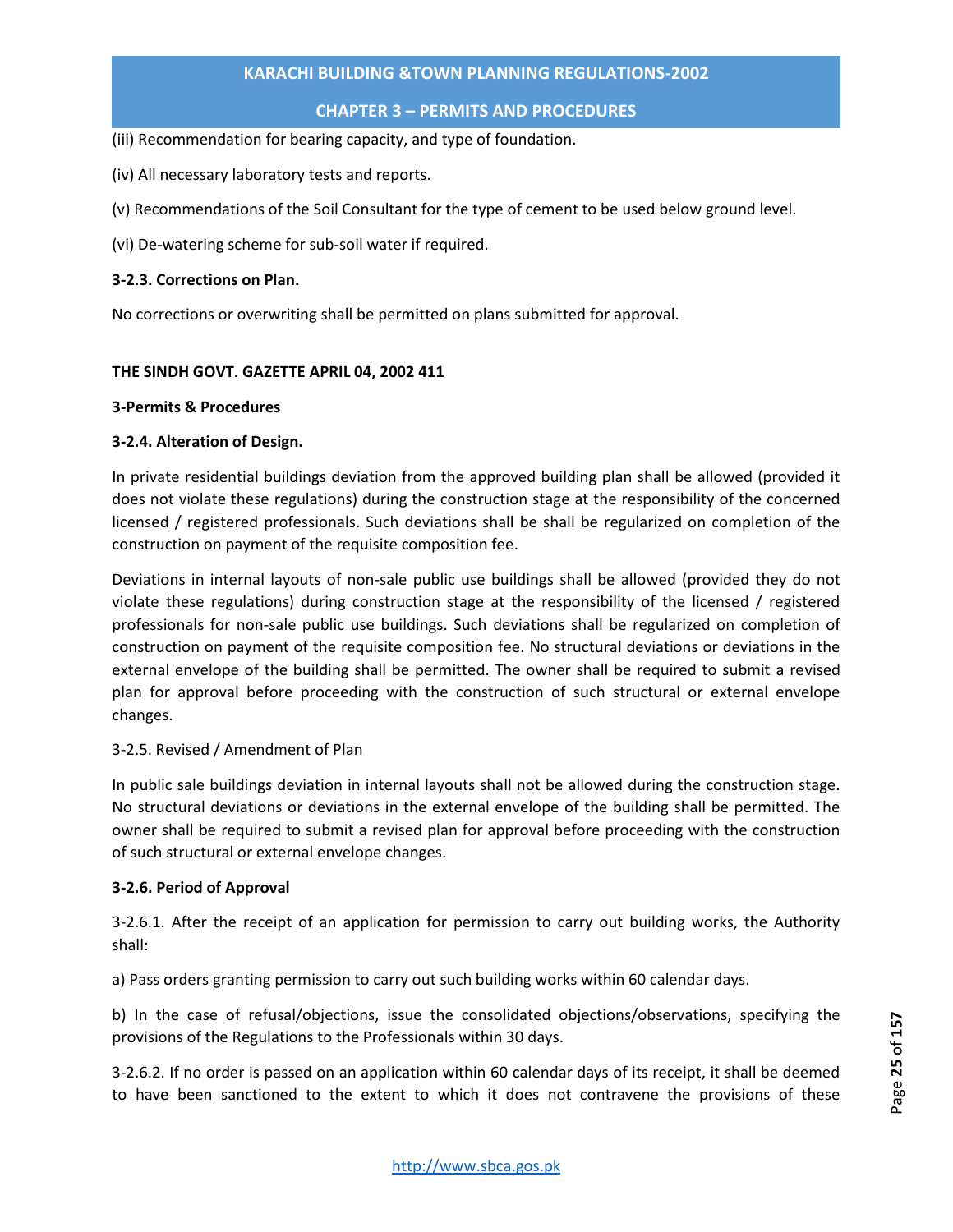#### **CHAPTER 3 – PERMITS AND PROCEDURES**

Regulations or the Master Plan or sanctioned Site Development Scheme, if any, and after giving notice to the Authority, the person may proceed to carry out the said building works at any time within one (1) year starting from the date of submission provided the title of land is clear from all disputes and objections. Except in the case of building which fall in category-III and IV of table 3.1.

#### **THE SINDH GOVT. GAZETTE APRIL 04, 2002 412**

#### **3-Permits & Procedures**

# **3-2.7. Evidence of Permission**

Whenever under any of these Regulations, the doing or the omitting to do a thing, or the validity of anything, depends upon the sanction, permission, approval, order, direction, requisition, notice or satisfaction of the Authority, a written document (ZD-4)/(ZD-5) along with the relevant set of drawings as required in Table 3.2 signed by the Authority or any officer duly authorized, purporting to convey or set forth such sanction, permission approval, order, direction, requisition, notice shall be sufficient prima facie evidence thereof. One complete approved set of drawings shall be made available on the site / in the office of the developer for prospective buyer.

# **3-2.8. Cancellation of Permission and Right of Appeal**

If at any time after permission to carry out building works has been granted and the Authority is satisfied that such permission was granted in consequence of any defective title of the applicant, material misrepresentation, or fraudulent statement contained in the application made under these Regulations, or in any change in the approved drawings not consistent with these Regulations in respect of such building, such permission may be cancelled if the professional / owner fails to satisfy the Authority within 15 days having being served a show cause notice by the authority and any work done thereunder shall be deemed to have been done without permission abinitio provided that the applicant shall have a right of appeal to Authority which shall be heard and decided by a committee of representatives of PEC and PCATP under the convenorship of CCOB of the Authority or his nominee who shall not be less than COB within fifteen days of the order of cancellation.

# **3-2.9. Compliance of Conditions of Approval**

Every person who carries out building works or demolition works shall comply with the directions and conditions accompanying the sanction given by the authority as per these regulations.

# **3-2.10. Notice of Verification of Building Lines (Plinth verification)**

Every person who commences any building work except Category I under these Regulations, upon completion of plinth and in the case of basements, upon the completion of foundations and shall give notice to the Authority on prescribed form (ZP-4), and shall not proceed further with the work for a period of 15 days from the date of receipt

#### **THE SINDH GOVT. GAZETTE APRIL 04, 2002 413**

# **3-Permits & Procedures**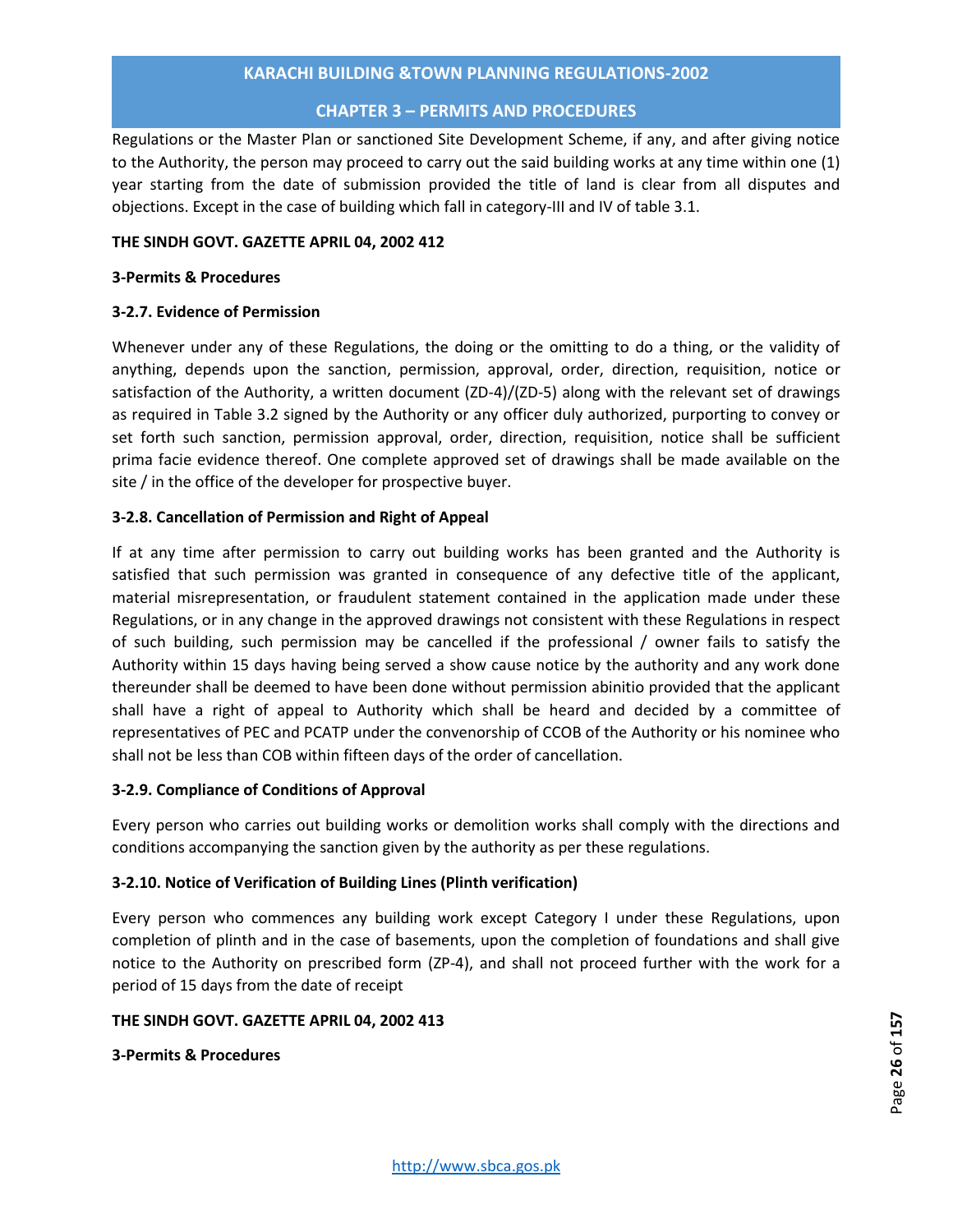# **CHAPTER 3 – PERMITS AND PROCEDURES**

By the Authority of such notice, to enable the Authority to verify the building lines. The Authority shall intimate within the aforesaid period, to the owner or his representative, approval of verification of building line or of any error which may be found in the building line, on prescribed form (ZD-6). Verification of the buildings lines by the Authority in no way implies the acceptance of the title, location of the land, which is the sole responsibility of the applicant/owner. If no such intimation is received from Authority, the owner will be entitled to proceed with the building works after giving notice to the Authority provided the construction is in accordance with the approved building plan.

# **3-2.11. Floor Certificate**

For Category "III" and Category "IV" buildings, the owner and Professionals shall submit to the Authority floor certificate (Form ZP-5) casting of slab of each floor, certifying that all the building line and structural members on the said floor are in conformity with the design as approved by the Authority subject to clause 3-2.4 and 3-2.5. If the owner/professional fails to submit the floor certificate the authority shall stop further construction work.

# **3-2.12. Inspection of Buildings**

The Authority may inspect the premises without giving prior notice:

3-2.12.1. At any time, before the approval of an application received under these Regulations;

3-2.12.2. At any time during the progress of the building works;

3-2.12.3. Within 20 days from the receipt of the notice of completion or the occupancy certificate (ZP-7) with respect to any such building;

3-2.12.4. If no notice of completion or occupancy certificate (ZP-7) has been received, at any time after the building has been erected, added to or altered;

3-2.12.5. The authorized officer of Vigilance Department of the Authority will have the right to inspect that proper record of pouring of all the Structural members is maintained at site along with the test results of 7 days and 28 days of cube/cylinder test of concrete and yield strength of steel for category III & IV types of building.

#### **THE SINDH GOVT. GAZETTE APRIL 04, 2002 414**

# **3-Permits & Procedures**

3-2.12.6. The authorized officer of Vigilance Department of the Authority shall also inspect the buildings to confirm whether the approved specifications are being followed and if otherwise notified in writing giving full details specifying the deviation/defects, where these occur with identification of the location.

# **3-2.13. Building Works to Conform to Approved Plan**

3-2.13.1. If on making any inspection under these Regulations the Authority finds that the building works are:

a) not in accordance with the plans that have been approved, other than alterations as are allowable under these Regulations; or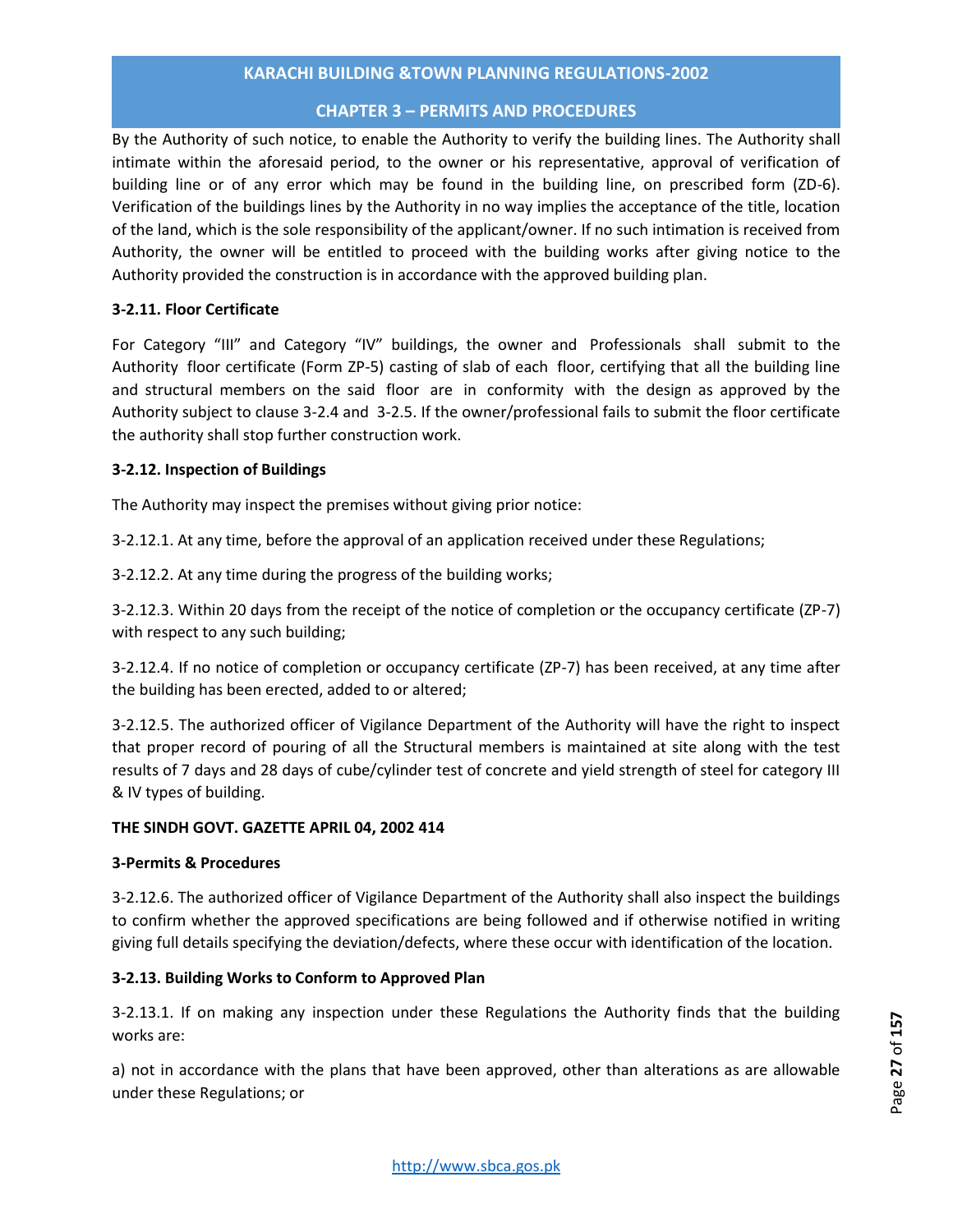# **CHAPTER 3 – PERMITS AND PROCEDURES**

b) contravene any of the provisions of the existing Regulations or any statute, it may, by written notice (ZD-6), require the person and the Professional carrying out building works within the period to be specified in such notice, with the object of bringing the works in conformity with the said plan, approved specifications, or provision of these Regulations, to get amended plans approved after complying with the requirements of these Regulations. In the case of Category "D" Building, the notice will be issued after personal inspection by at least a Deputy Controller of Buildings.

3-2.13.2 In the event of non-compliance with the Regulations made under Clause 3-2.13.1. above, the Authority shall have power to order cessation of work/sealing of the premises or order immediate demolition of that much of the construction which contravenes any of the provisions of these Regulations and the expenses thereof shall be realized from the owner or by sale recovered items after demolition or both.

# **3-2.14. Rectification of Works after Inspection and Appeal.**

3-2.14.1. If there is evidence that in carrying out of building works any construction has been done contrary to any provision of these Regulations and relevant statute, or that anything required under these Regulations is omitted and if, on inspection of such building, it is found that the building work has been completed or has advanced to for and which could not be permitted or allowed under the provision of these Regulations, the Authority, may, by written notice (ZD-6) require the owner/person who has/have carried out the building works to drill out, to cut into, or pull down

# **THE SINDH GOVT. GAZETTE APRIL 04, 2002 415**

# **3-Permits & Procedures**

So much of such building as is beyond the permissible limits as provided in these Regulations.

3-2.14.2. If on appeal, the appellant authority, which, in the first instance shall be the Controller of Buildings of the concerned zone, finds that in the carrying out of such building works nothing had been or partially has been done in carrying out the building works contrary to these Regulations or which are also not allowable under these Regulations or statute, he shall either withdraw the notice in toto or shall pass partial revised orders for any, or required action as given under Clause 3-2.14.1 such decision shall be conveyed to the appellant within 15 days of the receipt of such an appeal.

If the appellant is dis-satisfied with decision of the first appellate officer, he may, within 30 days of the receipt of the decision of his first appeal may refer his review petition to Chief COB for decision who shall review the case and in case of disagreement with the applicant, shall place it before the KBCA Oversee Committee for final decision within 30 days.

3-2.14.3. Where a person erected or re-erected or commenced to erect or re-erect a building without submitting to the concerned authority building plan for sanction then not with-standing and in addition to, any other action that the concerned authority may take under the relevant statute and these regulations, the concerned authority may give notice in writing directing such persons to submit to the authority within such time as specified in the notice, building plans in accordance with these regulations showing the buildings so erected or re-erected or proposed to be re-erected for the authority's approval. The authority shall accord approval after levying a composition fee in addition to the scrutiny fee if the building is constructed as per these regulations.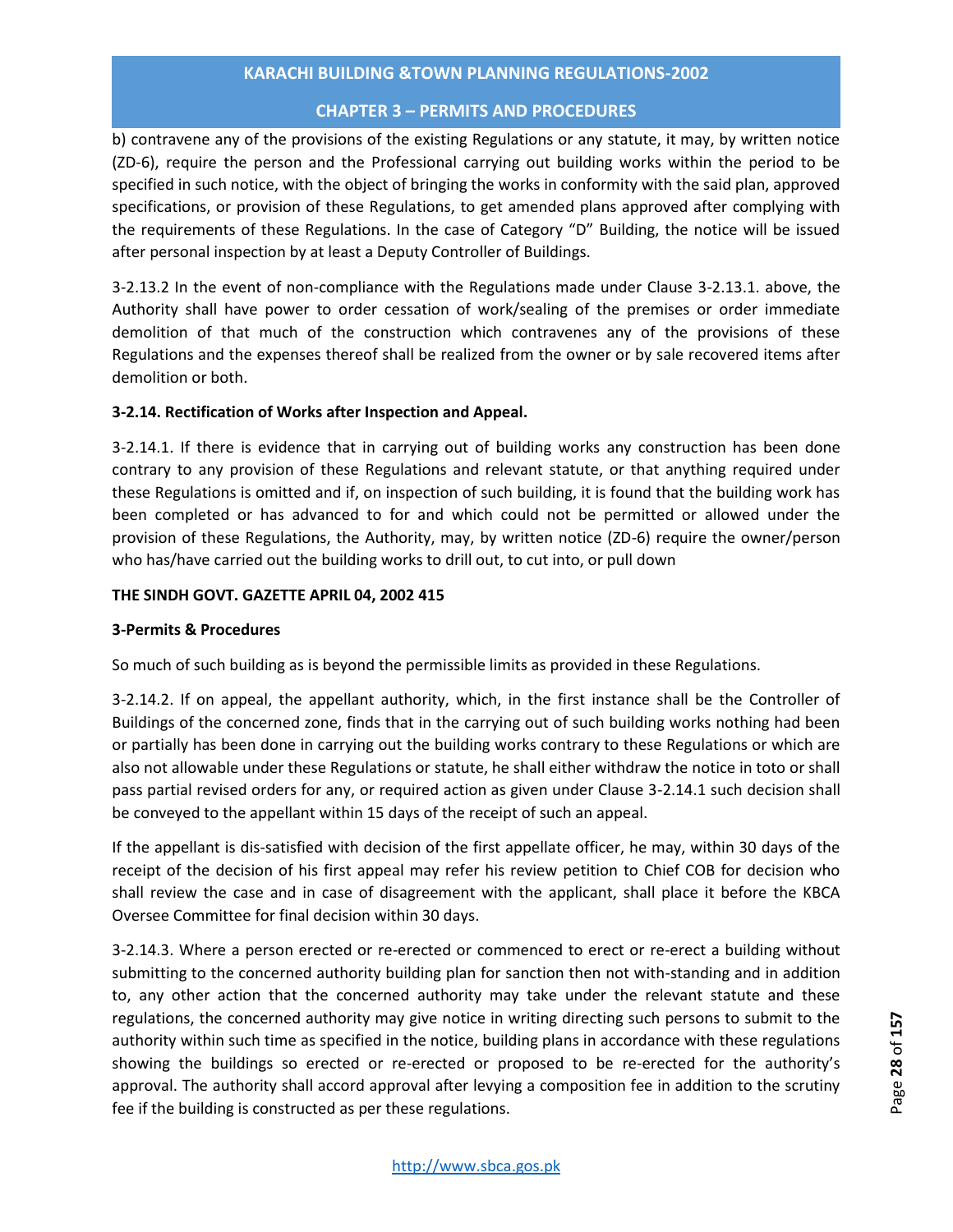#### **CHAPTER 3 – PERMITS AND PROCEDURES**

#### **3-2.15. Notice of Completion.**

3-2.15.1. Every person who carries out and completes building works fully or partially approved under these Regulations shall within one month of the completion of the works deliver to the Authority at its office, in writing, the following documents:-

a) Notice of Completion/occupancy on the prescribed form (ZP-7) duly signed by the relevant Professional together with certificate or certificates as the case may be.

## **THE SINDH GOVT. GAZETTE APRIL 04, 2002 416**

#### **3-Permits & Procedures**

b) A Completion Plan showing the building exactly as completed.

3-2.15.2. In case building work is completed in all respect but the utility services are not provided by the utility agencies despite the payment of estimate by the developer / owner in public sale buildings / projects, in such cases the completion certificate / occupancy certificate shall be issued on the basis of provision of services as provided in clause 5-1.21.2 of these Regulations.

The completion / occupancy certificate will automatically be deemed final, as soon as the connection of utilities by utility agencies.

3-2.15.3. No person shall occupy or permit to occupy any such land or building, or use, or permit to use, any part affected by the erection or re-erection of such building, until the permission referred to in Clause 3-2.15.2 has been granted.

# **3-2.16. Partial Completion**

The Authority may, upon completion of the structure as permitted by the approved plan, give an Occupancy/Completion Certificate for part of the building which is a complete section/unit of a project and which can be occupied without inconvenience or hazard of any kind to the occupants of the said unit, or to the visitors or users of the same and does not interfere with the construction of the rest of the building/s. Wherever such Partial Occupancy Certificate is issued to owner / Professionals shall also be required to take all safety measures for the users, occupiers and visitors. In addition, they shall be required to take such measures as the Authority may at its discretion require to ensure adequate safety of the occupiers, visitors and users of the building or part thereof. Subject to the condition that in case of public sale project the condition as enumerated in clause No.5-1.22 shall be comply.

# **3-2.17. Refusal to issue Occupancy Certificate**

The Authority may refuse an application to issue an Occupancy Certificate, if the proposed or completed building contravenes or is in any manner inconsistent with any building or zoning regulations or restrictions, and give direction, with specific reason under the relevant statute or the Regulations.

#### **THE SINDH GOVT. GAZETTE APRIL 04, 2002 417**

# **3-Permits & Procedures**

**3-2.18.Permit to Demolish Buildings.**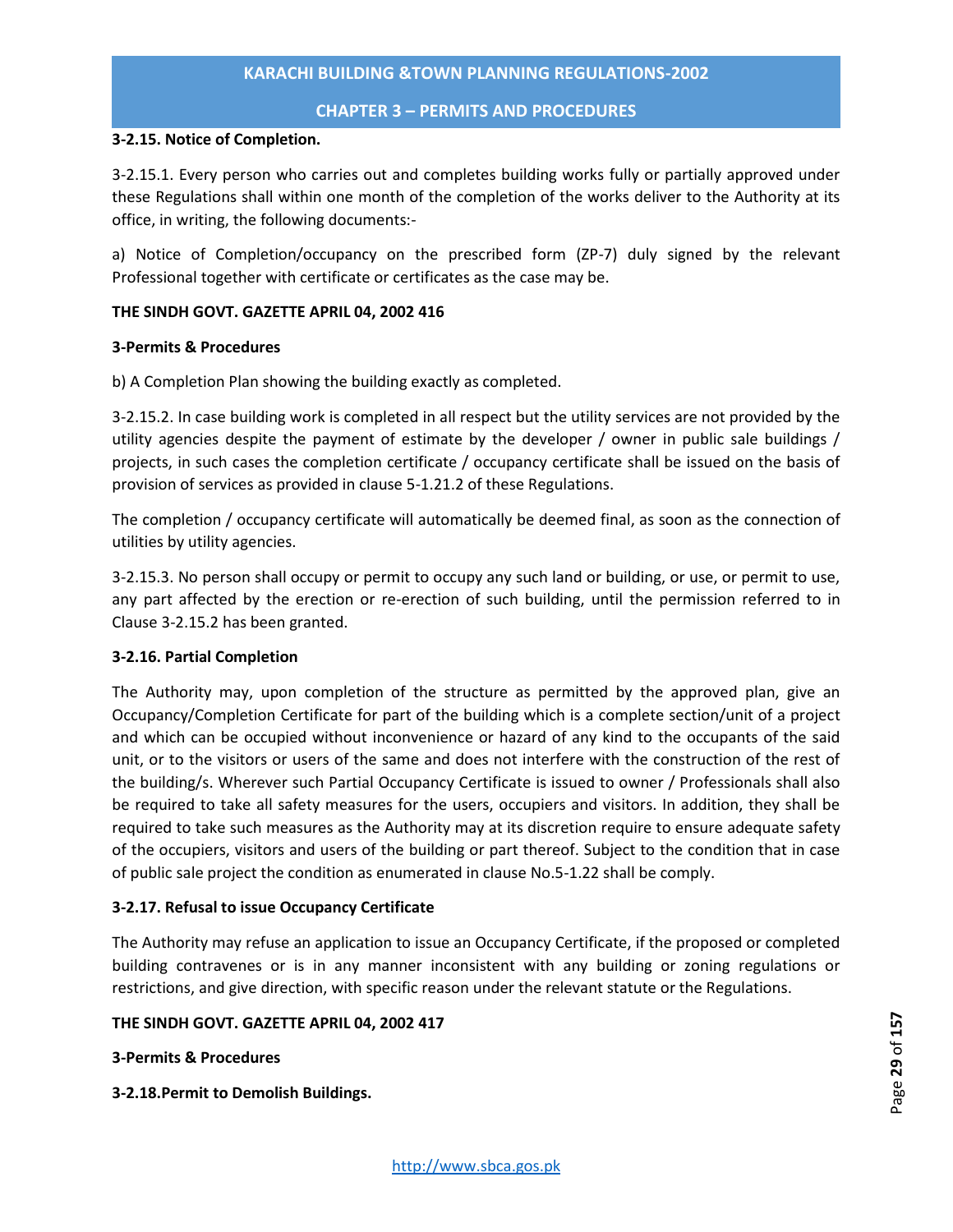# **CHAPTER 3 – PERMITS AND PROCEDURES**

No building may be demolished without written permission from the Authority on a prescribed form(ZD-10). No permit to demolish will be issued unless the Authority is assured by the applicant through an undertaking that the electricity, gas, water, sewerage or other utility services connections to the building or portion to be demolished shall be effectively cut off or relocated and such connections shall remain cut off/ relocated during the period of the work in case of any adverse eventuality the owner / contractor shall be fully responsible.

All applications for a permit to demolish a building shall be made on appropriate form (ZP-8) and permission to demolish by the Authority shall be issued on appropriate form (ZD-10).

# **3-2.19. Insurance**

Contractor/Builder/Developers/owner will cover all the damage to life and property including third parties by Contractor's All Risk Insurance Policy.

#### **THE SINDH GOVT. GAZETTE APRIL 04, 2002 418**

#### **3-Permits & Procedures**

# **3-3. PERMITS AND PROCEDURES-LAND DEVELOPMENT**

#### **3-3.1. Definition**

3-3.1.1. Unless there is anything repugnant in the subject or context, or unless otherwise provided in these Regulations, "land development" or the "development of land" shall include the dividing of land into plots, the amalgamation of plots, infrastructure development operations, in, on, over or under land, making of any material change in the use of land, and the creation or termination of rights of access.

3-3.1.2. The following activities or uses shall be taken for the purposes of these Regulations to involve land development as defined herein unless expressly excluded by these Regulations:

a) A change in type of land use: a change from one designated class of use to a use in another designated class;

b) A material increase in the intensity of use of land, such as an increase in the number of businesses, manufacturing establishments, offices, or dwelling units in any, structure or on land;

c) Commencement of excavation on a plot of land;

d) Deposit of refuse, solid or liquid waste or fill on a plot of land.

e) Alteration of a shore, bank, or flood plain of a sea coast, river, stream, lake, pond or artificial body or water;

f) The installation of underground or overhead public service facilities;

g) Departure from the normal use for which development permission has been granted, or failure to comply with the conditions of a regulation or an order granting the development permission under which the development was commenced or is continued.

# **THE SINDH GOVT. GAZETTE APRIL 04, 2002 419**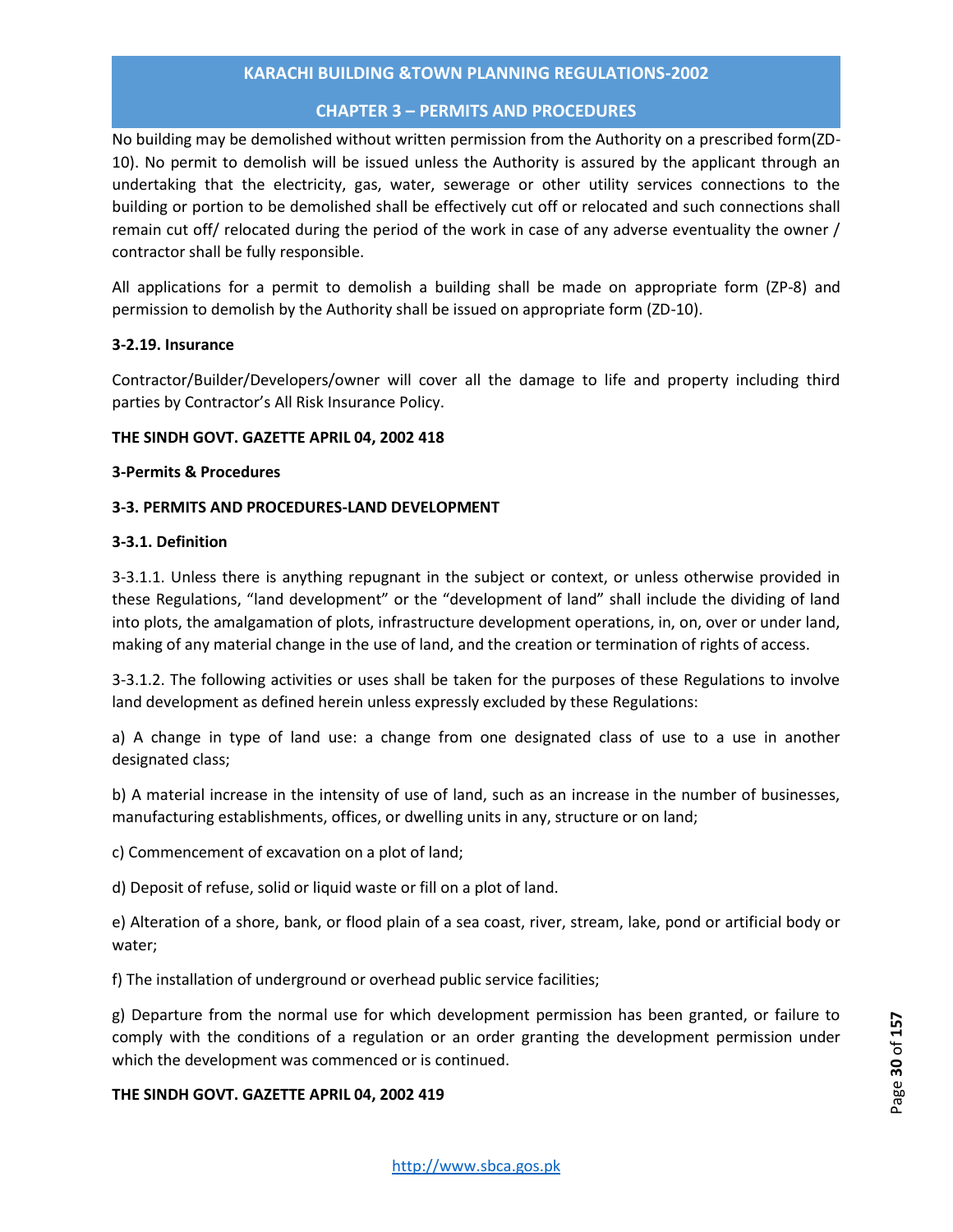#### **CHAPTER 3 – PERMITS AND PROCEDURES**

#### **3-Permits & Procedures**

3-3.1.3. The following operations or uses do not constitute land development for the purposes of these Regulations unless expressly included in these Regulations:-

a) The maintenance or improvement of a public road, highway, street or rail road track not involving substantial engineering redesign, if the work is carried out on land within the boundaries of the right-ofway;

b) Work by any public agency or public utility company or authority not involving substantial engineering redesign, for the purpose of inspection, repair or construction on established rights-of-way, or any sewers, drains, mains, pipes, cables, power lines, lighting traffic or telephone poles or other apparatus, or similar facilities;

c) The use of any land or structure specified for residential purpose, for such occasional private family functions as are customary, in keeping with the norms of the society, without any commercial usage and advantage.

d) The use of any land for agricultural purposes, including excavations, in the course of agricultural operations, except to the extent of the making of wells which may be specifically controlled by these Regulations, or by any other Regulations concerned with water preservation;

e) A change in the form of ownership of any land or structure not involving the division of land into plots or building into separate occupancy units.

# **3-3.2. General Requirements for Development Permission**

No person or group of persons may carry out land development or permit land development without a valid development permit. The land development shall be in compliance with the requirements, restrictions or conditions of:

3-3.2.1 these Regulations;

3-3.2.2 any applicable detailed plan;

- 3-3.2.3 any applicable general standards and area standards;
- 3-3.2.4 any applicable land grant;

#### **THE SINDH GOVT. GAZETTE APRIL 04, 2002 420**

#### **3-Permits & Procedures**

- 3-3.2.5 any applicable sub-division plan; and
- 3-3.2.6 the conditions attached to a development permit.

#### **3-3.3. Inconsistencies between General and Area Standards/Zoning Regulations.**

If with respect to any land development the provisions of any applicable Area Standards/Zoning Regulations are inconsistent with the provisions of any General Standards prescribed in Chapters 19 to 22 of these Regulations, the provisions of Area Standards/Zoning Regulations shall prevail.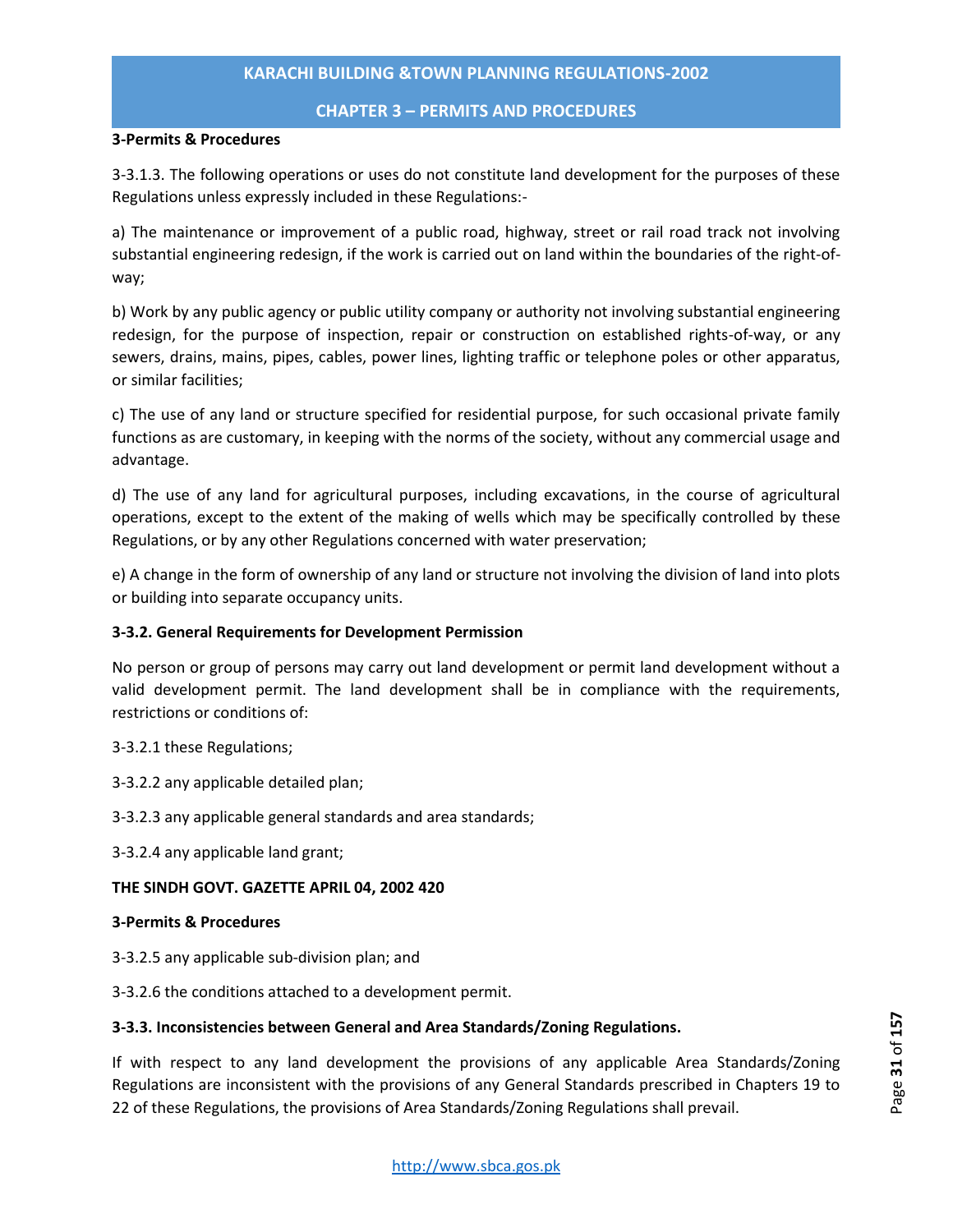#### **CHAPTER 3 – PERMITS AND PROCEDURES**

#### **3-3.4. General Development Permits**

3-3.4.1. General Development Permits for land development, meeting the following requirements, shall be issued by the Concerned Authority:-

a) The proposed land development is in compliance with the requirements or conditions of these Regulations, an existing detailed plan, any applicable general standards and area standards, and any applicable land grant and sub-division and amalgamation plans;

b) Does not involve a change in the use of land or a structure, from a use within a class designated in these Regulations, to another use in a different class as defined in Clause 18-4 and any major subdivision and amalgamation as defined in these Regulations.

3-3.4.2. An application for a General Development Permit shall be made on the prescribed form to the Concerned Authority in which the land to be developed is located for onward submission to MP&ECD.

3-3.4.3. The Concerned Authority may attach to a General Development Permit conditions relating to:-

a) Compliance with the plans and specifications submitted by the applicant to the Concerned Authority;

b) The time within which the development or particular phases of it must be carried out or completed; and

#### **THE SINDH GOVT. GAZETTE APRIL 04, 2002 421**

#### **3-Permits & Procedures**

c) Protective measures which the applicant must undertake for the benefit of neighboring property, such as the construction of fencing or retention of open spaces etc.

d) The Concerned Authority shall simultaneously endorse a copy of each General Development Permit granted by it to MP&ECD.

#### **3-3.5. Special Development Permits**

3-3.5.1. Special Development Permits for any other land development, authorized under these Regulations, shall be issued by MP&ECD as required under these Regulations.

3-3.5.2. The Concerned Authority shall refer to MP&ECD, for its decision, all applications for a Special Development Permit, except as otherwise provided in these Regulations.

3-3.5.3. MP&ECD, after consultation with the Concerned Authority in whose jurisdiction the land development fall, may grant a Special Development Permit where the provisions of a detailed plan, general standards or area standards, require special permission for designated kinds of land development, involving an exercise of policy decision.

# **3-3.6. Preparation of Contingency Plans as Foundations for Determination by MP&ECD.**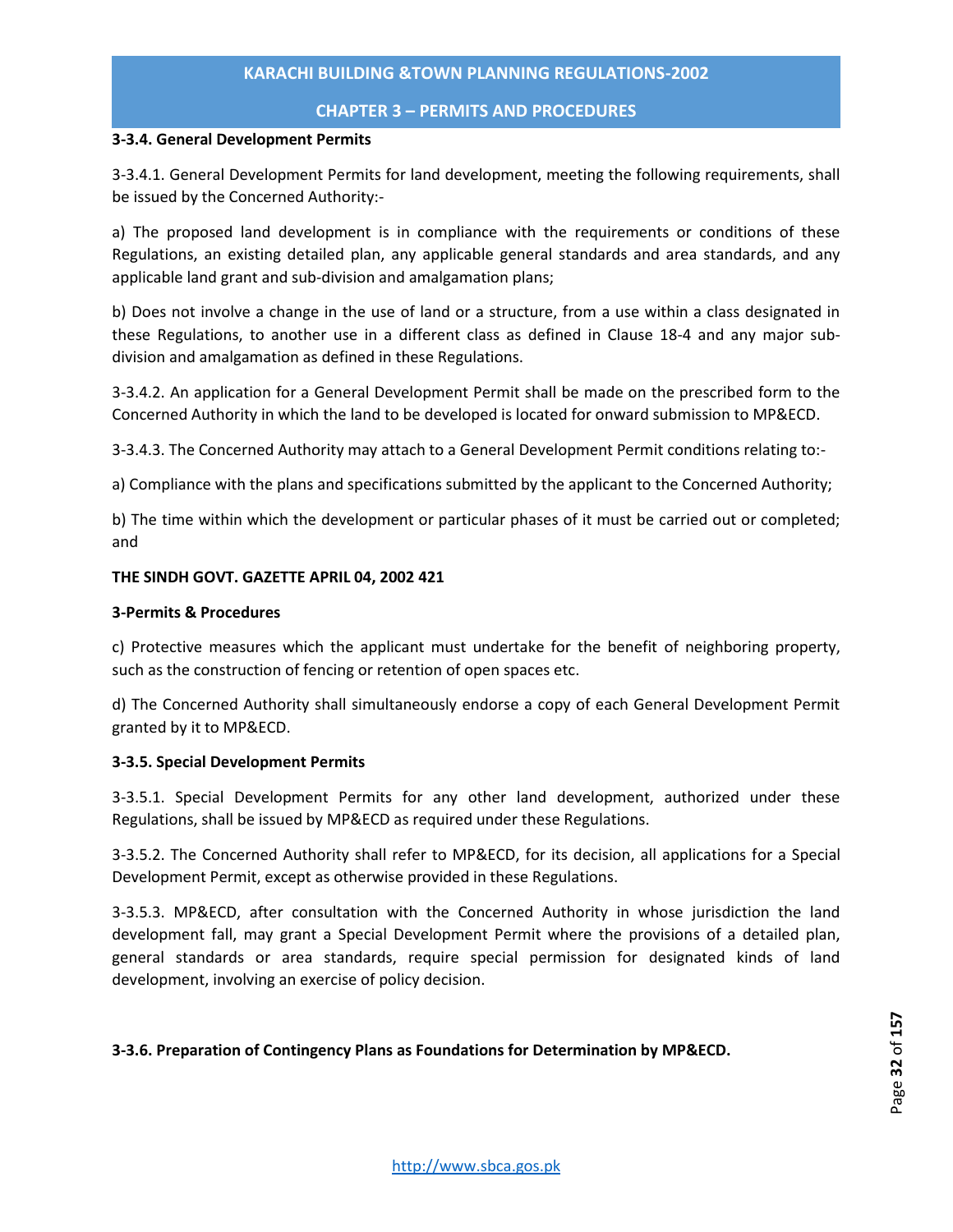# **CHAPTER 3 – PERMITS AND PROCEDURES**

3-3.6.1. Master Plan and Environmental Control Department may from time to time prepare Master Plan/Development Plans, including contingency plan/s for the purpose of providing a foundation for the administration or revision of these Regulations.

3-3.6.2. The development plan/s or the contingency plan/s should be submitted to the Government for its approval.

3-3.6.3. The Government, within a period of sixty days, shall approve or ask for amendments, and such approval shall be notified for the information of public in the manner prescribed under these Regulations.

3-3.6.4. Prior to making its determinations on such application, MP&ECD shall conduct such studies for planning position or make such findings as it may deem appropriate regarding the feasibility, location or any other characteristics of the

# **THE SINDH GOVT. GAZETTE APRIL 04, 2002 422**

#### **3-Permits & Procedures**

Proposed land development which, in the judgment of MP&ECD, may have important implications for implementation of the Development Plan or any other plan approved and prepared under Clauses 3- 3.6.1 to 3-3.6.3 and, in particular, for the coordinated development of the vicinity.

3-3.6.5. MP&ECD shall give along with its decision on the application, a statement of its planning position, which shall:

a) Summarize its findings;

b) Set forth guidelines or conditions under which the proposed land development and, as may be pertinent, any other land development in the vicinity may be carried out.

c) If deemed appropriate, include by reference and attach interim special area concept plan showing the planning position consisting of a map and explanatory matter, which is to govern land development in a specified area until such time as a detailed plan is approved for the area.

3-3.6.6. If MP&ECD rejects the application it shall state its reasons by reference to the planning position taken on the matter.

3-3.6.7. If a development plan or other development exists for the area, in lieu of the foregoing, the statement may consist of reference to provision of such a development plan on which the decision may be based.

# **3-3.7. Conditions for Development Permits**

3-3.7.1. MP&ECD or the Concerned Authority may attach to a development permit conditions which concern any matter subject to these Regulations including means for:

a) Establishing more detailed records by submission of drawings, maps, or specifications;

b) Minimizing any adverse impact of the proposed development upon other land, including the hours of use and operation and the type and intensity of activities which may be conducted;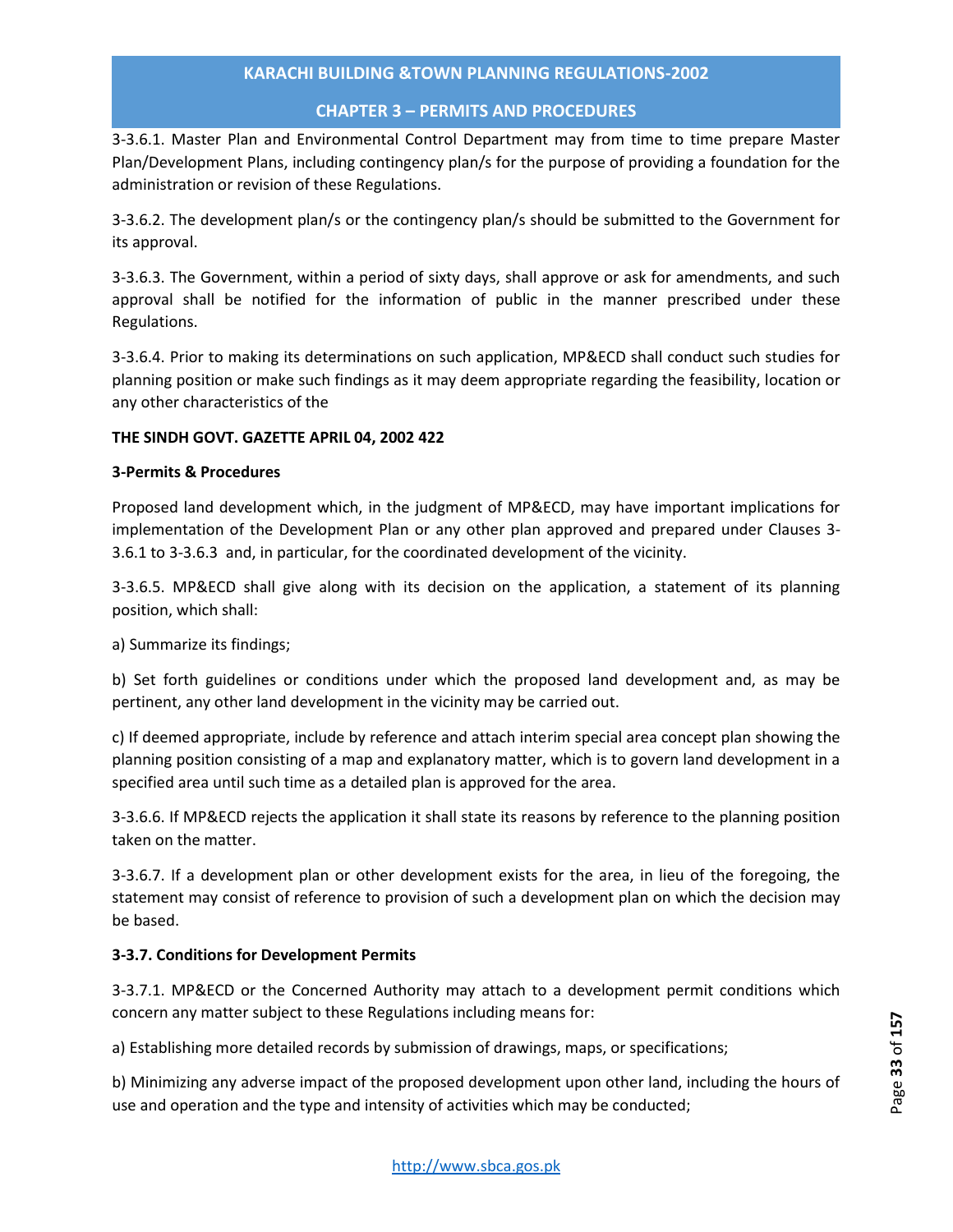## **CHAPTER 3 – PERMITS AND PROCEDURES**

c) Controlling the sequence of land development, including when it must be commenced and completed;

#### **THE SINDH GOVT. GAZETTE APRIL 04, 2002 423**

#### **3-Permits & Procedures**

d) Controlling the duration of use of land development and the time within which any structure must be removed;

e) Ensuring that the land development is maintained properly in the future;

f) Designating the exact location and nature of development.

3-3.7.2. In addition, MP&ECD may condition the grant of a Special Development Permit to the development of streets, other rights of way, utilities, parks, and other open space, of a quality and quantity reasonably necessary for the proposed development.

# **3-3.8. Criteria for Decisions Relating to Special Development Permits, Contingency Plans or Planning Positions**

In determining applications for Special Development Permits and making contingency plans or planning positions, MP&ECD shall take into account, as may be pertinent;

3-3.8.1. The provisions of the Master/Development Plan, and of any applicable concept plan or contingency plan or other development plan for the community in which the proposed land development is located.

3-3.8.2. The implications, if any, for the development of a larger region of which the community is a part, as such region is defined by the Master/Development Plan, or an applicable development plan or detailed plan, or as defined by MP&ECD in the absence of such definition;

3-3.8.3. The provisions of any approved development program or scheme of a public agency which might be adversely affected by the proposed land development;

3-3.8.4. The need, if any, to protect existing resources, installations or investments of the Federal Government, Government or any public agency;

3-3.8.5. Relevant conditions or needs in the neighborhood and community relating to sanitation, road and street networks, traffic and transportation facilities, the existence or absence of municipal services, public amenities, industrial and commercial activities and facilities, air and water quality, other attributes of the physical environment, and significant social and economic characteristics of the inhabitants.

# **THE SINDH GOVT. GAZETTE APRIL 04, 2002 424**

#### **3-Permits & Procedures**

**3-3.9. Notice for a Special Development Permit**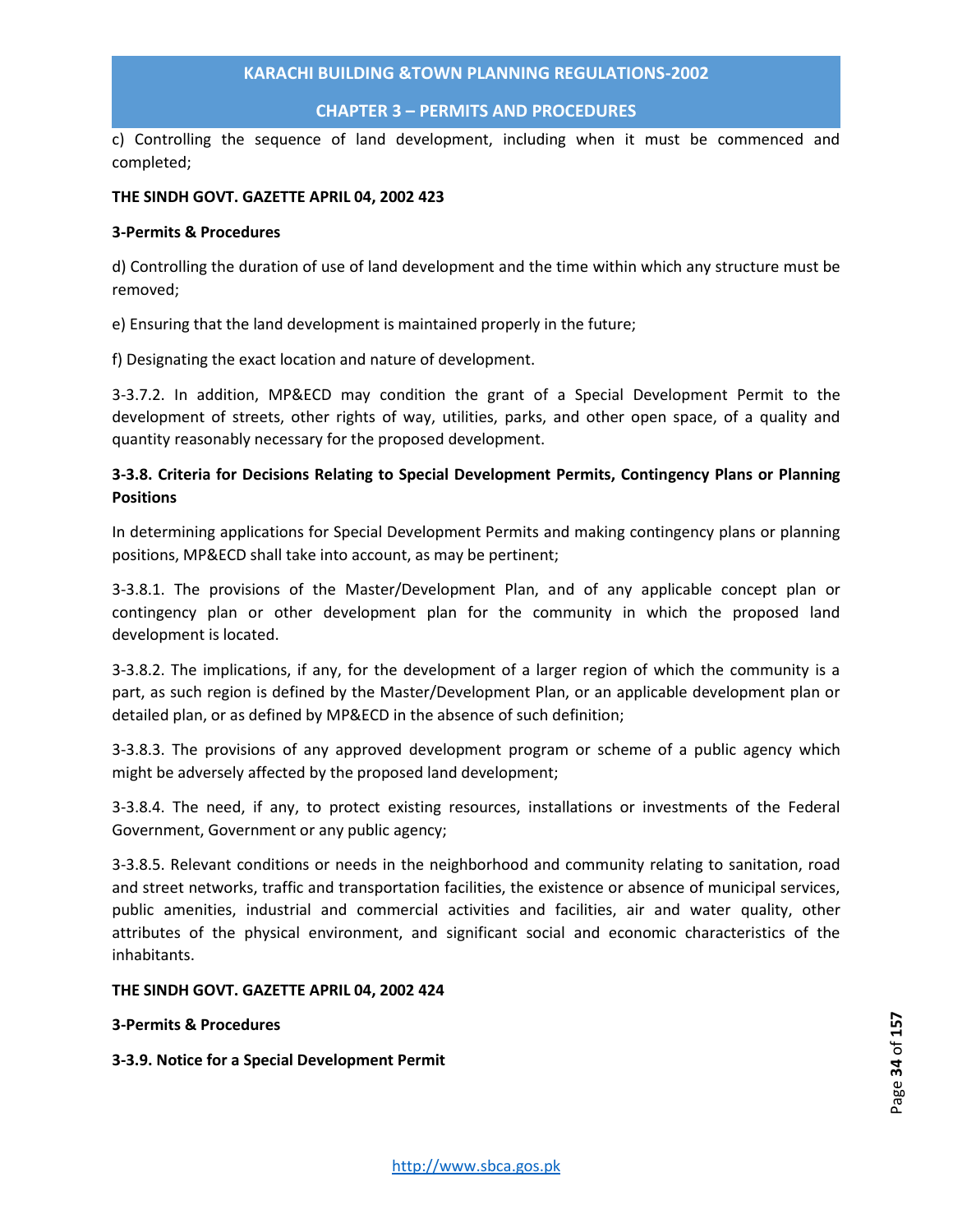# **CHAPTER 3 – PERMITS AND PROCEDURES**

3-3.9.1. In the case of an application for a Special Development Permit, the MP&ECD shall give a public notice in the manner as described in 3-1.1. Of these regulations.

3-3.9.2. The applicant or his representative may request, and if so shall be granted, an opportunity to be heard on the matter within such reasonable time, not exceeding 30 days, as shall be fixed by MP&ECD or the Concerned Authority, as the case may be.

3-3.9.3. The determinations made by MP&ECD or Concerned Authority on the applications for development permits shall be known as 'orders'.

3-3.9.4. If MP&ECD or the Concerned Authority, as the case may be, denies the application or grants permission subject to conditions, it shall state the reasons for the denial or conditions.

3-3.9.5. An applicant for a development permit shall pay scrutiny/attestation fee to the Concerned Authority and if the matter is referred to MP&ECD, pay to it the prescribed fee for the type of land development there indicated.

# **3-3.10. Approval of Minor Sub-Division**

3-3.10.1. In the case of minor sub-division the Concerned Authority may grant development permit to the owner as per the rules set forth in these Regulations.

3-3.10.2 Applications for development permits for minor sub-divisions shall be made to the Concerned Authority on Prescribed Form.

# **3-3.11. Approval Procedure for Special Development Permit**

3-3.11.1. For special development permit for major sub-division the owner shall apply to the Concerned Authority having jurisdiction and the concerned Authority shall refer the case to MP&ECD for approval. MP&ECD shall give a public notice in the manner as described in 3-1.1. of these regulations. Upon approval by MP&ECD, the Concerned Authority shall issue special development permit to the owner.

3-3.11.2. The application shall be accompanied by documentary evidence demonstrating;

a) The payment by the applicant of the scrutiny fees prescribed,

# **THE SINDH GOVT. GAZETTE APRIL 04, 2002 425**

# **3-Permits & Procedures**

b) the applicant's ownership of sufficient title in the site to undertake the proposed sub-division and development;

c) The approval of Civil Aviation, Defence Authorities, or any other Concerned Authority, if required; and

d) Compliance with any provisions for rules or regulations under the Co-operative Societies Act, 1925 if the applicant is a co-operative housing society.

3-3.11.3. The application for approval of special development permit involving major sub-division shall include:-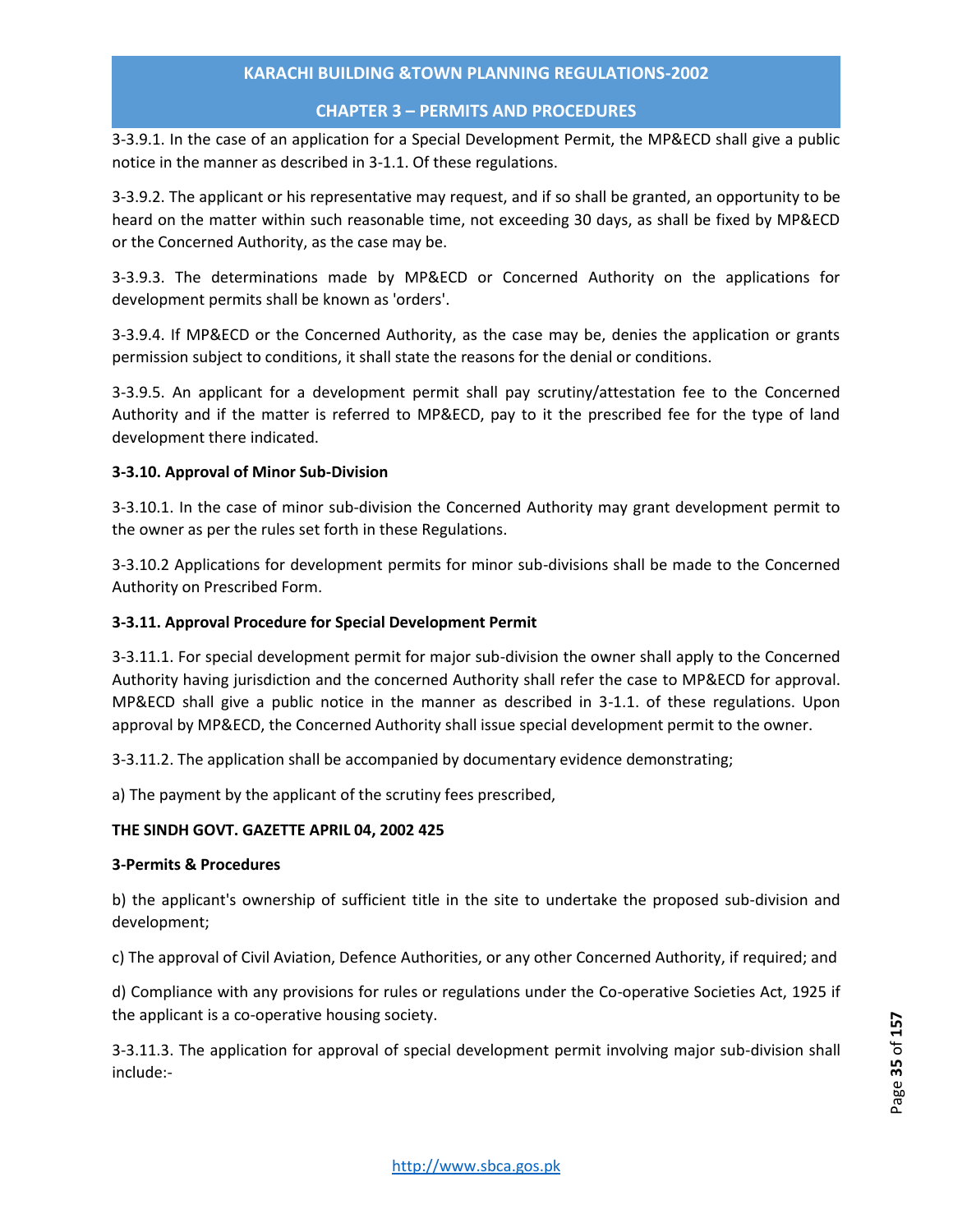# **CHAPTER 3 – PERMITS AND PROCEDURES**

a) a physical survey, submitted through a town planner, of the site and of any larger tract of the land of which the site is a part, showing the boundary lines of such site and tract, official survey numbers, and existing structures, water courses, wooded areas, streets, roads and other significant physical features within the site and on adjacent land within 600ft. (182.75m) of the boundary of the site.

b) A topographical survey, with contours at intervals as deemed necessary by the MP&ECD, including both the site and adjacent land within 300ft. (91.44m) of the boundaries of the site;

c) a proposed layout plan at a scale of not less than 1:4000, together with block plans at no less than 1:1000, or at such different scales as may be permitted by MP&ECD for large developments; such layout plan shall show the locations and dimensions of proposed plots and structures, the locations, widths and grades of streets or other public ways; arrangements for street lighting; and the locations and dimensions of proposed parks, other open spaces, and areas to be set aside for non-residential use, including community facilities with percentages of each;

d) Existing sewer, water supply, drainage and other utility lines or facilities;

# **THE SINDH GOVT. GAZETTE APRIL 04, 2002 426**

#### **3-Permits & Procedures**

e) the approximate locations and sizes of proposed water lines, hydrants, sewer lines, storm drainage or other utility lines or facilities, and information regarding their connections with existing or new systems;

f) The proposed construction schedule;

g) Any other information if required.

3-3.11.4. The layout plan required by regulation 3-3.11.3. (c) And revisions of such layout plan shall be prepared and endorsed by a town planner.

# **3-3.12. Site Inspections and Consultation**

3-3.12.1. The applicant submitting a sub-division plan shall arrange for at least one site inspection by a representative of the concerned Authority or MP&ECD or both, as the case may be;

3-3.12.2. In connection with the submission of application the applicant shall consult with, or obtain information from, appropriate public agencies or companies concerned with the provisions of water supply, sewerage, electricity, telephone service, fire protection and other public services appropriate to the particular development; but the concerned Authority or MP&ECD may in its discretion, assist the applicant to obtain any necessary or desired clearances or commitments regarding such services.

3-3.12.3. Three copies of plan duly signed by Owner and Architect/Town Planner shall be submitted along with the proposal to the concerned Authority for the sub-division of plot.

# **THE SINDH GOVT. GAZETTE APRIL 04, 2002 427**

**3-Permits & Procedures** 

**Schedule 3A SCRUTINY FEE**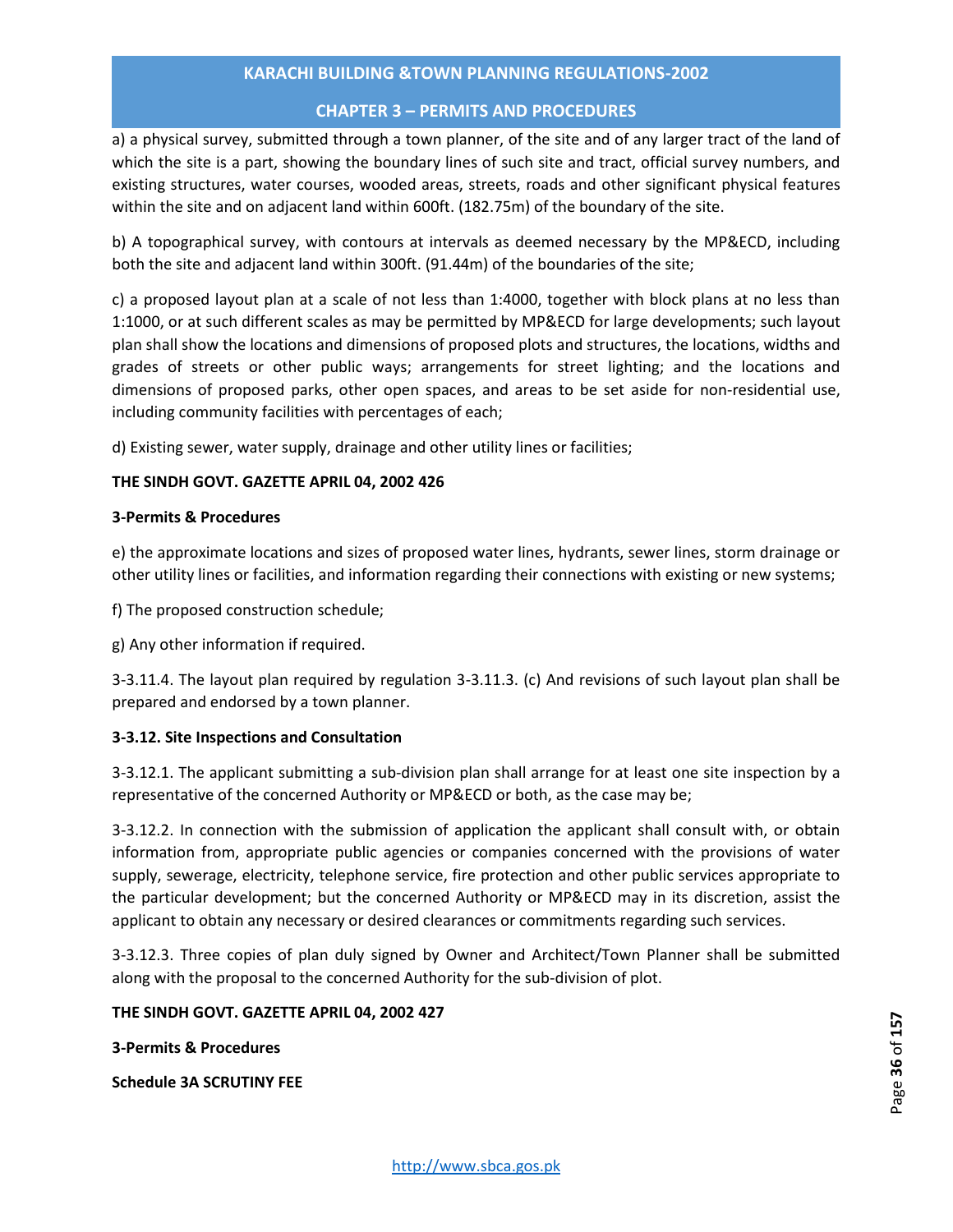# **CHAPTER 3 – PERMITS AND PROCEDURES**

1. The Authority shall charge for the scrutiny of building plans and other matters during the disposal of the plan or in phase of its construction a fee to be known as "Scrutiny fee".

2. For the purpose of scrutiny fees, Total Floor Area shall include all exempted areas excepting voids.

3. Scrutiny Fee to be charged shall be as prescribed and revised from time to time by the Oversee Committee. The rate shall be made part of these Regulations in the form of an Appendix.

4. The Authority shall charge no Scrutiny fee in respect of plans for building to be used exclusively for places of religious worship, public sector buildings and educational/vocational buildings for handicapped persons and building for registered charities.

5. The cost of various forms shall be determined by the Authority from time to time as per provisions of Ordinance.

## **THE SINDH GOVT. GAZETTE APRIL 04, 2002 428**

## **3-Permits & Procedures**

Schedule 3B - BUILT UP AREAS IN WHICH GENERAL DEVELOPMENT PERMITS MAY BE GRANTED IN THE ABSENCE OF A DETAILED PLAN

| SR.            | <b>NAME</b><br><b>OF</b>            |                                                                                                                 |                                                      |  |  |
|----------------|-------------------------------------|-----------------------------------------------------------------------------------------------------------------|------------------------------------------------------|--|--|
| NO.            | <b>ORGANIZATION</b>                 | <b>NAME OF THE AREA</b>                                                                                         | <b>RESTRICTIVE PROVISIONS</b>                        |  |  |
| $\mathbf{1}$ . | Karachi<br>Metropolitan             | All built up areas under the                                                                                    | 1. Allotment conditions.                             |  |  |
|                | Corporation.                        | jurisdiction of KMC except<br>those<br>mentioned<br>in                                                          | 2.<br>Lease Agreement.                               |  |  |
|                |                                     | Appendices A to E.                                                                                              |                                                      |  |  |
| 2.             | Cantonments, Ministry<br>of Defence | All built up areas under the<br>jurisdiction of Cantonments,<br>except those mentioned in<br>Appendices A to E. | Allotment conditions.<br>1.<br>2.<br>Lease Agreement |  |  |
| 3.             | Sind Industrial Trading<br>Estates. | All built up areas under the<br>jurisdiction of SITE.                                                           | 1. Allotment conditions.<br>2. Lease Agreement.      |  |  |
| 4.             | Karachi Port Trust.                 | All built up areas under the $\vert$ 1.<br>jurisdiction of Karachi Port<br>Trust.                               | Allotment conditions.<br>2.<br>Lease Agreement.      |  |  |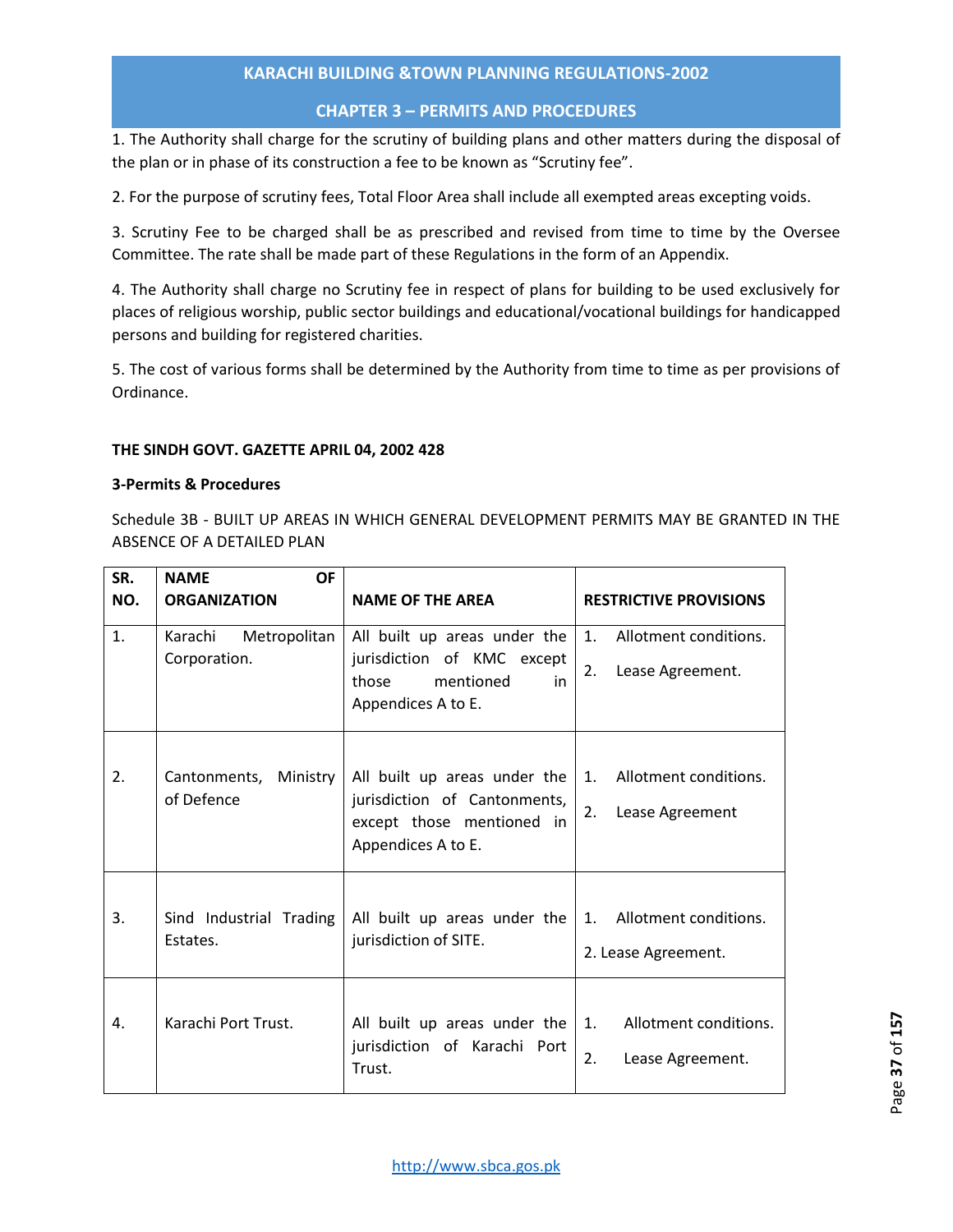|    | <b>KARACHI BUILDING &amp;TOWN PLANNING REGULATIONS-2002</b> |                                                                                                                                                               |                                                                   |  |  |  |  |
|----|-------------------------------------------------------------|---------------------------------------------------------------------------------------------------------------------------------------------------------------|-------------------------------------------------------------------|--|--|--|--|
|    | <b>CHAPTER 3 - PERMITS AND PROCEDURES</b>                   |                                                                                                                                                               |                                                                   |  |  |  |  |
| 5. | Pakistan<br>Western<br>Railways                             | All built up areas under the<br>o <sub>f</sub><br>jurisdiction<br>Pakistan<br>Western<br>Railways<br>except<br>mentioned<br>those<br>in<br>Appendices A to E. | Allotment conditions.<br>1.<br>2.<br>Lease Agreement.             |  |  |  |  |
| 6. | Public<br>Works<br>Sind<br>Department                       | All built up areas under the<br>jurisdiction of Sind Public<br>Department<br>Works<br>except<br>mentioned<br>those<br>in<br>Appendices A to E.                | Allotment conditions<br>1.<br>2.<br>Lease Agreement.              |  |  |  |  |
| 7. | Federal Public<br>Works<br>Department                       | All built up areas under the<br>jurisdiction of Federal Public<br>Work<br>Department<br>except<br>mentioned<br>those<br>in<br>Appendices A to E.              | Allotment conditions.<br>1.<br>2.<br>Lease Agreement.             |  |  |  |  |
| 8. | <b>Board of Revenue</b>                                     | All built up areas under the<br>jurisdiction of Federal Public<br>Works Department<br>except<br>mentioned<br>those<br>in<br>Appendices A to E.                | Allotment conditions.<br>$\mathbf{1}$ .<br>Lease Agreement.<br>2. |  |  |  |  |

## **THE SINDH GOVT. GAZETTE APRIL 04, 2002 429**

#### **3-Permits & Procedures**

## **SCHEDULE 3C –PUBLIC NOTICE FOR CHANGE OF LAND USE**

Notice relating to Change of Land Use shall conform to the format provided below.

#### **PUBLIC NOTICE**

Change of Land Use of Plot No. \_\_\_\_\_\_\_\_\_\_\_\_\_ Scheme \_\_\_\_\_\_\_.

Mr. \_\_\_\_\_\_\_\_\_\_\_\_, owner of Plot No. \_\_\_\_\_\_\_\_\_\_\_\_ has applied to this Office for Change of Land Use of above Plot from The City District Government Master Plan and Environmental Control Dept. is examining the proposed conversion and its implications on the amenities and infrastructure. This conversion will result in the following changes to the currently applicable Lease Conditions and Zoning Regulations: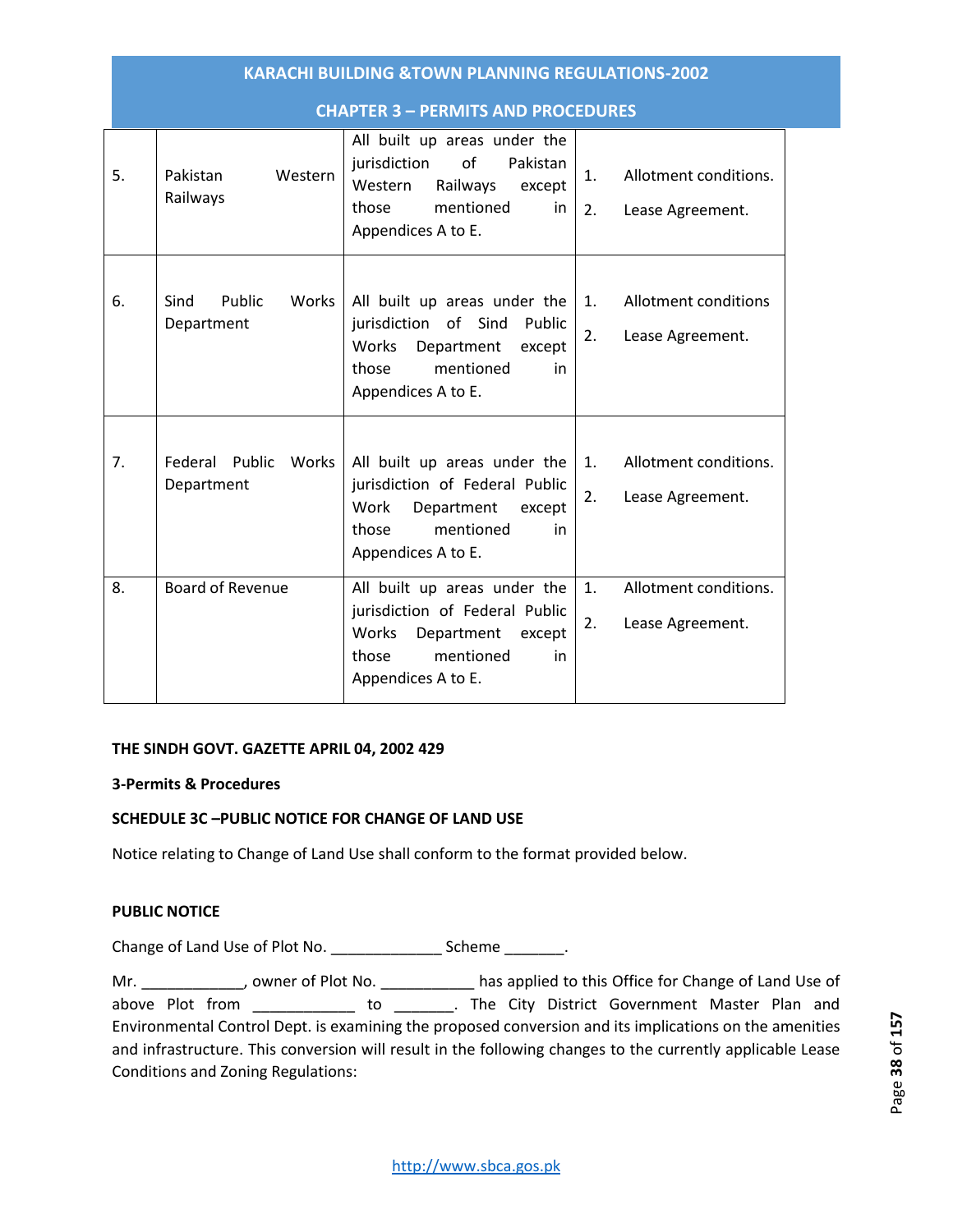| Condition                        | Current | <b>Converted</b> |
|----------------------------------|---------|------------------|
| <b>Total Floor Area</b>          |         |                  |
| No. of Floors/Height of Building |         |                  |
| <b>Compulsory Open Spaces</b>    |         |                  |
| <b>Parking Requirements</b>      |         |                  |
| Usage of Building                |         |                  |

# **CHAPTER 3 – PERMITS AND PROCEDURES**

Anyone having any objections/comments/observations should file the same within 30 days from the date of publication of this notice to the undersigned.

A Public Hearing will then be held at the office of the undersigned within 5 days of the expiry of the above mentioned 30 day period or an extension thereof, and all those having filed objections/comments/observations will be invited to present/explain their point of view. Master Plan & Environmental Control Department decision shall be final.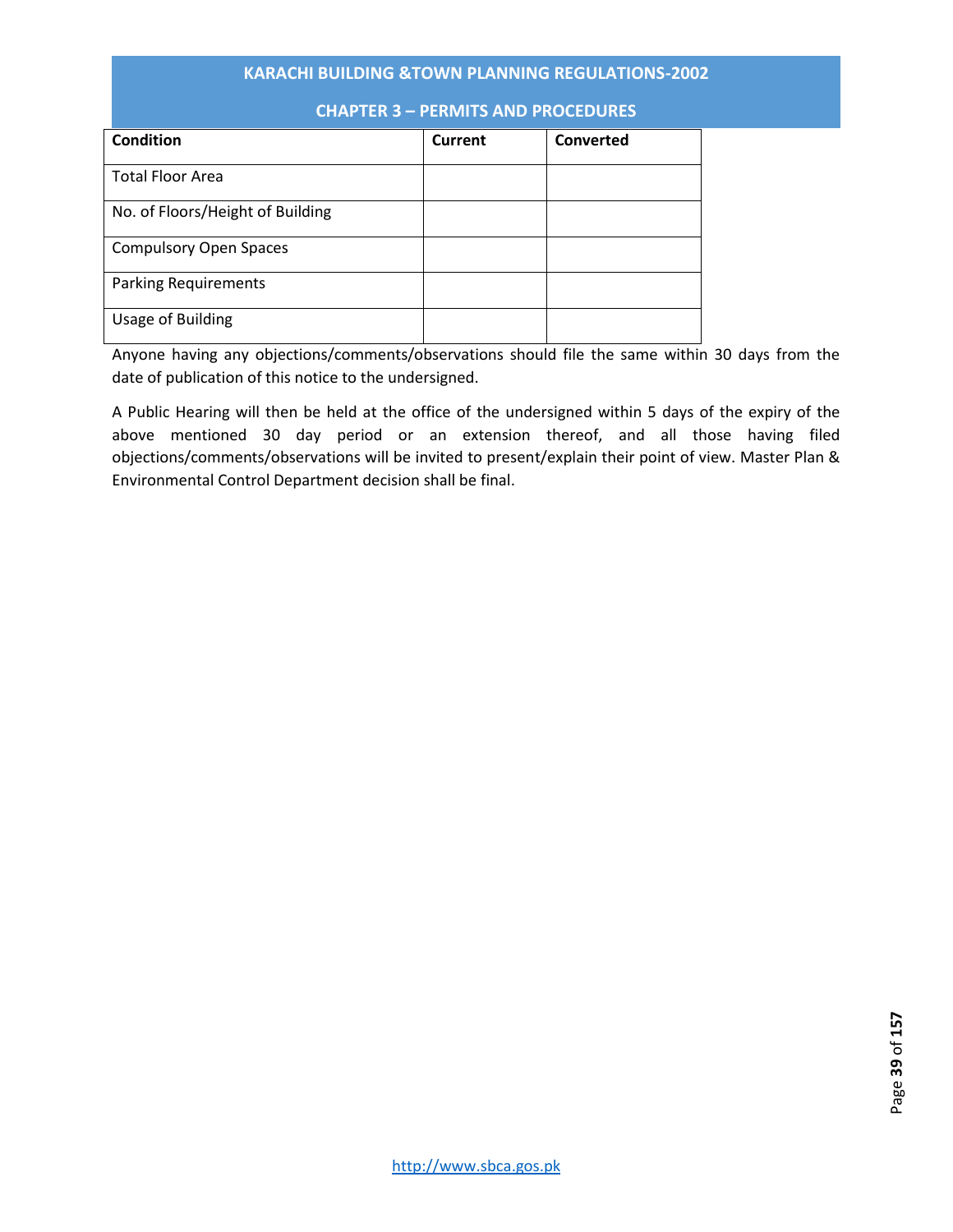**CHAPTER 4 – LICENCING / REGISTRATION OF PROFESSIONALS**

# **CHAPTER 4 – LICENCING / REGISTRATION OF PROFESSIONALS**

## **THE SINDH GOVT. GAZETTE APRIL 04, 2002 430**

## **4-1. Qualifications**

**The following tables list the requisite qualifications for various categories of Professionals and Firms.** 

**4-1.1. Qualifications of the professionals:** 

| Architect.                                 | A person recognized as such under PCATP Ordinance-ix of<br>§<br>1983 and Rules & Regulations framed thereunder.                                                                 |
|--------------------------------------------|---------------------------------------------------------------------------------------------------------------------------------------------------------------------------------|
| <b>Building Supervisor</b>                 |                                                                                                                                                                                 |
| Category "I"                               | Three years diploma in Civil Engineering or Architecture<br>ş.<br>plus minimum Two years' experience in Building Construction.                                                  |
|                                            | Three years diploma in Civil Engineering or Architecture<br>Ş.<br>plus minimum Five years' experience in Building Construction.                                                 |
| Category "II"                              | Three years diploma in Civil Engineering or Architecture<br>ş<br>plus minimum Ten years' experience in Building Construction.                                                   |
| Category "III"                             |                                                                                                                                                                                 |
| <b>Building Designer</b>                   | Three years diploma in Civil Engineering or Architecture<br>Ş.<br>plus three years practical experience of working as Building<br>Supervisor, (no new license shall be issued). |
| Professional<br><b>Engineer</b><br>(Civil) | A person recognized as such under PEC Act and Rules &<br>ş<br>Regulations framed thereunder.                                                                                    |
| <b>Proof Engineer</b>                      | A person registered with Pakistan Engineering Council<br>Ş<br>(PEC) as Professional Engineer (Civil) and enlisted by the<br>Authority as per clause 4-12.                       |
| <b>Structural Engineer</b>                 | ş<br>A professional Civil Engineer recognized as Consulting                                                                                                                     |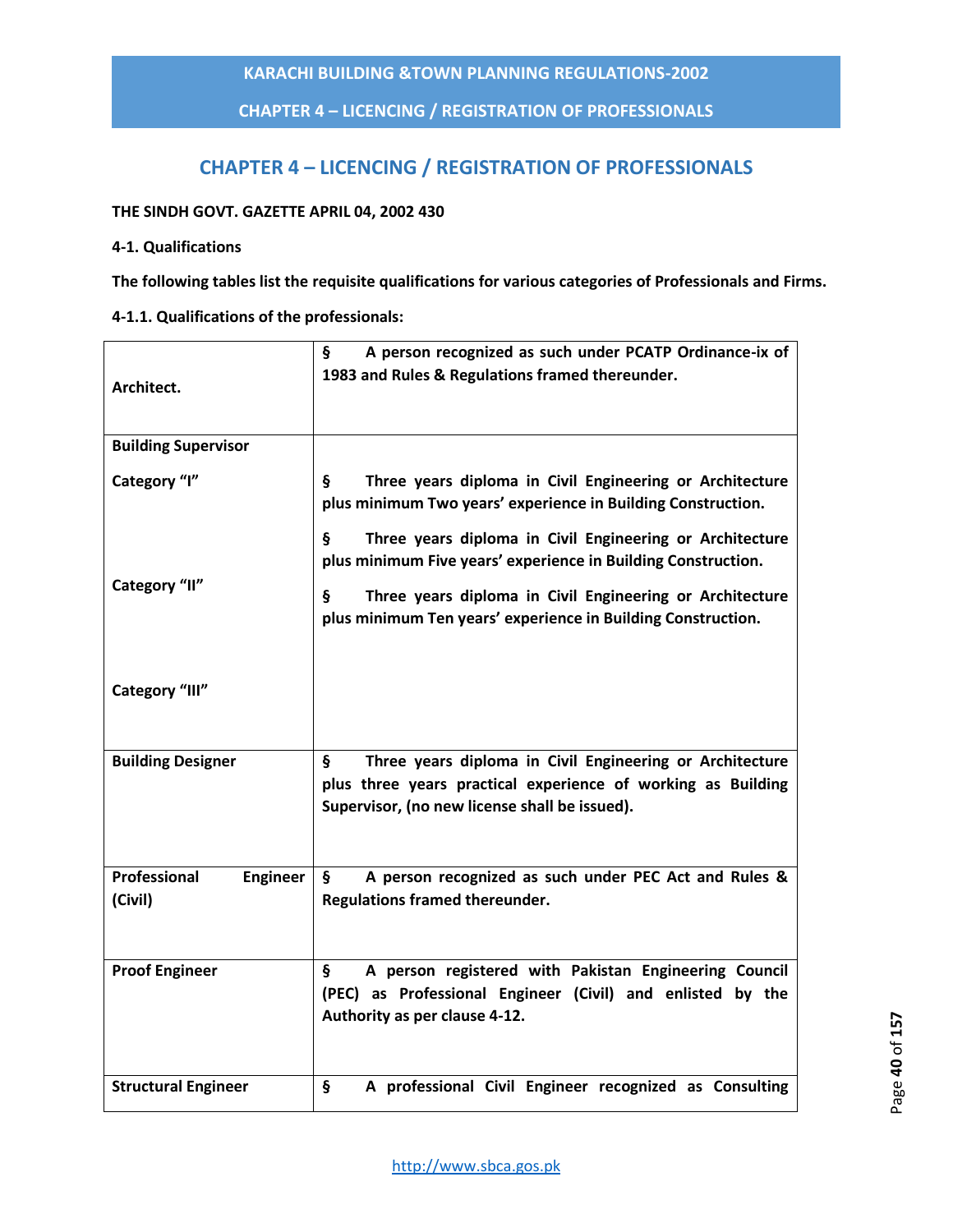| <b>KARACHI BUILDING &amp;TOWN PLANNING REGULATIONS-2002</b>  |                                                                                                               |  |  |  |
|--------------------------------------------------------------|---------------------------------------------------------------------------------------------------------------|--|--|--|
| <b>CHAPTER 4 - LICENCING / REGISTRATION OF PROFESSIONALS</b> |                                                                                                               |  |  |  |
|                                                              | <b>Engineer under PEC Act.</b>                                                                                |  |  |  |
| <b>Town Planner</b>                                          | A person recognized as such by PCATP. Ordinance-ix of<br>Ş<br>1983 and Rules & Regulations framed thereunder. |  |  |  |

## **THE SINDH GOVT. GAZETTE APRIL 04, 2002 431**

**4-Licensing / Registration of Professionals** 

**4-1.2. Qualification/entitlement of firms (as per regulations of PEC).** 

**Constructors registered with the PEC will be registered as Builders by the Authority on production of their PEC registration certificates and the payment of a fee determined and revised by the Oversee Committee and approved by the Authority.** 

|                                                 | <b>QUALIFICATION</b>                                                                                                                                                                                                                                                                                                                                                                                                                                          | <b>ENTITLEMENT</b>                                                                                                              |
|-------------------------------------------------|---------------------------------------------------------------------------------------------------------------------------------------------------------------------------------------------------------------------------------------------------------------------------------------------------------------------------------------------------------------------------------------------------------------------------------------------------------------|---------------------------------------------------------------------------------------------------------------------------------|
| Geo-<br><b>Technical</b><br>Laboratory          | $\S$<br>Fully equipped laboratory having<br>technical staff as follows:<br>Geo-tech consultant, registered<br>with PEC as consultant (Geology or Soil<br>Science).<br>§.<br>List of all Soil Testing equipment<br>required.                                                                                                                                                                                                                                   | $\mathsf{S}$<br>Soil<br><b>Testing</b><br>and<br>recommendations for foundations<br>for all types of Buildings and<br>Projects. |
| <b>Material</b><br><b>Testing</b><br>Laboratory | §.<br>Fully equipped laboratory having<br>technical staff as follows:<br>Registered as Professional<br>Engineer (Civil) with PEC, minimum five<br>years' experience in field and technical<br>paper/article on material /soil testing.<br>Material / Soil Engineer (B.E Civil)<br>registered as professional Engineer<br>(Civil) with PEC and with minimum five<br>years of experience.<br>ş<br>List of all Material<br><b>Testing</b><br>equipment required. | $\S$<br><b>Material</b><br>of<br>all<br>testing<br><b>Buildings and Projects.</b>                                               |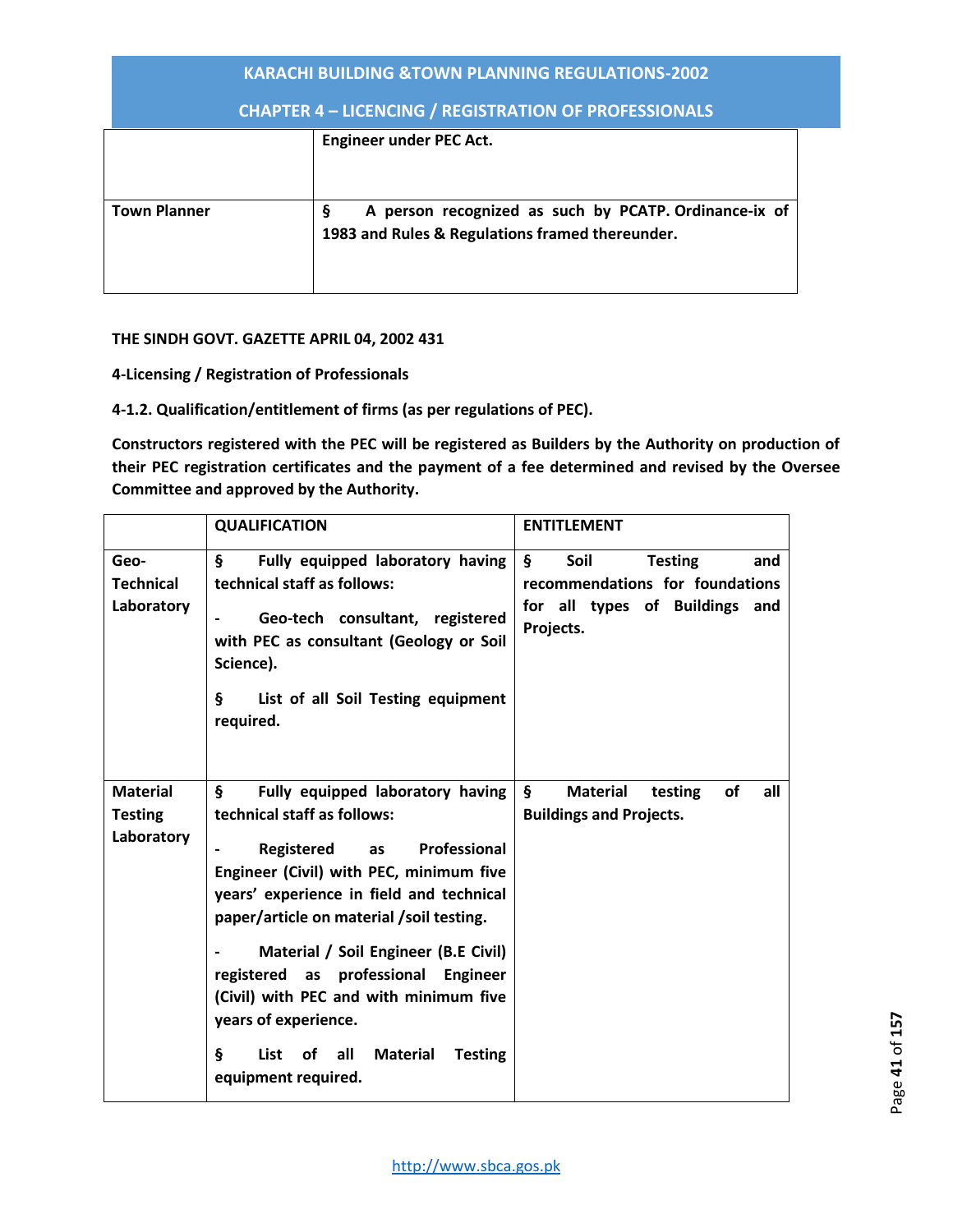# **CHAPTER 4 – LICENCING / REGISTRATION OF PROFESSIONALS**

#### **THE SINDH GOVT. GAZETTE APRIL 04, 2002 432**

**4-Licensing / Registration of Professionals** 

**4-2. Manner of Grant of License** 

**4-2.1. Any person and/or firm who holds the qualifications and experiences laid down in these Regulations, may apply on a prescribed Form to the Authority for license.** 

**4-2.2. The qualifications and experiences required for license in a particular category wherever required in these Regulations.** 

**4-2.3. When an application for the grant of license has been approved by the Licensing Committee, the applicant will be informed accordingly and will be required to deposit the license fee (Schedule 4A).** 

#### **4-3. Licensing Committee**

**4-3.1. The application for grant of license to professional or firm shall be considered by a Committee consisting of:** 

**4-3.1.1. Chief Controller of Buildings – Chairman**

**4-3.1.2. One nominee each from:** 

**a) Pakistan Council of Architects and Town Planners (PCATP) who has at least 10 years of experience in design and planning of buildings. - Member** 

**b) Pakistan Engineering Council (PEC) who has at least 10 years of experience in Structural Design of building works. - Member** 

**c) Institute of Engineers Pakistan (IEP) who has at least 10 years of experience in Structural Design of building works. - Member** 

**d) Institute of Architects Pakistan (IAP) who has at least 10 years of experience in design and planning of buildings. - Member** 

**e) Controller of Buildings (Licensing) – Member/Secretary** 

**4-3.2. The Committee shall hold its meeting at least every one month or as and when required.** 

**4-3.2.1. The quorum of this Committee shall be four out of which two must be representatives of Professional Bodies.**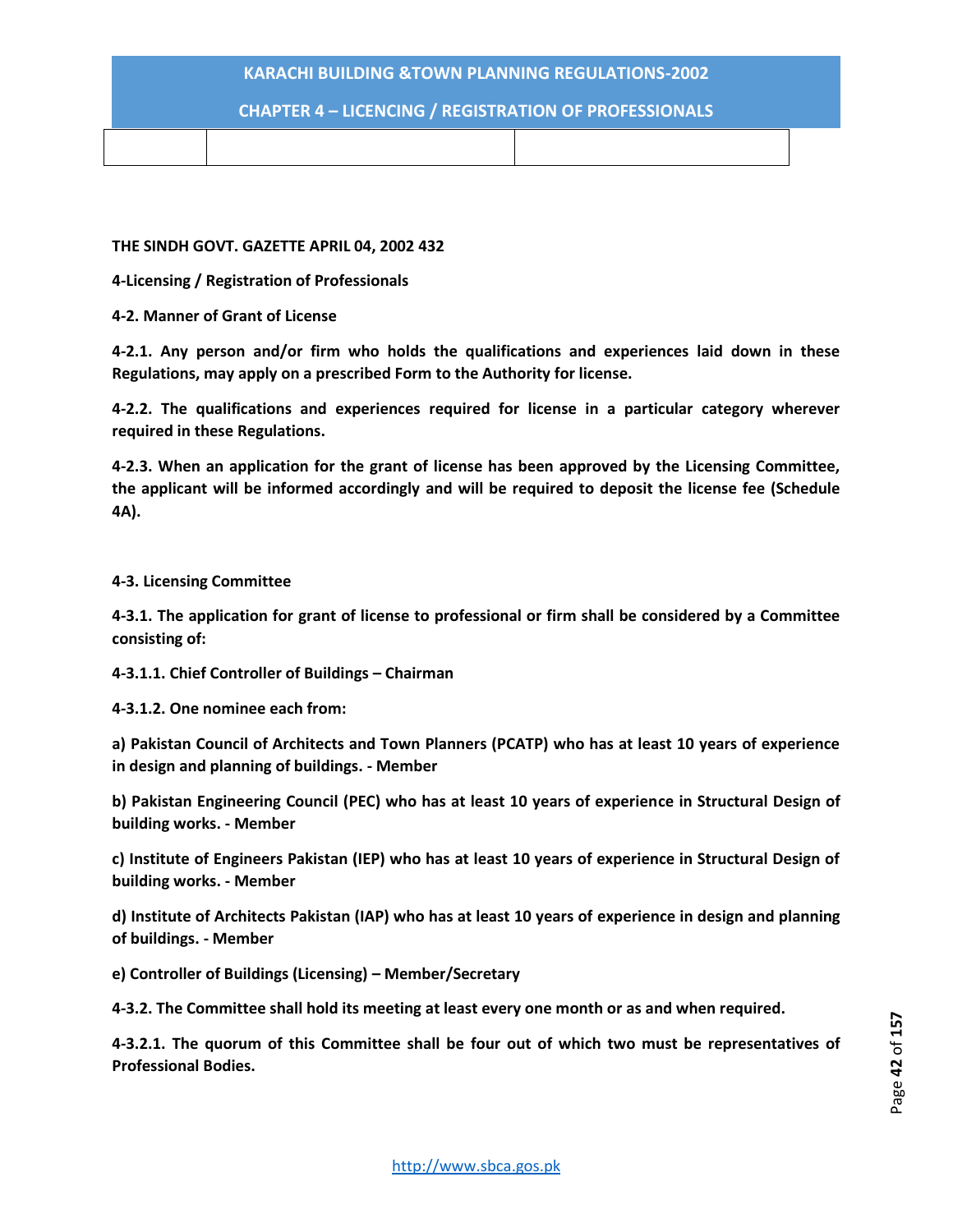# **CHAPTER 4 – LICENCING / REGISTRATION OF PROFESSIONALS**

## **THE SINDH GOVT. GAZETTE APRIL 04, 2002 433**

**4-Licensing / Registration of Professionals** 

**4-4. Functions of the Licensing Committee** 

**4-4.1. The Committee shall decide the cases in the light of these Regulations. It shall also hear the appeals against rejection of licenses.** 

**4-4.2. The Committee shall interview the applicants for grant of license.** 

**4-4.3. The Committee, before approving or rejecting an application, shall also see besides prescribed qualifications and experience, the capability of the applicant.** 

**4-4.4. The Committee at the time of interview for grant of license shall inspect the original documents submitted and may:** 

**4-4.4.1. grant the license; or** 

**4-4.4.2. reject the application, specifying the reasons thereof.** 

**4-4.5. On the recommendation of the Committee, Controller of Buildings (Licensing) / Secretary (Licensing Committee) shall issue license or inform the applicant of the rejection with reasons, as the case may be.** 

**4-4.6. The Committee shall hear the appeals against the orders of "suspension of license" issued by the Chief Controller of Buildings and shall decide the cases.** 

**4-5. Registration & De-Registration** 

**4-5.1. When an application for a license has been approved by the Committee, the license shall be issued to the applicant.** 

**4-5.2. No person shall practice in City District Karachi who is not licensed by the Authority except the professionals registered with Pakistan Council of Architect & Town Planners (PCATP) and Pakistan Engineering Council (PEC), as Architect, Town Planner and Engineers. The professional employed in public sector shall not be allowed to practice except for the works of their concerned department.** 

**4-5.3. Professionals and or constructors registered / enlisted with the PCATP / PEC will be registered by the Authority on production of their PCATP / PEC registration / enlistment certificates duly revalidated. However Authority shall have the power to de-register professionals firms and builders (architects, town planners, engineers, developers) in case of misconduct. A Committee headed by an appointee of the Oversee Committee in which Authority, PCATP, PEC and the building developers are represented, should be formed to decide on such cases. In order to make this operative enclosed schedule should be incorporated.** 

**THE SINDH GOVT. GAZETTE APRIL 04, 2002 434** 

**4-Licensing / Registration of Professionals** 

**4-6. Validity period of License**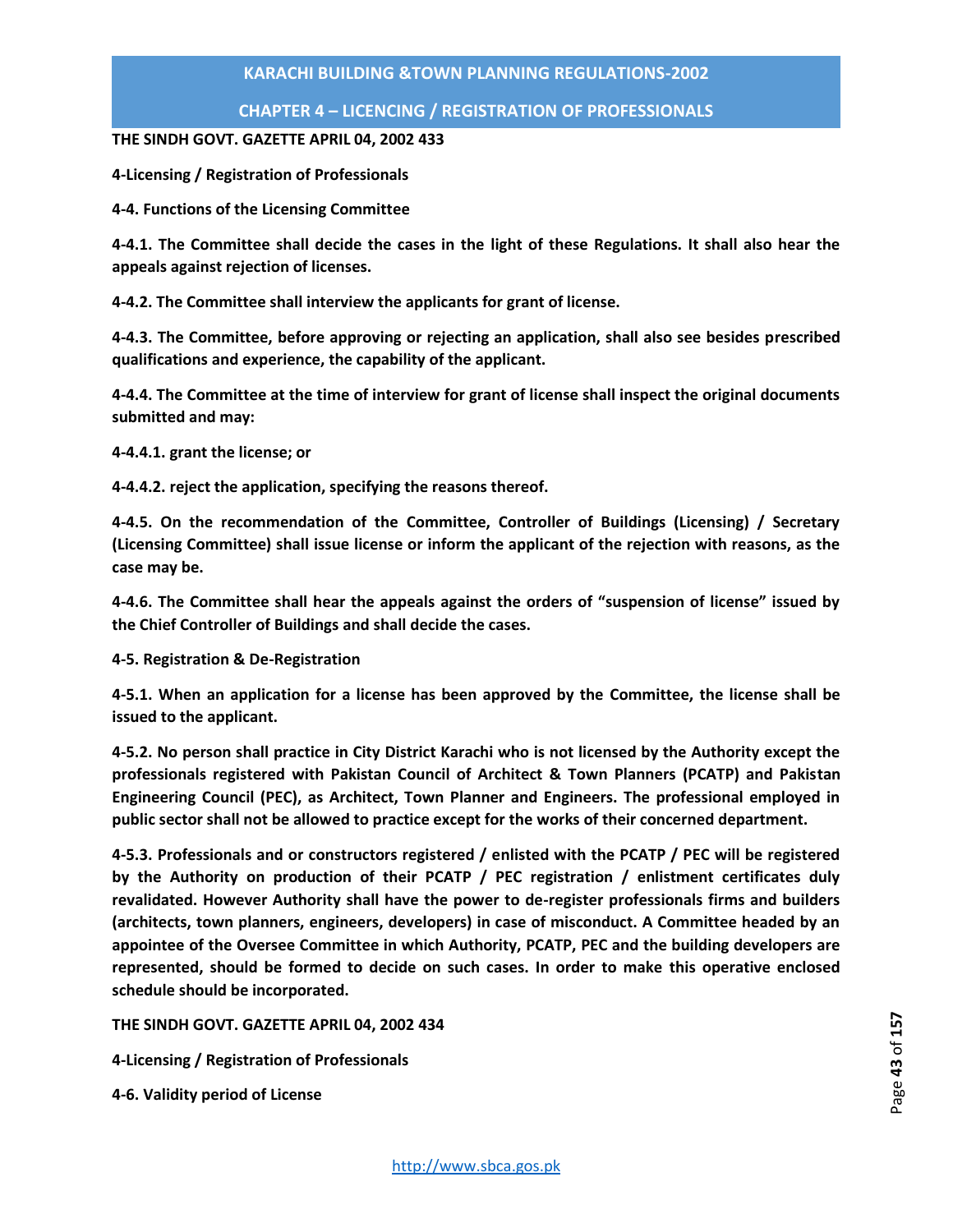# **CHAPTER 4 – LICENCING / REGISTRATION OF PROFESSIONALS**

**The licenses granted under these Regulations shall be valid for a calendar year ending on 31st December.** 

## **4-7. License & Renewal Fees**

**4-7.1. The applicant of a fresh license granted under these Regulations shall pay the fee as prescribed in Schedule 4A. Any fee paid to the Authority shall not be refundable.** 

**4-7.2. The application for renewal of license that has been granted under these Regulations accompanied by such fee as prescribed in Schedule 4A shall be made to the Authority on prescribed Form.** 

**4-7.3. If the application for renewal of license has not been submitted within the allowed time, late fee shall be charged in addition to usual fee as prescribed in Schedule 4A.** 

#### **4-8. Revocation of License**

**Without prejudice to any other action that may be authorized under the Ordinance or the rules framed thereunder the Authority may revoke or suspend the license of a Licensee/firm etc. after issuance of show cause notice and, if the licensee fails to satisfy the Authority in respect of the violation of these regulations as allegedly committed by him from the Authority.** 

**4-9. Appeal against the Decision of Licensing Committee** 

**4-9.1. Any person aggrieved by an order of the Authority under these Regulations or against the decision of the licensing committee may refer an appeal to the Oversee Committee for review of the decision. The decision so made shall be final.** 

**4-9.2. The period of limitation for filing such appeal under these regulations shall be 90 days from the date of receipt of cause for such grievances.** 

**4-10. Reasons for cancellation/suspension of License** 

**4-10.1. The licensee disobeys or fails to comply with any Regulations or directions issued by the Authority from time to time or any rule framed under the Ordinance amended up-to-date and the provisions of these Regulations.** 

**4-10.2. The licensee in case of individual or in case of registered company, its directors/partners, shall personally and severally be held responsible for the breach of any provision of the Ordinance amended up-to-date, and rules and regulations framed thereunder.** 

**THE SINDH GOVT. GAZETTE APRIL 04, 2002 435** 

**4-Licensing / Registration of Professionals** 

**4-10.3. The licensee executes and supervises any unauthorized work or any work which is being raised in the absence of a Development Permit, or is not in accordance with the specifications, plans, design and drawings approved by the Authority except with allowable variations as given in these Regulations and allowed under Engineering codes.** 

**4-10.4. The licensee disturbs, defies or breaks the discipline of any office of the Authority.**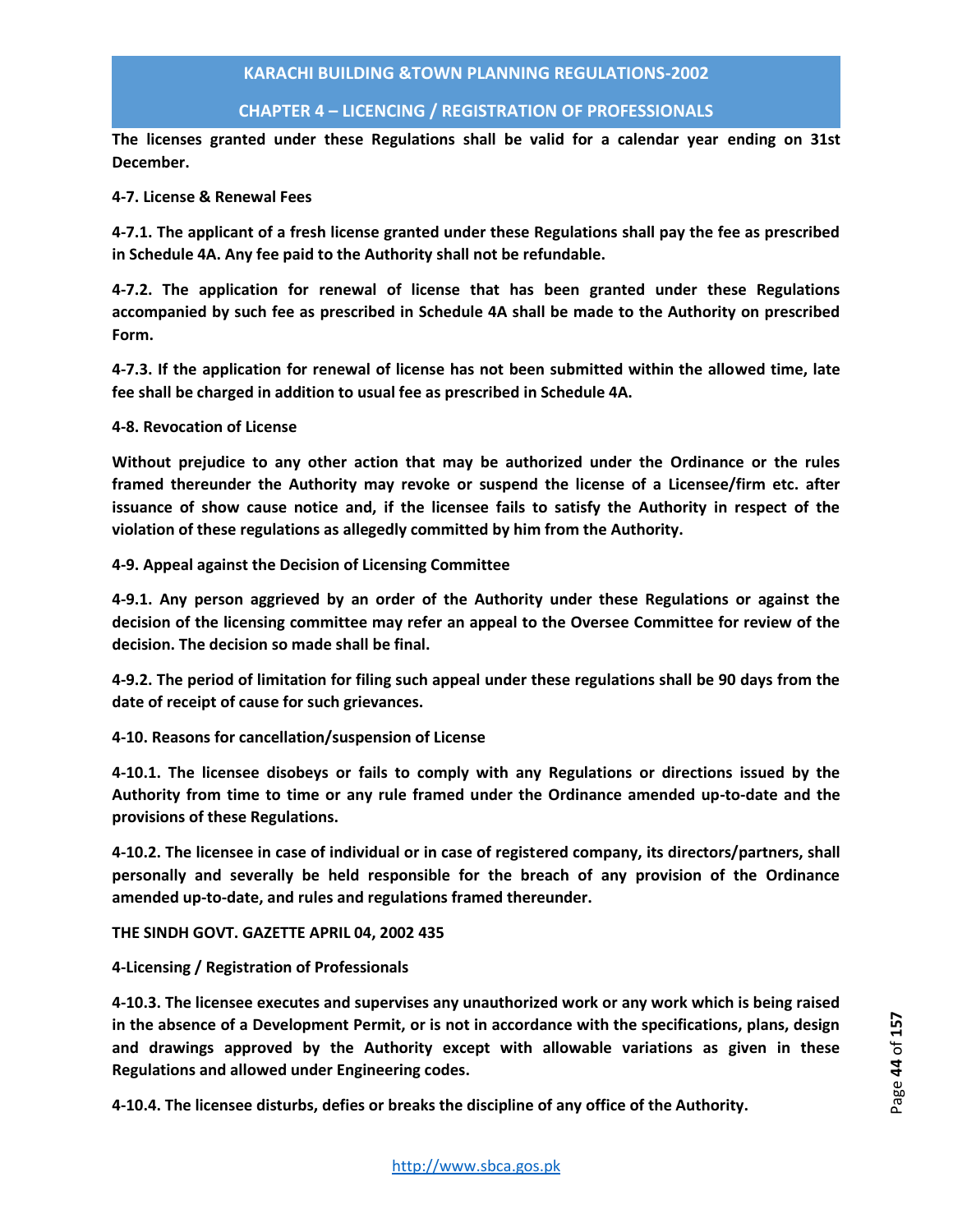# **CHAPTER 4 – LICENCING / REGISTRATION OF PROFESSIONALS**

**4-10.5. The licensee willfully obstructs the officers of the Authority in carrying out their duties, fails to provide facilities for inspecting the building/site and refuses to furnish the required information from time to time.** 

**4-10.6. The licensee fails to comply with these Regulations.** 

**4-10.7. The licensee willfully misrepresents any fact or makes any false statement to the Authority or suppresses information of any material fact relating to the work for which he has been engaged.** 

**4-11. Period of Suspension** 

**The license of the Licensee shall be suspended until the rectification of the cause of suspension or for maximum period as given below:** 

**4-11.1. First time suspension Six months.** 

**4-11.2. Second time suspension One year** 

**4-11.3. In case the license violates the terms and conditions as per these Regulations for the third time the license shall stand cancelled.** 

- **4-12. Committee for Enlistment of Proof Engineers**
- **4-12.1. Chief Controller of Buildings Chairman**
- **4-12.2.One nominee each from:**

**4-12.2.1. Pakistan Council of Architects and Town Planners (PCATP) who has at least 15 years of practical experience in the professional field. - Member** 

**4-12.2.2. Pakistan Engineering Council (PEC) who has at least 15 years of practical experience in Structural design of building works.** 

**- Member** 

**THE SINDH GOVT. GAZETTE APRIL 04, 2002 436** 

**4-Licensing / Registration of Professionals** 

**4-12.2.3. Institution of Engineers (IEP) who has at least 15 years of practical experience in structural design of building works.** 

**- Member** 

**4-12.2.4. Controller of Buildings (Structure) - Secretary** 

**Quorum of this Committee shall be three out of which two must be representatives of Professional Bodies.** 

**THE SINDH GOVT. GAZETTE APRIL 04, 2002 437** 

**4-Licensing / Registration of Professionals**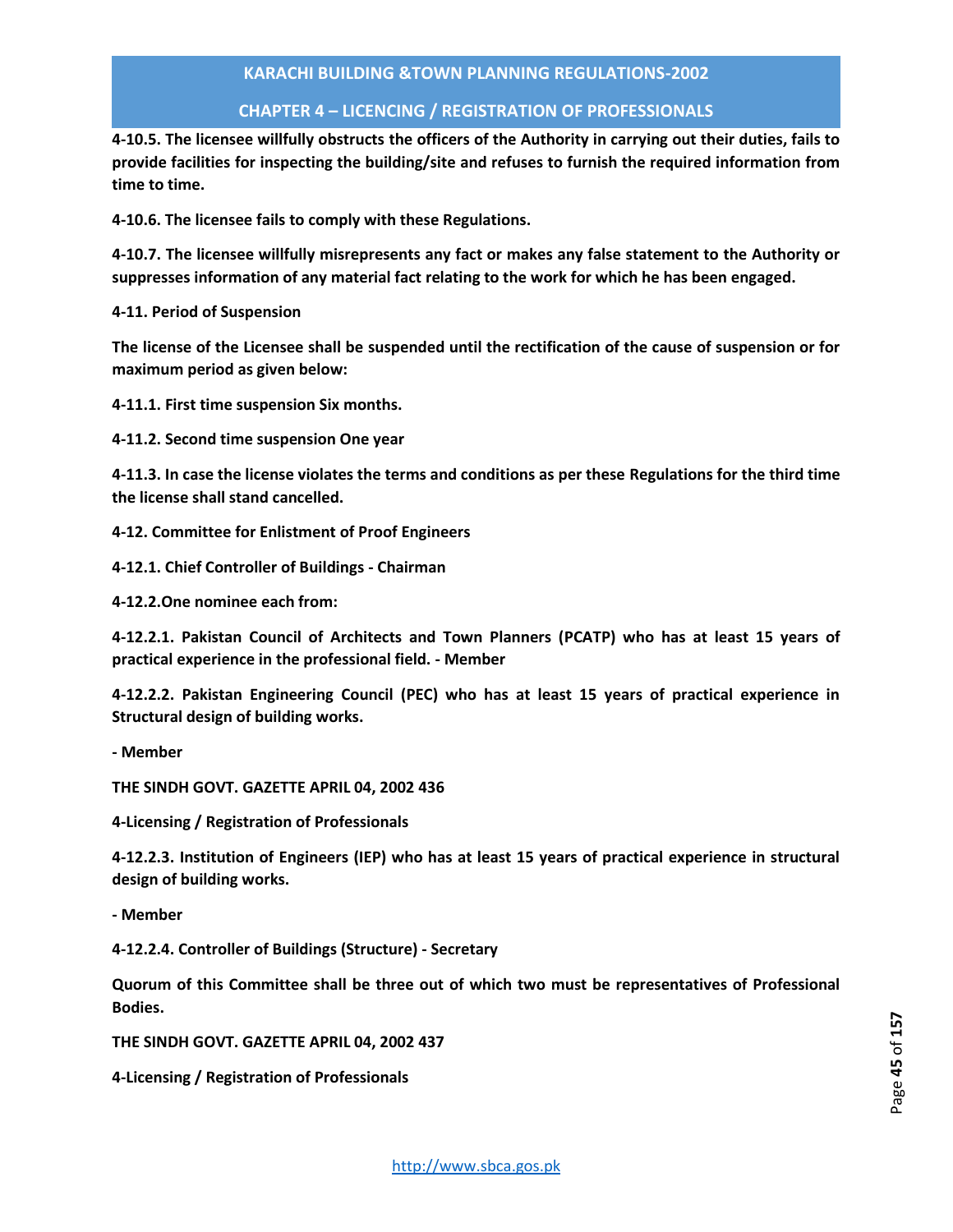# **CHAPTER 4 – LICENCING / REGISTRATION OF PROFESSIONALS**

## **Schedule 4A REGISTRATION / LICENSING FEES**

## **These fees may be revised subject to the approval of Oversee Committee formed under Ordinance.**

## **Table 1. Fees for Registration / renewal of Builder / Developer Registration**

| i.   | <b>Fees for Builder Registration:</b> |      |     |                                                    | Rs. 30,000/-                        |
|------|---------------------------------------|------|-----|----------------------------------------------------|-------------------------------------|
| ii.  |                                       |      |     | <b>Renewal of Builders/Developers Registration</b> | 20% of the fees for<br>registration |
| iii. | <b>Restoration</b><br>registration.   | fees | for | <b>Builders/Developers</b>                         | <b>Original Fee</b>                 |

**Note: If license / registration was not renewed for three consecutive years then the license shall be deemed to be cancelled and new application would be required.** 

| Table 2. Fees for grant/renewal of License to Firms (Soil/Material testing laboratories) |  |  |  |
|------------------------------------------------------------------------------------------|--|--|--|
|------------------------------------------------------------------------------------------|--|--|--|

| i.   | Fees for granting license to firm    | Rs. 7,500/-                               |
|------|--------------------------------------|-------------------------------------------|
| ii.  | <b>Renewal of firm's license</b>     | 20%<br>of fees<br>for<br>granting license |
| iii. | Restoration fees for firm's license, | <b>Original License Fee</b>               |

**Note: If license is not renewed for three consecutive years, then the license shall be deemed to be cancelled and new application would be required.** 

**THE SINDH GOVT. GAZETTE APRIL 04, 2002 438** 

**4-Licensing / Registration of Professionals** 

**Schedule 4A REGISTRATION / LICENSING FEES cont. /2** 

**Table 3. Fees for registration / renewal of Professional Registration.** 

| i.  | License / registration fees | Rs.500/- |
|-----|-----------------------------|----------|
| ii. | <b>Renewal fees</b>         | Rs.250/- |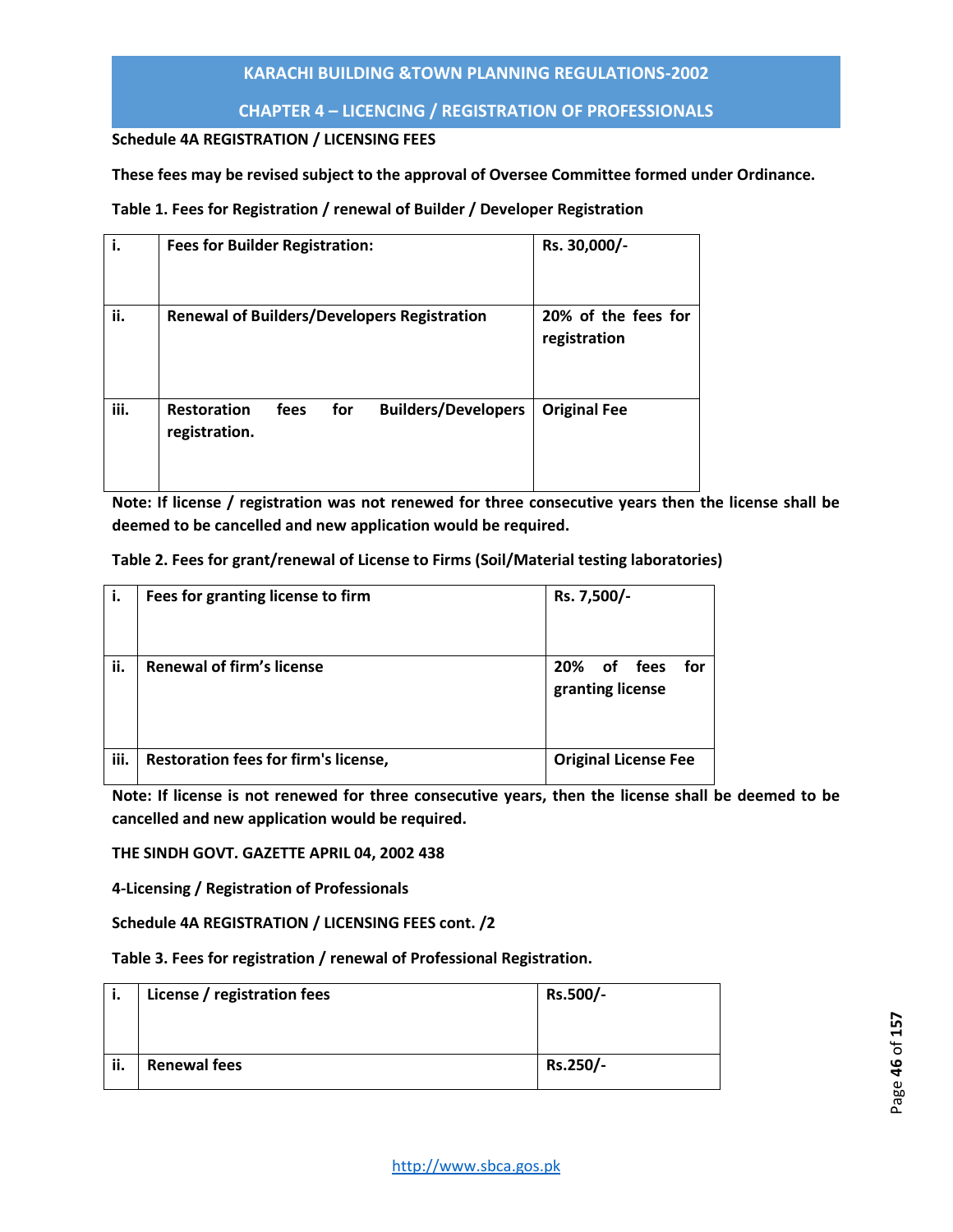# **CHAPTER 4 – LICENCING / REGISTRATION OF PROFESSIONALS**

| iii. | <b>Restoration fees</b> | Rs.500/- |
|------|-------------------------|----------|
|      |                         |          |

**Note: If registration is not renewed for three consecutive years, then it shall be deemed to be cancelled and new registration / licensing would be required.**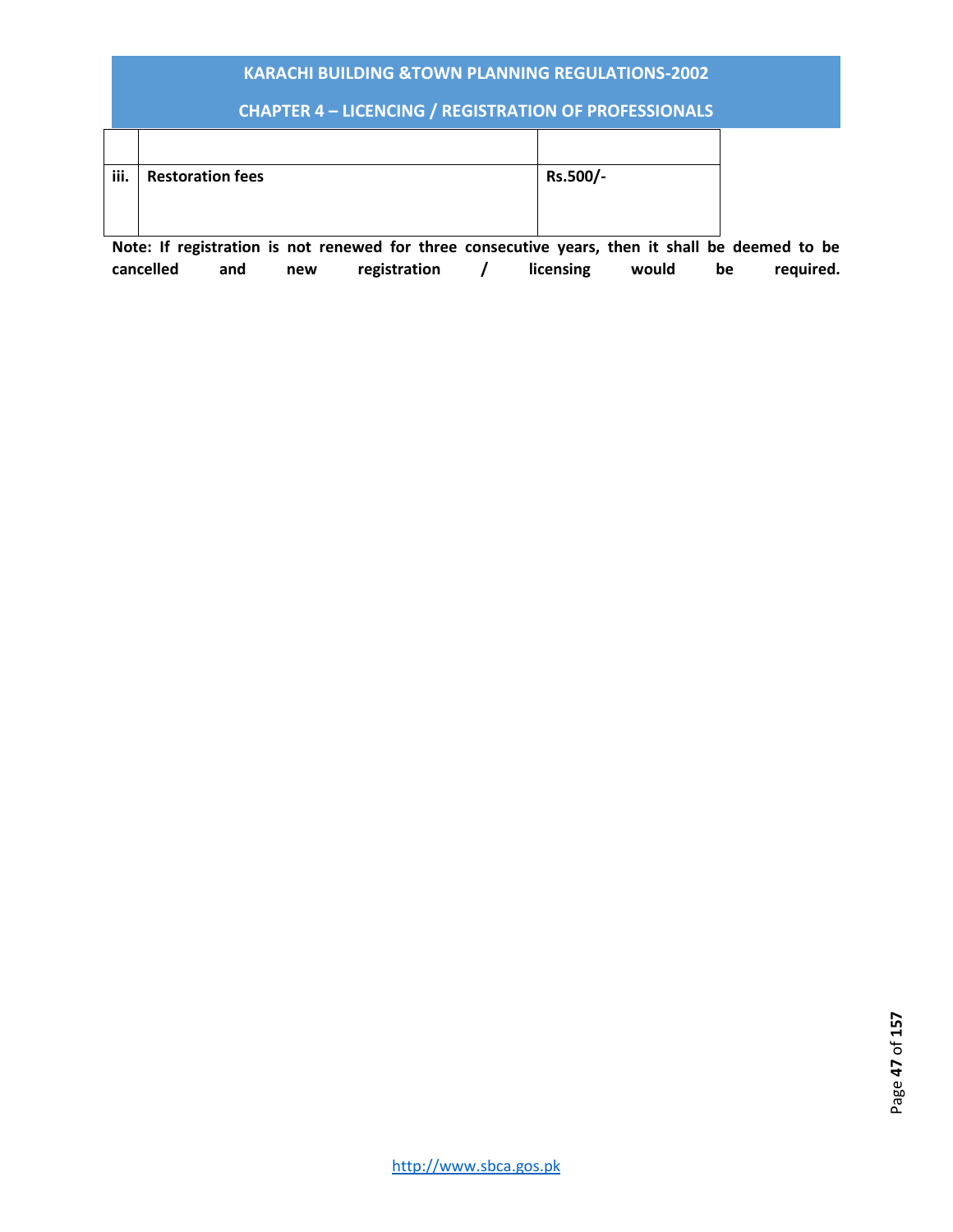**CHAPTER 5 – PUBLIC SALE PROJECTS**

# **CHAPTER 5 – PUBLIC SALE PROJECTS**

#### **THE SINDH GOVT. GAZETTE APRIL 04, 2002 439**

#### **5-1. NO OBJECTION CERTIFICATES FOR SALE OF UNITS IN BUILDINGS**

**All buildings having 3 or more units (residential, commercial, amenities) to be constructed for onward transfer of title in piece meal (in form of sub lease) transfer of title in piece meal (in form of sub lease etc.) are bound to obtain NOC for sale from the authority in accordance with these regulations.** 

#### **5-1.1. Application for NOC**

**A Developer applying for NOC to the Authority shall furnish the requisite documents and particulars in Form (DNP-1) as appended to these Regulations, duly signed by all concerned.** 

#### **5-1.2. Contractor All Risk Insurance Policy**

**The Developer shall also submit Contractor All Risk Insurance Policy ("CAR Insurance Policy") from the Insurance Companies approved by the Authority in respect of the project under clause 12(7) of Ordinance. The said "CAR Insurance Policy" shall also cover the losses arising out of defects in design or due to earthquake and shall be valid up to 12 months of maintenance period after issuance of Occupancy Certificate or physical handing over of possession whichever is later.** 

#### **5-1.3. Undertaking of the Developer/Builder/Professional**

**The Developers, his builder and his Architect/Engineers shall submit the undertaking along with the Form DNP-1. The undertaking of the Developer shall be on stamp paper in accordance with format specified in Form DNP-1, Annexure (I) while the builder shall submit undertaking in accordance with the format specified in Form DNP-1, Annexure-2.**

**The undertaking of Architect/Engineer shall be in accordance with the format as provided in ZP-2 form.** 

**5-1.4. Determination of Price and Cost Estimate.** 

**A developer shall submit the Selling Price of various units for registration purposes with details specification and work program for the project as specified in Form DNP-I Annexure (3) & (4) respectively. Bill of Quantities shall not be required to be submitted.** 

**This price shall be quoted in all the advertisement and promotion literature published by the developer, no escalation in the cost shall be allowed except where inflation (as defined by the Ministry of Finance) is above double digit for particular year in such case excess over the double digits shall be the percentage of price increase. In this case the developer shall simply inform the Authority along with relevant inflation figure. No escalation shall be granted to the developer who has failed to complete the project in time.**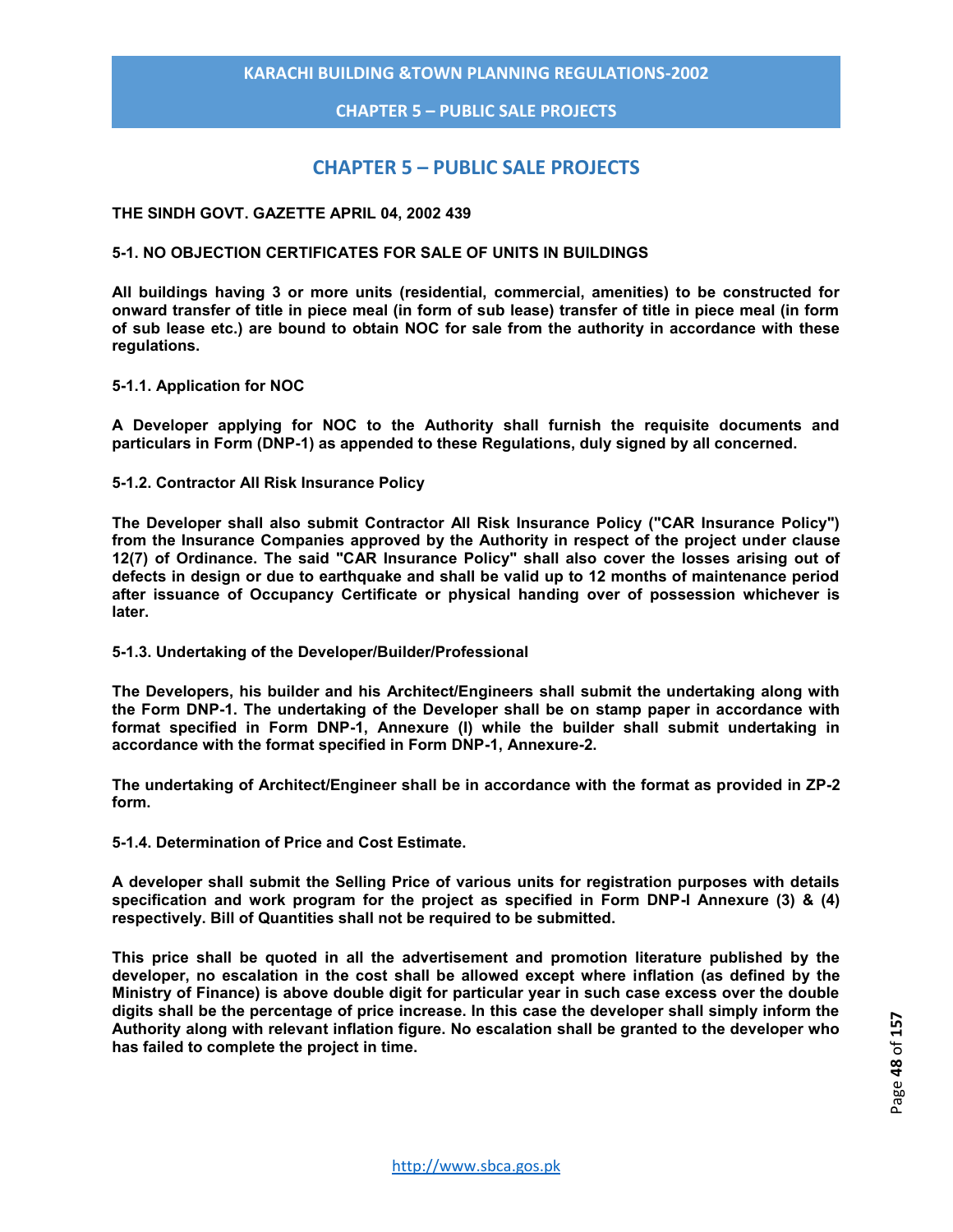## **CHAPTER 5 – PUBLIC SALE PROJECTS**

**THE SINDH GOVT. GAZETTE APRIL 04, 2002 440** 

**5-Public Sale Projects** 

**5-1.5. Fee for NOC** 

**A Developer shall pay to the Authority a fee for the "NO OBJECTION CERTIFICATE FOR SALE" as per the provision of Ordinance. Authority to publish a notice on the salient features of each public sale project (name of project, address, builder, office address architect/engineers, no. of floors, no. and sizes of shops/flats/offices, compulsory open spaces, date of completion model agreement, etc.) within seven days of issuance of "NOC for Sale."** 

**5-1.6. Security Deposit.** 

**5-1.6.1. The Builder shall deposit a security, in the form of a bank guarantee / cash deposit equaling 1% of the cost of construction to be held in a separate account which shall be utilized as defined in Clause 5-1.6.3. In addition, in case of delay in completion of the project, where such delay has not been condoned as per clause 5-1.18., deduction from the security deposit shall be made in proportion to the extent of the delay. This amount or lesser amount shall be refunded on the successful completion of the project and after approval of completion plan, obtaining the Occupancy Certificate and the expiry of the maintenance period as enunciated in the NOC granted by the Authority.** 

**5-1.6.2. The 1% security deposit will be paid in two (2) equal instalments as under:** 

**i) At the time of collection of the NOC for sale.** 

**ii) On the approval but before collection of plinth certificate.** 

**5-1.6.3 Authority shall have the right to utilize the Security Deposit to remedy any fault/defect in the construction of the building after receiving complaints / notice and if the developer fails to rectify the same by himself or violation of any condition of the NOC granted by the Authority that come to light at the time of the completion of the project or in case the builder / developer fails to comply with any of the following:-** 

**a) To construct the building in accordance with the design specifications agreed with the purchaser and approved by the Authority;** 

**THE SINDH GOVT. GAZETTE APRIL 04, 2002 441** 

**5-Public Sale Projects** 

**b) To complete the building on time as per terms of agreement with the purchaser and/or as provided in these Regulations or Ordinance amended up-to-date;** 

**c) To provide services as per agreement with purchaser;** 

**d) To obtain Occupancy Certificate from the Authority.**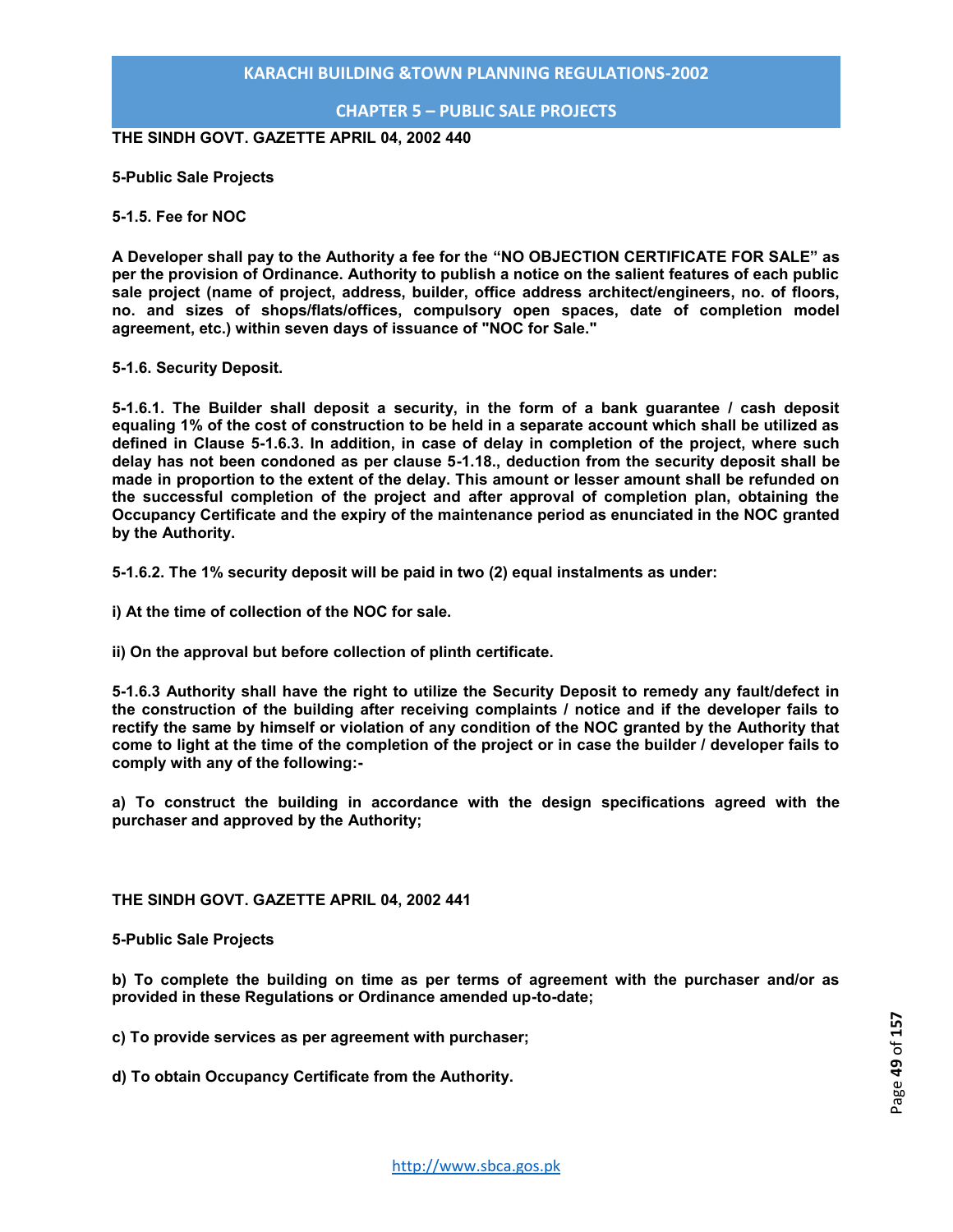## **CHAPTER 5 – PUBLIC SALE PROJECTS**

**e) If Developer is found to be indulging in or involved in any un-lawful activities pertaining to the project.** 

**f) To rectify defects after occupation, if the Developer fails to act, as per Clause 5-1.6.4, (provided the Authority is satisfied that the Developer is at fault) and that such a matter has not arisen due to misuse, mischief of the allottees and is subject to normal wear & tear.** 

**5-1.6.4 Any such defect or violation shall have to be made good by the Developer at their own cost and risk and the cash security deposit, shall not absolve the Builder/Developer of his responsibility to the project as per condition of NOC and the agreement made with the allottee or as enunciated in clause No.5-1.7.4.** 

**5-1.6.5 This security deposit shall not, in any way, prejudice the Authority's rights under these Regulations to initiate any other proceedings or action in the event of violation of any of these Regulations.** 

**5-1.6.6 The deposit shall be released to the Builder after one year of obtaining Occupancy Certificate and after handing over maintenance of project to the Residents Cooperative Society of the Project duly registered under Sindh Cooperative Societies Act 1925.** 

#### **5-1.7. Application Form for Allotment**

**After the receipt of No Objection Certificate from the Authority the Developer shall get filled an application form specified as Form DNP-1 Annexure-5, from a person intending to book a unit in the project.** 

#### **5-1.8. Execution of Sub-lease**

**A unit shall be offered for sale on cash/cash-cum-loan basis as per Schedule of Payment described in Form DNP-1 Annexure–6. Sub-lease shall be executed as per sale and allotment conditions, in favor of allottee, before delivering the possession of the unit. The allottee shall own the building structure of his unit and shall proportionately share the price/rent of land of the unit with other allottees of the project.** 

**THE SINDH GOVT. GAZETTE APRIL 04, 2002 442** 

**5-Public Sale Projects** 

#### **5-1.9. Confirmation of Allotment**

**The allocation of the unit shall be confirmed by the Developer through an Allotment letter to the allottees as specified in Form DNP-1 Annexure-7, within 15 days of booking. The allotment letter shall specify the unit number, floor, floor area of the unit, general facilities, fittings and fixtures with their make and material, the total price of the unit and details of other charges together with the key plan of unit in line with key plan approved by the Authority at the time of NOC.** 

#### **5-1.10. Agreement with Allottee**

**Within 30 days of booking of the unit and before issuance of Allocation letter by the Builder, both the Builder and the allottee will execute an agreement as specified in Form DNP-3 in pursuance of Section 12 (4) of SBCO. The agreement will be got countersigned / witnessed by the authorized**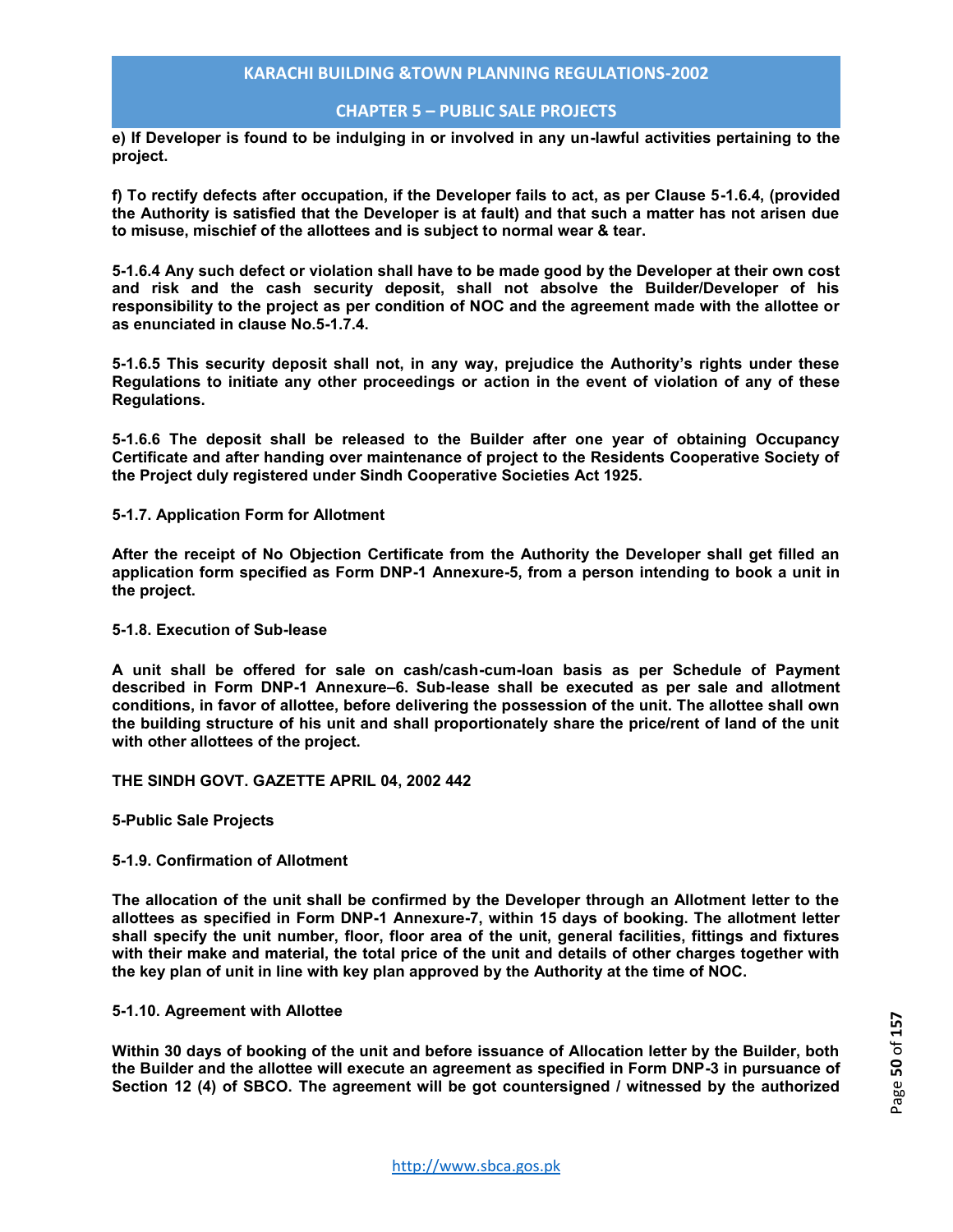## **CHAPTER 5 – PUBLIC SALE PROJECTS**

**officer of the Authority within 15 days otherwise Builder will not be allowed to collect further payment / instalments as per the approved schedule of payment.** 

**In case of non-execution of Agreement between Builder and Allottee, KBCA will not act as an Arbitrator in any dispute between the Builder and Allottee** 

#### **5-1.11. Payment of Instalment**

**5-1.11.1. The payment of instalments shall be made by the allottee strictly according to the schedule of payment approved by KBCA (Form DNP-I Annexure-6) attached to Agreement.** 

**In case of default in more than one instalment builder will issue a 30 days' notice by registered A/D or registered Courier Service on the last given address of the allottee and if the allottee fails to make payment within the said period final notice shall be issued extending the period up to another 15 days. Copy of Final Notice should be endorsed to the Authority if the allottee fails to respond to the final notice and does not approach to the Authority within 15 days' time, the Authority will allow the builder to issue Cancellation Notice to the allottee with copy endorsed to the Authority and shall also publish the Cancellation Notice in the weekend edition two leading newspapers (Urdu & English) in the classified advertisement section in a bold format under the heading of cancellation of unit. However builder will not rebook the unit up to 30 days of publication of Public Notice.** 

**5-1.11.2. In response to the above cancellation notice, if the allottee intends to continue the booking, the Developer shall restore the allotment, after receipt of pending payment and charging the mark-up on the prevailing Bank rate for the period of delay on unpaid instalment.** 

**5-1.11.3.If no response to the Authority is received from the allottee during the said period, the cancellation of the unit shall be confirmed by the Authority and intimated to the Builder. In case the cancellation is made before the execution of agreement, the developer shall refund the total amount paid till date by the allottee within 30 days. However, if the agreement has been executed, 4% of the paid amount shall be retained by the builder and rest will be refunded within 30 days.** 

#### **THE SINDH GOVT. GAZETTE APRIL 04, 2002 443**

**5-Public Sale Projects** 

**5-1.11.4. In spite of failure to make payment of instalments in time, if the Developer does not resort to cancellation as provided in these Regulations, the Developer may or may not charge markup on the unpaid instalments at the prevailing bank rate and the allottee shall be informed accordingly.** 

#### **5-1.12. Loan Component**

**5-1.12.1. The Developer may arrange the availability of loan, if the project proposed contains a loan component as mentioned in the Schedule of Payment (Form Annexure-6).** 

**If the loan is refused or reduced due to any reason whatsoever by the loan giving agency, the allottee shall pay the loan amount from his own resources. However extra time of at least six months shall be given to allottee to pay the loan component to the developer.**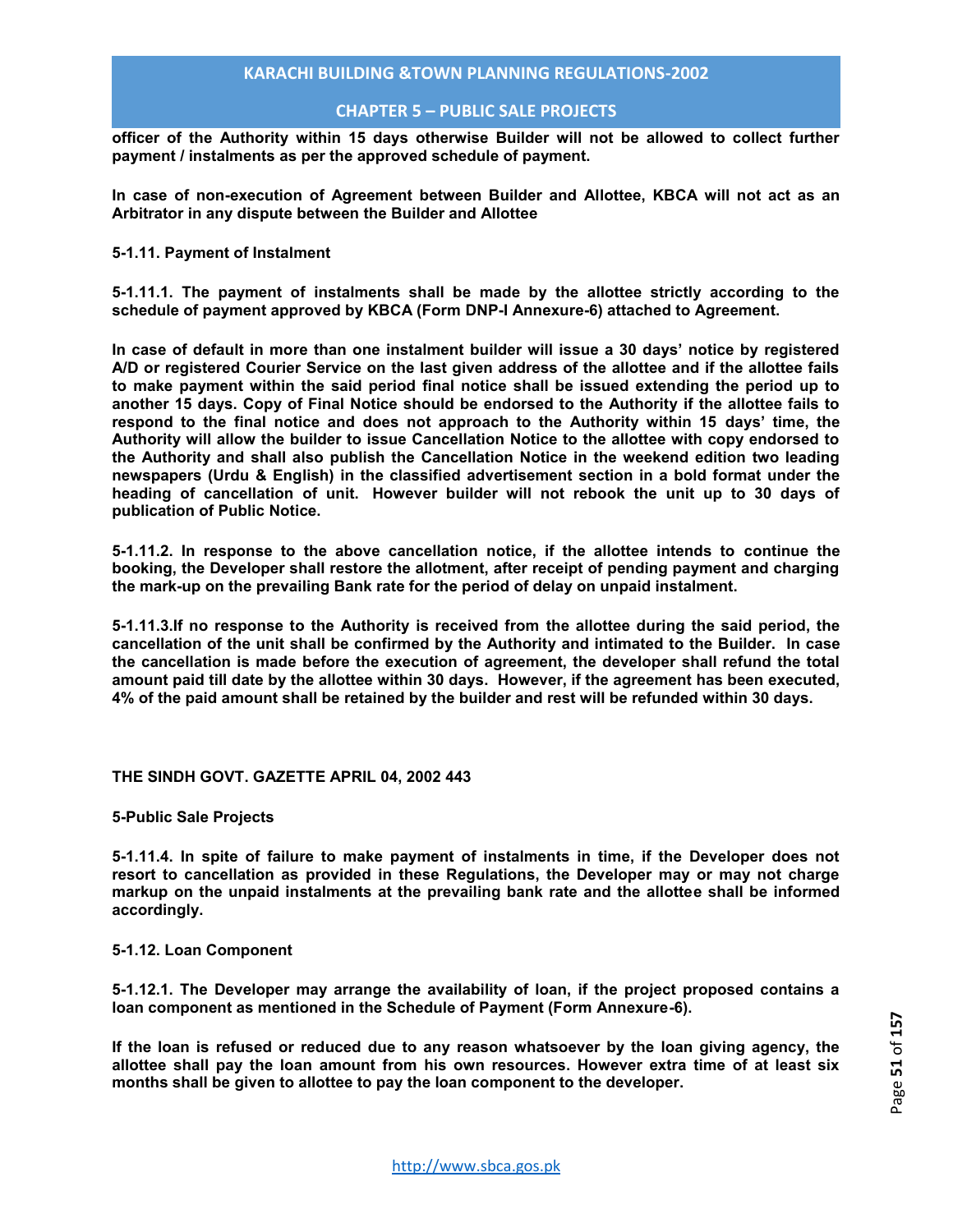## **CHAPTER 5 – PUBLIC SALE PROJECTS**

**5-1.12.2. The allottee must complete all documentation for lease and loan within 120 days of booking as written in the agreement and a reminder shall be issued by the Developer. The repayment of the loan instalments shall be made by the allottee/borrower to the loaning agency as and when it falls due as per rules of the relevant agency. The allottee/ borrower will abide by the arrangements of loan and will follow rules and regulations and orders and instructions of the loaning agency.** 

#### **5-1.13. Documentation and Connection & Meter Charges**

**Documentation charges for sub-lease and loan, and external service connection charges for gas, electricity, sewage and water shall be paid in proportion to the unit area in accordance with the actual payment made to these agencies plus 15% as service charges for their respective services. This amount should be paid at the time of deposit of challan. In case any allottee fails to make this payment he shall pay mark up on the amount at the prevailing Bank rate.** 

**5-1.14. Minor Changes.** 

**The building shall be constructed by the Developer strictly according to the approved building plans and specifications. However minor changes, if any, within the unit in plan or specification may be made by mutual arrangement between Developer and allottee subject to the conditions that these do not contravene any of the Regulations and provided that** 

**THE SINDH GOVT. GAZETTE APRIL 04, 2002 444** 

**5-Public Sale Projects** 

**Such changes do not affect the structural stability of the building and do not usurp the right of the other allottees.** 

**5-1.15. Clearance of Dues for Execution of Sub-lease** 

**The sub-lease of the unit shall be executed in favor of the allottee before handing over the possession of the unit, provided the allottee has made payment of outstanding amount up to that time.** 

**5-1.16. Timely Completion of the Project** 

**The Developer shall maintain steady progress of work irrespective of the situation of payment by the individual allottees and availability of loan by the loan-giving agency. The Developer shall, if needed, fulfill the obligation of the timely completion of the project by arranging the deficit finances from his own resources. The Developer shall inform the allottees every three months regarding progress of the project.** 

#### **5-1.17. Withdrawal of Allotment**

**The allottee if he/she so wishes can withdraw his/her allotment of the unit by surrendering the original letter of allocation / allotment to the company and in this event the Developer will refund to the allottee the amount deposited till that time. In case the cancellation is made before allotment the Developer shall refund total amount paid by the allottee till cancellation within 30 days. However, after the allotment of unit 4% of the amount paid that far, for the unit, shall be retained by the Developer and the rest of the amount shall be refunded within 30 days.**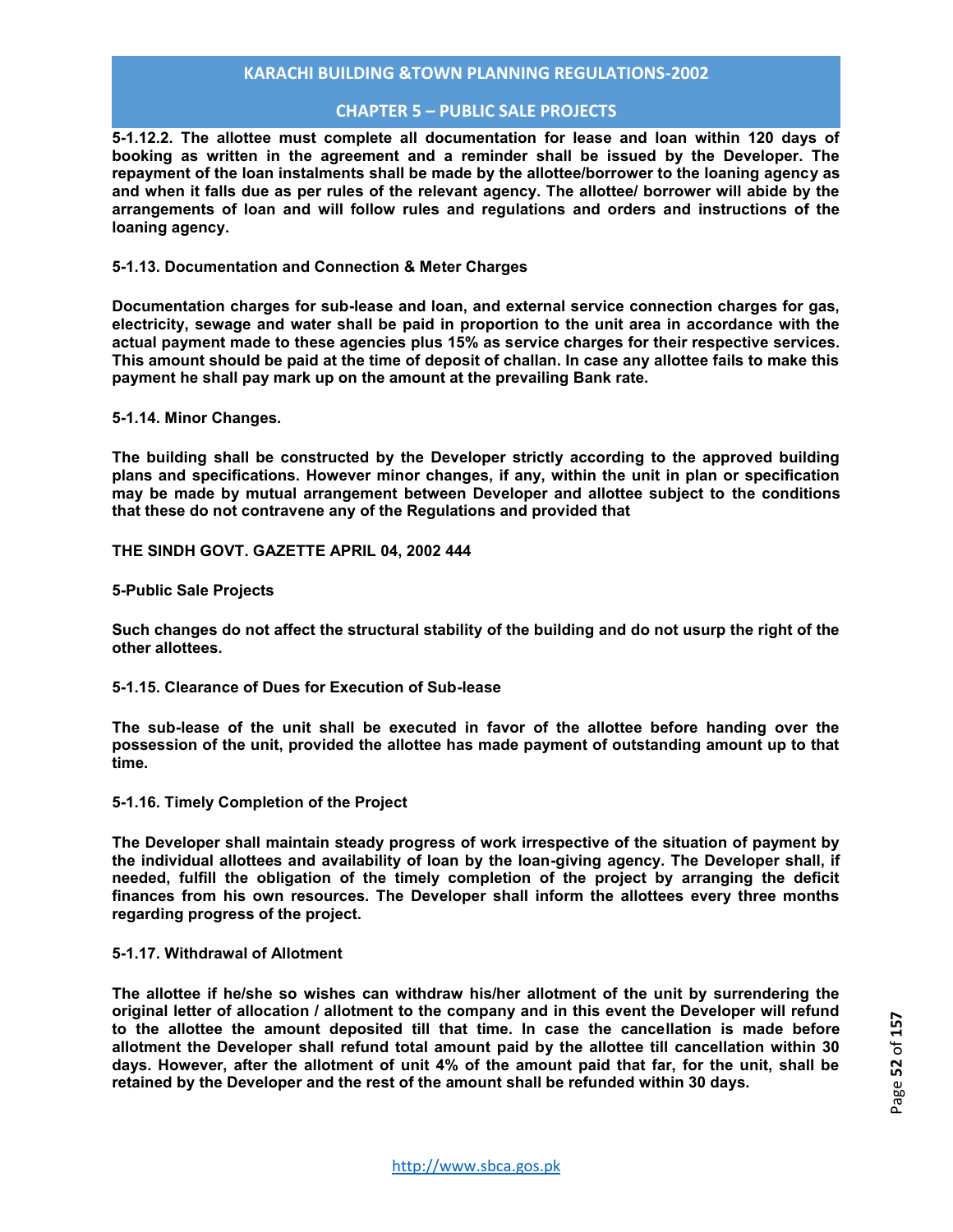## **CHAPTER 5 – PUBLIC SALE PROJECTS**

## **5-1.18. Extension in Date of Completion**

**Extension in Date of Completion shall be allowed to a developer if he produces documentary proof that more than 50% of his clients have defaulted in payments of 2 or more instalments for over 6 months period. The developer shall also submit consent of at-least 50% of the allottees while applying for the extension in time prescribed in form DNP (5).** 

#### **5-1.19. Sublet & Transfers of Allotment**

**Before the approval of the completion plan and occupancy certificate by KBCA, the allottee can sublet, transfer or sell his unit to any one with prior written permission of the builder who shall allow such transfer on receipt of all outstanding dues up to that time and a transfer fee of 0.5% of the total price of the unit. After obtaining occupancy certificate from KBCA and handing over possession to the allottee, sale purchase of the unit will be made through registered Sale Deed thereafter the purchaser will obtain NOC from the Authority for transfer / mutation of the unit through the concerned land controlling agencies such as Revenue Group of Offices, CDGK.** 

#### **THE SINDH GOVT. GAZETTE APRIL 04, 2002 445**

**5-Public Sale Projects** 

#### **5-1.20. Physical Possession and Care-taking Charges**

**5-1.20.1. The Developer shall, after obtaining Occupancy Certificate from the Authority, which shall include the provision of electric, gas, water and sewerage services, issue intimation letters to the allottees. The allottee shall take over possession of the unit within 30 days of receipt of such letter from the builder. In case of delay the Developer shall charge per month as specified in the agreement from the allottee for care taking of the unit in good condition.** 

**5-1.20.2. In case of occupancy/completion certificate is issued by the Authority on the basis of clause No.3-2.15.3. The operation and maintenance of generator will be in a manner that 30% will be borne by the builder and 60% by the occupied units and 10% by the unoccupied units this arrangement is seized after the commissioning the utilities by the utilities agencies.** 

## **5-1.21. Delay in Completion and Compensation for Period of Delay**

**The Builder/Developer shall complete the project and hand over physical possession of the unit complete in all respect to the allottee by the time specified by the Authority. In case of delay in handing over possession, the Developer shall pay mark-up to the allottee at the rate of prevailing banks rate on the total amount paid, for the period of delay calculated from the completion time specified by the Authority or extension made thereof.** 

#### **5-1.22. Abandonment of the Project**

**If, for any reason, the project is abandoned by the Builder, the Builder will refund the total amount received from the purchaser with mark up at the present bank rate on the same, for the whole period of retention of the money, along with an additional compensatory amount equal to 10% of the amount received from the allottee up-to-date against the booked unit, within 60 days of the publishing of the public notice A5 size in leading Urdu and English newspapers in accordance with the specimen approved by the Authority.**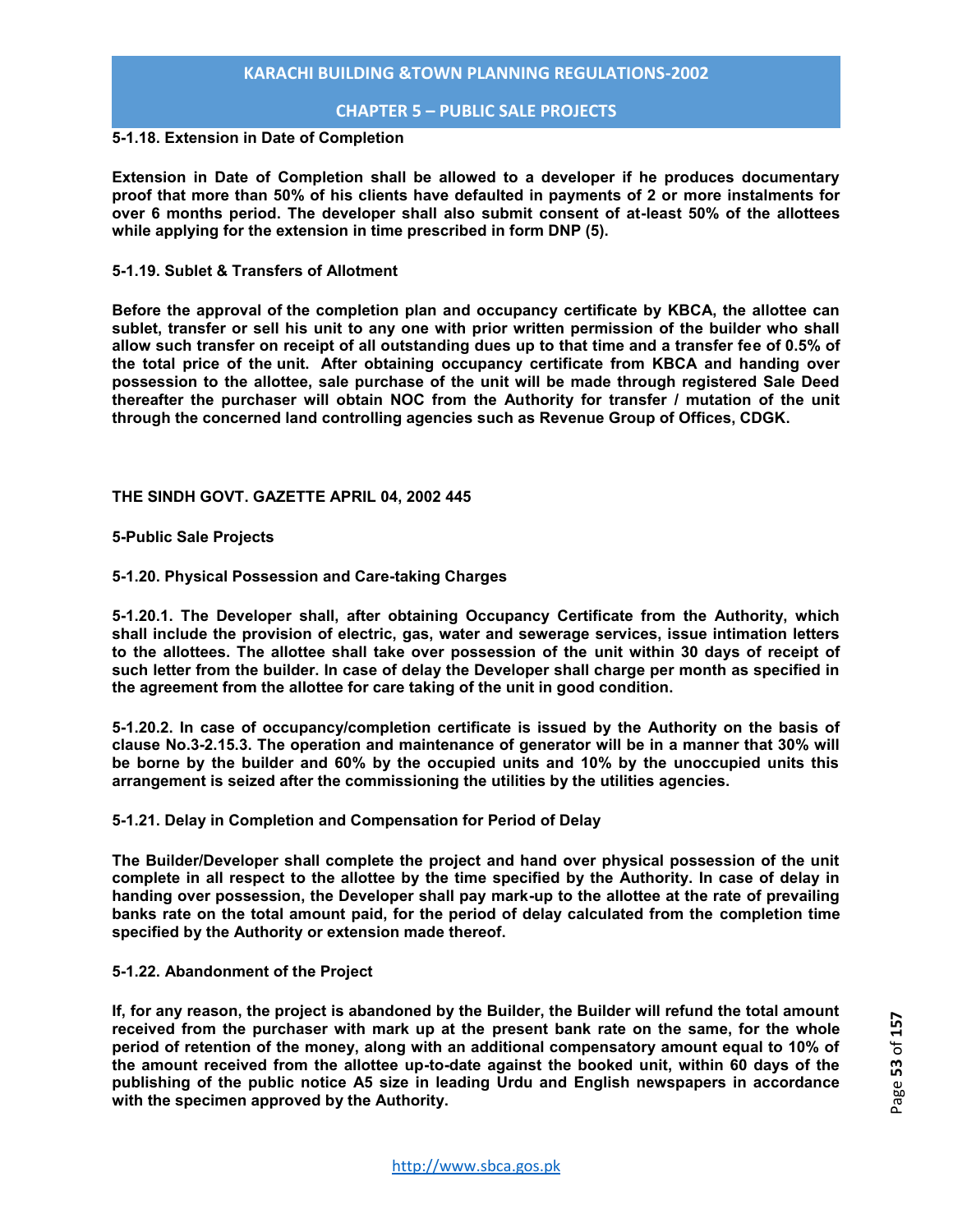## **CHAPTER 5 – PUBLIC SALE PROJECTS**

**5-1.23. Defect Liability** 

**The Developer shall assume Defect Liability of the unit for a period of 12 months in respect of structure and six months in respect of fixture from the date of offering possession of the unit after obtaining Occupancy Certificate, and all defects shall be rectified to the satisfaction of the as per provisions of the Ordinance amended as amended from time to time.** 

**THE SINDH GOVT. GAZETTE APRIL 04, 2002 446** 

**5-Public Sale Projects** 

**5-1.24. Sale or Transfer of the Project** 

**No Developer shall sell or transfer the whole project to any one for sale, or transfer the units of the project to the general public, unless prior intimation to the Authority is given and No Objection from the 2/3rd majority of the allottees is obtained. The new Developer shall assume all responsibility and liabilities of the agreement made between outgoing Developer and allottees, in addition the new builder/developer must get the previous NOC issued by the Authority revised/revalidated in his favor.** 

**5-1.25. Formation of Co-operative Societies for Maintenance of Buildings** 

**5-1.25.1. The maintenance of the services and amenities at a public sale project will be finally looked after by the allottees/residents who shall form a Cooperative Society under the Sindh Coop Societies Act 1925. Builder shall transfer the rights of easement, appurtenances and other common rights to the cooperative society on the closing day of one year of obtaining occupancy certificate from the Authority.** 

**5-1.25.2. The maintenance of the project up till one year after obtaining occupancy certificate will be the responsibility of the builder who can charge appropriate maintenance charges from the allottees/residents with mutual consent.** 

**5-1.25.3. The residents, Co-operative Society will maintain the project through a maintenance company having registration with the Authority. The maintenance contract will be signed on annual basis and will cover complete maintenance of the project including maintenance of lifts, generators, pumps/motors, face lifting, compound lights/ stair lights, security guards, cleaning / sweeping, white wash/paint and maintenance of amenities etc.** 

**5-1.25.4. The Authority on the request of the residents, co-operative society shall inspect the project to ascertain the maintenance work by the Regd. Maintenance Company and in case dissatisfaction may cancel the license/registration of the company.** 

**5-1.25.5. The license/registration of maintenance company will be renewed annually on the basis of their satisfactorily performance; to be ascertained by KBCA.** 

#### **5-1.26. Settlement of Disputes**

**All disputes of the Builder/Developer and allottee shall be referred to the Authority. Any appeal against the decision made by the authorized officer of the Authority may be filed before the Chief Controller of Buildings and thereafter any further appeal shall be made to an Appeal Committee**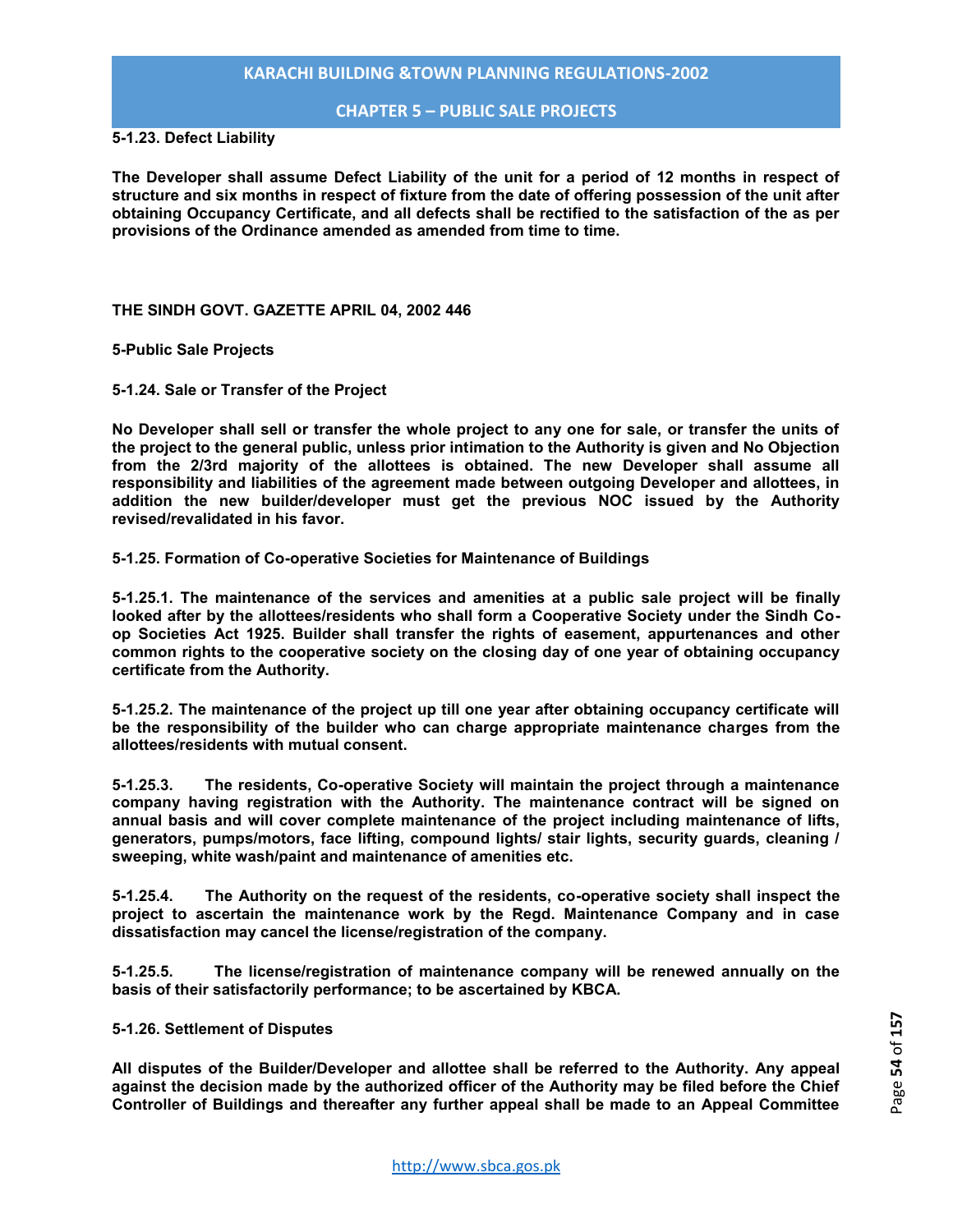## **CHAPTER 5 – PUBLIC SALE PROJECTS**

**consisting of the Chief Executive of the Authority, Chairman PEC or his representative, Chairman PCATP or his representative, one representative of Association of Builders & Developers(ABAD) and the representative of concerned Authority. The decision of this Committee shall be final and irrevocable.** 

**5-1.27. Instructions of the Authority** 

**Besides the above Regulations, the orders and instructions of the Authority in accordance with these Regulations issued from time to time in this regard shall be followed strictly.** 

**THE SINDH GOVT. GAZETTE APRIL 04, 2002 447** 

**5-Public Sale Projects** 

**5-2. NO OBJECTION CERTIFICATE FOR SALE OF PLOTS IN PUBLIC SALE PROJECTS.** 

#### **5-2.1. Application Form**

**An Owner/Developer applying for NOC to the Authority shall furnish the requisite documents and particulars in Form (DNP-2) as appended to these Regulations duly signed by all concerned.** 

#### **5-2.2. Undertakings of Developer/Builder and Professional**

**The Developers, his builder and his Architect/Engineers shall submit the undertaking along with the Form DNP-2. The undertaking of the Developer shall be on stamp paper in accordance with format specified in Form DNP-2, Annexure (8) while the builder shall submit undertaking in accordance with the format specified in Form DNP-1, Annexure-9.**

**The undertaking of Architect/Engineer shall be in accordance with the format as provided in ZP-3 form.** 

#### **5-2.3. Price and Work Program**

**A Developer shall also submit the selling price of various plots, clearly specifying the development cost of water supply sewerage and roads.** 

#### **5-2.4. Fee for NOC**

**A Developer shall pay to the Authority a fee for the "NO OBJECTION CERTIFICATE FOR SALE" as per procedure prescribed in the Ordinance. Authority to publish a notice on the salient features of each public sale project (name of project, address, builder, office address town planner no and sizes of various types of plot, date of completion, model agreement, etc.) within seven days of issuance of "NOC for Sale."** 

#### **5-2.5. Security Deposit**

**5-2.5.1 Developer shall mortgage 15% of the plots in favor of Approving Authority under section 5 of SBCO as security deposit. In case of delay in completion of the project where such delay has not been condoned as per clause 5-2.16. These mortgage plots or part thereof shall be refunded**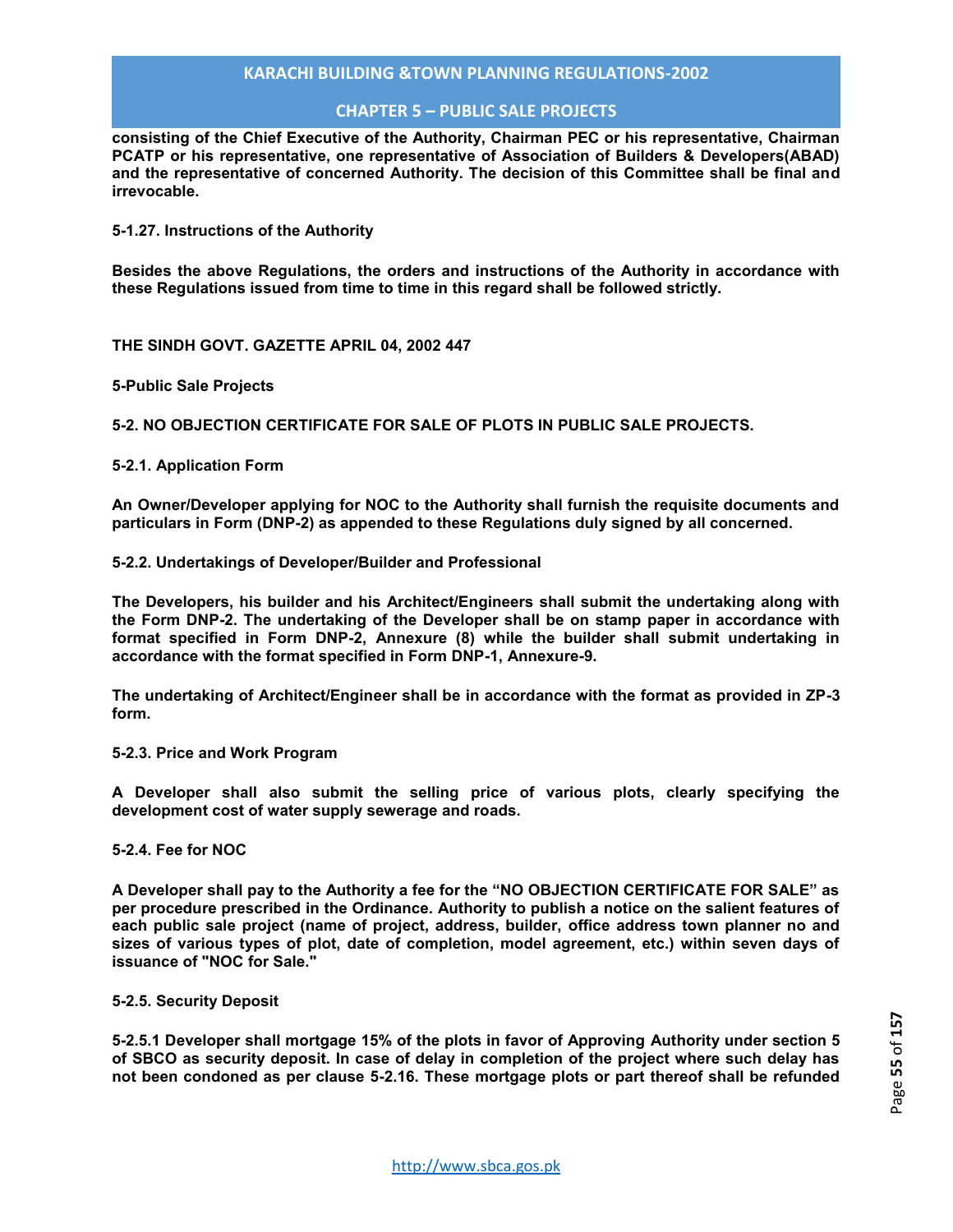## **CHAPTER 5 – PUBLIC SALE PROJECTS**

**on successful completion of the project and after obtaining occupancy certificate and expiry maintenance period as enunciated in the NOC granted by the Authority.** 

**THE SINDH GOVT. GAZETTE APRIL 04, 2002 448** 

**5-Public Sale Projects** 

**5-2.5.2 Deleted: (as Amendment vide Notification No. CareTaker/DCO/CDGK/35/2005 dt.04.08.2005).** 

**5-2.5.3 Authority shall have the right to utilize the Security Deposit to remedy any fault/defect in the development works or violation of any condition of the NOC granted by the Authority that come to light at the time of the completion of the project or in case the builder / developer fails to comply with any of the following:-** 

**a) To develop the township in accordance with the design specifications agreed with the purchaser and approved by the Authority;** 

**b) To complete the development on time as per terms of agreement with the purchaser and/or as provided in these Regulations or Ordinance amended up-to-date;** 

**c) To provide services as per agreement with purchaser;** 

**d) To obtain Occupancy Certificate from the Authority.** 

**e) If Developer is found to be indulging in or involved in any un-lawful development/construction activities pertaining to the project.** 

**f) To rectify defects after occupation if the Developer failed to act, as per Clause 5-2.5.4, provided the Authority is satisfied that the Developer is at fault and that such a matter has not arises due to misuse, mischief or subject to normal wear & tear.** 

**5-2.5.4 Any such defect or violation shall have to be made good by the Developer at their own cost and risk and the cash security deposit, shall not absolve the Builder/Developer of his responsibility to the project as per condition of NOC and the agreement made with the allottee or as enunciated in clause No.5-2.5.4.** 

**THE SINDH GOVT. GAZETTE APRIL 04, 2002 449** 

**5-Public Sale Projects** 

**5-2.5.5 This security deposit shall not, in any way, prejudice the Authority's rights under these Regulations to initiate any other proceedings including prosecution or any other action in the event of violation of any of these Regulations.**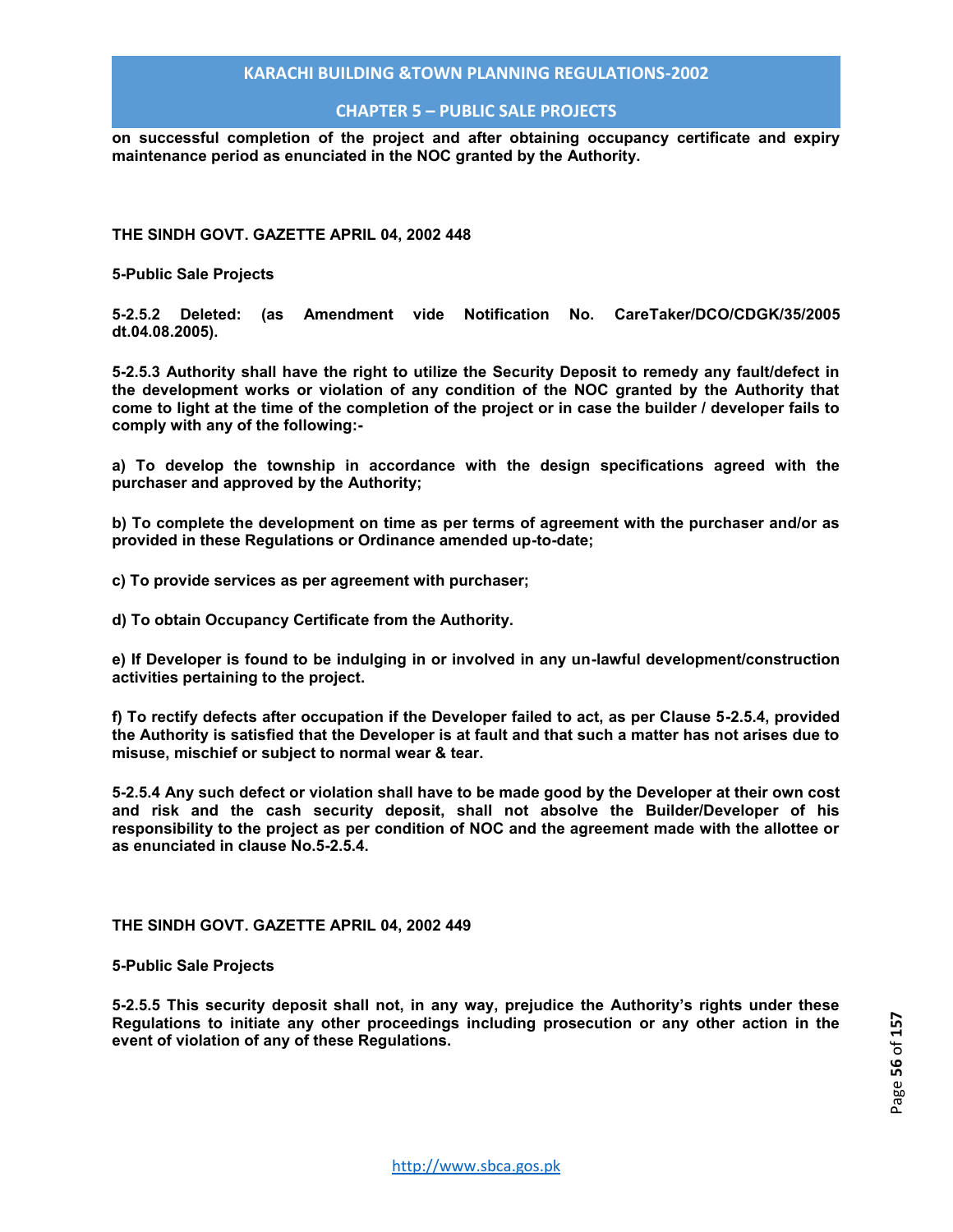## **CHAPTER 5 – PUBLIC SALE PROJECTS**

**5-2.5.6 The deposit shall be released to the Developer after one year of obtaining Occupancy Certificate but after meeting all Developer's liabilities as cleared by the Committee defined in Clause 5-2.26.** 

#### **5-2.6. Application Form for Allotment**

**After the receipt of No Objection Certificate from the Authority, the Developer shall get filled an application form specified as Form DNP-2 Annexure-12, from a person intending to book a plot in the project. Together with the allotment letter, the allottee shall be provided not only the site plan of his allotted plot but also and invariably an approved layout plan of the entire scheme showing the location and area of his plot together with location and list of all amenity plots with their dimensions and area.** 

#### **5-2.7. Execution of Sub-Lease**

**A plot shall be offered for sale as per schedule of payment described in Form DNP-2 Annexure–13 and by virtue of sale, lease shall be executed as per sale or lease conditions by the Developer in favour of allottee before delivering the possession of the plot.** 

**5-2.8. Price of the plot** 

**5-2.8.1 The price of the plot shall not be increased or escalated by the Developer without approval of the Authority under Clause 13(1) of the Ordinance. The Developer while fixing the price of plot shall take into account the escalation anticipated during the declared development period. The grant of any extension in the time of completion of the development by the Authority shall not entitle the builder to any escalation of cost over the initially fixed cost of the plot.** 

**5-2.8.2 If the allottee refuse to agree with the escalation in price granted by the Authority, the Developer shall refund the amount deposited along with the mark-up at the prevailing rate of profit of the average of three Scheduled Banks for the period extending for the date of first payment by the allottee to the date of refund by a Developer. This amount shall be paid within 60 days as per banking principle.** 

#### **THE SINDH GOVT. GAZETTE APRIL 04, 2002 450**

**5-Public Sale Projects** 

#### **5-2.9. Confirmation of Allotment**

**The allocation of the plot shall be confirmed by the developer through an Allotment Letter to the allottee as specified in Form DNP-2 Annexure-14, within 15 days of booking. The allotment letter shall specify the Plot Number, Sector or Block, general facilities, the total price of the plot and details of other charges If the allotment letter is not given within 15 days than the developer shall pay mark-up to the allottees at the prevailing bank rate.** 

#### **5-2.10.Agreement between Developer and Allottee**

**Within 30 days of booking of the unit and before issuance of Allocation letter by the Developer, both the Developer and the allottee will execute an agreement as specified in Form DNP-4 in pursuance of Section 12 (4) of SBCO. The agreement will be got countersigned / witnessed by the**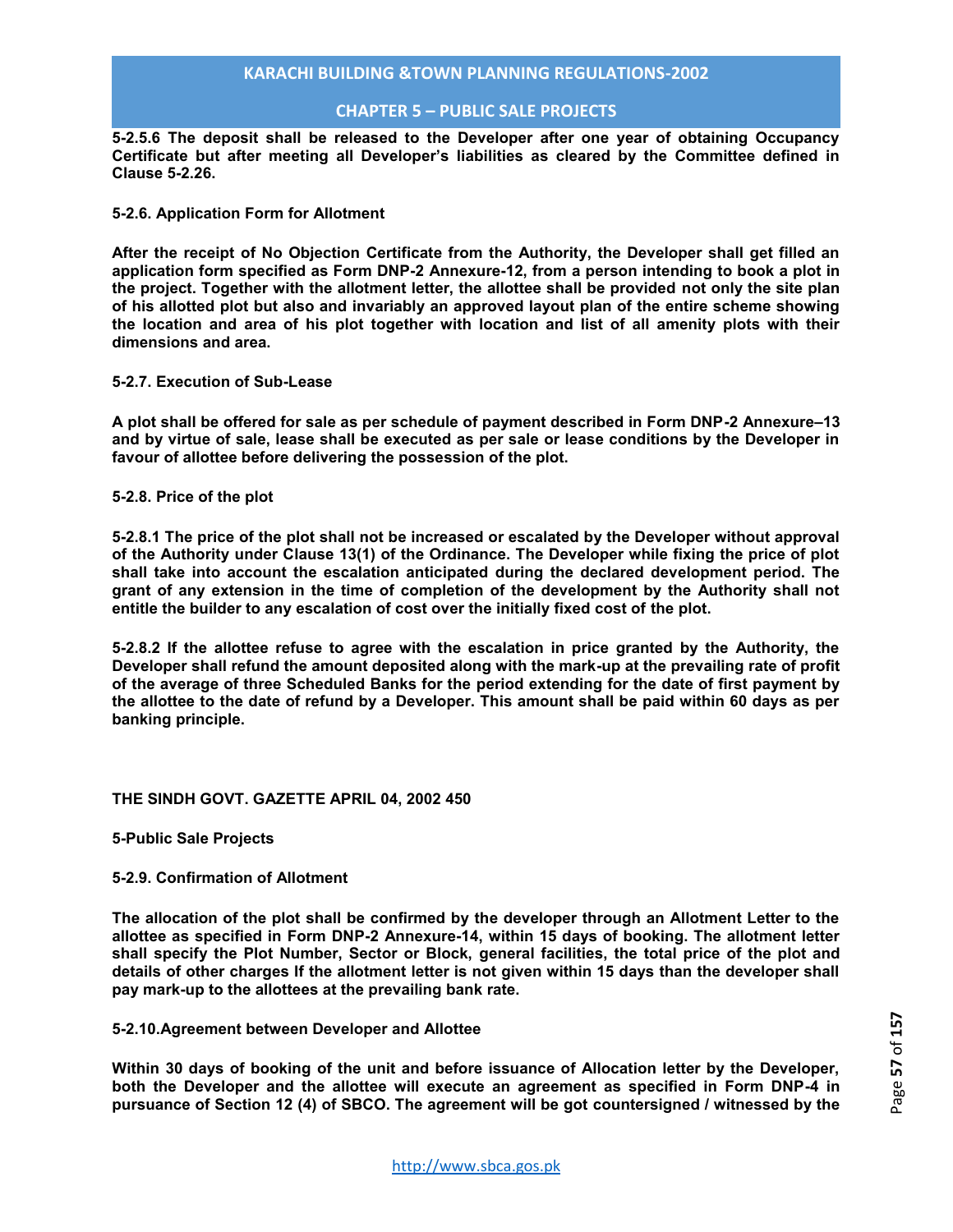## **CHAPTER 5 – PUBLIC SALE PROJECTS**

**authorized officer of the Authority within 15 days otherwise Developer will not be allowed to collect further payment / instalments as per the approved schedule of payment.** 

**In case of non-execution of Agreement between Developer and Allottee, KBCA will not act as an Arbitrator in any dispute between the Builder and Allottee.** 

#### **5-2.11.Payment of Instalment**

**5-2.11.1. The payment of instalments shall be made by the allottee strictly according to the schedule of payment approved by KBCA (Form DNP-I Annexure-6) attached to Agreement.** 

**In case of default in more than one instalment developer will issue a 30 days' notice by registered A/D or registered Courier Service on the last given address of the allottee and if the allottee fails to make payment within the said period final notice shall be issued extending the period up to another 15 days. Copy of Final Notice should be endorsed to the Authority if the allottee fails to respond to the final notice and does not approach to the Authority within 15 days' time, the Authority will allow the developer to issue Cancellation Notice to the allottee with copy endorsed to the Authority and shall also publish the Cancellation Notice in the weekend edition two leading newspapers (Urdu & English) in the classified advertisement section in a bold format under the heading of cancellation of unit. However developer will not rebook the unit up to 30 days of publication of Public Notice.** 

**5-2.11.2. If, in response to the above cancellation notice the allottee intends to continue the booking, the Developer shall restore the allotment, after receipt of pending payment and charging the mark-up on the prevailing Bank rate for the period of delay on unpaid instalment.** 

**5-2.11.3. If no response to the Authority is received from the allottee during the said period, the cancellation of the unit shall be confirmed by the Authority and intimated to the Developer. In case the cancellation is made before the execution of agreement, the developer shall refund the total amount paid till date by the allottee within 30 days. However, if the agreement has been executed, 4% of the paid amount shall be retained by the developer and rest will be refunded within 30 days.** 

#### **THE SINDH GOVT. GAZETTE APRIL 04, 2002 451**

**5-Public Sale Projects** 

#### **5-2.12.Documentation, Connection and Meter Charges**

**Documentation charges for sub-lease and loan, and external service connection charges for sewage and water shall be paid in proportion to the area of the plot, in accordance with the actual payment made to these agencies plus 15% as service charges for their respective services. This amount is to be paid at the time of deposit of challan. In case allottee fails to make this payment he shall pay mark-up on it at the prevailing Bank rate, for the period of the delay.** 

**5-2.13.Clearance of Dues for Execution of Sub-Lease** 

**The sub-lease of the plot shall be executed in favour of the allottee before handing over the possession of the plot provided the allottee has made payment of all outstanding amounts due up to that time.**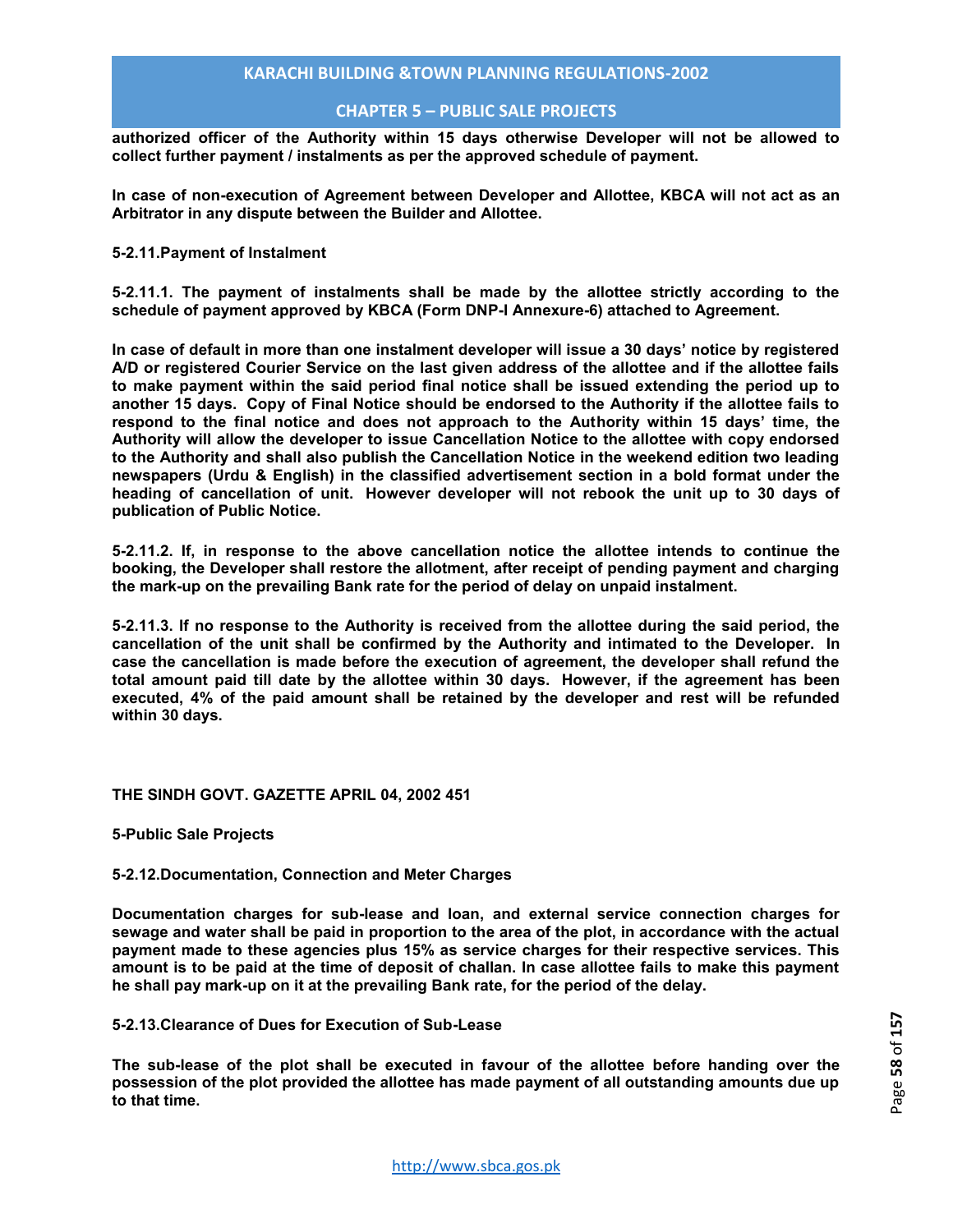## **CHAPTER 5 – PUBLIC SALE PROJECTS**

## **5-2.14.Timely Completion of the Project**

**The Developer shall maintain steady progress of work irrespective of the situation of payment by the individual allottees and fulfil the obligation of the timely completion of the project, even by arranging the required funds from his own resources.** 

#### **5-2.15.Withdrawal of Allotment**

**The allottee if he/she so wishes can withdraw his/her allotment of the plot by surrendering the original letter of allocation / allotment to the Developer and in this event the Developer will refund to the allottee the amount deposited till that time. In case the cancellation is made before allotment the Developer shall refund total amount paid by the allottee till cancellation within 30 days. However, after the allotment of plot, 4% of the amount paid that for, for the plot shall be retained by the Developer and the rest of the amount shall be refunded within 30 days.** 

**5-2.16.Extension in Date of Completion** 

**For extension in date of completion of the project, the Developer shall invite "No Objection" through display advertisement of two leading circulated newspapers in Urdu and English. A prescribed fee in this regard** 

#### **THE SINDH GOVT. GAZETTE APRIL 04, 2002 452**

**5-Public Sale Projects** 

**Shall be paid by the Developer (Schedule 4A), before extension is granted by the Authority.** 

## **5-2.17.Sublet & Transfer of Allotment**

**Before the approval of the completion plan and occupancy certificate by KBCA, the allottee can sublet, transfer or sell his unit to any one with prior written permission of the developer who shall allow such transfer on receipt of all outstanding dues up to that time and a transfer fee of 0.5% of the total price of the unit. After obtaining occupancy certificate from KBCA and handing over possession to the allottee, sale purchase of the unit will be made through registered Sale Deed thereafter the purchaser will obtain NOC from the Authority for transfer / mutation of the unit through the concerned land controlling agencies such as Revenue Group of Office of CDGK.** 

#### **5-2.18.Physical Possession & Caretaking Charges**

**The Developer, after obtaining Completion Certificate from the Authority, which shall include the provision of Water and Sewerage Services, shall issue intimation to the allottee. The allottee shall take over possession of the plot within 15 days of receipt of such letter from the Developer. In case of delay the Developer shall charge an amount as specified in agreement per month from the allottee for caretaking of the plot in good condition.** 

**5-2.19.Delay in Completion and Compensation for period of delay** 

**The Developer shall complete the project and, after obtaining Completion Certificate, hand over physical possession of the plot complete in all respect to the allottee, by the time specified by the Authority. In case of delay in handing over the possession, the Developer shall pay mark-up to the**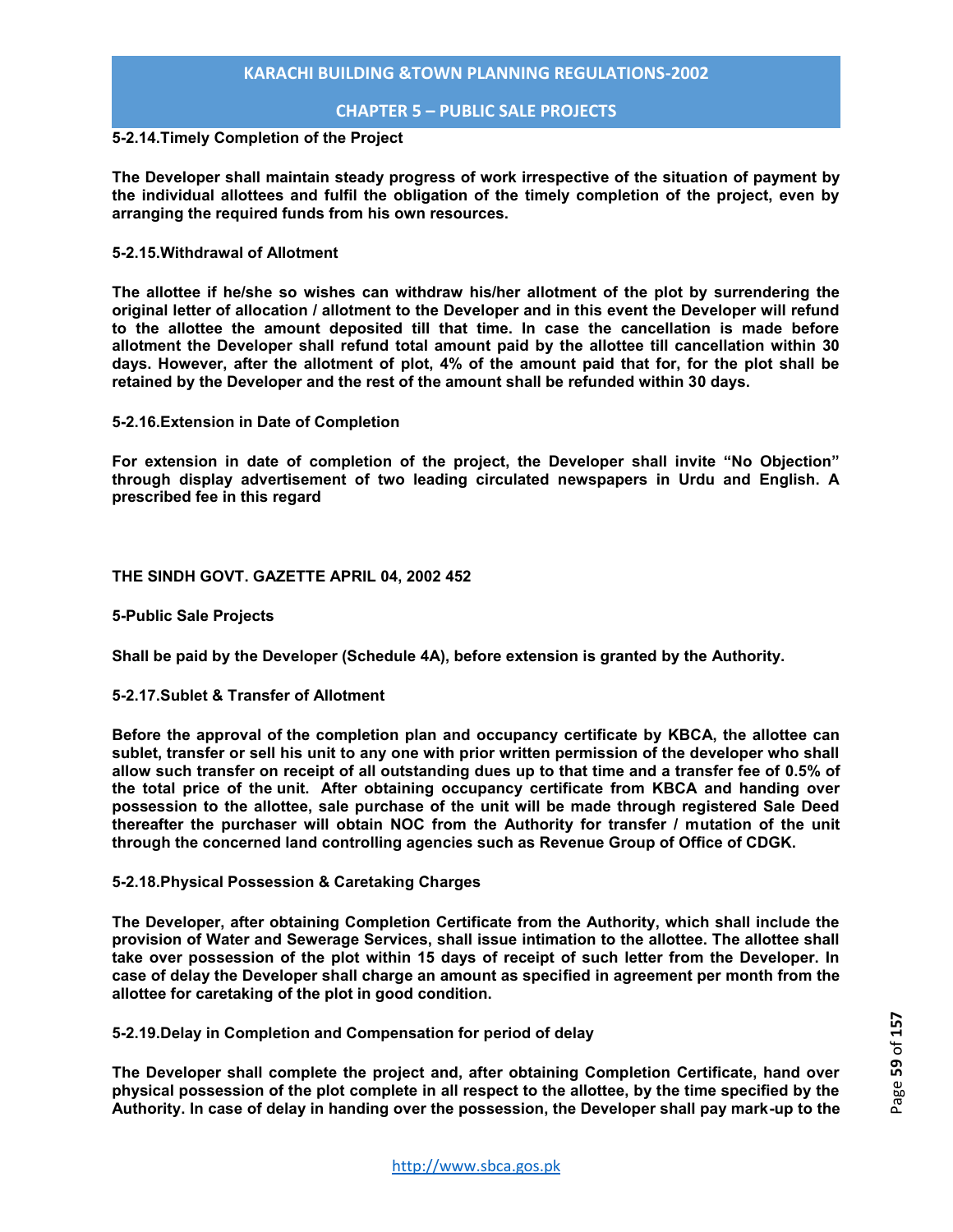## **CHAPTER 5 – PUBLIC SALE PROJECTS**

**allottee at prevailing Bank rate on the total amount paid, for the period of delay, from the time specified or extension made thereof by the .** 

#### **5-2.20.Development of Scheme**

**The Developer shall develop the area by providing water supply system, sewage disposal system, storm water drainage system, roads and walkways, refuse collection depots, and parks and play grounds. The Developer shall initiate the process for the arrangement of bulk supply of electricity and gas for the concerned development scheme / area.** 

#### **5-2.21.Abandonment of the Project**

**If, for any reason, the project is abandoned by the Developer, the Developer will refund the total amount received from the purchaser with mark up at the prevailing bank rate for the same, for the whole period of retention of the money, along with an additional compensatory amount equal to 5% of the amount received from the allottee up-to-date against the booked plot, within 60 days of the announcement to the effect of the abandonment of the project.** 

**THE SINDH GOVT. GAZETTE APRIL 04, 2002 453** 

**5-Public Sale Projects** 

#### **5-2.22.Defect Liability**

**The Developer shall assume Defect Liability of the plot and external services provided for a period of 12 months from the date of offering possession of the plot after obtaining Completion Certificate, and all defects shall be rectified to the satisfaction of the Authority as per provision of Ordinance as amended from time to time.** 

#### **5-2.23.Use of Amenity Spaces**

**Amenity spaces in the project shall neither be converted nor mis-utilized, but will be used exclusively for the benefits of the residents of the project as per approved Master/Layout Plan.** 

**5-2.23.1. The Developer shall ensure the development of all Amenity plots by the time 50% of the cost of the allotted plots have been received from the allottee before demanding any further payments from the allottee. Development of the amenity plot shall be certified by the Authority before allowing the developer to demand any further instalment/payment.** 

**5-2.24. Formation of Association for Maintenance of Utilities & Environment.** 

**The maintenance of the services and amenities at the project will be finally looked after by the allottees who would form an Association to handle the affairs of the project. The rights of easement, appurtenances and other common rights shall be transferred to such Association/Society.** 

#### **5-2.25. Sale or Transfer of the Project**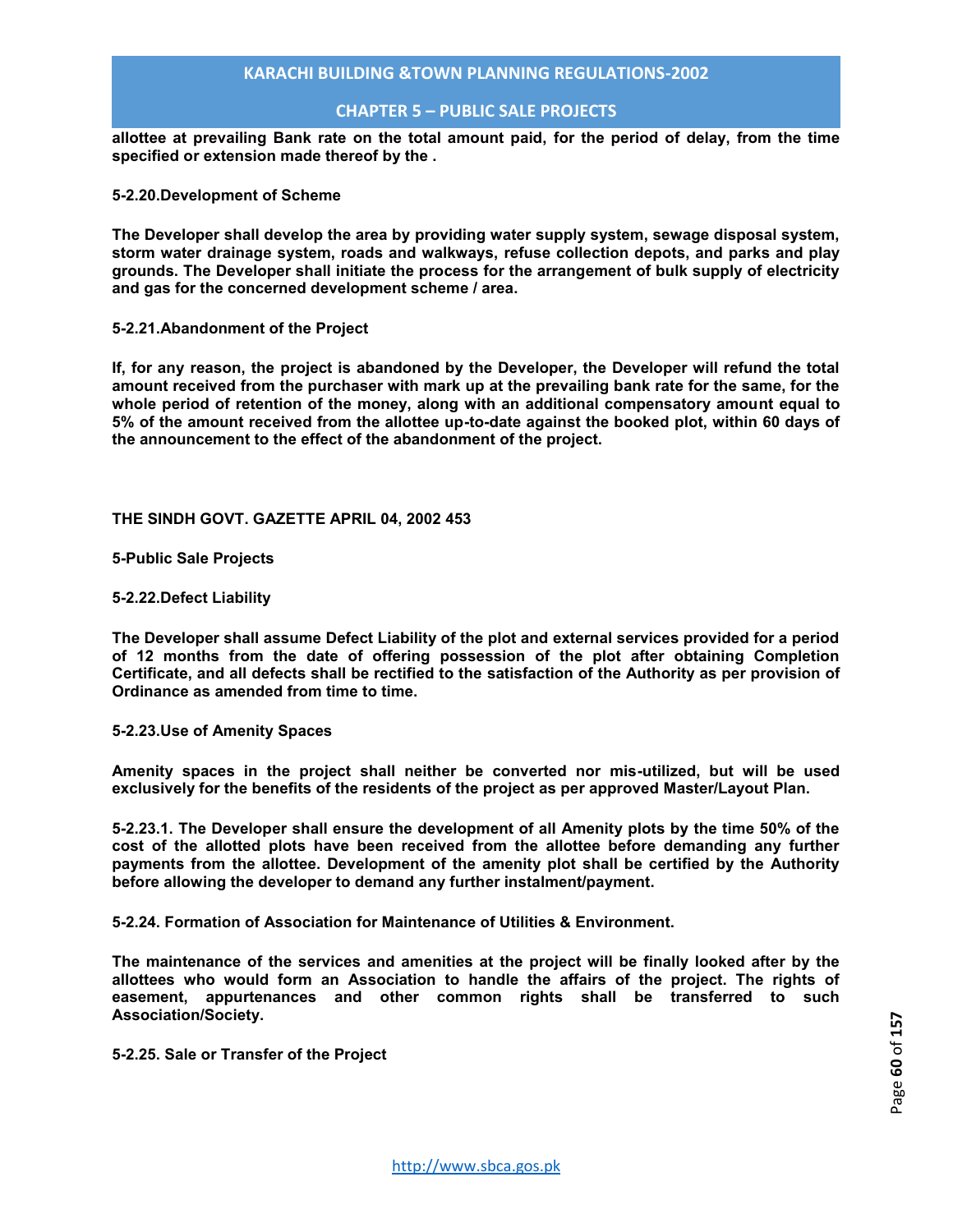## **CHAPTER 5 – PUBLIC SALE PROJECTS**

**No Developer shall sell or transfer the whole project to any one for sale of transfer the plots of the project if any to the general public unless prior intimation to the Authority is given and No Objection from the 2/3rd of allottees is obtained. The new Developer shall obtain revised /revalidated NOC from the Authority in his favour before taking the work of development in hand or offering for sale the remaining numbers of plots to the general public. In addition, the new Developer shall assume all responsibility and liabilities of the agreement made between outgoing Developer and allottees.** 

#### **5-2.26. Settlement of Disputes**

**All disputes of the Developer and allottee shall be referred to the Authority. Any appeal against the decision made by the authorized officer of the Authority may be filed before the Chief Controller of Buildings and thereafter any further appeal shall be made to an Appeal Committee consisting of the Chief Executive of the Authority, Chairman PEC or his representative, Chairman PCATP or his representative, one** 

**THE SINDH GOVT. GAZETTE APRIL 04, 2002 454** 

**5-Public Sale Projects** 

**Representative of Association of Builders & Developers (ABAD) and the representative of the concerned Authority. The decision of this Committee shall be final and irrevocable.** 

**5-2.27.Instructions of the Authority** 

**Besides the above regulations, the orders and instructions of the Authority issued from time to time in this regard as per the Regulations shall be followed strictly.** 

**5-2.28. Developer seeking NOC for Sale and Advertisement for the housing scheme (open plots) outside planned schemes of KDA/MDA/LDA having no integrated utility infrastructure shall furnish NOC of utility agencies, the concerned agencies must assure the availability of the services before the completion date of the project.**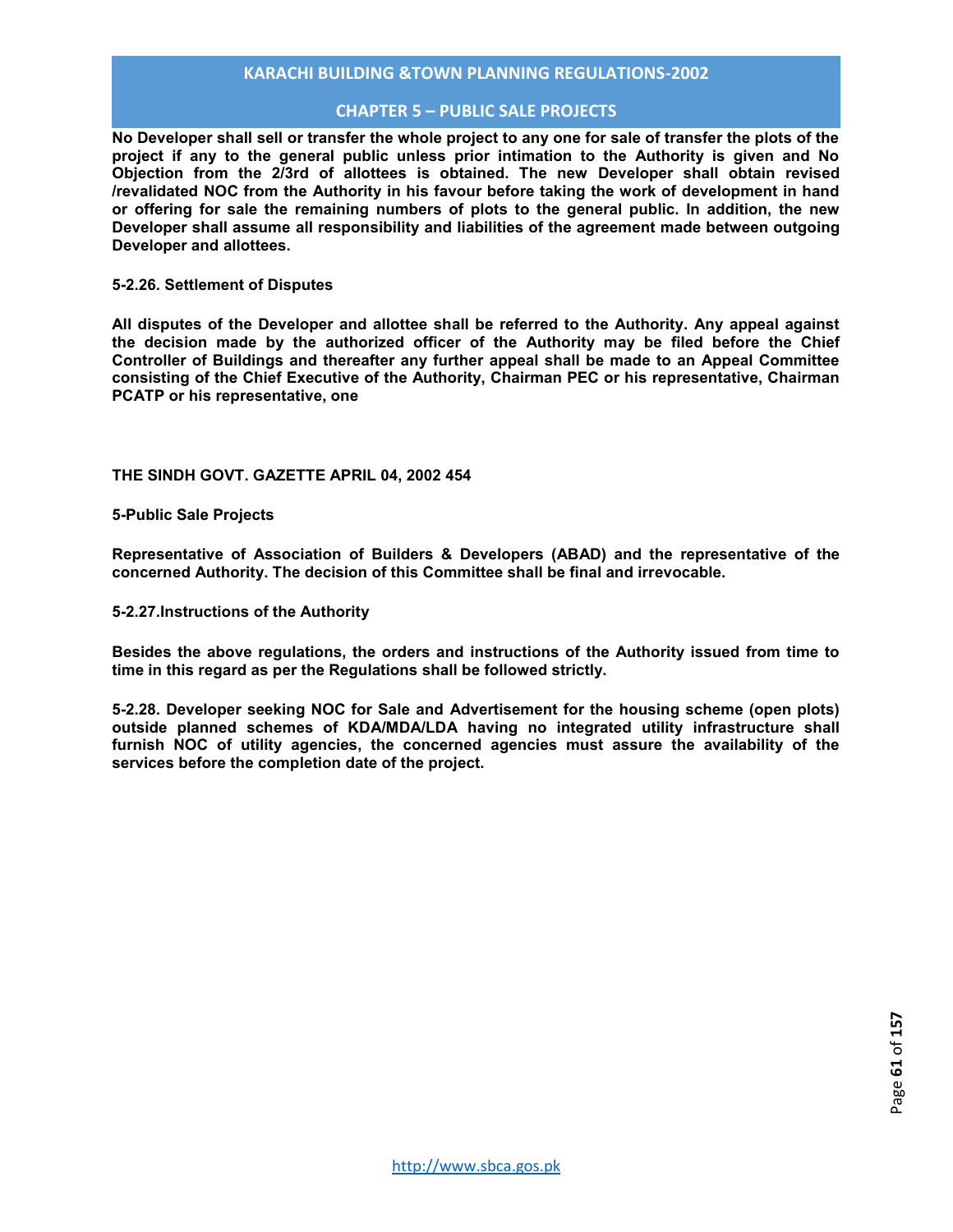## **CHAPTER 6 – VIOLATIONS OF LAND DEVELOPMENT**

# **CHAPTER 6 – VIOLATIONS OF LAND DEVELOPMENT**

## **THE SINDH GOVT. GAZETTE APRIL 04, 2002 455**

**6-1. Removal or Prevention of Violation.** 

**6-1.1 The Authority and each Concerned Authority shall carry out inspection and take other appropriate measures to ensure compliance with these Regulations.** 

**6-1.2 If the Authority/Concerned Authority shall find that any of the provisions of these Regulations, or any rules relating thereto, or any conditions of a General or Special Development Permit, are being or have been violated, it shall serve a notice in writing on any person responsible for the violation.** 

**6-1.2.1 The notice shall indicate the nature of the violation and the Authority/Concerned Authority may order such action as it may deem appropriate to correct the violation including but not limited to:** 

**a) The discontinuance of any illegal work being done on, or activities being conducted in relation to, land;** 

**b) Requiring the Owner/Professional who are carrying out or have carried out such building works, on or before such day as shall be specified in such notice, by a statement in writing subscribed by him or by an agent duly authorized by him and addressed to the Authority, to show sufficient cause why such building works or such part thereof shall not be removed or altered to comply with these Regulations;** 

**c) If such person fails to show sufficient cause to the satisfaction of the concerned Authority why such building works or part thereof shall not be removed or altered, the concerned Authority may take the following actions:-** 

**d) Require the person who has carried out the works against the provisions of these Regulations or any other statute, to alter or cessation the whole or part of development works thereof;** 

#### **THE SINDH GOVT. GAZETTE APRIL 04, 2002 456**

**6-Violations of Land Development** 

**ii) Any other measures authorized by these Regulations, or with the conditions of development permit.** 

**6-1.2.2 The order shall specify the period within which the violation shall be corrected and in the event of non-compliance with the order the Authority/Concerned Authority may itself cause appropriate measures under the relevant statute to be taken to effect compliance. The expenses shall be recoverable from the owner or owners in the manner provided for the recovery of arrears of land revenues or taxes.**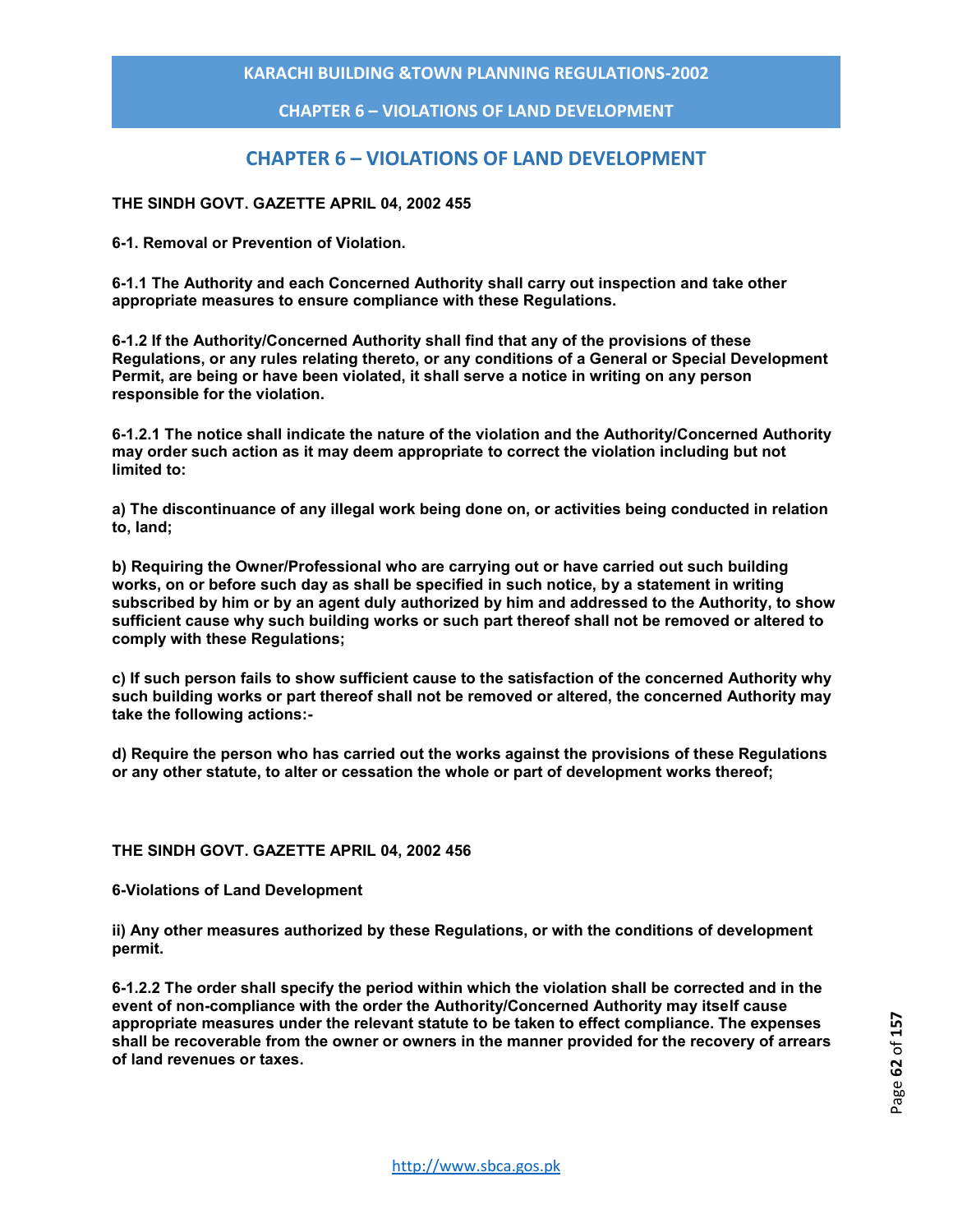## **CHAPTER 6 – VIOLATIONS OF LAND DEVELOPMENT**

**6-1.2.3 The giving of notice and making and serving of an order under this clause shall not be a prerequisite to the initiation of, and shall not bar, any prosecution under any applicable law, and the Authority/Concerned Authority may take action under this clause whether or not a prosecution has been initiated.** 

**6-2. Enforcement by MP&ECD.** 

**MP&ECD may direct the Concerned Authority (under whose jurisdiction violation/s occur) to take action under Regulation 1-4 with respect to any violation.** 

**6-3. Appeals** 

**6-3.1. Within 30 days from the date of receipt of any order of an Authority/Concerned Authority/ MP&ECD under these Regulations, any aggrieved person so served may appeal to the Authority/Concerned Authority/MP& ECD as the case may be, which shall give him an opportunity to be heard before such officer within 15 days of filing such appeal.** 

**6-3.2. Within 30 days from the date of receipt of any order of Authority/Concerned Authority/MP&ECD under these Regulations or of its determination on an appeal under the preceding sub-clause, the aggrieved person so served may appeal to the Government which shall give him an opportunity to be heard before such officer or committee and within such reasonable time as shall be designated by the Government.** 

#### **THE SINDH GOVT. GAZETTE APRIL 04, 2002 457**

**6-Violations of Land Development** 

**6-3.2.1 Authority/Concerned Authority/MP&ECD or the Government, as the case may be, after considering a report and any recommendations of the hearing officer or officers, may affirm, modify or over-rule the order or determination.**

**6-4. Finality of Orders or Determinations.** 

**Unless an appeal has been admitted as provided by Clause 6-3 of above, an original or appellate order, or determination of the Authority/Concerned Authority/MP&ECD or the Government shall be final.**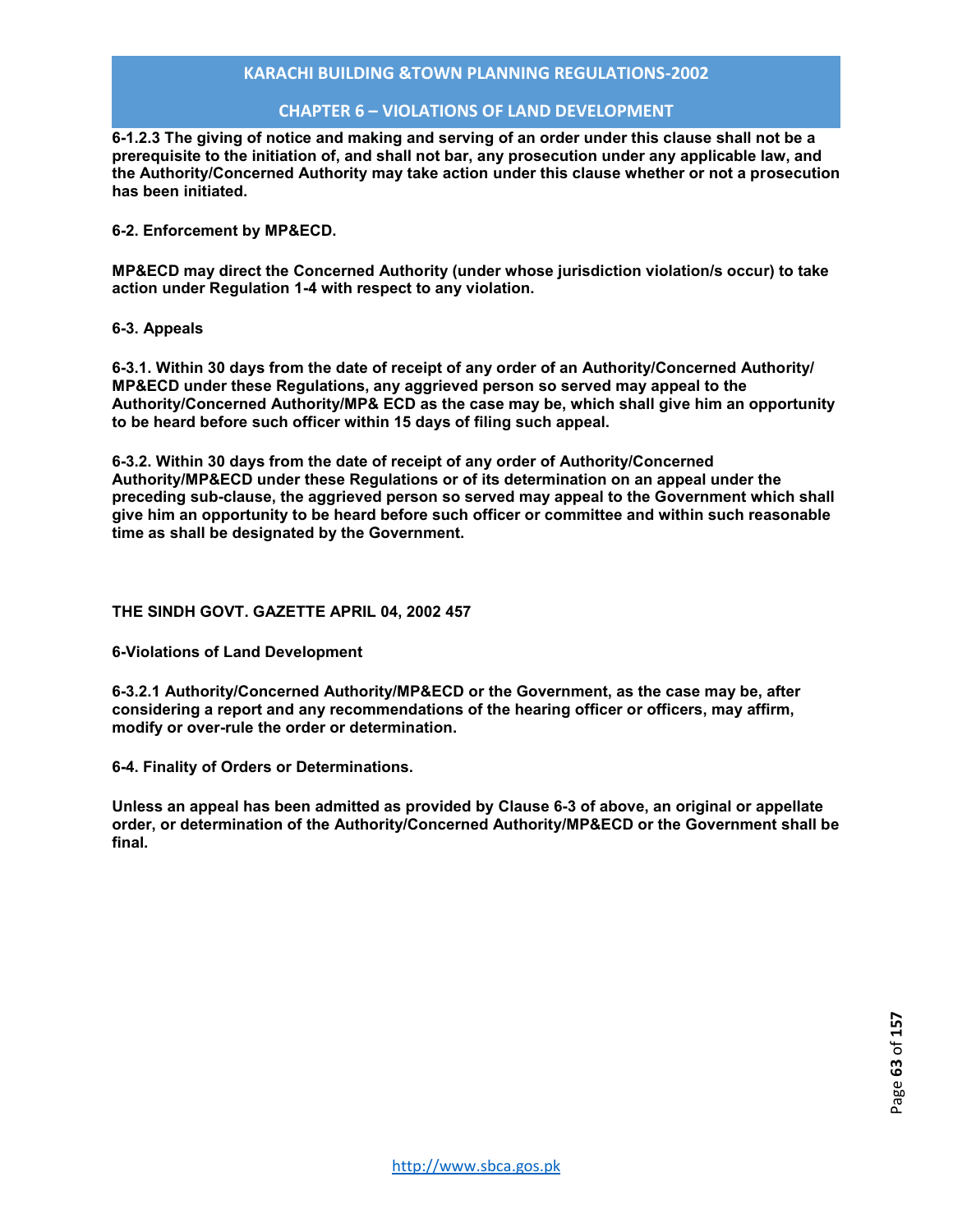**CHAPTER 7 – DANGEROUS BUILDINGS**

# **CHAPTER 7 – DANGEROUS BUILDINGS**

**THE SINDH GOVT. GAZETTE APRIL 04, 2002 458** 

**7-Dangerous Buildings** 

**CHAPTER 7 - DANGEROUS BUILDINGS** 

#### **7-1. General**

**For the purposes of this chapter all such buildings, walls or structures which are declared by the Technical Committee on Dangerous Buildings as dangerous shall lie in the following two categories:** 

**7-1.1. Any Building or structure whose strength, stability, serviceability, robustness and/or durability has been impaired due to any reason such as improper structural design and detailing, faulty and/or poor construction, decay, dilapidation, obsolescence, natural disasters or leading to abandonment due to all these reasons to a level, where it cannot be restored to its original status, shall classify as Dangerous Building Category-1, and shall liable to be demolished.** 

**7-1.2. Any building or structure or part thereof whose strength, stability, robustness, serviceability and/or durability has been impaired due to all such reasons as cited in 7.1.1 to a level, where it could by way of strengthening, re-strengthening, upraised and restoration be brought partially or wholly near to its original status, shall be classified as Dangerous Building Category-2, and shall be governed by the Regulation No.7-4 set forth in these regulations.** 

**7-2. Technical Committee on Dangerous Buildings (TCDB).** 

**7-2.1. The Controller of Buildings of the concerned Circle of the Authority shall examine, or cause to examine, every building or structure or portion thereof in his Circle reported as dangerous, and shall refer the matter to the Technical Committee specially constituted by the Authority for a term of office not more than three years. The committee shall be reconstituted after every ten years.** 

**7-2.1.1. A nominee of Pakistan Engineering Council who has at least 15 years of practical experience in the field of Structural Engineering.** 

**7-2.1.2. A nominee of Pakistan Council of Architects & Town Planners, who has at least 15 years of practical experience in the professional field.** 

**THE SINDH GOVT. GAZETTE APRIL 04, 2002 459** 

**7-Dangerous Buildings** 

**7-2.1.3. A nominee of K.M.C. not less than the rank of Chief Engineer with experience in the relevant field.** 

**7-2.1.4. A nominee of KDA not less than the rank of Superintending Engineer with experience in the relevant field.** 

**7-2.1.5. A nominee of Department of Heritage**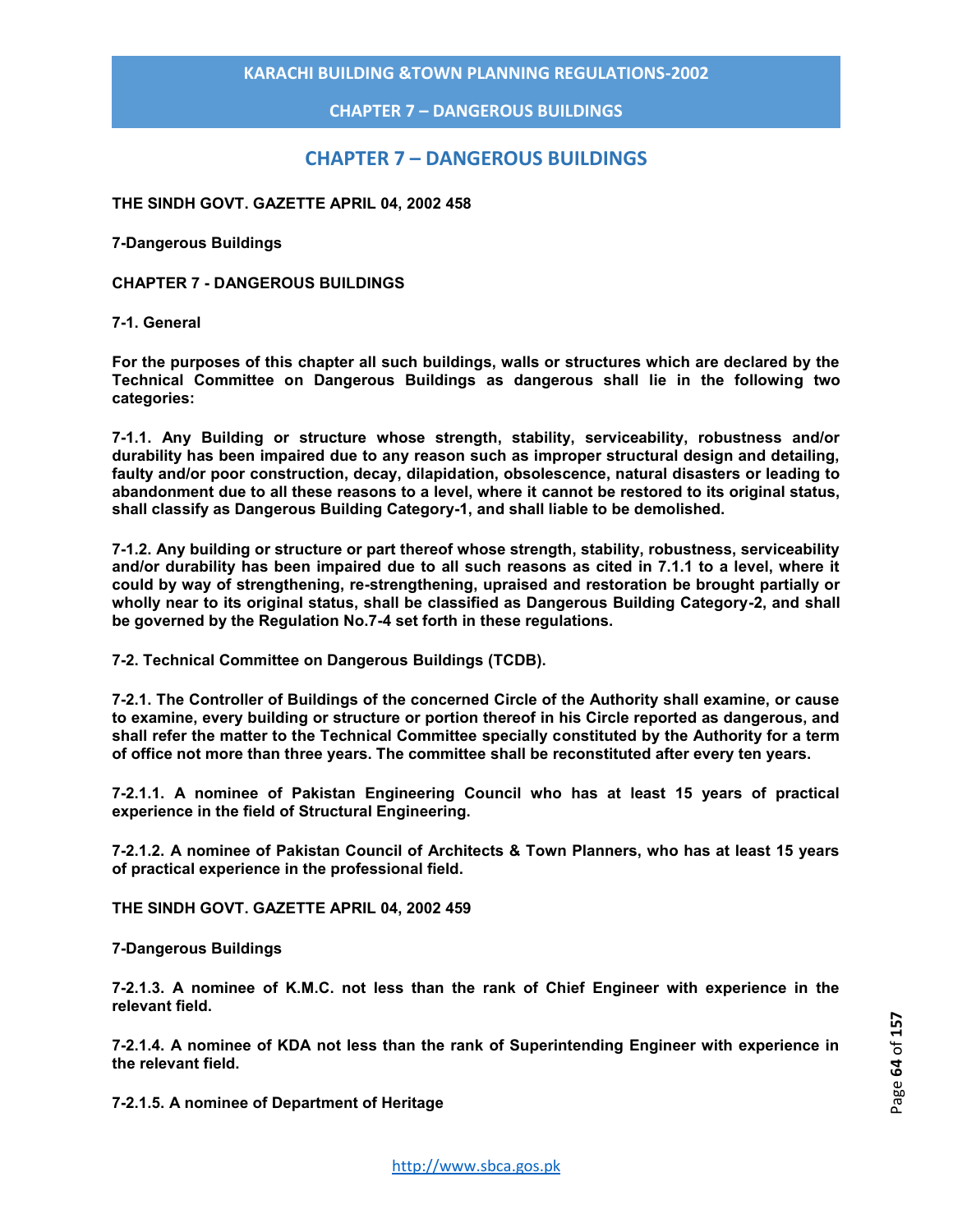## **CHAPTER 7 – DANGEROUS BUILDINGS**

**7-2.1.6. COB (Dangerous Buildings), Member/Secretary of the Committee.** 

**7-2.1.7. In addition to the above, the committee (TCDB) may co-opt experts for specific purposes as and when required. The Committee shall operate under the rules of business, as framed and approved by the Committee in its first meeting.** 

**7-2.2. If in the opinion of COB of the concerned Circle, a building or part thereof has become dangerous for human habitation he shall give at least twenty four hours (24 hrs.) notice to the owner/ owners or occupants (who need not to be named) for inspection of such buildings by the Technical Committee (TCDB).** 

**7-2.3. In case the Technical Committee (TCDB) considers a building or a part thereof repairable or modifiable without causing danger to human life or property, it may issue such orders to the owner/occupant/tenant of such building in this regard.** 

**7-2.4. If the above Technical Committee finds such building dangerous/ ruinous/unsafe after proper inspection and investigation, Controller of Buildings of the concerned Circle shall serve to the owner of such building or structure a written notice stating the defects thereof as determined by the TCDB, and shall require the owner or person in-charge of the building or premises to commence either the required repairs or improvements, or demolition and removal of the building or structural portion thereof as the case may be, and all such works shall be commence/completed within the period specified by the Committee(TCDB).** 

**7-3. Buildings Unfit for Human Habitation and Notice of Prohibition** 

**7-3.1. If for any reason it shall appear to the Authority that any building or part thereof intended or used for human habitation or human occupation for any purpose whatsoever is unfit for such uses, it shall signify its intention to prohibit the further,** 

**THE SINDH GOVT. GAZETTE APRIL 04, 2002 460** 

#### **7-Dangerous Buildings**

**Use of such building or part of a building and call upon the owner or occupiers / tenants to state in writing their objections (if any), to such prohibition within fifteen (15) days after the receipt of such notice. If no objection is raised by such owner or occupier within the prescribed period or if any objection which is raised appears to the Authority to be invalid or insufficient, the Authority may prohibit by an order in writing the further use of such building or part thereof and immediately inform the Committee (TCDB) for further necessary action. The owner or occupier of the building shall be given an opportunity of appearing before Authority in person or by an agent in support of his objection, if he so desires.** 

**7-3.2. Notice of such prohibition shall be served in person or by any courier service, mail, or by pasting at site in presence of authorized officer of Authority upon the building or part of the building affected thereby and also upon every occupied portion thereof (wherein the occupant need not to be named), stating the fact of such prohibition and appointing a day (not being more than fourteen (14) days after the date of such notice) before which every such person shall remove himself and his property from the said building or part thereof; and if on the day so appointed such person has failed to remove himself and his property as aforesaid, the Authority may cause him and his property to be removed at his own risk and cost. In case of imminent danger, 24 hours' notice may be issued by the Authority.**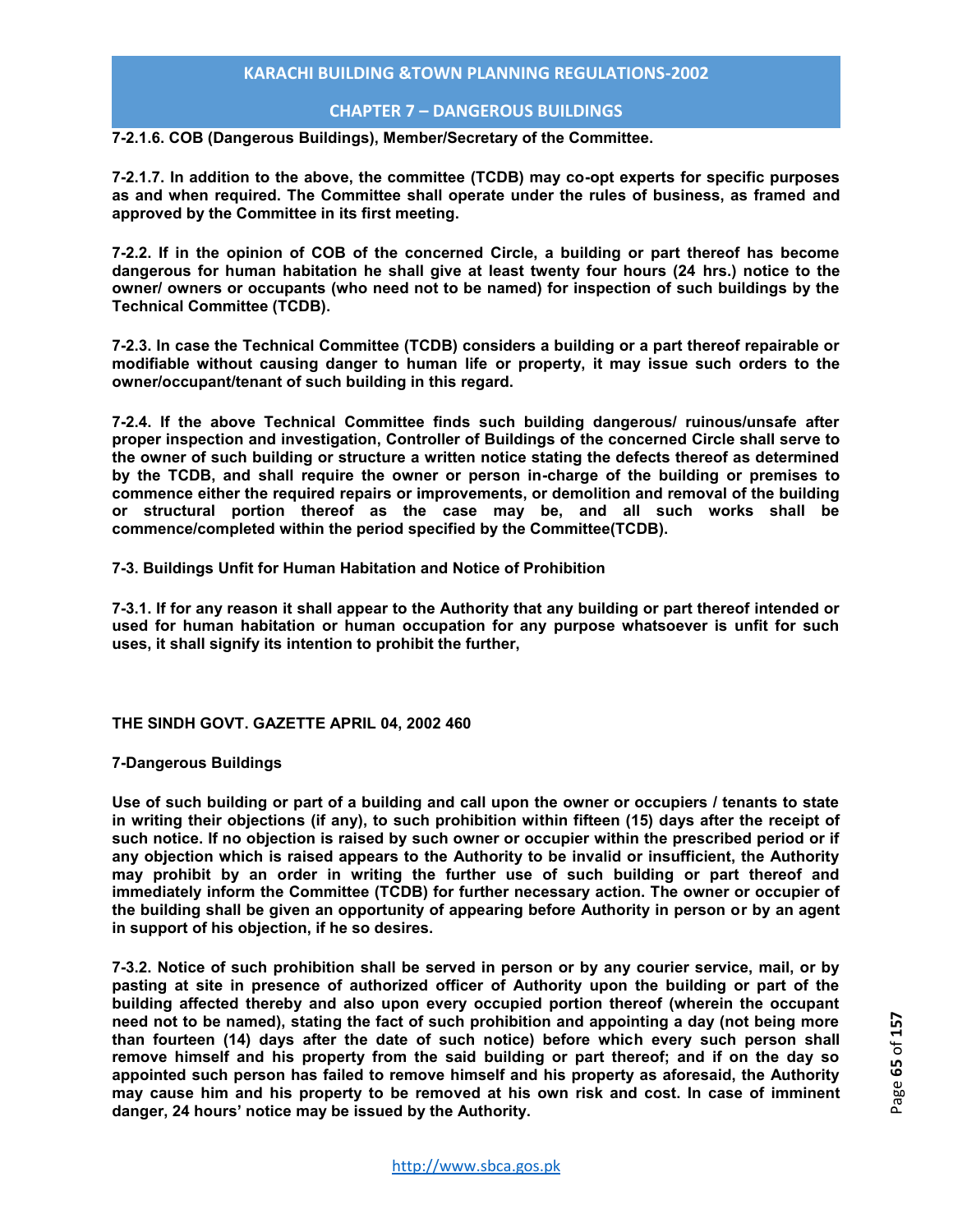## **CHAPTER 7 – DANGEROUS BUILDINGS**

**7-3.3. When a building or part of a building has been vacated under Clause 7-3.2, the Authority shall cause to be displayed at each entrance at prominent places to such building a notice to read "DO NOT ENTER, UNSAFE TO OCCUPY" in English & Urdu and no person except with the permission in writing of the Authority and in accordance with the terms and conditions of such permission, shall enter into or remain in such building or part thereof. Such notice shall remain displayed until the required repairs, demolition, or removal are completed. Such notice shall not be removed without written permission of the Authority.** 

**7-4. Alteration/Modification/Updates and Repairs of Dangerous Buildings of Category-2.**

**7-4.1. At any time after a building or part of a building has been vacated under Clause 7-3.2 if the Committee (TCDB) considers that it can be rendered fit for human habitation by the structural** 

#### **THE SINDH GOVT. GAZETTE APRIL 04, 2002 461**

#### **7-Dangerous Buildings**

**alterations/repairs of modification/updates or repairs before or after the vacation of habitants from such buildings, the Committee (TCDB) may by notice in writing call upon the owner to commence through Professional within such time as may be specified (but not less than thirty(30) days) and to complete within the period as specified in the notice but not more than ninety(90) days from the date of receipt of such notice, such structural alterations/ modifications/up-dates or repairs, as**  if at the expiration of the **alterations/modifications/updates or repairs have not been commenced or completed to the satisfaction of Authority it shall issue to the said owner a notice in writing ordering the demolition within thirty (30) days from the date of receipt of such notice.** 

**7-4.2. If the Technical Committee on Dangerous Buildings (TCDB) considers it impracticable to render such building or part thereof fit for human habitation the concerned Controller of Buildings may by notice in writing call upon the owner to demolish it in a period specified by the committee.** 

**7-5. Demolition of Dangerous Buildings on Expiration of Notice Period.** 

**If at the expiration of the period specified in the notice and order to demolish a building or part of a building issued under Clause 7-4 has not been complied with, the Authority may direct, by an order in writing, the demolition thereof by through approved contractor (who has on his roll at least one Professional responsible for undertaking all necessary safety measures during the process of demolition) as per procedure laid down by the Authority. The credit if any, of the cost of such demolition and sale after appropriation, shall be paid to the owner after deducting the charges accrued by the Authority for such demolition. In case the sale proceeds are insufficient to meet total charges of the Authority for such demolition the same shall be recovered from the owner as the arrears of land revenue.** 

**7-6. Extension of Period for Repairable Buildings** 

**7-6.1. For sufficient causes, the Authority may recommend and refer to extend the time allowed under, or prescribed by, Clause 7-4 above, to the Committee (TCDB).** 

**THE SINDH GOVT. GAZETTE APRIL 04, 2002 462**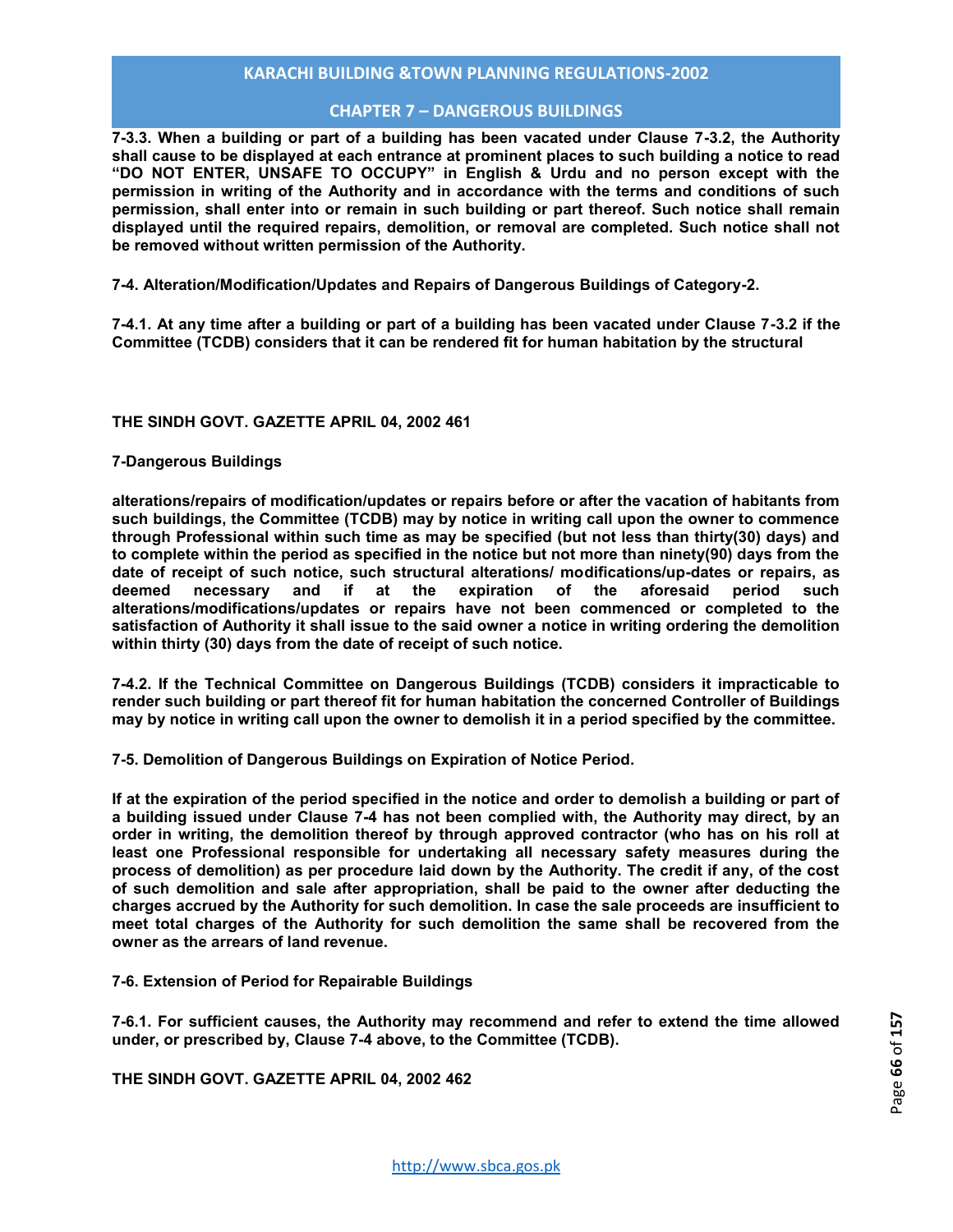#### **CHAPTER 7 – DANGEROUS BUILDINGS**

**7-Dangerous Buildings** 

#### **7-7. Evacuation of Dangerous Buildings**

**7-7.1. If in the opinion of the Authority, any building, wall, or structure or anything affixed thereto is in a hazardous or dangerous state, Authority may, by notice in writing, require the owner or occupier thereof forthwith either to remove the same or to cause such repairs to be made thereto as the Authority considers necessary for the public safety, and if the danger appears to be imminent, the Authority may forthwith take such steps as may be required to avert such danger, including the evacuation without notice from such building of all the occupiers thereof.** 

**7-7.2. Any expenses incurred by the Authority under Clause 7-7.1 shall be paid by the owner concerned.** 

**7-7.3. When the owner of any building, wall, structure or anything affixed thereto fails to execute the repairs required from him by the Authority under Clause 7-7.1, the tenant/occupy of such building, wall, structure or anything affixed thereto may, with the previous approval of the Authority, carry out such repairs.** 

**7-7.4. Except with the permission in writing of the Authority no person shall enter into or remain in any building from which the tenant/occupier has been removed under Clause 7-7.1.**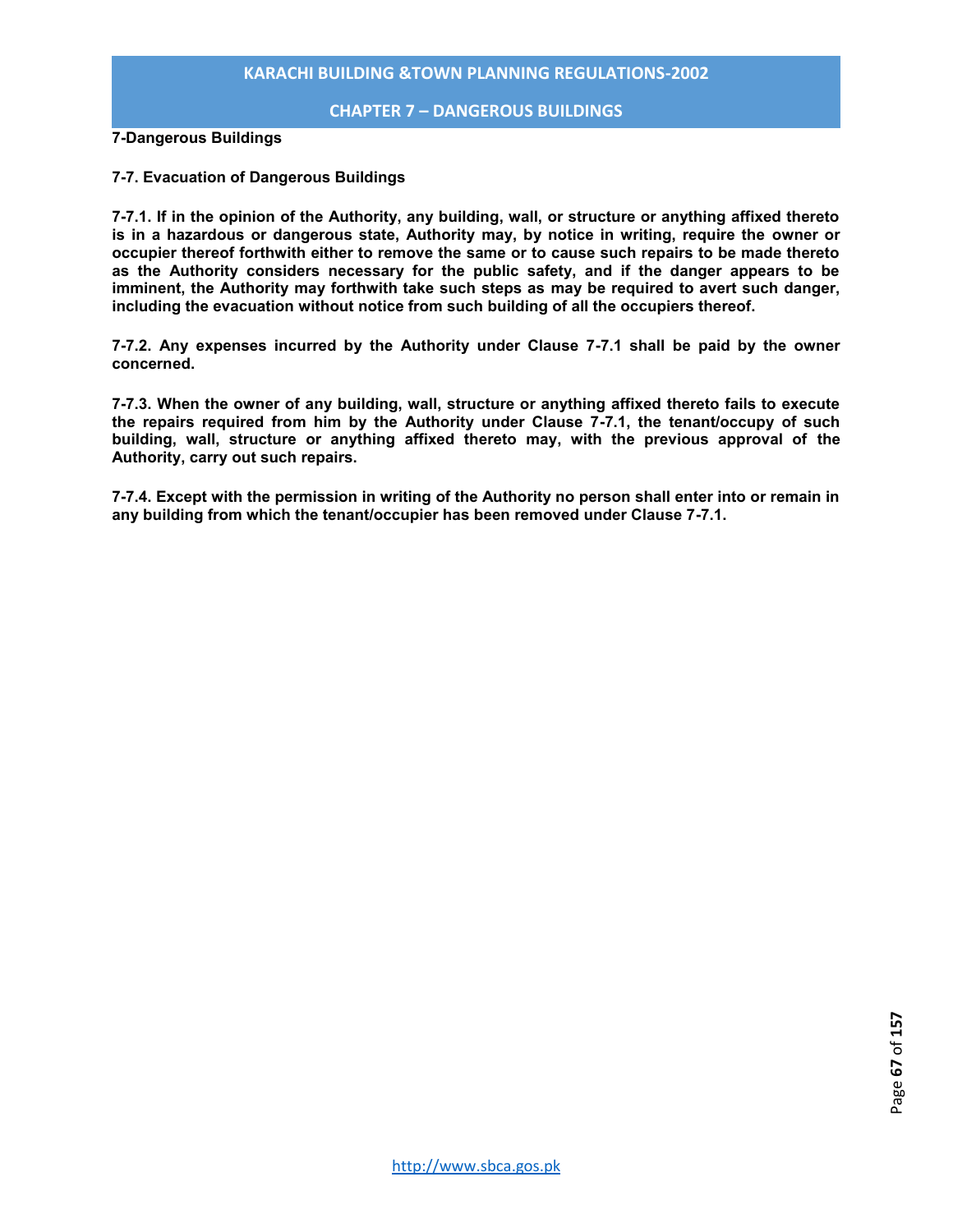## **CHAPTER 8 – SAFTEY & SECURITY MEASURES**

# **CHAPTER 8 – SAFTEY & SECURITY MEASURES**

#### **THE SINDH GOVT. GAZETTE APRIL 04, 2002 463**

#### **8-1. Site Hoardings**

**No person shall start building works on a site abutting on a street without having first provided hoarding or barriers to the satisfaction of the Authority along the whole length of such site so as to prevent danger or injury to the public or to the persons employed in the work; provided however that this Regulation does not apply in the case of building works in connection with structures situated at least 15ft. (4.5m) away from a public street and being not more than 25ft. (7.5m) in height.** 

#### **8-2. Use of Public Streets**

**No part of any street shall be used in connection with the construction, repair or demolition of any building except with the written permission of the Concerned Authority. Any person holding such permission shall put up and maintain to the satisfaction of the Concerned Authority, fences or barriers in order to separate the building work from such street. Where such separation is not possible he shall make arrangement for the security of public to the satisfaction of the Concerned Authority.** 

## **8-3. Obstruction to be lit & marked**

**8-3.1. Any person causing any building material or other things to be deposited, any excavation to be made, or any hoarding to be erected shall at his own expense cause sufficient and adequate red lights to be fixed upon or near the same and shall continue such lights every night from sunset to sunrise while such materials, hoardings, things or excavation remain. In addition to above, red flags of reflectorized material shall be provided during day time.** 

**8-3.2. Any excavation is to be sufficiently fenced to a height of at-least 4ft. (1.21m) until it is filled up.**

**8-4. Utility Services not to be Obstructed.** 

**All material, hoarding, fences or other obstructions on any street shall be kept clear of any fire hydrants if any, and, other utility service installations, or alternative arrangements shall be made and precautions shall be taken according to the laid down procedure of the utility agencies and to the satisfaction of the Concerned Authority to** 

**THE SINDH GOVT. GAZETTE APRIL 04, 2002 464** 

#### **8-Safety & Security Measures**

**Divert or keep clear of obstruction of any roadside or other drain during the period of temporary obstruction.** 

**8-5. Removal of Obstruction after Completion of Works**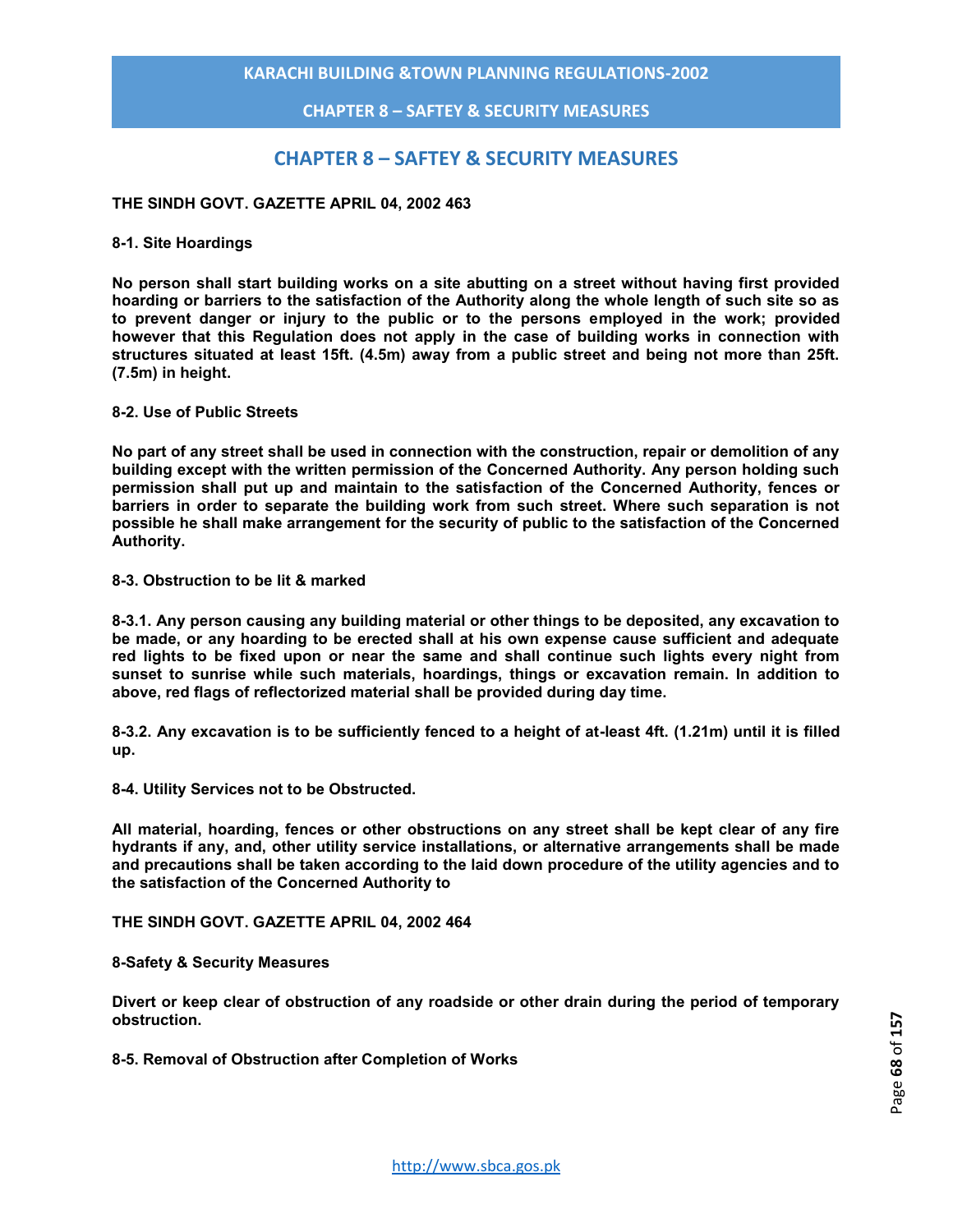## **CHAPTER 8 – SAFTEY & SECURITY MEASURES**

**All obstructions shall be removed within seven (7) days of the completion of the work and the street and all drains and public utility installations shall be left in clean, tidy and in serviceable conditions.** 

#### **8-6. Dangerous Obstruction**

**If any material, hoarding, excavation or any other thing near or on any street, shall be, in the opinion of the Concerned Authority, dangerous to the passers-by along such street, the Concerned Authority shall cause the same to be removed, protected or enclosed so as to prevent danger therefrom and shall be entitled to recover the expenses thereof from the owner of such materials or from the person who made such hoarding, excavation or other thing to become dangerous.** 

#### **8-7. Stability of Adjacent Buildings**

**No excavation or dewatering or earthwork or demolition of a building which is likely to effect the stability of adjacent building shall be started or continued unless adequate steps are taken before and during the work to prevent the collapse/damage of any adjacent building or the fall of any part of it.** 

#### **8-8. Filling of Excavated Site**

**A site once excavated shall not be kept open and idle for a period beyond the validity period of building plan, failing which the Authority shall not revalidate the building plans and shall inform the Concerned Authority for further appropriate remedial measures and in case of any mishaps the owner shall be responsible for life and property of the effected.** 

#### **8-9. Adequate Safety Measures**

**8-9.1. Adequate safety measures shall, where necessary, be provided and used to protect any persons from falling on earth rock or other material of or adjacent to any excavation or earth work.** 

**8-9.2. Material shall not be placed or stocked near the edge of any excavation so as to endanger persons working below.** 

**8-9.3. No load shall be placed or moved near the edge of any excavation, where it is likely to cause a collapse of the side of the excavation and/or endanger any person.** 

#### **THE SINDH GOVT. GAZETTE APRIL 04, 2002 465**

#### **8-Safety & Security Measures**

**8-9.4. Where vehicles or machines are used close to any excavation there shall be measures to prevent the vehicles or machines from over- running and falling into the excavation or causing collapse of any side of the excavation.** 

**8-9.5. In all buildings of greater than 20ft.(6m) height, temporary rails/ scaffolding/barriers shall be installed during construction at the edge of slabs and around all openings such as lift, stairwell, etc.**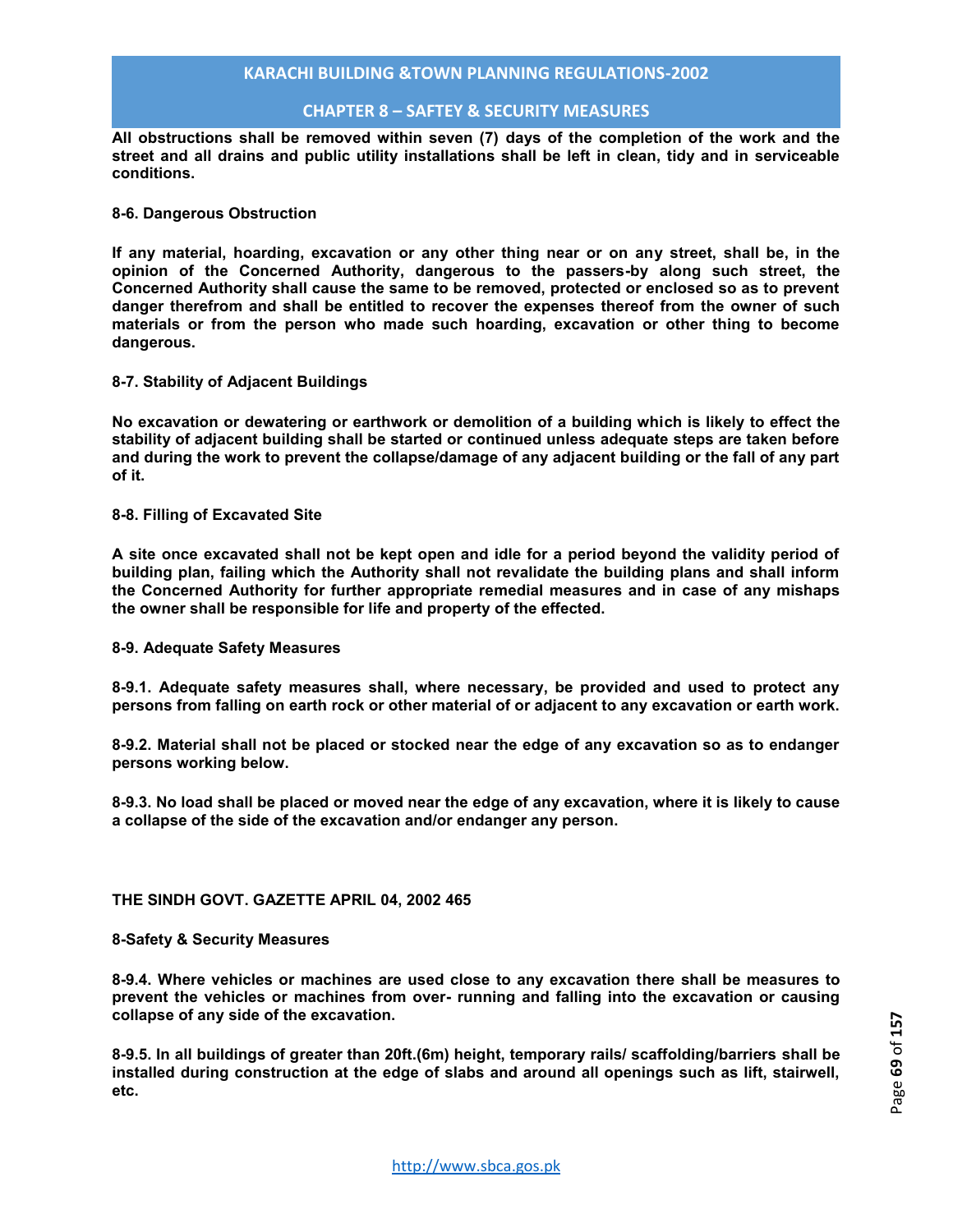**CHAPTER 8 – SAFTEY & SECURITY MEASURES**

#### **8-10. Supervision of Demolition work**

**The demolition of a building and the operations incidental thereto shall only be carried out under the direct supervision of a Professional.** 

#### **8-11. Safe Loading**

**No roof, floor or other part of the building shall be so overloaded during demolition and construction with debris or materials as to render it unsafe.** 

#### **8-12. Scaffolds**

**8-12.1. Suitable and sufficient scaffolds shall be provided for all work that cannot safely be done from the ground or from part of the building or from a ladder or other available means of support, and sufficient safe means of access shall be provided to every place at which any person has to work at any time.** 

**8-12.2. Every scaffold and means of access and every part thereof shall be adequately fabricated with suitable and sound material, and of required strength for the purpose for which it is used, shall be properly supported and shall where necessary be sufficient and properly strutted or braced to ensure stability. Unless designed as independent structures they shall be rigidly connected to a part of the building which is of sufficient strength to afford safe support. All scaffolds, working platforms, gangways, runs and stairs shall be maintained to ensure safety and security.** 

**8-12.3. All vertical members of scaffolds on ground level facing road side should be adequately wrapped with spongy material up to a height of at least 7 ft.(2.13m) and for any horizontal member if used, up to a height of 7 ft. (2.13m) from ground, should be wrapped all along its length with such material** 

#### **THE SINDH GOVT. GAZETTE APRIL 04, 2002 466**

**8-Safety & Security Measures** 

**8-13. Road Side Protection.** 

**8-13.1. To ensure adequate safety of the pedestrian and other road users, all buildings having a height of over ground+2floors should have adequate arrangement by way of providing protective covering of suitable material such as Hessian sheets/Burlap etc. as per requirement.** 

**8-13.2. Adequate provision of safe passage for pedestrian shall be provided, in case the scaffolding covers part of the road/footpath** 

**8-14. Working Platform** 

**8-14.1. Every working platform from which a person is liable to fall which is more than 7ft. (2.13m) height shall be at least 2ft.(0.6m) wide provided the platform is used as a working platform only and not for the deposit of any material.**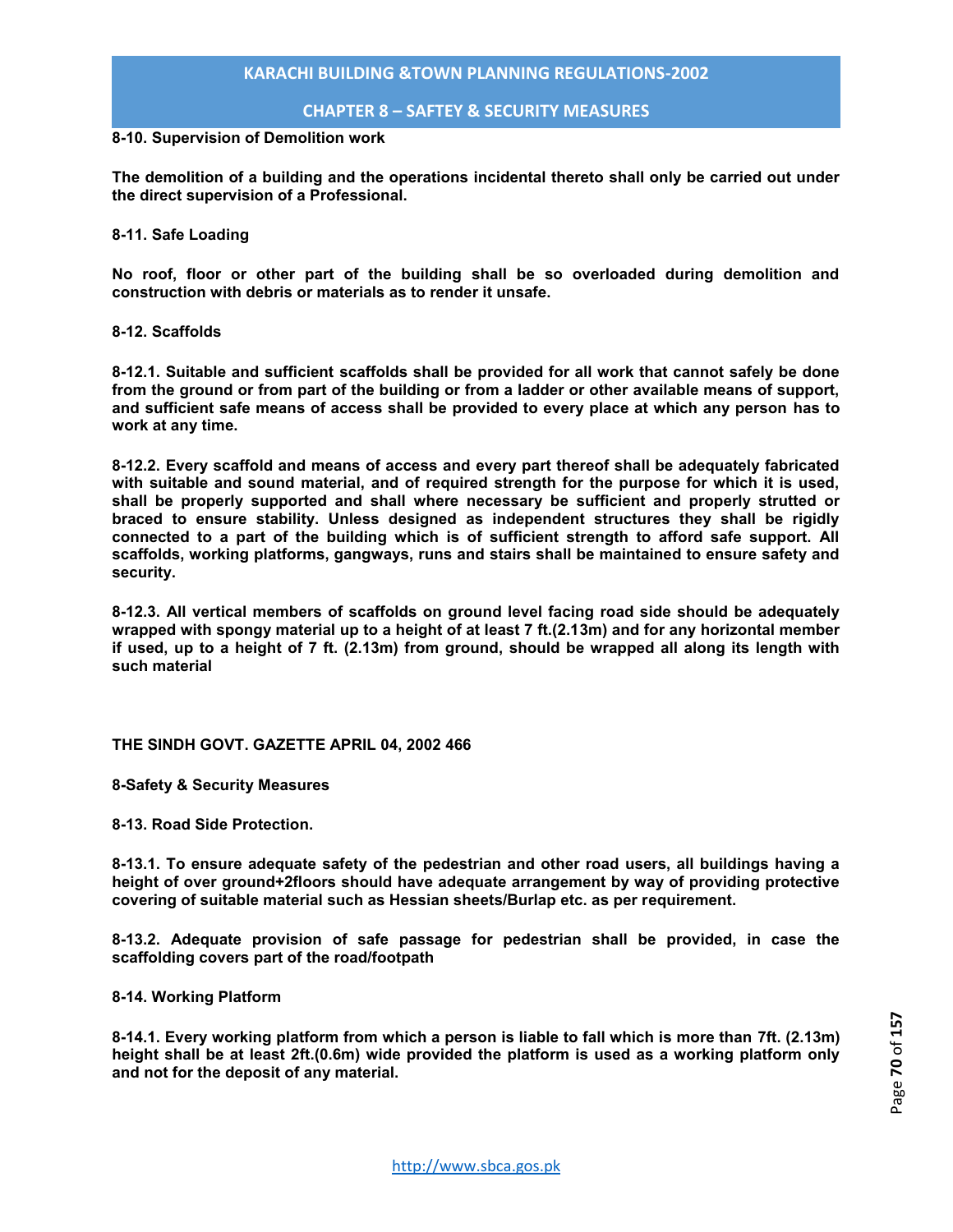## **CHAPTER 8 – SAFTEY & SECURITY MEASURES**

**8-14.2. A clear passage-way at least 1.5ft.(0.45m) wide shall be left between one side of any working platform and any fixed obstruction or deposited materials** 

**8-15. Guard Rails** 

**Every side of a working platform, gangway and stair shall be provided with a suitable guard-rail of adequate strength, to a height of at least 3'-3" (1m) above the ;platform, gangway or steps.** 

**8-16. Ladders** 

**8-16.1. Every ladder shall be of good construction, sound material and adequate strength for the purpose for which it is used.** 

**8-16.2. Every ladder shall be securely fixed when in use and shall not have any missing or defective rungs.** 

**8-17. Work on Sloping Roofs** 

**8-17.1. Where work is to be done on the sloping surface of a roof, suitable precautions shall be taken to prevent persons employed from falling off.** 

**8-17.2. Suitable and sufficient ladders or boards, which shall be securely supported, shall be provided and used to avoid concentration of loads leading to unsafe conditions.** 

**THE SINDH GOVT. GAZETTE APRIL 04, 2002 467** 

**8-Safety & Security Measures** 

**8-17.3. Where persons are employed in a position below the edge of a sloping roof, and where they are in position of being endangered by work done on the roof, suitable precautions shall be taken to prevent tools or materials falling from such roofs so as to endanger such persons or passers-by.** 

**8-18. Precautions for Raising and Lowering Loads** 

**For raising or lowering loads or for suspending them by either hand or power operation the following precautions shall be observed:-** 

**8-18.1.No broken wire rope shall be used.** 

**8-18.2. No chain shall be used which has been shortened or jointed to another chain by means of bolts and nuts.** 

**8-18.3. No chain or wire rope shall be used which a knot has tied in any part which is under direct tension.** 

**8-18.4. provided with an efficient device to prevent the displacement of the sling or load from the hook; or of such shape as to reduce as far as possible the risk of such displacement.**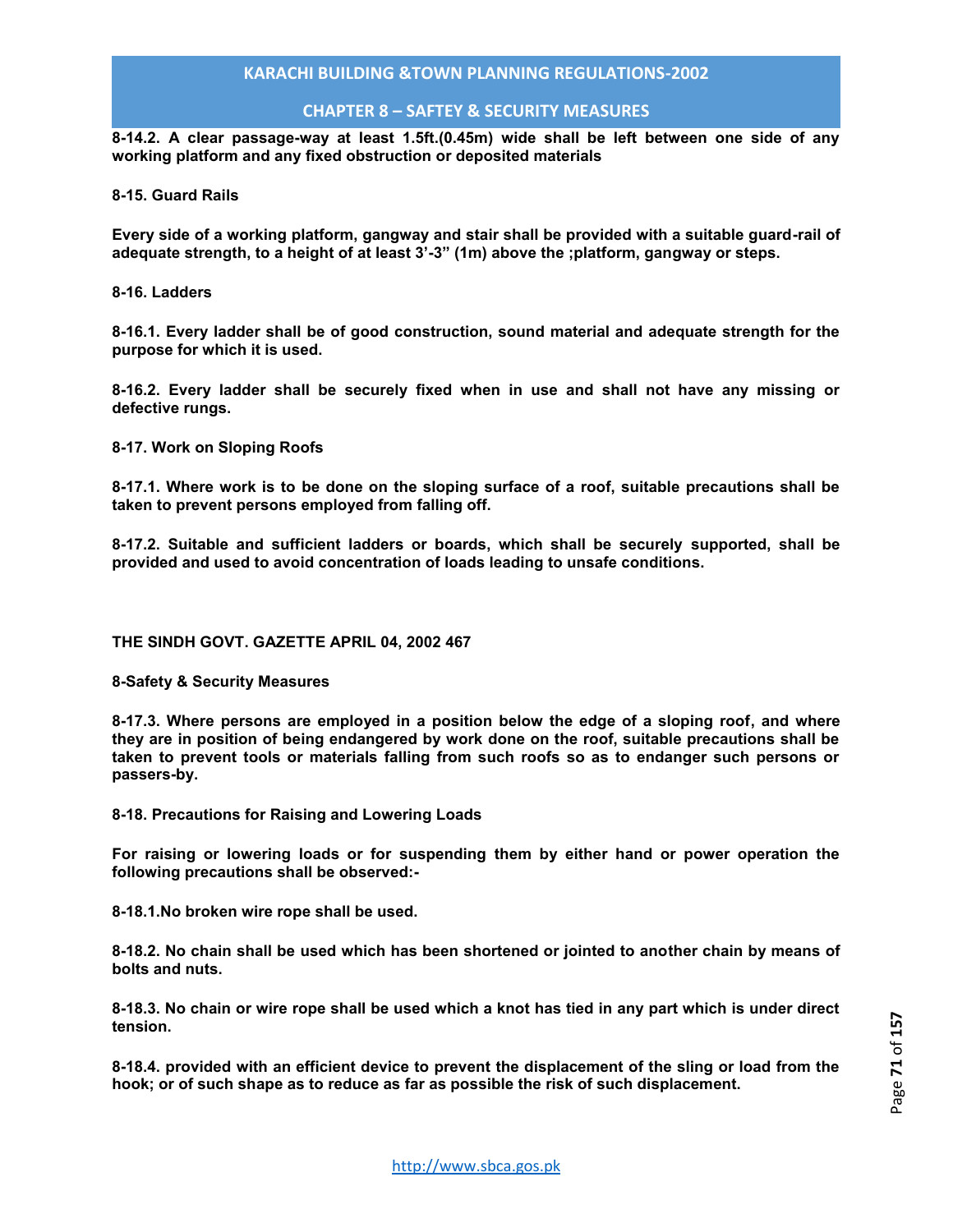## **CHAPTER 8 – SAFTEY & SECURITY MEASURES**

**8-18.5. All debris and waste material during construction shall be disposed of through well designed chutes from each level of under construction building of height over G+2 floors or more.** 

**8-18.6.The vertical hoist platform used shall be enclosed/protected by proper barrier. Every opening of lift, shaft or other such vertical voids or openings in slab etc. where a person is likely to fall shall be protected by safety barrier and properly lit. Any area e.g. basement, where natural light is not available or which is dark shall be so illuminated as to eliminate any risk of life or hazard to users.**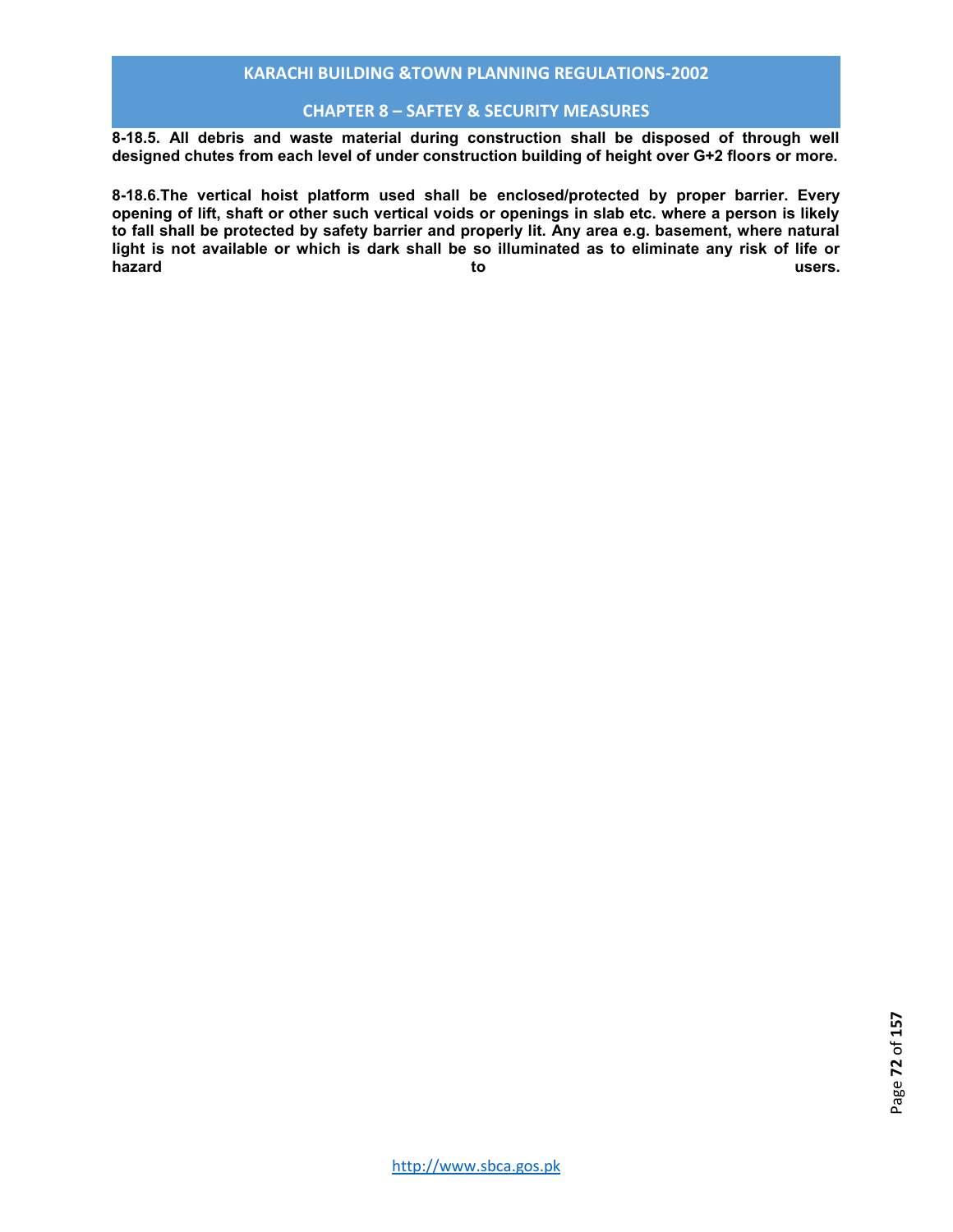**CHAPTER 9 – SPACE REQUIREMENTS IN AND ABOUT BUILDINGS**

# **CHAPTER 9 – SPACE REQUIREMENTS IN AND ABOUT BUILDINGS**

### **THE SINDH GOVT. GAZETTE APRIL 04, 2002 468**

#### **9-1. Space for Electrical Sub-Station**

**A minimum space of 16ft. x 21ft. (5m. x 6.5m) (or as per requirement of KESC) shall be left for electrical sub-station which is abutting on road side / street or has a clear passage of 16ft. (4.87m) width, for public sale, commercial, residential building and industrial building having an area in excess of 25,000Sq.ft.(2323Sq.m) all Category "III" and Category "IV" buildings. In the event that KESC sub-station is not required, this space may be utilized as per Regulations.** 

**9-2. Method of Measuring Minimum Clear Space** 

**The minimum clear space prescribed between a building and from the property line shall be measured from the external face of the perimeter wall enclosing the covered or usable area of the building, at its greatest projection from the building, at right angles to the plot boundary, and excluding permissible chajjas and balconies. If there are more boundaries than one in the plot affecting the building, the above requirements will be satisfied at all such boundaries also.** 

#### **9-3. Separate Approach for every Building**

**Every building more than 35 feet (10.5m) high not abutting on a street shall have an access for an approach from the street, open to the sky, at least 13ft.(4m) width.** 

**9-4. Projections beyond Property Limits** 

**No projections or overhanging features shall be permitted beyond property limits except where permitted under the Regulations.** 

**9-5. Allowable Projections** 

**9-5.1. Maximum allowable projection of chajjas and sunshades in compulsory open spaces shall be 2.5ft.(0.75m) or half the width of COS whichever is less.** 

**9-5.2. No construction shall be allowed in the chamfered portion up to 17ft (5.17m) measured from the adjacent road.** 

**9-5.3. Open balconies projecting on to public streets from buildings abutting such streets are permitted by the authority such projection shall not be used as a room as per conditions stated here under:** 

**THE SINDH GOVT. GAZETTE APRIL 04, 2002 469** 

**9-Space Requirements in and About Buildings** 

**Min.height above street level from**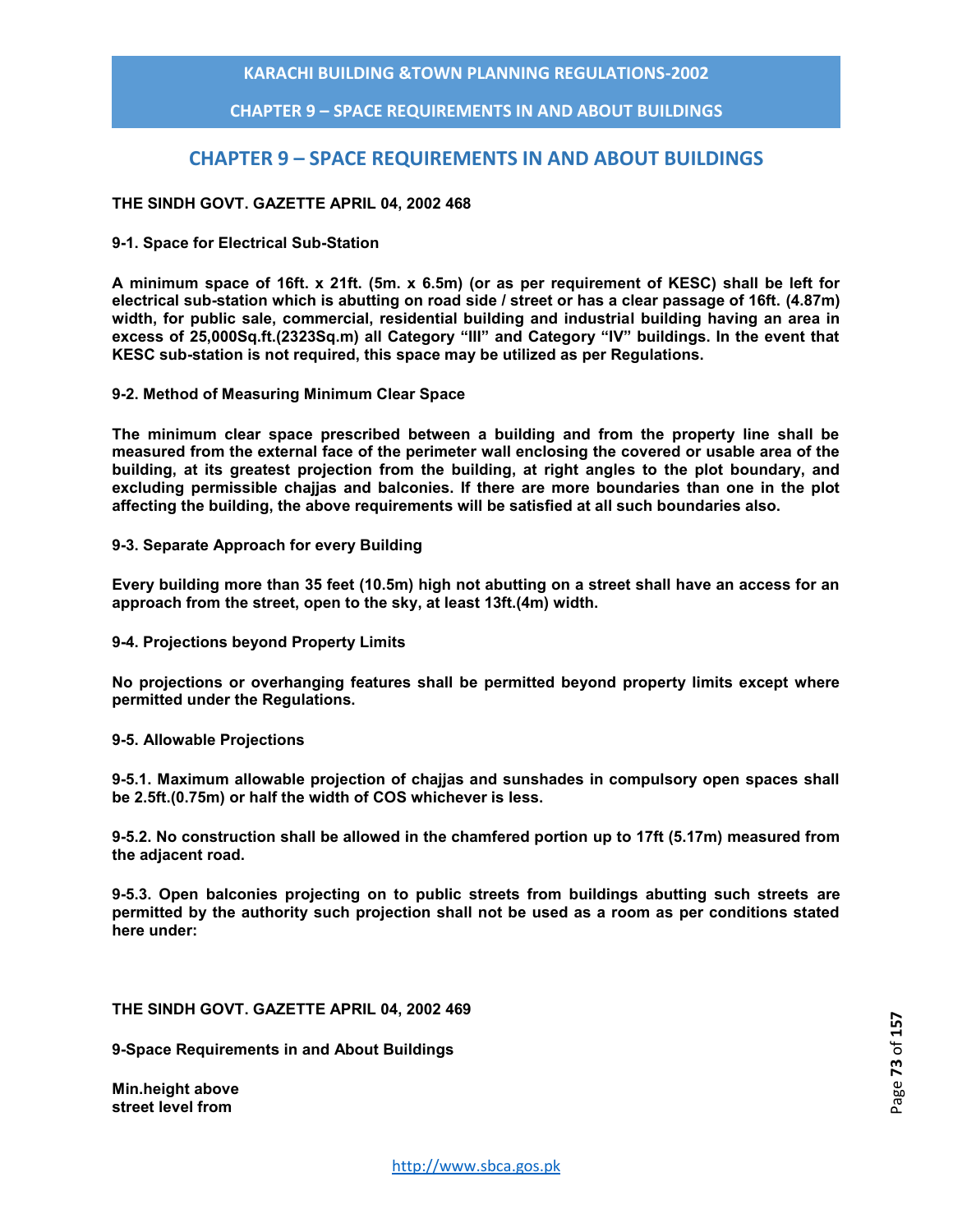**CHAPTER 9 – SPACE REQUIREMENTS IN AND ABOUT BUILDINGS**

**Center of street** 

**Width of Max. length Max. Balconies and Street of Balconies Projection sunshades.** 

**30ft.(9.13m) & less 23ft.(7m) 2ft.(60cm) 17ft.(5.17m)** 

**than 40ft.(12.18m)** 

**40ft.(12.18m) & less 23ft.(7m) 3ft.(90cm) 17ft.( 5.17m)** 

**than 50ft.(15.2m)** 

**50ft.(15.2m) & above 23ft.(7m) 4ft.(120cm) 17ft.( 5.17m)** 

**In case of corner plots no balcony will be allowed at the corner of the plot below 17ft. (5.17m).** 

**9-6. Residential Buildings** 

**9-6.1. No habitable room shall have a floor area of less than 100Sq.ft. (9.3Sq.m).** 

**9-6.2. The minimum width of a habitable room shall be 8ft. (2.44m).** 

**9-6.3. The minimum floor area of kitchen shall be 50Sq.ft. (4.53Sq.m). The minimum width of kitchen shall be 6ft. (1.8m).** 

**9-6.4. The minimum areas and widths of W.C.'s and bathrooms shall be:** 

**Min. Area Min. Width** 

**W. C. 15sq. ft. (1.4Sq.m) 3.5ft. (1.07m)** 

**Shower 15Sq.ft. (1.4Sq.m) 3.5ft. (1.7m)** 

**Combined W.C. and 35Sq.ft.(3.25Sq.m) 4.5ft.(1.38m)** 

**Bathroom** 

**9-6.5. The minimum clear height of rooms under any structure member shall be except in the cases when central air conditioning provides are applicable as purchase No.10-8-1:**

**THE SINDH GOVT. GAZETTE APRIL 04, 2002 470** 

**9-Space Requirements in and About Buildings** 

**Habitable rooms 9.5 ft. (2.65m)** 

**Kitchens 9.5 ft. (2.65m)**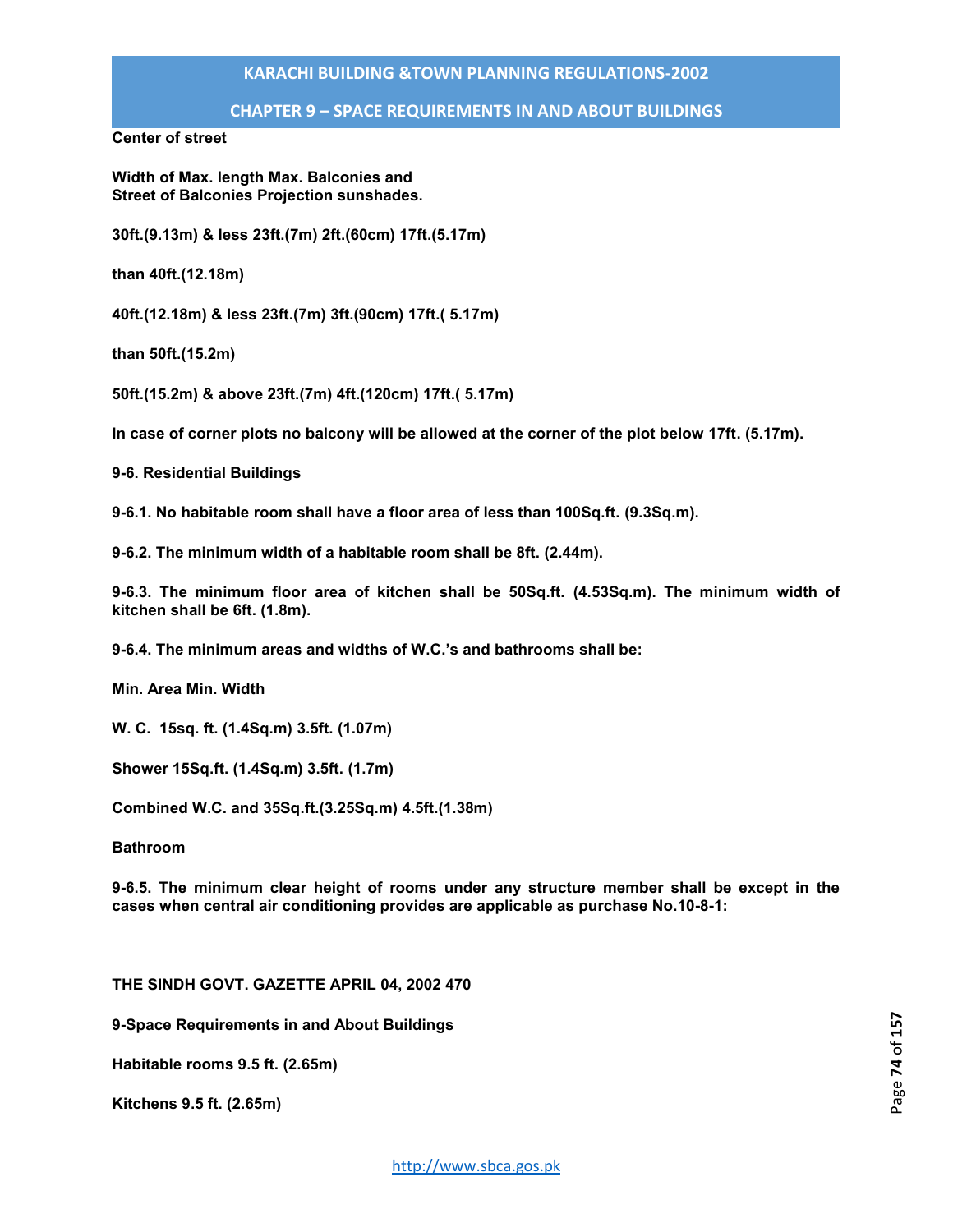**CHAPTER 9 – SPACE REQUIREMENTS IN AND ABOUT BUILDINGS**

**Bathrooms, W.C.'s, Latrine 8 ft. (2.43m)** 

**Garages and Car porch 7.5 ft. (2.28m)** 

**Passages, galleries, corridors 7.5 ft. (2.28m)** 

**Dress room 7ft. (2.13m)** 

#### **9-7. Commercial Buildings**

**9-7.1. The minimum floor area of a shop shall be 100Sq.ft. (9.29Sq.m) and the minimum width of the shop shall be 8ft.(2.4m).** 

**9-7.2. The shop having a loft shall have carpet area 100sq.ft. (9.29Sq.m) and a minimum height of 16ft.(4.87m) and with loft area of not exceeding 40% of the carpet floor area.** 

**9-7.3. The minimum ceiling height of an arcade shall be 8ft. (2.5m).** 

**9-7.4. 40% of the shopping area may have shops of minimum floor area of 56 Sq. ft. (5.2 Sq. m) provided they are not facing the road.** 

**9-7.5. The minimum clear height of shop will be 10ft.(3m).** 

**9-7.6. Clear width of Arcade between inner surface of the outer column and shop shall be minimum of 5'-6" and width from outer column and shop shall be 8'-0".** 

#### **Staircases**

**9-8.1. The riser of all buildings shall not be more than 6 inches (15 cm) and the tread shall not be less than 10 inches (25 cm) except for residential houses where the maximum riser shall be 7 inches (18 cm) and the minimum tread will be 9 inches (23 cm). However, for staircases to lofts, circular staircases to non-public access mezzanines and heights not exceeding 7 feet 6 inches (2.25 m) staircase risers and treads will be worked out through the following formula: 2 R + T = 22 where R is riser and T is tread and the minimum T is 6 inches.** 

### **THE SINDH GOVT. GAZETTE APRIL 04, 2002 471**

**9-Space Requirements in and About Buildings** 

**9-8.2. For all buildings other than Category "I" buildings and bungalows, the minimum width of staircases shall be 4ft.(1.2m). The distance from any point to the nearest staircase shall not exceed 100ft.(30m). The minimum clear head room under beams and stair landing shall be 7ft.(2.1m).** 

**9-8.3. Other than bungalows, all staircases shall be provided with a handrails.**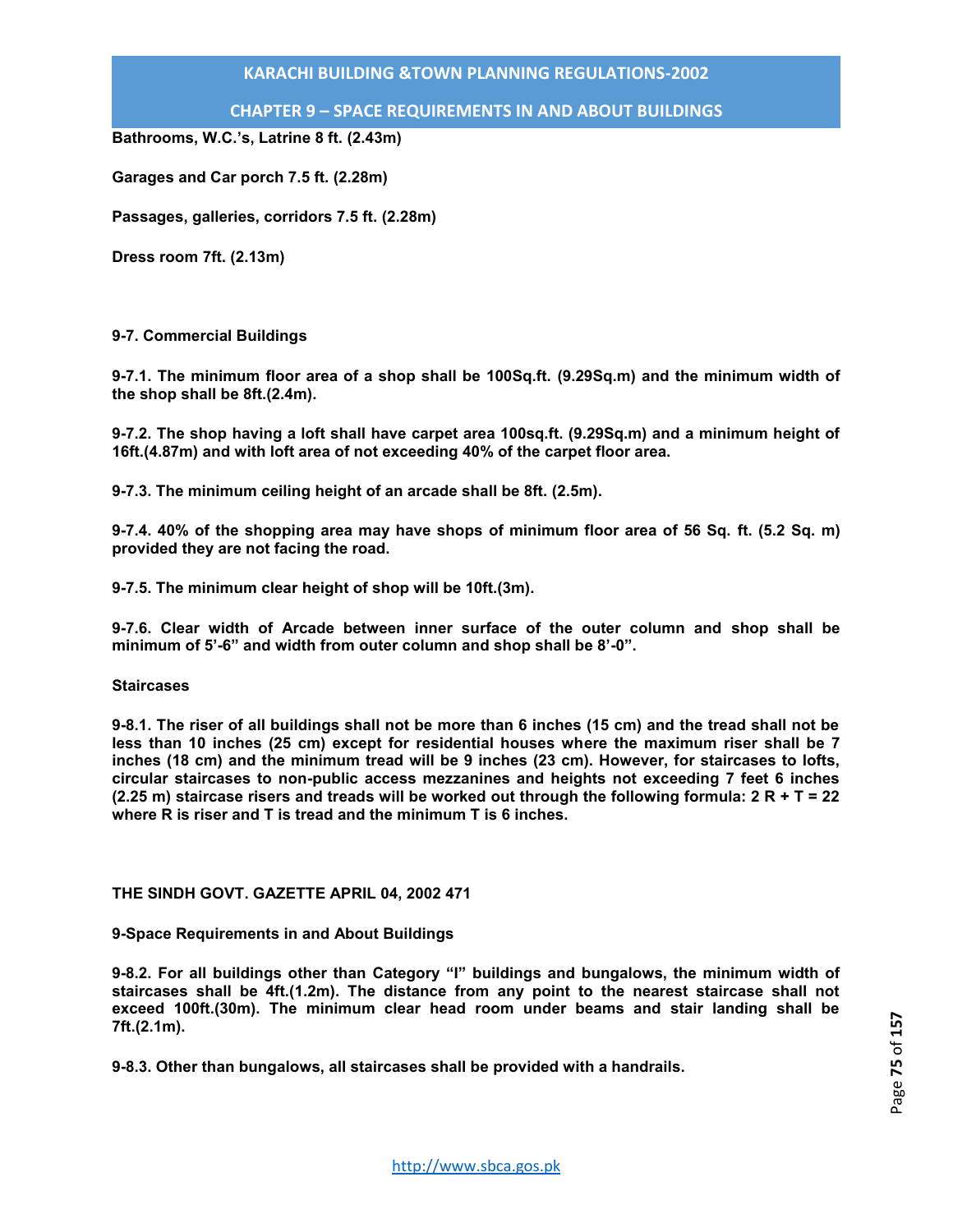### **CHAPTER 9 – SPACE REQUIREMENTS IN AND ABOUT BUILDINGS**

**9-8.4. A handrail shall be provided on each side of the staircase when the staircase is 6ft.(1.8m) wide or more.** 

**9-8.5. For all buildings other than bungalows, there shall not be more than 15 risers between each landing in a straight flight. Depth of the landing shall not be less than the width of the flight.** 

**9-8.6. Winders shall be permitted in Category "I" buildings and bungalows only.** 

**9-9. Lifts** 

**No lift will be of capacity less than 6 person, and lifts shall conform to the technical provisions of BS5655 with respect to all safety devices, procedures of examination and annual testing/certification of lifts by a professional engineer of concerned disciplines.** 

**The following recommendations will be considered in the design of lifts:-** 

**Minimum provision of Lifts.** 

| Minimum Climbing Height   | Minimum Number of Lifts | Capacity   |       |
|---------------------------|-------------------------|------------|-------|
| From 46ft. (14m) to below |                         | 450        | kg(6) |
| 59ft.(18m).               |                         | passenger) |       |
| 59ft. (18m) and above.    |                         | 450        | kg(6) |
|                           |                         | passenger) |       |

**Additional number of lifts to be provided by the designer professional keeping in view the size, speed and size of brand of lift, type and height of buildings etc.** 

### **THE SINDH GOVT. GAZETTE APRIL 04, 2002 472**

**9-Space Requirements in and About Buildings** 

### **9-10. Minimum Requirements of Places of Assembly**

**The minimum clear heights of places of assembly shall be 12ft.(3.65m).** 

**9-11. Godowns and Warehouses** 

**9-11.1. No godown except a store shall be provided in a residential building.** 

**9-11.2. Godowns/ware houses shall be designed, adopted or used for storage purposes only;**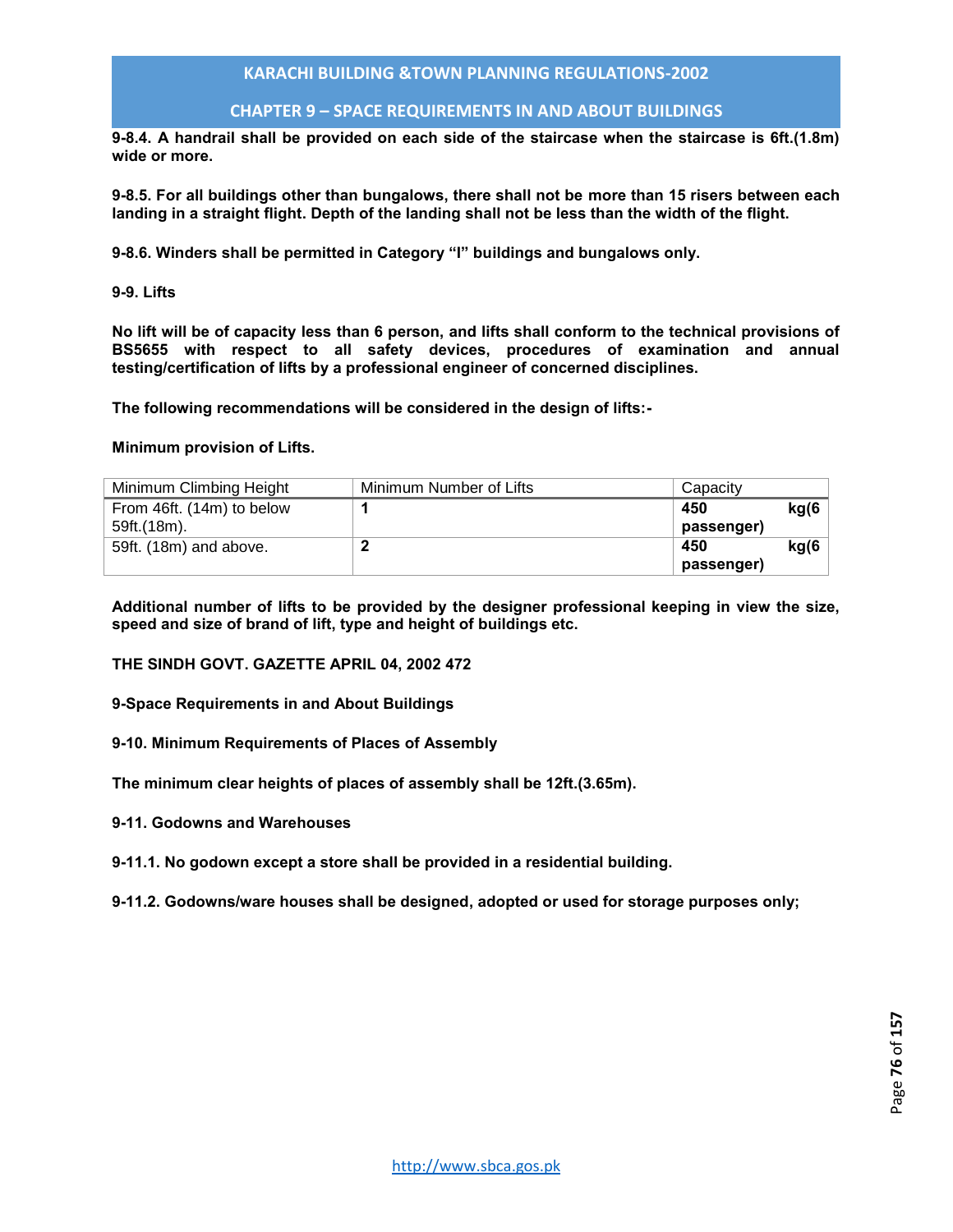### **CHAPTER 9 – SPACE REQUIREMENTS IN AND ABOUT BUILDINGS**

**9-11.3. In every warehouse and godown there shall be exhibited by the owner, at some appropriate place, permanently and conspicuously, a notice incised or embossed on metal, plastic or similar permanent material in the following form, stating the load for which the floor has been designed with letters to be at least 1 inch(25mm) wide & 3 inch(75mm) high. In case of inflammable or explosive materials, being stored, prior permission from the relevant authorities shall be obtained.** 

### **N O T I C E**

**This floor has been designed to sustain a**  superimposed load of **ft.(48.9 Kg. Per sq. m).**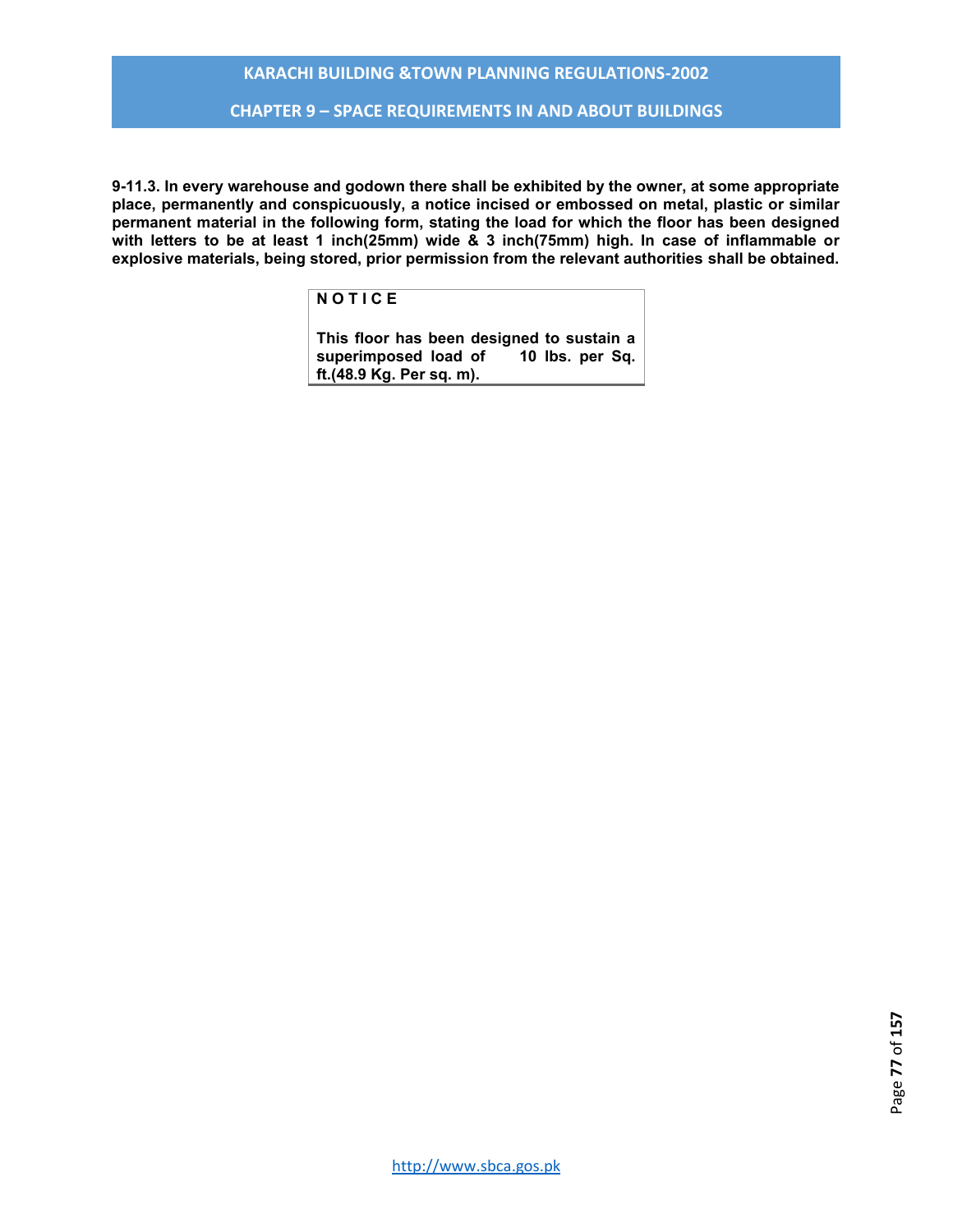**CHAPTER 10 – LIGHTING AND VENTILATION**

# **CHAPTER 10 – LIGHTING AND VENTILATION**

## **THE SINDH GOVT. GAZETTE APRIL 04, 2002 473**

### **10-1. Size of external openings**

10-1.1. Every room, other than rooms used predominantly for the storage of goods, shall be provided with natural light and natural ventilation by means of one or more openings in external walls. These openings shall have a combined area of not less than 10% for habitable rooms and 7.5% for other rooms of the floor space of such opening, and the whole of such openings shall be capable of allowing free and uninterrupted passage of air.

10-1.2. Area for openings in case of warehouse, godown, storage places etc. shall not be less than 5% of the floor space unless the space is mechanically ventilated.

### **10-2. Size of internal openings**

Unless the light and ventilation requirements are met by an air well or ventilation duct, all internal habitable rooms must have openings in internal air wells in addition to door openings not less than 7.5% of the floor area of such room. Access for maintenance of shaft be provided at level for where the shaft is commence.

### **10-3. Internal Air Wells**

10-3.1. Habitable rooms may receive daylight and natural ventilation from internal air wells which shall conform to the following minimum sizes:-

10-3.1.1. For buildings up to 2 storeys, 50Sq.ft. (4.6Sq.m) with minimum width of well 5ft. (1.5m).

10-3.1.2. For buildings with 3 to 5 storeys, 100Sq.ft. (9.3Sq.m) with minimum width of well 8ft. (2.44m).

10-3.1.3. For buildings higher than 5 storeys, 100Sq.ft. (9.3Sq.m) plus 10Sq.ft. (0.93Sq.m) for each additional floor over 5 storeys and minimum width of well 10ft. (3.0m).

10-3.2. Where only kitchens, W.C.'s and bathrooms receive daylight and ventilation from air-wells, their sizes shall conform with the following as minimum:-

10-3.2.1. For buildings up to 2 storeys, 25Sq.ft. (2.3Sq.m) with minimum width of well 3ft.(0.9m).

## **THE SINDH GOVT. GAZETTE APRIL 04, 2002 474**

### **10-Lighting and Ventilation**

10-3.2.2. For buildings with 3 to 5 storeys, 50Sq.ft.(4.6Sq.m) with minimum width of well 5ft.(1.5m).

10-3.2.3. For buildings higher than 5 stories, 50Sq.ft.(4.64Sq.m) plus 5Sq.ft.(0.46Sq.m) for each additional floor with minimum width of well 5ft.(1.5m).

10-3.3 Access for maintenance of each such shaft shall be provided at lowest level of the shaft.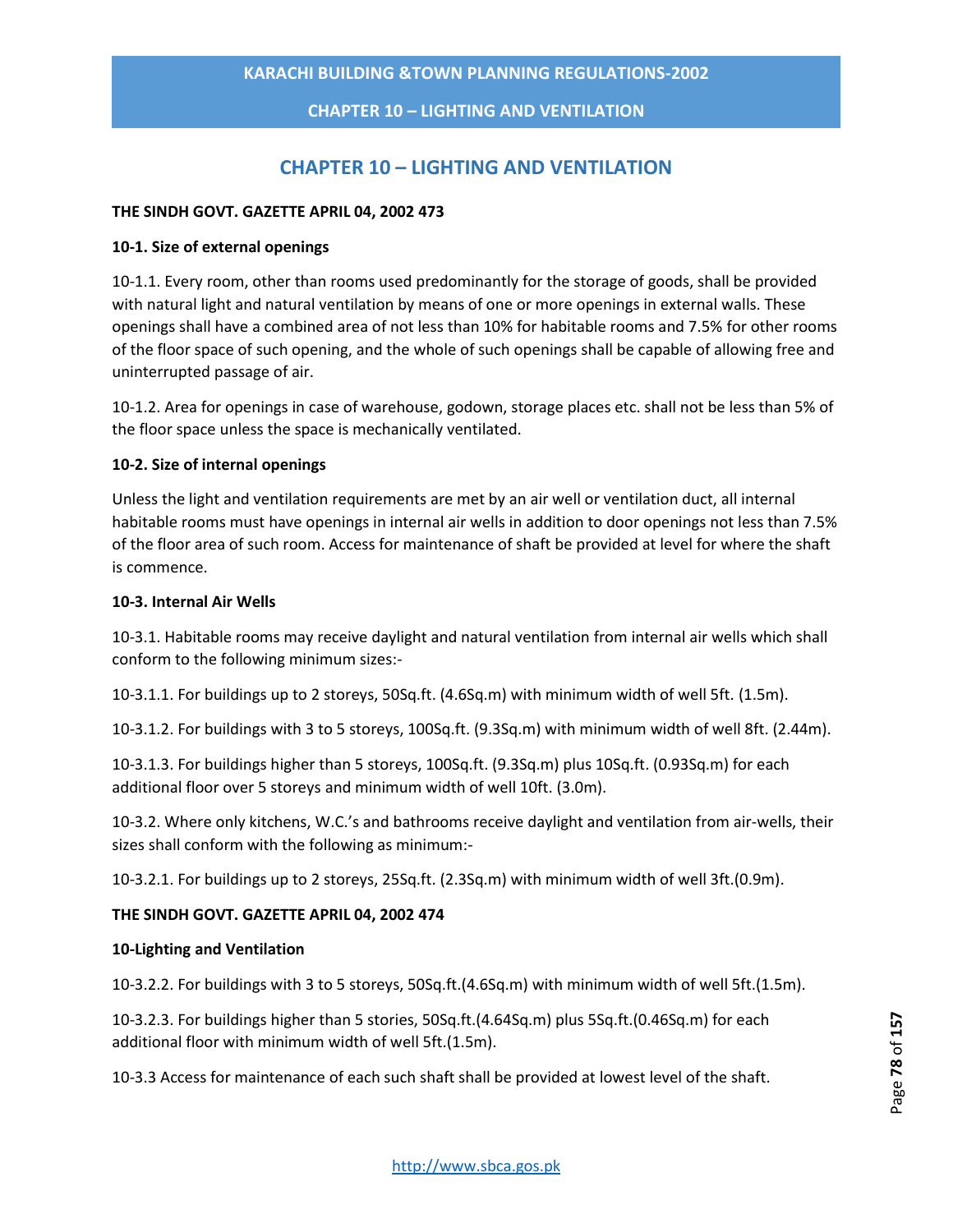**CHAPTER 10 – LIGHTING AND VENTILATION**

### **10-4. Permanent Openings in Kitchen**

Every kitchen shall have openings for permanent ventilation into the external air space not less than 15% of its floor area.

# **10-5. Water Closet, Bath Room & Ablution Places.**

Every water closet, urinal stall, and bath room and ablution area shall be provided with natural lighting and ventilation by means of one or more openings in external walls having a combined area of not less than 2Sq.ft.(0.2sq.m) per water closet, urinal or bathroom except where adequate and permanent mechanical ventilation is provided and which discharges into an open space.

# **10-6. Garages**

Every garage shall be provided with opening of not less than 5% of the floor area for ventilation and lighting incorporated in a wall or in the door.

# **10-7. Staircases**

All staircases which are enclosed shall be provided with adequate lighting and ventilation from openings not less than 7.5% of the staircase area.

# **10-8. Mechanical Ventilation and Central Air-Conditioning waiver & minimum requirement.**

10-8.1. Where undertaking for central air-conditioning and permanent mechanical ventilation is provided, the relevant clauses of these Regulations dealing with natural ventilation, lighting and heights of rooms may be waived.

10-8.2. Where permanent mechanical ventilation in respect of lavatories, water closets, bath rooms or corridors has been provided for and maintained in accordance with the following clauses, conditions relating to natural ventilation and natural lighting under these Regulations shall not apply to such lavatories, water-closets, bathrooms or corridors.

# **THE SINDH GOVT. GAZETTE APRIL 04, 2002 475**

## **10-Lighting and Ventilation**

10-8.3. Basement or underground car parks and other enclosures below ground level shall be provided with mechanical ventilation.

10-8.4. Cinemas or other projection rooms where photographic film is being used, processed or stored; which are situated in the internal portion of the building; and in respect of which no such external walls (or those overlooking verandahs, pavements or walkways) are present, shall be provided with mechanical ventilation or air conditioning.

10-8.5. In case of mechanical ventilation and central air conditioning for all types of buildings and spaces HVAC relevant code of practice as may be approved by the Authority shall be followed.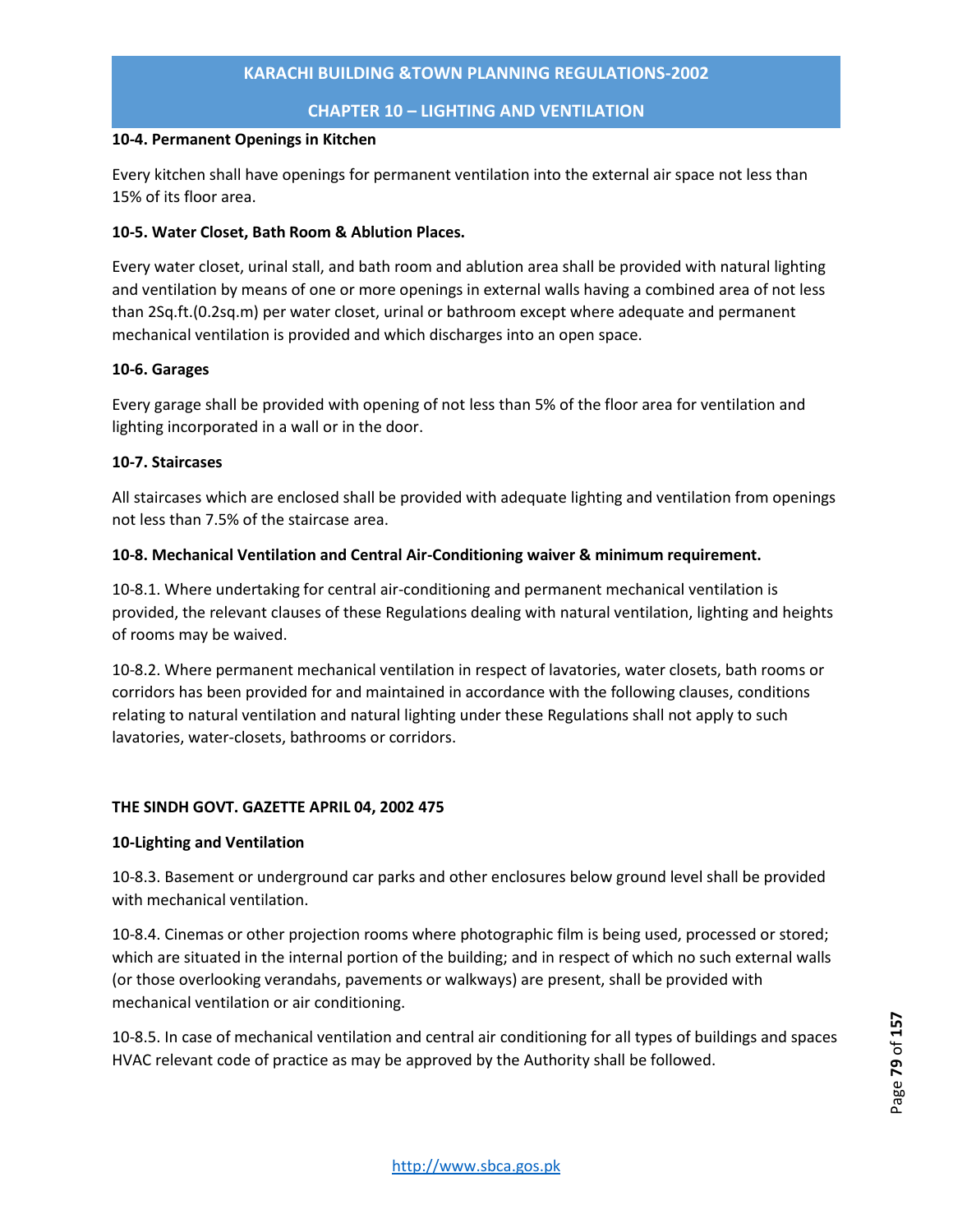**CHAPTER 11 – BUILDING STRUCTURE DESIGN AND CONSTRUCTION REQUIREMENTS**

# **CHAPTER 11 – BUILDING STRUCTURE DESIGN AND CONSTRUCTION REQUIREMENTS**

### **THE SINDH GOVT. GAZETTE APRIL 04, 2002 476**

### **11-1. Loads and Design**

Structure analysis, design, detailing and loading shall be in accordance with the requirements of current Uniform Building Code (UBC) and American Code or British relevant Code or any other Code. Structure shall however be designed by only one approved Code.

### **11-2. Seismic Design**

Seismic Risk Zone f

or Karachi will be zone~2B (with reference to UBC-97) which is equivalent to Peak Ground Acceleration (PGA) of 16% g to 24% g.

### **11-3. Sub Soil Investigation**

In view of the structural design in Seismic hazard zone, type of Sub-Soil for foundation should be thoroughly ascertained by geo-technical investigation under the direct supervision of qualified and experienced geo-technical engineers The Soil Report should correlate the sub-soil type with UBC- 97 (or current) Sub-Soil list.

## **11-4. Wind Load**

Wind load should be based on the velocity and gust factors data from local Meteorological Department.

### **11-5. Erection on Reclaimed site**

11-5.1. No building foundation shall be erected upon a site reclaimed by Town sweepings or other refuse, except on recommendation of Geo-technical and Structural Engineer.

11-5.2. No building plans shall be approved on open nallahs public sewers and the like.

### **11-6. Protection of Existing Services**

During the making of an excavation in connection with a building works or services, adequate precautions shall be taken to secure the existing services.

## **11-7. Foundation Near drains**

Where a building is to be erected adjacent to existing buildings, or near a drain/nallah, or an excavation at a distance less than depth of the said drain / nallah or excavation, or such as to affect the stability of drains / nallah, the owner, through a Structural Engineer, shall satisfy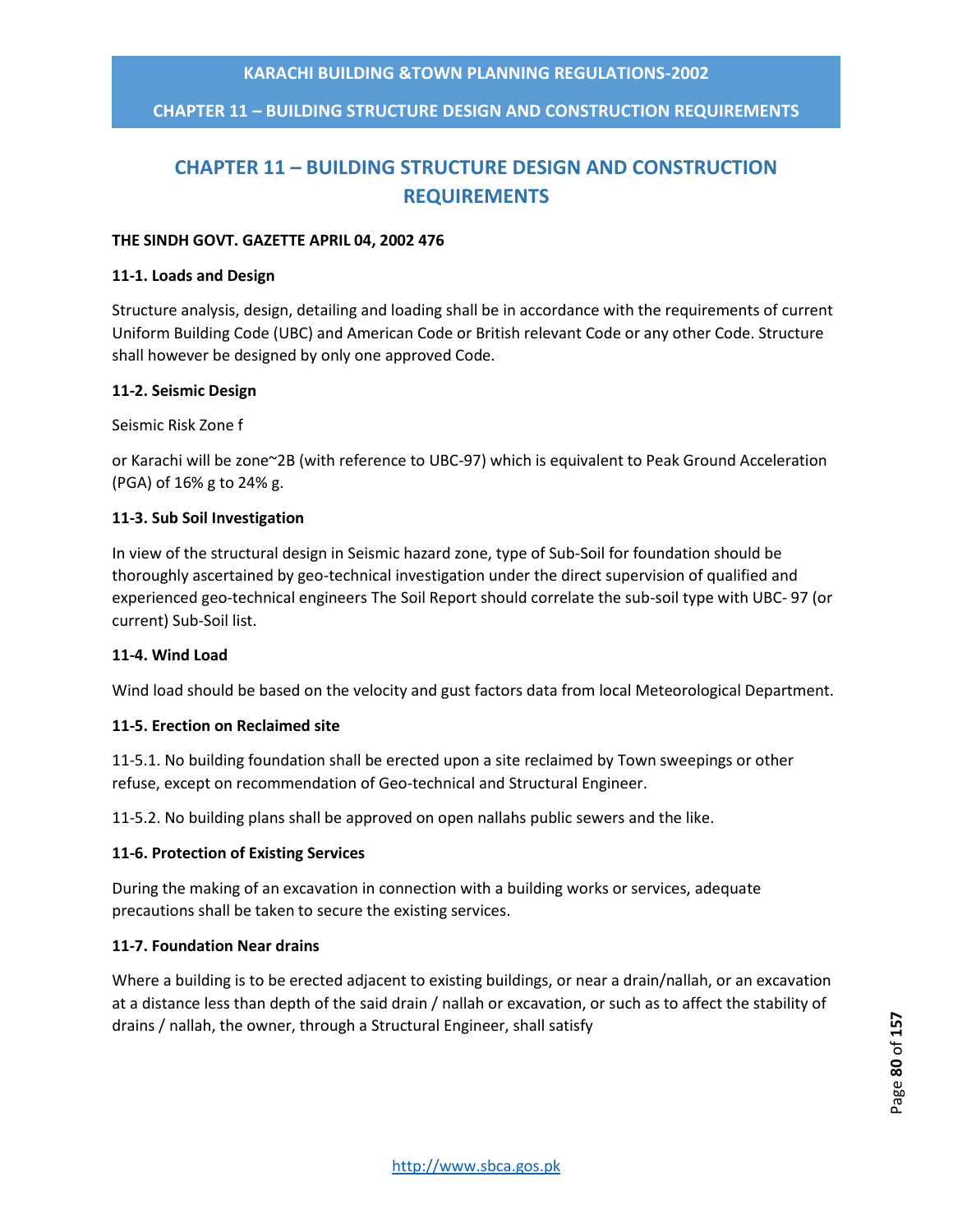**CHAPTER 11 – BUILDING STRUCTURE DESIGN AND CONSTRUCTION REQUIREMENTS**

### **THE SINDH GOVT. GAZETTE APRIL 04, 2002 477**

### **11-Building Structure Design**

The Authority that the foundations of the building have been carried down to a level safe guarding its stability.

### **11-8. Specifications**

Specifications of Material Quality Control and workmanship will be of high quality and in accordance with the requirements of ACI Building Codes, Uniform Building Code (UBC) and ASTM Standards.

### **11-9. Testing of Materials**

Regular testing will be carried out of materials such as Aggregates, Cement, Concrete and Reinforcing Steel and all Architectural materials the Quality Control and Quality Assurance Criteria laid down in standards of FIDIC, ASTM, OR ACI/UBC and Project Specifications. The Quality Assurance Program of the Architect / Engineer may also be followed.

### **11-10. Supervision**

Construction supervision and quality assurance will be carried out by full time/top supervision by the designer/supervising engineers/architects/inspectors etc. as required in these Regulations. Contractor/Builder's/Developers full time supervisory staff for the category of buildings in these Regulations shall carry out supervision and quality control.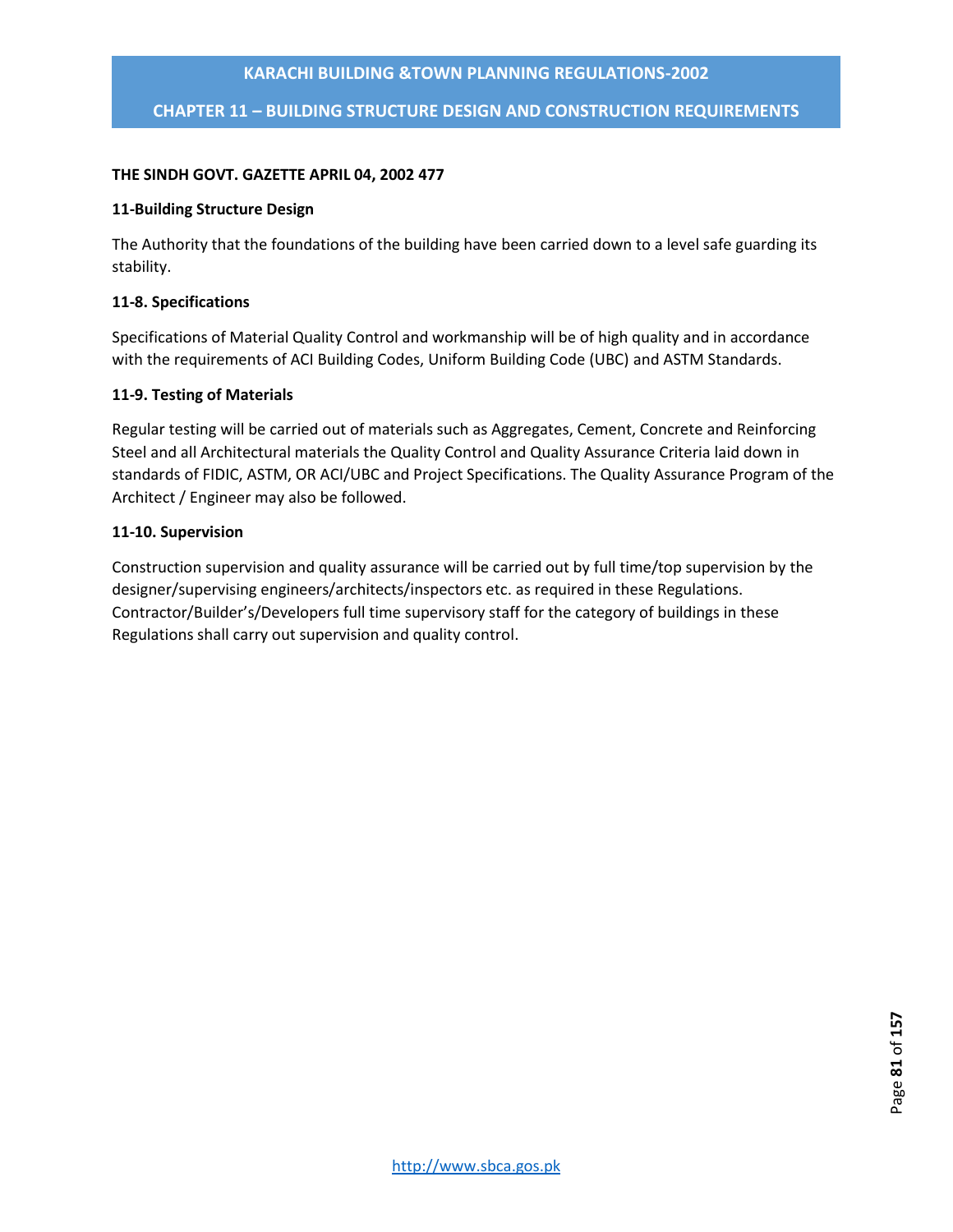**CHAPTER 12 – WATER SUPPLY DRAINAGE AND SANITATION**

# **CHAPTER 12 – WATER SUPPLY DRAINAGE AND SANITATION**

### **THE SINDH GOVT. GAZETTE APRIL 04, 2002 478**

### **12-1. Water Service Pipe**

12-1.1. Except as permitted in the following paragraph (12-1.2), underground water service piping and the building sewer line shall be not less than 7ft. (2.13m) apart horizontally and shall be separated by undisturbed or compacted earth.

12-1.2. The water service pipe may be placed within 7ft. (2.13m) of sewerage line provided that the bottom of the water service pipe is at least 12 inch (300mm) above the top of the sewer line.

# **12-2. Minimum Storage Capacity for Category "IV" buildings**

Minimum capacity of water storage tanks in buildings of Category "IV" shall be:

12-2.1. Overhead tank = 1 day+ 25% reserved for fire fighting

12-2.2. Underground tank = 21/2 days out of the reserved capacity 25% shall be kept reserved for firefighting purposes by making suitable arrangements.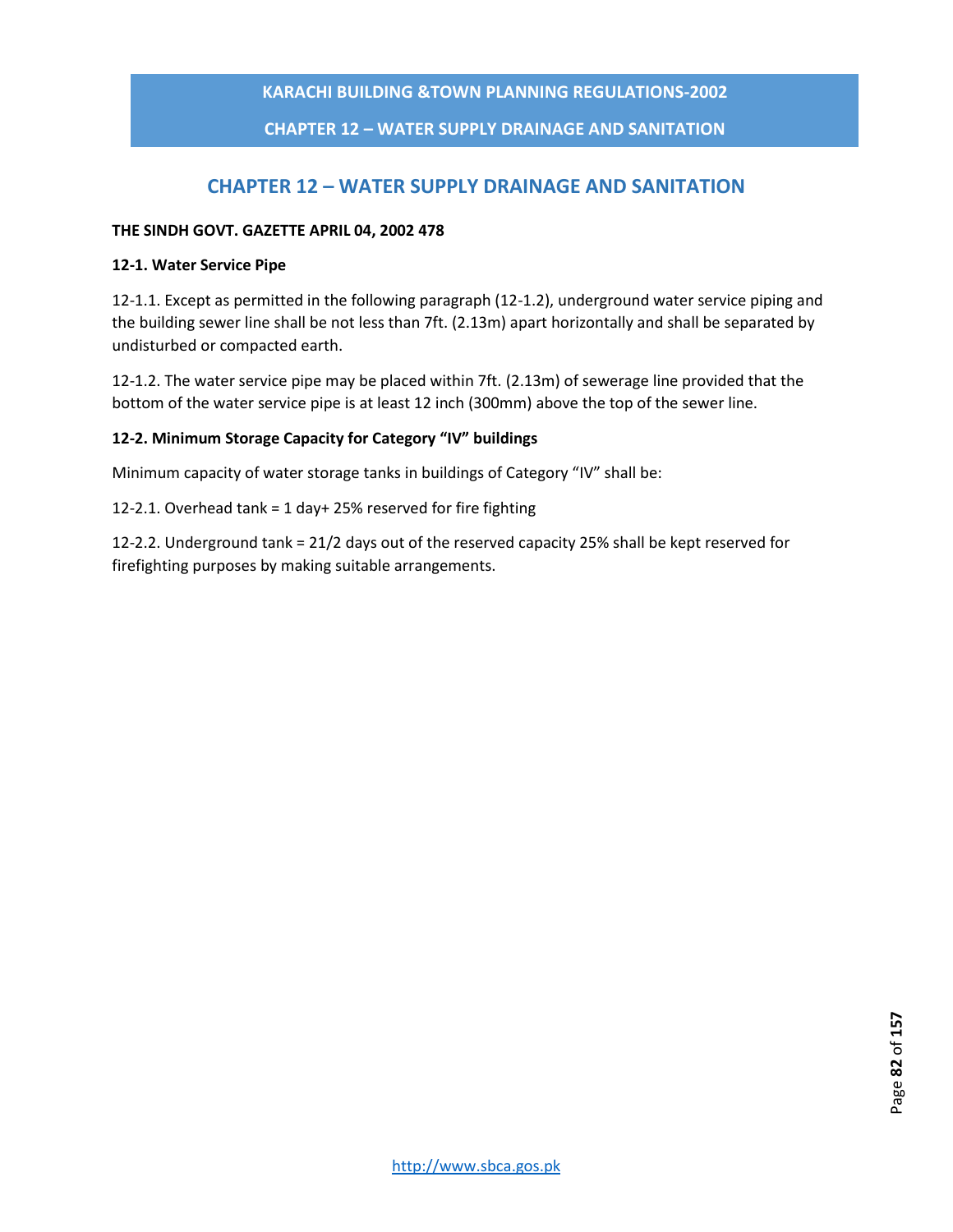12-2.3. Distribution of Water within the premises.

The design of water supply pipe work, underground and overhead tanks shall be in accordance with the following schedule:-

Per capita water requirements/demand for various occupancies.

| <u>Sr.</u><br><u>No</u> | <b>Type of occupancy</b>                                                                                     | <b>Consumption</b><br>per<br>head/day(in<br>liter) |
|-------------------------|--------------------------------------------------------------------------------------------------------------|----------------------------------------------------|
| $\overline{1}$          | Residential                                                                                                  | 135                                                |
| 2                       | Industrial<br>a) Day Schools<br>b) Boarding Schools<br>c) Medical Hospitals<br>d) Medical Quarters & Hostels | 45-100<br>135-225<br>450<br>135                    |
| З                       | Assembly-Cinema, Theater<br>Auditorium etc. (per seat of<br>accommodation).                                  | 45                                                 |
| 4                       | Government or Semi-public<br>business.                                                                       | 45                                                 |

# **THE SINDH GOVT. GAZETTE APRIL 04, 2002 479**

# **12-Water Supply, Drainage & Sanitation**

|   | Mercantile (commercial)                               |     |
|---|-------------------------------------------------------|-----|
| 5 | a) Restaurants 90                                     | 90  |
|   | b) Shopping Centers, Stores (per  <br>toilet fixture) | 200 |
|   | c) Other Business Buildings                           | 45  |
| 6 | Hotels                                                | 225 |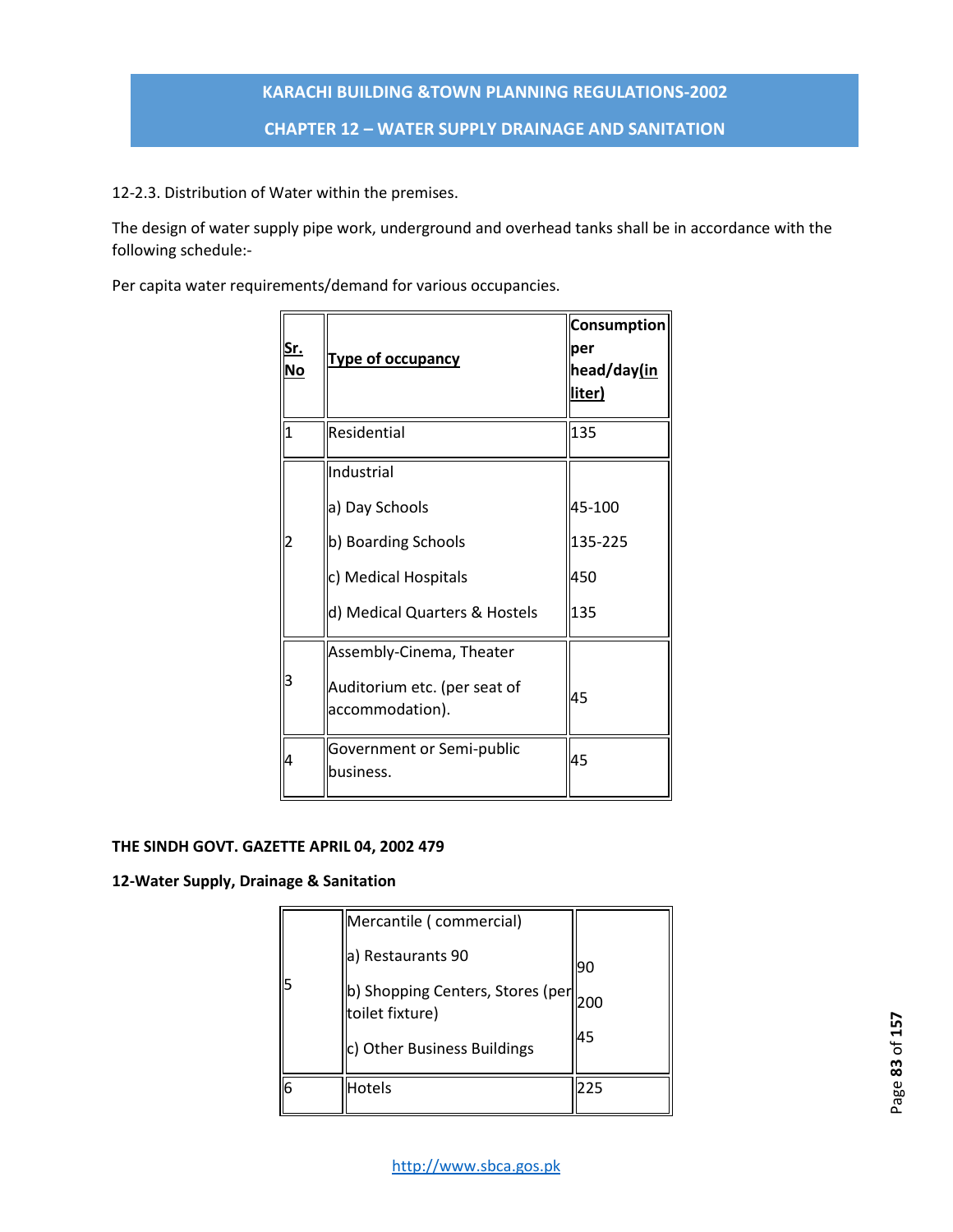| 7  | Industrial                            | 45-135 |
|----|---------------------------------------|--------|
| 8  | Storage including warehouse           | 30     |
| 9  | Service Station 200                   | 200    |
| 10 | Bus/Truck Stands (per vehicle)<br>200 | 200    |
| 11 | Live Stock (per animal) 45-150        | 45-150 |
| 12 | Poultry (per chicken) 45              | 45     |

### **CHAPTER 12 – WATER SUPPLY DRAINAGE AND SANITATION**

### **12-3. Recycling Plant and Treatment of Effluent/Sewage.**

In case recycling plant or treatment of effluent/sewage are provided, all requirements for construction and maintenance as set by National Environmental Quality Standard (NEQS) shall be followed:

### **12-4. Sanitation and Solid Waste**

12-4.1. All medical & hospital waste shall be safely collected, transported and disposed off in accordance with the public health standards (as prescribed by Sindh Environmental Protection Agency) and up to satisfaction of the Authority.

12-4.1.1. All industrial waste shall be treated in accordance with the National Environment Quality Standards (NEQS).

12-4.1.2. All hospitals shall provide the disposal of medical waste as per National Environment Quality Standard (NEQS).

12-4.1.3. In all public sale projects the central waste disposal system shall be provided by the developer.

### **12-5. Digestor/Septic tank**

Where no public sewer is in existence, all sewage shall be disposed of after properly treating, through digestor or septic tank, and effluent shall be discharged safely into a soak pit as a temporary measure till such time as a system is laid out.

### **12-6. Soil Pipes, Waste Pipes and Ventilating Pipes**

12-6.1. A trap shall be used to maintain the water seal and make system fool proof against closing and blockages.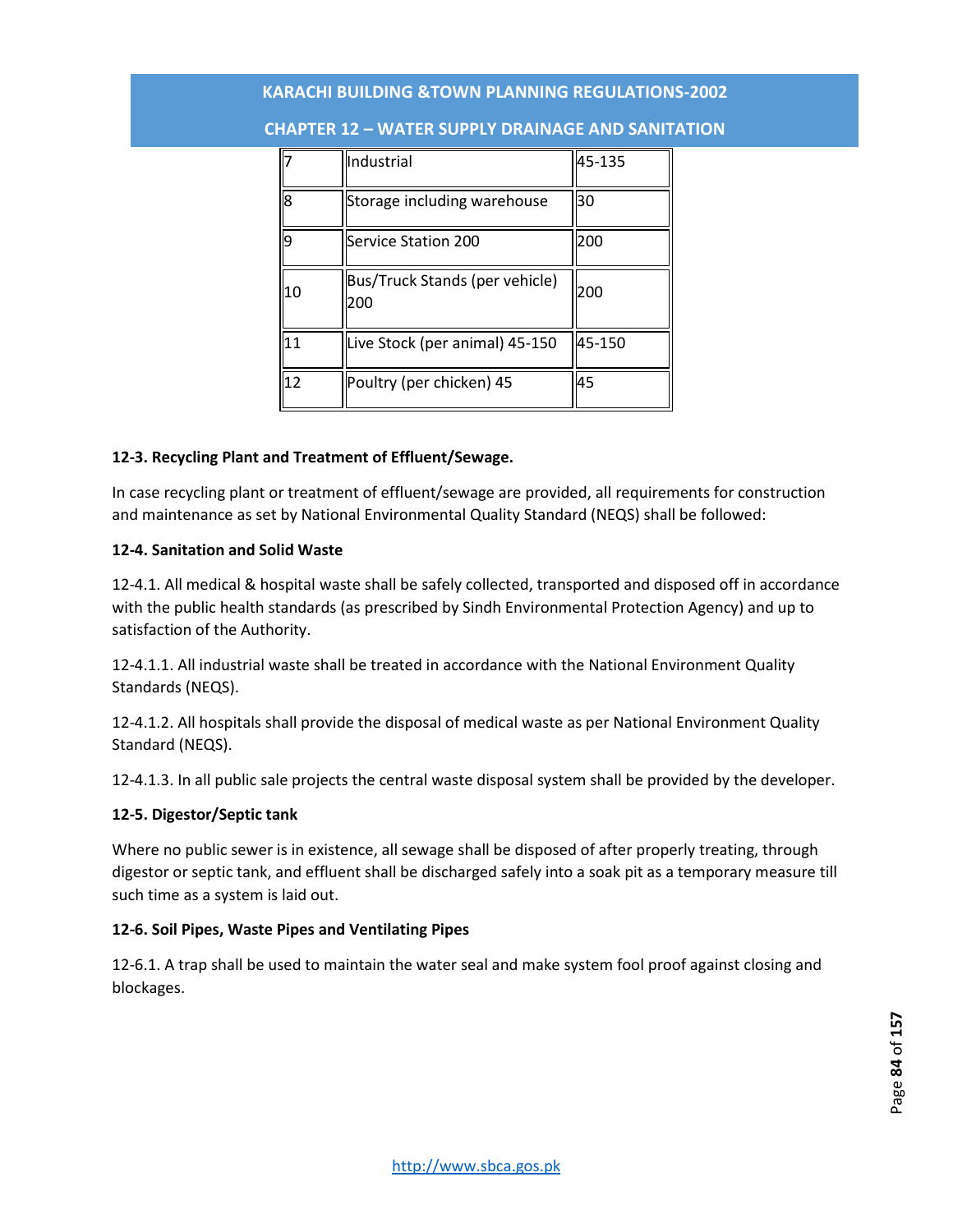# **KARACHI BUILDING &TOWN PLANNING REGULATIONS-2002 CHAPTER 12 – WATER SUPPLY DRAINAGE AND SANITATION**

### **THE SINDH GOVT. GAZETTE APRIL 04, 2002 480**

### **12-Water Supply, Drainage & Sanitation**

12-6.2. In no case shall the internal diameter of a soil pipe or waste pipe be less than the internal diameter of any pipe or of the outlet of any appliance which discharges into it.

12-6.3. All the joints shall be:-

12-6.3.1. properly prepared by the use of rubber gasket or water sealant materials for jointing;

12-6.3.2. adequately supported throughout its length without restraining thermal movements, any fitting which gives such support being securely attached to the building;

12-6.3.3. so placed as to be reasonably accessible for maintenance and repair.

12-6.4. Ventilating pipe shall be provided in all stacks carrying wastewater or sewage, in accordance with the plumbing code.

12-6.5. Drain water pipe of appropriate dimension shall be provided as per approved standard.

### **12-7. Sanitary Provisions**

The minimum requirements/sanitary provisions as prescribed hereunder shall be followed:

12-7.1. For every five (5) single room units or servant quarters: one wash-basin, one W.C. and one(1) bathroom shall be provided.

12-7.2. For every 10(ten) bedrooms or less in a Boarding House or Guest House there shall be at least two(2) W.C.'s, two(2) washbasins and two(2) showers.

12-7.3. For every 20(twenty) persons in a Dormitory and Hostel there shall be at least three(3) W.C.'s, three(3) wash-basins and three(3) showers, and for every 10(ten) additional persons one(1) W.C., one(1) wash-basin, and one(1) shower are to be added.

12-7.4. In an office with 30(thirty) persons (calculated at a rate of one(1) person per 100Sqft.(9.29Sq.m)), there shall be minimum of three(3) W.C.'s, two(2) washbasins and one(1) urinals. For every additional 20 (twenty) persons there shall be one(1) W.C., one(1) wash-basin and one(1) urinal. One (1)

### **THE SINDH GOVT. GAZETTE APRIL 04, 2002 481**

### **12-Water Supply, Drainage & Sanitation**

Wash-basin or equivalent washing space per 25(twenty five) or less persons shall be provided for ablution purposes.

12-7.5. In factory with 30(thirty) persons (calculated at a rate of one (1) person per 100Sq.ft. (9.29Sq.m)), there shall be minimum of three W.C.'s, two(2) wash-basins and one(1) urinals. For every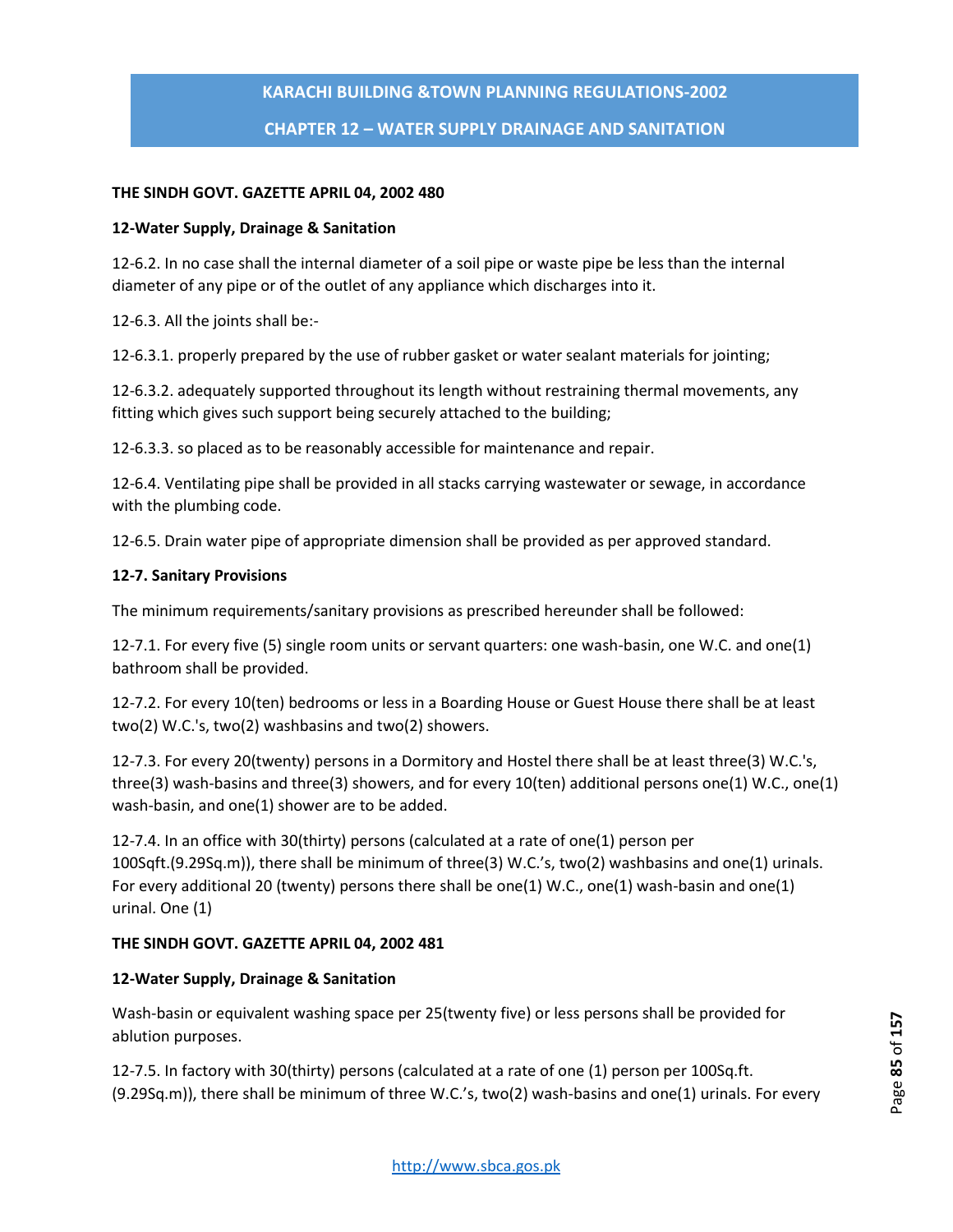# **CHAPTER 12 – WATER SUPPLY DRAINAGE AND SANITATION**

additional 20(twenty) persons there shall be one(1) W.C., one(1) wash-basin and one(1) urinal. One (1) wash-basin or equivalent washing space per 25(twenty five) or less persons shall be provided for ablution purposes, and shall be divided proportionately amongst the genders.

12-7.6. Shopping Center - a minimum of three(3) W.C.'s, one(1) urinals, and one(1) wash-basin shall be provided for 3000Sq.ft.(278.8Sq.m) or less total floor area. For every additional 2000Sq.ft.(185.8Sq.m) floor area, one(1) W.C., one(1) wash-basin, and one(1) urinal shall be provided.

12-7.7. Public Assembly building – two(2) W.C.'s, one(1) wash-basin, and three(3) urinals shall be provided for 1500Sq.ft.(139Sq.m) or less of total floor area and for every additional 1500Sq.ft.(139Sq.m) of floor area one(1) W.C., one(1) wash-basin and two(2) urinals shall be provided.

12-7.8. For Mosque, five(5) ablution space for every Hundred(100) Namazis' and two(2) W.Cs, one shower room shall be provided, for every additional (100) Namazis' the number of ablution space will be extended by 8,6,4 respectively plus special arrangement for the female having a capacity of 300 Namazis' three(3) ablution and one(1) W.C shall be provided.

12-7.9. Cinema and Auditorium - for every 50 seats or less, two(2) W.C.'s, two(2) urinals and two(2) wash-basins shall be provided, and for every additional 50 seats one(1) W.C., two(2) urinals and two(2) wash-basin shall be provided and shall be divided proportionately amongst the genders.

12-7.10. School: – four (4) W.C's and two(2) wash-basins per Hundred(100) students and for every additional fifty(50) students, one(1) W.C. and one(1) wash-basin shall be provided.

# **THE SINDH GOVT. GAZETTE APRIL 04, 2002 482**

## **12-Water Supply, Drainage & Sanitation**

12-7.11. Hospital:- For every 10 beds in a general ward there shall be at least one(1) water closet, one(1) wash-basin, one(1) ablution tap and one(1) bathroom with shower. One (1) kitchen sink shall be provided in each ward.

12-7.12. For 50 seats or part thereof of Restaurant, one(1) water closet, one(1) urinal, one(1) wash-basin shall be provided.

12-7.13. Two urinals may be replaced by W.C., while proportionately dividing the fixtures among the genders.

12-7.14. Provision of one (1) W.C. for special persons shall be provided.

12-7.15. All fixtures shall be divided proportionately amongst the genders.

# **12-8. Manholes and Inspection Chambers**

12-8.1. At every change of alignment, gradient or diameter of a drain, there shall be a manhole or inspection chamber. Bends and junctions in the drains shall be grouped together in manholes as far as possible. The spacing of manholes in case of pipe having a diameter 6inch/8inch (150mm./200mm) shall be 50ft./110ft. (15.2m./35.5m) according to respective diameter, and in case of diameter more than 8inch (200mm) the distance shall be not more than 150ft.(45m).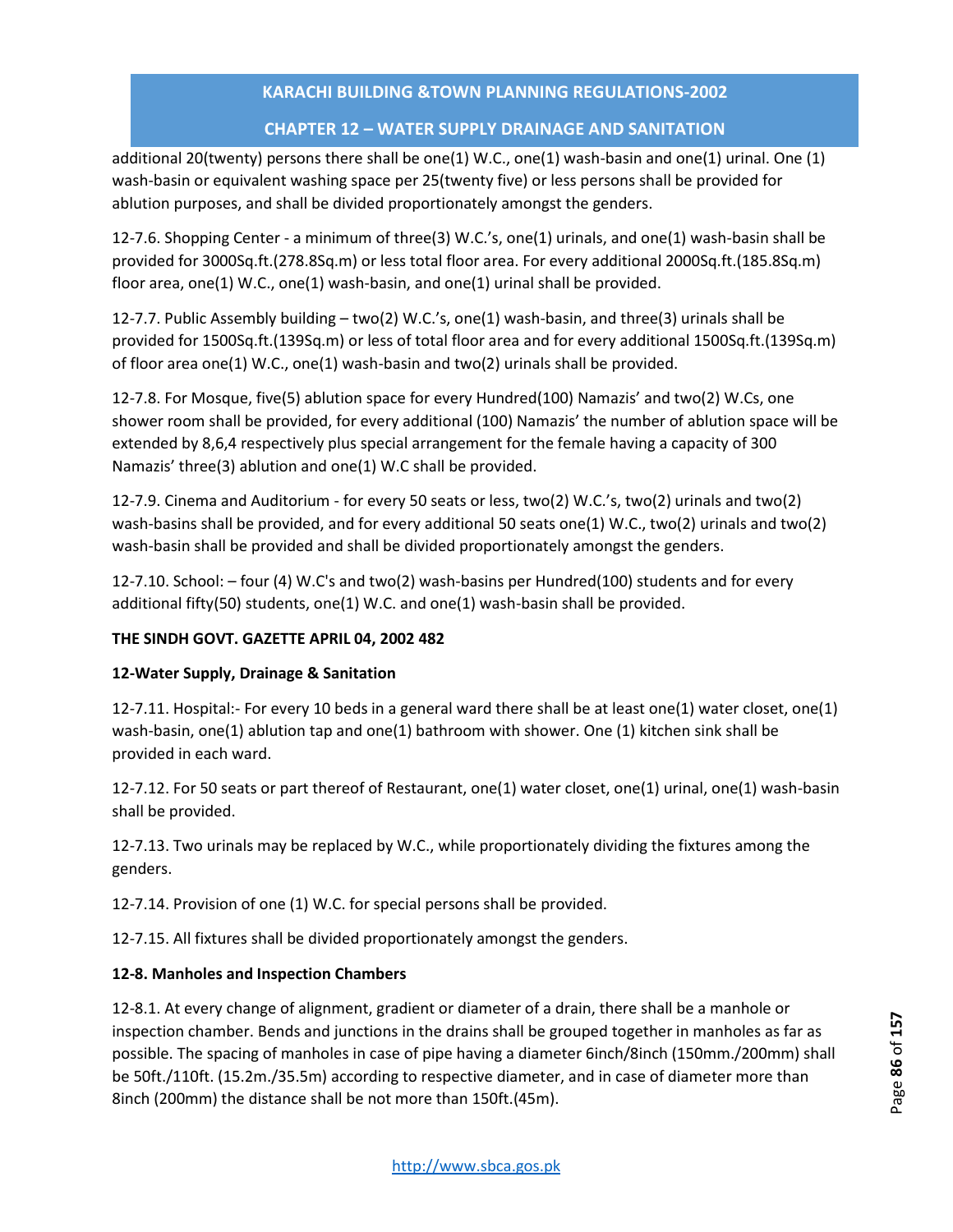# **CHAPTER 12 – WATER SUPPLY DRAINAGE AND SANITATION**

12-8.2. The chamber shall be so designed to make the cleaning and inspection conveniently.

12-8.3. Proper benching shall be provided equal to half the diameter of pipe in semi-circular shape with proper slope in either direction so that no solid shall accumulate in the Manhole/Inspection Chamber.

12-8.4. C.I. Rungs shall be provided at 16inch(400mm) center to center in all manholes over 4ft.(1.2m) in depth. The size of the manhole cover shall be such that there is a clear opening of at least 2ft.(60cm) in diameter for manholes exceeding 4ft.(1.2m) in depth.

## **12-9. Storm water drainage.**

12-9.1. The roofs of every building, and the floor or balconies abutting on a street or constructed over a street, shall be so constructed or framed as to permit effectual drainage of the rain water therefrom, by means of a sufficient number of leaders of adequate sizes, so arranged, jointed, and fixed as to ensure that

### **THE SINDH GOVT. GAZETTE APRIL 04, 2002 483**

### **12-Water Supply, Drainage & Sanitation**

the rain water is carried away from the building without causing dampness in any part of the walls, or foundations of the walls, or foundations of the building, or those of an adjacent building, provided the fall is not greater than 20ft.(6m) in case of spouts.

12-9.2. A leader shall not discharge into or connect with any soil pipe or its ventilating pipe, or any waste pipe or its ventilating pipe, nor shall it discharge into a sewer.

12-9.3. Rain water from leader spouts etc. shall not discharge onto a public street at a height greater than 12inch (300mm) from that street, or onto a neighboring property.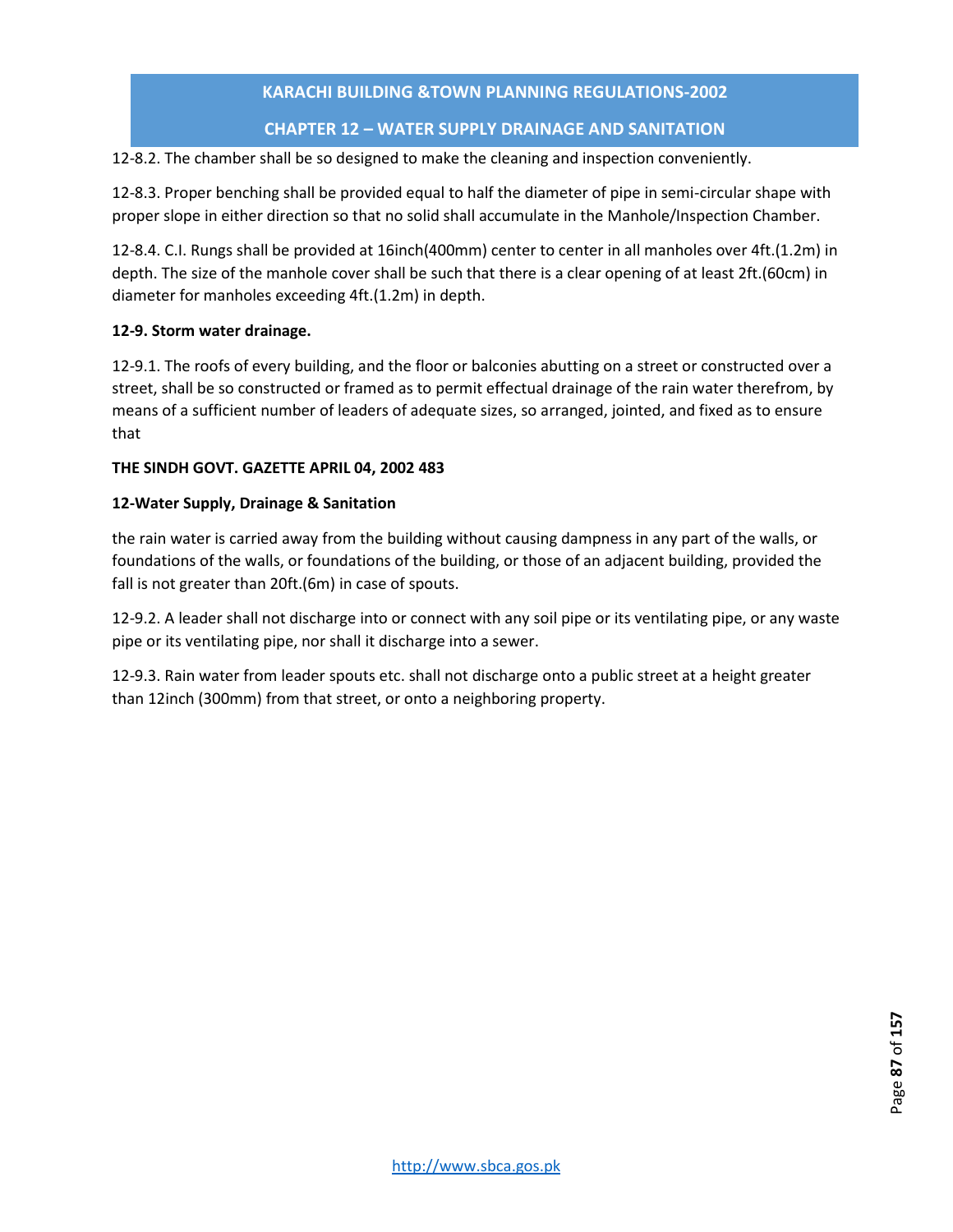# **CHAPTER 13 – FIRE RESISTANCE AND FIRE PRECAUTIONS**

# **CHAPTER 13 – FIRE RESISTANCE AND FIRE PRECAUTIONS**

### **THE SINDH GOVT. GAZETTE APRIL 04, 2002 484**

### **13-1. General**

Every building shall comply with the provisions laid down in Chapters 13 and 14 in respect of fire resistance and fire precautions, unless noted otherwise.

### **13-2 Stand Pipes System.**

### **13-2.1. Requirements for Fire Prevention and Fire Extinguishing shall be the following:-**

13-2.1.1. All buildings which are ground plus three storeys or above or more than 43ft.(13m) high shall be provided a set stand pipe/ pipes as given below:-

a) Buildings from (4) storeys up to 8 storeys in height shall be equipped with not less than 2inch(5.1cm) dia stand pipes.

And

b) Buildings over 8 storeys in height shall be equipped with not less than 4inch (10cm) dia stand pipe.

13-2.1.2. The number of stand pipes shall be such that all parts of every floor area are at a maximum distance of 120ft.(36.5m) from the stand point.

13-2.1.3. In so far as practicable, stand pipes shall be located with outlets within stairway enclosures; but if these are not available the stand pipes shall be located in a common corridor. In any case, one shall be located in the main.

a) The construction of stand pipes shall be of mild steel.

b) Stand pipe risers shall extend from the lowest to the top most storey of the building or part of building which they serve.

c) When more than one stand pipe is required, they shall be interconnected at their bases by pipes equal in size to that of the largest riser.

### **THE SINDH GOVT. GAZETTE APRIL 04, 2002 485**

### **13-Fire Resistance and Fire Precautions**

d) Every stand pipe or stand pipe system in case of inter connected stand pipes, shall be equipped with a fire department approved in-let connection of corrosion resistive metal (e.g. gunmetal) located on an outer building face nearest to street approximately 20ft.(6m) to 30ft.(9.13m) above finished ground and suitably marked "Fire Department Connection – Stand Pipe".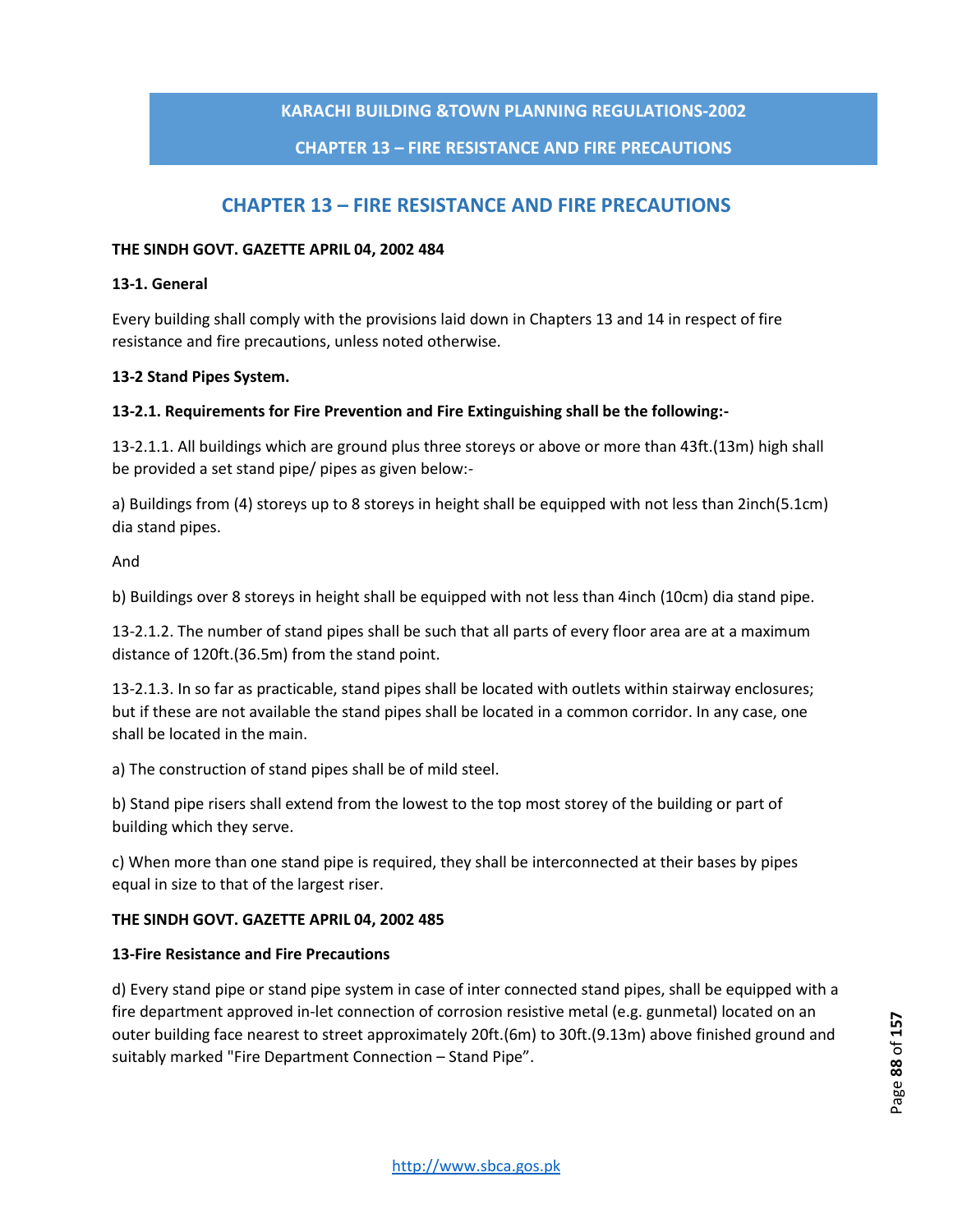# **CHAPTER 13 – FIRE RESISTANCE AND FIRE PRECAUTIONS**

e) Stand pipes shall be provided in every storey with a 1.5inch (3.8cm) diameter flexible hose not less than 100ft. (30m) long, with a 0.5inch (1.25cm) nozzle, hang in an approved rack or cabinet.

f) The stand pipes shall be fed by an overhead water tank reserved solely for this purpose. The minimum capacity of this tank shall be 5000 gallons(18,925Lit), with a minimum of 7ft.(2.1m) head above the highest discharge point.

## **13-3. Automatic Sprinkler System**

### **13-3.1. Automatic sprinkler system shall be provided in the following:**

13-3.1.1. In every institutional building which serves restrained or handicapped persons.

13-3.1.2. In covered car parking areas in buildings of which upper storeys are designed for other uses when such parking area exceeds 5000Sq.ft.(464.6Sq.m).

13-3.1.3. Bus garages or terminals for passengers serving more than 4 buses at a time.

13-3.1.4. Each floor mercantile and industrial building which is more than one storey high and which exceeds 20,000Sq.ft (1858.73Sq.m) covered area.

13-3.1.5. All building compartments used for manufacture, display or sale of combustible materials and products which are more than 7000Sq.ft.(650.5Sq.m) in covered area.

13-3.1.6. All areas of theatres except auditorium, music hall, and lobbies.

## **THE SINDH GOVT. GAZETTE APRIL 04, 2002 486**

### **13-Fire Resistance and Fire Precautions**

13-3.1.7. All building areas used primarily for storage of goods, and material including areas clearly specified for storage of incombustible materials and goods, which are more than 1000Sq.ft.(92.93Sq.m) in areas.

13-3.1.8. No sprinkler provision should be made in the immediate vicinity of generators or any electrical equipment.

### **13-4. Sprinkler System Construction**.

## **13-4.1. Sprinkler – System Construction shall be in the following manner:**

13-4.1.1. Sprinkler pipes, hangers and sprinkler heads shall be protected from corrosion.

13-4.1.2. Every sprinkler system shall be equipped with a fire department approved inlet connection located on an outer building face nearest to street approximately 20 to 30ft. (6 to 9.13m) above finished ground and suitable marked "Fire Department Connection – Automatic Sprinklers".

13-4.1.3. Automatic Sprinkler System shall be fed by a overhead water tank reserved solely for this purpose. The tanks shall be capable of supplying 25% of the Sprinkler heads for 20 minutes but the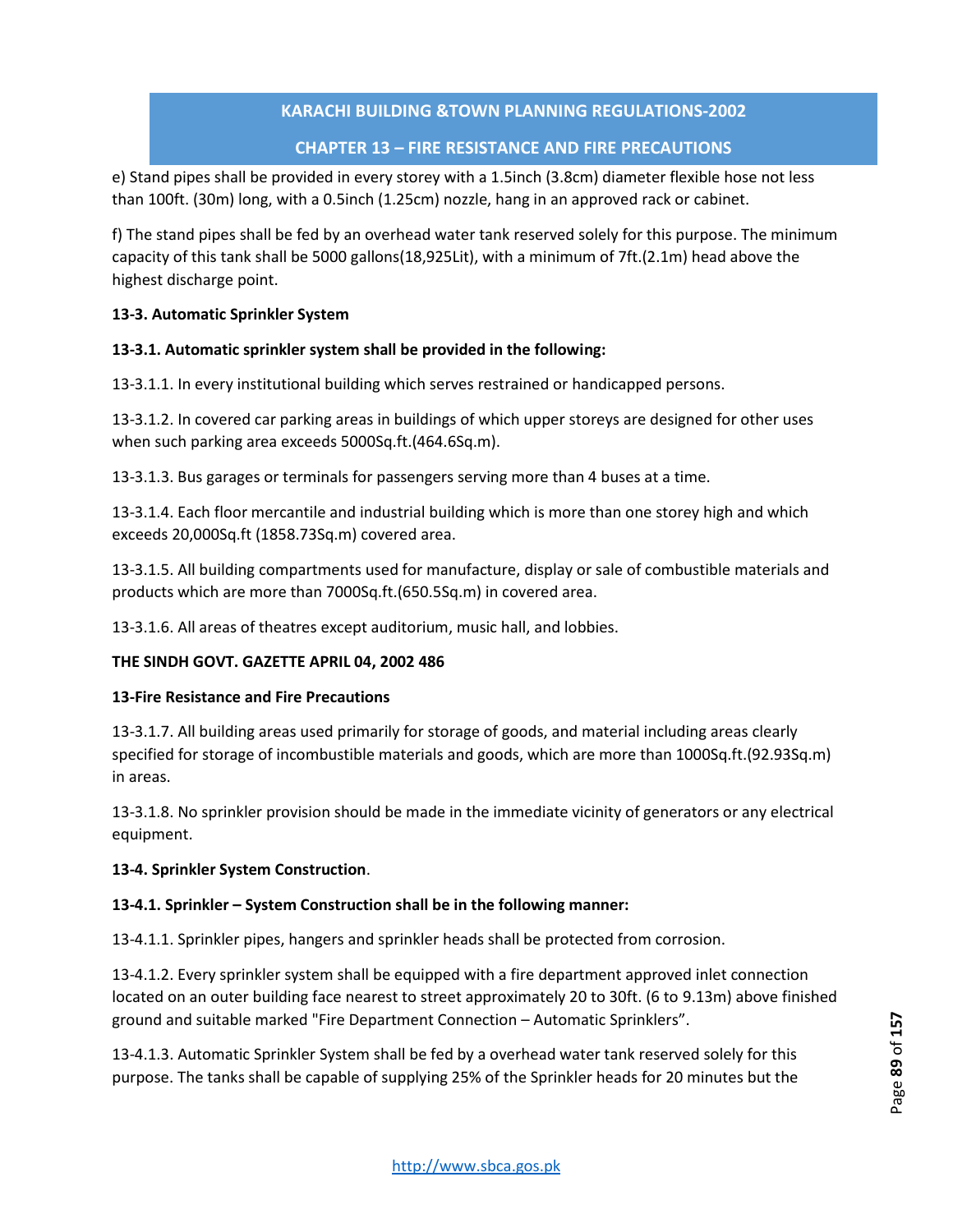# **CHAPTER 13 – FIRE RESISTANCE AND FIRE PRECAUTIONS**

minimum capacity of any tank shall be 5000gallons(18,925Lit). There shall be a minimum head of 15Lbs. /Sq. ft. (1.02Kg/cm2) above the highest discharge point.

13-4.1.4. Automatic Sprinkler System shall be arranged to set off automatic fire alarm system simultaneously.

13-4.1.5. Every Sprinkler System shall be provided with a readily accessible outside valve to control all sources of water supply.

## **13-5. Manual Fire Extinguishing Equipment**

### **13-5.1. Manual fire extinguishers shall be provided as follows:**

13-5.1.1. Two extinguishers in stage area, one in each dressing room, one immediately outside each entry in theatres.

13-5.1.2. One extinguisher in each 2400Sq.ft.(223Sq.m) of area of public assembly buildings, but not less than one on each occupied floor, and not less than 1 in each lab, workshop or vocational room.

### **THE SINDH GOVT. GAZETTE APRIL 04, 2002 487**

### **13-Fire Resistance and Fire Precautions**

13-5.1.3. At lease one extinguisher on each floor at stairway landing and in corridor at each lift or group of lifts in residential and commercial buildings.

## **13-6. Installation Of Interior Fire Alarm System.**

## **13-6.1. Installation of interior fire alarm system shall be installed in the following:**

13-6.1.1. All hotels, motels, dormitories, more than one storey high and with a capacity of fifty (50) or more occupants.

13-6.1.2. All hospitals, asylums, nursing homes, and similar institutional buildings accommodating more than (20) twenty occupants above the ground floor.

13-6.1.3. All School buildings with provision of more than Thirty (30) students above the ground floor.

13-6.1.4. All mercantile buildings with more than 186m2 above the first floor.

13-6.1.5. All factory buildings exceeding two (2) storey in height and with more than 4000Sq.ft. (371.74Sqm) above the first floor.

13-6.1.6. All office buildings more than five (5) storeys in height and with occupancy area of more than 1, 00,000Sq.ft. (9293.68Sq.m) above the ground floor.

13-6.1.7. All Cinemas, theatres and similar places of public assembly.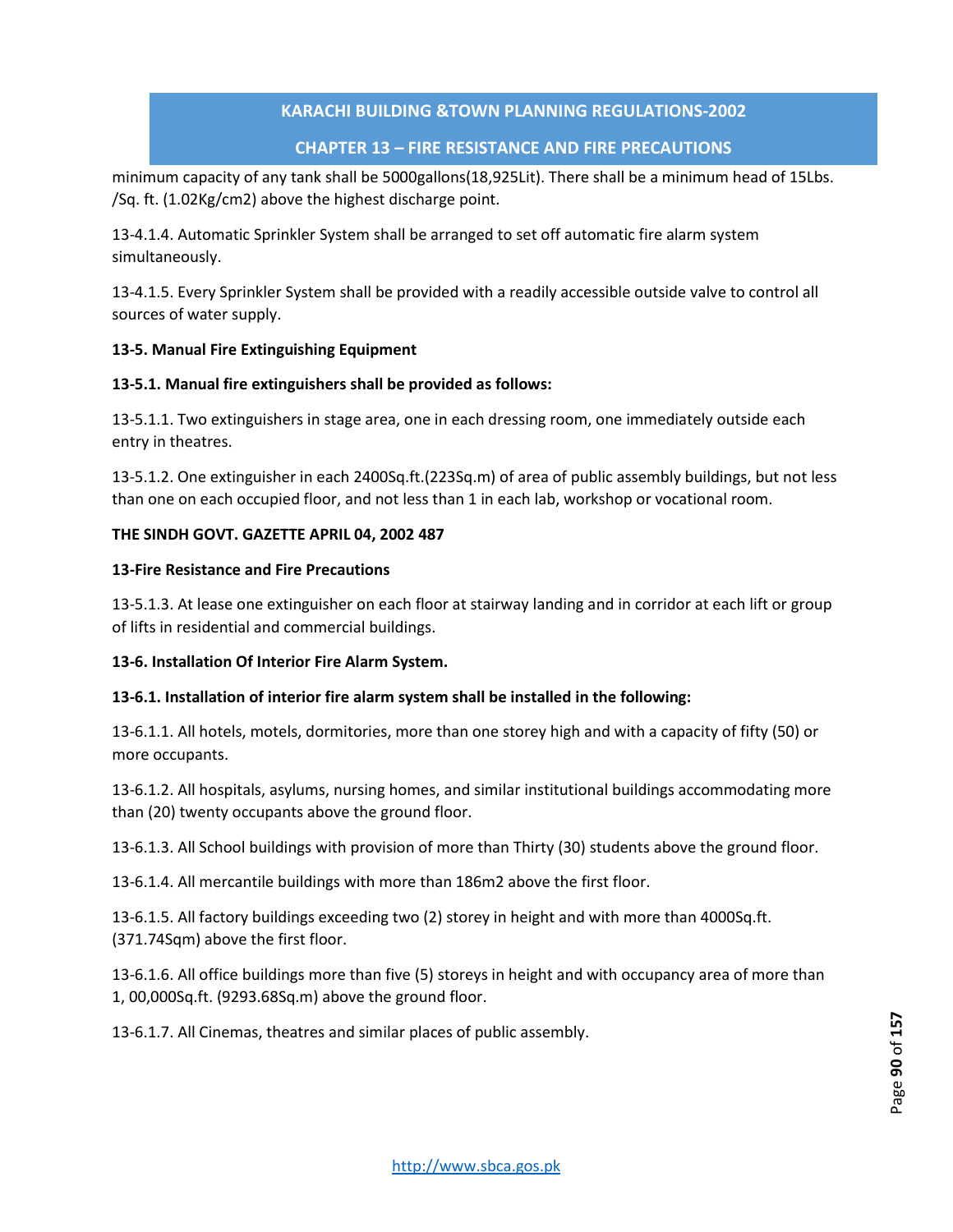# **KARACHI BUILDING &TOWN PLANNING REGULATIONS-2002 CHAPTER 13 – FIRE RESISTANCE AND FIRE PRECAUTIONS**

# **13.7. Signal Stations**

# **13.7.1. Signal Stations shall be provided as follows**

13-7.1.1. At least one (1) station shall be located in each storey in an accessible location in the natural depth of exit-way or escape.

13-7.1.2. All stations shall be so located that no point on any floor or the building is more than 150ft. (45.69m) distant from a station.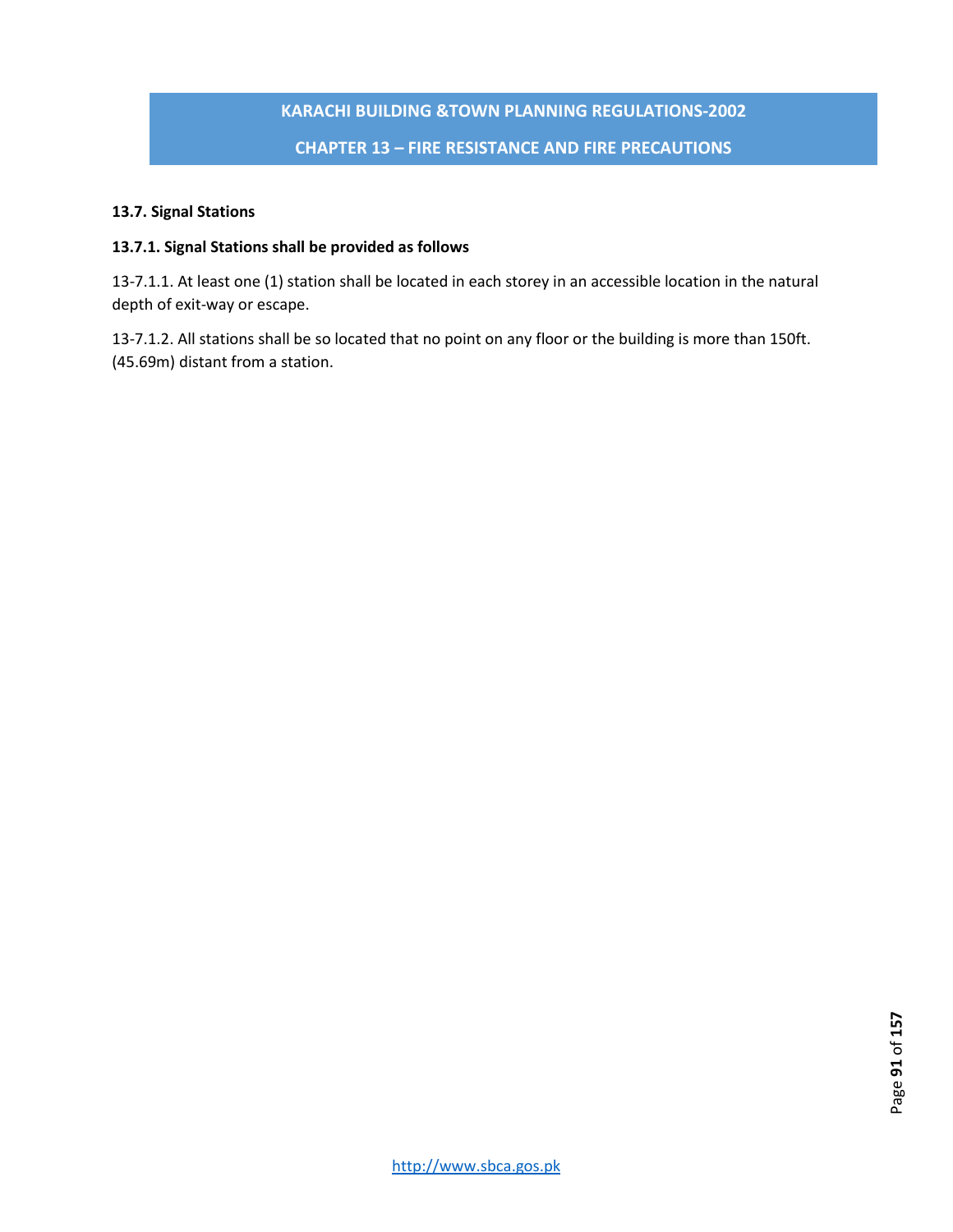# **CHAPTER 14 – FIRE RESISTIVE STRUCTURAL REQUIREMENTS**

# **CHAPTER 14 – FIRE RESISTIVE STRUCTURAL REQUIREMENTS**

### **THE SINDH GOVT. GAZETTE APRIL 04, 2002 488**

### **14-1. Fire Resistance**

14-1.1. For purposes of this chapter, every building or compartment shall be regarded according to its use or intended use, and where a building is divided into compartments intended to be used for different purposes, the requirements of each compartment shall be determined separately.

14-1.2. Every element of structure shall be required to have fire resistance for not less than the relevant period specified in TABLE 14.1 with regard to the building of which it forms part.

### **TABLE 14.1 - Minimum periods of fire resistance**

|                          | <b>Types of Building or Compartment.</b> | Minimum period of fire resistance in hours<br>for elements of structure. |                 |  |  |
|--------------------------|------------------------------------------|--------------------------------------------------------------------------|-----------------|--|--|
|                          |                                          | Ground or upper storey                                                   | <b>Basement</b> |  |  |
| i)                       | Private dwelling house.                  | 1.5                                                                      | 1.5             |  |  |
| ii)                      | Private dwelling house.                  | 0.5                                                                      | 1.5             |  |  |
| ii)                      | Institutional:                           |                                                                          |                 |  |  |
| $\overline{\phantom{0}}$ | up to 92ft.(28m) high                    | 1                                                                        | 1.5             |  |  |
| -                        | over 92ft.(28m) high                     | 1.5                                                                      | $\overline{2}$  |  |  |
|                          |                                          |                                                                          |                 |  |  |
| iii)                     | Residential buildings other than private |                                                                          |                 |  |  |
|                          | dwelling house.                          |                                                                          |                 |  |  |
|                          | up to 2 storeys high                     | 0.5                                                                      | $\mathbf{1}$    |  |  |
| $\overline{a}$           | up to 3 storeys high                     | $\mathbf{1}$                                                             | $\mathbf{1}$    |  |  |
| $\overline{a}$           | up to 92ft.(28m) high                    | $\mathbf{1}$                                                             | 1.5             |  |  |
|                          | over 92ft.(28m) high                     | 1.5                                                                      | $\overline{2}$  |  |  |
|                          |                                          |                                                                          |                 |  |  |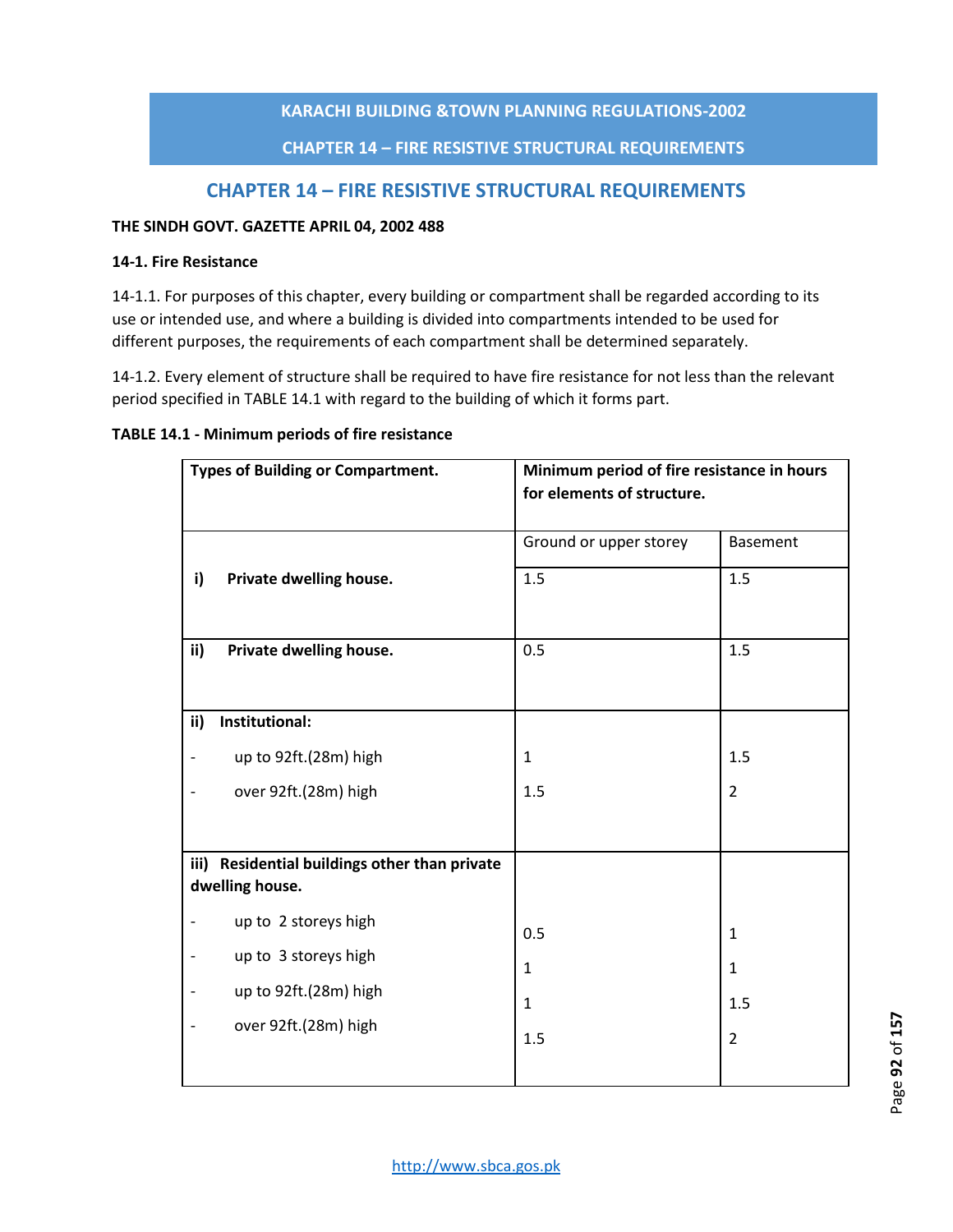|    | iv) Office Buildings        |                |                |
|----|-----------------------------|----------------|----------------|
|    | up to 25ft.(7.5m) high      | 0.5            | 1              |
|    | up to 50ft.(15m) high       | $\mathbf{1}$   | $\mathbf{1}$   |
|    | up to 92ft.(28m) high       | $\mathbf{1}$   | 1.5            |
|    | over 92ft.(28m) high        | 1.5            | $\overline{2}$ |
|    |                             |                |                |
| v) | <b>Mercantile Buildings</b> |                |                |
|    | up to 25ft.(7.5m) high      | 0.5            | $\mathbf{1}$   |
|    | up to 50ft.(15m) high       | $\mathbf{1}$   | 1              |
|    | up to 92ft.(28m) high       | $\mathbf{1}$   | $\overline{2}$ |
|    | over 92ft.(28m) high        | $\overline{2}$ | $\overline{4}$ |
|    |                             |                |                |

# **CHAPTER 14 – FIRE RESISTIVE STRUCTURAL REQUIREMENTS**

# **THE SINDH GOVT. GAZETTE APRIL 04, 2002, 489**

# **4-Fire Resistive Structure Requirements**

|                              | vi) Factory Buildings  |     |                |
|------------------------------|------------------------|-----|----------------|
|                              | Up to 25ft.(7.5m) high | 1.5 | $\mathbf 1$    |
| $\overline{a}$               | Up to 50ft.(15m) high  | 1   | $\mathbf 1$    |
| $\qquad \qquad \blacksquare$ | Up to 92ft.(28m) high  | 1   | $\overline{2}$ |
|                              | Over 92ft.(28m) high   | 2   | 4              |
|                              |                        |     |                |
|                              | vii) Factory Buildings |     |                |
|                              | up to 25ft.(7.5m) high | 0.5 | $\mathbf 1$    |
|                              | up to 50ft.(15m) high  | 1   | $\mathbf 1$    |
|                              | up to 92ft.(28m) high  | 1   | $\overline{2}$ |
|                              | over 92ft.(28m) high   | 2   | 4              |
|                              |                        |     |                |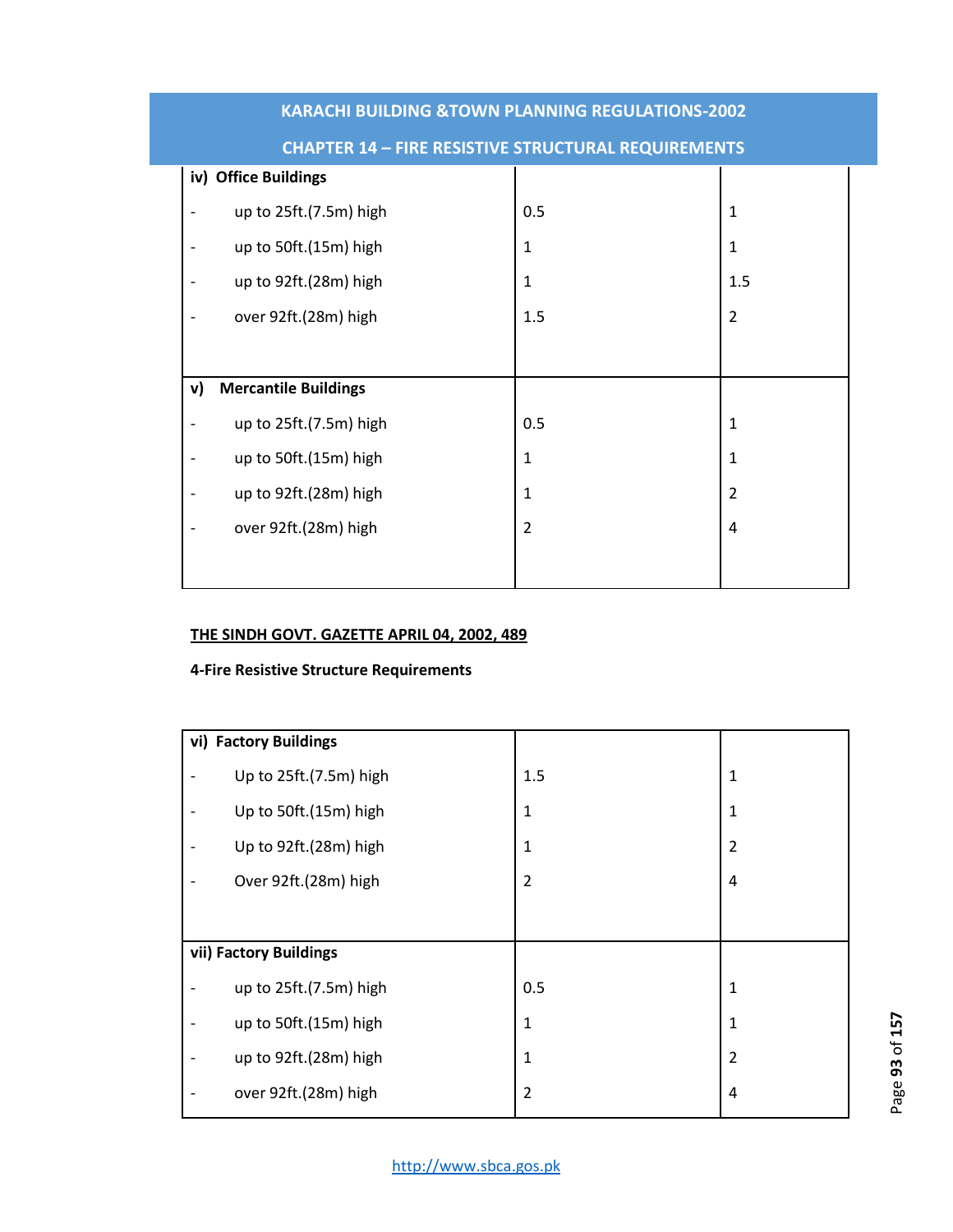| vii) Public Assembly Building    |                |                |
|----------------------------------|----------------|----------------|
| up to 25ft.(7.5m) high           | 0.5            | $\mathbf 1$    |
| up to 50ft.(15m) high            | $\mathbf{1}$   | $\mathbf 1$    |
| up to 92ft.(28m) high            | $\mathbf 1$    | 0.5            |
| over 92ft.(28m) high             | 0.5            | $\overline{2}$ |
|                                  |                |                |
| viii) Storage & Public Car parks |                |                |
| up to 25ft.(7.5m) high           | 0.5            | $\mathbf{1}$   |
| up to 50ft(15m) high             | $\mathbf 1$    | $\overline{2}$ |
| up to 92ft.(28m) high            | $\overline{2}$ | 4              |
| over 92ft.(28m) high             | 4              | 4              |
|                                  |                |                |

# **CHAPTER 14 – FIRE RESISTIVE STRUCTURAL REQUIREMENTS**

14-1.2.1. If any part of a building is completely separated throughout its height, both above and below the ground, from all other parts by compartment walls in the same vertical plane, the fire resistance requirement of that part shall be determined solely by height of that part.

14-1.2.2. If any element of structure forms part of more than one building or compartment and the requirements of fire resistance in respect of one building or compartment differ from those specified for any other building or compartment of which the element forms part, such element shall be so constructed as to comply with the greater or greatest of the requirements specified.

14-1.2.3. Any element of structure shall have fire resistance of not less than the minimum period required for any element which it carries.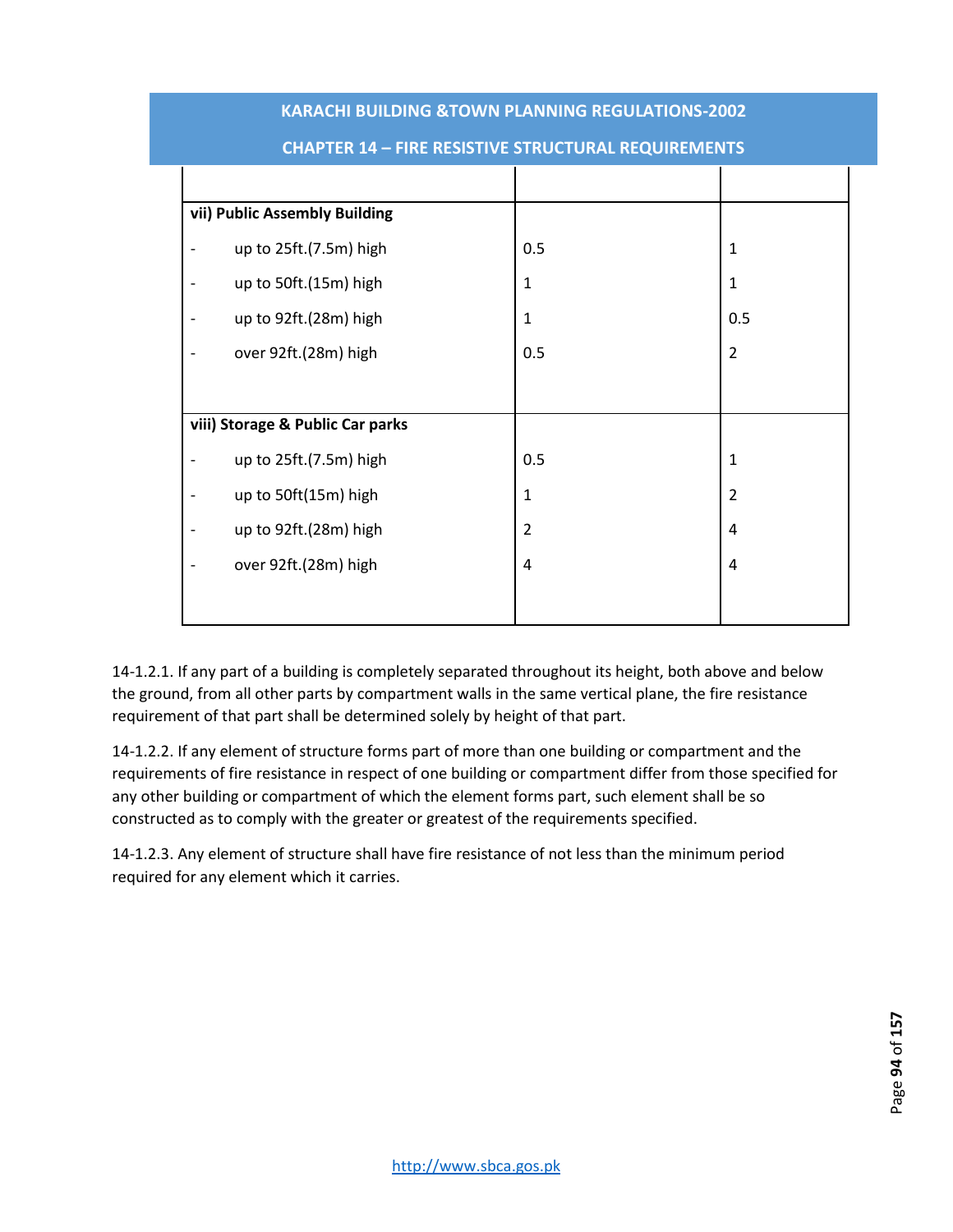# **KARACHI BUILDING &TOWN PLANNING REGULATIONS-2002 CHAPTER 14 – FIRE RESISTIVE STRUCTURAL REQUIREMENTS**

### **THE SINDH GOVT. GAZETTE APRIL 04, 2002 490**

### **14-Fire Resistive Structure Requirements**

### **14-2. Test of Fire Resistance**

Every element of structure shall be capable of resisting the action of fire for the specified test of fire resistance period under the conditions of test appropriate to such an element in accordance with BS - 476: Part 1: 1953 and subject to modifications, if any.

### **14-3. External Walls**

14-3.1. Any external wall which is situated within a distance of 4ft. (1.2m) from the relevant boundary, or is a wall of a building which exceeds 50ft.(15.22m) in height, shall be constructed wholly of noncombustible material apart from any external cladding.

14-3.2. Any steel beam or column, wherever forming part of, or carrying, an external wall constructed of non-combustible material shall also be constructed wholly of non-combustible material.

14-3.3. Any part of a roof shall be deemed to be part of an external wall if it is pitched at an angle of Seventy (70) degrees or more to the horizontal and covers a habitable space within the buildings.

## **14-4. Separating Walls and Fire Walls**

14-4.1. Separating walls between two adjoining buildings shall form complete vertical separation and shall not have any opening except for the following:

14-4.1.1. Passage of a pipe through a separating wall if the pipe is not a flue pipe and has a diameter not exceeding 1 inch (25mm) if it is made of combustible material, and 6 inch (150mm) if it is made of noncombustible material.

14-4.1.2. An opening which is necessary as a means of escape from fire, if the opening is fitted with a fire door which has fire resistance not less than the period required for the separating wall.

14-4.2. Any separating wall or fire wall which forms a junction with a roof shall be carried above the upper surface of the roof covering to a distance not less than 15 inch (375mm). A separating wall or fire wall shall not be required to comply with this requirement if:-

14-4.2.1. the roofs being separated by the wall are of non-combustible construction;

14-4.2.2. the buildings separated by the wall are residential, office or assembly buildings and do not exceed 40ft. (12.18m) in height.

### **THE SINDH GOVT. GAZETTE APRIL 04, 2002 491**

**14-Fire Resistive Structure Requirements**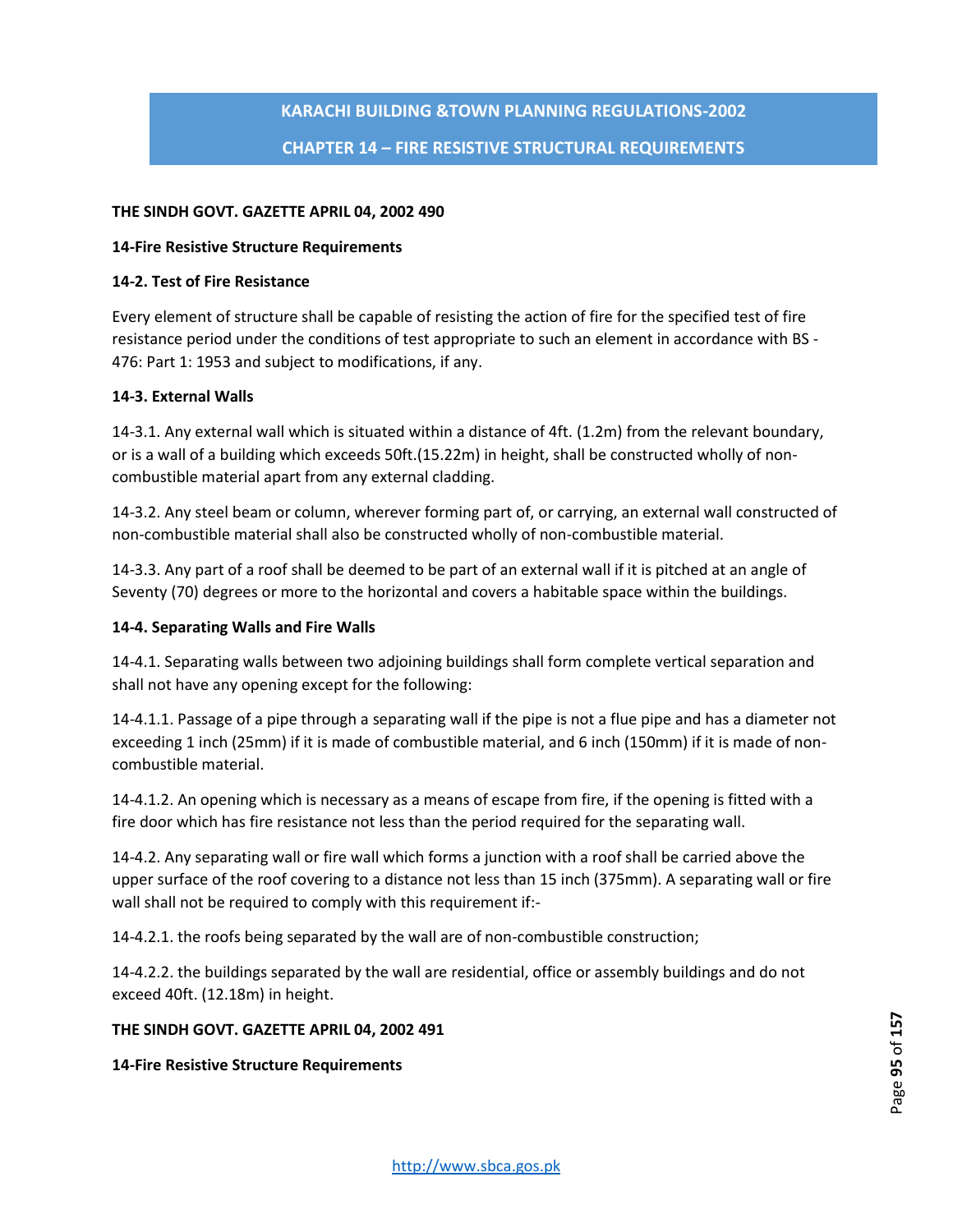# **CHAPTER 14 – FIRE RESISTIVE STRUCTURAL REQUIREMENTS**

14-4.3. If any external wall is carried across the end of a separating wall/fire wall, such external wall and separating wall/fire wall shall be bounded together.

# **14-5. Compartmentalization**

Every floor of a building shall be divided as far as possible into compartments by means of appropriate fire resistant elements/measures for example fire walls as follows:

14-5.1. Separating one occupancy from another within the same building.

14-5.2. Separating part of a building from any other part of the same building which is used, or intended to be used, for a different function such as residential, institutional, assembly, storage, commercial use etc.

14-5.3. Dividing an institutional building, except industrial building, into smaller compartments of an area not exceeding 3000Sq.yds.(2500sq.m).

14-5.4. Separating occupancy areas from common circulation areas.

# **14-6. Construction of Fire Walls**

Fire walls shall be constructed in any manner or with any non-combustible material conforming with a minimum fire resistance of two (2) hours.

## **14-7. Openings in Fire Walls**

14-7.1. Openings in fire walls may be fitted with a single or double leaf door with a minimum fire resistance for the following periods:-

14-7.1.1. Door giving access to an apartment from a common area – 0.5 hour;

14-7.1.2. Any other case  $-1.5$  hours.

14-7.2. Except in case of fire doors giving access to occupancy areas from common circulation areas, all fire doors must open in the direction of escape.

## **14-8. Direct Access for Ground Floor and Above**

14-8.1. Except for storeys below the first storey, direct access for firefighting shall be provided from the outdoors to every storey having its floor level less than 82ft.(25m) above ground by at least one unobstructed window or access panel for each 50ft.(15m) of wall, in each wall required to face a street.

14-8.2.An opening for access required in above clause shall be not less than 3.6ft.(1.1m) high by 2ft.(0.6m) wide, with a sill height of not more than 3ft.(0.9m) above the inside floor.

## **THE SINDH GOVT. GAZETTE APRIL 04, 2002 492**

**14-Fire Resistive Structure Requirements**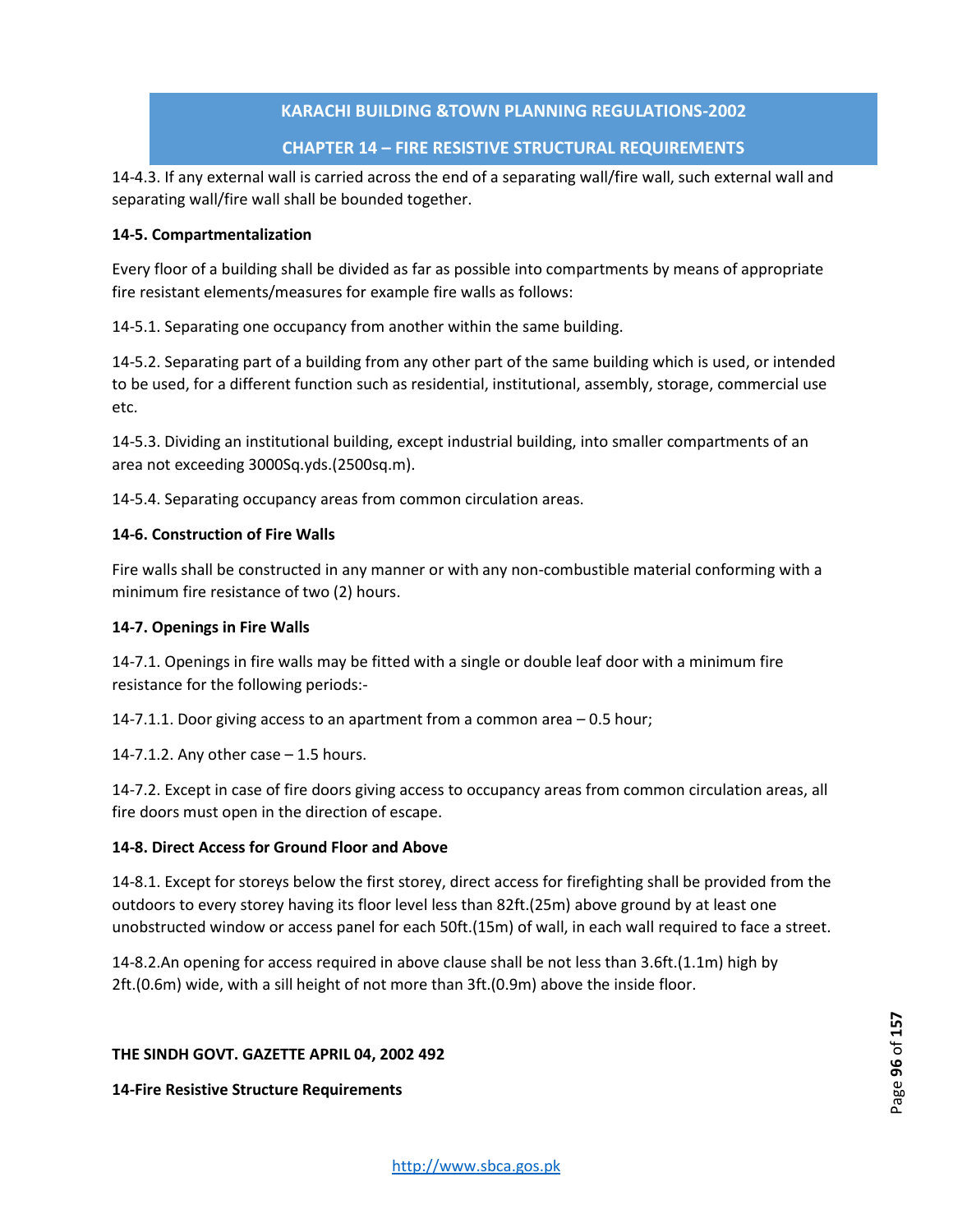# **CHAPTER 14 – FIRE RESISTIVE STRUCTURAL REQUIREMENTS**

14-8.3.Access panels above the first storey shall be readily open able from both inside and outside or the opening shall be glazed with plain glass.

# **14-9. Protected Shafts.**

14-9.1. Protected shafts shall be constructed only for stairway lift, chute, duct, or any other purposes which enable persons, things or air to pass between different compartments.

14-9.2. There shall be no opening in shaft enclosures except the following:-

14-9.2.1. an opening for a pipe;

14-9.2.2. an opening fitted with a door which has fire resistance of half hour or not less than half the period required in TABLE 14.1, whichever is more;

14-9.3. Any protected shaft containing a lift or lifts:

14-9.3.1. shall be ventilated to external air by means of one or more permanent openings situated at the top of the shaft and having a total unobstructed area of not less than 1.5Sq.ft.(0.13Sq.m) for each lift;

14-9.3.2. shall not contain any pipe conveying oil or gas or any ventilating duct;

14-9.3.3. may have an opening in its protective structure for passage of cables for the lift into the machine room provided that if the opening is at the bottom of the shaft the opening should be as small as practicable.

14-9.4. If a protected shaft serves as, or contains, a ventilating duct, the duct shall not be constructed of, or lined with, any material which increases the risk of spread of fire.

14-9.5. If a protected shaft consists of a stairway, it shall not contain any pipe conveying oil or gas, or a ventilating duct.

14-9.6. A shaft that does not extend to the roof of a building shall be enclosed with top construction of the same strength and fire resistance as that of the shaft enclosure. Such shafts shall be provided with non-combustible vents for the relief of smoke and gases in the event of fire, with an area not less than 10% of the shaft area.

## **THE SINDH GOVT. GAZETTE APRIL 04, 2002 493**

## **14-Fire Resistive Structure Requirements**

14-9.7. All shafts that extend to the roof of a building shall be ventilated by a window in the side of the shaft of not less than 75% of the area of the shaft. Such window shall not be located within three 10ft.(3m) of an interior property line, and its sill level shall not be less than 2.5ft.(0.76m) above the finished roof level.

## **14-10. Fire Resistant Doors**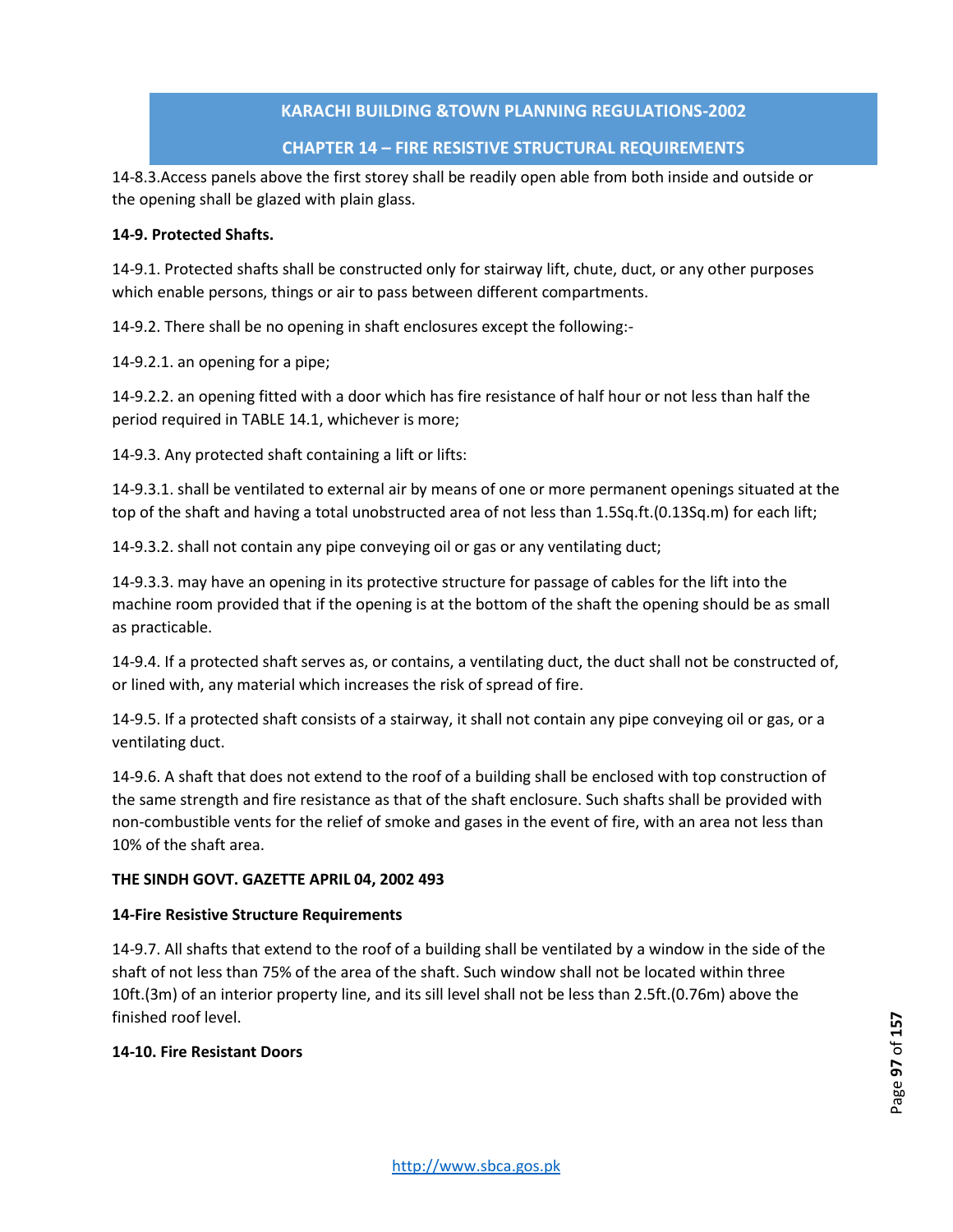# **CHAPTER 14 – FIRE RESISTIVE STRUCTURAL REQUIREMENTS**

14-10.1. Any fire resistant door shall, if exposed to a test by fire and then fitted in its frame, satisfy the requirements as to freedom from collapse and resistance to passage of flame for not less than the relevant period required.

14-10.2.The clearance between the leaf of the door and the frame , or between two leaves shall be as small as practicable.

14-10.3.If two separate doors (whether single or double leaf door) are installed on opposite sides of an opening, the required fire resistance may be achieved by the two doors together or by either of them separately.

14-10.4.Wired glass, if used in fire resistant doors, shall be of a maximum area of 1Sq. ft(0.1sq.m) and shall not be less than 1/4th inch (6mm) thick.

## **14-11. Miscellaneous Provisions**

14-11.1. If any part of an opening in an external wall of building other than a private dwelling house is directly above an opening in an adjoining storey, either:-

14-11.1.1. The bottom of the upper opening shall be not less than 3ft. (0.91m). above the top of the lower opening and not less than 1.5ft.(0.56m) above the upper surface of the floor separating the storeys; OR

14-11.1.2. A horizontal projection of non-flammable material is constructed between the two openings to project 1.5ft. (0.46m) from the wall.

14-11.2. Where a private dwelling house has an enclosed garage:-

14-11.2.1. The garage shall be constructed of non-flammable material having a fire resistance of not less than half an hour;

14-11.2.2. An opening in the wall separating the garage from the house shall at its lowest point be 4 inch (10cm) above the level of the floor of the garage and shall be protected by self-closing doors having a fire resistance not less than half an hour.

## **THE SINDH GOVT. GAZETTE APRIL 04, 2002 494**

### **14-Fire Resistive Structure Requirements**

14-11.3.In premises with more than 400 persons seating capacity:-

14-11.3.1. The stage area shall be separated from the auditorium on either side of the proscenium opening by a fire resisting wall not less than 6 inch(150mm) thick, of block masonry or its equivalent, carried down to a solid foundation and up to at least 3ft.(0.91m) above the roof level unless the roof is of fire resistant construction;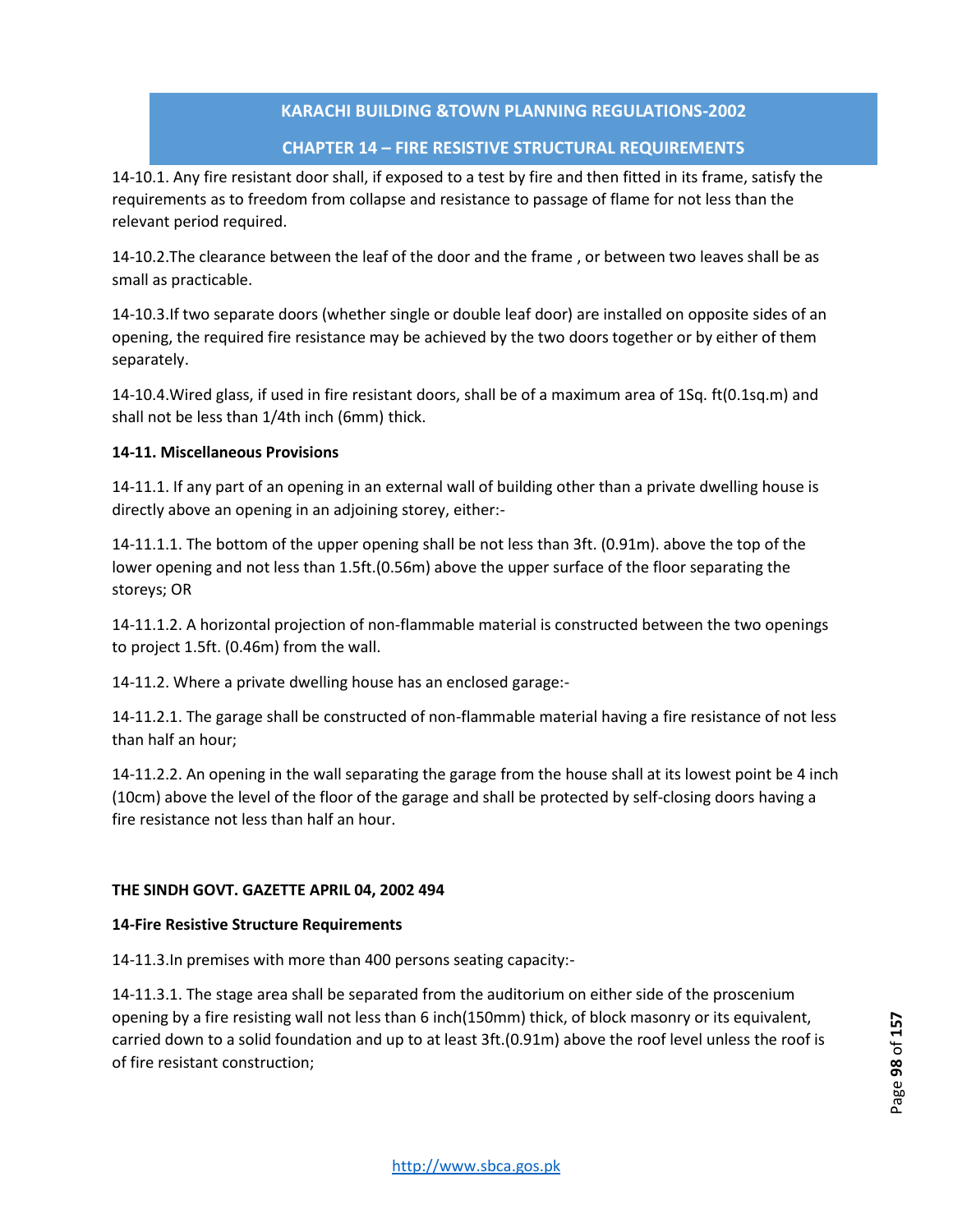# **CHAPTER 14 – FIRE RESISTIVE STRUCTURAL REQUIREMENTS**

14-11.3.2. Not more than two (2) openings shall be provided in the proscenium wall in addition to the proscenium opening. Such additional openings shall not exceed 20Sq.ft. (1.86Sq.m) area each, and should be fitted with a door of minimum half an hour fire resistance;

14-11.3.3. A fire resistant curtain shall be provided to the proscenium opening.

# **14-12. Enclosures for Cinematographic Equipment**

14-12.1. Cinematographic equipment shall be operated only within fire resistant enclosures located outside the auditorium.

14-12.2.The enclosure shall be constructed to have minimum two (2) hours fire resistance.

14-12.3.Two exits shall be provided to each enclosure. These shall be located outside the auditorium and fitted with self-closing doors with minimum fire resistance of half an hour. The door shall open outwards from the enclosure.

14-12.4.There shall be a minimum number of openings between the projection enclosure and the auditorium, and these shall be fitted with a gravity shutter of minimum half an hour fire resistance overlapping all edges of the openings by not less than 1 inch (2.5cm) when closed. There shall be provided a suitable device to close all shutters simultaneously from any projector head or from a point outside each exit door.

14-12.5.All enclosures shall be provided with adequate ventilation by suitable openings or shafts of nonflammable construction which shall lead to open air.

## **14-13. Steel and Metal Structures**

14-13.1. All steel and other metal structural members shall be protected with non-combustible materials to provide the required fire resistance.

14-13.2.Concrete fire protection on steel columns shall be reinforced and enclosed by wire mesh, metal clips or spirally wound wire of not less than 12 gauge size with a pitch not more than 4 inch(10cm).

## **THE SINDH GOVT. GAZETTE APRIL 04, 2002 495**

## **14-Fire Resistive Structure Requirements**

14-13.3.Where the fire resistant covering on columns is subject to damage by moving vehicles or handling of merchandise, the fire proofing shall be enclosed upto a height of not less than 5ft.(1.5m) from the finished flooring with a suitable metal covering of adequate strength.

## **14-14. Air Conditioning Ducts**

14-14.1. All air-conditioning and ventilation ducts including supports shall be constructed entirely of non-flammable materials.

14-14.2.No air-conditioning or ventilation duct shall pass through a fire wall or a separating wall.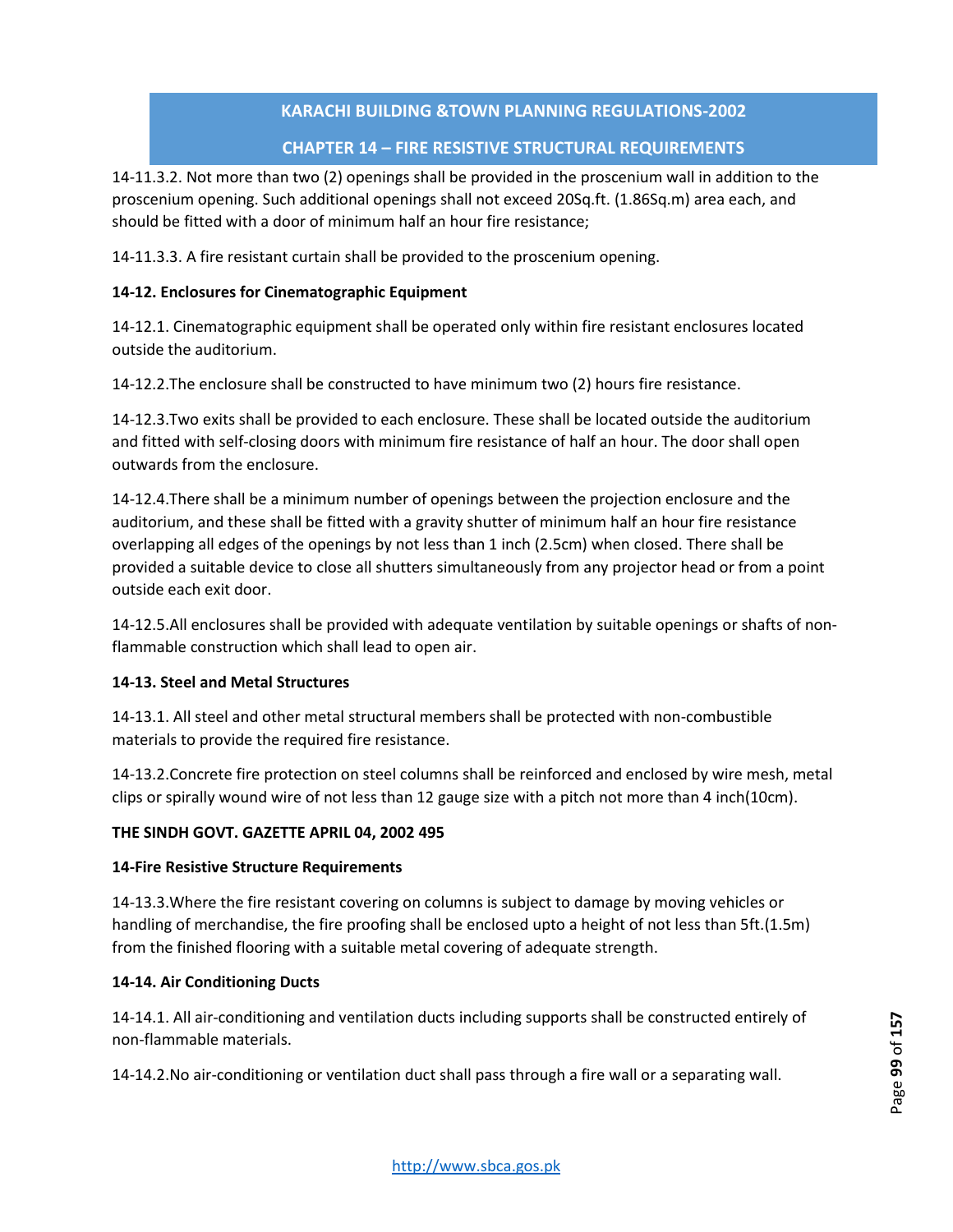# **CHAPTER 14 – FIRE RESISTIVE STRUCTURAL REQUIREMENTS**

14-14.3.Where ducts pass through floors or walls other than fire walls or separating walls, the space around the duct shall be sealed with roped asbestos, mineral wool or other non-flammable material to prevent the passage of flames and smoke.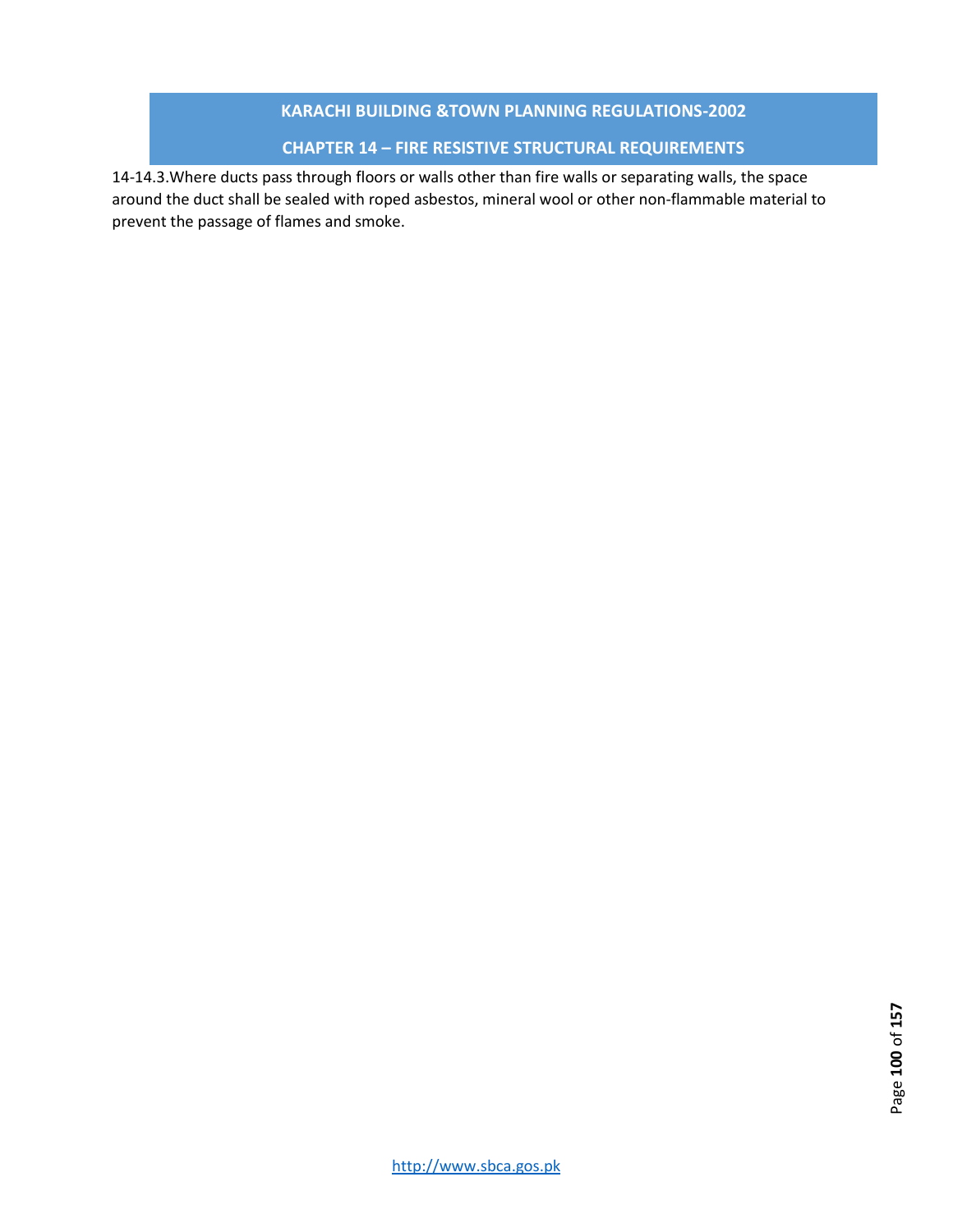# **CHAPTER 15 – PRESERVATION OF HERITAGE BUILDINGS**

# **CHAPTER 15 – PRESERVATION OF HERITAGE BUILDINGS**

### **THE SINDH GOVT. GAZETTE APRIL 04, 2002 496**

### **15-1. Definition**

These definitions shall confine to this Chapter only.

15-1.1.Heritage Building means any premises or objects declared as protected Heritage under Sindh,Culture Heritage Preservation Act-1994 by the Govt. of Sindh, Culture, Tourism, Sports and Youth AffairsDepartment and the Government of Pakistan Antiquities Act-1975 and Amendments thereof.

15-1.2. "Extension" or "to extend" means the making of additions to a Heritage Building which affects its character as such.

15-1.3. "Department" means the Government of Sindh's Culture, Tourism, Sports and Youth Affairs Department.

## **15-2. Designation and Declaration of Special Interest Structures.**

15-2.1.The Department may designate and declare a special architectural, historical, archaeological, artistic, ethnological, anthropological or national interest structure/s (under the Sindh Cultural Heritage Bill-1994), and forward the list of these designated structures to the Authority, as applicable, for enforcement of the writ.

## **15-3. Approval of Building Plans for Heritage Buildings.**

15-3.1. Any building declared as a Heritage Building by the Government of Sindh, under the above mentioned preservation Act (1994) shall not be considered for approval by the Authority, except with the prior approval of the department designated as such by the Government of Sindh.

15-3.2.Transferable Development Rights. In the event that the existing total floor area of a Building, declared / notified under the Heritage Law as a Heritage Buildings, is less than the allowable covered area (Floor Area Ratio FAR) as per these Regulations, the owner of the such a building / property shall be entitled to sell unutilized floor area ratio. (Total allowable floor area minus the utilized floor area = unutilized floor area), to the owner /s of any another property / subject to following conditions:-

## **THE SINDH GOVT. GAZETTE APRIL 04, 2002 497**

**15-Preservation of Heritage Buildings**

15-3.2.1. The unutilized floor area ratio can only be utilized on commercial plots or residential flats sites or residential cum commercial site where there is no restriction on constructions of number of floors, provided this also does not violate other conditions of owning regulations as given in Chapter 25 accept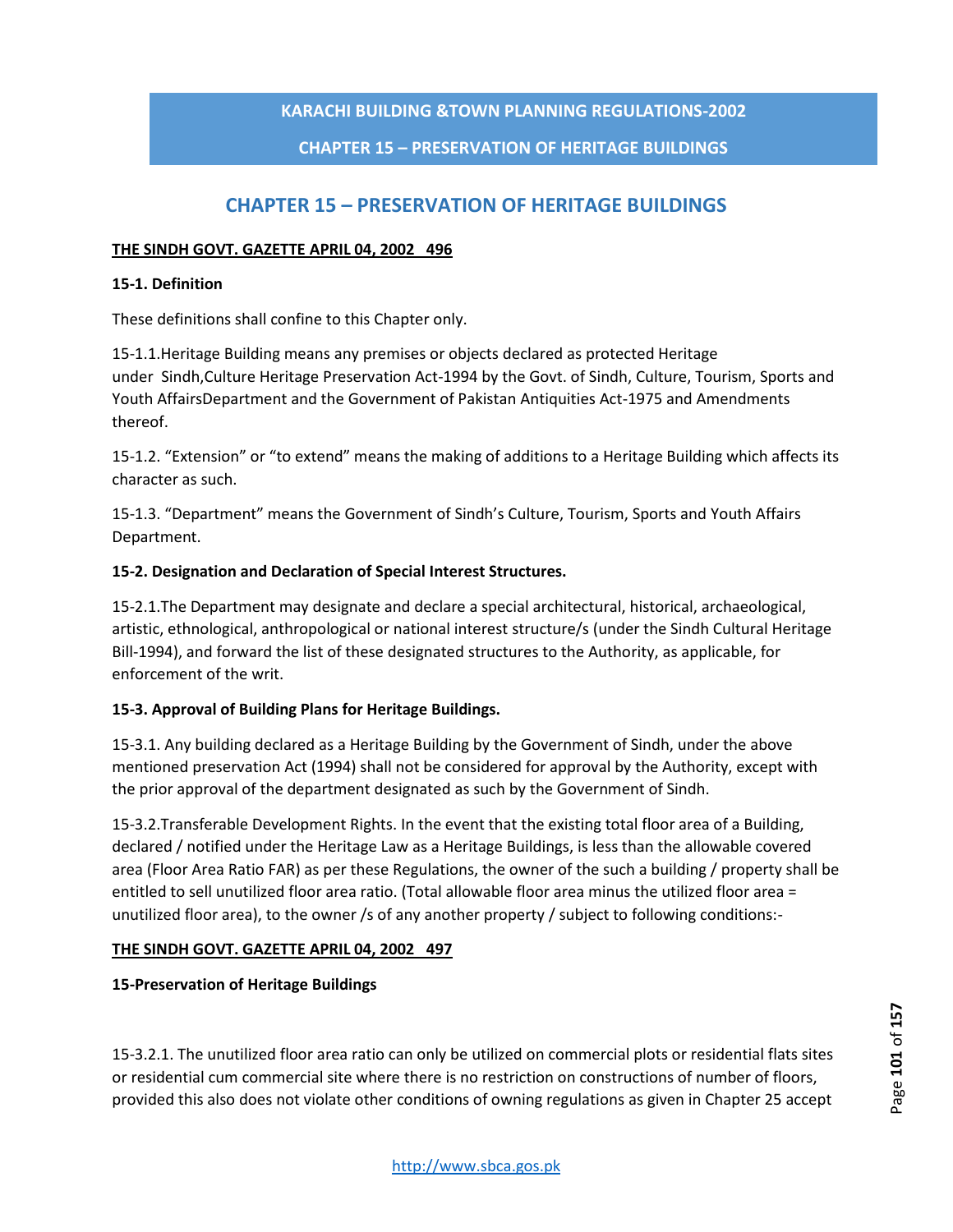# **CHAPTER 15 – PRESERVATION OF HERITAGE BUILDINGS**

the rules for floor area ratio, which shall be allowed to the extent the rights of floor area of a Heritage building is purchased by the applicant's owner of the building requesting to utilize the same FAR for his / Their building / project. No change in the land use shall be allowed where such a FAR of the Heritage Building to utilized.

15-3.2.2. The unutilized floor area ratio can be sold to more than one owner, However the maximum unutilized floor area which could be sold to one owner of a property / site shall not exceed 1/3<sup>rd</sup> of the floor area allowed for the said property.

15-3.2.3. The sale of unutilized floor area of the Heritage building must be recorded with Department of Heritage and with the Authority. The Authority shall maintain a separate register for the maintenance of record of the unutilized floor area of the Heritage building.

15-3.2.4.The purchaser of the unutilized floor area of Heritage Building shall provide a certificate copy of the document certificate by the concerned Heritage Department with regard to the exact covered area utilized in the Heritage Building. The Authority on receipt and verification of such information, by itself, shall, as per the provided in Chapter 25 of these Regulations determine the surplus, covered area which could be sold to other buyers and shall allow the applicant for the utilization of the same in the application project / building.

## **15-4. Approval for Demolition, Alteration, or Extension**

15-4.1.It shall be unlawful for any person to demolish, alter or extend any heritage building without obtaining the prior approval of the concerned Department and completing necessary required formalities of this Authority.

15-4.2.Prior to permitting the alteration, extension to Heritage Building, the Authority shall inform the concerned Department of the Government of Sindh. The Department shall have a period of thirty (30) days in which to express any objection to such an alteration or extension.

THE SINDH GOVT. GAZETTE APRIL 04, 2002 498

## **15-Preservation of Heritage Buildings**

15-4.3. In case of unauthorized or illegal demolition of declared protected Heritage Building no fresh approval of Building Plan on the said plot shall ever be permitted and a fine as permitted by the Ordinance as amended from time to time, shall be imposed by the Authority in addition to any other fine that may be imposed by the Department under the provision of the Sindh Cultural Heritage Preservation Act-1994 or the Antiquities Act-1975.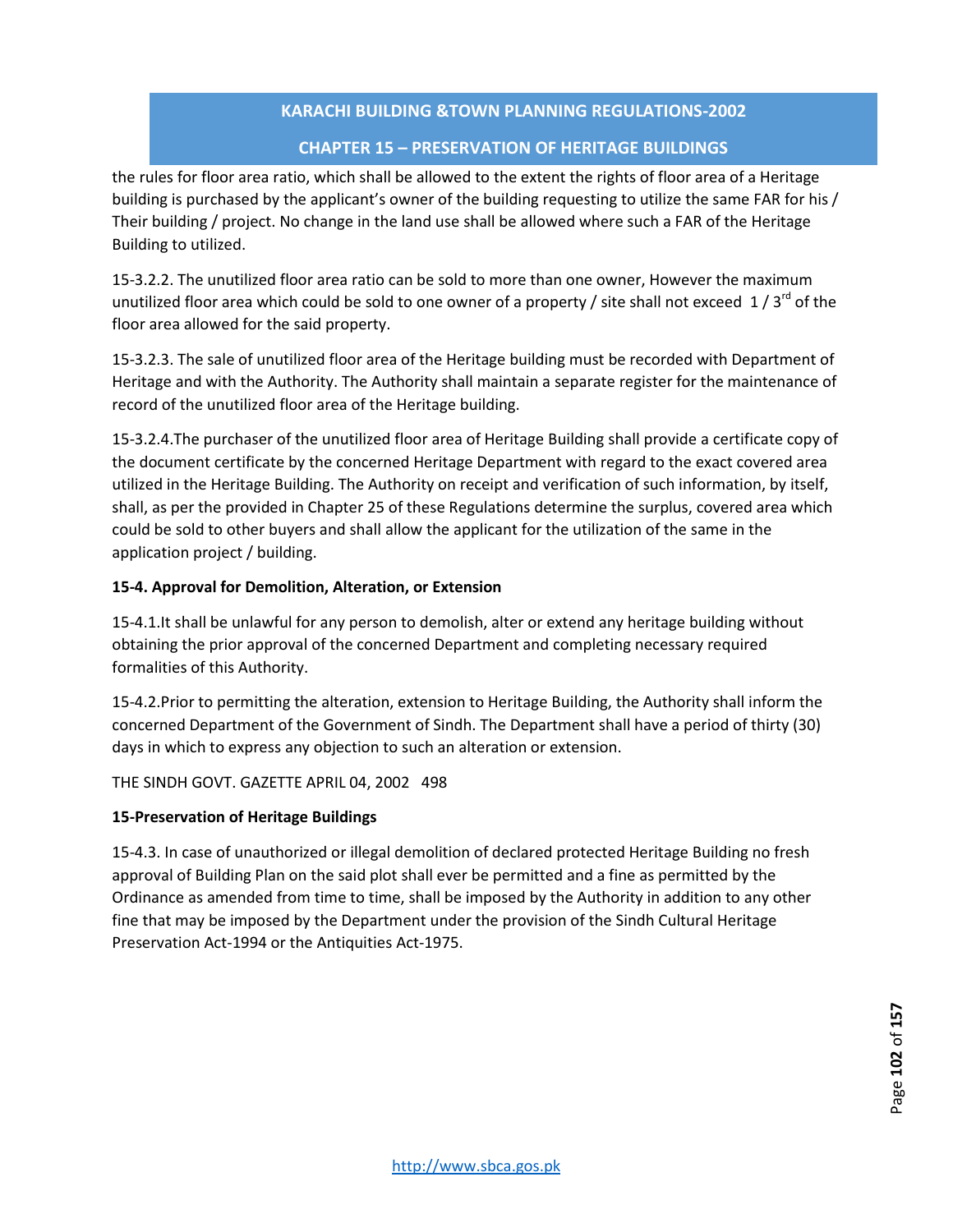# **CHAPTER 16 – WIDENING OF ROADS**

# **CHAPTER 16 – WIDENING OF ROADS**

## **THE SINDH GOVT. GAZETTE APRIL 04, 200 499**

### **16-1. Definitions**

16-1.1. For the purposes of this Clause "Road Widening" means proposed widening of any road/street by drawing up new alignments. All the buildings on the roads declared under Road Widening scheme shall be constructed only according to the setback prescribed by MP&ECD in consultation with concerned authorities from time to time.

16-1.2. For the purposes of these Regulations, roads listed in the Table in Clause 16-3, "Roads under Widening Scheme" shall be considered as declared roads under Road Widening Schemes.

## **16-2. Notification of Road Widening Scheme**

16-2.1.MP&ECD may, in consultation with the Concerned Authority, declare and notify widening and new alignment of any other road/street.

16-2.2. Before declaring widening of any road/street MP&ECD shall invite public objections as prescribed in these Regulations.

16-2.3. No basement or structure shall be permitted in the portion of the plot affected by Road Widening Scheme.

16-2.4. The FAR allowable on the original plot shall be permitted.

16-2.5. Any COS specified for any building shall be in addition to the setback prescribed for Road Widening of the road/street on which it abuts.

## **THE SINDH GOVT. GAZETTE APRIL 04, 2002 500**

## **16-Widening of Roads**

## **16-3. ROADS UNDER ROAD WIDENING SCHEME**

| S.<br>No. | Name of the Road                                        | <b>ExistingWidth</b><br>(app.) ft. | ft.<br>ProposedWidth | <b>Remarks</b>        |
|-----------|---------------------------------------------------------|------------------------------------|----------------------|-----------------------|
| 1.        | Jehangir Sethna Road                                    | 80(24.4m.)                         | 130 (39.6m).         |                       |
| 2.        | Aga Khan Road (Tahilram Khem<br>Chand Road)             | 60(18.3m.)                         | 80<br>(24.4m.)       | 157                   |
| 3.        | <b>Business Recorder Road (Deep</b><br>Chand Ojha Road) | (30.5m.)<br>100                    | 120<br>(36.6m).      | $\mathfrak{b}$<br>103 |
|           |                                                         |                                    |                      | Page                  |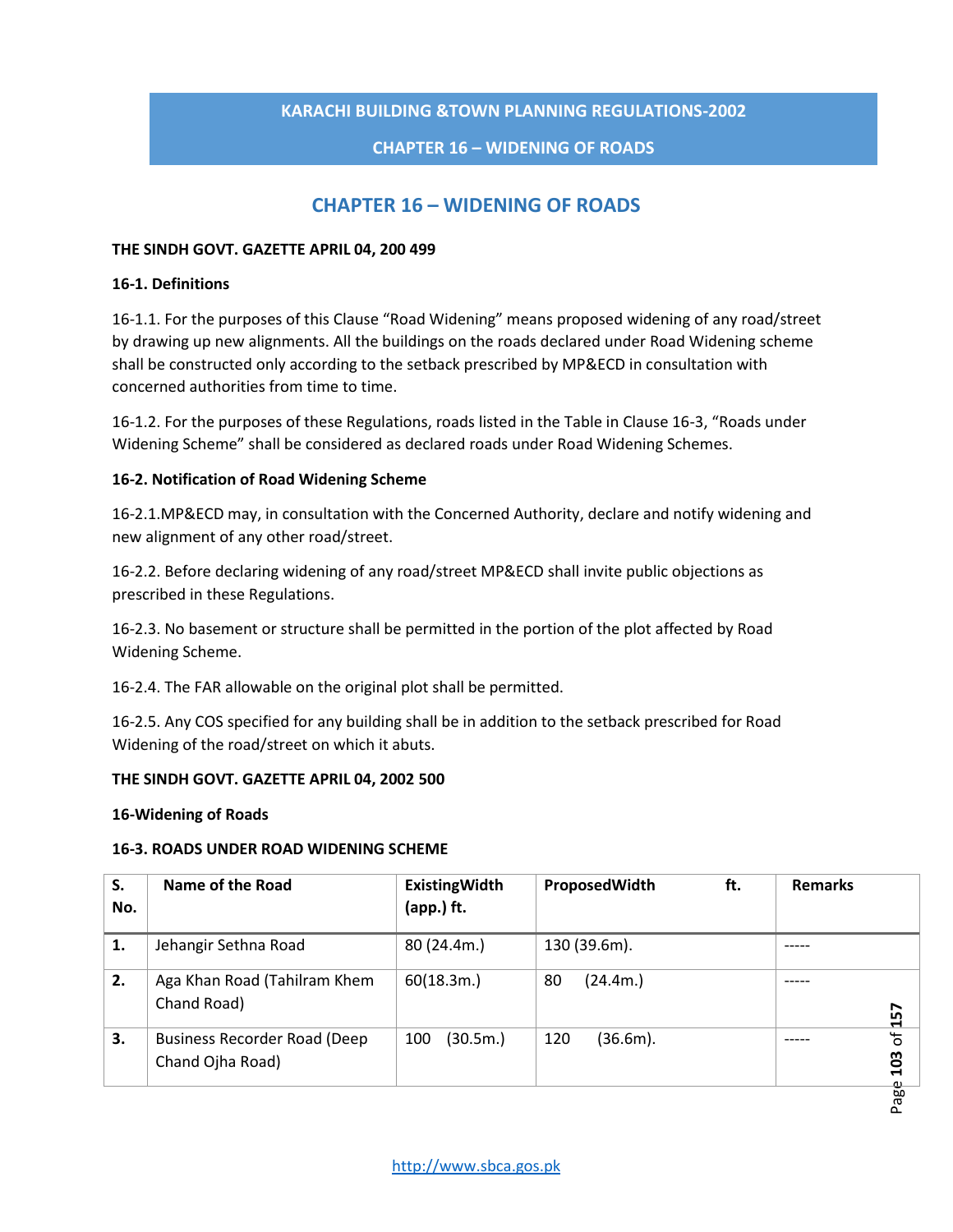|     | <b>KARACHI BUILDING &amp;TOWN PLANNING REGULATIONS-2002</b> |                             |                                    |                                                                                                                                                                                                                                     |  |  |  |
|-----|-------------------------------------------------------------|-----------------------------|------------------------------------|-------------------------------------------------------------------------------------------------------------------------------------------------------------------------------------------------------------------------------------|--|--|--|
|     | <b>CHAPTER 16 - WIDENING OF ROADS</b>                       |                             |                                    |                                                                                                                                                                                                                                     |  |  |  |
| 4.  | Nooman Road                                                 | (12.8m.)<br>42              | 80<br>(24.4m.)                     | -----                                                                                                                                                                                                                               |  |  |  |
| 5.  | Princes Street (Chand Bibi Road)                            | (27.4m.)<br>90              | (30.5m.)<br>100                    | $--- -$                                                                                                                                                                                                                             |  |  |  |
| 6.  | Aiwan-e-Saddar Road                                         | 56 (17.0m.)                 | (24.4m.)<br>80                     |                                                                                                                                                                                                                                     |  |  |  |
|     | (a) Strachen Road                                           | (24.4m.)<br>80              | 140 (42.7m.)                       |                                                                                                                                                                                                                                     |  |  |  |
|     | (b) Havelock Road                                           |                             |                                    |                                                                                                                                                                                                                                     |  |  |  |
| 7.  | Aram Bagh Road                                              | (15.8m.)<br>52              | 80<br>(24.4m.)                     | -----                                                                                                                                                                                                                               |  |  |  |
| 8.  | Zaibunnisa Street (Elphinstone<br>Street)                   | 72 (22.0m.)                 | (24.4m.)<br>80                     | -----                                                                                                                                                                                                                               |  |  |  |
| 9.  | Jamila Street (Barness Street)                              | 66 (20.1m.)                 | 80 (24.4m.)                        | $--- -$                                                                                                                                                                                                                             |  |  |  |
| 10. | <b>Preedy Street</b>                                        | 87 (26.8m.)                 | 120 (36.6m.)                       | -----                                                                                                                                                                                                                               |  |  |  |
| 11. | Syedna Tahir Saifuddin Road                                 | 55.9 (17.0m.)               | (24.4m.)<br>80                     | -----                                                                                                                                                                                                                               |  |  |  |
|     | (Wadhumal Odharam Road)                                     |                             |                                    |                                                                                                                                                                                                                                     |  |  |  |
| 12. | McLeod Road (I.I. Chundrigar<br>Road)                       | 82 (25.0m.)                 | (35.4m.)<br>116                    | $--- - -$                                                                                                                                                                                                                           |  |  |  |
| 13. | Club Road & Moulvi Tamizuddin<br>Khan Road                  | 62<br>(18.9m.)              | (36.6m.)<br>120                    | $-----$                                                                                                                                                                                                                             |  |  |  |
| 14. | M.A. Jinnah Road (Bunder Road)                              | 83 (25.3 to<br>145 (44.2m.) | (42.7 to<br>140<br>(45.7m.)<br>150 | From Old<br>(i)<br>Exhibition to<br>Garden Road<br>150(45.7m.)<br>(ii) From Garden<br>Road to Preedy<br>Street, no<br>extension of<br>Road.<br>(iii) From Preedy<br>Street to<br>Mereweather<br>Tower<br>of 157<br>140(42.7m.)<br>ॼ |  |  |  |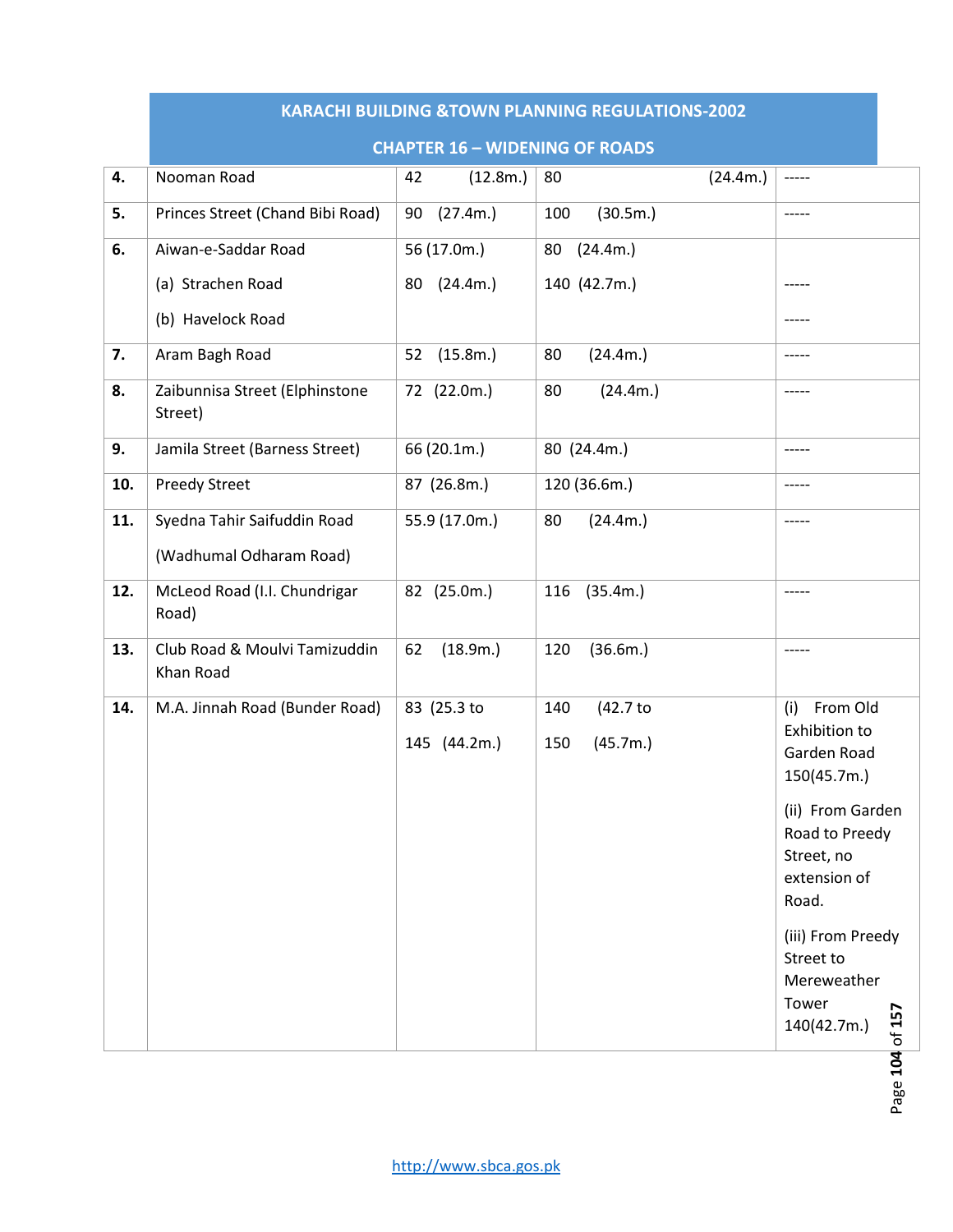# **CHAPTER 16 – WIDENING OF ROADS**

# **THE SINDH GOVT. GAZETTE APRIL 04, 200 501**

## **16-Widening of Roads**

# **ROADS UNDER ROAD WIDENING SCHEME cont. /2**

| S.  |                                                                                                    | <b>Existing</b> |              | Proposed     |                      |                                                                                                                                                                |
|-----|----------------------------------------------------------------------------------------------------|-----------------|--------------|--------------|----------------------|----------------------------------------------------------------------------------------------------------------------------------------------------------------|
| No. | <b>Name of the Road</b>                                                                            |                 | Width (app.) | width        |                      | <b>Remarks</b>                                                                                                                                                 |
| 15. | Nishtar Road (Lawrence Road) and<br>its extension upto Agha Khan and<br>Nawab Mahabat Khanji Road. | 78              | (23.8m.)     | 120          | (36.6m.)             |                                                                                                                                                                |
| 16. | Baba-e-Urdu Road (Mission Road)                                                                    | 66              | (20.1m.)     | 100          | (30.5m.)             |                                                                                                                                                                |
| 17. | <b>Britto Road</b>                                                                                 | 50              | (15.2m.)     | 80           | (24.4m.)             |                                                                                                                                                                |
| 18. | Lal Chand Hassomal Road                                                                            | 40              | (12.2m.)     | 80           | (24.4m.)             |                                                                                                                                                                |
| 19. | Dr. Ziauddin Ahmed Road (Kutchery<br>Road)                                                         | 80              | (24.4m.)     | 100<br>to120 | (30.5m.<br>(36.6m.)  | i)<br>From M.A.<br>Jinnah Road to I.I.<br>Chundrigar Road<br>120(36.6m. wide.<br>From I.I.<br>ii)<br>Chundrigar to<br><b>Hoshang Road</b><br>120(36.6m. wide.) |
| 20. | Agha Khan and Nawab Mahabat<br>Khanji Road (Harris and<br>Embankment Road)                         | 92              | (28.0m.)     | 100<br>to88  | (30.5m.)<br>(26.6m.) | ------                                                                                                                                                         |
| 21. | Altaf Hussain Road (Napier Road)                                                                   |                 | 52 (15.8m.)  | 100          | (30.5m.)             | From Lea Market to<br>I.I. Chundrigar<br>Road.                                                                                                                 |
| 22. | Shahrah-e-Liaquat (FrereRoad) and<br>its proposed extension upto Quaid-<br>e-Azam Mazar.           | 72              | (22.0m.)     | 120          | (36.6m.)             |                                                                                                                                                                |
| 23. | Hoshang Road                                                                                       | 59              | (18.0m.)     | 80           | (24.4m.)             | From Dr. Ziauddin<br>Road to Jinnah<br>Hospital.                                                                                                               |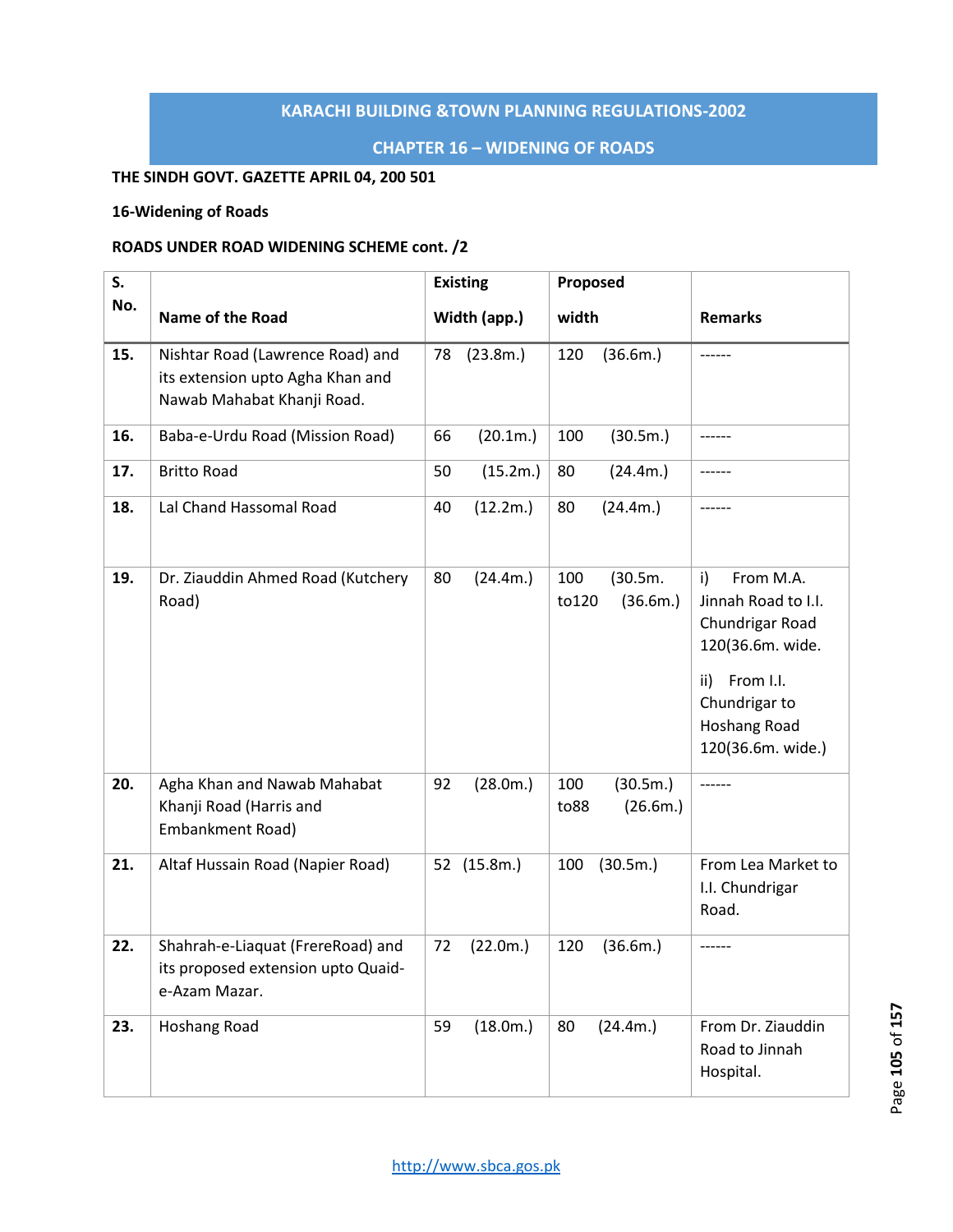|     | <b>KARACHI BUILDING &amp;TOWN PLANNING REGULATIONS-2002</b> |                |                 |                                  |  |  |
|-----|-------------------------------------------------------------|----------------|-----------------|----------------------------------|--|--|
|     | <b>CHAPTER 16 - WIDENING OF ROADS</b>                       |                |                 |                                  |  |  |
| 24. | Mohd Bin Qasim Road (Burns Road)                            | 80 (24.4m.)    | 120<br>(36.6m.) |                                  |  |  |
| 25. | North South Road                                            | 59<br>(18.0m.) | 140<br>(42.7m.) | From Manghopir<br>Road to Gizri. |  |  |
| 26. | Verley Vines Pedro D'Souza Road                             | (15.25m)<br>50 | 80<br>(24.4m.)  |                                  |  |  |
| 27. | Napier Mole Road (From Tower to<br>Kemari)                  | (25.0m.)<br>82 | 120<br>(36.6m.) |                                  |  |  |

# **THE SINDH GOVT. GAZETTE APRIL 04, 2002 502**

16-Widening of Roads

# **ROADS UNDER ROAD WIDENING SCHEME cont. /3**

| S.  |                                                                                                           | <b>Existing</b>                  | Proposed                            |                                                                                                                                                                                                        |
|-----|-----------------------------------------------------------------------------------------------------------|----------------------------------|-------------------------------------|--------------------------------------------------------------------------------------------------------------------------------------------------------------------------------------------------------|
| No. | <b>Name of the Road</b>                                                                                   | Width (app.)                     | width                               | <b>Remarks</b>                                                                                                                                                                                         |
| 28. | Garden Road                                                                                               | (22.0m.)<br>72                   | (36.6m.)<br>120                     |                                                                                                                                                                                                        |
| 29. | Edulji Dinshaw Road                                                                                       | (30.5m.)<br>100                  | (42.7m.)<br>140                     |                                                                                                                                                                                                        |
| 30. | Sir Abdullah Haroon Road<br>(Victoria Road) (from Musical<br>Fountain upto KDA Scheme<br>No. 5 Kehkashan) | 80 (24.4m. to<br>(36.6m.)<br>120 | 120<br>(36.6M to<br>(61.0m.)<br>200 | i)<br><b>From Musical</b><br>Fountain to<br>Hoshang Road<br>120(36.6m.)<br>From Hoshang<br>ii)<br>Road upto Clifton<br>Scheme<br>150(45.7m.)<br>iii) Reservation for<br>railway bridge 200<br>(61.0m.) |
| 31. | Northern & Southern Lyari<br>Bank Road (From Mauripur<br>Road to Shaheed-e-Millat<br>Road).               |                                  | 100<br>(30.5m)                      |                                                                                                                                                                                                        |

Page 106 of 157 Page **106** of **157**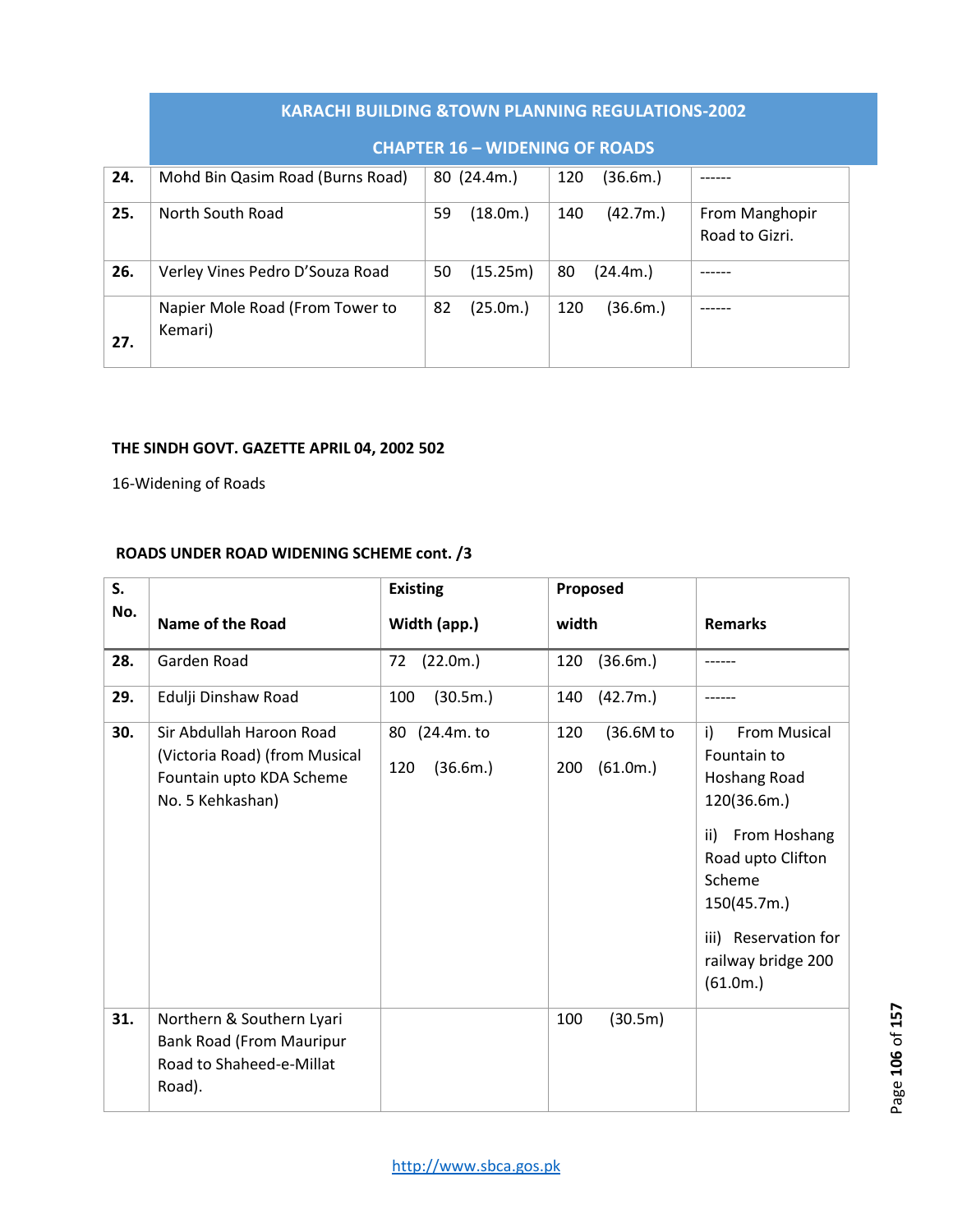|     | <b>KARACHI BUILDING &amp;TOWN PLANNING REGULATIONS-2002</b>                                                 |                                         |                                      |  |  |  |
|-----|-------------------------------------------------------------------------------------------------------------|-----------------------------------------|--------------------------------------|--|--|--|
|     | <b>CHAPTER 16 - WIDENING OF ROADS</b>                                                                       |                                         |                                      |  |  |  |
| 32. | M.A. Jinnah Road (Bunder<br>Road) (from Mohan Road to<br>Mereweather Tower).                                | 84<br>(25.52)<br>146 (44.60m.)<br>to    | (43.08)<br>141<br>(46.12m.)<br>to151 |  |  |  |
| 33. | Mir Karam Ali Talpur Road<br>(Napier Road) (From Mcleod<br>Road to Syed Mahmood Shah<br>Road – Lea Market). | 92<br>(28.2)<br>(12.9m.)<br>to40        | 100<br>(30.5m.)                      |  |  |  |
| 34. | I.I.Chundrigar Road (McLeod<br>Road) (from Kutchery Road to<br>Mereweather Tower).                          | (19.5)<br>64<br>(25.3m.)<br>to83        | 117<br>(35.8m.)                      |  |  |  |
| 35. | Nishtar Road (Lawrence Road)<br>(from Harris and Embankment<br>Road to Tin Hatti Crossing).                 | 80<br>(24.40)<br>(36.60m.)<br>120<br>to | (42.70m.)<br>140                     |  |  |  |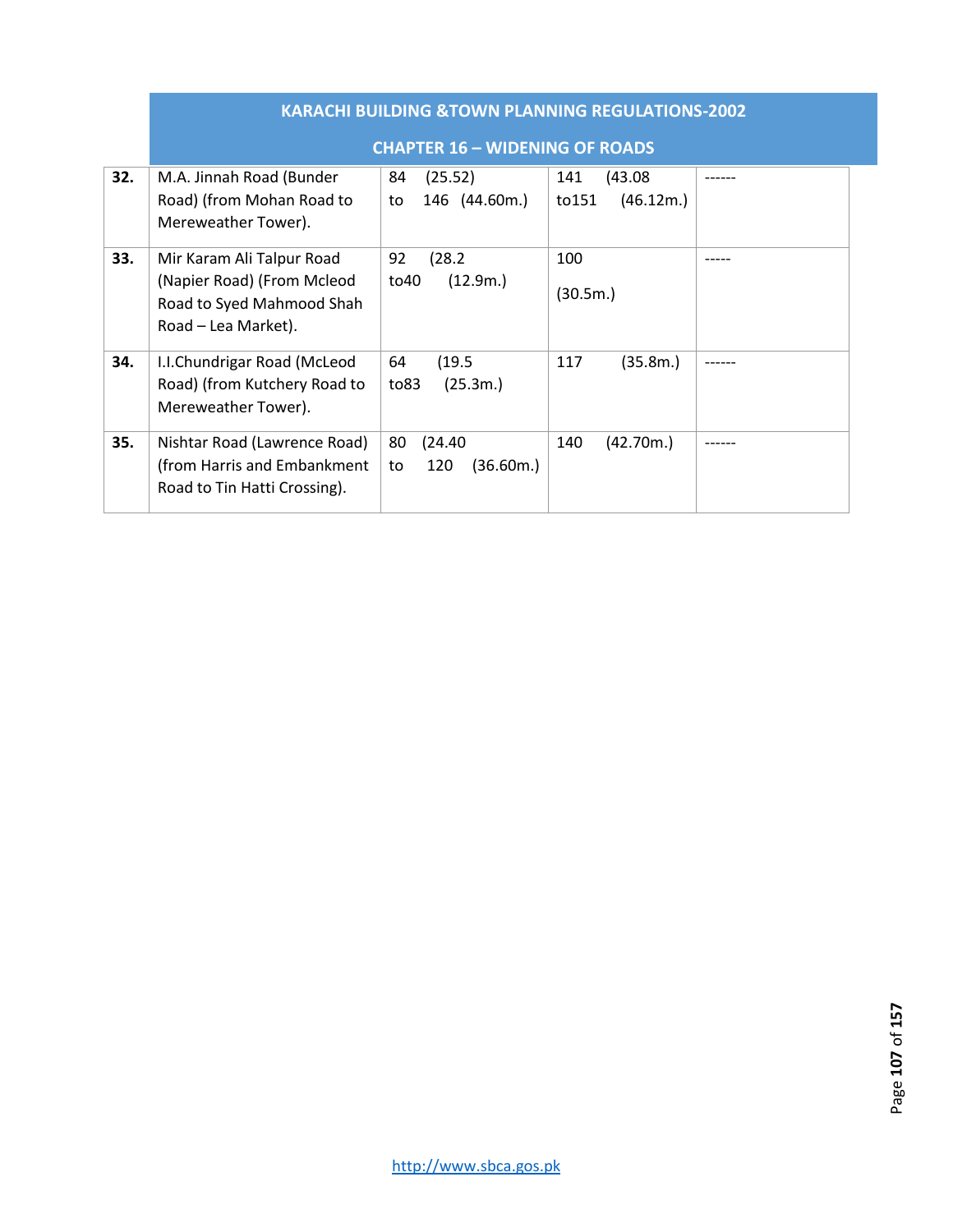# **CHAPTER 17 – STANDARDS FOR LAND DEVELOPMENT**

# **CHAPTER 17 – STANDARDS FOR LAND DEVELOPMENT**

### **THE SINDH GOVT. GAZETTE APRIL 04, 2002 503**

### **17-1. General Standard / Area Standards**

All development works shall be carried out as per Standards set out in Chapters 19 to 24.

### **17-2. Amendments to General Standards or Area Standards**

17-2.1. MP&ECD shall, on its own initiative or on requests by others, review, revise recommend or add additional general standards, area standards and detailed plans for adoption after giving public notice in the manner as prescribe in these Regulations.

17-2.2. Such amendments and additions shall be deemed to be part of these Regulations, which shall be published in the official Gazette and shall come into force upon such publication.

17-2.3. In making its recommendations MP&ECD shall apply the criteria specified in Clause 3-3.8, as may be appropriate.

### **17-3. Declaration of Interim Control Areas**

17-3.1. MP&ECD, after the approval of the Government may, by notification, declare a specified area to be an Interim Control Area for any one or more of the following purposes:-

17-3.1.1. to prevent haphazard and unplanned development in areas lacking adequate:

- a) Water supply, sewerage, or drainage facilities;
- b) Utilities; electricity, gas, telephone;
- c) Health, educational or other municipal services or facilities;
- d) Road networks and public transport;

17-3.1.2. to encourage land development in areas identified by the Development Plan as urban growth centers and discourages land development in other areas not so identified;

### **THE SINDH GOVT. GAZETTE APRIL 04, 2002 504**

### **17-Standards for Land Development**

17-3.1.3. to allow sufficient time for the preparation of a concept plan, contingency plan, interim special area concept plan, urban renewal plan or detailed plan for the area, where deemed necessary, to ensure co-ordinated development of the area;

17-3.1.4. to prevent land development which might be incompatible with a specified major public development program, subject or scheme, including an urban renewal scheme;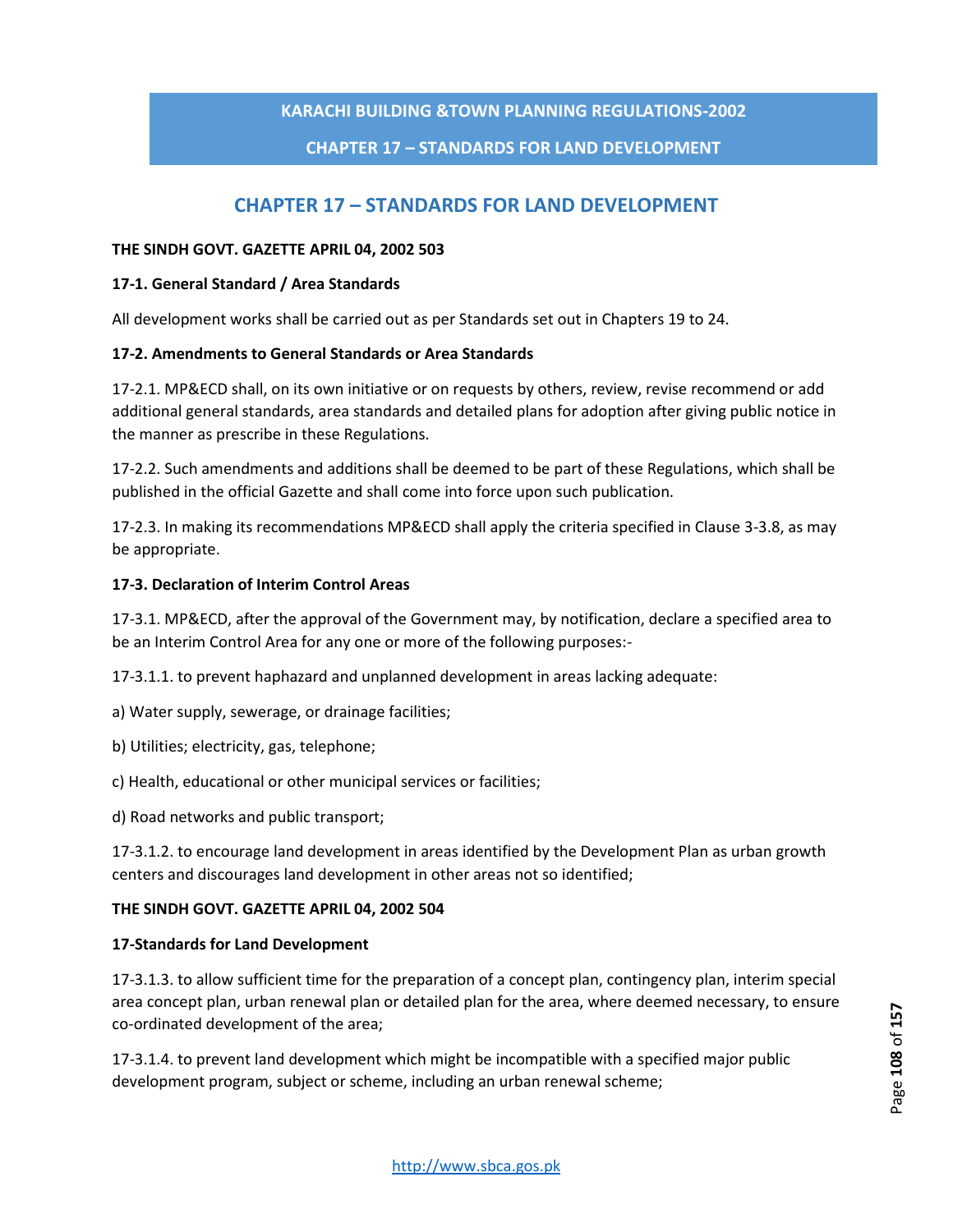#### **CHAPTER 17 – STANDARDS FOR LAND DEVELOPMENT**

17-3.1.5. to prevent waste in the use of, or otherwise preserve or protect, natural resources, and any other resources, investments or installations of a public agency;

17-3.1.6. to otherwise promote the implementation of the Karachi Master Plan or a concept plan or other development plan.

17-3.2. Except as otherwise provided in sub-clause 17-3.3, the declaration shall prohibit the sub-division of land or any other land development, and bar the granting of development permits thereof in the interim control area during such period or until the occurrence of such aspect as shall be specified in the notification.

17-3.3. The declaration shall not apply to:-

17-3.3.1. Any types of land development specifically exempted in the notification;

17-3.3.2. Land development for which a development permit was granted prior to the date of the notification and which remains valid;

17-3.3.3. Land development lawfully commenced prior to the date of the notification, where:

a) Development permission was not a prerequisite to the commencement of development,

b) The developer applies to MP&ECD for a special development permit to allow the continuation of the work, and

c) Upon such application the developer demonstrates to the satisfaction of MP&ECD that substantial land development

#### **THE SINDH GOVT. GAZETTE APRIL 04, 2002 505**

#### **17-Standards for Land Development**

Work was performed prior to the date of the notification and that he would suffer a severe economic loss if the interim control area declaration were applied to such land development;

17-3.3.4. Land development by a public agency which has been approved by MP&ECD as not being incompatible with the purposes of the declaration.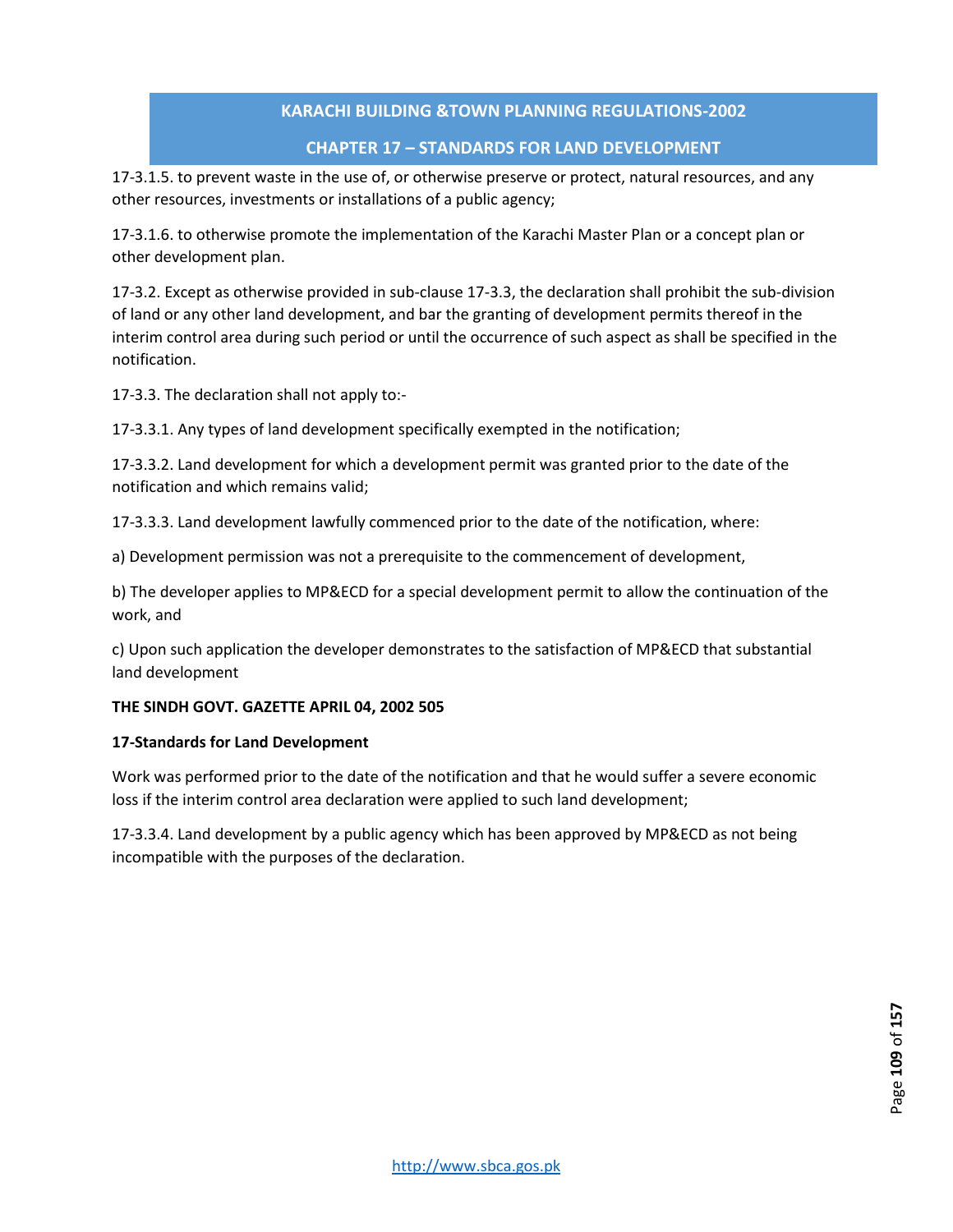#### **CHAPTER 17 – STANDARDS FOR LAND DEVELOPMENT**

#### **THE SINDH GOVT. GAZETTE APRIL 04, 2002 506**

#### **17-Standards for Land Development**

#### **Schedule 17A - Areas Designated as Interim Control Area**

The areas described in the Schedule below are hereby declared interim control area.

| Sr. | <b>NAME OF</b>                                               | <b>PURPOSE</b>                                                                                        | <b>AREAS</b>                                                                                                                                                                                                  |  |  |
|-----|--------------------------------------------------------------|-------------------------------------------------------------------------------------------------------|---------------------------------------------------------------------------------------------------------------------------------------------------------------------------------------------------------------|--|--|
| NO. | <b>ORGANISATION</b>                                          |                                                                                                       |                                                                                                                                                                                                               |  |  |
|     |                                                              |                                                                                                       |                                                                                                                                                                                                               |  |  |
| 1.  | Master Plan &<br><b>Environmental Control</b><br>Department. | (a) Agriculture and its related<br>fields including water<br>resources development and<br>management. | Dehs: Landhi,<br>(i)<br>Malir Green Belt:<br>Thano, Malh, Darsano, Channo, Bazar,<br>Sanhro, Khakhar, Kherkero, Konkar.<br>(ii) Gadap Green Belt: Dehs: Tor.<br>(iii) Korangi Green Belt: Sharabi,<br>Phihai. |  |  |
|     |                                                              | (b) Mining and quarrying.                                                                             | Tappo Darssano<br>(i)<br>Channo Dehs: Dhandho, Kotiro                                                                                                                                                         |  |  |
|     |                                                              |                                                                                                       | (ii) Tappo Manghopir.                                                                                                                                                                                         |  |  |
|     |                                                              |                                                                                                       | (iii) Tappo Gabopat: Dehs: Moach.                                                                                                                                                                             |  |  |
|     |                                                              |                                                                                                       | (iv) Malir, Thado, Sukkan, Lyari,<br>Gujhro and Orangi river beds, where<br>thickness of gravel is more than<br>25<br>ft. (7.61m).                                                                            |  |  |
|     |                                                              | (c) General Approval of                                                                               | i)<br>Shahra-e-Faisal.                                                                                                                                                                                        |  |  |
|     |                                                              | Development Permits.                                                                                  | M.A. Jinnah Road.<br>ii)                                                                                                                                                                                      |  |  |
|     |                                                              |                                                                                                       | Abdullah Haroon Road.<br>iii)                                                                                                                                                                                 |  |  |
|     |                                                              |                                                                                                       | Zaibun-Nisa Street.<br>iv)                                                                                                                                                                                    |  |  |
|     |                                                              |                                                                                                       | I.I. Chundrigar Road.<br>$\mathsf{v}$                                                                                                                                                                         |  |  |
|     |                                                              |                                                                                                       | Main Clifton Road.<br>vi)                                                                                                                                                                                     |  |  |
|     |                                                              |                                                                                                       | All New Complexes like<br>vii)<br>Hotelsrecreation and Shopping                                                                                                                                               |  |  |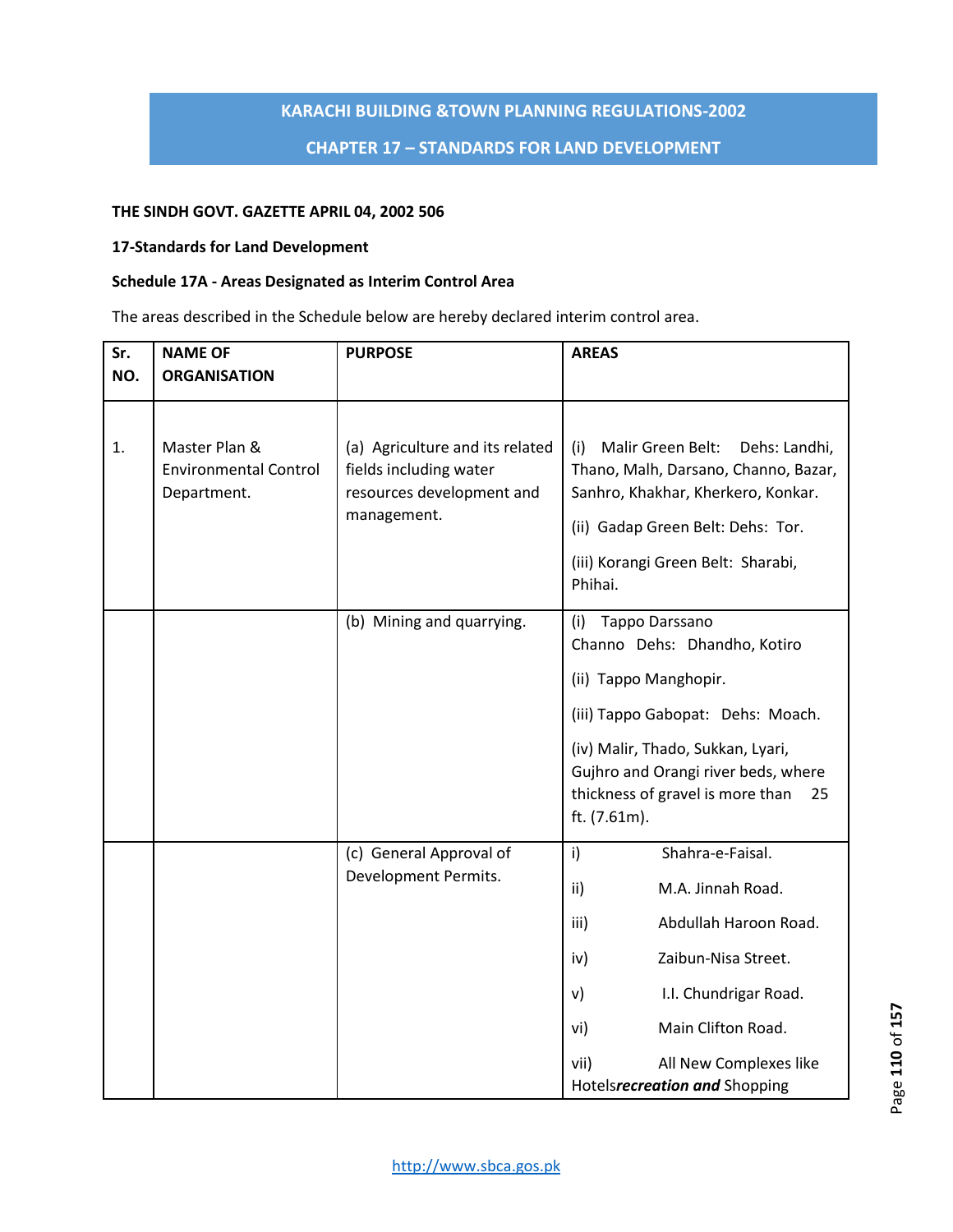| <b>KARACHI BUILDING &amp;TOWN PLANNING REGULATIONS-2002</b> |                            |                                                                                                                                                                                                                                                          |  |  |  |  |  |  |
|-------------------------------------------------------------|----------------------------|----------------------------------------------------------------------------------------------------------------------------------------------------------------------------------------------------------------------------------------------------------|--|--|--|--|--|--|
| <b>CHAPTER 17 - STANDARDS FOR LAND DEVELOPMENT</b>          |                            |                                                                                                                                                                                                                                                          |  |  |  |  |  |  |
|                                                             |                            | Centres, costing more than 3 crores of<br>rupees.                                                                                                                                                                                                        |  |  |  |  |  |  |
|                                                             | (d) Tourism and Recreation | i)<br>Dehs: Lal Bhakar, Moach,<br>Ibrahim Haidri, Mangopir, Deh Bund<br>Murad, Deh Rehri, Angario, Pipri,<br>Bolani, Bakran.<br>ii)<br>Creeks: Korangi, Kadiro,<br>Gharo charan, Phitti and china creek.<br>Malir Green Belt: All Dehs in Green<br>Belt. |  |  |  |  |  |  |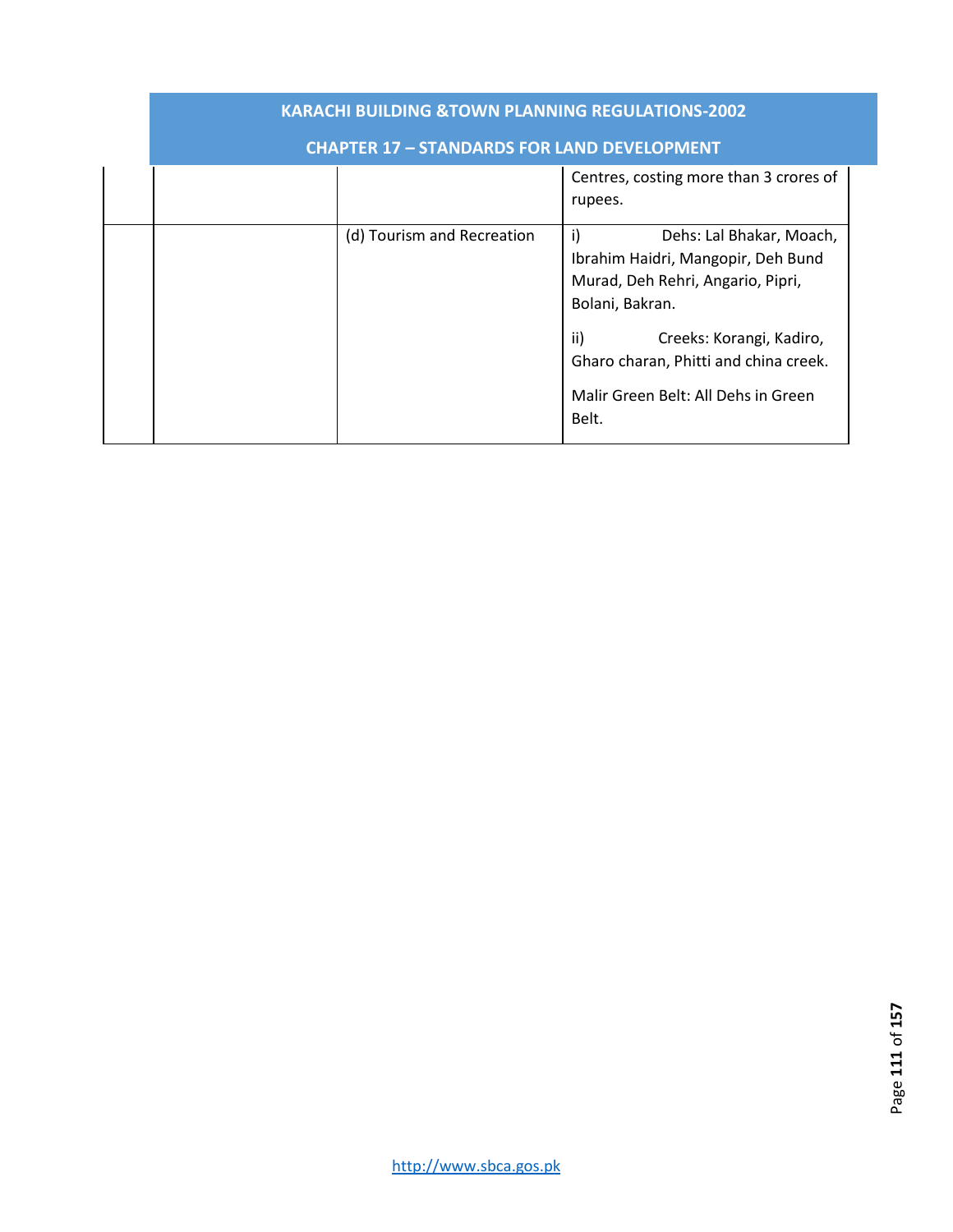# **CHAPTER 18 – SUB-DIVISION AND AMALGAMATION OF LAND AND CHANGE OF LAND USE**

# **CHAPTER 18 – SUB-DIVISION AND AMALGAMATION OF LAND AND CHANGE OF LAND USE**

#### **THE SINDH GOVT. GAZETTE APRIL 04, 2002 507**

#### **18-1. Major Sub-division and Minor Sub-Division**

18-1.1. Major Sub-division means any sub-division including sub-division of 2.47 or more acres (1 hectare), or any size sub-division requiring any new street or road, or the extension or addition of substantial new public facilities, or any sub-division of plot.

18-1.2. "Minor sub-division" means any sub-division containing less than 2.47 acres (1 hectare) fronting an existing street, not involving any new street or road or the extension of or addition of substantial new public facilities.

#### **18-2. Conditions for Special Development Permits for Major Sub-Division**

18-2.1. In addition to conditions prescribed under 3-3.8. in granting a Special Development Permit upon approval of a major sub-division plan, MP&ECD may:

18-2.1.1. imposes land use restrictions compatible with an applicable detailed plan, contingency plan, or planning positions;

18-2.1.2. requires such restrictions, or others, to be incorporated in leases or sub-leases granted to plot holders;

18-2.1.3. requires the applicant to secure the concerned public agencies and lessees of plots against defaults by the applicant in meeting his obligations to make improvements on the site, or any other obligations the applicant may undertake, or the planning agency may impose, to protect the interests of lessees or sub-lessees.

18-2.2. Where the development of the site of a major sub-division is to occur in phases, MP&ECD may grant a Special Development Permit for the first phase, and provisional permits for a later phase or phases which may become effective only upon further review of the development and which shall be subject to such revision as MP&ECD shall deem necessary following such review.

18-2.3. MP&ECD shall limit the validity of a Special Development Permit for a major sub-division to such period as it may deem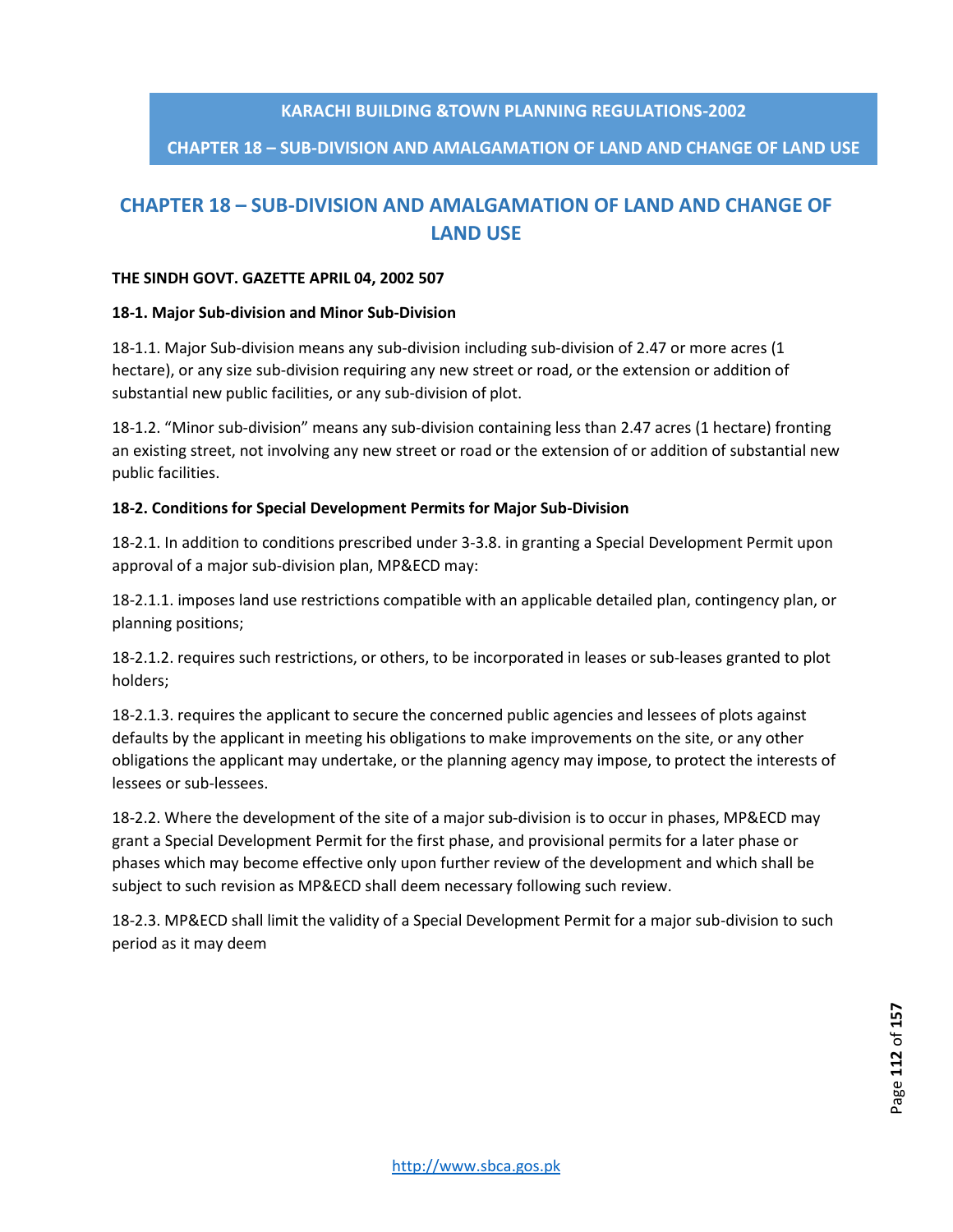# **CHAPTER 18 – SUB-DIVISION AND AMALGAMATION OF LAND AND CHANGE OF LAND USE**

#### **THE SINDH GOVT. GAZETTE APRIL 04, 2002 508**

#### **18-Sub-Division & Amalgamation of**

Land & Change of Land use

Reasonably necessary to complete the development or specified stage of development, and if at the end of such period the development or stage is not completed the Special Development Permit shall lapse unless extended on application.

18-2.4. It shall be unlawful for any person to erase, alter, or modify any development permit issued by the Concerned Authority/MP&ECD including the application thereof or any plans or drawings accompanying the same.

18-2.5. The issue of a development permit shall not absolve the applicant from complying with other statutory provisions.

18-2.6. Any development permit issued shall be void twenty four (24) months after the date of issue or the period fixed unless extended on application.

#### **18-3. Sub-Division and Amalgamation of plots**

For the sub-division and amalgamation of plots in the approved schemes and other areas, the criteria laid down below shall be followed.

18-3.1.Sub-Division of Plots:

18-3.1.1. Sub-division of any residential, commercial and industrial plots shall be allowed by the Concerned Authority in case of minor sub-division and with the approval of MP&ECD in case of major sub-division as per the rules set forth in these Regulations.

18-3.1.2. Plots earmarked for flats shall not be considered for sub-division in to smaller plots.

18-3.1.3. Sub-division of residential plots will only be considered to the extent that sub-divided plot shall not be less than 400Sq.yds. (336.13 Sq.m).

18-3.1.4. Sub-division of commercial plots will only be considered to the extent that sub-divided plot shall not be less than 400 sq.yds.(336.13Sq.m) having a minimum frontage of 60ft.(18.27m). The FAR of the original plot, COS and orientation of the original plot shall be allowed.

18-3.1.5. In case of industrial plots a sub-divided plot shall not be less than 1000Sq.yds (840.3Sq.m) or 25% of its original allotted size whichever is greater.

#### **THE SINDH GOVT. GAZETTE APRIL 04, 2002 509**

#### **18-Sub-Division & Amalgamation of**

Land & Change of Land use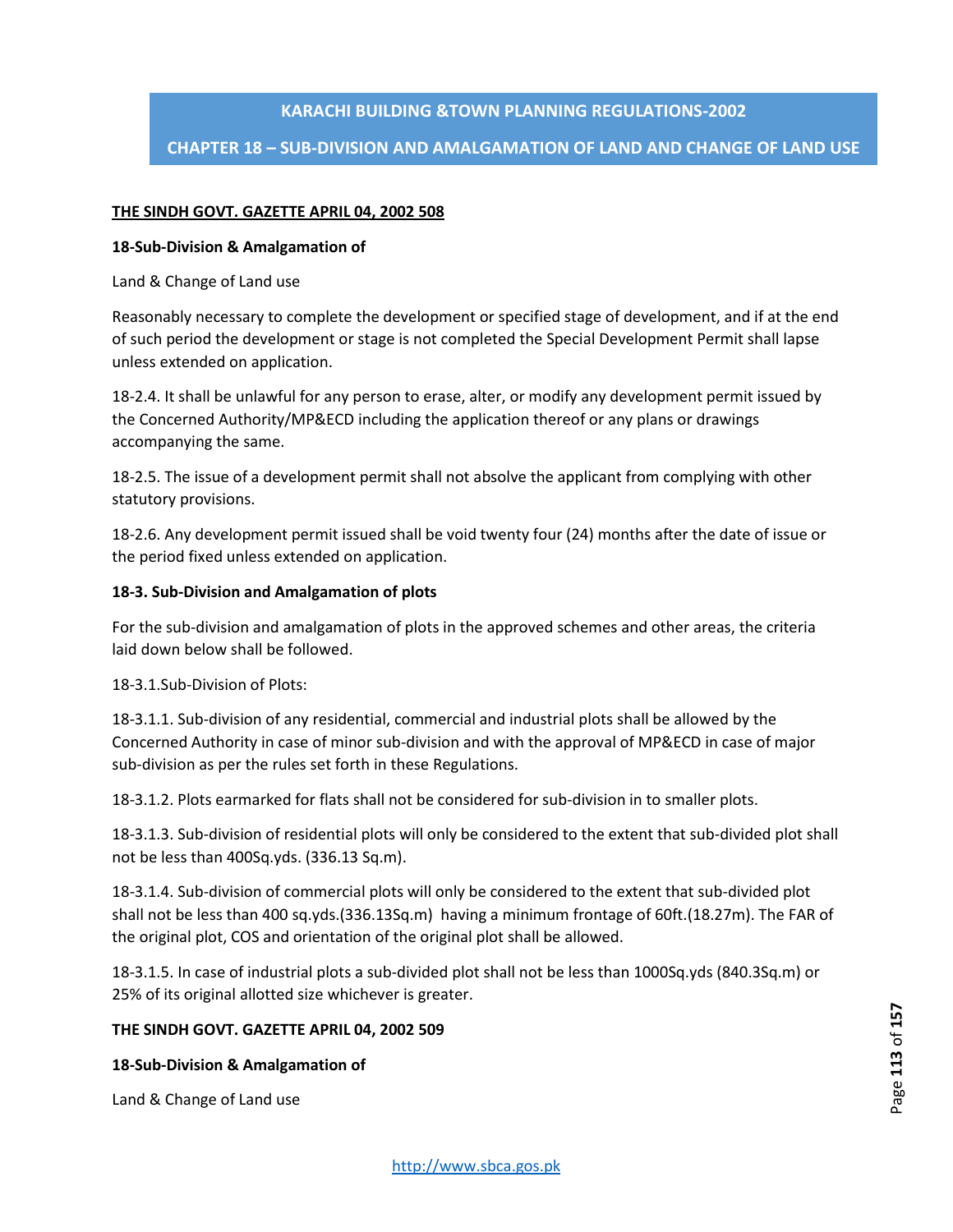### **CHAPTER 18 – SUB-DIVISION AND AMALGAMATION OF LAND AND CHANGE OF LAND USE**

18-3.1.6. Parking requirement for commercial plots shall be calculated in proportion to the requirement of the original size of plot.

18-3.1.7. No sub-division of a plot shall be considered without each of the sub-divided parts having a direct approach from a planned road / street.

18-3.1.8. Building regulations of the respective category of the plots shall be applicable to the subdivided plots to the extent that the COS will remain the same. However a five feet (1.5m) minimum open space shall be provided on both sides of the sub-dividing lines.

18-3.1.9. For built-up plots demolition permission will be produced before allowing sub-division.

#### 18-3.1.10. City Area.

| Area of the sub-divided plot shall<br>Civil Lines, Frere Town, Clifton,<br>be from 477Sq.yds. (401Sq.m) to<br><b>Queens Quarters, and Bath Island</b><br>952Sq.yds. (800Sq.m).<br>Quarters.<br>Minimum Area of the sub- divided<br>(b) Garden East and West, Tahilram<br>and Lawrence Quarters (as per<br>plot shall be 952 Sq.yds. (800 Sq.<br><b>Govt. Garden Quarters Scheme</b><br>m)<br>No.II).<br>Minimum Area of the sub- divided<br>(c) Jamshed Quarters<br>and Muslimabad.<br>plot shall be 571Sq.yds. (480Sq.m)<br>Minimum area of the sub-divided<br>(d) Railway Quarters, Serai<br>Quarters, Ghulam Hussain Qasim<br>plot shall be 142Sq.yds. (120Sq.m)<br>& minimum frontage of 30ft.(9m)<br><b>Quarters, Bunder Road Quarters,</b><br><b>Old Town Quarters, Wadhumal</b><br><b>Odharam Quarters, Market</b><br>quarters, Napier Quarters, Ranchore<br><b>Quarters, Ramswamy Quarters</b><br><b>Preedy Quarters Rambagh Quarters,</b><br>Saddar Bazar Quarters, Harchand<br>Rai Vishamdas Quarters, Keamari<br>Quarters. |  |  |
|---------------------------------------------------------------------------------------------------------------------------------------------------------------------------------------------------------------------------------------------------------------------------------------------------------------------------------------------------------------------------------------------------------------------------------------------------------------------------------------------------------------------------------------------------------------------------------------------------------------------------------------------------------------------------------------------------------------------------------------------------------------------------------------------------------------------------------------------------------------------------------------------------------------------------------------------------------------------------------------------------------------------------------------|--|--|
|                                                                                                                                                                                                                                                                                                                                                                                                                                                                                                                                                                                                                                                                                                                                                                                                                                                                                                                                                                                                                                       |  |  |
|                                                                                                                                                                                                                                                                                                                                                                                                                                                                                                                                                                                                                                                                                                                                                                                                                                                                                                                                                                                                                                       |  |  |
|                                                                                                                                                                                                                                                                                                                                                                                                                                                                                                                                                                                                                                                                                                                                                                                                                                                                                                                                                                                                                                       |  |  |
|                                                                                                                                                                                                                                                                                                                                                                                                                                                                                                                                                                                                                                                                                                                                                                                                                                                                                                                                                                                                                                       |  |  |
|                                                                                                                                                                                                                                                                                                                                                                                                                                                                                                                                                                                                                                                                                                                                                                                                                                                                                                                                                                                                                                       |  |  |
|                                                                                                                                                                                                                                                                                                                                                                                                                                                                                                                                                                                                                                                                                                                                                                                                                                                                                                                                                                                                                                       |  |  |
|                                                                                                                                                                                                                                                                                                                                                                                                                                                                                                                                                                                                                                                                                                                                                                                                                                                                                                                                                                                                                                       |  |  |
|                                                                                                                                                                                                                                                                                                                                                                                                                                                                                                                                                                                                                                                                                                                                                                                                                                                                                                                                                                                                                                       |  |  |
|                                                                                                                                                                                                                                                                                                                                                                                                                                                                                                                                                                                                                                                                                                                                                                                                                                                                                                                                                                                                                                       |  |  |
|                                                                                                                                                                                                                                                                                                                                                                                                                                                                                                                                                                                                                                                                                                                                                                                                                                                                                                                                                                                                                                       |  |  |
|                                                                                                                                                                                                                                                                                                                                                                                                                                                                                                                                                                                                                                                                                                                                                                                                                                                                                                                                                                                                                                       |  |  |
|                                                                                                                                                                                                                                                                                                                                                                                                                                                                                                                                                                                                                                                                                                                                                                                                                                                                                                                                                                                                                                       |  |  |
|                                                                                                                                                                                                                                                                                                                                                                                                                                                                                                                                                                                                                                                                                                                                                                                                                                                                                                                                                                                                                                       |  |  |
|                                                                                                                                                                                                                                                                                                                                                                                                                                                                                                                                                                                                                                                                                                                                                                                                                                                                                                                                                                                                                                       |  |  |
|                                                                                                                                                                                                                                                                                                                                                                                                                                                                                                                                                                                                                                                                                                                                                                                                                                                                                                                                                                                                                                       |  |  |

**THE SINDH GOVT. GAZETTE APRIL 04, 2002 510** 

18-Sub-Division & Amalgamation of

Land & Change of Land use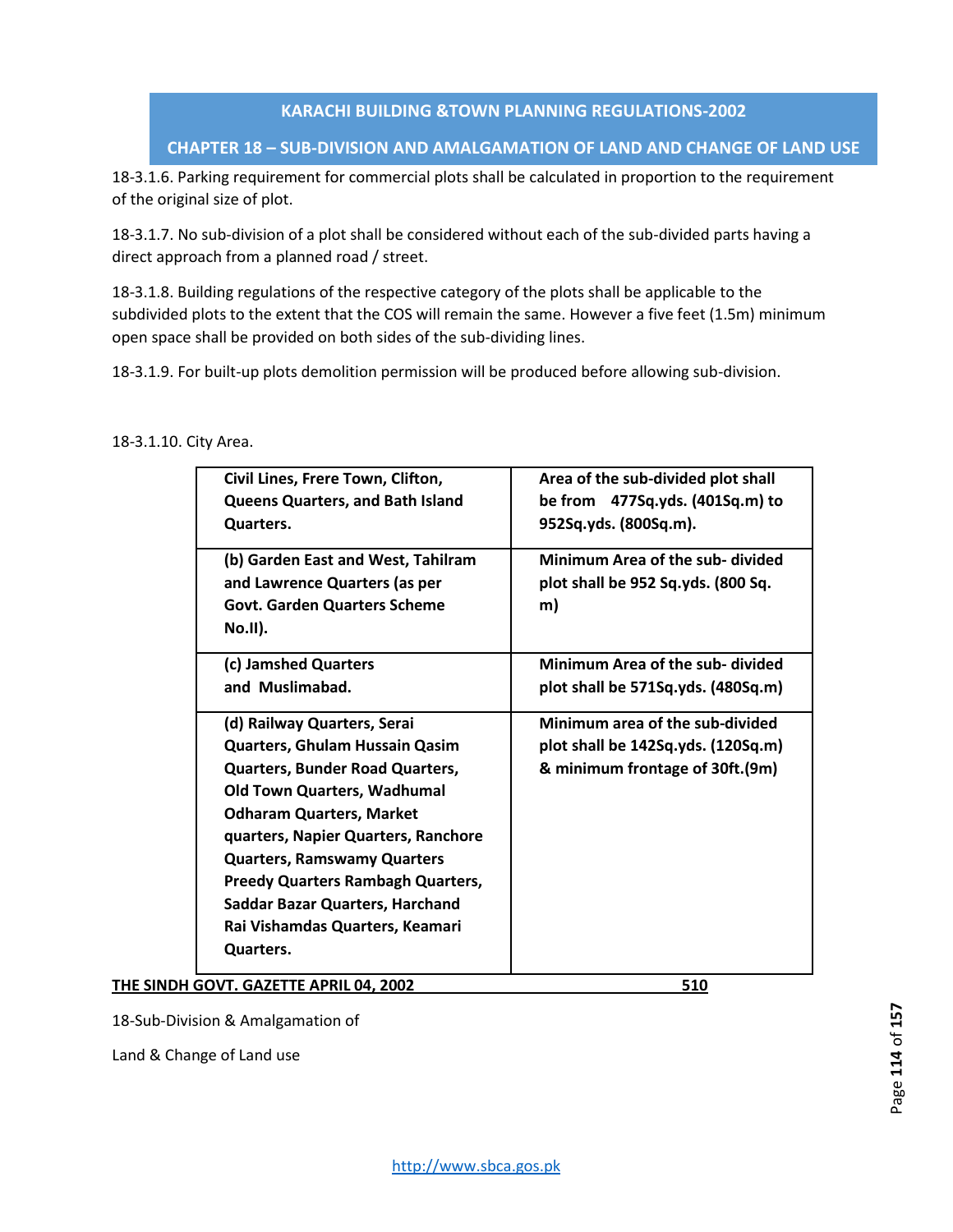# **CHAPTER 18 – SUB-DIVISION AND AMALGAMATION OF LAND AND CHANGE OF LAND USE**

18-3.1.11. For Katchi Abadis the Concerned Authority, with the approval of MP&ECD, may allow subdivision.

18-3.1.12. No relaxation of these rules shall be allowed in respect of the sub-divided plots.

18-3.2. Amalgamation of plots:

18-3.2.1. "Amalgamation of two or more residential plots shall be allowed by the concerned Authority with the concurrence of Master Plan & Environmental Control Department upto a area of amalgamated plot maximum of 1200Sq.yds.(1008Sq.m) provided land grant/allotment conditions of the plots are similar. The above limits do not apply to the plot other than residential.

Seven copies of proposed amalgamation plan shall be submitted with the signature of Town Planner and owner for approval.

18-3.2.2. Rules of the original category of plot shall be applicable on the amalgamated plot. Where there is no similar category of plots, the terms and conditions shall be determined by the Master Plan & Environmental Control Department.

#### **18-4. Change of Land use:**

18-4.1. Change of land use of amenity: No amenity plot reserved for the specific purpose shall be converted or utilised for any other purpose.

18-4.2. Change of land use of Residential plots:

18-4.2.1. No residential plot shall be converted into any other use except with the approval of MP&ECD after the recommendations of the Concerned Authority

18-4.2.2. The applicant shall apply and pay necessary fee to the concerned authority for change of land use of the plot with full justification, which shall examine the application in the light of the planning of the area and forward it to the MP&ECD for consideration.

18-4.2.3. The MP&ECD shall also issue a public notice for the change of land use of the plot / plots in accordance with the provisions of these Regulations and the expenses shall be borne by the applicant.

#### **THE SINDH GOVT. GAZETTE APRIL 04, 2002 511**

18-Sub-Division & Amalgamation of

Land & Change of Land use

18-4.2.4. The MP&ECD, shall give due consideration to the objections from the Public before the final decision.

18-4.2.5. The applicant shall pay the prescribed fees and other charges to MP&ECD.

18-4.2.6. Final NOC (No Objection Certificate) shall be issued by the Concerned Authority, after approval of MP&ECD.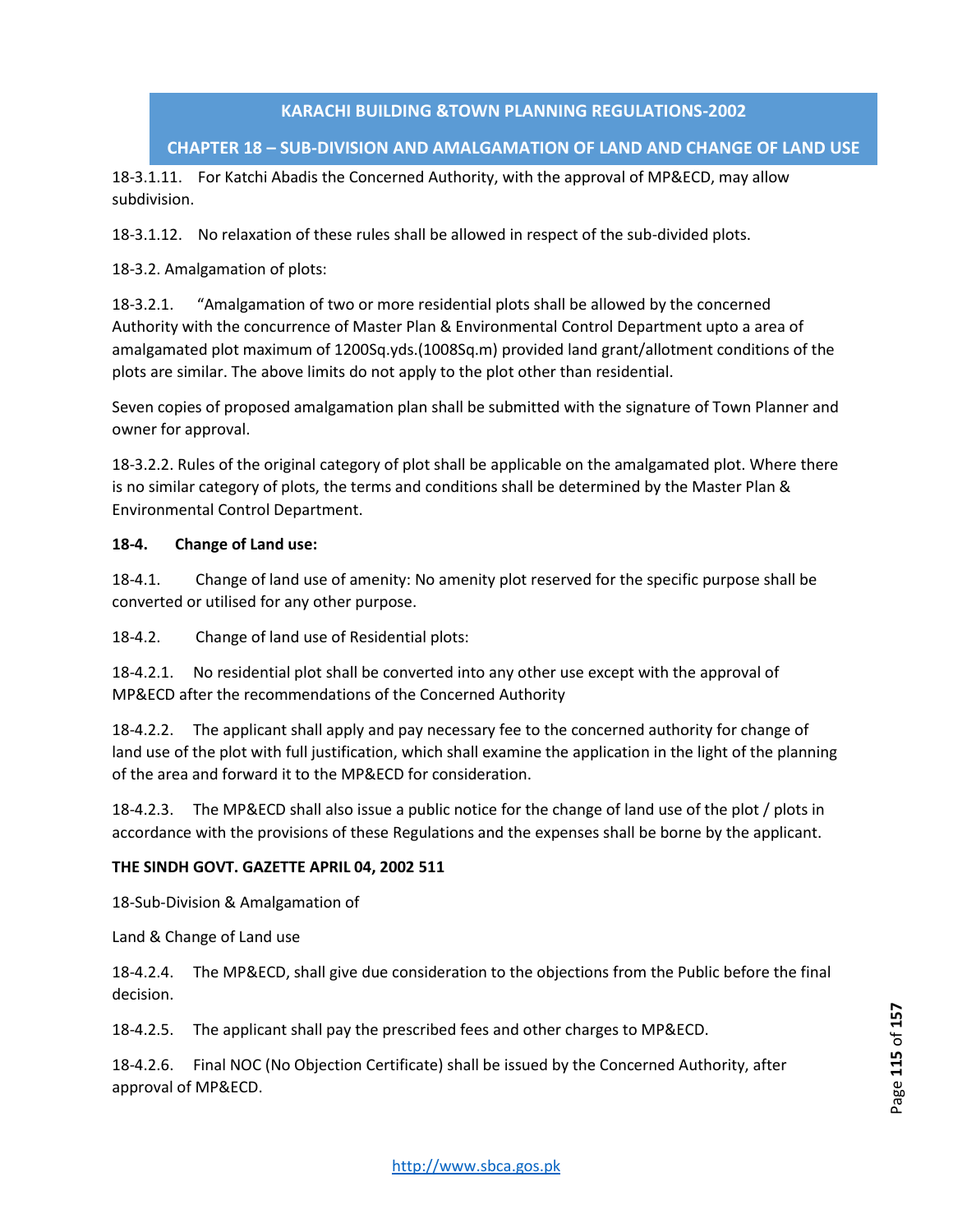# **CHAPTER 18 – SUB-DIVISION AND AMALGAMATION OF LAND AND CHANGE OF LAND USE**

18-4.2.7. Industrial plot cannot be converted into residential and commercial use except for Petrol Pump and CNG Station with the approval of MP&ECD on payment of charges.

18-4.2.8. Residential plot within a residential neighbourhood can be allowed to be used for education by the MP&ECD after inviting public objection from immediate neighbourhood in consultation with Transport Department.

18-4.2.9. Plots designated for use as cinema may be allowed to use upto 25% of the permissible covered area for commercial activity in a (multiplexes) provided the remaining 75% continues to be used exclusively for cinema.

# **18-5. Commercialisation of plots:**

18-5.1.1. Conversion of residential plot into Commercial shall be allowed only according to a uniform commercialisation policy formulated and revised from time to time by Master Plan & Environmental Control Department with approval of Government and notified in Sindh Government Gazette on the basis of comprehensive study of various urban areas under pressure for commercialisation. Individual plots outside the policy will not be considered for commercialisation.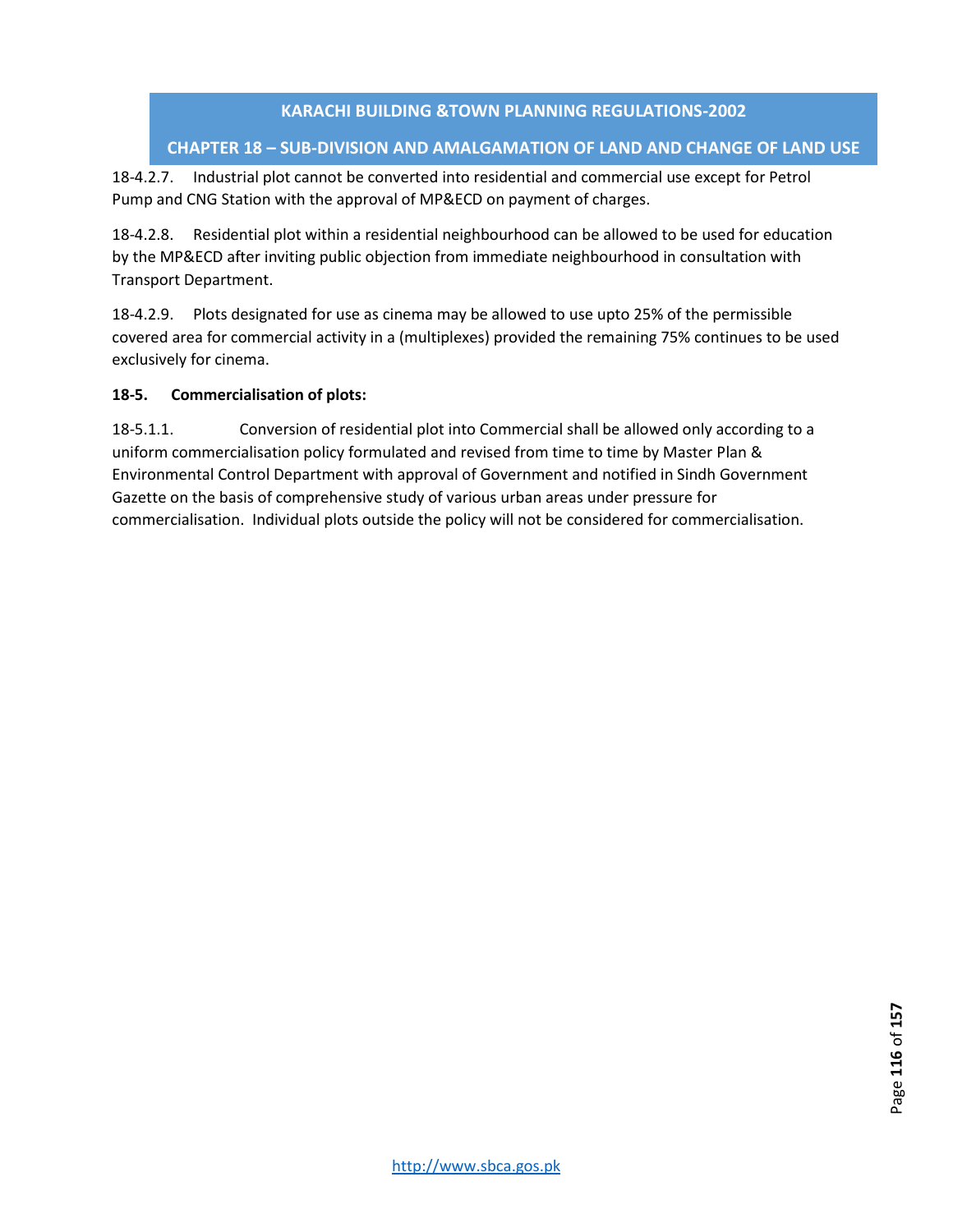### **CHAPTER 19 – GENERAL STANDARDS: LAND USE CLASSIFICATION**

# **CHAPTER 19 – GENERAL STANDARDS: LAND USE CLASSIFICATION**

#### **THE SINDH GOVT. GAZETTE APRIL 04, 2002 512**

#### **General**

19-1.1. As used in this land use classification, as elsewhere in these Regulations, the term 'includes or 'including' indicates that the listed items are intended to be illustrative and not exclusive.

19-1.2. Where land includes mixed uses, the designations of the various uses classes may be combined as appropriate (e.g. "commercial-cum-residential").

#### **Urban Uses – Residentiary**

19-2.1. Residential uses: includes all land used for dwelling facilities, but does not include land used for lodging facilities operated on a commercial basis.

19-2.2. Other residentiary uses:

19-2.2.1. Government Uses: includes the use of land for all governmental purposes such as offices, post offices, police stations, jails and foreign missions, other than uses specifically included in other classifications.

19-2.2.2. Health and Welfare Uses: includes land used for health and social welfare services such as health center, medical & dental clinics, hospitals, maternity homes, medical research institutions, nurseries, mother and child care centers, homes or other institutions for physically disabled persons, mental institutions, homes for the elderly, and veterinary clinics/hospitals including green areas and open spaces essential for the proper functioning of such institutions.

19-2.2.3. Education uses: includes all land used for nursery schools, kindergartens, primary schools, secondary schools, high schools, colleges, special colleges, technical colleges, universities, research institutes, madressah, all such institutions related with education purposes (other than medical), and fine arts institutes, including green and open spaces essential for the proper functioning of such institutions.

Note: The sites reserves for education use cannot be convert

Into any other use.

#### **THE SINDH GOVT. GAZETTE APRIL 04, 2002 513**

#### **19-Land Use Classification**

19-2.2.4. Assembly Uses: includes all land used for libraries, cinemas, theatres, concert halls, planetaria, aquaria (if outside of zoo), non-sportive clubs, exhibition halls, and exhibition grounds etc. With the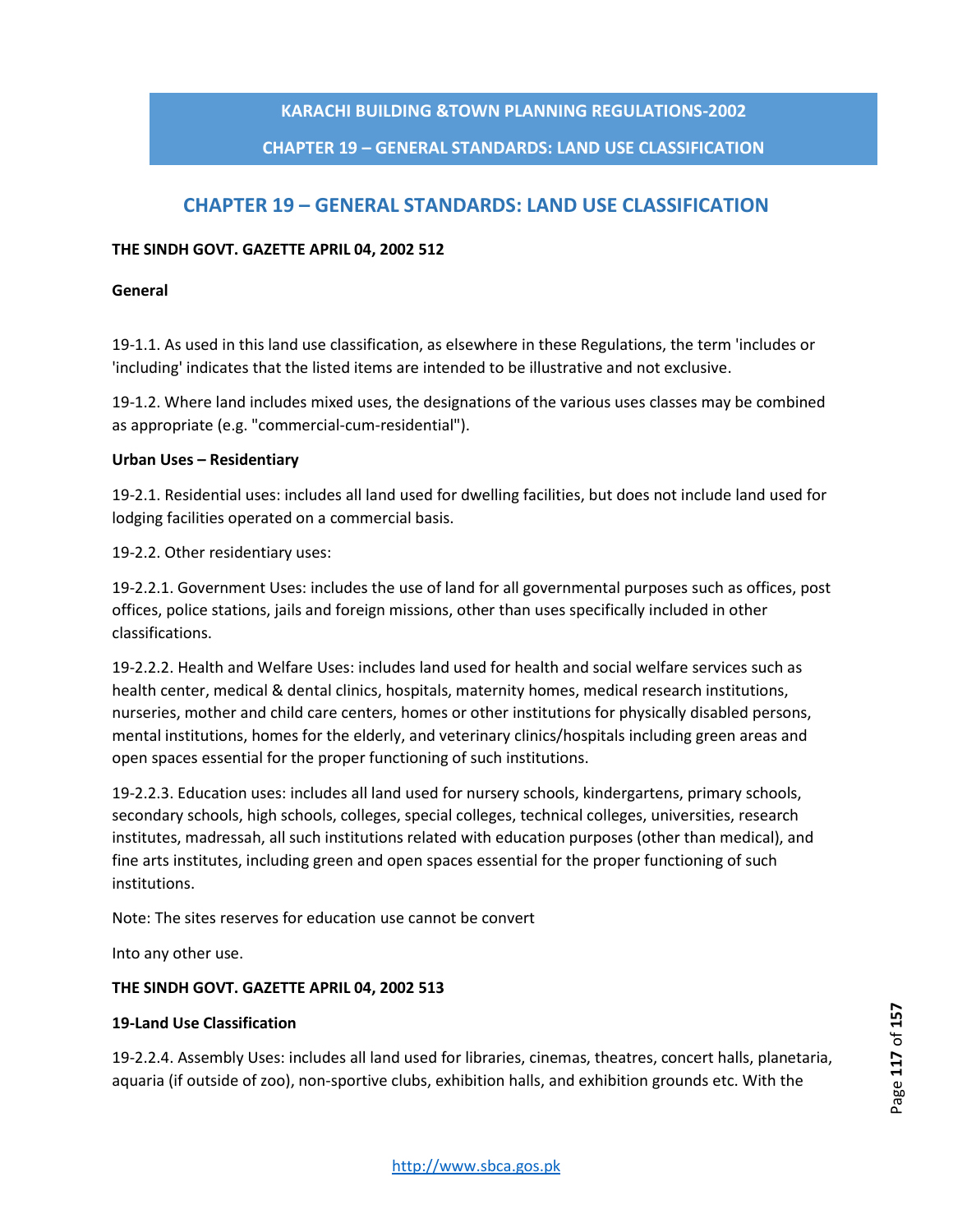#### **CHAPTER 19 – GENERAL STANDARDS: LAND USE CLASSIFICATION**

exception of exhibition grounds, open areas of these facilities will be limited by their actual operational needs.

19-2.2.5. Religious uses: includes all land used by mosques, jamaat khanas, monasteries, churches, synagogues, shrines, temples, dargahs, imambargahs, and tombs including ancillary green and open spaces belonging to the religious body owning the land.

19-2.2.6. Commercial (trade) uses: normally includes only the land used for the activity in question, though this may be increased by additional open or green space, if the operation of the facility concerned requires it. Commercial (trade) uses includes:

a) Whole sale trade: subzi mandi, fruit mandi, whole sale markets.

b) retail shopping: including shops, shopping centers, department stores, bazaars, markets and hawkers areas juma bazar etc.;

c) Personal services: including barbers, hair-dressers, baths, tailoring, shoe-making, laundries and dry cleaners;

d) Catering: including restaurants, banquet halls, marriage hall/lawn, refreshment stalls, buffets,

- e) Lodging: including hotels, motels and clubs providing lodging;
- f) Business offices including banks;
- g) Petrol stations, , CNG station.
- h) Cyber Cafe etc.

#### **THE SINDH GOVT. GAZETTE APRIL 04, 2002 514**

#### **19-Land Use Classification**

19.2.2.7. Parks and playgrounds: includes:

all green spaces, including various related cultural or recreational facilities such as greenhouses, zoological and botanical gardens and their related feasibility, toilet for both sex and fist aid facility, but excluding green spaces ancillary to welfare or educational facilities, and excluding median or other dividing green strips in road rights-of-way;

#### 19-2.2.8. PLAY GROUND

a) All open spaces designated for all indoor or

Outdoor sports activities of all types whether fully developed or not; and

b) All structures serving sports activities, like sports complex, gymnasia, swimming pools, stadium, racecourses, sports clubs of all kinds, whether they are part of an open space designated for sports activities or are independent structures.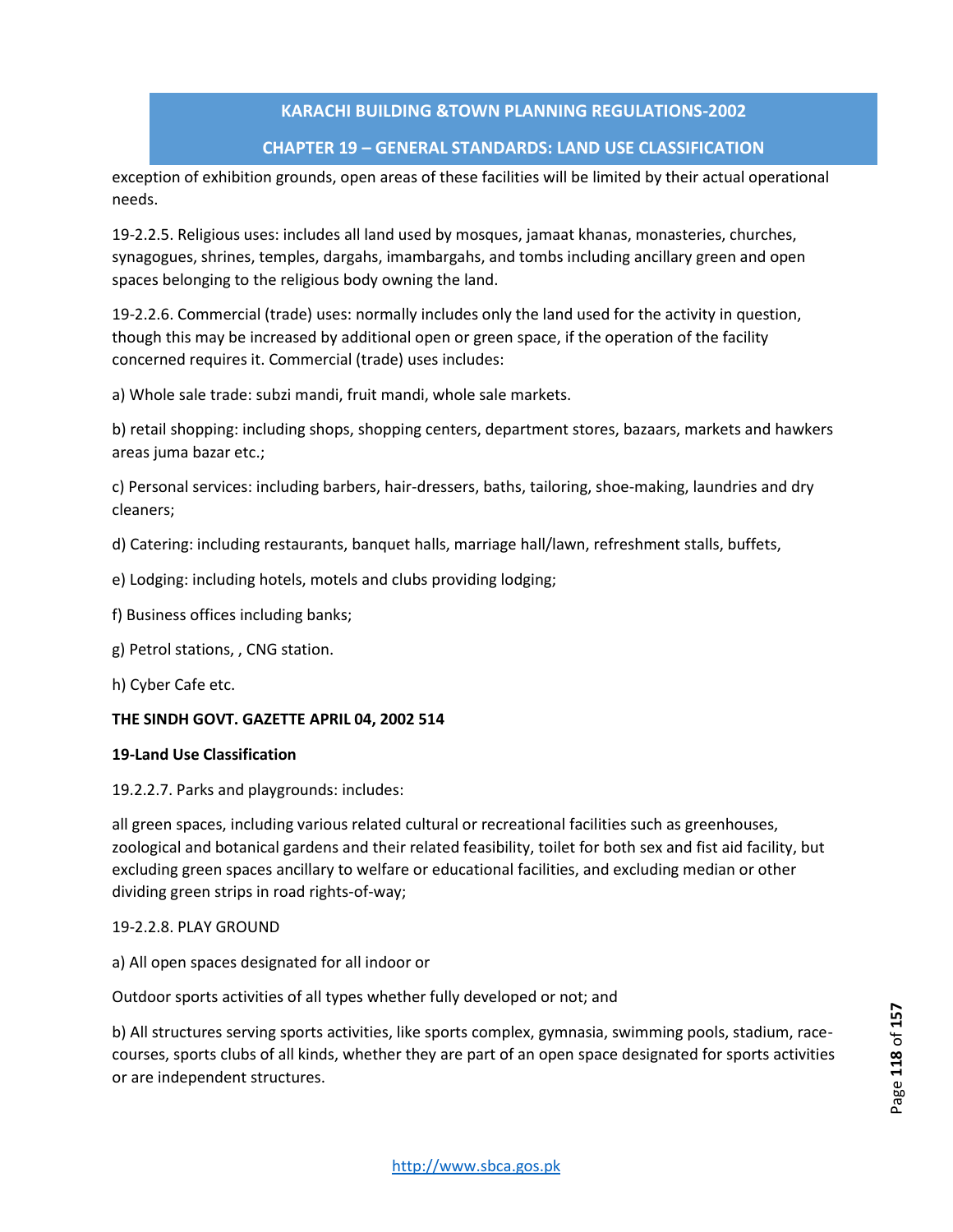# **CHAPTER 19 – GENERAL STANDARDS: LAND USE CLASSIFICATION**

Note: Spaces reserved for parks and play grounds shall not be converted for any other amenity or for any other use.

19-2.2.8. Burial grounds: includes graveyards of any religious denomination, Towers of Silence and crematoria.

19-2.2.9. Transportation right-of-way: includes highways and refer roads with service road and streets, parking and loading areas therein, green belts, and pedestrian lanes.

19-2.2.10.Parking: includes driveway, parking spaces, bus bays, parking lots, ramps, and buildings used wholly for parking purposes.

19-2.2.11. Residentiary manufacturing: those industries in which the process carried on or the machinery installed are such that it could be carried on or installed in any residential area without detriment to the environment or pleasant circumstances, features and advantages of the area as specified in Regulation No.25-6.1.

#### **THE SINDH GOVT. GAZETTE APRIL 04, 2002 515**

#### **19-Land Use Classification**

19-2.2.12. Aquatic Recreational Areas: Sea coast, lakes, rivers, ponds, water falls, boating basins, marine promenade, marine clubs, yachting clubs.Urban uses - Non residentiary

#### **19-3. Urban uses- Non residentiary**

19-3.1. Manufacturing Uses: includes all industrial activities other than cottage industries and may be sub-divided into:

19-3.1.1. large-scale manufacturing/ heavy industry.

19-3.1.2. small-scale manufacturing/ light industry.

19-3.2. Wholesale uses: includes all warehousing, godowns, and wholesale markets.

19-3.3. Construction: includes yards of construction firms, open storage of construction materials, preprocessing of constructional materials, and small pre-fabrication plants serving particular construction projects, but does not include a site under construction which is intended for another ultimate use.

19-3.4. Utilities and Municipal Service facilities: includes all facilities for utility services, excluding those parts of utility networks that are under or above transportation rights-of-way. Utilities and municipal services facilities may be included:

19-3.4.1. Water supply: including protected water resources areas, water purification plants, pumping stations, water mains, water conduits rising mains and water reservoirs;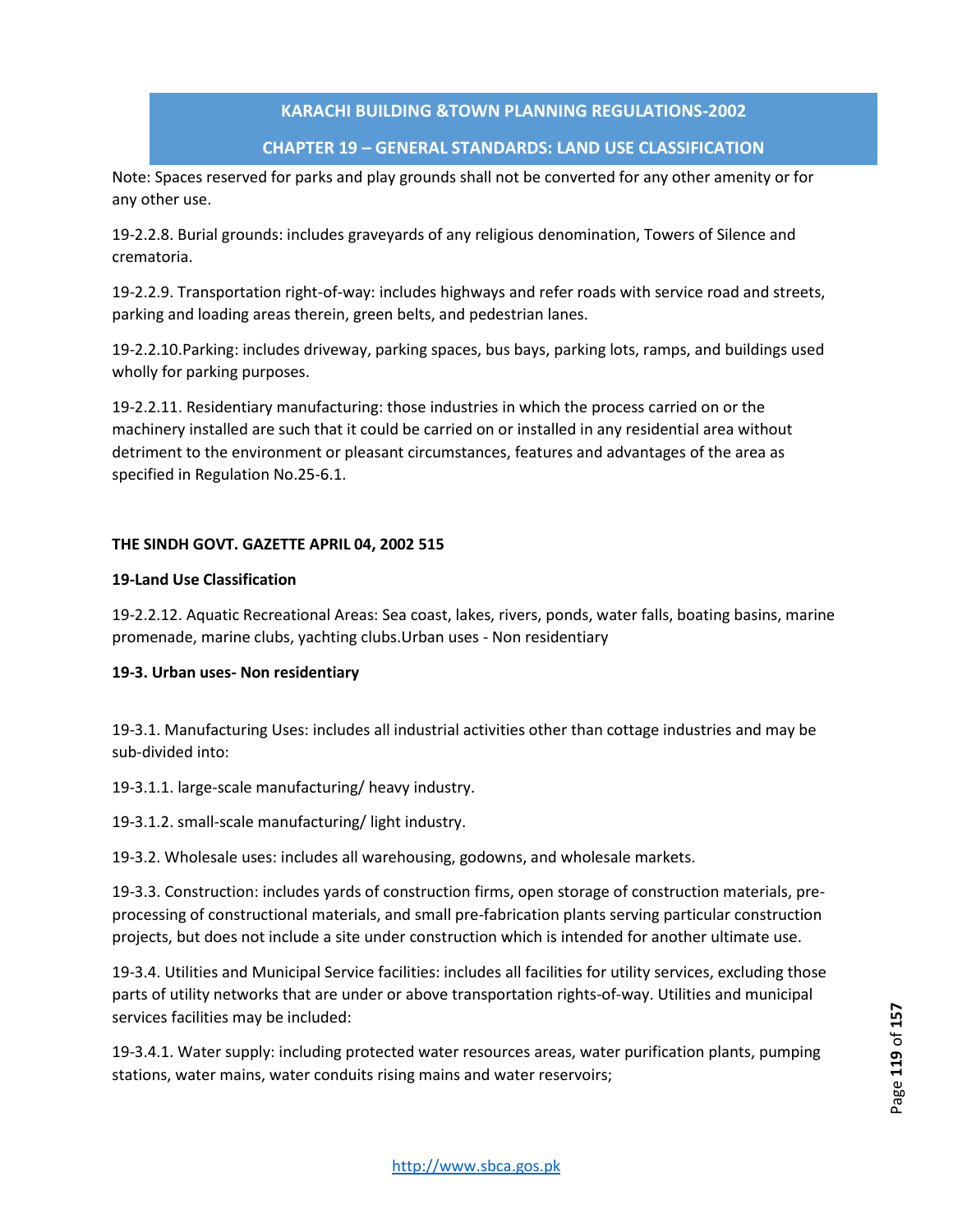### **CHAPTER 19 – GENERAL STANDARDS: LAND USE CLASSIFICATION**

19-3.4.2. Sewerage: including treatment plants, sewage farms, oxidation ponds, sludge ponds outside industrial enterprises, pumping stations and main trunk sewers;

19-3.4.3. Solid waste disposal: including composting plants incinerator and general or special dumping grounds and landfill sites;

19-3.4.4. Electricity: including power stations, step-down stations, transformers in separate structures, and high-tension lines.

19-3.4.5. Gas: including gas works, pressure reducing stations and main gas conduits;

#### **THE SINDH GOVT. GAZETTE APRIL 04, 2002 516**

#### **19-Land Use Classification**

19-3.4.6. Communication: including Radio, TV, wireless stations, boosting stations and telephone exchanges etc.

19-3.4.7. Others: including storm water drains, flood embankments fire-brigade stations, depots of public works supplies and equipment, and civil defence depots.

19-3.5. Transportation terminals: includes airports, harbors, railway stations and yards, bus depots, truck terminal stands and tramway depots and terminals.

19-3.6. Protection Zones: includes buffer areas around industrial facilities or transportation terminals and river beds, which must be kept vacant to protect nearby uses from such facilities or terminals, but does not include buffer areas suitable for agriculture.

#### 19-4. Semi-Urban Uses

19-4.1. Vacant improved land: includes land reclaimed for development, such as through the provision of major roads and trunk utility lines, but not yet developed.

19-4.2. restricted land: includes land the use of which is governed by national security regulations.

19-5. Non-Urban Uses

19-5.1. Agriculture and Forestry Uses:

19-5.1.1. Agricultural lands: includes arable lands, Poultry Farm, pastures and grazing grounds and orchards.

19-5.1.2. Woodlands: includes woods, forests and tree nurseries.

19-5.1.3. fishing: includes fish harbors, fish ponds and fish farms or hatcheries.

19-5.1.4. Irrigation: includes irrigation canals, ditches and dykes.

19-5.2. Mines and quarries.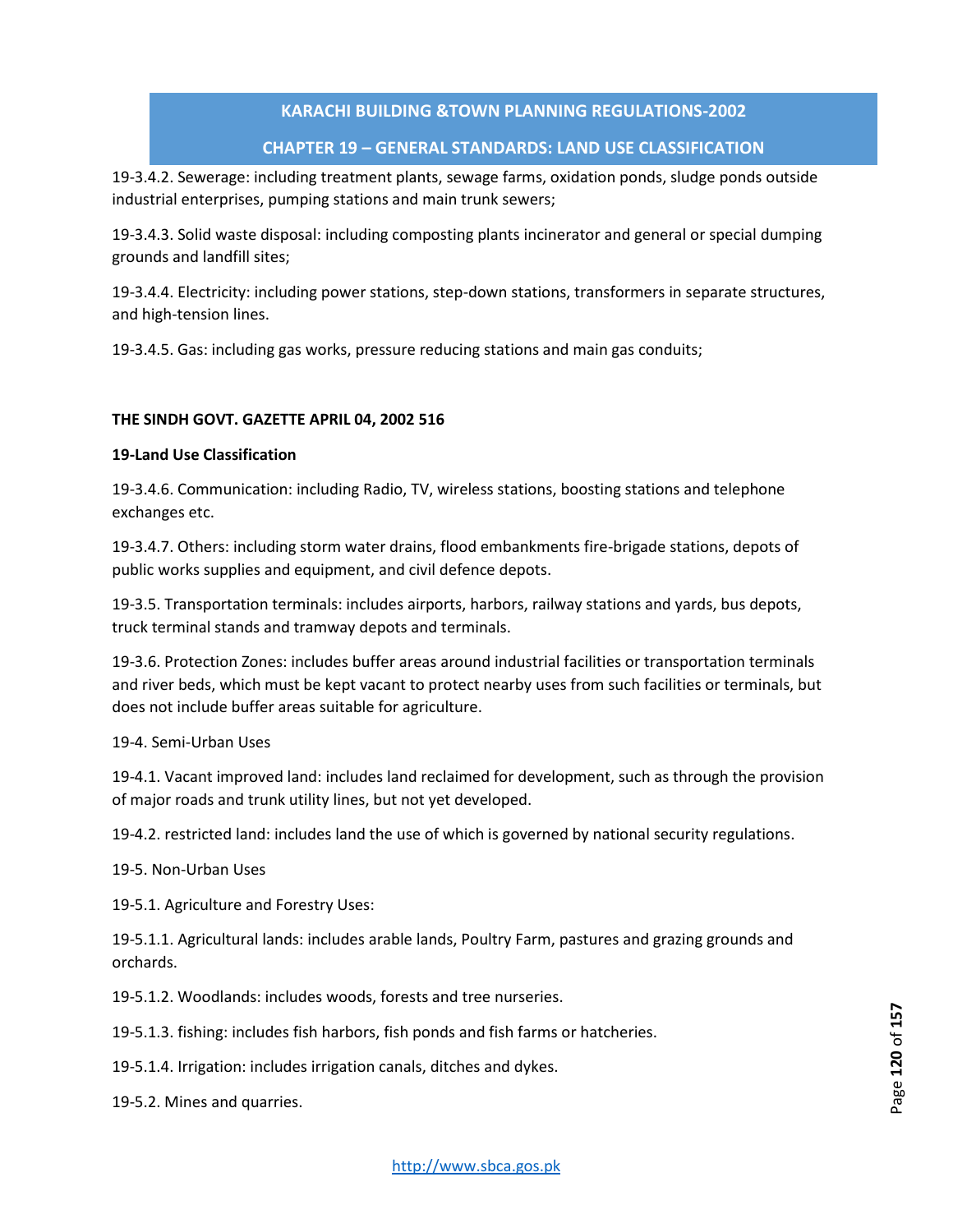#### **CHAPTER 19 – GENERAL STANDARDS: LAND USE CLASSIFICATION**

19-5.3. Salt pans.

19-5.4. Non-Urban Vacant:

#### **THE SINDH GOVT. GAZETTE APRIL 04, 2002 517**

#### **19-Land Use Classification**

19-5.4.1. Developable vacant: includes vacant land, whether developable for urban or non-urban use, other than vacant land under.

19-5.4.2. Residual Vacant Land: including areas prone to risks/hazards detrimental to human lives, all land not capable of development, including land subject to annual flooding.

19.5.5. Water bodies, sea, lake, pond, rivers.

19.5.6. Tourist resorts/Holiday Towns and Historical sites.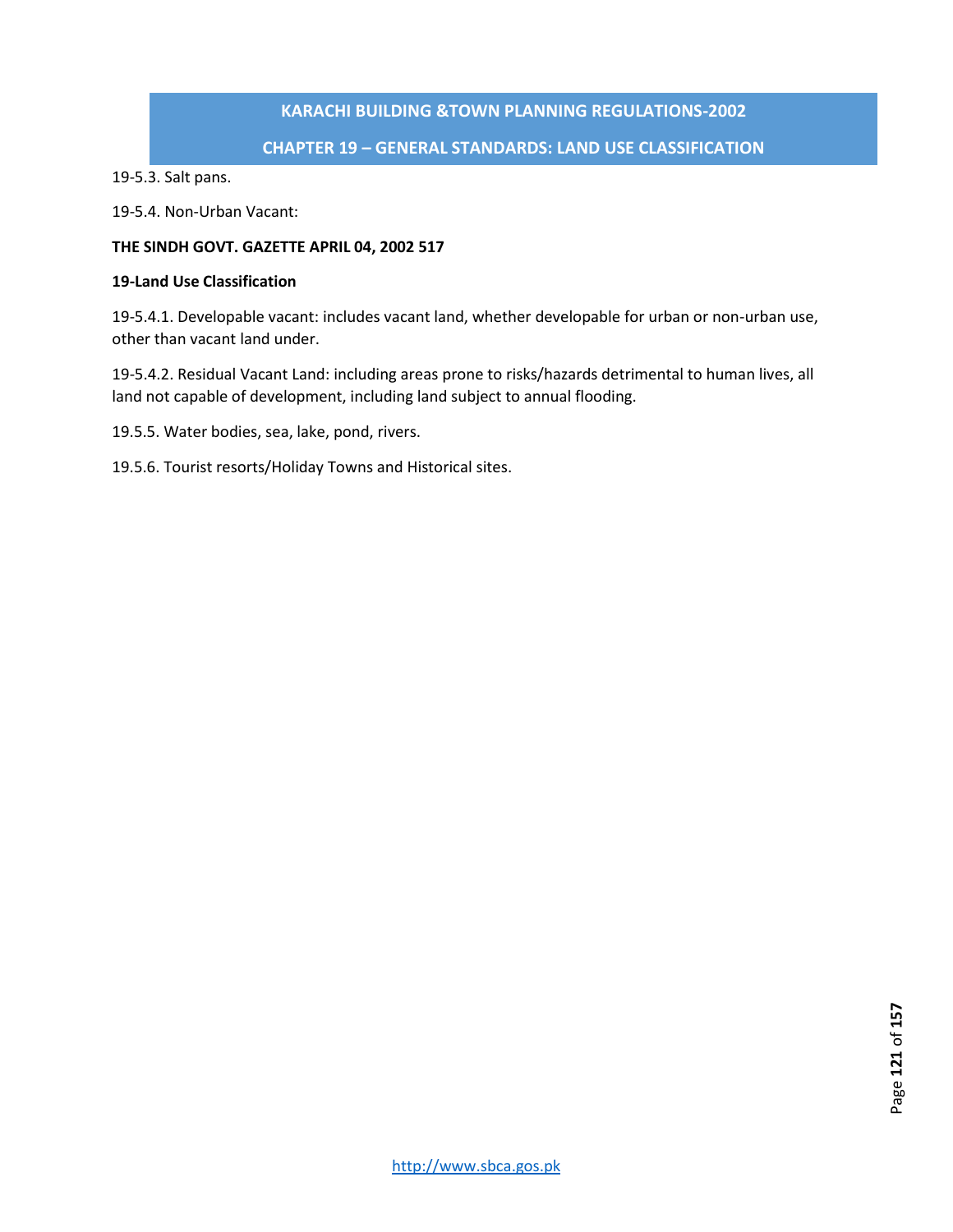### **CHAPTER 20 – GENERAL STANDARDS: BULK AND SPATIAL**

# **CHAPTER 20 – GENERAL STANDARDS: BULK AND SPATIAL**

#### **THE SINDH GOVT. GAZETTE APRIL 04, 2002 518**

#### **20-1. Plot Areas**

20-1.1. For all new major sub-division schemes, the following standard plot areas shall be observed:

20-1.1.1. Minimum plot area of 80Sq.yds. (66.89Sq.m.)

20-1.1.2. plot greater than 81Sq.yds.(67.7Sqm.) and not more than 120Sq.yds.(100.33 Sq.m).

20-1.1.3. plot greater than 121Sq.yds.(101.17Sq.m.) and no more than 240Sq.yds.(200.67Sq.m.).

20-1.1.4. plot greater than 241Sq.yds.(201.5Sq.m.) and no more than 400Sq.yds.(334.45Sq.m.).

20-1.1.5. plot greater than 401Sq.yds.(335.28Sq.m.) and not more than 600Sq.yds.(501.67Sq.m.).

20-1.1.6. Flat site: not less than 2420Sq.yds.(2023.4Sq.m).

20-1.1.7. commercial plots not less than 60Sq.yds.(50.42Sq.m).

20-1.2. Concerned Authority, in their areas of jurisdiction, may set higher minimum levels, but may not reduce them beyond the sizes defined above.

20-1.3. The determinations by the Concerned Authority of plot sizes shall be referred by such agencies to MP&ECD for its comments, and in the event of differences, the MP&ECD determination shall prevail.

#### **20-2. Plot Shape**

Plot shapes shall generally be rectangular quadrangles; provided, however, that where this would cause practical difficulties arising from irregular or unique features of a plot, the developer may apply for an exception. In any case:-

20-2.1. The ratio of frontage to depth of residential plots shall be no less than 1:1 and no more than 1:3.

20-2.2.Minimum width of residential / commercial plot shall not be less than 20ft. (6 m.)

#### **THE SINDH GOVT. GAZETTE APRIL 04, 2002 519**

#### **20-Bulk & Spatial Standards**

#### **20-3. Density Standards**

20-3.1.Definitions:

20-3.1.1. "Residential density" means the average number of persons residing on 1 acre (4067.22Sq.m) of residential area. For the purposes of this clause "residential area" means an area devoted to residential uses, as defined in clause 19-2.1; and does not include streets or lanes or other residentiary uses defined in Clause 19-2.2.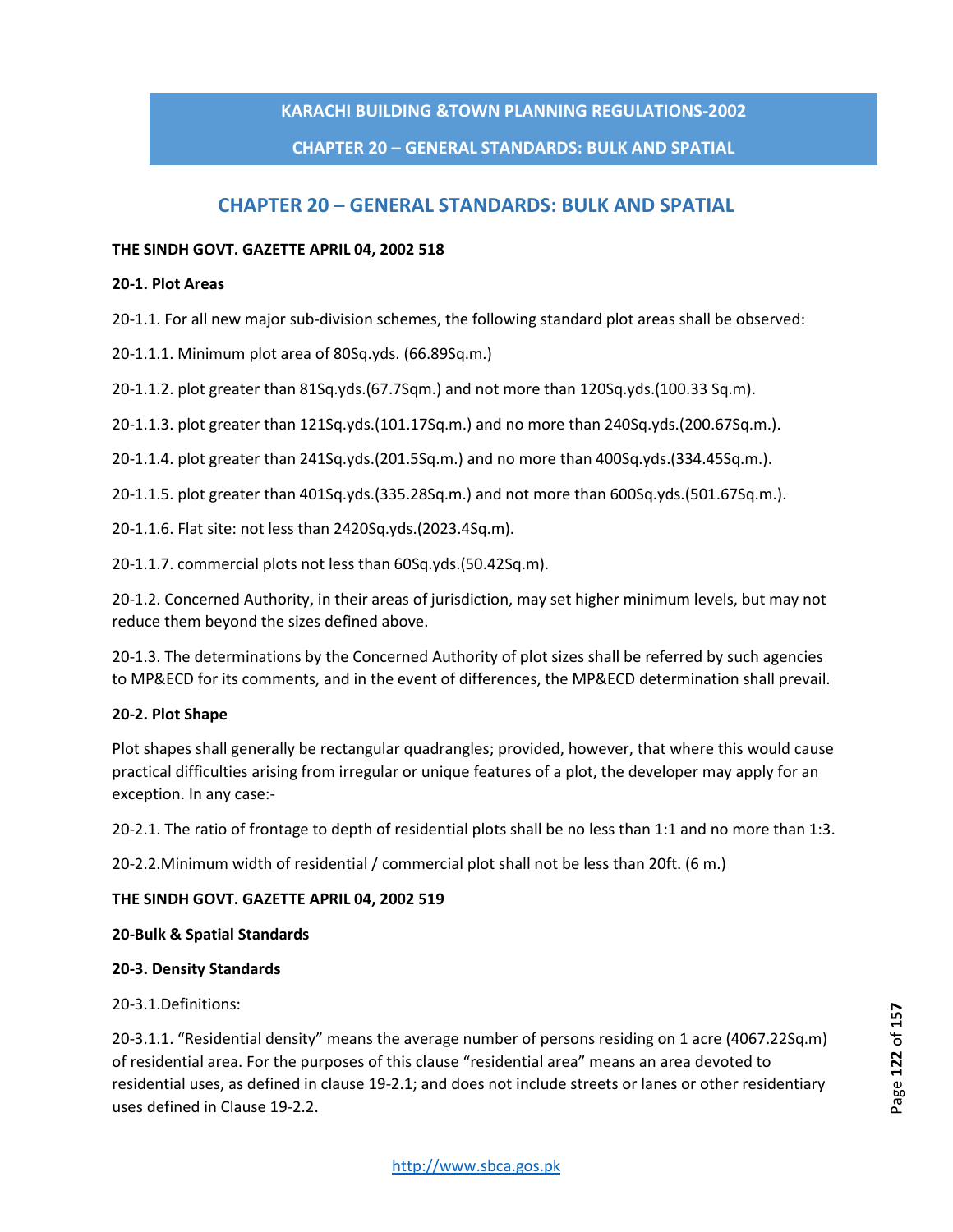# **CHAPTER 20 – GENERAL STANDARDS: BULK AND SPATIAL**

20-3.1.2. "Residentiary density" means the average number of persons residing on or occupying 1 acre. of residentiary area. For the purposes of this clause "residentiary area" means an area devoted to residentiary uses, other than residential uses, as defined in clause 19-2.2.

20-3.2. The following residential density requirements shall apply:

20-3.2.1. To the indicated types of housing development:

a) on 80Sq.yds.(66.89Sq.m.). plots: no more than 500 persons per acre (0.404 hectare)of residential area;

b) on plots greater than 81Sq.yds.(67.7Sq.m) to 120Sq.yds.(100sq.m). plots: no more than (400) Four hundred persons per acre (0.404 hectare) of residential area;

c) on plots greater than 121Sq.yds.(101.17Sq.m) to 240Sq.yds.(200.67Sq.m) plots: no more than (300) Three hundred persons per acre (0.404 hectare) of residential area;

d) on plots greater than 241Sq.yds.(201.5 sq.m) to 400Sq.yds.(334.45 sq.m) plots: no more than (200) two hundred persons per acre(0.404 hectare) of residential area;

e) on plots greater than 401Sq.yds.(335.28Sq.m) to 600Sq.yds.(501.67Sq.m) plots: no more than 150 persons per acre (0.404 hectare) of residential area;

20-3.2.2. Flats for low income groups: no more than (650) six hundred fifty persons per acre (0.404 hectare) of residential area;

#### **THE SINDH GOVT. GAZETTE APRIL 04, 2002 520**

#### **20-Bulk & Spatial Standards**

20-3.2.3. Flats for medium income groups: no more than 500 persons for acre (0.404 hectare). of residential area;

20-3.2.4. Flats for high income groups: no more than (325) three hundred twenty five persons per acre (0.404 hectare) of residential area.

#### **20-3.3. For developed areas:**

20-3.3.1. In areas already substantially developed, where the requirements of sub-clause 20-3.02 are inappropriate for either the development of vacant areas or redevelopment of deteriorated built-up areas, the Concerned Authority may approve less restrictive density standards for residential development with the approval of MP&ECD provided, however, that the Concerned Authority in making such determinations takes into account the following factors:

a) the number and size of the dwelling units to be constructed;

b) the pattern of existing housing development in the neighbourhood;

c) the terms and conditions and restrictions of the land grant conditions governing the development;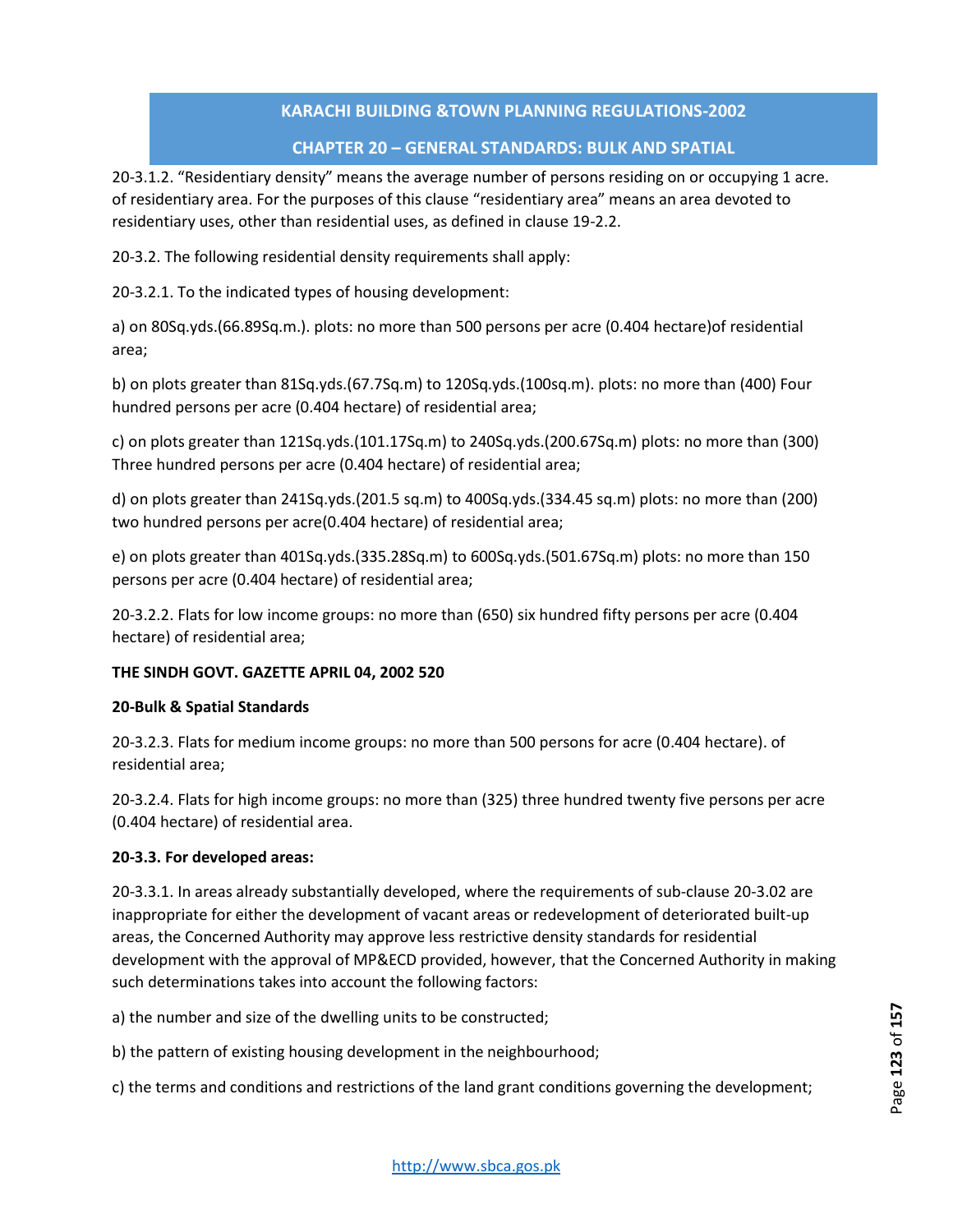#### **CHAPTER 20 – GENERAL STANDARDS: BULK AND SPATIAL**

d) the potential improvement of hygienic conditions in relation to available capacity of utility infrastructures and sanitation facilities; and

e) the health, safety and general welfare of the residents of the Community of which the development is a part.

20-3.3.2. In the case of redevelopment schemes, the Concerned Authority shall refer its determinations of such density requirements to MP&ECD and such requirements shall be subject to MP&ECD approval.

#### **THE SINDH GOVT. GAZETTE APRIL 04, 2002 521**

#### **20-Bulk & Spatial Standards**

20-4. Land Allocation

20-4.1.Allocations for various land uses for new residential schemes shall be as follows.

20-4.1.1. Residentiary area for residential uses as defined 19-2.1 shall be allowed upto maximum 55% of the total area of land.

20-4.1.2. Commercial area for commercial uses as defined in sub-clause 19-2.2.6 shall be allowed upto maximum 5% of the total area of land.

20-4.1.3. Amenity area for other residentiary uses shall be as under:-

a) Roads/Streets, right of way minimum 22% of the total area of the land.

b) Parks minimum 5% of the total area of the land.

c) Play Grounds minimum 5% of the total area of the land.

d) Public uses including religious uses such as mosque, Imam-Bargaas, etc. minimum 5% of the total area of the land.

e) Educational uses minimum 3% of the total area of the land.

20-4.2.Allocations of land for new industrial towns and estates for large and medium size industries shall be as follows:-

20-4.2.1. Industrial area as defined in 19-3.1.1 shall be allowed upto maximum 70% of the total area of land.

20-4.2.2. Commercial area as defined in sub clause 19-2.2.6 shall be allowed upto maximum 1% of the total area of land.

20-4.2.3. Amenity area for other residentiary uses shall be as under:-

a) Roads/Streets, right of way minimum 20% of the total area of the land.

**THE SINDH GOVT. GAZETTE APRIL 04, 2002 522**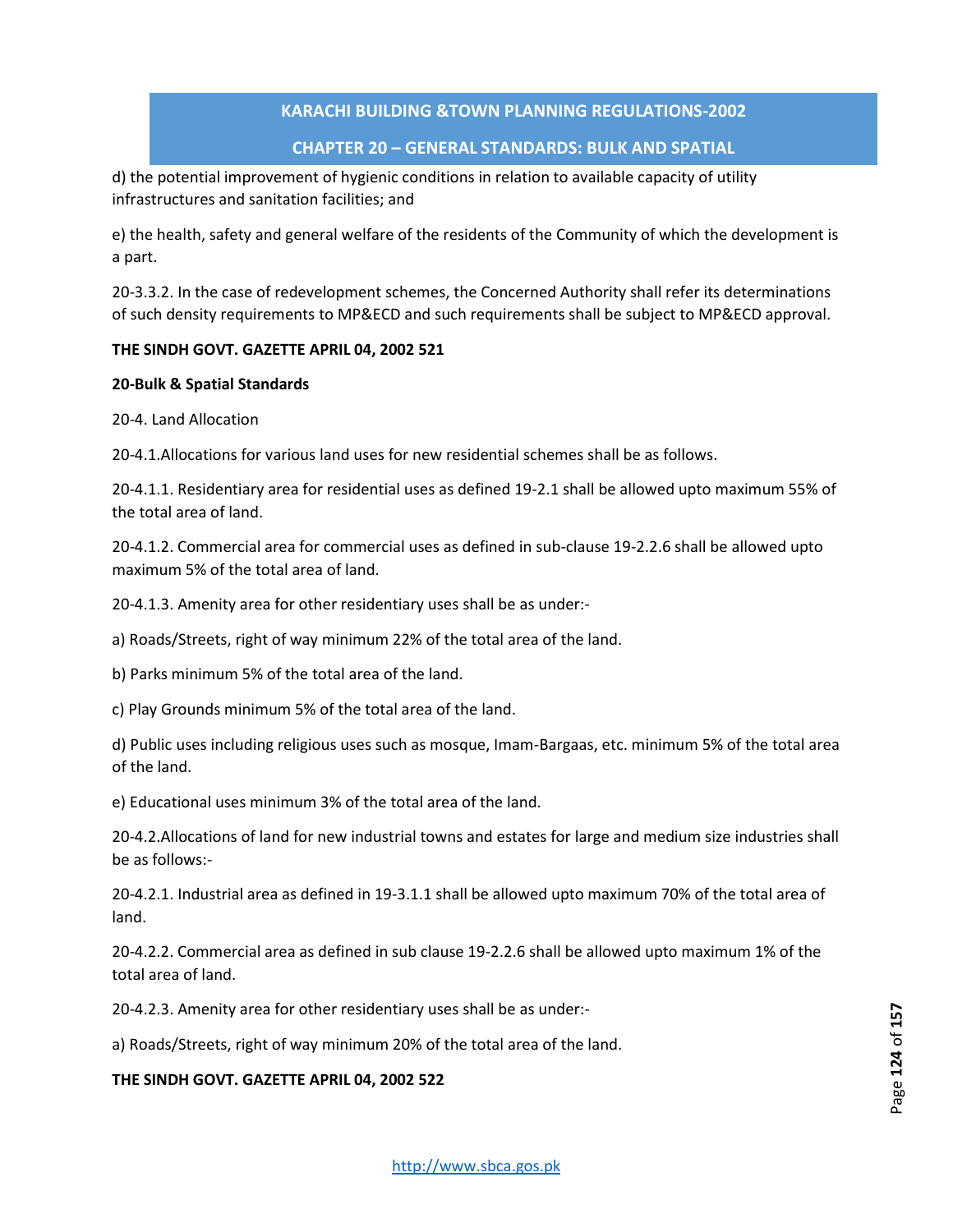### **CHAPTER 20 – GENERAL STANDARDS: BULK AND SPATIAL**

#### **20-Bulk & Spatial Standards**

b) Parks/Play Grounds minimum 3% of the total area of the land.

c) Public uses including Educational and religious uses minimum 6% of the total area of the land.

20-4.2.4. On industrial plots of 5 acres and more large industrial plots, 8% of the total plot area in the rear shall be allowed for residential, local commercial, amenity, road etc. within the premises for labour and staff for which a separate approach shall have to be provided. The minimum distance between the factory and residential units shall be atleast 40 ft. (12.18 m.)

20-4.2.5. In any industrial area, no road shall be less than 50 ft. (15.22m) in width for areas allocated for large and medium industries and no less than 40 ft. (12.18m) for area allocated for small industries.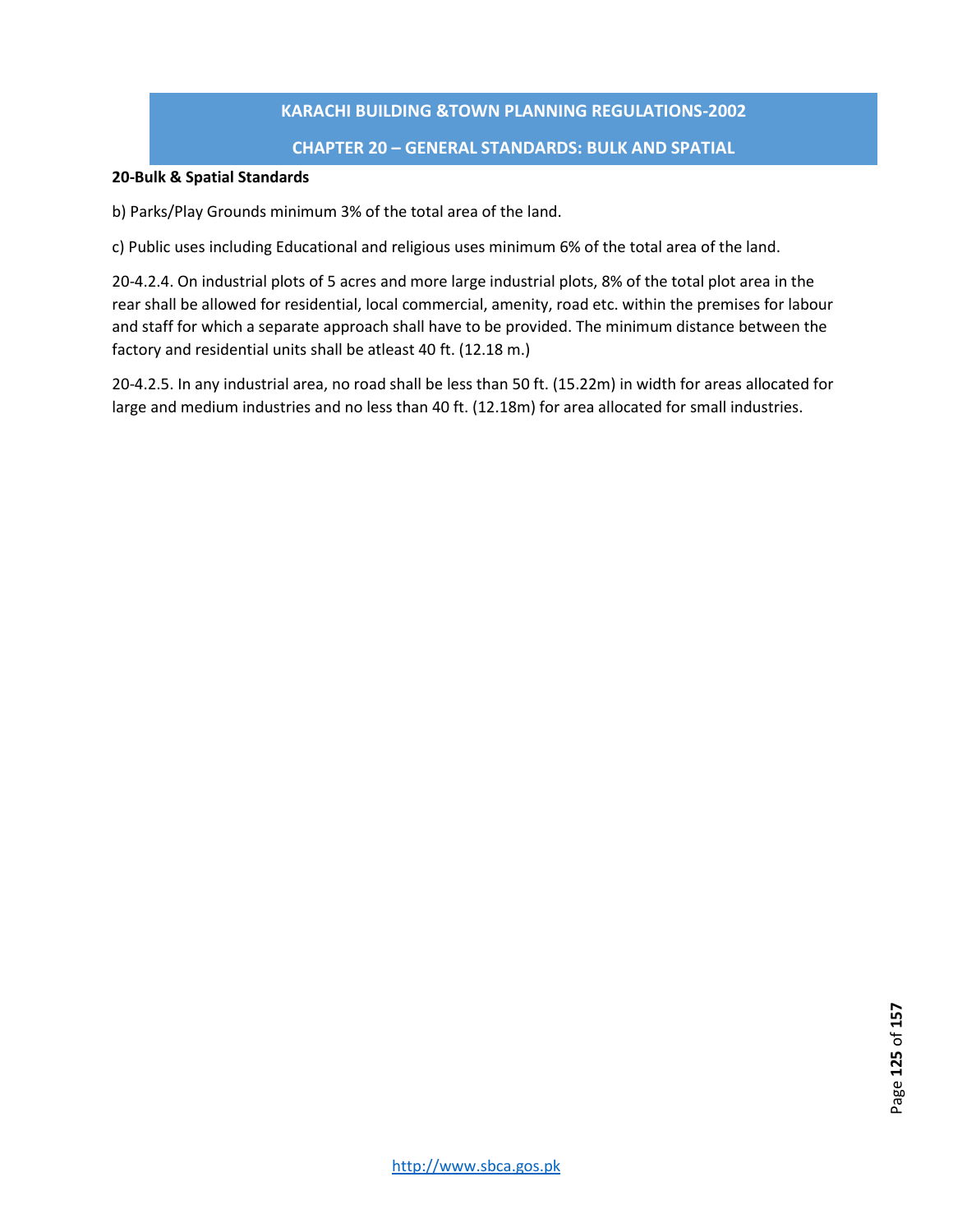# **CHAPTER 21 – GENERAL STANDARDS: HIGHWAYS, MAJOR ROADS, BOULEVARDS, STREETS AND LANES**

# **CHAPTER 21 – GENERAL STANDARDS: HIGHWAYS, MAJOR ROADS, BOULEVARDS, STREETS AND LANES**

#### **THE SINDH GOVT. GAZETTE APRIL 04, 2002 523**

#### **21-1. Pedestrian Lanes**

21-1.1. Thoroughfares intended exclusively for pedestrian traffic, referred to as "pedestrian lanes", and shall be at least 10 ft. (3m.) wide, as given in FIGURE-1.

21-1.2. Pedestrian lanes, if abutting plots on both sides, shall have uninterrupted length not greater than 30 times its width provided that interruption shall be created by other pedestrian lane or vehicular street.

21-1.3. The grade of pedestrian lanes in cross-section shall be level, and their longitudinal slope may not be greater than 5o, provided however, that:-

21-1.3.1. If the slope of the terrain is greater than 5o, the difference in slope may be made up by an appropriate number of steps; the series of steps for each 5o higher slope shall be separated by a landing at least 6.5 ft. (1.97m) wide also there should be a ramp for wheel chair.

21-1.3.2. If the lane is along double or single rows of plots in a terrain sloping more than 5%, the difference in slope may be made up by an appropriate number of steps at the bottom end of each double or single row of plots, as the case may be also. Also there should be ramp for wheel chair for special persons.

#### **21-2. One-Way Streets (Types A, B, C)**

21-2.1. As shown in FIGURE-2, Typical Street Cross-Sections, appended to this Part, Street Types A, B, and C shall be one way streets.

21-2.2. Minimum width of one way street shall be 24ft.(7.31m) with parallel parking on one side only.

21-2.3. One-way streets shall be intersected by vehicular streets at least every 500 ft.(152 m.)

#### **THE SINDH GOVT. GAZETTE APRIL 04, 2002 524**

#### **21- Highways, Major Roads,**

Boulevards, Streets & Lanes

#### **21-3. Two way Streets (Types D, E, F, G)**

21-3.1. Minimum width of two way street excluding parking shall be 40ft. (12.18m)

21-3.2.Street Type E (FIGURE-2) shall be so designed and maintained as to permit parallel parking on one side only.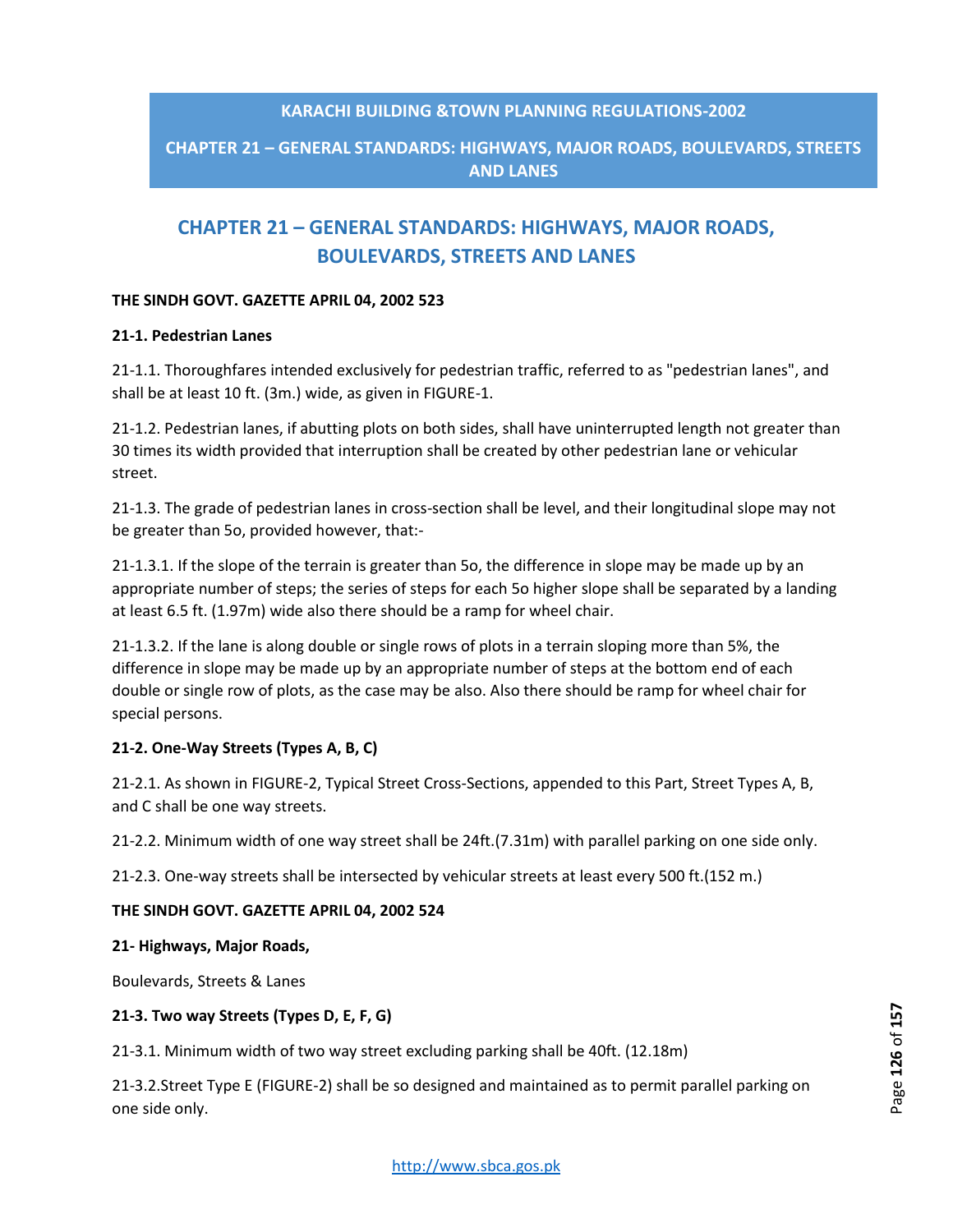# **CHAPTER 21 – GENERAL STANDARDS: HIGHWAYS, MAJOR ROADS, BOULEVARDS, STREETS AND LANES**

### **21-4. HIGHWAYS, MAJOR ROADS AND BOULEVARD(TYPES-H, I & OTHERS)**

21-4.1. For Highways and major roads of not less than 100ft.(30m) right-of-way a permanent service road shall be provided on each side of the Highway/Boulevard.

21-4.2. The width of side walks (a) shall depend on the pedestrian traffic volume.

21-4.3. New width of green strip (b) in roads will depend on the nature and dimension of the utility lines to be laid under them.

21-4.4. The width of the green median shall be at least 10 ft.(3m) as to provide adequate pedestrian refuge island at crossing but where necessary such strips may be released by separate train/LAT right-ofway.

21-4.5. No direct access to highway or major roads will be allowed except through a service road at appropriate distances.

21-4.6. Bus bays/lanes on all major roads shall be provided in consultation with Transport Department.

#### **21-5. Visibility at Cross Roads**

21-5.1. In the interests of pedestrian safety and vehicular traffic visibility at cross roads, no trees or any other impediment/structure will be planted within 30 ft. (9.13 m) of any street right-of-way limit.

21-5.2. For the same purposes, except as otherwise provided in sub-clause, the borders of streets shall be champhered at such distances from their crossing as provided in sub-clause 25-1.02.

#### **21-6. Street Lines and Building Lines**

21-6.1. Street rights-of-way lines shall be regarded as distance between building lines of two front buildings except where building setback lines are established, pursuant to these Regulations or otherwise.

#### **THE SINDH GOVT. GAZETTE APRIL 04, 2002 525**

#### **21- Highways, Major Roads,**

Boulevards, Streets & Lanes

21-6.2. No structure or part of a structure of ground floor may project beyond such building line or building setback line.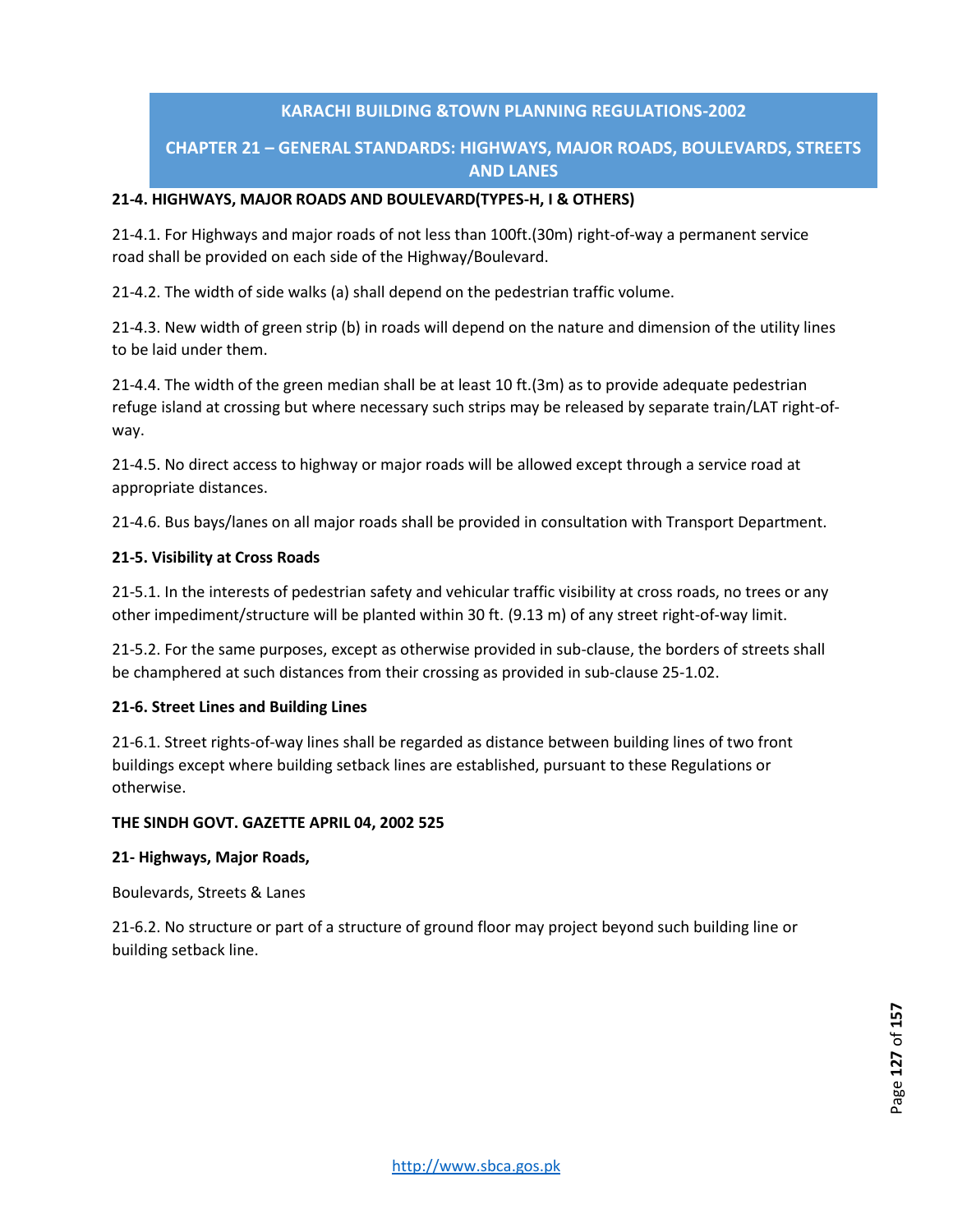# **CHAPTER 22 – GENERAL STANDARDS: INDUSTRIAL DEVELOPMENT**

# **CHAPTER 22 – GENERAL STANDARDS: INDUSTRIAL DEVELOPMENT**

#### **THE SINDH GOVT. GAZETTE APRIL 04, 2002 526**

#### **22-1. Scope**

22-1.1. For the purpose of these Regulations, the terms 'industrial uses' 'industrial purposes', industrial activities' and 'industrial development' include:

22-1.1.1. the making or manufacturing of any articles or part of any article;

22-1.1.2. the altering, fabricating, ornamenting, finishing, compounding, assembling, blending, mixing, packing or canning, adapting for sale, or breaking up or demolition of any article;

22-1.1.3. the extraction, dressing, treatment or preparation for sale of minerals, or the extraction or preparation for sale of oil;

22-1.1.4. any other activity which has been designated as "industry" by the Federal Government or Government of Sindh through a notification.

22-1.2. For the purposes of these Regulations, industries are classified as "evidentiary manufacturing" and "non-evidentiary manufacturing" (Chapter 19).

#### **22-2. Permits for Industrial Development**

22-2.1. No land development for industrial purposes may be undertaken without a Special Development Permit from MP&ECD, except in the case of evidentiary manufacturing for which a General Development Permit may be obtained from the concerned Authority upon compliance with the requirements of an applicable detailed plan, any area standards and any other pertinent requirements or regulations.

22-2.2.The concerned Authority determining an application for a development permit for industrial purposes may grant the permit with consultation of MP&ECD only if it is satisfied that the applicant has complied, or will comply, with:-

22-2.2.1. the performance standards set forth in this chapter.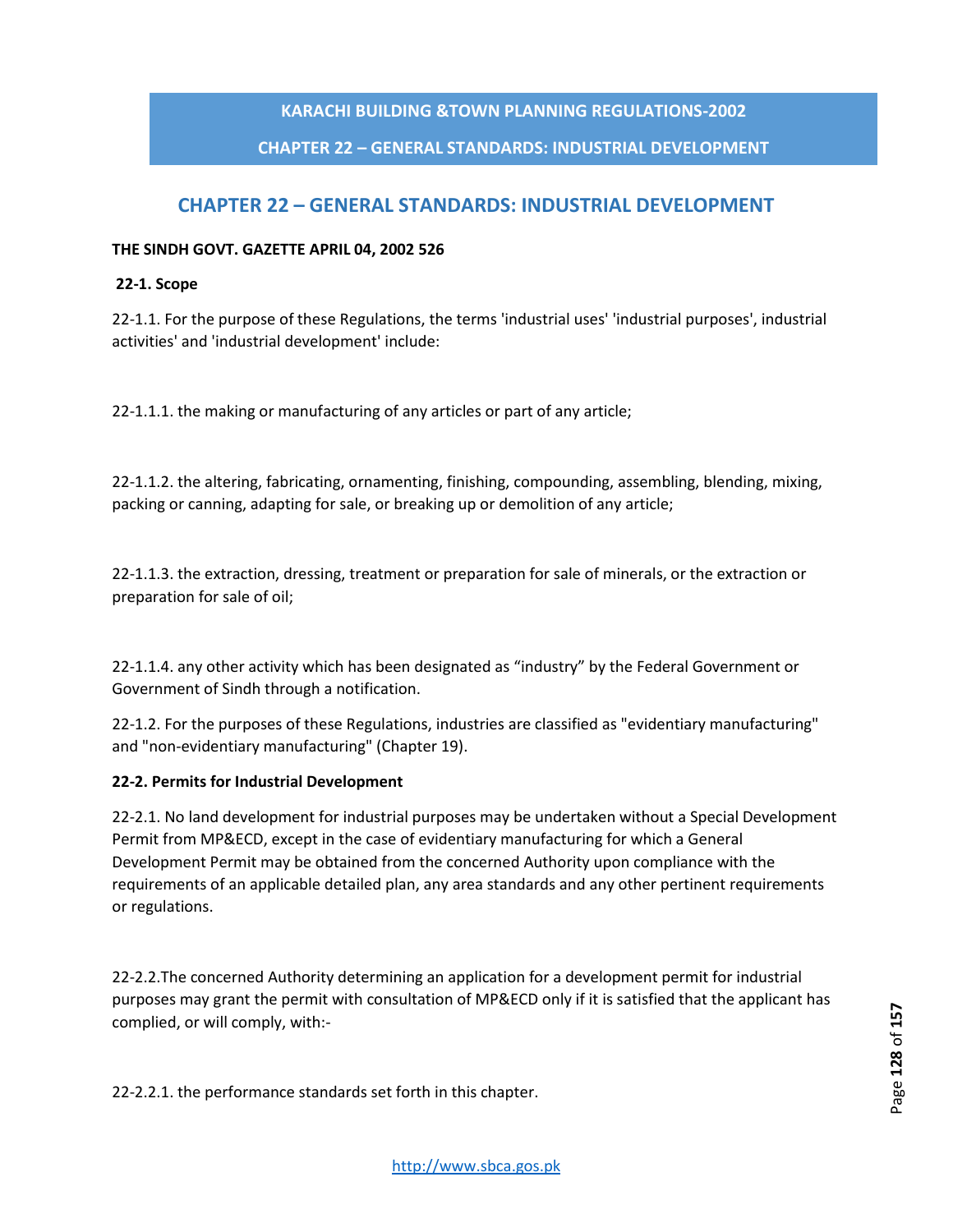### **CHAPTER 22 – GENERAL STANDARDS: INDUSTRIAL DEVELOPMENT**

22-2.2.2. any applicable bulk, height, area or other standards specified in Chapters 19 to 21 in Appendices A to E;

22-2.2.3. the requirements of any applicable detailed plan or planning position.

22-2.2.4. any applicable requirements of other laws, regulations or bye-laws for licensing or regulating industrial uses or operations for the protection of the environment, or of health and welfare of residents of the community.

# **22-3. Criteria for Special Development Permit for Industrial Purposes**.

22-3.1. In determining an application for a Special Development Permit for industrial purposes, the MP & ECD shall apply the following performance standards, as may be appropriate.

22-3.1.1. Removal of Wastes: The applicant shall submit plans for the removal of liquid and solid wastes from the site in such manner as shall avoid or minimize the pollution of nearby water courses or sources, sewers, or water supply facilities, or damage to sewer lines or sewerage treatment plans; and the developer and operator shall comply with such conditions as the MP & ECD may impose in respect of the disposal of industrial waste.

22-3.1.2. Removal of noise and vibration: The applicant shall give the details of noise and vibration generation in the industry and / or its control and shall avoid or minimize the noise and vibration generation; and the owner and operator shall comply with the conditions set down by the MP & ECD.

22-3.1.3. Access and loading: Facilities for vehicular access and unloading shall be adequate for the particular industrial activities, and be so designed and located as to ensure safety and eliminate fire hazards.

22-3.2. In addition to the requirements of paragraph 22-3.1, the MP & ECD shall give consideration to the following, as may be appropriate:

22-3.2.1. the location of the site and whether it is designated for industry in an applicable detailed Master plan or development plan;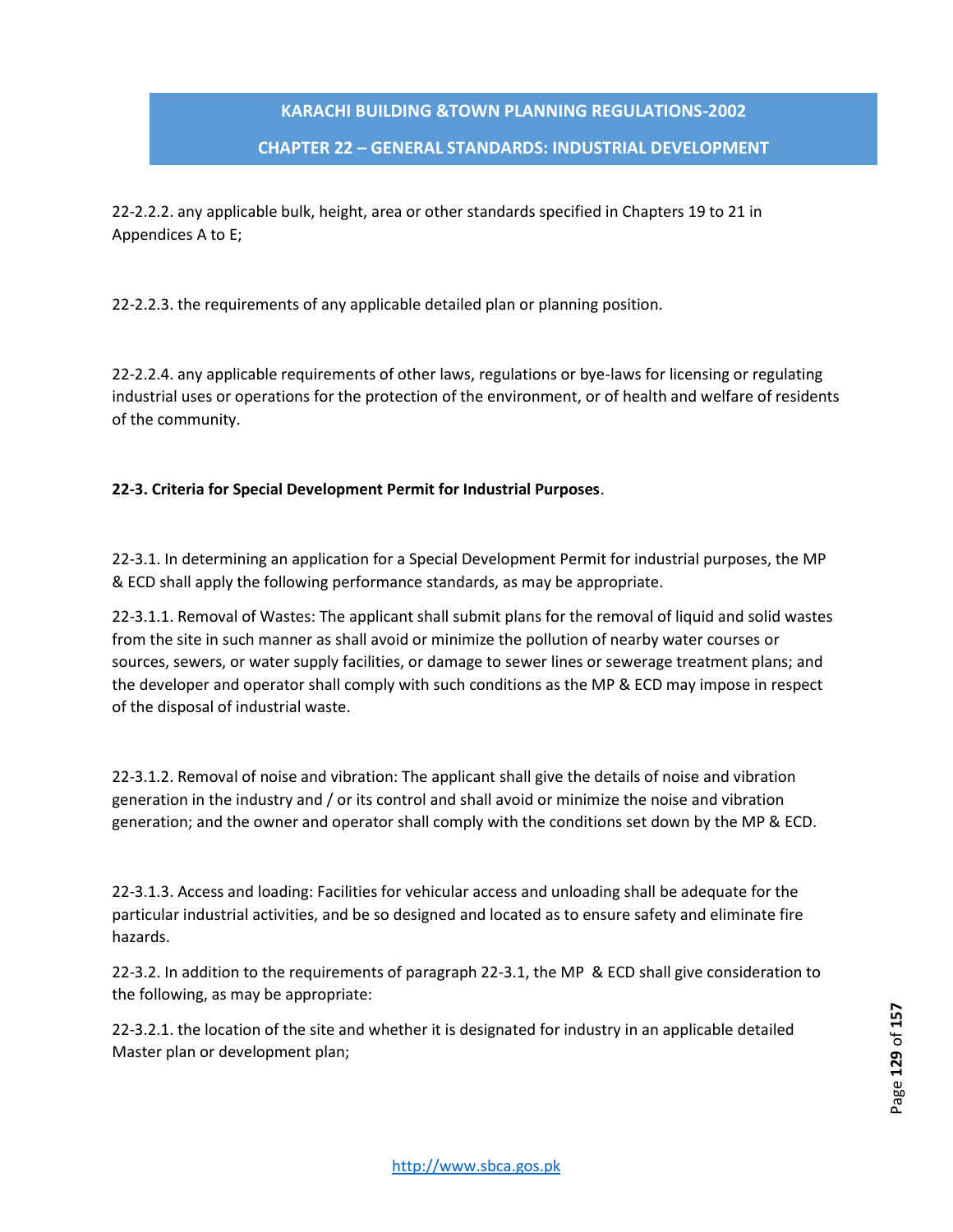#### **CHAPTER 22 – GENERAL STANDARDS: INDUSTRIAL DEVELOPMENT**

#### 22-3.2.2.implicatins for road and rail traffic and traffic congestion;

22-3.2.3. the precise nature of the industrial process in relation to it impact on the environments, especially, though not exclusively, in reference to the emission of fumes and dust and creation of noise.

22-3.2.4. the potential burden on utilities i.e. water, sewerage, electricity, gas, telephone etc.;

22-32.5. if sought to be located in a rural area, whether the activity is the processing of agricultural products or is otherwise traditionally conducted in rural area; and in any event, whether the proposed industrial development is likely to invite urban development in the area and, in particular, pressures on green belt areas;

22-2.6. the particular needs of the industry, such as the need to be near water, docks or a source of raw materials.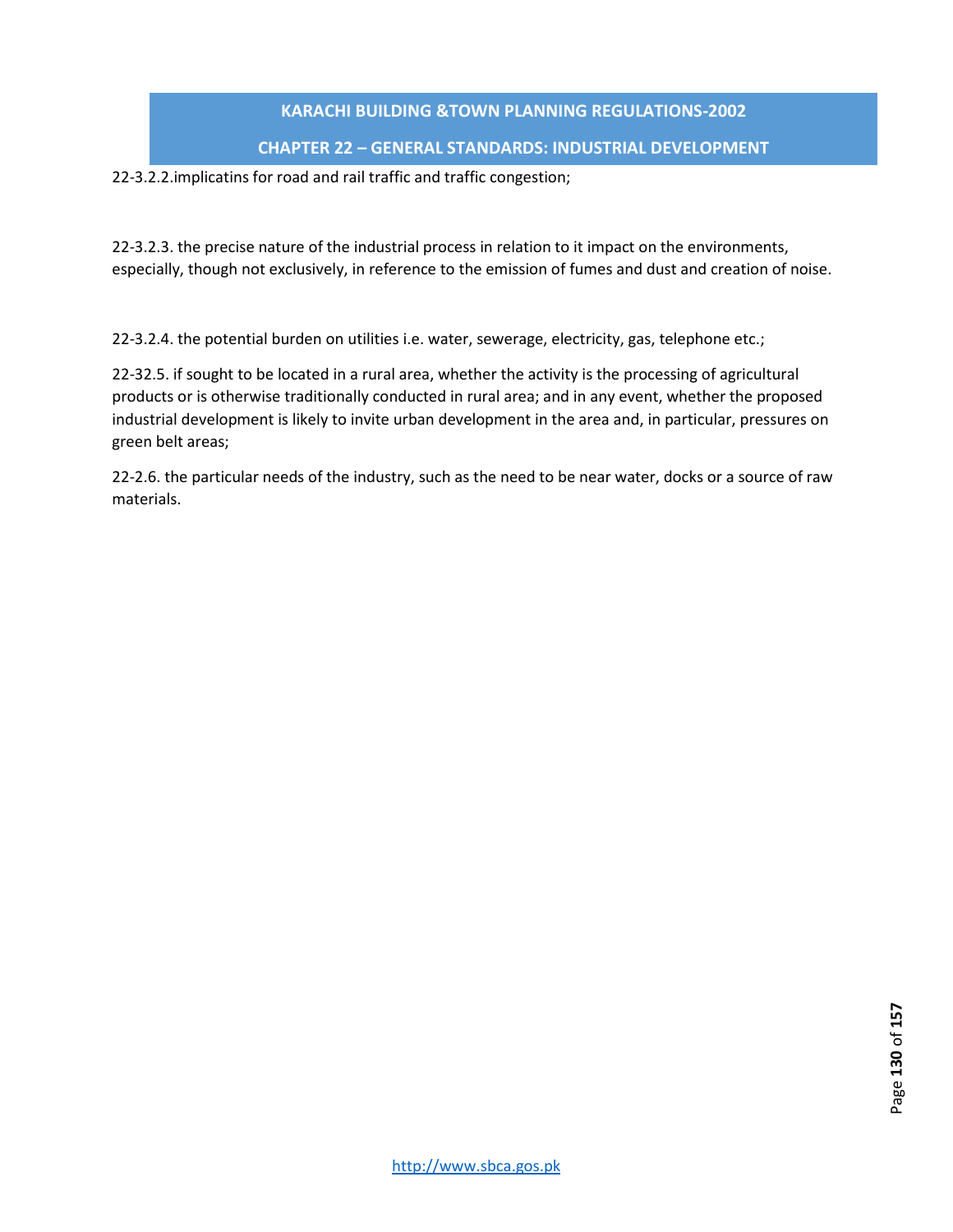# **CHAPTER 23 – GENERAL STANDARDS: COASTLINE RECREATIONAL DEVELOPMENT**

# **CHAPTER 23 – GENERAL STANDARDS: COASTLINE RECREATIONAL DEVELOPMENT**

#### **THE SINDH GOVT. GAZETTE APRIL 04, 2002 529**

#### **23-1. Interim control area:**

As per the Karachi Coastal Recreation Development Plan entire 40 mile strip of Karachi Coastline right from Hub River estuary passing through Paradise Point, Hawkesbay, Manora and Western back-water, Eastern back-water and Clifton, Gizri Defence and Korangi Creek, Phitti Creek Kadera Creek and right upto Ghara Creek is an interim control area for the purpose of recreation and tourism.

#### **23-2. Sectors of Karachi Coastal Zone:**

The Karachi Coastal zone is divided into following sectors:

- A- From Hub River estuary upto Paradise Point.
- B- From Paradise Point upto Hawkesbay.
- C- From Hawkesbay to Manora including western back-water.
- D- Clifton including western back-water of China Creek.
- E- From Clifton to Gizri Creek upto Malir River Estuary.
- F- Korangi Creek, Phitti Creek, Kadero Creek and Gharo Creek.

#### **23-3. Environmental Planning Zones:**

The following environmental planning zones as per the Karachi Coastal Recreation Development Plan should be considered while planning a recreation scheme within coastal area.

23-3.1. Conservation area:

23.3.1.1. Where no infra-structural development is required nor access is allowed.

23.3.1.2. Where controlled / limited infrastructural development may be allowed and public access may also be allowed. These include following areas along Hawkesbay and Sandspit and Manora Beach: green turtle, mangrave swamps, coral reef, oyster beds, Rock Pools and bird roasting and nesting sites.

#### **THE SINDH GOVT. GAZETTE APRIL 04, 2002 530**

#### **23-Coastline Recreation Development**

23.3.2. Utilization Area:

23.3.2.1. This is a sensitive area affecting other areas. The natural character of the area should be maintained or improved.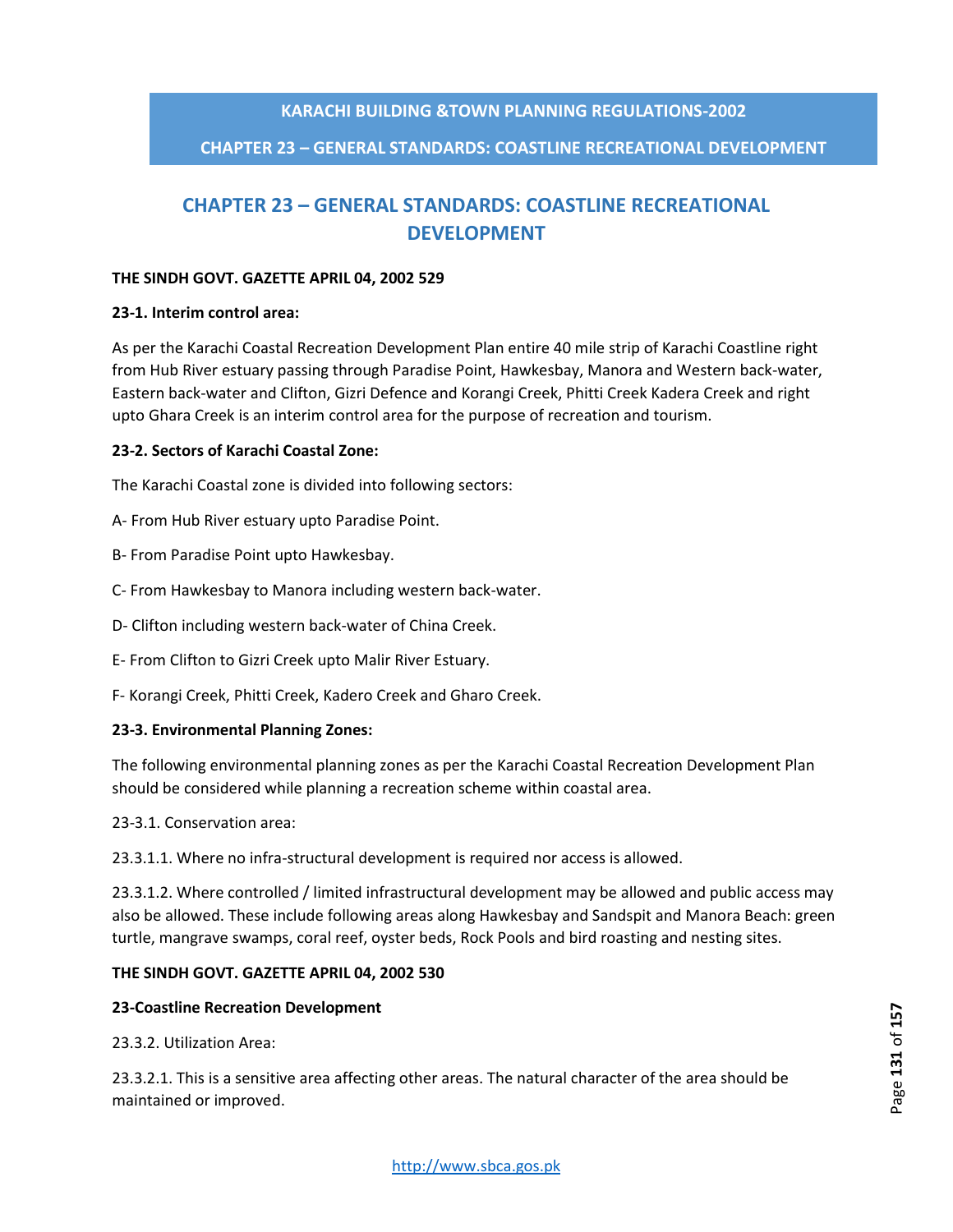# **CHAPTER 23 – GENERAL STANDARDS: COASTLINE RECREATIONAL DEVELOPMENT**

### 23.3.2.2. There are areas which are suitable for development.

23.3.3. Area of concern:

- 23-3.3.1. It is a developments and condition affecting area. Improvement in this area may be beneficial.
- 23-3.3.2. Future developments may affect area, hence control is required.
- 23.3.4. Restricted zone:

23-3.4.1. Access is restricted within a radius of 1.24 miles (2 Km) of KANUP. No development is allowed.

23-3.4.2. Public access may be allowed but no permanent structures may be constructed.

# **23-4. Utilization Area (Aras for planning).**

23-4.1. These areas are suitable for development area marked as 3b. The coastal areas need special consideration both from the point of view of safety and to maintain their simple natural beauty which is the principle ingredient in their attraction to day-tippers and holiday makers. Expert views in the field of planning, architecture, oceanography, geography, engineering, environmental sciences and laws to be applied.

23-4.2. The following aspects may be given special consideration in planning:

- 23-4.2.1. Ample space between property line and high water line.
- 23-4.2.2. Ample beach space per person.
- 23-4.2.3. Location of car parking area away from the beach area.

23-4.2.4. Design of marinas and pairs etc. may not hamper free flow of tides.

#### **THE SINDH GOVT. GAZETTE APRIL 04, 2002 531**

#### **23-Coastline Recreation Development**

- 23-4.2.5. Prepare arrangement for garbage collection, waste water disposal etc.
- 23-4.2.6. Safety measures to check pollution of the sea by beach activities.
- 23-4.2.7. Safety measures such as life-guard and medical aid.
- 23-4.2.8. Arrangement for fire fighting, alarming system in case of tidal waves, cyclone etc.

#### **23-5. Building Regulations**

Each Recreation and amusement project requires special design compatible with most modern facilities and buildings in other parts of the world, both for holiday makers and for local and foreign tourists for development of tourism. A proper feasibility of the project is to be drawn by the Consultants covering all aspects and the maximum gross density should not exceed 25 persons per acre.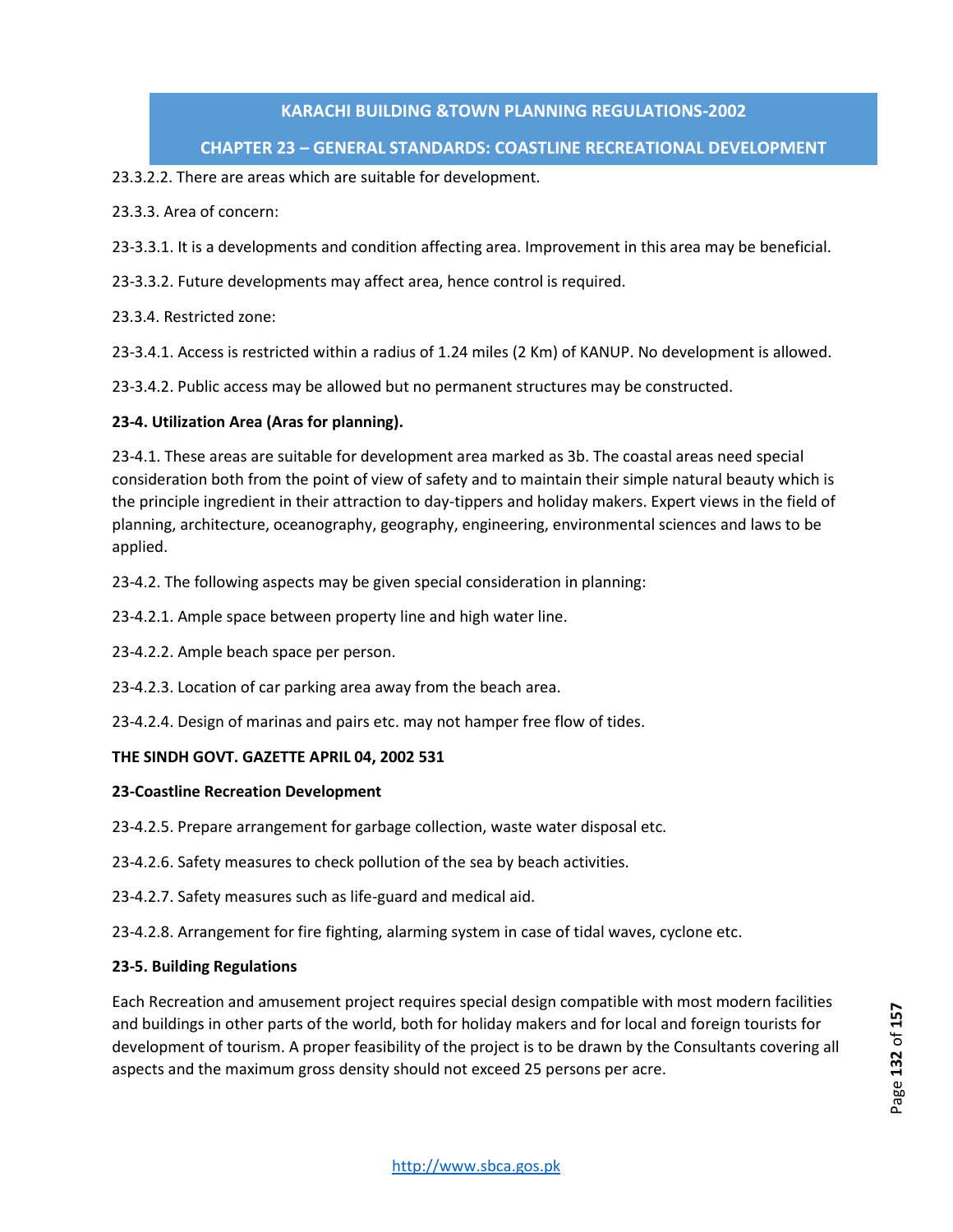# **CHAPTER 23 – GENERAL STANDARDS: COASTLINE RECREATIONAL DEVELOPMENT**

23-5.1. Sanitation and drainage facilities will be provided to the maximum efficiency for the disposal of waste water and removal of solid waste without polluting the Coastline

23-5.2. As a special feature any other special element, building, equipment may be allowed. Innovative structures and buildings of special architectural character may be allowed.

23-5.3. Following land use composition shall be allowed for recreation project:

#### **% of total Acres/hectare**

23-5.3.1. Boarding and lodging area 20

23-5.3.2. Open area with landscaping

#### **For recreation 70**

23-5.3.3. Circulation roads and Car Parking Area 10

23-5.3.4. A plot ratio of 1:1 shall be used for all buildings for hotels, motels, amusement halls.

#### **THE SINDH GOVT. GAZETTE APRIL 04, 2002 532**

#### **23-Coastline Recreation Development**

23-5.3.5. Recreation project may include hotels, motels for boarding and lodging, restaurant, marina clubs, swimming pools, casino, yachting clubs, boating basins, Dolphine Parks and other modern types of amusements and water based recreation without damaging the natural environment of the Coastline.

23-5.3.6. Large open space for car parking along the approach road will be provided. Proper car parking facilities will be designed.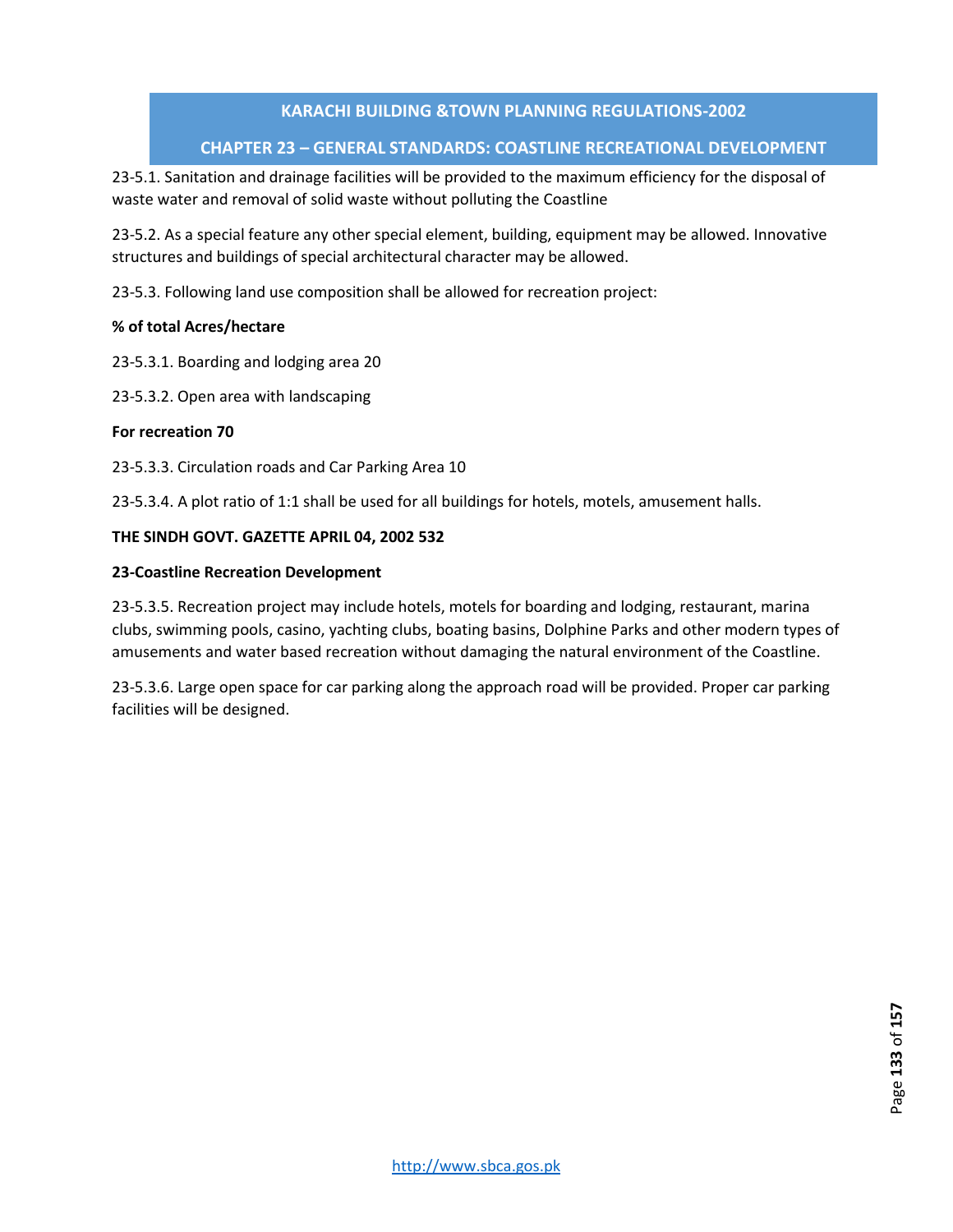### **CHAPTER 24 – PARKING REQUIREMENTS**

# **CHAPTER 24 – PARKING REQUIREMENTS**

#### **THE SINDH GOVT. GAZETTE APRIL 04, 2002 534**

#### **24-1. Scope**

Parking requirements for motor vehicles specified in these Regulations shall apply when so ever: -

24-1.1. A new building is constructed or a change of use of existing building is established;

24-1.2. An existing building is altered and there is an increase in the floor area of the building, then additional parking requirement shall be totally applicable to the proposed addition only within the property limits as required under these Regulations.

#### **24-2. General Conditions**

24-2.1. The parking space, including ramps, shall not be included in FAR.

24-2.2. Total parking space requirement of every building shall be determined as a sum of parking requirement for each type of use to which the building is subjected.

24-2.3. Minimum clear height of parking structure without obstruction shall be 7'-6".(2.28m).

24-2.4. Detailed plan clearly showing entry, exit, gradient of ramp, turning radius, storage spaces, circulation and movement of vehicles etc. shall be submitted.

24-2.5. 16% of the total car parking space will be utilized to provide space for Motorcycle parking  $\omega$  6 Motorcycles and 8 bicycles for every one car.

24-2.6. Minimum one out of every 50 car parking stalls shall be dedicated for the disabled persons at most convenient location.

24-2.7. When units of measurement used in computing the number of parking spaces result in the requirement of a fractional space, the nearest whole number to next higher side of parking spaces shall be taken.

#### **THE SINDH GOVT. GAZETTE APRIL 04, 2002 535**

#### **24-Parking Requirements**

#### **24-3. Car Lifts**

24-3.1. Where car lifts are provided there shall be a minimum of two car lifts with facilities of standby generator where-ever so required.

24-3.2. Minimum one car lift wherever so required with standby generator shall be provided for every 40 cars, if parking level is at more than 40ft.(12m) in height from road level.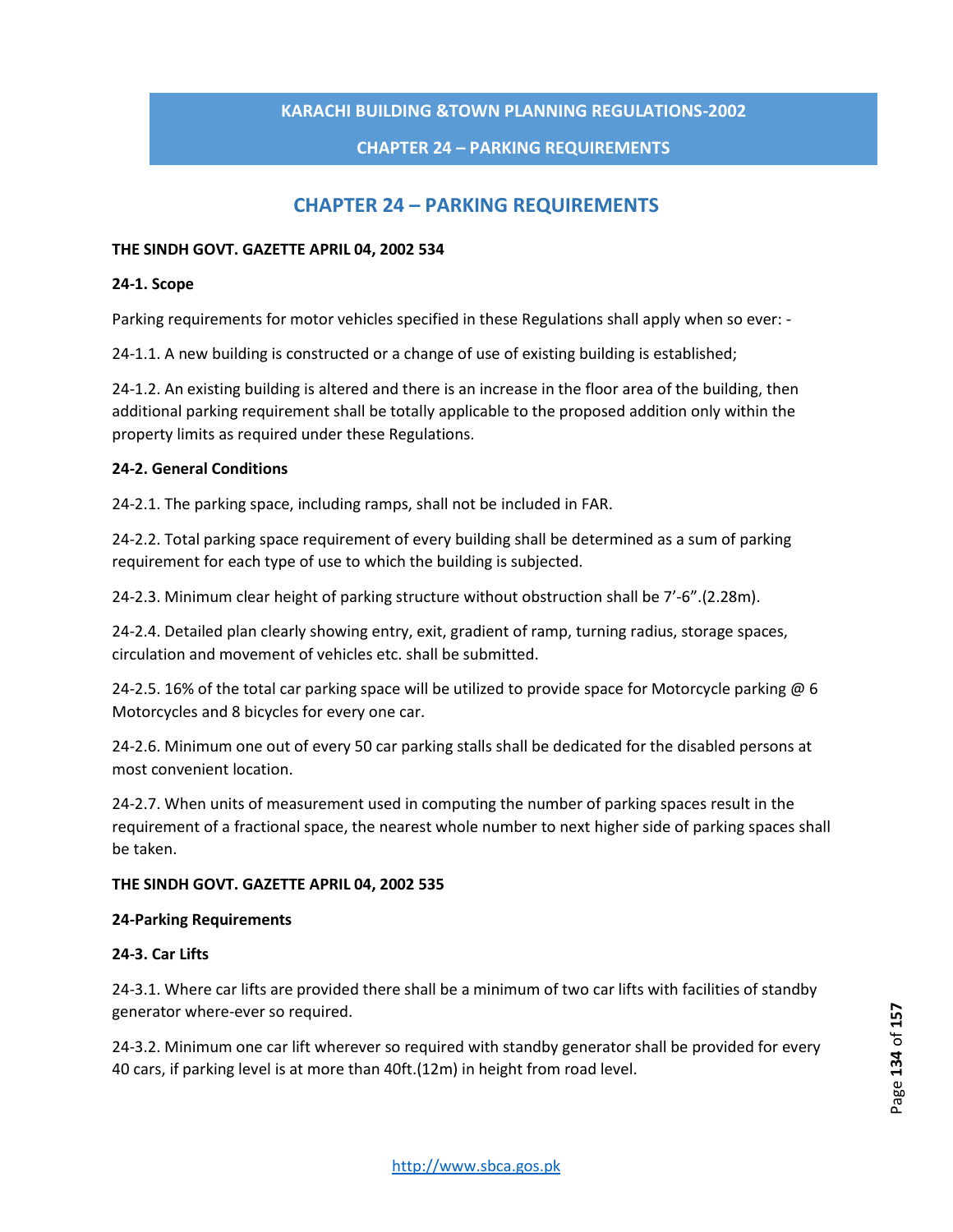# **CHAPTER 24 – PARKING REQUIREMENTS**

24-3.3. One car lift with standby generator shall be provided for every 50 cars, if parking level is up to 40ft. (12m) in height.

#### **24-4. Application of Parking Requirements**

24-4.1. Minimum one motor vehicle parking space shall be provided for:

24-4.1.1. every 6 bedrooms for a hotel of three star category and above. In addition to a per room requirement, parking space shall be provided for all other facilities e.g. restaurants, conference room etc;

24-4.1.2. every 10 beds and or per consulting room of a clinical/medical service building;

24-4.1.3. every 100Sq.ft.(9.29Sq.m) in places of all public assembly, unless specified as hereunder;

24-4.1.4. every 50 visitors who can be accommodated by an area or structure for sports activities;

24-4.1.5. every 2000Sq.ft.(185.87Sq.m) of floor area of office space in an industrial building unit or wholesale use facilities;

24-4.1.6. every 800Sq.ft(75Sq.m) of floor area of space for retail shopping;

24-4.1.7. every 8 seats/occupancy of restaurants or banquet halls;

24-4.1.8. every 1000Sq.ft.(92Sq.m) of business office;

24-4.1.9. Every 4000Sq.ft. (371.7Sq.m) floor area of all educational institutions situated on a plot measuring 2000 Sq.yds and above;

24-4.1.10. every 60Sq.yds.(50.4Sq.m) of plot area of 1000Sq.yds. (840.33Sq.m) marriage lawn/hall;

#### **THE SINDH GOVT. GAZETTE APRIL 04, 2002 536**

#### **24-Parking Requirements**

24-4.1.11. apartment building, residential or residential-cum-commercial building - for every 1200Sq.ft.(111.52Sq.m) floor area of only residential use, whereas commercial use area shall be governed by above relevant rules;

24-4.1.12. every 3000Sq.ft.(27.88Sq.m) of floor area of Cinema.

#### **24-5. Parking requirements for other uses**

24-5.1. In the case of land development, structure or facilities where uses do not fit the categories given above, the agency determining an application for a development permit may require the provision of parking spaces to the extent reasonably necessary to promote any of the purposes after due vetting by Transport Department.

24-5.2. In addition to the foregoing requirements the authority determining an application for a development permit shall require the provision of off-street parking spaces for all motor vehicles,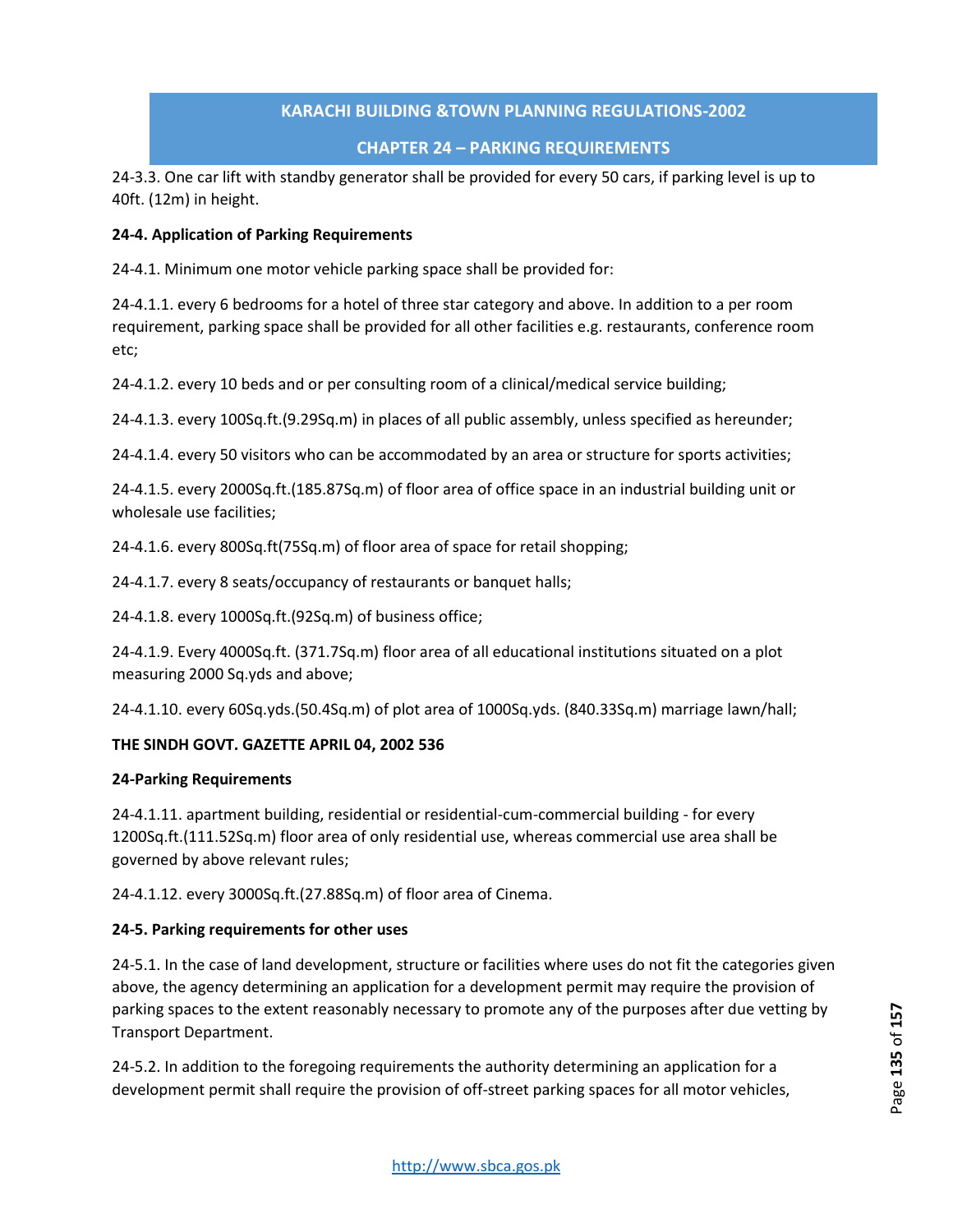# **CHAPTER 24 – PARKING REQUIREMENTS**

including trucks, fork lifter etc. and any animal-drawn vehicles essential for the operation of facilities or enterprises on the premises, and the provision of adequate loading and unloading facilities for industrial unit for supply vehicles so located as to cause the least possible obstruction to the pedestrians as per requirement of Transport Department.

24-5.3. As a condition for the granting of permission for land development involving the laying out of new roads, road widening or road expansion, or otherwise having a significant impact on traffic conditions in the vicinity, MP&ECD may require any of the following:

24-5.3.1. the provision of off-street parking space facilities for terminals for public service vehicles, including buses, taxis, trucks and animal drawn vehicles;

24-5.3.2. the provision within transportation rights-of-way of parking strips, or taxi, carriage, or bus stands, or loading and unloading spaces for supply vehicles; or

24-5.3.3. the incorporation of any other design features necessary to achieve any of the purposes set forth in these Regulations.

#### **THE SINDH GOVT. GAZETTE APRIL 04, 2002 537**

#### **24-Parking Requirements**

24-6. Standards for Parking spaces

24-6.1. Configuration of parking space under these Regulations shall conform to the minimum standards given in the table below:

| <b>DESCRIPTION</b>                     | <b>FOR CAR</b>    | <b>FOR MOTORCYCLE</b> |
|----------------------------------------|-------------------|-----------------------|
| <b>Bay width</b>                       | 8ft.(2.43m)       | 2.5ft.(0.75m)         |
| <b>Bay length</b>                      | 16ft.(4.86m)      | 6ft.(1.8m)            |
| Gradient of ramp*                      | 1:7.5             | 1:8.5                 |
| <b>Straight Turning radius (outer)</b> | 24ft.(7.3m)       | $-$                   |
| <b>Helical length Turning radius</b>   | 32ft.(9.7m)       |                       |
| <b>Lot Turning radius</b>              | 17.5ft.(5.3m)     |                       |
| <b>Minimum Ramp and Driveway width</b> |                   |                       |
| Two way traffic.                       | 18ft.(5.5m)       |                       |
| One way traffic.                       | 11ft.(3.4m)       |                       |
|                                        | as per Table-24.2 |                       |

Table  $-24.1$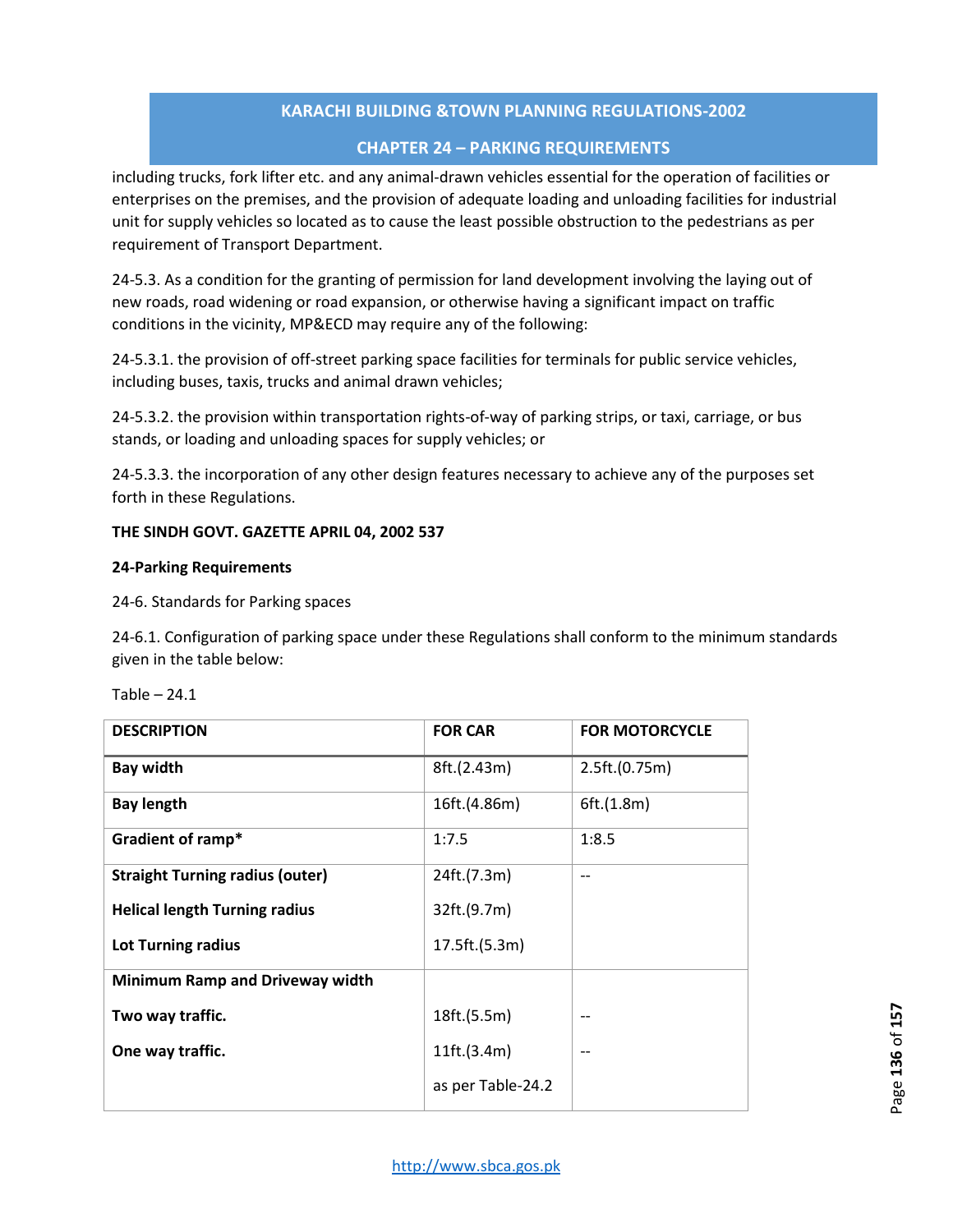# **CHAPTER 24 – PARKING REQUIREMENTS**

i) For ramp gradient with 1:7.5 transition space of 8.5ft. length shall be provided at start and termination of ramp with gradient of 50% of the main ramp gradient.

ii) For total climb of up to 3.3ft.(1m), the above shall be exempted.

| Table | 24.2 |
|-------|------|
|-------|------|

| Angle of<br><b>Parking</b><br>(degrees) | <b>Stall</b><br>width<br>Ft. | <b>Stall</b><br>length<br>Ft. | <b>Kerb</b><br>length<br>per car<br>Ft. | <b>Stall</b><br>depth<br>Ft. | Min. one<br>way driveway<br>width<br>Ft. | Lot width 1<br>$row+1$<br>driveway Ft. | Lot width 2<br>rows+1<br>Ft.<br>driveway |
|-----------------------------------------|------------------------------|-------------------------------|-----------------------------------------|------------------------------|------------------------------------------|----------------------------------------|------------------------------------------|
| 0=along<br>kerb                         | 8<br>(2.4m)                  | 19(5.8m)                      | 19<br>(5.8m)                            | 8(2.4m)                      | 11.5(3.5m)                               | 19.5(6.0m)                             | 27.5(8.4m)                               |
| 30                                      | 8<br>(2.4m)                  | 16(4.9m)                      | 18(5.5m)                                | 15(4.6m)                     | 12(3.7m)                                 | 27(8.2m)                               | 42(12.8m)                                |
| 45                                      | 8<br>(2.4m)                  | 16(4.9m)                      | 17(5.2m)                                | 17(5.2m)                     | 12(3.7m)                                 | 29(8.8m)                               | 46(14.0m)                                |
| 60                                      | 8<br>(2.4m)                  | 16(4.9m)                      | 15(4.6m)                                | 18(5.5m)                     | 21(6.4m)                                 | 39(11.9m)                              | 57(17.4m)                                |
| 90                                      | 8<br>(2.4m)                  | 16(4.9m)                      | 8(2.4m)                                 | 16(4.9m)                     | 25(7.6m)                                 | 41(12.5m)                              | 57(17.4m)                                |

**24-7. Exemption from Provision of Parking Space**

The following types of buildings/plots shall be exempted from provision of car parking space within the premises.

24-7.1. Plots upto 720 sq.yds. (600.sq.m).

#### **THE SINDH GOVT. GAZETTE APRIL 04, 2002 538**

#### **24-Parking Requirements**

24-7.2. All buildings on plots of odd shapes and dimensions where there is no physical possibility of designing car parking space within the premises. The exemption in such case shall be given by a committee of representative of PCATP, PEC and the C.O.B. of the concerned zone/Area. The appeal against the decision of the Committee may be referred to Oversee Committee and its decision shall be final.

24-7.3. All places of worships.

24-7.4. Educational buildings of low income area/groups with due vetting by Transport Department.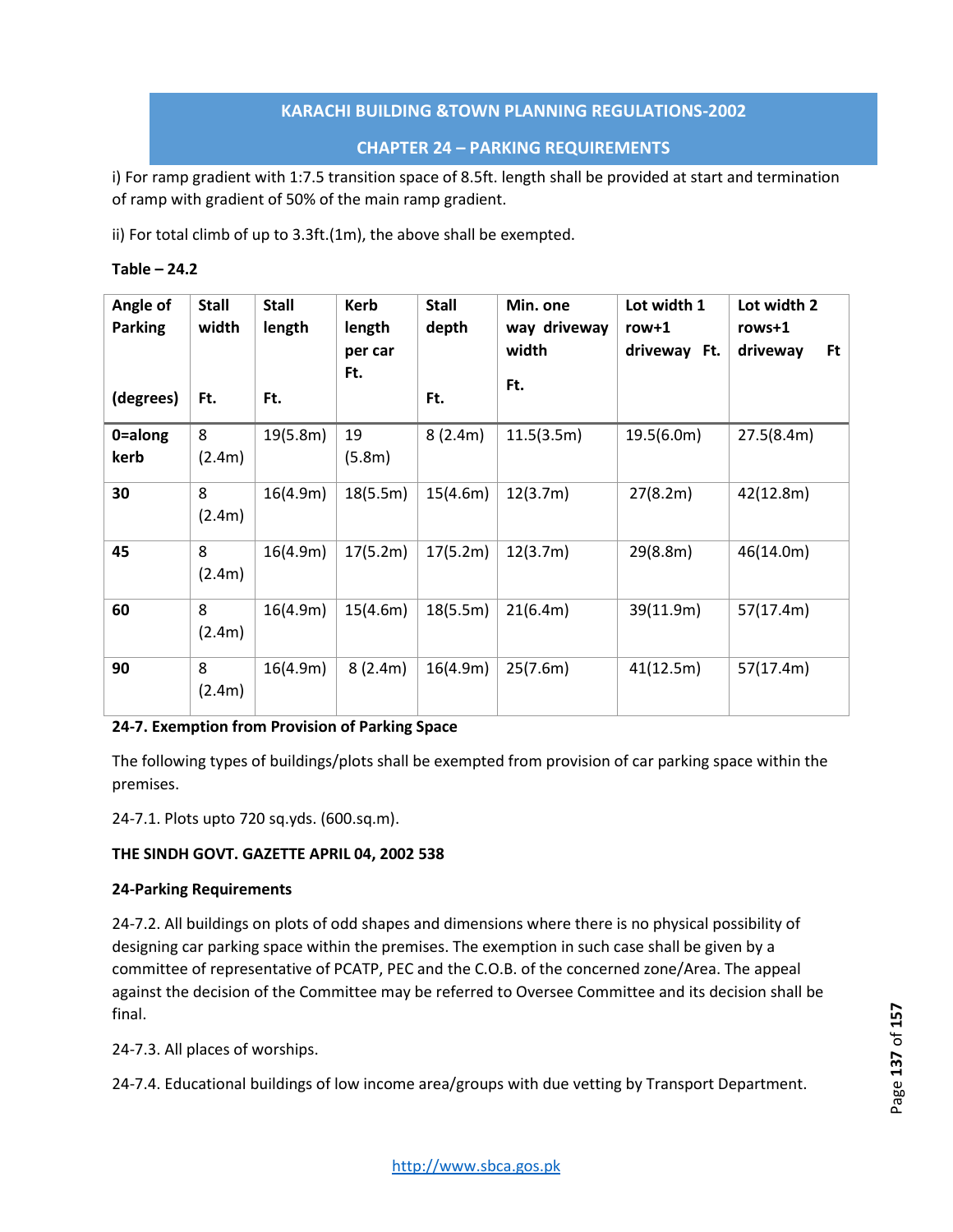# **CHAPTER 24 – PARKING REQUIREMENTS**

24-7.5. Orphanage house, buildings for destitutes or similar use after the vetting of T Transport Department.

# **24-8. Lighting Standard for Parking Lot**

| Area                    | <b>Light Intensity (Foot Candle)</b> |           |  |  |  |
|-------------------------|--------------------------------------|-----------|--|--|--|
|                         | Minimum                              | Desirable |  |  |  |
| Entrance                | 50-80                                | 80-100    |  |  |  |
| <b>Driving Aisles</b>   | 8-10                                 | $10 - 15$ |  |  |  |
| Over Parked<br>Vehicles | $3 - 5$                              | 5-10      |  |  |  |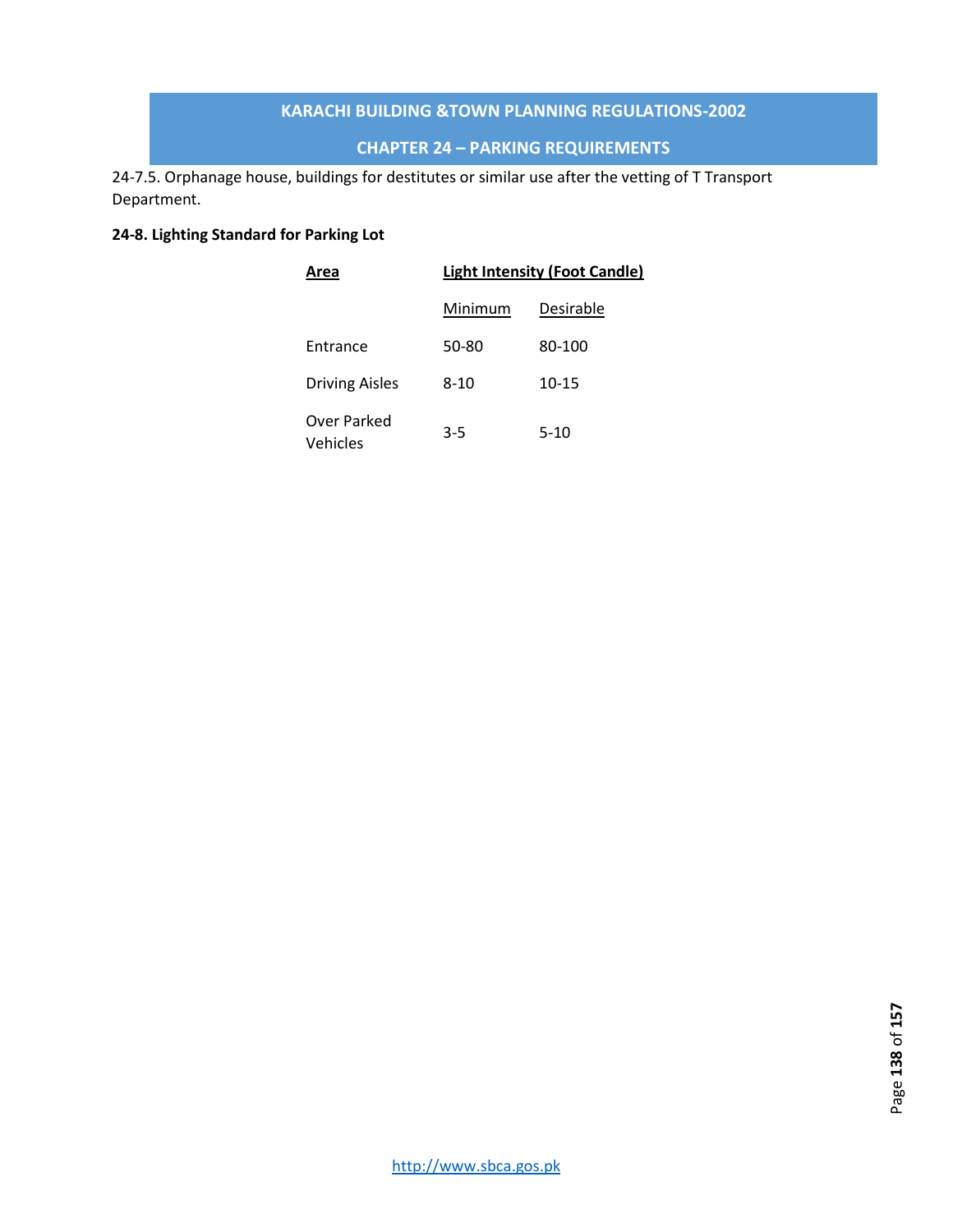# **CHAPTER 25 – ZONING REGULATIONS / AREA STANDARDS**

# **CHAPTER 25 – ZONING REGULATIONS / AREA STANDARDS**

#### **THE SINDH GOVT. GAZETTE APRIL 04, 2002 539**

#### **25-1. INTRODUCTION**

25-1.1. In addition to the general conditions as specified in clause No.25-1.2. to 25-1.10. special conditions applicable to different categories of plots shall be applicable.

25-1.2. Chamfering for Corner Plots.

25-1.2.1. Unless otherwise specified in FIGURE-3, the corners of all plots abutting on two intersecting roads for auto vehicles shall be champhered as follows:-

a) From 30ft.(9.0m) to 59ft.(17.9m) width of the road, the distance should be 6ft.(1.83m);

b) From 60ft.(18m) to 109ft.(33.22m) width of the road, the distance should be 9ft.(2.74m);

c) From 110ft.(33.53m) and above width of the road, the distance should be 15ft.(4.56m);

d) In case building abut on service road the champhered will be governed on the width of the service road.

#### 25-1.3. Projections

25-1.3.1. Boundary walls or any other structures in the front of the plot shall be totally within the plot.

25-1.3.2. For those sides of buildings which abut property line, no openings, projections or attachments of any nature whatsoever shall be permitted, except for those buildings where property lines abut on to a public street or a permanently open space.

#### 25-1.4. Ancillary structures

25-1.4.1. Area of the car porch in house shall not be included in FAR,upto a maximum of 380Sq.ft.(35sq.m). If car porch is constructed in the front or side COS, maximum clear overall height shall not exceed 8ft.(2.43m) from the floor level of the plot, and a maximum depth of 20ft.(6m) shall be allowed along the property line. No construction or occupancy shall be allowed over it within COS. However, any construction above car porch outside the COS shall be included in the FAR.

#### **THE SINDH GOVT. GAZETTE APRIL 04, 2002 540**

#### **25-Zoning Regulations**

25-1.4.2. Staircase tower over the stair shaft shall be allowed with maximum clear height of 10ft.(3m). This area shall not be included in FAR.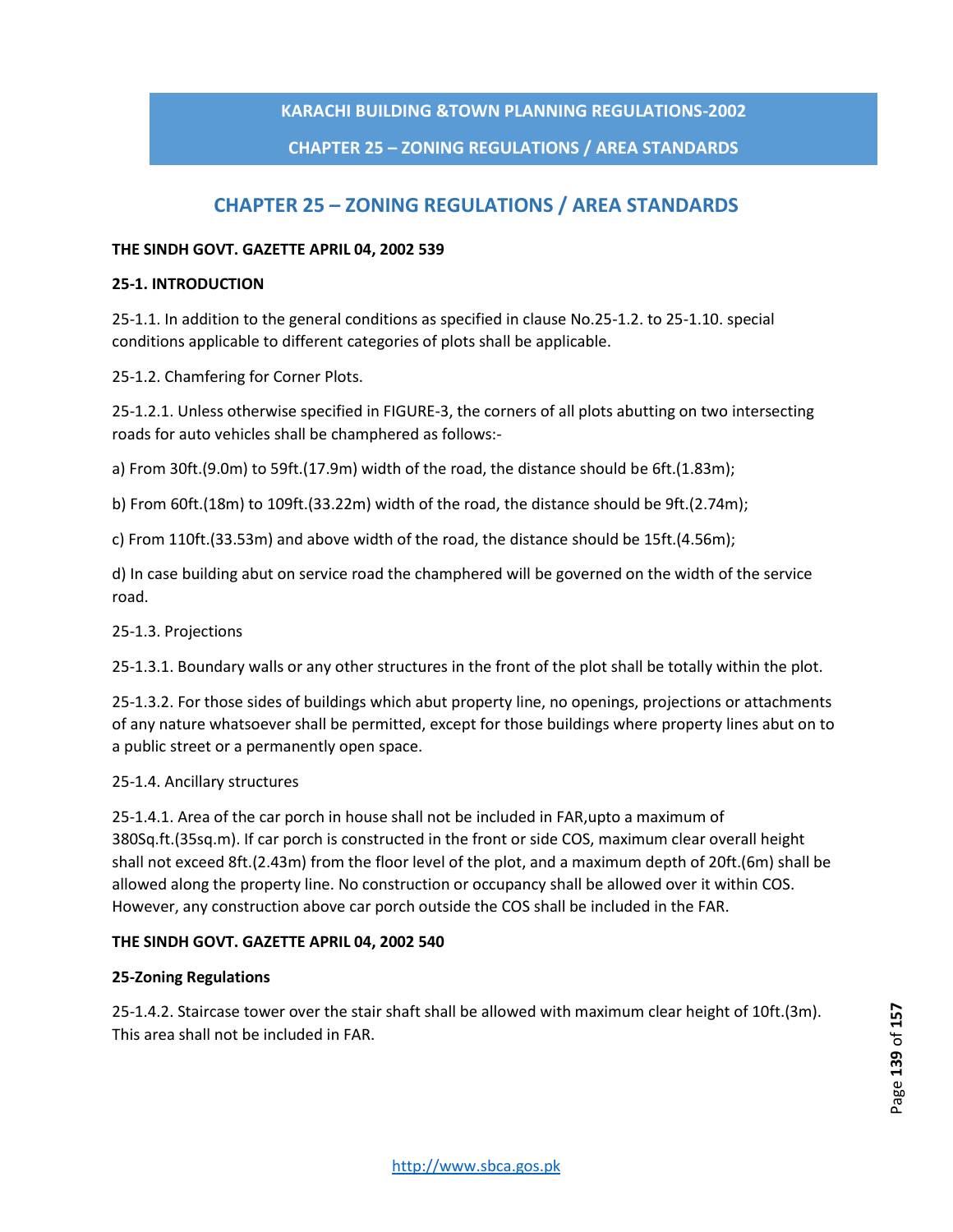# **CHAPTER 25 – ZONING REGULATIONS / AREA STANDARDS**

25-1.4.3. Guard room of maximum 64Sq.ft.(5.95Sq.m) area having maximum height of 10ft.(3m) from centre of the road shall be allowed in the front COS in all type of plots having an area of 400Sq.yds. (335Sq.m) and above.

25-1.4.4. The loft area upto a maximum height of 5ft.(1.52m) on bathroom and kitchen shall not be included in FAR.

25-1.5. Space between blocks in Residential Plots.

In case where a number of Blocks are designed within the plot boundary, open space between two blocks on front and rear sides of the blocks shall be 50% of the height of the block minimum 30ft.(9m) and a minimum open space between the blocks on other two sides of the blocks shall be 20% and minimum 15ft.(4.56m) of the height of the block as illustrated in FIGURE-4 & FIGURE-5.

25-1.6. Landscaped and recreation spaces

25-1.6.1. In all residential and residential-cum-commercial projects for public sale, a minimum of 20% of the mandatory open spaces shall be properly landscaped. This landscaped space shall be left open to sky and shall not be used for parking of vehicles.

25-1.6.2. For all public sale/public use/industrial and commercial plots exceeding 600Sq.yds.(502Sq.m) a minimum of 8% of the permissible floor area ratio shall be provided for recreation facilities/children play area/prayer area. This area shall not be included in the total floor area up to a maximum of 8% of total floor area.

#### 25-1.7. Exemptions from FAR

25-1.7.1. In all commercial, public sale, public use and industrial buildings the following areas shall be excluded from FAR:

a) Car parking including ramps and driveways.

b) Building services areas, such as sub-station, plant rooms, lift shafts, lift machine rooms, electrical and mechanical ducts and electric power generator space.

c) Arcades, if provided.

# **THE SINDH GOVT. GAZETTE APRIL 04, 2002 541**

#### **25-Zoning Regulations**

25-1.8. Height related setbacks of buildings

For all buildings except houses the height of buildings will be such that it would not intersect an imaginary line from the opposite side of the main road serving the building at an angle of 65o with the horizontal. (Not applicable on chimney shaft of industrial buildings, flag masts and communication equipment, FIGURE-6).

25-1.9. Miscellaneous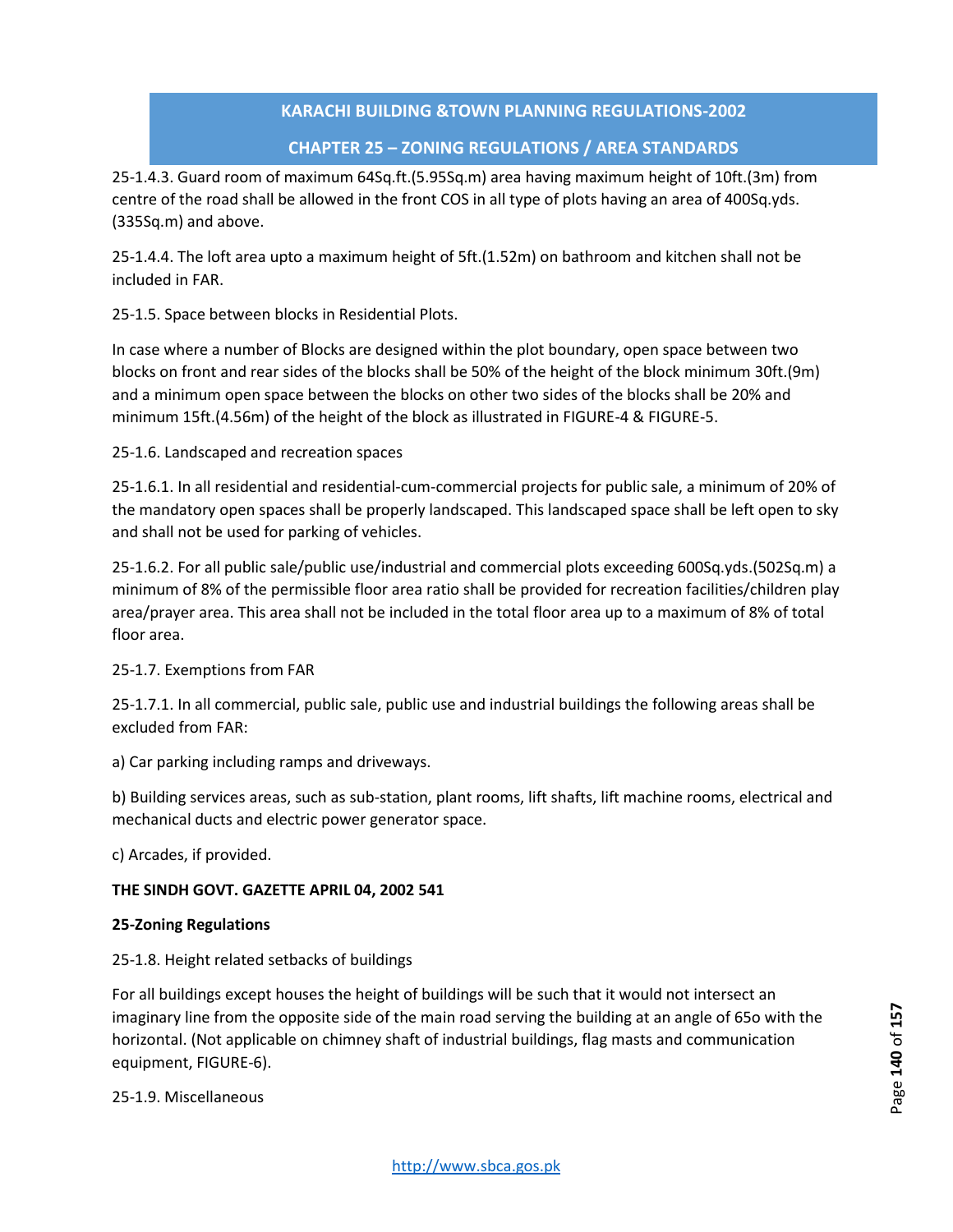# **CHAPTER 25 – ZONING REGULATIONS / AREA STANDARDS**

No workshop for denting, painting or repairing of vehicles shall be allowed on commercial plots. In addition, a building intended to carry out dangerous and offensive trades, trades emitting obnoxious smell, factories and mills which produce noise, smell, smoke or other nuisance shall not be allowed to be constructed on commercial plots.

25-1.10. Height Restriction of the Building.

25-1.10.1. The restricted flying gap and safety zone as prescribed by the Civil Aviation Authority and PAF shall be taken into consideration while determining the height of the building.

25-1.10.2. The height of the building shall not be above the podium level of 91ft.(27.72m) MSL within 3/4 mile(1.2 K.m) radius of Quaid-e-Azam's Mausoleum.

#### **THE SINDH GOVT. GAZETTE APRIL 04, 2002 542**

#### **25-Zoning Regulations**

25-2. RESIDENTIAL

# 25-2.1. Building Bulk Standards

All Residential houses/bungalows shall observe the following standards, except where any of these standards are in conflict with Clause 25-9, in which case Clause 25-9 shall prevail.

| <b>PLOT SIZE</b><br>(sq.yds.)           | <b>FOOT</b><br><b>PRINT</b> | <b>FAR</b> | <b>MINIMUM COS</b><br><b>FRONT</b> | <b>MINIMUM COS</b><br><b>SIDES</b> | <b>MINIMUM COS</b><br><b>REAR</b>                  |
|-----------------------------------------|-----------------------------|------------|------------------------------------|------------------------------------|----------------------------------------------------|
| Up to<br>(49.5m <sup>2</sup> )<br>59    | 85%                         | 1:2        | None                               | None                               | 15Sq.ft. (4.5Sq.m)<br>with min width<br>3ft.(0.9m) |
| $(50.4 -$<br>60-119<br>$100m^2$ )       | 85%                         | 1:2        | 3ft.(0.9m)                         | None                               | Courtyard<br>5ft.(1.5m) x<br>5ft.(1.5m)            |
| 120-<br>$(100.8 -$<br>199<br>$167m^2$ ) | 75%                         | 1:2        | 3ft.(0.9m)                         | None                               | 3ft.(0.9m)                                         |
| 200-299<br>$(168 -$<br>$251.3m2$ )      | 65%                         | 1:2        | 5ft.(1.5m)                         | 5ft.(1.5m) on one<br>side          | 7ft.(2.13m)                                        |
| $(252 -$<br>300-399<br>$335.2m2$ )      | 65%                         | 1:1.8      | 5ft.(1.5m)                         | 5ft.(1.5m) on one<br>side          | 7ft.(2.13m)                                        |

Page 141 of 157 Page **141** of **157**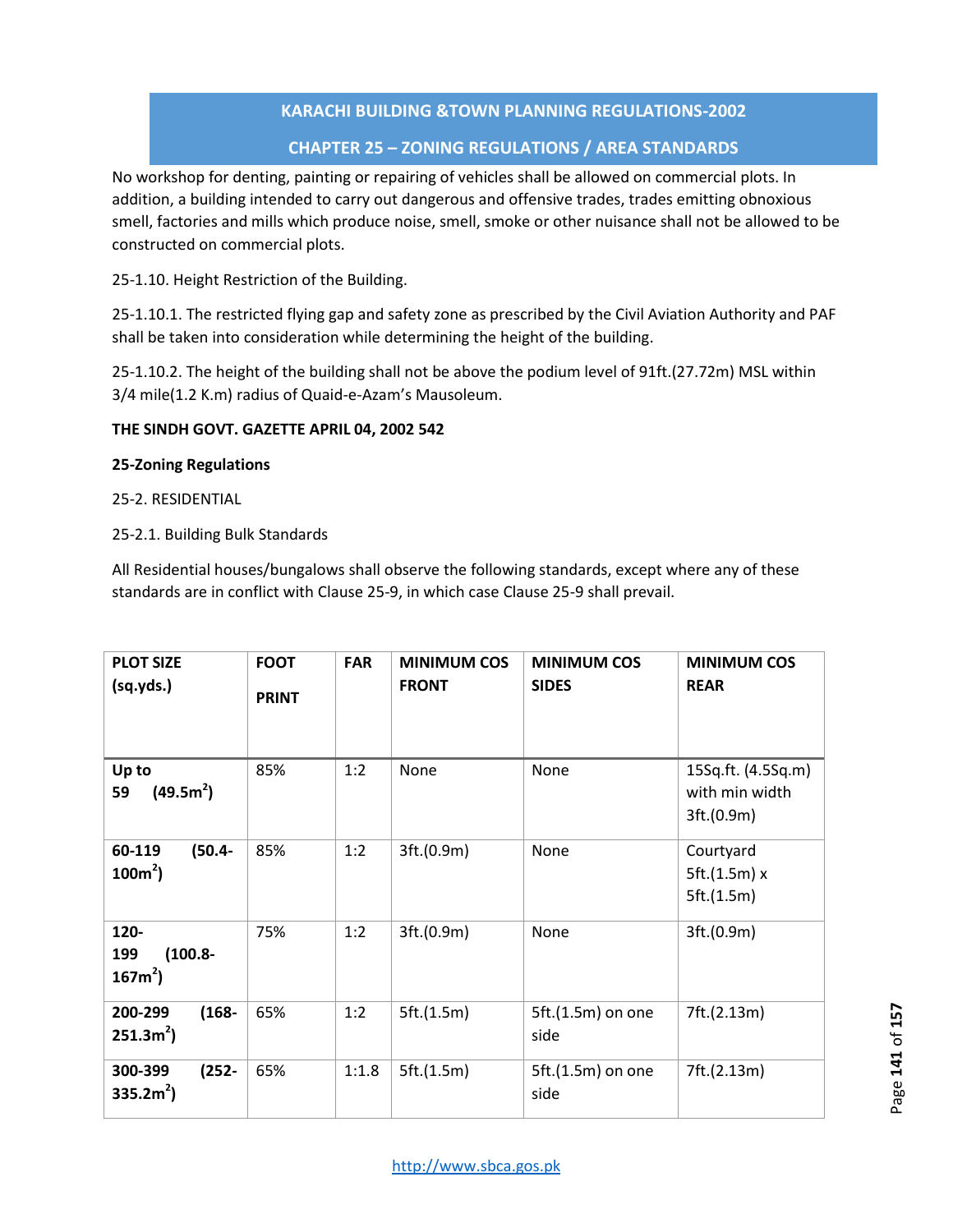|                                                   | <b>KARACHI BUILDING &amp;TOWN PLANNING REGULATIONS-2002</b> |       |               |            |               |  |  |  |  |
|---------------------------------------------------|-------------------------------------------------------------|-------|---------------|------------|---------------|--|--|--|--|
|                                                   | <b>CHAPTER 25 - ZONING REGULATIONS / AREA STANDARDS</b>     |       |               |            |               |  |  |  |  |
| $(336 -$<br>400-499<br>419.3 $m^2$ )              | 55%                                                         | 1:1.5 | 7.5ft.(2.25m) | 5ft.(1.5m) | 7ft.(2.13m)   |  |  |  |  |
| $(420 -$<br>500-999<br>839.5 $m^2$ )              | 50%                                                         | 1:1   | 10ft.(3m)     | 7ft.(2.1m) | 7.5ft.(2.25m) |  |  |  |  |
| 1000-<br>$(840.3 -$<br>1499<br>$1259.6m2$ )       | 45%                                                         | 1:1   | 15ft.(4.56m)  | 7ft.(2.1m) | 10ft.(3.m)    |  |  |  |  |
| (1260.5)<br>1500<br>m <sup>2</sup><br>&<br>larger | 40%                                                         | 1:1   | 15ft.(4.56m)  | 7ft.(2.1m) | 10ft.(3m)     |  |  |  |  |

**THE SINDH GOVT. GAZETTE APRIL 04, 2002 543** 

# **25-Zoning Regulations**

25-2.2. Other Conditions

25-2.2.1. Subject to the General Conditions as defined in Clause 25-1.

25-2.2.2. Height of all houses/bungalows measured from Plinth level, but excluding parapet, overhead tank, lift machine room if required, staircase tower, and barsati, shall not exceed 35ft.(10.66m) or three stories whichever is less (except for category H – plots of 4000 sq.yds and above where height of 72 ft or 6 stories whichever is less will prevail).

25-2.2.3. Plots abutting a public street on the rear shall be exempted from the provision of rear COS up to Plot size of 59Sq.yds. (49.57Sq.m). For plots greater than 59Sq.yds.(49.57Sq.m), the rear COS shall be 50%.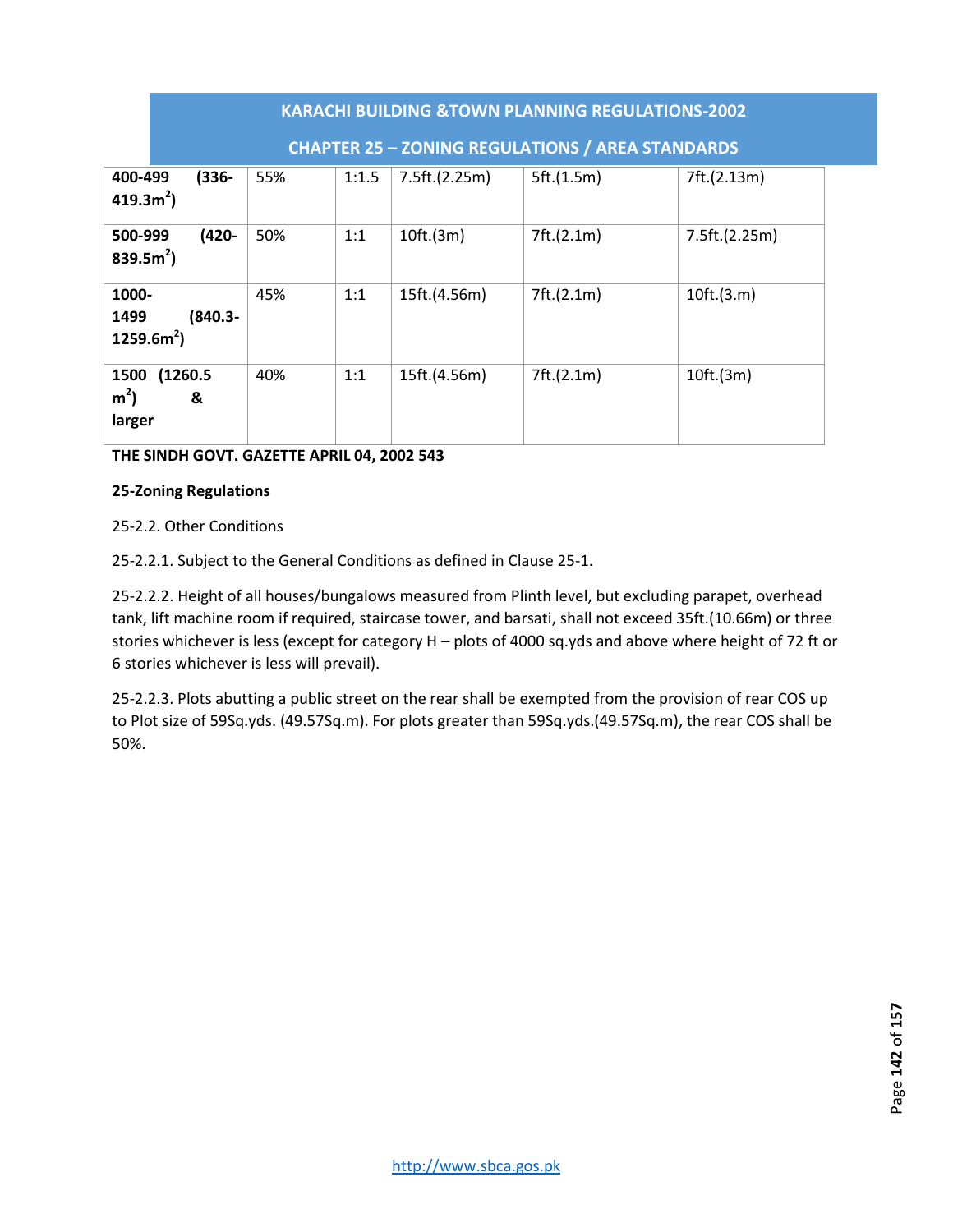# **KARACHI BUILDING &TOWN PLANNING REGULATIONS-2002 CHAPTER 25 – ZONING REGULATIONS / AREA STANDARDS**

# **THE SINDH GOVT. GAZETTE APRIL 04, 2002 544**

#### **25-Zoning Regulations**

#### 25-3. COMMERCIAL

25-3.1. Building Bulk Standards

All Commercial plots shall observe the following standards, except where any of these standards are in conflict with Clause 25-9, in which case Clause 25-9 shall prevail.

| <b>PLOT SIZE</b><br>(Sq.Yds.)            | <b>FOOT</b><br><b>PRINT</b> | <b>FAR</b> | <b>MINIMUM</b><br><b>ARCADE</b> | <b>MINIMUM</b><br><b>COS SIDES</b><br><b>UPTO</b><br>30ft.(9m)<br><b>HEIGHT</b> | <b>MINIMUM</b><br><b>COS SIDES</b><br><b>ABOVE</b><br>30ft.(9m)<br><b>HEIGHT</b> | <b>MINIMUM</b><br><b>COS REAR</b><br>UP TO<br>30ft.(9m)<br><b>HEIGHT</b> | <b>MINIMUM</b><br><b>COS REAR</b><br><b>ABOVE</b><br>30ft.(9m)<br><b>HEIGHT</b> |
|------------------------------------------|-----------------------------|------------|---------------------------------|---------------------------------------------------------------------------------|----------------------------------------------------------------------------------|--------------------------------------------------------------------------|---------------------------------------------------------------------------------|
| Up to<br>(50.42m <sup>2</sup> )<br>60    | 90%                         | 1:2        |                                 | None                                                                            | None                                                                             | 5ft.(1.5m)<br>X<br>5ft.(1.5m)                                            | 5<br>ft.(1.5m) x<br>5 ft.(1.5m)                                                 |
| $61-$<br>299<br>$(51.26 -$<br>$250m^2$ ) | 85%                         | 1:2.50     |                                 |                                                                                 | None                                                                             | 5ft.(1.5m)<br>X<br>5ft.(1.5m)                                            | -----                                                                           |
| 300-<br>399<br>$(251 -$<br>$334m^2$ )    | GF 85%<br>Upper<br>Flr-75%  | 1:4        |                                 | 5ft.(1.5m)<br>on one<br>side only                                               | 10% of<br>building<br>height                                                     | 7ft.(2.1m)                                                               | 7ft.(2.1m)                                                                      |
| 400-<br>599<br>$(335 -$<br>$501m^2$ )    |                             | 1:5        |                                 |                                                                                 | above<br>30ft.(9m),<br>with a<br>minimum                                         |                                                                          |                                                                                 |
| 600-<br>799<br>$(502 -$<br>$668m^2$ )    | 70%                         | 1:5        | 8ft.(2.5m)                      | 5ft.(1.5m)                                                                      | of<br>5ft.(1.5m)                                                                 | 8ft.(2.5m)                                                               | 10% of<br>building<br>height<br>above                                           |
| 800-<br>999<br>$(669 -$<br>835 $m^2$ )   |                             | 1:5        |                                 |                                                                                 |                                                                                  |                                                                          | 30ft.(9m),<br>with a<br>minimum<br>of                                           |
|                                          |                             |            |                                 |                                                                                 |                                                                                  | 10ft.(3m)                                                                |                                                                                 |

Page 143 of 157 Page **143** of **157**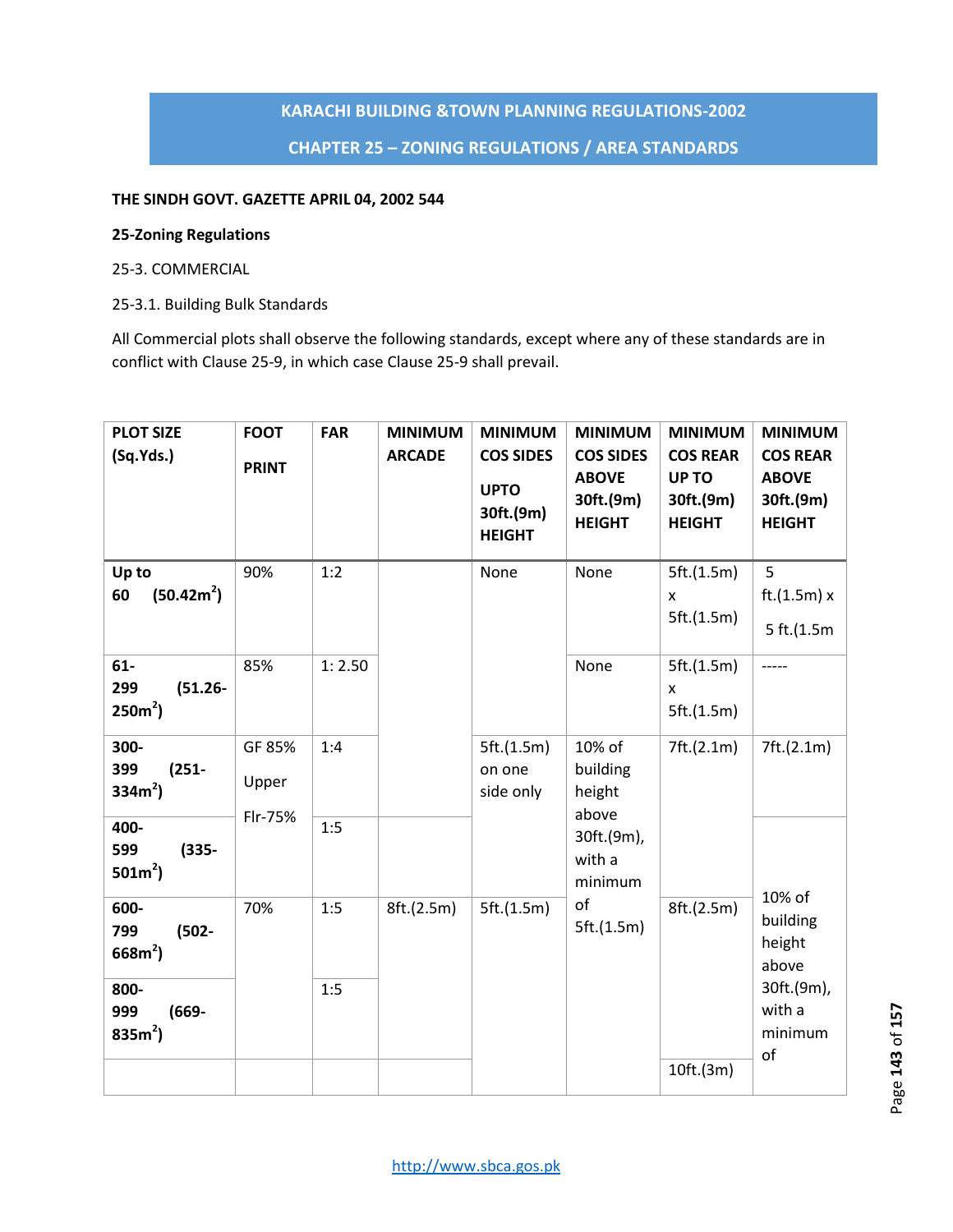|                                                | <b>KARACHI BUILDING &amp;TOWN PLANNING REGULATIONS-2002</b> |       |                                                                                        |                                                                                                |  |           |  |
|------------------------------------------------|-------------------------------------------------------------|-------|----------------------------------------------------------------------------------------|------------------------------------------------------------------------------------------------|--|-----------|--|
|                                                |                                                             |       | <b>CHAPTER 25 - ZONING REGULATIONS / AREA STANDARDS</b>                                |                                                                                                |  |           |  |
| 1000-<br>$(836 -$<br>2000<br>$1672m2$ ) Larger | 65%                                                         | 1:5.5 | 7ft. for<br>$1000 -$<br>1999<br>Sq.yds.<br>10ft.<br>$(3m)$ for<br>over 2000<br>Sq.yds. | $10\%$ of<br>building<br>height<br>above<br>30ft.(9m),<br>with a<br>minimum<br>of<br>10ft.(3m) |  | 10ft.(3m) |  |

25-3.2. Other Conditions

1). For plots abutting public street at the rear, rear COS above 30 ft.(9m) shall be only minimum as specified for Plot size.

2). Plots where the allotment conditions or previous rules permit for

higher FAR than the FAR noted in the above chart (25-3.1), the allotment conditions or previous regulations which provide for higher FAR shall be adopted.

3). In case of corner plot, COS on sides abutting the lane or road shall be condoned and arcade will be provided.

# **THE SINDH GOVT. GAZETTE APRIL 04, 2002 545**

#### **25-Zoning Regulations**

25-4. FLAT SITES CATEGORY

| S.NO. | <b>FOOT</b><br><b>PRINT</b> | F.A.R. | <b>MINIMUM</b><br><b>COS FRONT</b> | <b>MINIMUM</b><br><b>COS SIDES</b> | <b>MINIMUM COS</b><br><b>REAR</b> |
|-------|-----------------------------|--------|------------------------------------|------------------------------------|-----------------------------------|
| 1.    | 40%                         | 1:2.75 | 20ft.(6m)                          | 20ft.(6m)                          | 20ft.(6m)                         |

25-4.1. Subject to the General Conditions as defined in Clause 25-1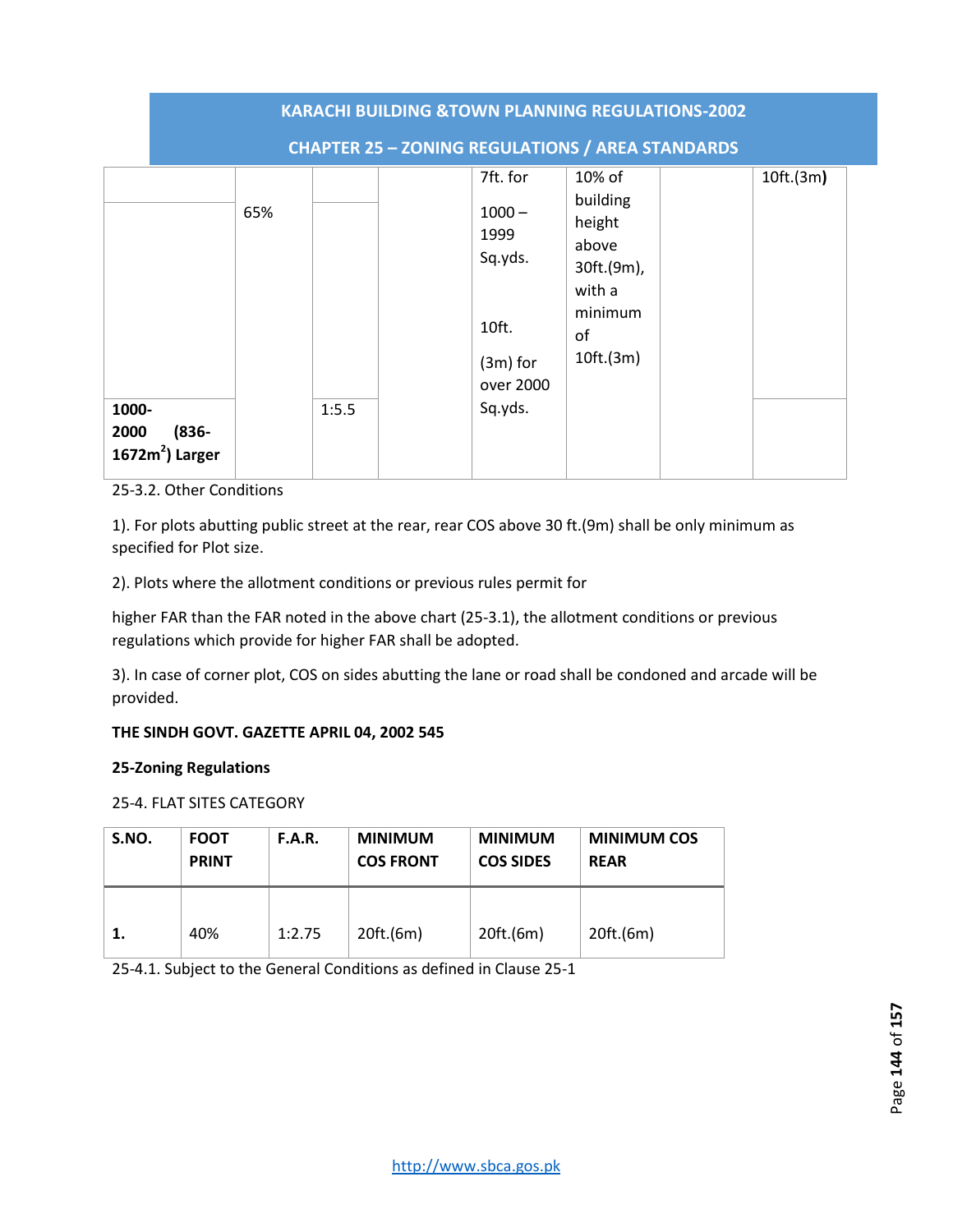# **CHAPTER 25 – ZONING REGULATIONS / AREA STANDARDS**

#### **THE SINDH GOVT. GAZETTE APRIL 04, 2002 546**

#### **25-Zoning Regulations**

### 25-5. AMENITY PLOTS

25-5.1. Subject to the general conditions as defined in Clause 25-1.

| S.NO. | <b>PLOT SIZES</b>            | <b>FOOT</b><br><b>PRINT</b> | <b>F.A.R.</b> | <b>MINIMUM</b><br><b>COS FRONT</b><br>(Ft.) | <b>MINIMUM</b><br><b>COS SIDES</b><br>$($ Ft. $)$ | <b>MINIMUM</b><br><b>COS REAR</b><br>$($ Ft. $)$ |
|-------|------------------------------|-----------------------------|---------------|---------------------------------------------|---------------------------------------------------|--------------------------------------------------|
| 1.    | LESS THAN 1.0<br><b>ACRE</b> | 50%                         | 1:1.5         | 10(3m)                                      | 10(3m)                                            | 10(3m)                                           |
| 2.    | 1.0 ACRE AND<br><b>ABOVE</b> | 50%                         | 1:1.5         | 20(6m)                                      | 20(6m)                                            | $20(6m)$ .                                       |

# **Note:**

- The number of floor shall be restricted to Ground + 2 floors.

- Elevators / lift and or ramps (Slope 1:12) for pedestrian and stretcher use shall be provided for all hospital and health out-lets of more than Ground + 1 floors.

# **THE SINDH GOVT. GAZETTE APRIL 04, 2002 547**

#### **25-Zoning Regulations**

25-6. INDUSTRIAL AREAS (other than defined in Clause 25-9)

| S.NO           | <b>PLOT SIZE</b><br>SQ. YDS.   |            | <b>FOOT</b><br><b>PRINT</b> | <b>FAR</b> | <b>MINIMUM</b><br><b>COS FRONT</b><br>(Ft.) | <b>MINIMUM</b><br><b>COS SIDES</b><br>$($ Ft. $)$ | <b>MINIMUM</b><br><b>COS REAR</b><br>(Ft.) |
|----------------|--------------------------------|------------|-----------------------------|------------|---------------------------------------------|---------------------------------------------------|--------------------------------------------|
| 1              | Up to<br>1100                  | $(460m^2)$ | 70%                         | 1:2.5      | 8(2.44m)                                    | $5(1.5m)$ one<br>side                             | 10(3m)                                     |
| $\overline{2}$ | 1101 to<br>2500<br>$2090m^2$ ) | $(461 -$   | 70%                         | 1.2.5      | 10(3.0m)                                    | 10 (3m) each<br>side                              | 10(3m)                                     |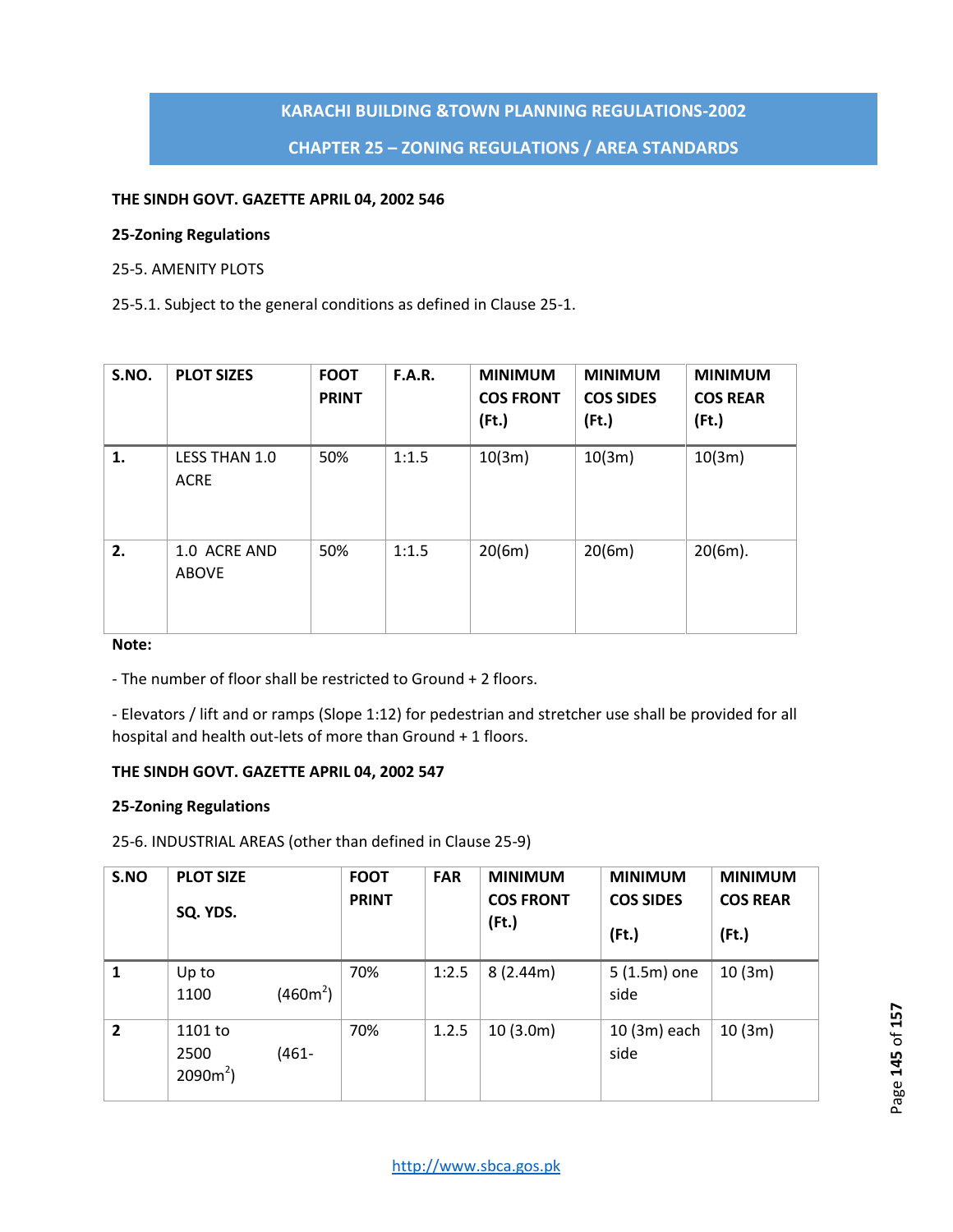|                         | <b>KARACHI BUILDING &amp;TOWN PLANNING REGULATIONS-2002</b> |     |       |           |                       |           |  |  |  |  |
|-------------------------|-------------------------------------------------------------|-----|-------|-----------|-----------------------|-----------|--|--|--|--|
|                         | <b>CHAPTER 25 - ZONING REGULATIONS / AREA STANDARDS</b>     |     |       |           |                       |           |  |  |  |  |
| $\overline{\mathbf{3}}$ | 2501 to<br>$(2091 -$<br>20000<br>$16722m^2$                 | 65% | 1:2   | 20(6.0m)  | 15(4.5m)<br>each side | 15(4.5m)  |  |  |  |  |
| 4                       | 20001 to<br>$(16722 -$<br>30000<br>$25084m^2$ )             | 60% | 1:2   | 20(6.0m)  | 15(4.5m)<br>each side | 20(6m)    |  |  |  |  |
| 5                       | 30001 to<br>$(25085 -$<br>45000<br>$37625m^2$               | 60% | 1:1.5 | 30(9.13m) | 15(4.5m)<br>each side | 20(6m)    |  |  |  |  |
| 6                       | Above<br>$(37625-m^2)$<br>45000                             | 60% | 1:1.5 | 30(9.13m) | 15(4.5m)<br>each side | 45(13.5m) |  |  |  |  |

25-6.1. Subject to the general conditions as defined in Clause 25-1.

25-6.2. The area of the following structures will not be treated as floor area:-

- 25-6.2.1. Overhead Tank.
- 25-6.2.2. Underground Tank.
- 25-6.2.3. Open Platform.
- 25-6.2.4. Above ground open washing space and water tank.
- 25-6.2.5. Underground chemical stores.
- 25-6.2.6. Gas Sub-Station.
- 25-6.2.7. Oil Tank.
- 25-6.2.8. Underground air raid shelter not exceeding 10% of the foot print.
- 25-6.2.9. Electrical/mechanical plant room.
- 25-6.2.10. Parking space.

# **THE SINDH GOVT. GAZETTE APRIL 04, 2002 548**

# **25-Zoning Regulations**

25-6.3. For industrial units on plots over 3500Sq.yds.(2926.42Sq.m), loading and unloading facilities shall be provided within the area of the plot, in keeping with the functioning of the industrial unit.

25-6.4. Change in nomenclature / type of industry is permissible upon clearance from the Concerned Authority.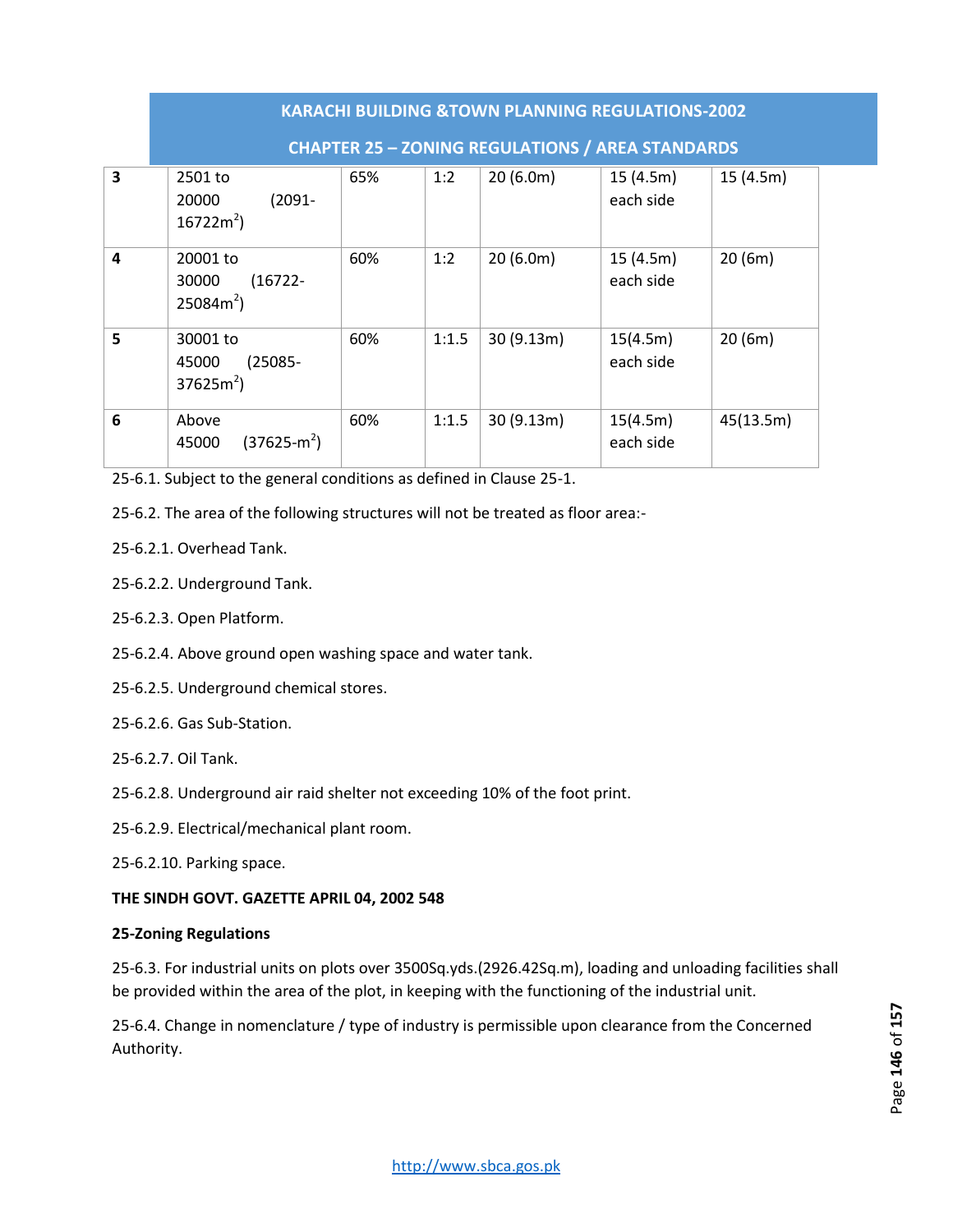# **CHAPTER 25 – ZONING REGULATIONS / AREA STANDARDS**

25-6.5. Only those industries will be permitted as are not considered hazardous or obnoxious as defined by the Insurance Association of Pakistan (1996) of hazardous Category (1) and (2) and/or defined in the list given in Clause 25-6.11.

25-6.6. The following single storey structures will be permitted in the COS along the access road/s.

25-6.6.1. KESC substation to the required size by the authorities.

25-6.6.2. Time/Gate office of 150sq.ft (13.94Sq.m) area.

25-6.6.3. Guard/Security room of size not more than 90Sq.ft.(8.36Sq.m).

25-6.7. All effluents discharged from industrial processes will be in keeping with the standards laid down by the applicable Federal / provincial / local government environmental standards.

25-6.8. In all buildings/containers used for storage of inflammable materials, approval of Chief Inspector of Explosives is mandatory.

25-6.9. For installation of all Boilers in/outside the factory, special approval from the Chief Inspector of Boilers is mandatory.

25-6.10. For industries using natural gas, the laying/testing certificate of pipes has to be furnished by contractors who are registered with the relevant Gas Company.

25-6.11. All hazardous waste shall be disposed of as per conditions mentioned in the Clause No.12-4. of chapter 12.

25-6.12. List of specific trades and industries which are required especially designated/approved areas for their location (excluding residential and general industrial zones).

# **THE SINDH GOVT. GAZETTE APRIL 04, 2002 549**

# **25-Zoning Regulations**

25-6.12.1. Dangerous trades in inflammable materials.

a) Timber.

b) Fire-wood in excess of 500 maunds, charcoal in excess of 300 bags, and coal in excess of 100 bags.

- c) Hay and straw.
- d) Sugar refining.
- e) Acetylene gas manufacture.
- f) Ammonia, Chlorine or bleaching powder manufacture.
- g) Distillation of coal, petroleum, refuse grade or bones.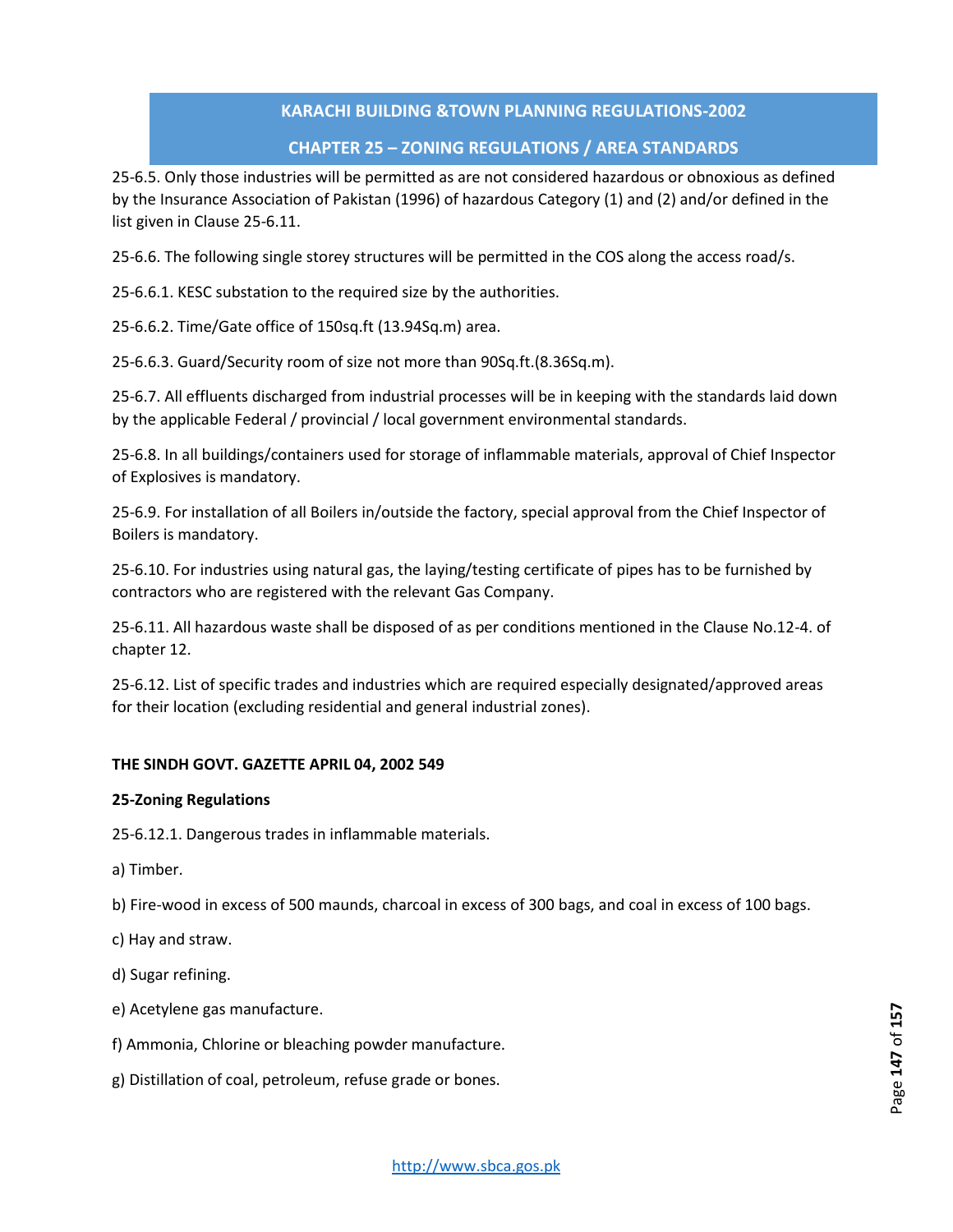# **CHAPTER 25 – ZONING REGULATIONS / AREA STANDARDS**

h) Storage of petroleum in excess of 19,984.8Gallons (75,700 litres).

i) Manufacturing of gun powder and fire crackers etc.

25-6.12.2. Offensive trades emanating obnoxious Smells/Effluents.

a) Processing and trading in bones, tallow, offal, fat, blood, hides, skins, manure, catgut, oil cloth, fish, and hoofs.

b) Burning of lime, manufacturing of cement, bricks, earthenware and pottery.

- c) Coke ovens.
- d) Crematory.

e) Glue size or gelatine manufacturing where the processes include the refining or recovery of products from fish, animal refuse or offal.

f) Grease, lard, fat or tallow rendering or refining, lime, cement manufacture.

- g) Rubber or guttaparcha manufacture or treatment, shoe polish manufacture..
- h) Slaughtering of animals.

#### **THE SINDH GOVT. GAZETTE APRIL 04, 2002 550**

#### **25-Zoning Regulations**

#### 25-7. COTTAGE INDUSTRIES, WORK-SHOPS, GODOWNS

25-7.1. Subject to the general conditions as defined in Clause 25-1.

| <b>S. NO.</b> | <b>PLOT SIZES</b><br>(SQ. YDS.)           | <b>FOOT</b><br><b>PRINT</b> | <b>F.A.R.</b> | <b>MINIMUM</b><br><b>COS FRONT</b><br>(Ft.) | <b>MINIMUM</b><br><b>COS SIDES</b><br>$($ Ft. $)$ | <b>MINIMUM</b><br><b>COS REAR</b><br>(Ft.) |
|---------------|-------------------------------------------|-----------------------------|---------------|---------------------------------------------|---------------------------------------------------|--------------------------------------------|
| 1.            | Less than<br>$120(100m^2)$                | 80%                         | 1:2           | ---                                         |                                                   | 5(1.5m)                                    |
| 2.            | $121 -$<br>$(100 -$<br>240<br>$200m^2$ )  | 70%                         | 1:2           | 5(1.5m)                                     | $---$                                             | 8(2.5m)                                    |
| 3.            | $241 -$<br>500<br>$(201 -$<br>418 $m^2$ ) | 70%                         | 1:1.75        | 5(1.5m)                                     | ---                                               | 8(2.5m)                                    |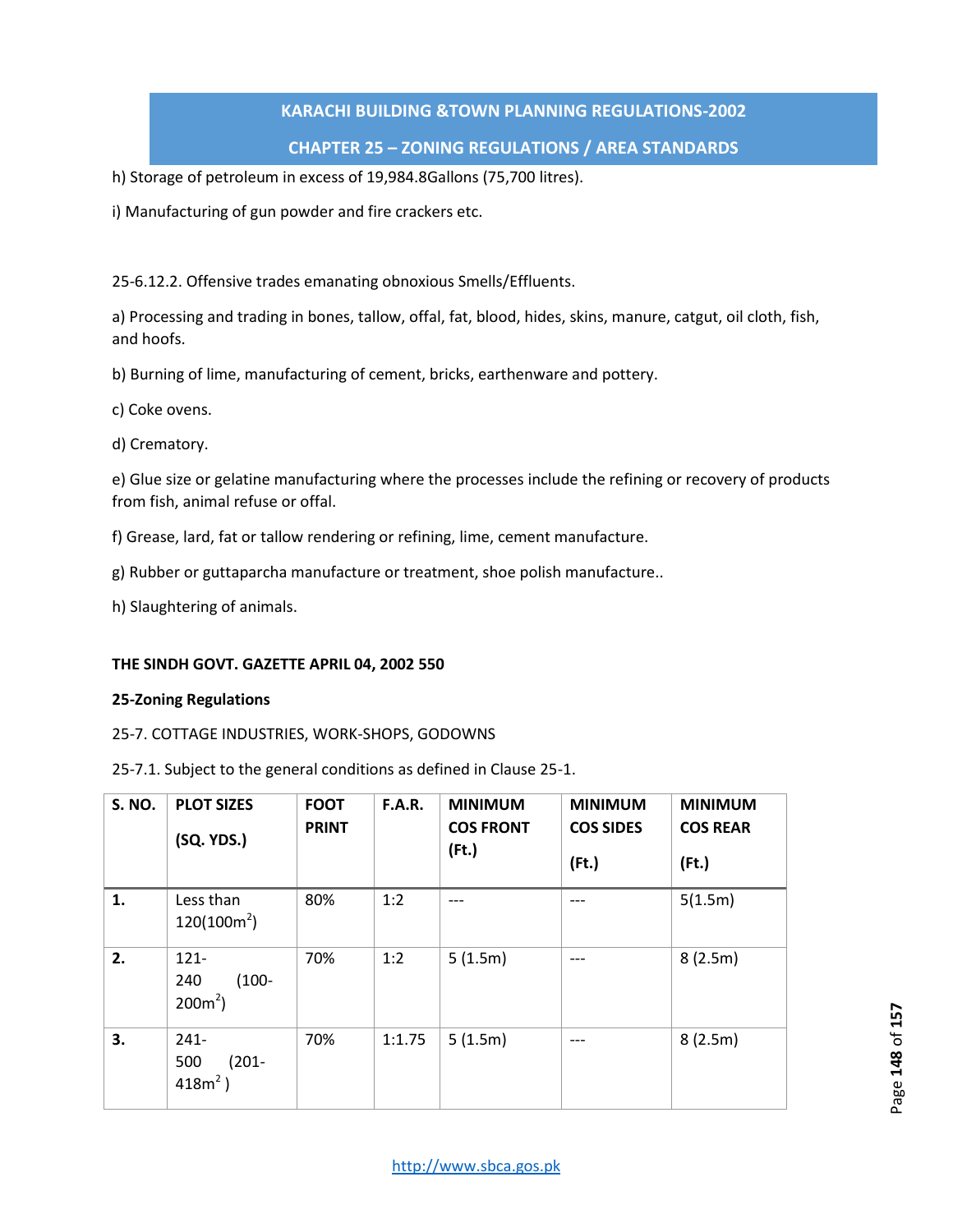| <b>KARACHI BUILDING &amp;TOWN PLANNING REGULATIONS-2002</b> |                      |     |       |        |        |         |  |  |  |  |
|-------------------------------------------------------------|----------------------|-----|-------|--------|--------|---------|--|--|--|--|
| <b>CHAPTER 25 - ZONING REGULATIONS / AREA STANDARDS</b>     |                      |     |       |        |        |         |  |  |  |  |
| Above<br>500                                                | (418m <sup>2</sup> ) | 70% | 1:1.5 | 10(3m) | 10(3m) | 8(2.5m) |  |  |  |  |

25-7.2. Under no circumstance will any type of hazardous, obnoxious, offensive or noisy activities be carried out which create a nuisance for the neighbours and the locality as specified in clause 25-6.12.

# **THE SINDH GOVT. GAZETTE APRIL 04, 2002 551**

# **25-Zoning Regulations**

# 25-8. DAIRY PLOTS

25-8.1. Subject to the General conditions as defined in Clause 25-1.

25-8.2. These are special type of plots, where processing of milk into various items will be done. Cattle or other livestock will not be allowed on these plots.

25-8.3. Not more than 1/3rd of the plot area shall be allowed to be covered including all ancillary structures.

25-8.4. Compulsory open space of 20ft.(6m) all around shall be left.

# **THE SINDH GOVT. GAZETTE APRIL 04, 2002 552**

# **25-Zoning Regulations**

25-9. OLD CITY AREAS

25-9.1.ZONE 'A'

25-9.1.1. The following areas are included in this zone.

a) Lyari Quarters (LY)

- b) Lea Quarters
- c) Keamari Quarters
- d) K.P.T. Area
- e) Queens Quarters (QR)
- f) Jamshed Quarters (J.M) Muslimabad
- g) Hyderabad Colony Fatima Jinnah Colony
- h) Garden East Quarters (G.E.)
- i) Garden West Quarters (G.W.)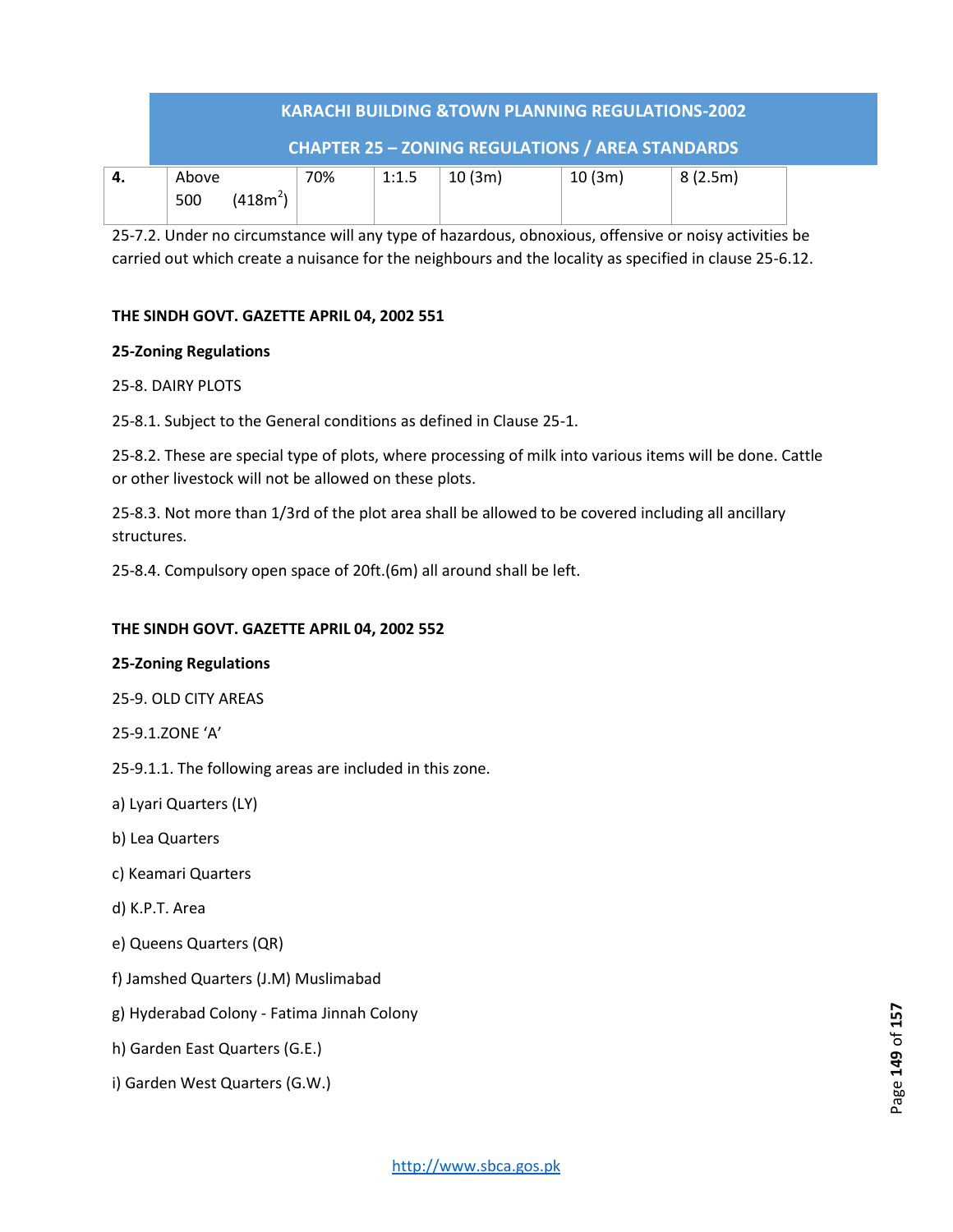# **CHAPTER 25 – ZONING REGULATIONS / AREA STANDARDS**

25-9.1.2. Floor area ratio shall be followed according to the use as laid down hereunder:

- a) Residential uses 1:1.75
- b) Industrial uses 1:1.75
- c) Residential-cum-commercial uses 1:2.00
- d) Commercial uses 1:2.50
- 25-9.2.ZONE 'B'
- 25-9.2.1. The following areas are included in this zone.
- a) Bath Island Quarters.
- b) Civil Lines Quarters(C.L).
- c) Frere Town Quarters(F.T).
- d) Portion of Cantonment Quarters.
- e) All plots facing Drigh Road, National Highway from Sindhi Muslim Housing Society to Malir Bridge.

#### **THE SINDH GOVT. GAZETTE APRIL 04, 2002 553**

#### **25-Zoning Regulations**

- 25-9.2.2. Floor area ratio shall be followed according to the use as laid down hereunder:
- a) Residential uses 1:2
- b) Industrial uses 1:2
- c) Residential-cum-commercial uses 1:2.5
- d) Commercial uses 1:3
- 25-9.3.ZONE 'C'
- 25-9.3.1. The following areas are included in this zone.
- a) Serai Quarters (SR)
- b) Railway Quarters (RRY)
- c) Saddar Bazaar Quarters (SB)
- d) Portion of Preedy Quarters (PR.2)
- e) Portion of Artillary Maidan (A.M.)
- f) Portion of Cantonment Quarters.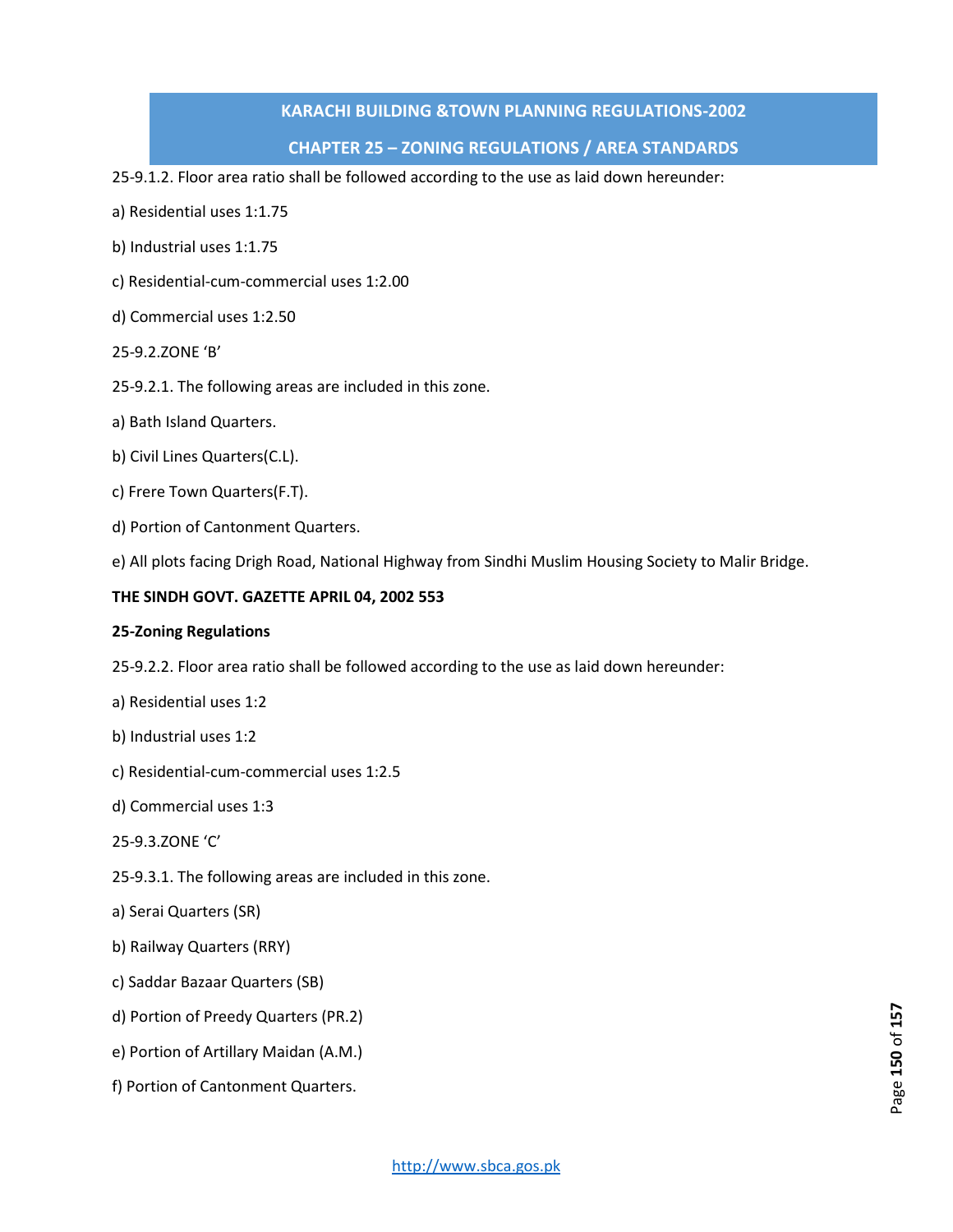# **CHAPTER 25 – ZONING REGULATIONS / AREA STANDARDS**

- g) Portion of Civil Lines Quarters.
- 25-9.3.2. Floor area ratio shall be followed according to the use as laid down hereunder:
- a) Residential 1:3.00
- b) Industrial uses 1:3.00
- c) Residential-cum-commercial uses 1:4.00
- d) Commercial uses 1:6.00

#### **THE SINDH GOVT. GAZETTE APRIL 04, 2002 554**

#### **25-Zoning Regulations**

- 25-9.4.ZONE 'D'
- 25-9.4.1. The following areas are included in this zone.
- a) Ghulam Hussain Kasim Quarters (GK)
- b) Old Town Quarters (O.T.)
- c) Bunder Quarters (B.R.)
- d) Market Quarters (M.R.)
- e) Napier Quarters (N.P.)
- f) Tahil Ram Quarters (T.L.).
- g) Wadhomal Oddahram Quarters (W.O)
- h) Ranchore Lines Quarters (R.C)
- i) Ramsawami Quarters (R.S)
- j) Lawrence Road Quarters (L.R.)
- k) Harchand Rai Vishandas Quarters (H.V.)
- l) Part Portion Garden West (G.W)
- m) Soldier Bazar Quarters (Sol. B.)
- n) Part Portion of Preedy Quarters (P.R.I.)
- o) Arambagh Quarters (R.B.)
- p) Artillery Maidan Quarters (A.M.)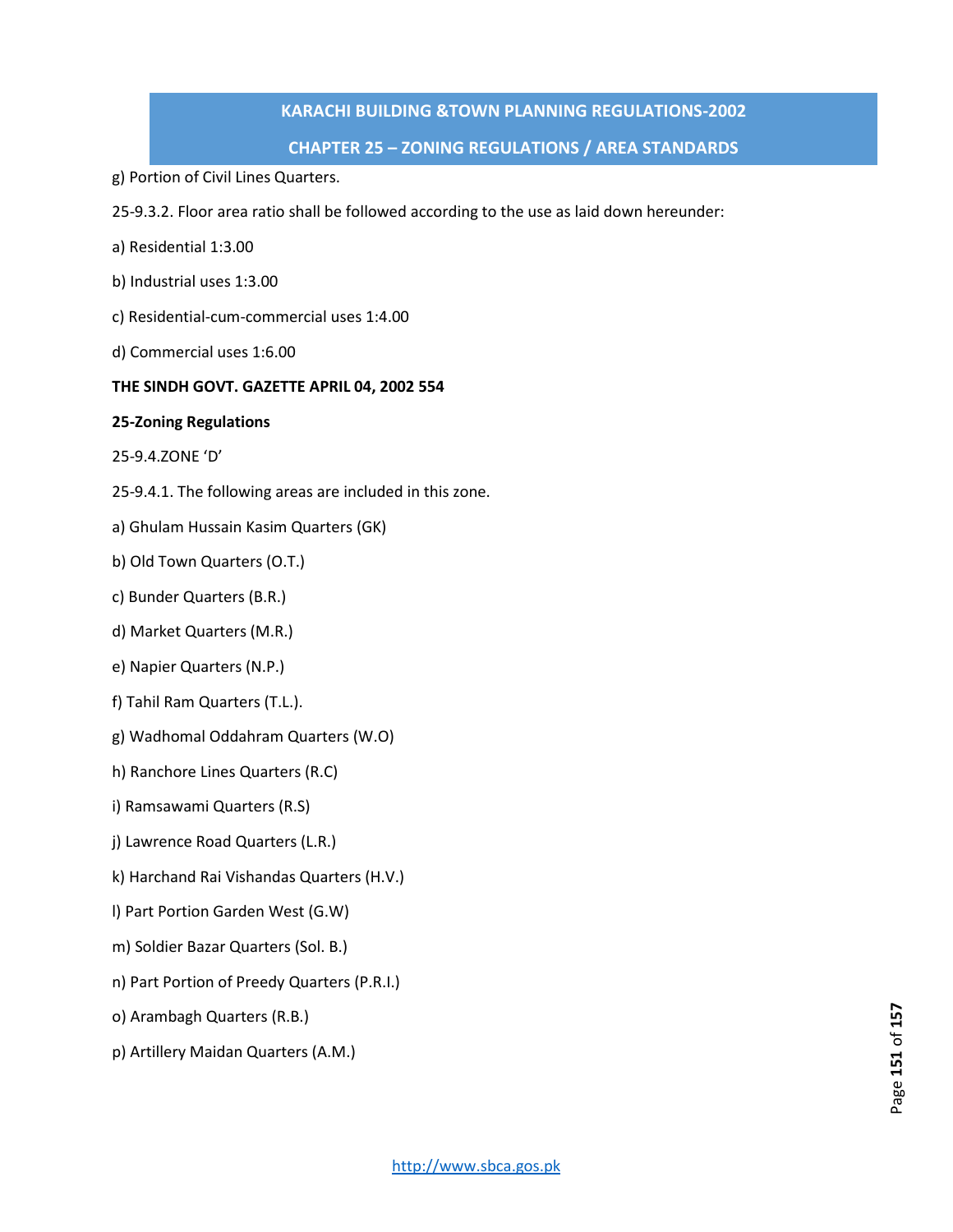# **CHAPTER 25 – ZONING REGULATIONS / AREA STANDARDS**

25-9.4.2. Floor area ratio shall be followed according to the use as laid down hereunder:

- a) Residential 1:3.00
- b) Industrial uses 1:3.00
- c) Residential-cum-commercial uses 1:4.00
- d) Commercial uses 1:4.50

#### **THE SINDH GOVT. GAZETTE APRIL 04, 2002 555**

- 25-Zoning Regulations
- 25-9.5. ZONE 'E'
- 25-9.5.1. The following areas are included in this zone.
- a) KDA Scheme No. 35, Jacob Lines.
- 25-9.5.2. Floor area ratio shall be followed according to the use as laid down hereunder:
- a) Residential 1:3.00
- b) Residential-cum-commercial uses 1:6.00
- c) Commercial uses 1:6.00

#### **25-9.6.GENERAL**

25-9.6.1. Subject to the general conditions as defined in Clause 25-1.

25-9.6.2. In case the depth of the plot is less than 25ft.(7.6m) it would be exempted from the rear COS.

25-9.6.3. For building facing road/street less than 30ft.(9.13m) in width; a minimum distance of 15ft.(4.5m) from centre of the road/street measured at right angles to the face of the building shall be maintained. In case of a plot abutting on road/street on more than one side, then this rule shall apply for all such sides of the plots.

25-9.6.4. There shall be a minimum 7.5ft.(2.25m) COS in the rear of the building. Where there is a lane at the back, the minimum distance measured from the centre of the lane to outermost face of the building shall be 7.5ft.(2.25m), FIGURE-7.

25-9.6.5. Corner plots where the buildings is allowed to abut on the sides shall be required to leave minimum square space of 7.5ft.(2.25m) on the side at the rear corner.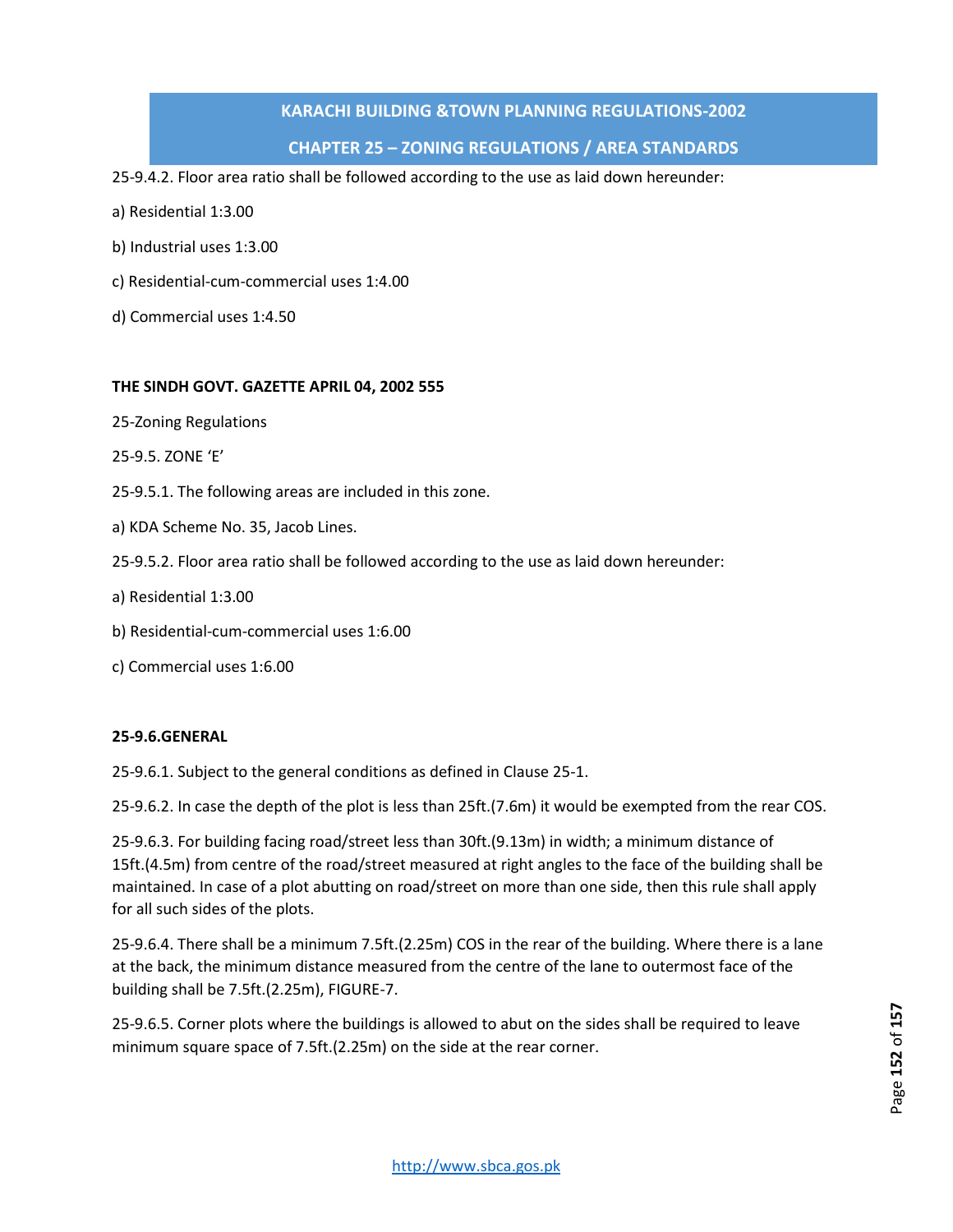# **CHAPTER 25 – ZONING REGULATIONS / AREA STANDARDS**

25-9.6.6. For all residential plots facing more than 30ft.(9.13m) road / street width, the minimum COS and foot print as prescribed in Clause 25-2 shall be applied except the part of old city including following area.

- Lyari Quarters(LY), Lea Quarters, Keamari Quarters, KPT area, Serai Quarters(SR), Railway Quarters(RY), Saddar Bazar

# **THE SINDH GOVT. GAZETTE APRIL 04, 2002 556**

# **25-Zoning Regulations**

Quarters(SB), Preedy Quarters(PR), Artillary Maidan(AM), Ghulam Hussain Kasim Quarters(GK), Old Town Quarters(OT), Bundar Quarters(BR), Market Quarters(MR), Napier Quarters(NP), Tahil Ram Quarters(TL), Wadhomal Oddahram Quarters(WO), Ranchore Line Quarters(RC),Ramsawami Quarters(RS), Lawrance Quarters(LR), Harchand Rai Vishandas Quarters(HV), Soldier Bazar Quarters(Sol.B), Aram Bagh Quarters(RB).

25-9.6.7. For all commercial/residential-cum-commercial plots facing more than 10m. road/street width the minimum COS and foot print as prescribed in Clause 25-3 shall be applied.

25-9.6.8. The plot ratio for public buildings falling under the category of "other residentiary uses" as defined in Sub-clauses 19-2.02.1 through 19-2.02.5 shall be the same as for residential or industrial uses of the respective zones in which they fall.

# **THE SINDH GOVT. GAZETTE APRIL 04, 2002 557**

# **25-Zoning Regulations**

# **25-10. CINEMA HOUSES**

25-10.1. Subject to the general conditions as defined in Clause 25-1.

- 25-10.2. In addition to the Cinematograph Act Confer, the following standards shall be adopted:
- 25-10.2.1. The spacing between the rows of seats shall be calculated as follows;
- 25-10.2.2. Minimum width of the seats shall be 18inches (0.5m).
- 25-10.2.3. Minimum back to back space between the rows of the seats shall be 3ft.(0.91m).

25-10.2.4. Minimum width of the gangway shall be 4ft (1.21m).

25-10.2.5. No cinema shall be planned within 700ft.(213.21m) of any mosque, religious building, hospital, public building or school.

25-10.3. Floor area ratio shall be followed 1:1 for plots meant for cinema houses.

25-10.4. No residential accommodation except a single room accommodation of a maximum covered area not more than 250Sq.ft.(23.23Sq.m) shall be allowed.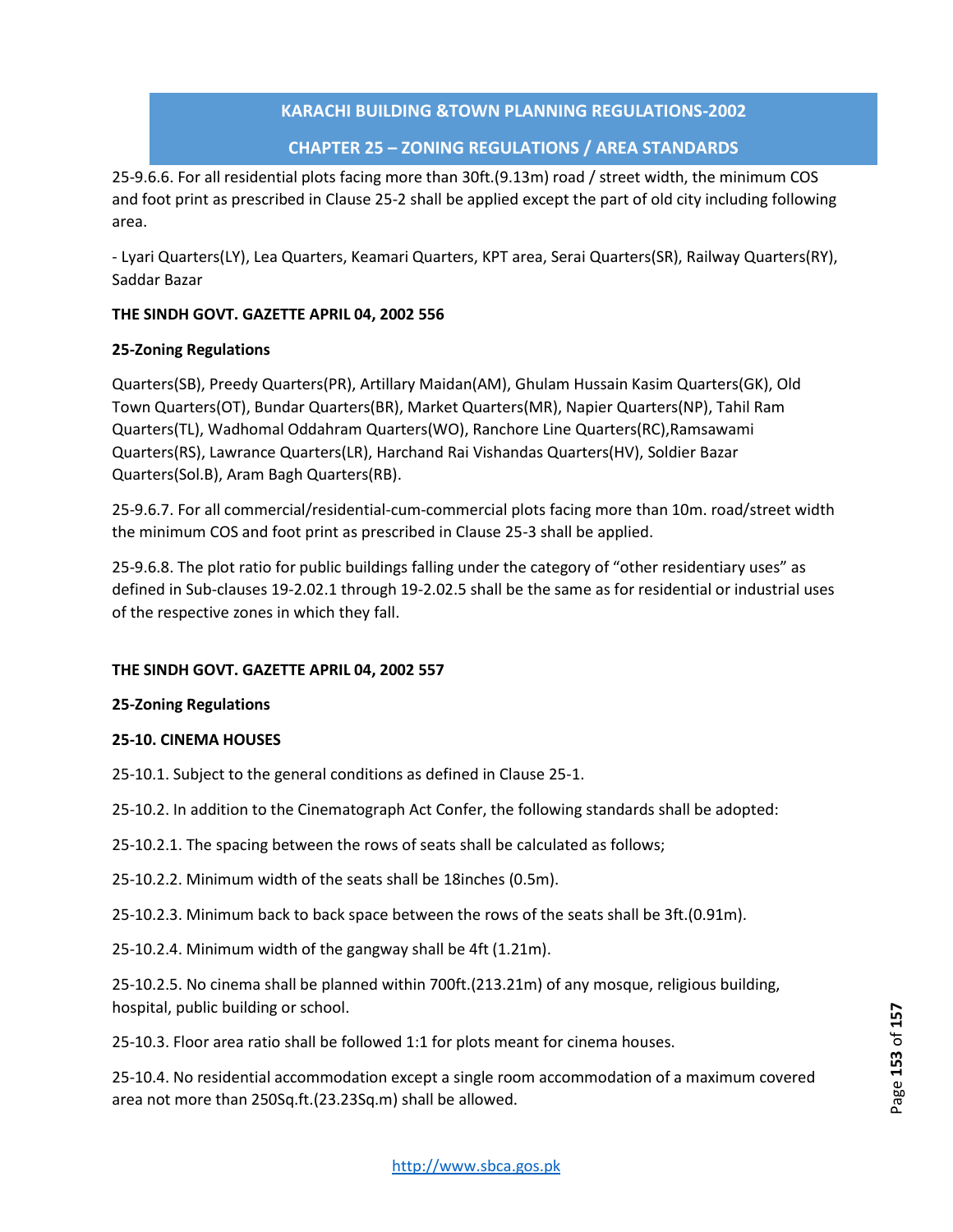# **CHAPTER 25 – ZONING REGULATIONS / AREA STANDARDS**

25-10.5. The size of the cinema shall be calculated on the basis of number of seats @ 20Sq.ft.(1.86Sq.m) per seat.

#### **THE SINDH GOVT. GAZETTE APRIL 04, 2002 558**

#### **25-Zoning Regulations**

#### **25-11. PETROL STATIONS**

25-11.1. Subject to the general conditions as defined in Clause 25-1.

25-11.2. For the purposes of this Clause the term "Petrol Station" means a station for the sale, at retail, of petrol and ancillary products for motor vehicles.

25-11.3. A petrol station may be located only on a main collector street having a total right of-way of at least 60ft.(18.27m).

25-11.4. A petrol station may not be located within 0.62mile(1km) of the site of an existing or approved petrol station unless the petrol station and the other such site or sites are located on the opposite side of a street having a right-of-way of not less than 100ft.(30m) and a dividing median strip.

25-11.5. The minimum street frontage of a petrol station shall be 60ft.(18.27m).

25-11.6. The minimum area of a petrol station used for petrol filling facilities and servicing activities shall be 1000Sq.yds.(840Sq.m) provided, however, that in built-up areas with limited available space, the MP&ECD may permit a reduction to no less than 600Sq.yds.(504.20Sq.m) if at least 10ft.(3.04m) of open space is maintained on each side of the petrol station.

25-11.7. Access roadways shall be constructed in accordance with the following requirements:

25-11.7.1. No access roadway may cross the sidewalk at an angle of more than 45o;

25-11.7.2. The width of each lane shall be at least 12ft.(3.6m);

25-11.7.3. Both an "in" and "out" roadway shall be provided, respectively leaving and entering the approach traffic lane at an angle of not more than 45o.

25-11.8. Adequate space shall be provided for parking for oil supply tankers while discharging its load.

25-11.9. No less than one (1) lavatory shall be provided at each petrol station exclusively for public use in addition to lavatory/lavatories provided for the staff.

#### **THE SINDH GOVT. GAZETTE APRIL 04, 2002 559**

#### **25-Zoning Regulations**

25-11.10. Petrol Station can be allowed on commercial and industrial plots after conversion into specific designated petrol pump plot provided all other requirements noted above are met and after calling of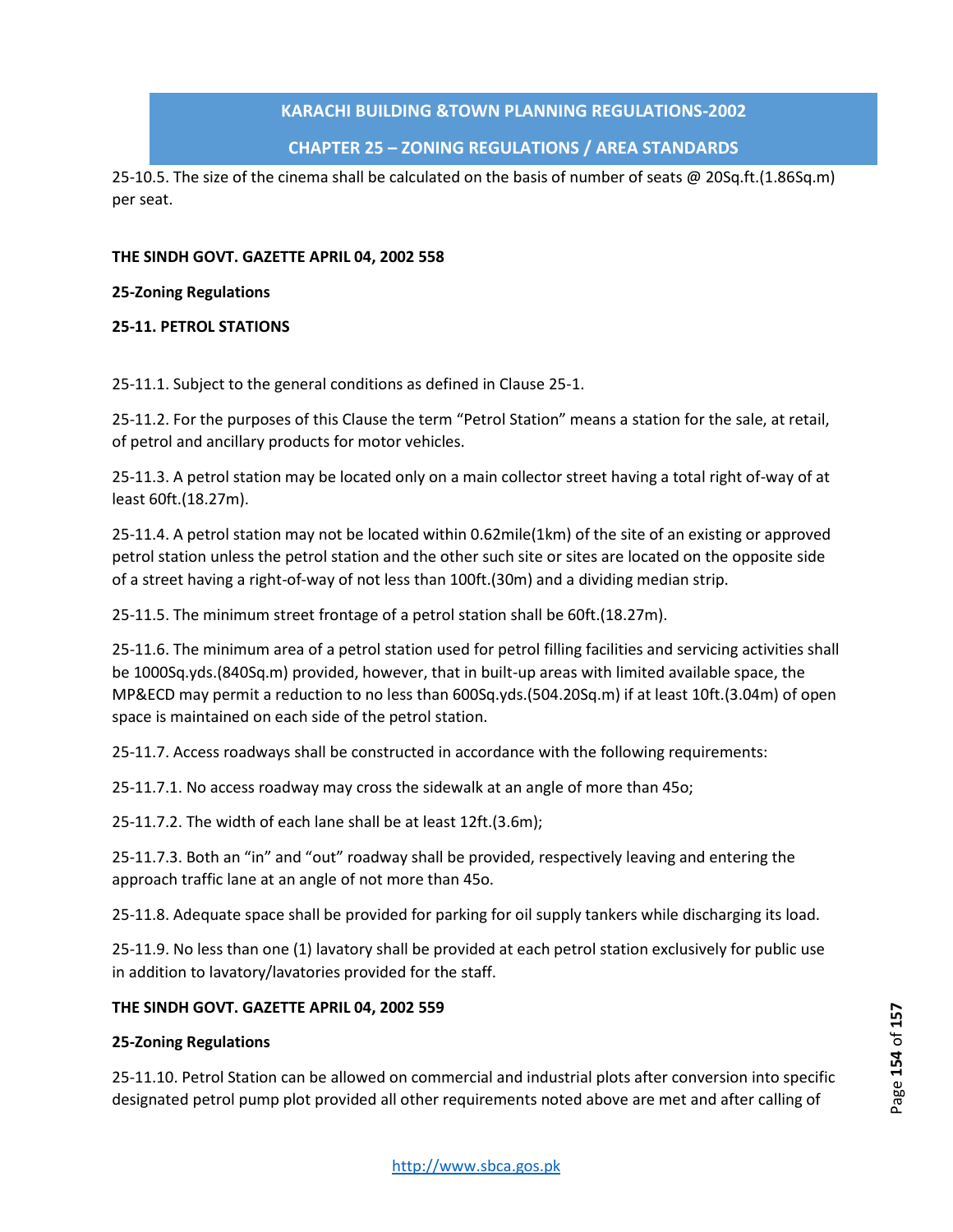# **CHAPTER 25 – ZONING REGULATIONS / AREA STANDARDS**

public objections through press and with the approval of MP&ECD on payment of prescribed fees and charges @Rs.1000/-per Sq.yd. (Rs.1196/- per Sq.m)for commercial and @Rs.3000/- per Sq,.yd. (Rs.3588/-per Sq.m)for industrial plots.

25-11.11. NOC for Petrol Station shall be issued on payment of NOC charges @Rs.50,000/- (LS).

25-11.12. On an existing Petrol Pump, CNG facilities shall be allowed only if the area is more than 1000Sq.yds.(840Sq.m).

25-11.13. Commercial activities may be allowed including a tire puncture shop and a small shopping mart etc.

25-11.14. A single storey retail mart/shop shall be permitted on an area not exceeding 5% of the plot area in addition to the tyre & puncture shop.

25-11.15. Telephone facility.

25-11.16. Drinking water (fountain).

#### **THE SINDH GOVT. GAZETTE APRIL 04, 2002 560**

#### **25-Zoning Regulations**

#### **25-12. C.N.G. STATIONS**

25-12.1. CNG cases should be forwarded by District Co-ordinating Officer, CDGK as well as the concerned authorities to Master Plan and Environmental Control Department for examination and for further recommendation.

25-12.2. CNG Station can be installed on Commercial or Industrial Plots after following the due procedure for conversion and after payment of prescribed conversion charges. Conversion will be done into designated CNG use after calling public objections and with the approval of MP&ECD on payment of conversion charges.

25-12.3. All ownership and title documents including Allotment Order, Possession Order, Site Plan and Lease Deed etc. duly attested are to be supplied. In addition permission from Ministry of Petroleum and Natural Resources is also required.

25-12.4. Three copies of layout plans duly signed by the owner and registered Town Planner should be submitted to the MP&ECD for processing and approval.

25-12.5. The minimum area of the plot will be 600Sq.yds.(504.20Sq.m) on which CNG station can be allowed.

25-12.6. No proposed exclusive CNG Station shall be located within 300ft.(91.37m) of crossing of two major arteries or a roundabout or as prescribed by MP&ECD in consultation with Transport Department.

25-12.7. The minimum frontage of plot for CNG Station should be 60ft. (18.27 m).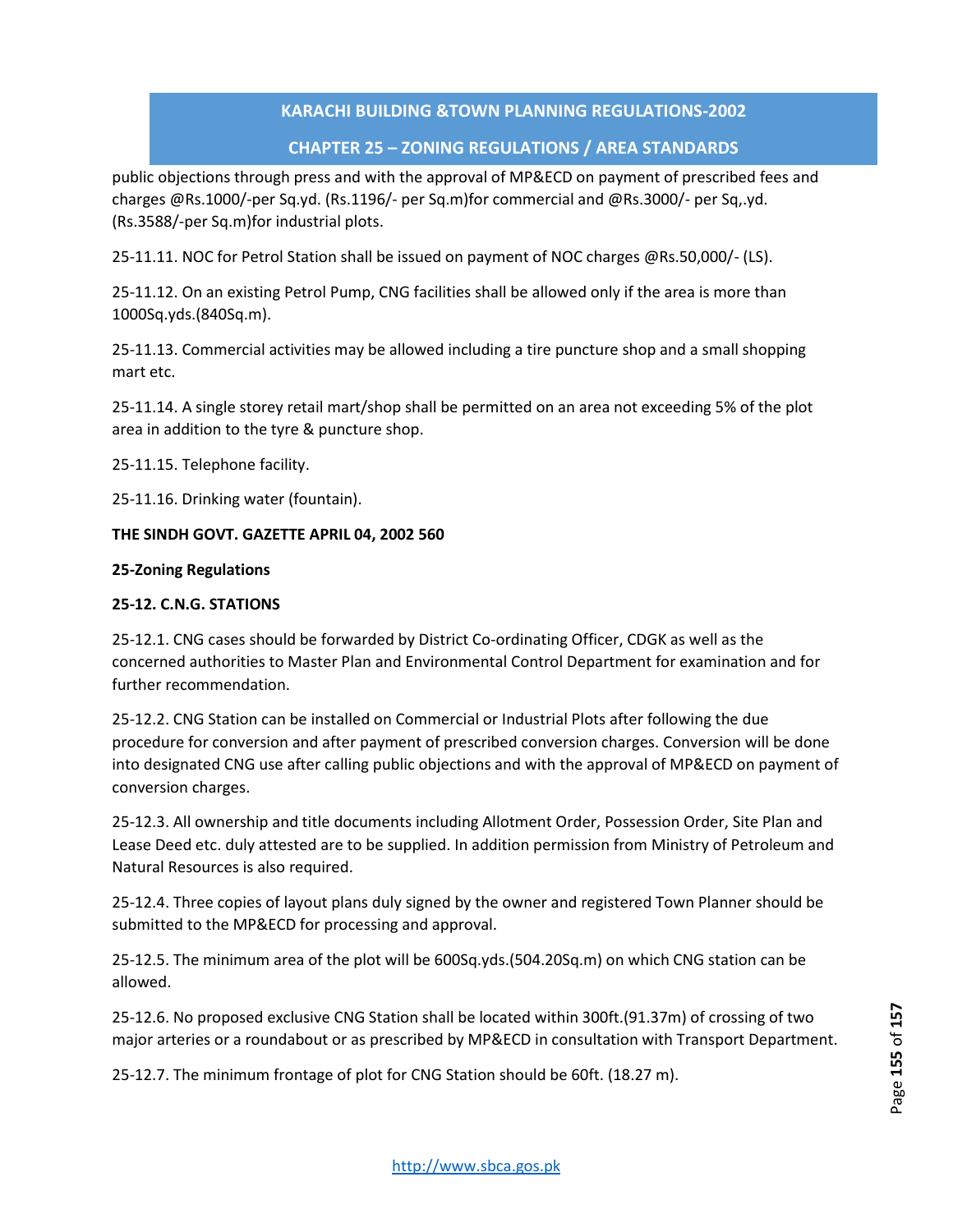# **CHAPTER 25 – ZONING REGULATIONS / AREA STANDARDS**

25-12.8. C.N.G. Station can be allowed only on roads having at least 60ft.(18.27m) width.

25-12.9. The Compressor Station shall be located at a minimum distance of 3ft.(0.91m) in-side from the boundary walls and all measures provided in CNG safety Rules 1992 and subsequent amendments shall be followed.

25-12.10. Selected Commercial activities may be allowed such as Tyre Puncture shop and small shopping mart to the extent of 5% of the total area of the plot.

# **THE SINDH GOVT. GAZETTE APRIL 04, 2002 561**

# **25-Zoning Regulations**

25-12.11. In case of Service Station NOC for water Supply from Karachi Water & Sewerage Board will also be provided required.

25-12.12. All building structures shall be constructed leaving a compulsory open space of at-least 10ft.(3m) from the boundary of the plot.

25-12.13. Apart from office for Manage, a Public Lavatory comprising of two(2) W.C's and drinking water facility shall also be provided for the public.

25-12.14. NOC will be issued with the approval of MP&EC on payment of T.P Scrutiny charges at the following rates:

For Commercial Plots @Rs.500/- per Sq.yds.(Rs.595/-Sq.m)

For Industrial Plot @Rs.1500/- per Sq.yds.(Rs.1785/-per Sq.m)

25-12.15. 25-Access roadways may follow an angle of 20° to 45° with the road at entry and exit and will have a minimum width of each lane of at least 12ft.(3.65m).

25-12.16. Telephone facility.

25-12.17. Drinking water (fountain).

# **THE SINDH GOVT. GAZETTE APRIL 04, 2002 562**

# **25-Zoning Regulations**

# **25-13. RELIGIOUS BUILDINGS**

25-13.1. Subject to the general conditions as defined in Clause 25-1.

25-13.2. A Maximum of 5% of commercial activity for generating income/fund for maintenance of mosque shall be allowed on a plot reserved for religious buildings.